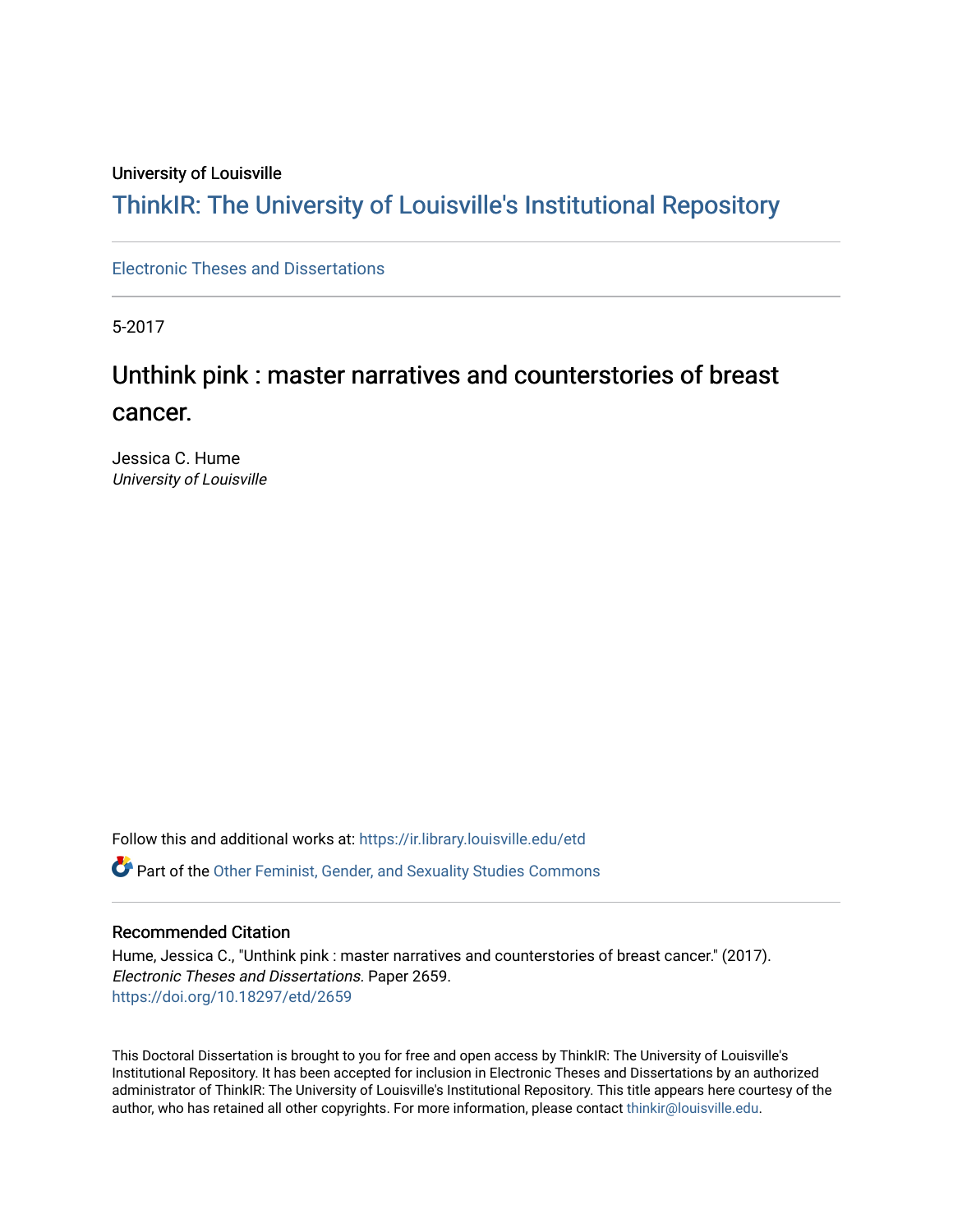### UNTHINK PINK: MASTER NARRATIVES AND COUNTERSTORIES OF BREAST CANCER

By

Jessica C. Hume B.A. Bellarmine University, 2005 M.F.A Spalding University, 2007

A Dissertation Submitted to the Faculty of the College of Arts and Sciences of the University of Louisville in Partial Fulfillment of the Requirements for the Degree of

Doctor of Philosophy in Humanities

Department of Humanities University of Louisville Louisville, Kentucky

May, 2017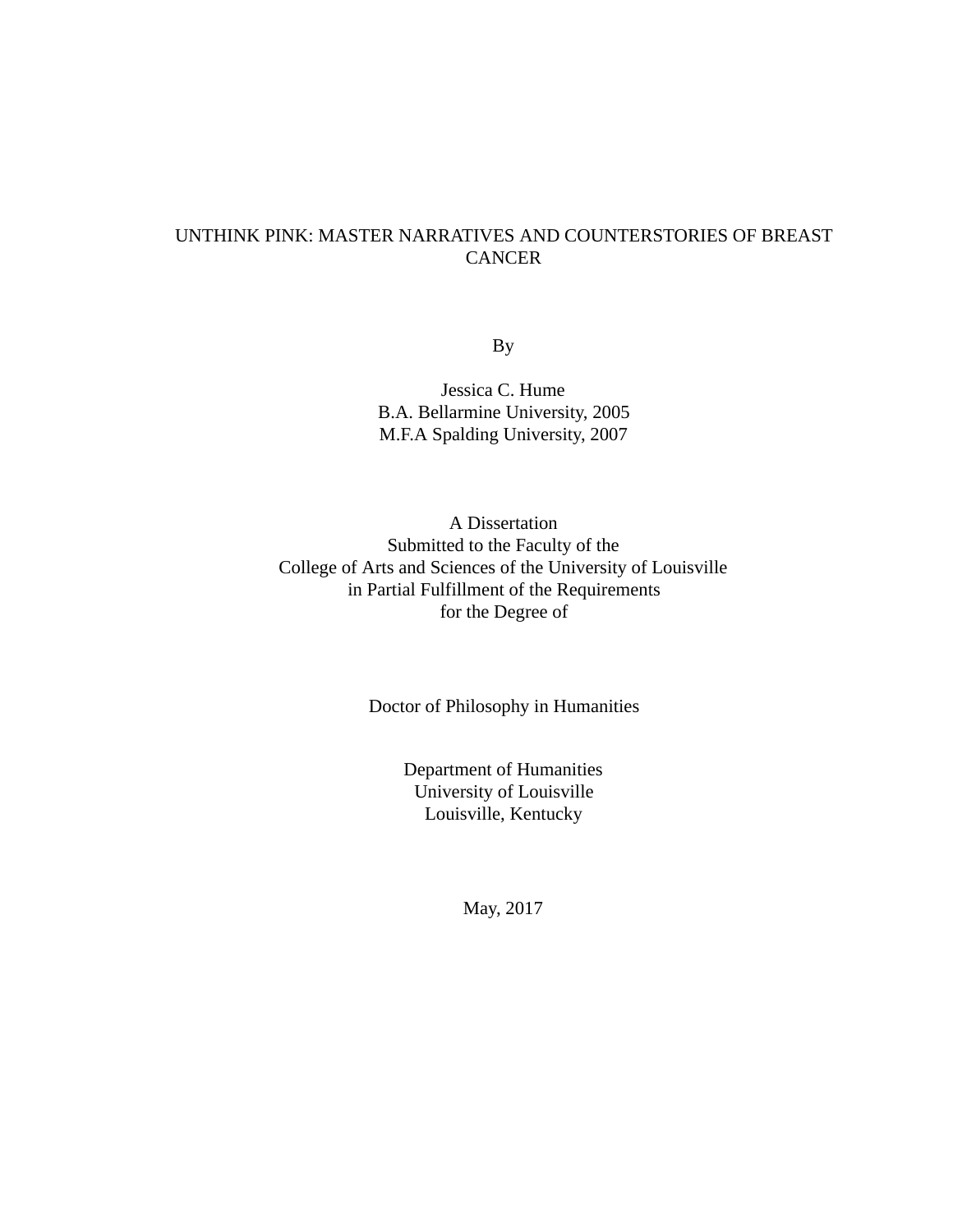Copyright 2017 by Jessica C. Hume

All rights reserved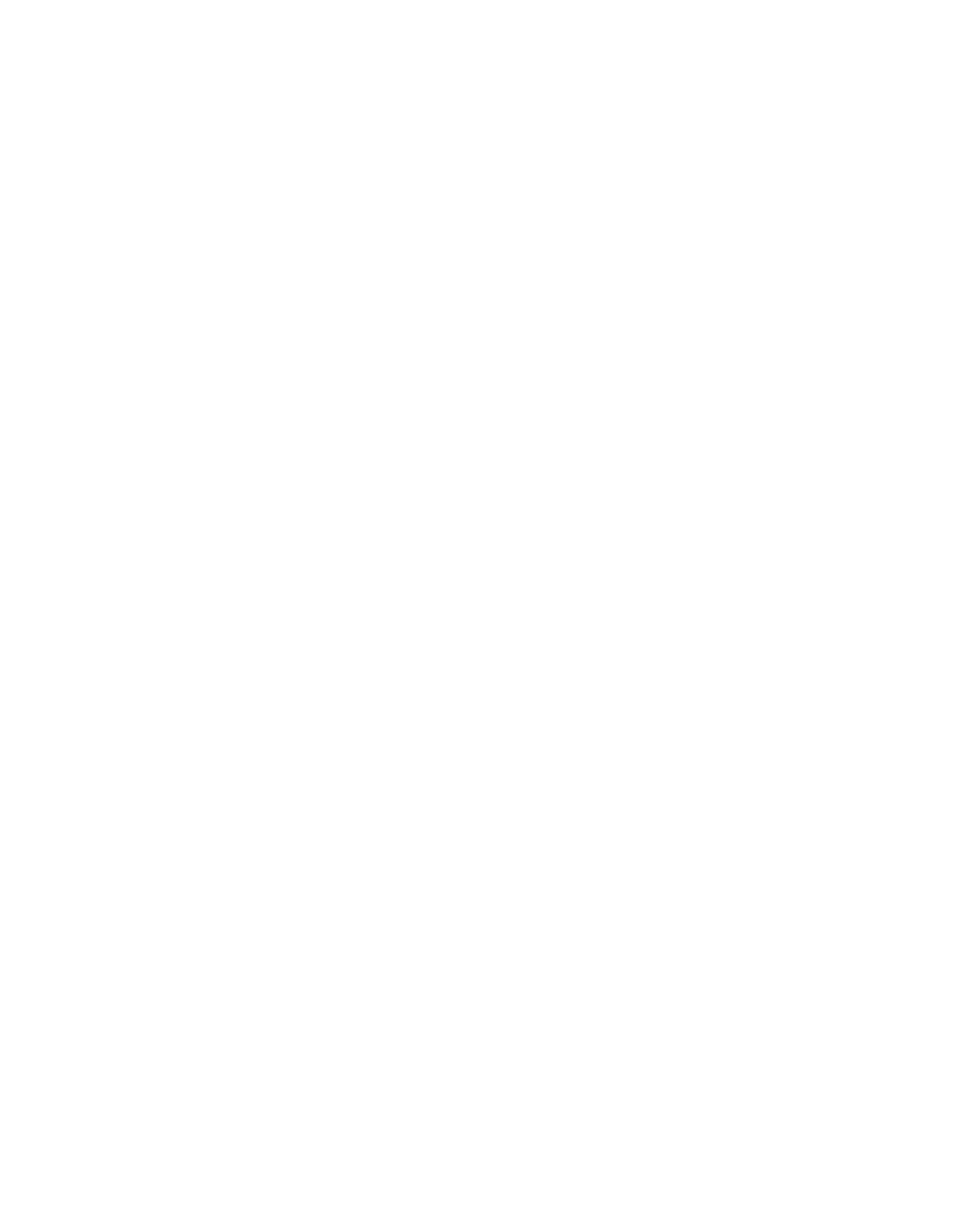### UNTHINK PINK: MASTER NARRATIVES AND COUNTERSTORIES OF BREAST **CANCER**

By

Jessica C. Hume B.A. Bellarmine University, 2005 M.F.A. Spalding University, 2007

A Dissertation Approved on

April 17, 2017

By the following Dissertation Committee:

\_\_\_\_\_\_\_\_\_\_\_\_\_\_\_\_\_\_\_\_\_\_\_\_\_\_\_\_\_\_\_\_\_\_\_\_\_\_\_\_\_\_\_\_\_ Dissertation Director: Nancy Nyquist Potter, PhD.

\_\_\_\_\_\_\_\_\_\_\_\_\_\_\_\_\_\_\_\_\_\_\_\_\_\_\_\_\_\_\_\_\_\_\_\_\_\_\_\_\_\_\_\_\_ Committee Member: Annette Allen, Ph.D.

\_\_\_\_\_\_\_\_\_\_\_\_\_\_\_\_\_\_\_\_\_\_\_\_\_\_\_\_\_\_\_\_\_\_\_\_\_\_\_\_\_\_\_\_\_ Committee Member: Nancy Theriot, Ph.D

\_\_\_\_\_\_\_\_\_\_\_\_\_\_\_\_\_\_\_\_\_\_\_\_\_\_\_\_\_\_\_\_\_\_\_\_\_\_\_\_\_\_\_\_\_ Outside Reader: Rita Charon, M.D., Ph.D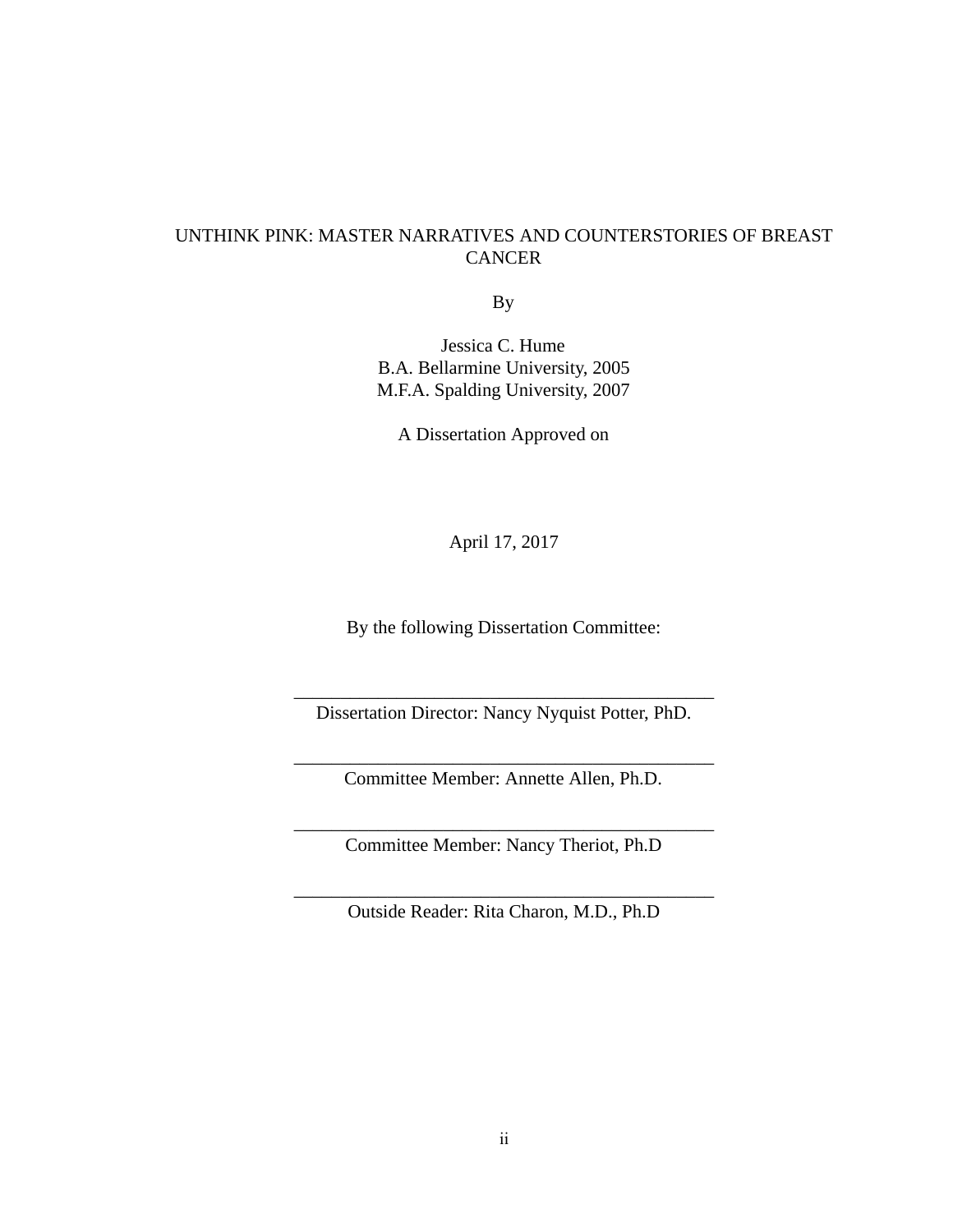#### ACKNOWLEDGEMENTS

First, from the University of Louisville, I would like to thank Prof. Annette Allen, who first supported my interest in health humanities, and devoted much of her time and energy to improving and expanding my knowledge. Her investment in me will never be forgotten. I would also like to thank Prof. Theriot, who ventured into this project without ever having seen my work; I am thankful that she took the chance.

I owe a special debt of gratitude to Dr. Rita Charon, from the Columbia College of Physicians and Surgeons in New York. Her work inspired my own, and I am deeply grateful for the time she's taken to mentor and encourage me.

I would also like to thank my family and friends, especially my husband, Matthew Moore (my stalwart reader and editor); my stepfather, Michael Mattingly; and my brother, Aaron Hume. I am grateful to those who were supportive of my work: Amy Beth Karr, Joe Moore, Anita Moore, Adam Moore, Rebecca Moore, Levi Moore, Mason Hume, Rebecca Miller, Genna Miller, Luca Miller, Joe Young, and Amy Tudor. Without their ongoing encouragement, this project would not have been possible.

Special thanks also go to Sarah Berry, the only person besides my committee and my husband to read and offer feedback on my chapters; her encouragement got me through the home stretch.

Dr. Nancy Potter was an incredible director and mentor on this project. Her high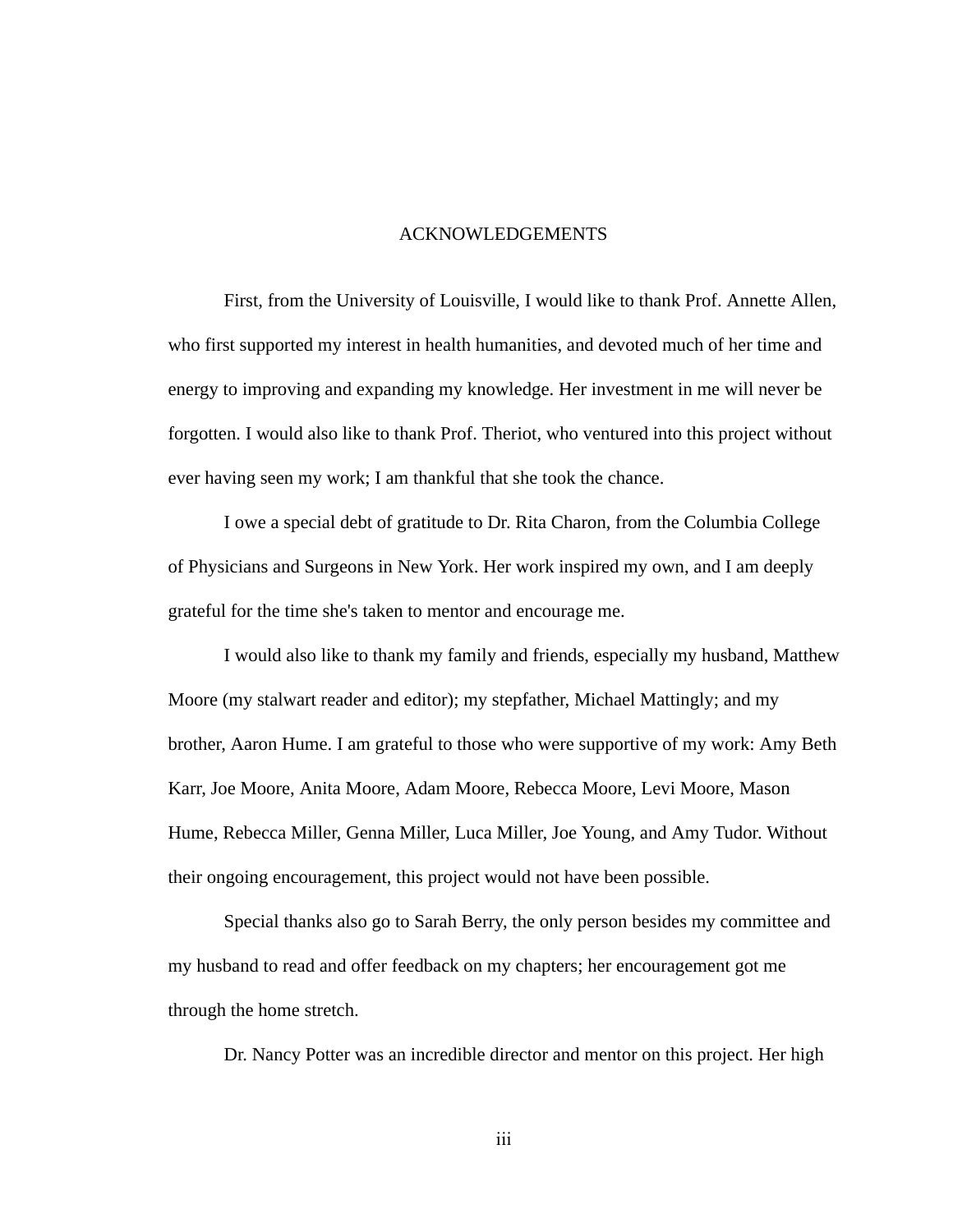expectations and devotion to my improvement as a writer and scholar were a constant source of encouragement, not only for my dissertation, but for my career and my overall work. I am touched and grateful that she respected me enough to constantly challenge me.

I would like to thank my great-grandmother and my grandmother, whose legacy I live every day. Finally, I would like to thank my mother, whose experience inspired this research. She is my first and best teacher, even when she's not trying.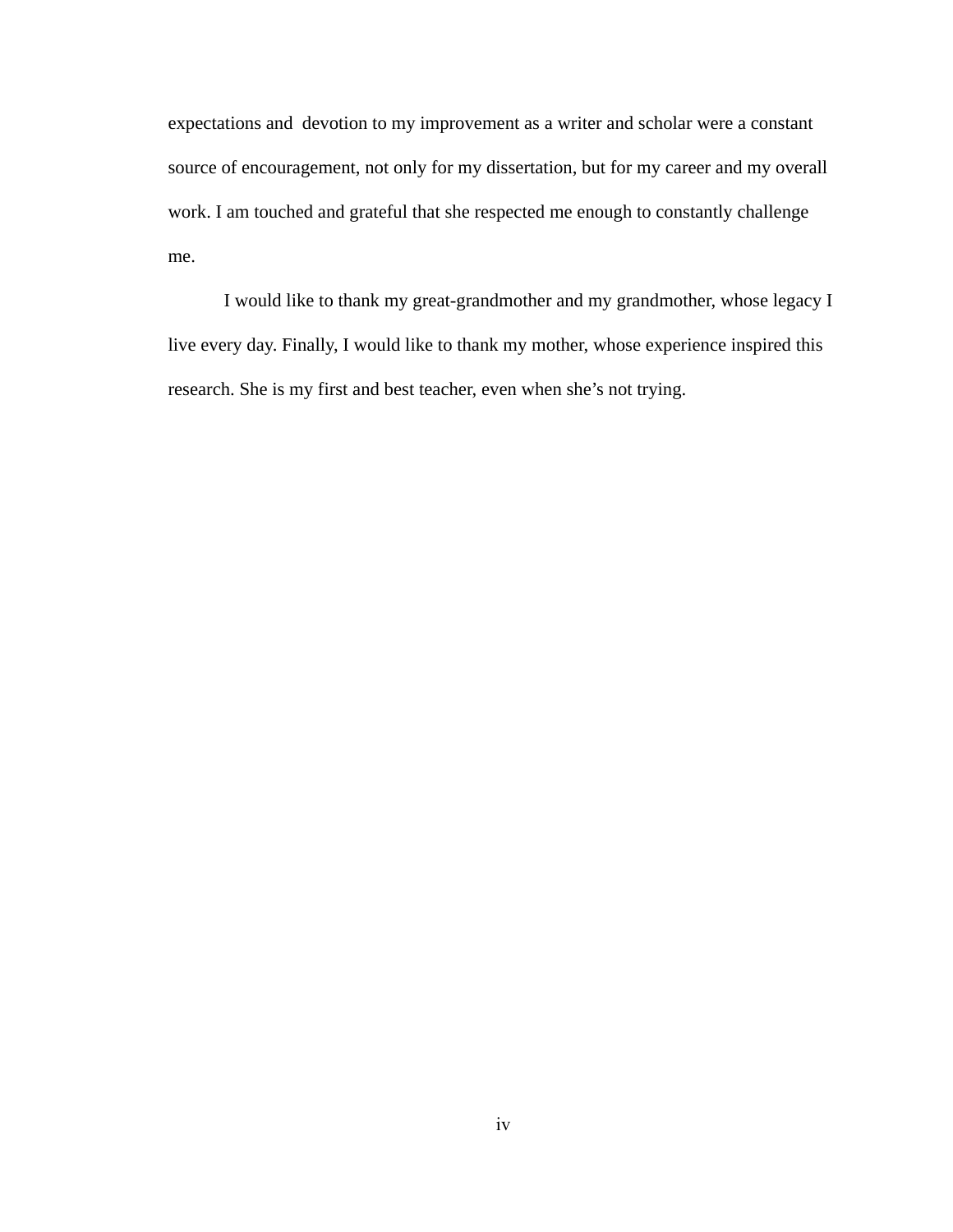#### ABSTRACT

## UNTHINK PINK: MASTER NARRATIVES AND COUNTERSTORIES OF BREAST CANCER

Jessica C. Hume

#### April 17, 2017

This work examines the construction and impact of the master narrative breast cancer which is supported and reified by the contemporary breast cancer awareness movement. I contend that historical problematic constructions of the female body were interwoven with the beginning of the movement around the turn of the twentieth century. As a partial result, the female body with breast cancer is abject, and therefore subject to policing and discipline. The master narrative of breast cancer, through pinkwashing, enacts this policing and discipline. The master narrative expresses several distinct messages which may be exclusive of the experiences of many people, causing those dealing with breast cancer to struggle to reconstruct their identity in the wake of the illness, and potentially creating epistemic injustice in which the moral agency of those subject to the master narrative is reduced. Through counterstories of breast cancer which resist and replace the master narrative, those who are subject to the master narrative attempt to be included in public discourse, reconstruct their identities, and restore moral

v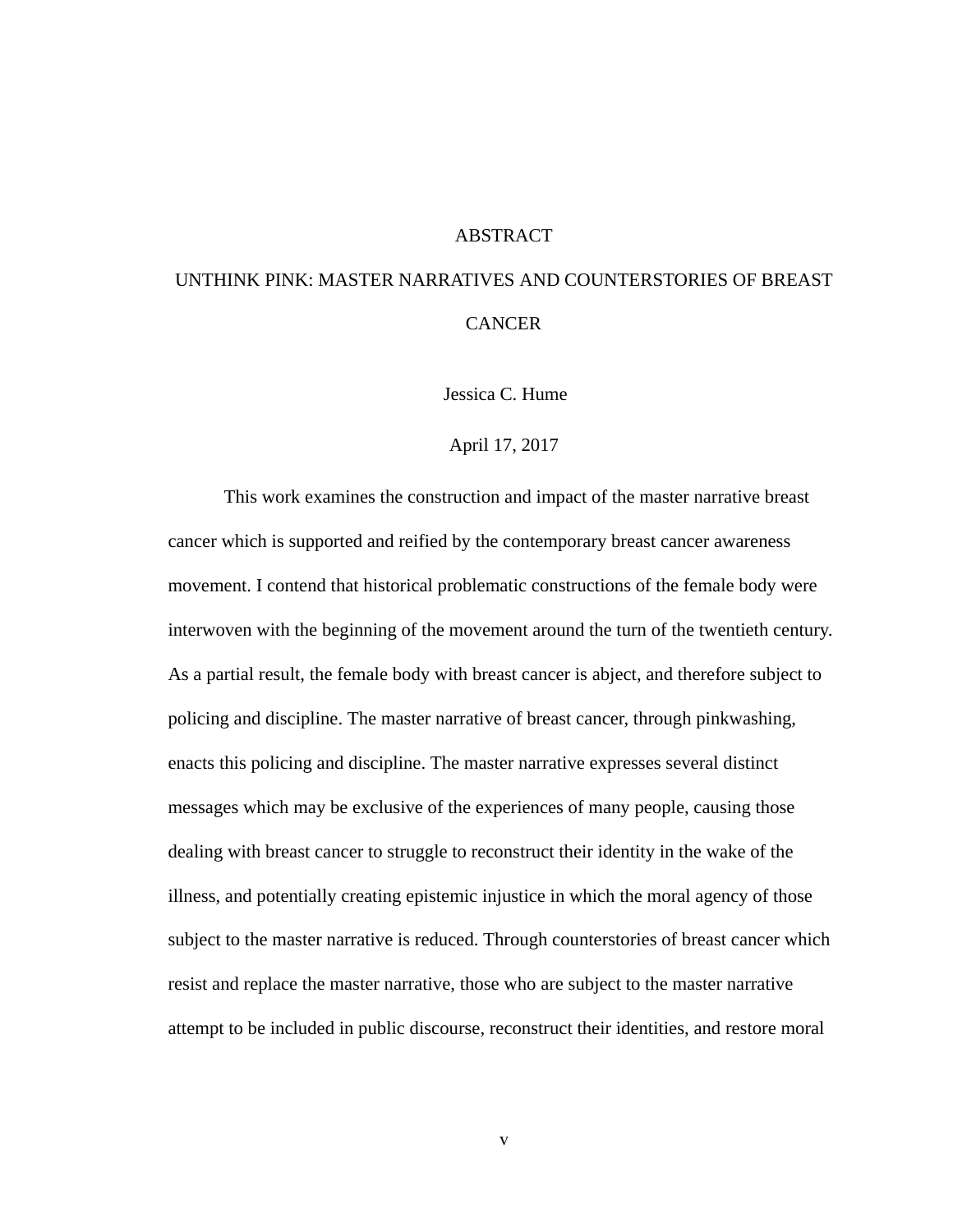agency. I argue that, for this reason, we, as a culture, must bear witness to these counterstories.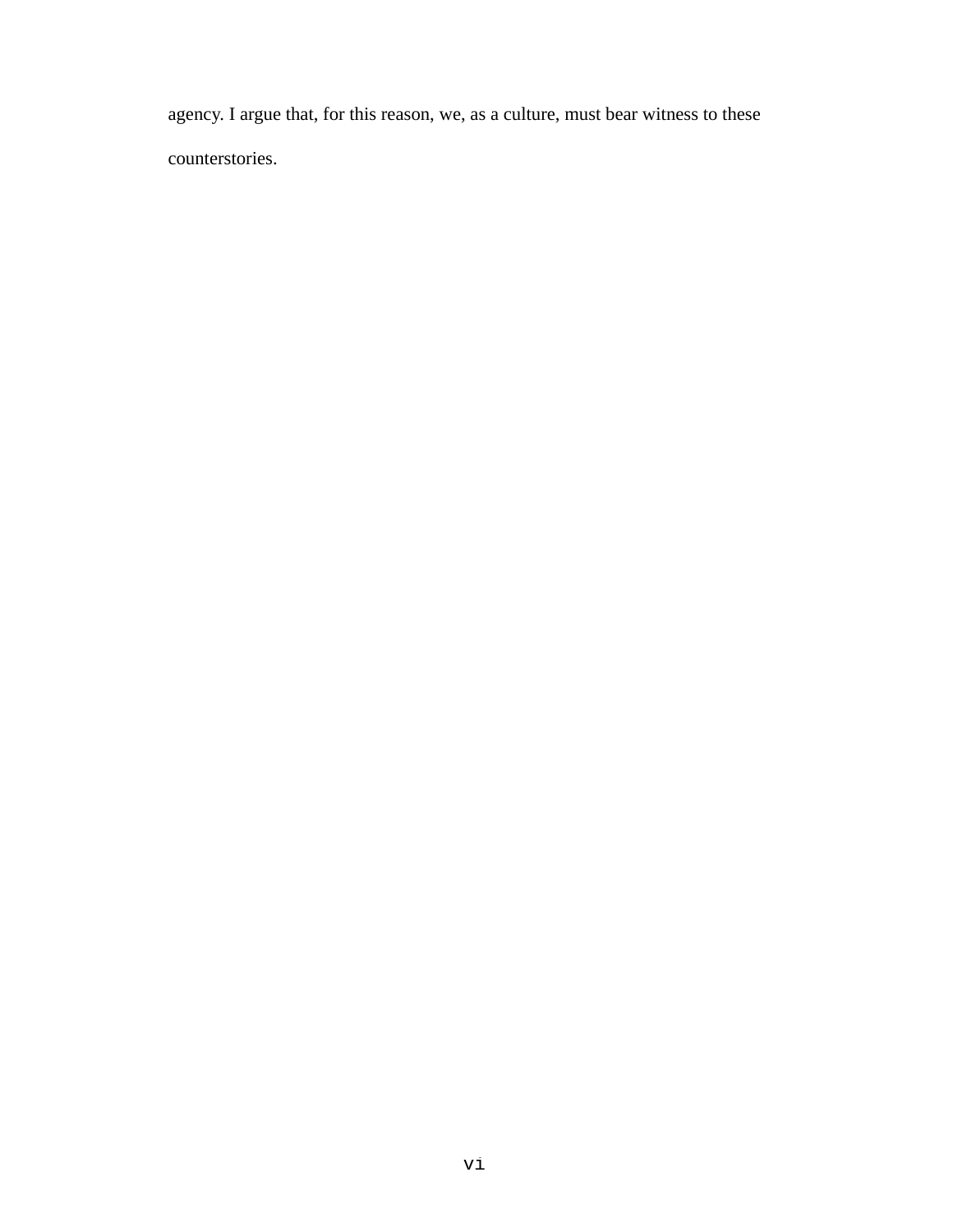### TABLE OF CONTENTS

| CHAPTER ONE:"You Must Expect to Suffer": The Female Body and the Early History |
|--------------------------------------------------------------------------------|
|                                                                                |
| CHAPTER TWO: Beyond Abnormality: Breast Cancer Bodies as Abject77              |
| CHAPTER THREE: The Master Narrative of Pinkwashing and the Breast Cancer       |
|                                                                                |
|                                                                                |
|                                                                                |
|                                                                                |
|                                                                                |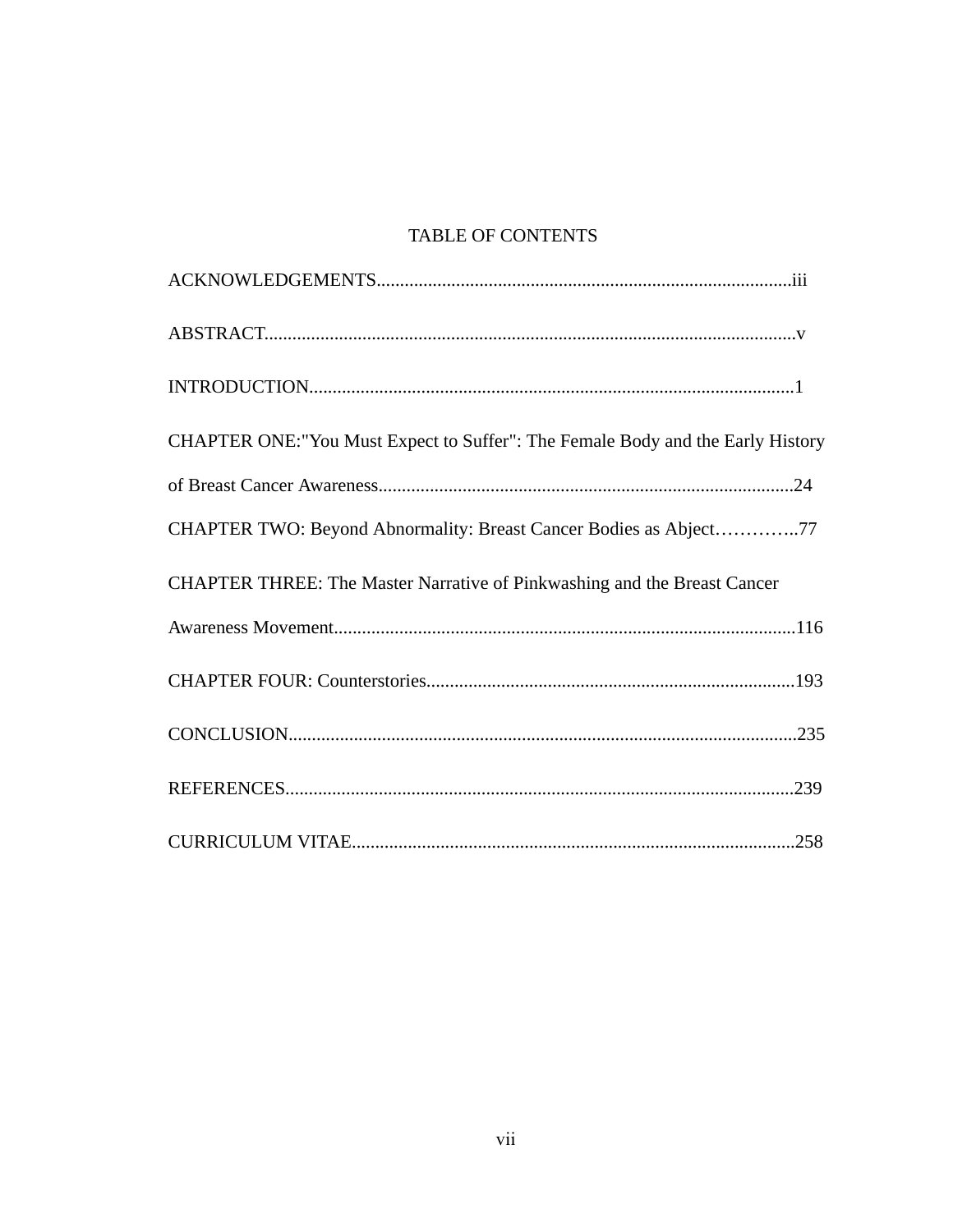#### INTRODUCTION

Early on a chilly morning in October 2009, my mother and I walked from our parking spot on Witherspoon Street toward the massive crowd, mostly women, gathering at Waterfront Park for the Susan G. Komen "Race for the Cure." We came, for our first walk, to celebrate her anniversary: five years since she'd had a single mastectomy; five years since she'd spent months getting chemo on Fridays so she'd be in decent shape to teach again on Mondays; five years since she'd spent hours on the phone with her insurance company, driven to tears, because they refused to cover a decent wig; five years since we'd celebrated my 21st birthday sitting in her bed at home, because she was too weak to get up. It was five years since my stepfather had disappeared into the garage after her diagnosis, and reappeared later, his head—eyebrows, hair, beard—completely, nakedly, shaved bald; five years since I'd called to check on her and all she could do was cry because the side effects caused by her meds were so painful; five years in remission from breast cancer. In this place, I thought, the reality of her struggle would be acknowledged. With these people, the complicated physical and emotional responses associated with breast cancer wouldn't get swept under the rug or misunderstood. Here, I reasoned, she would feel supported, safe.

Even from the distance, we saw a large pink ribbon-shaped mass ballooning above the crowd several stories in the air. "Is that a breast cancer hot air balloon?" I asked. "Oh,

1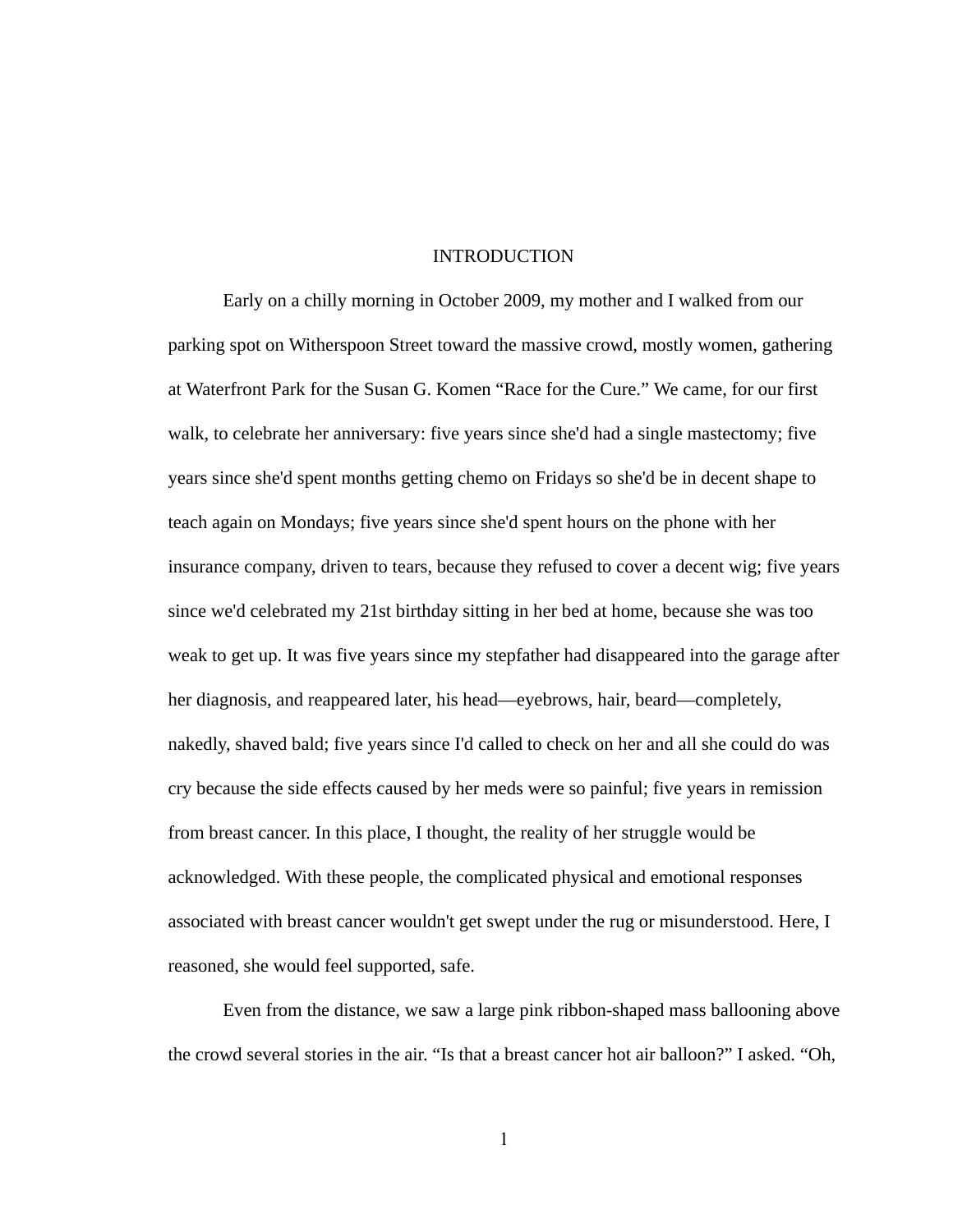God," she responded, her sarcasm deeply apparent. I couldn't help but wonder, What does a hot air balloon have to do with breast cancer? All around us, people gathered in little clusters, teams, with matching shirts in all variations of pink, in honor or in memory of women they'd known with breast cancer. Most men wore "Save the ta-tas" shirts, and one little girl, barely a toddler, boasted a shirt which said, "Save my ta-tas before I grow them." Even I wore a hot pink t-shirt of my own creation, bearing the slogan, "This one's for THE GIRLS," with the words "THE" and "GIRLS" strategically placed on my right and left breasts.

As we neared the registration tables to pick up her special, pink "SURVIVOR" hat, we noticed a stretch Humvee, parked ostentatiously across the entrance to the event, painted the special shade of Komen pink. "Is that a breast cancer Hummer?" I asked, my incredulousness rising. "MMMMM, HM!" My mother intoned, with the long "MMM" and short, sharp, "HM!" she generally reserves for affirmative response to the question, "Has somebody pissed you off?" "Oh, c'mon, Mom!" I laughed, "nothing says 'I survived breast cancer' like a vehicle that pumps more toxins in the air than any car on the road!" "Mmmmmm," was all she said. After we'd found my brother and affixed our race tags to our shirts, we waited for the race to begin, standing in a patch of sunlight to ward off the October chill. All around us, festivities surged on, culminating in a brief, pre-race parade around the park, with the survivors grouped by order of years in remission. Local D.J.s posted near the inflatable, arch-shaped starting gate announced the groups: "Less than one year!" "One year!" "Five years!" "Go on, Mom," I said, "don't you want to be in the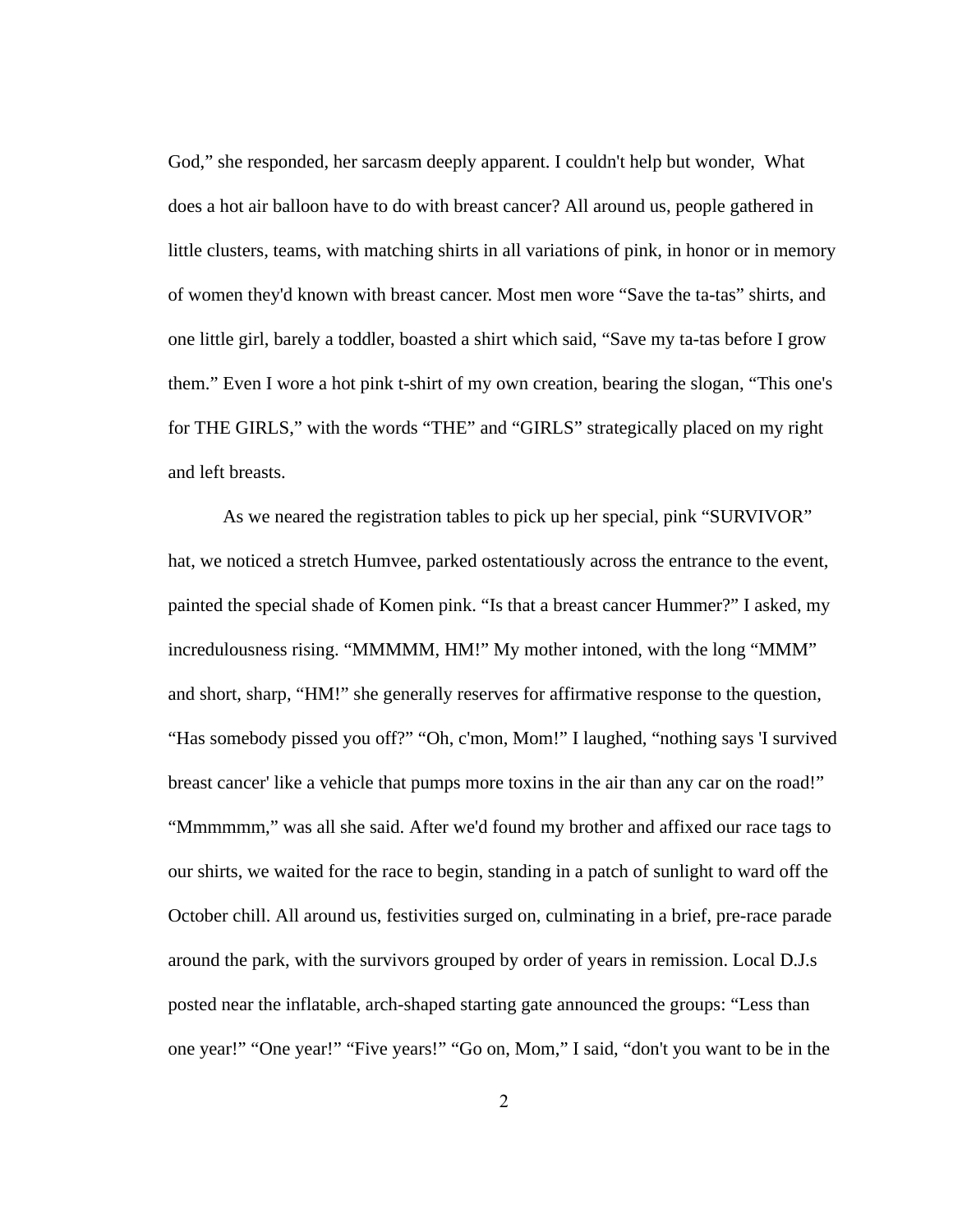parade?" knowing she would find it silly. "Parade?!" she exclaimed. "What do I need a parade for? All I did was keep breathing and waking up every day. You want to give me a parade, give me a parade for raising you as a single mother." I sensed that she felt that the other accomplishments of her life—raising two children, teaching for nearly forty years—diminished, dwarfed by the fact that she was a "survivor."

As the morning wore on, moments like these continued; we looked around, seeing and hearing things, looking at each other, saying, "What does that have to do with breast cancer?" It all seemed so bizarrely removed from the experience my mother had. I wondered, how did all these women get from the brutal experience of breast cancer, to this? It seemed so generic; so commercial; so, to use a marketing term, branded. I didn't know it at the time, but what we felt was pinkwashing, in action.

From that point, I began my research on the ways in which our cultural perceptions of breast cancer interact with, and are influenced by, the contemporary breast cancer awareness movement and its strategies. Moreover, I was curious about the ways in which our cultural perceptions of the breast cancer experience (which are so closely tied with the ubiquitous pink breast cancer awareness movement) accurately reflected patient experiences and stories, and whether they had any impact on people dealing with breast cancer, treatment, or recovery. Over the course of several years, my research, which I will detail below, has led me to the conclusion that the contemporary breast cancer awareness movement, motivated by profit, has generated a cultural narrative about breast cancer which excludes the narratives and experiences of many people with breast cancer (or in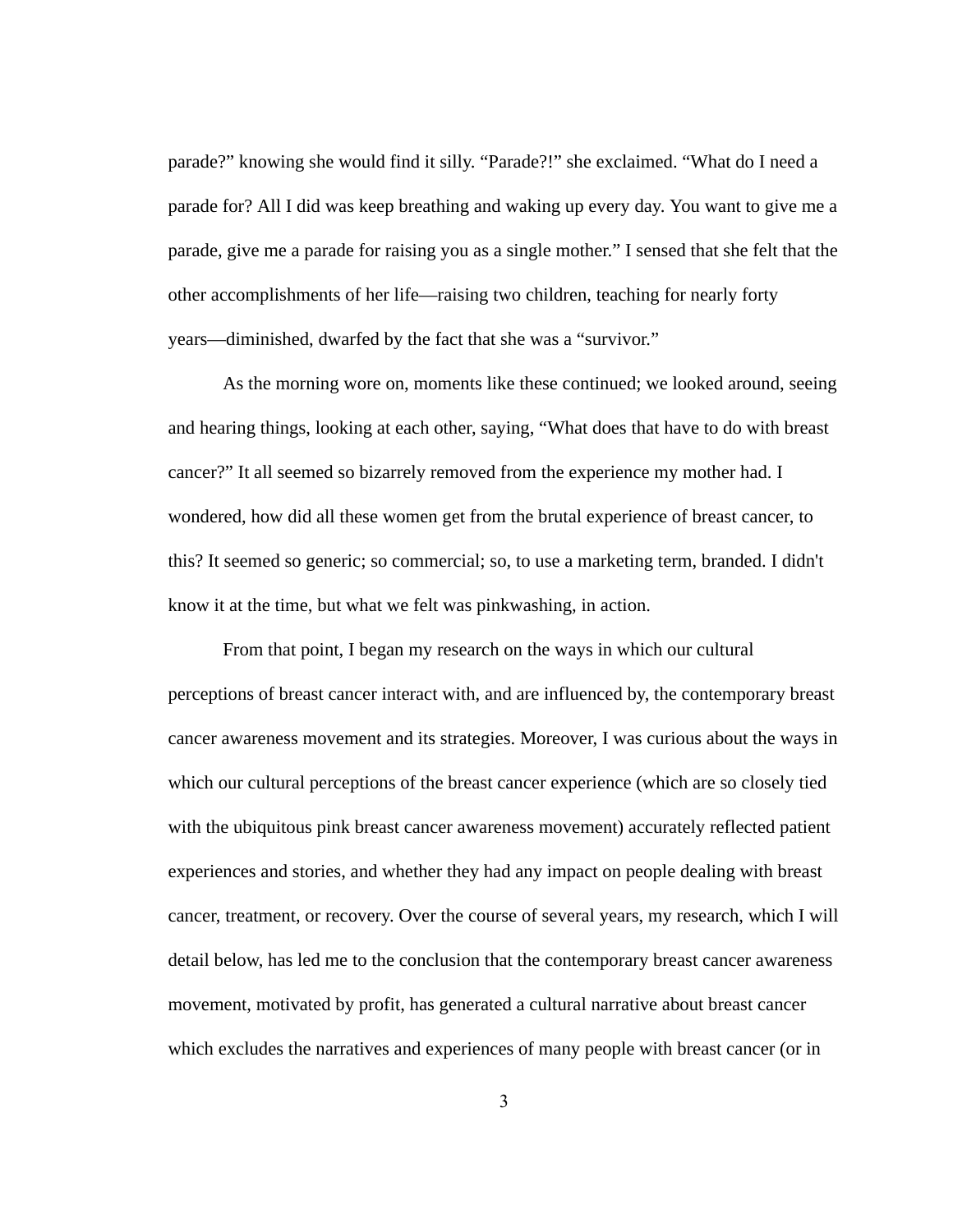remission from breast cancer). This exclusion is accompanied by a whole host of negative effects for those people, including marginalization, silencing, injustice, and potential for poor health outcomes.<sup>1</sup> We need to resist the profit-driven breast cancer culture and make room in our cultural discourse about breast cancer to acknowledge the narratives which differ from the oversimplified depiction of breast cancer circulated by the contemporary breast cancer awareness movement. In order to understand how I arrived at these conclusions, it's best to begin with the early questions that initiated my concern with these issues and guided my research.

My great-grandmother, Edna M. Teevans Conroy, died of breast cancer, which had been untreated, in 1947. At least one of my grandmother's maternal cousins had suffered breast cancer and cervical cancer. My mother was diagnosed just shy of her fiftieth birthday. At thirty, I was labeled by my doctor as high risk. I knew that one day, I too, might lose my own breast(s), go bald, vomit for days on end, put my career on hold, only to hope to come out on the other side feeling half-human again. Still, my statistical odds of survival might be fairly good. But the story of breast cancer I saw in all the cutesy t-shirts, the sappy movies, the emphasis on breast restoration and looking "normal," the effeminate pink, wasn't necessarily a narrative that matched my worldview (nor does it now). From the time I went to my first "Race for the Cure" with my mother, I knew there had to be other people out there feeling the same way I did.

As a writer, I had always accepted as a given the fact that the stories we tell, both

<sup>&</sup>lt;sup>1</sup> All of these potential effects will be thoroughly examined in later chapters.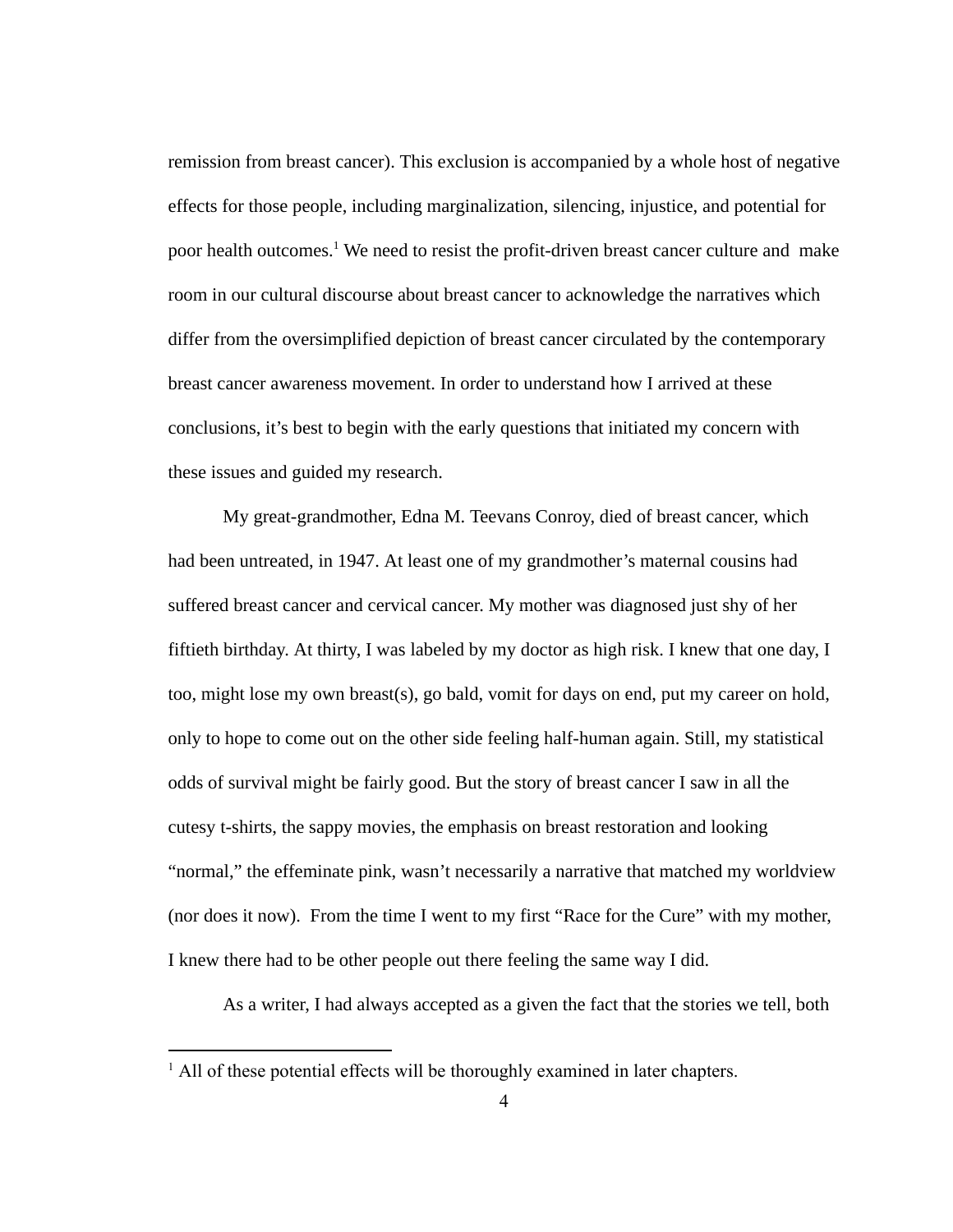individually and collaboratively, defined our cultural and our individual selves, and that our culture shaped our personal narratives as well. When I started my research, I began to wonder about the cultural story we were telling about breast cancer. Why did these stories almost always depict people who caught cancer early through mammograms, and were able to fight it like heroes and warriors? Why did it appear that those diagnosed with breast cancer came out on the other side better, stronger, happier, more enlightened? Why were most of these heroes white and heteronormative? What about the people with Stage IV, those who couldn't run races or go to galas? What about the people who die, no matter how hard they fight? What about the stories of queer people and lesbians? The stories of those who chose non-traditional family structures, or simply hated pink? Where were the stories of whose lives were radically altered by breast cancer? Why did all of this seem absent from our cultural discourse around breast cancer, and in what ways was this apparent exclusion affecting the people whose stories get excluded?

That questions prompted my research on illness narratives, and then specifically, illness narratives of breast cancer, and I discovered that the study of illness narratives of breast cancer existed at the interdisciplinary intersection of several fields. In order to understand the ways in which the female breast cancer body was culturally constructed, and the ways in which those constructions still come to bear in our cultural experiences of breast cancer (such as the "Race for the Cure"), I would have to examine the history of anatomy and medicine, feminist body theory, popular culture, and bioethics and phenomenology. There were two primary histories, though, that knew must take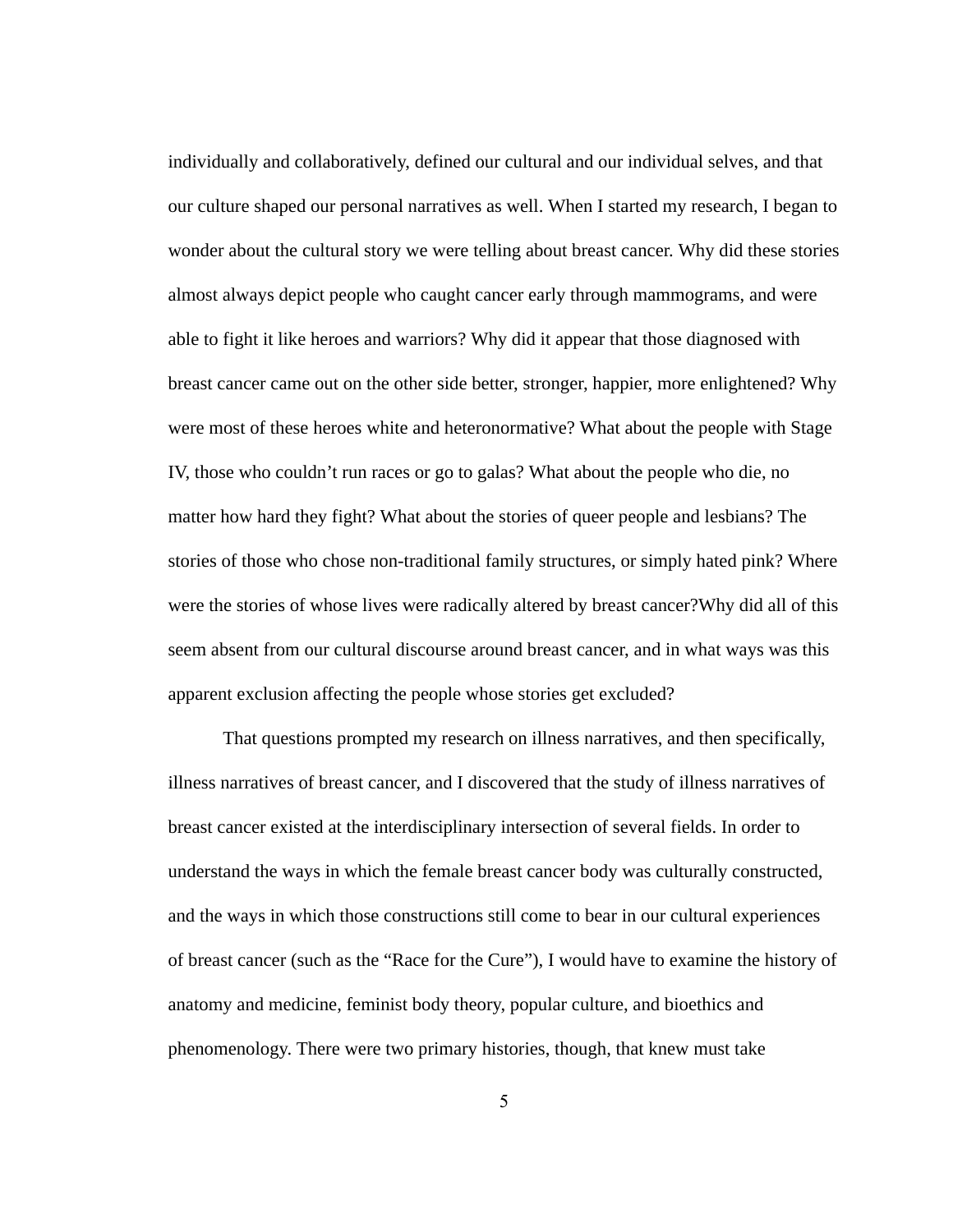precedence. To understand the function of narrative in illness, I would need to research the development of illness narrative and narrative theory. To expose and understand the ways in which cultural constructions may alter or inhibit the important function of lived or written narrative, I would have to examine the narratives themselves, starting with the earliest modern breast cancer narratives. Below is my analysis of the development of scholarly work on illness narrative and its theories, interwoven with a historical review of breast cancer narratives.

Before the 20th century, there were very few detailed narratives of breast cancer, and the extant ones were originally intended to have loved ones as their only audience (rather than be published for the consumption of the general public). Frances Burney, the novelist, wrote of her experience (one that lacked a refined surgical plan, anesthesia, and antiseptic) to her sisters and nieces in 1812, several months following her surgery.  $2$  She recounted for them the months in which she and her husband harbored fears about the lump in her breast (all the while, warning them that if they are similarly afflicted, they should not wait as long as she). Burney lived another 29 years, and her account is the only widely-known one from this time period.

Just over 100 years later, in 1915, Katherine Lee Bates wrote and distributed an account of her partner, Katharine Coman, and her experience with breast cancer.<sup>3</sup> Like

<sup>&</sup>lt;sup>2</sup> Burney, Frances. Manuscript letter in the Henry W. and Albert A. Berg Collection, New York Public Library. Text found online.

<sup>3</sup> See Leopold, Ellen. MySoulisAmongLions:PagesfromtheBreastCancer Archives.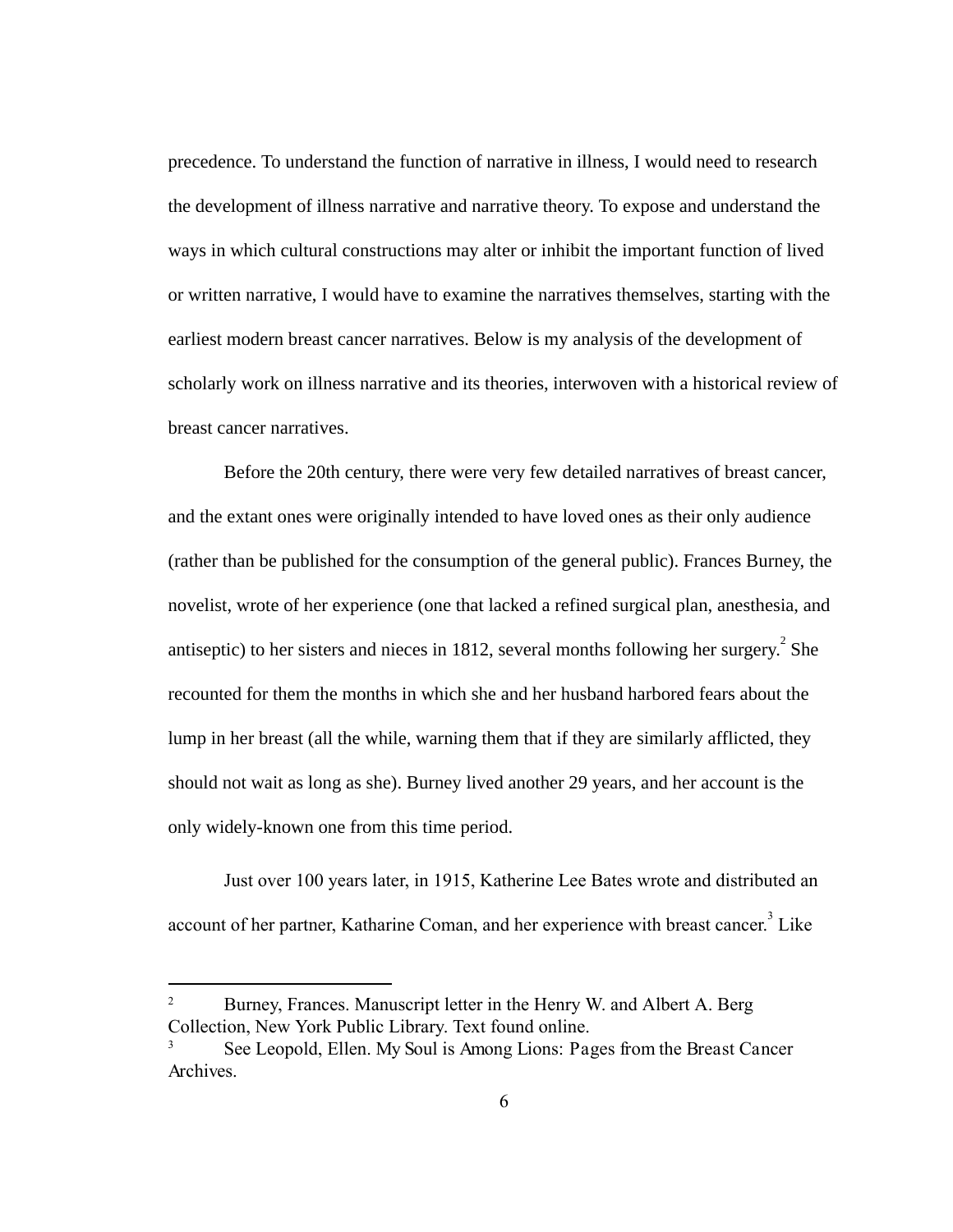Burney's, the memoir was intended only for circulation among loved ones, as Bates explains on the title page when she says it is "for Katherine Coman's family and innermost circle of friends...only for the eyes of those who have love's right to see" (Leopold MySoulisAmongLions14). The two women, both professors at Wellesley, were involved in what was then called a "Boston marriage," in which women chose not to marry and simply lived together. There is no evidence as to whether their relationship was sexual or not, but there's no doubt that they were incredibly devoted to one another, as we see in Bates' description of her companion's illness: "As I look back on Katharine's martyrdom, I see no longer pain and death; I see only the shining of her spirit," (Leopold MySoulisAmongLions21). In her analysis of the narrative, Ellen Leopold notes that, while for many women with breast cancer diagnosis during that time, "the need to collude with the demand for secrecy must have added terrible distress to the physical pain women already faced. Coman seems to have been spared this additional suffering...such openness must have been incredibly rare," (Leopold, 19). Leopold also notes, however, that that openness only extended so far, because Bates is careful not to ever name the disease or to identify "the powerful medicine which [Coman] had been taking to prevent recurrence of her trouble" (23). Whatever freedom Coman and Bates did have to discuss Bates' illness, even if they could not name it or discuss it specific detail, would remain incredibly rare for another sixty years.

Narratives like those of Burney and Bates are sparse before the mid-late 20th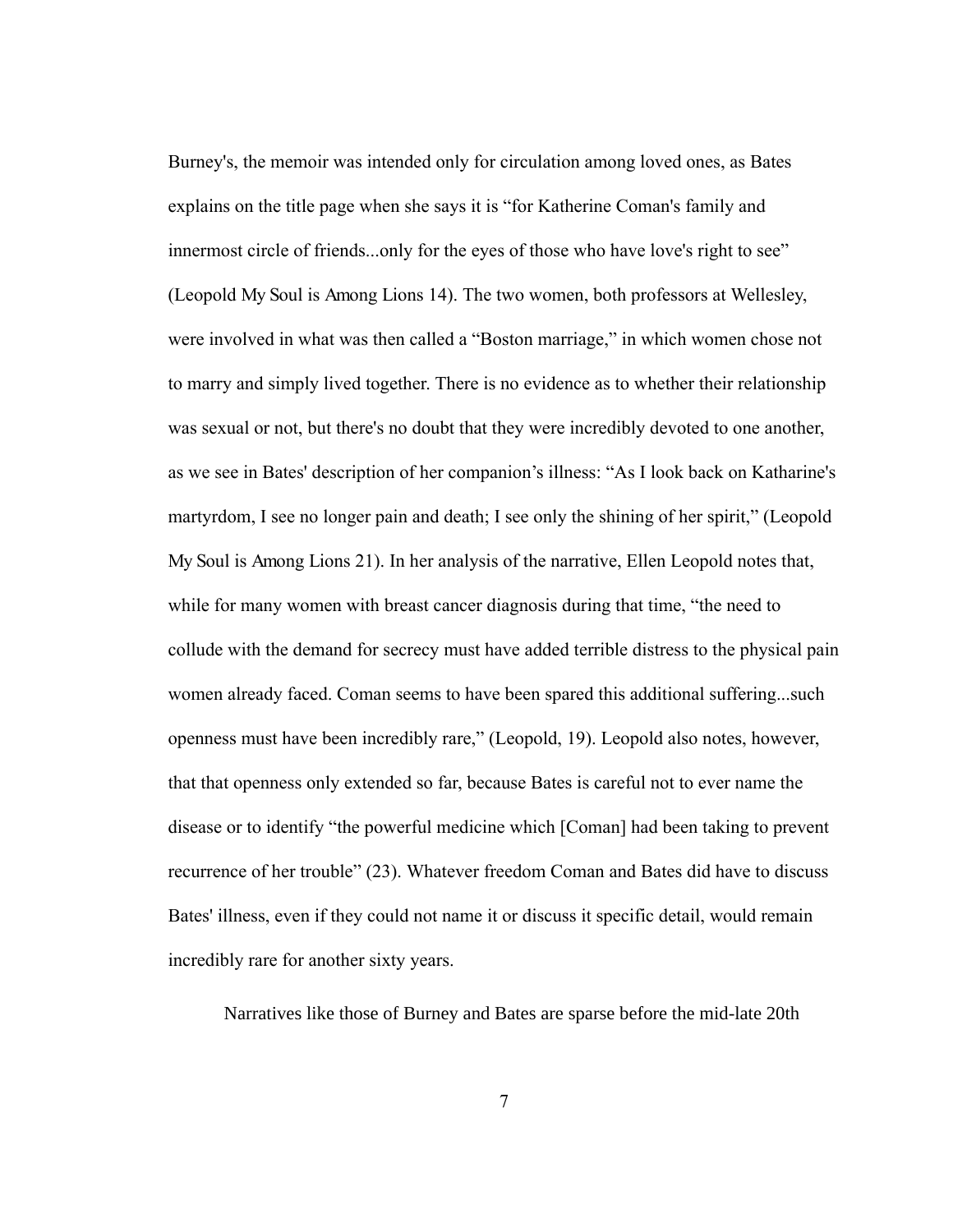century. The revolutionary environmentalist Rachel Carson was investigating her own case, and writing privately to Dr. George Crile (a national advocate for modified mastectomy and lumpectomy), but she refused to bring her case into the limelight for fear it might damage the credibility of her book, *Silent Spring* , in which she essentially proposed that pesticides cause cancer.<sup>4</sup> Writing about the breast cancer experience did not enter public discourse until second-wave feminism helped to the break public silence about many women's health issues, and Betty Ford and Happy Rockefeller spoke in the news about their diagnoses. In that era, medical journalist Rose Kushner published her book, *Breast Cancer: A Personal History and Investigative Report*, which was one of the early comprehensive narratives of a woman's experience with breast cancer which also included some of her journalistic research on the subject of diagnosis and treatment options.<sup>5</sup> But even at the start of the movement, a tension existed between various public depictions of breast cancer narratives. Betty Ford and Happy Rockefeller sought to put on brave public faces, becoming model heteronormative breast cancer patients. <sup>6</sup> So began tension between the model breast cancer patient--one who listened to her doctors, complied easily, recovered quickly, and went back to being a "normal woman"--and women like Kushner, who demanded answers and wanted to engage in reciprocal

<sup>4</sup> See Knopf-Newman, Marcy Jane. BeyondSlash,Burn,andPoison:Transforming BreastCancerStoriesintoAction.

<sup>5</sup> See Kushner, Rose. BreastCancer:APersonalHistoryandanInvestigative Report.

See the section titled "The Ideal Breast Cancer Patient," in Chapter 3, for more details about Betty Ford's depiction as a breast cancer patient.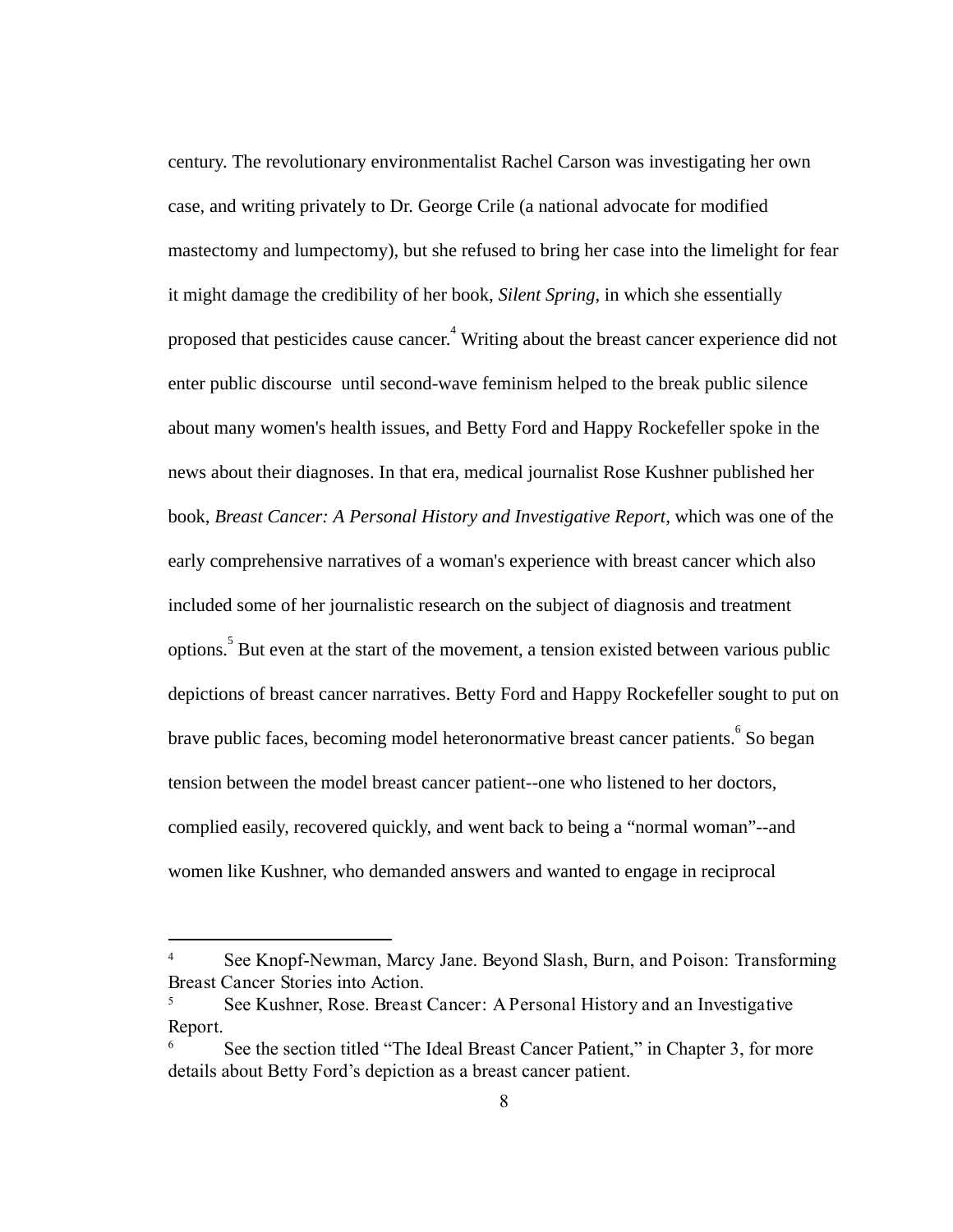decision-making in treatment, rather than be pressured to return to femininity.

The media was drawn to the public heroism of women like Ford and Rockefeller, but there were others like Kushner seeking to complicate the public's understanding of breast cancer patients and their experiences. Audre Lorde was also diagnosed in the late 1970s, and by 1980 she had published *The Cancer Journals,* a manifesto and call for social action which revealed her experience of breast cancer as a woman of color and a lesbian.<sup>7</sup> While second-wave feminism had opened up several discussions and sparked several changes regarding women's health, the voices of the movement were predominantly middle-class, white women who were heteronormative (people who performed femininity as prescribed by traditional, binary gender roles). Lorde identifies this discrepancy in *The Cancer Journals*  when she describes her encounter with a well-meaning middle-aged woman, a representative of the Reach for Recovery program, who comes to visit her in the hospital to encourage her to use her lambswool prosthetic breast: "The woman from Reach for Recovery who came to see me in the hospital... certainly did not speak to my experience nor my concerns. As a 44 year old Black Lesbian Feminist, I knew there were few role models around for me in this situation, but my primary concerns two days after mastectomy were hardly about what man I could capture in the future, whether or not my old boyfriend would still find me attractive enough...My concerns were about my chances for survival. Would I be able to maintain

<sup>7</sup> Lorde, Audre. TheCancerJournals.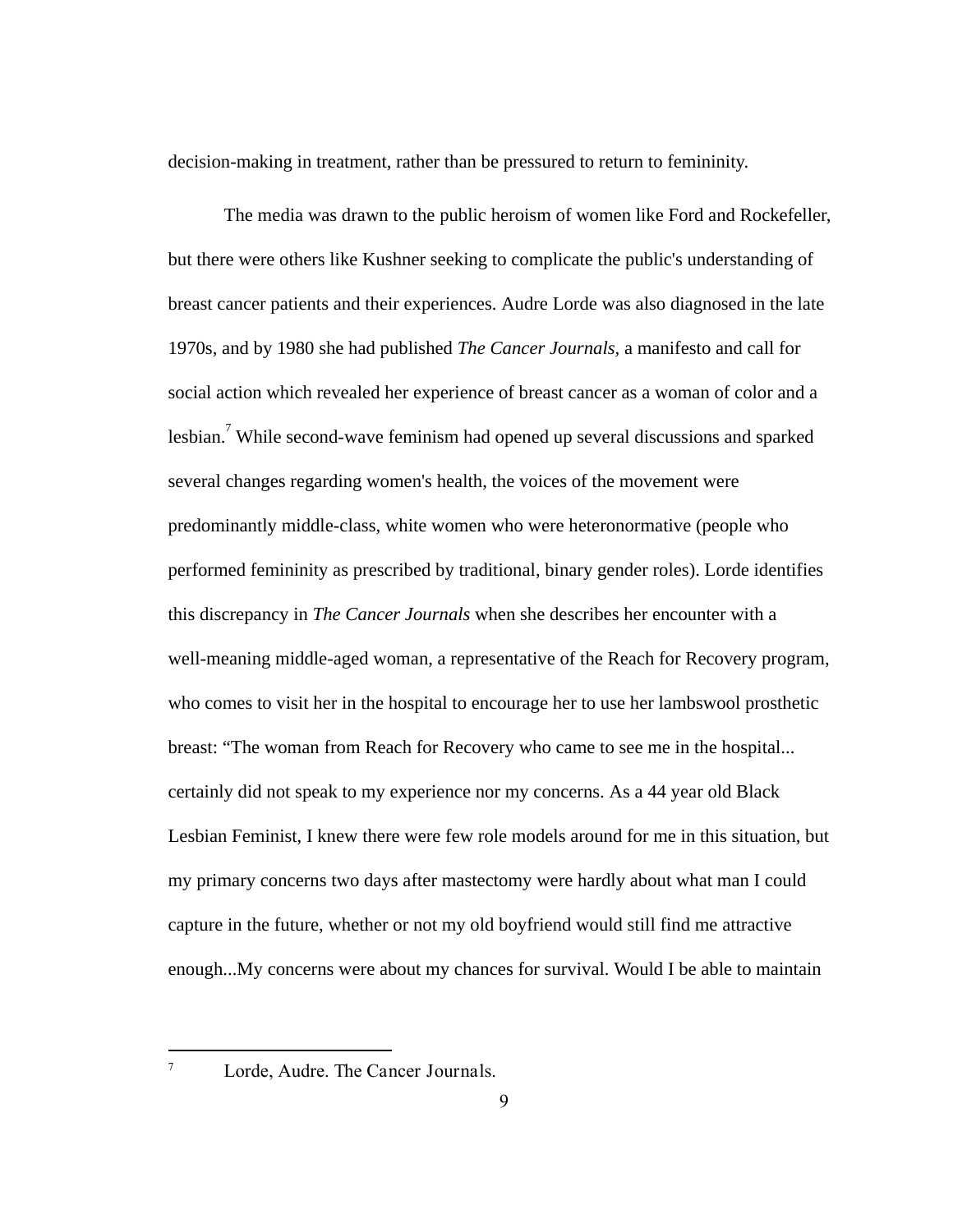the control over my life that I had always taken for granted?" (Lorde 175). Despite the fact that it is nearly 40 years old, Lorde's work remains one of the very few which highlights experiences with breast cancer from the perspective of a non-white, non-heteronormative woman. The women's movement by which her books were so well received, focused much of its effort on reproductive rights and other women's health issues. In the 1980s, The breast cancer awareness movement was taken up and dominated by big fundraising organizations like Susan G. Komen and, though it became much more a part of public discourse, it also lost some of its feminist influences. Breast cancer awareness was marketed, branded, and sold to the public.

In the interceding years, hundreds of breast cancer stories, in the form of film, books, poetry, and interviews, flooded popular culture. Though some of them exposed the public to new experiences of the illness, most of them depicted demure, compliant heroes who were embodied mainly by their identities as wives and mothers. The popular 1983 film, *Terms of Endearment*, for example, brought to light some of the ways in which breast cancer was shrouded in secrecy and silence, and was one of the first Hollywood films to do so, but overall it reinforced standards of the white, middle-class heteronormative female and exploited breast cancer to make profit for movie studios.<sup>8</sup> The main character, Emma, is depicted via her primary identity as a wife and mother: when she visits New York City with a friend, she encounters working women who are

<sup>&</sup>lt;sup>8</sup> See Brooks, James L., et al. Terms of Endearment.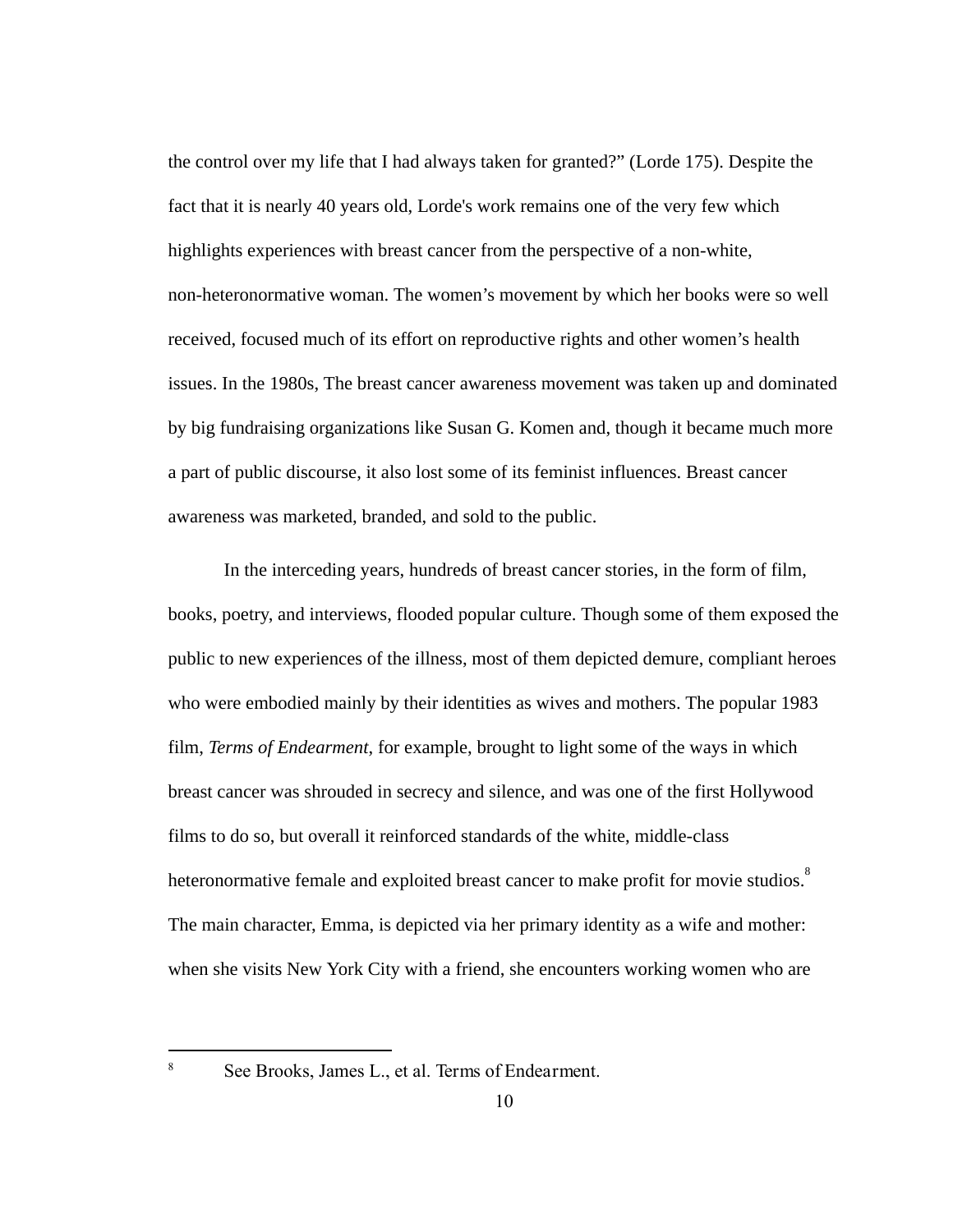depicted as judgmental pant-suited villains. During her illness, when her doctor gives her a poor prognosis, he advises that she decide who should raise her children—she is, in fact, married to their father—and she must choose between her best friend, Patsy, or her mother. When her husband easily agrees to this arrangement, she smiles, forgiving him for this and all his past transgressions, in a scene which glorifies her as a long-suffering hero. When her two boys come to say their final goodbyes to their mother (notably, there is no scene in which she bids farewell to her daughter), she literally puts on a brave face, having Patsy apply bright and cheerful pink makeup. Like Betty Ford, she is demure, compliant, heroic, and hetero.

By the late 1980s and early 1990s, powerful pink marketing campaigns had become the loudest public voice in breast cancer awareness. Susan G. Komen for the Cure had begun partnering with other large corporations to encourage rink ribbon branding and marketing. Companies used the color pink or the pink ribbon to aid in generating profits or good PR, but didn't actually do much (if anything) to help raise funds or awareness ("Think Before You Pink"). In some cases, they claimed to be raising breast cancer awareness through their pink products--which ranged from Yoplait yogurt to Ford Mustangs--but the products themselves (or the processes by which they were created) actually caused cancer. As the pink ribbon was adopted by more and more corporations, the pink ribbon became a marketing powerhouse, capitalizing on the image of heroic breast cancer patients to sell products. The overpowering and ubiquitous nature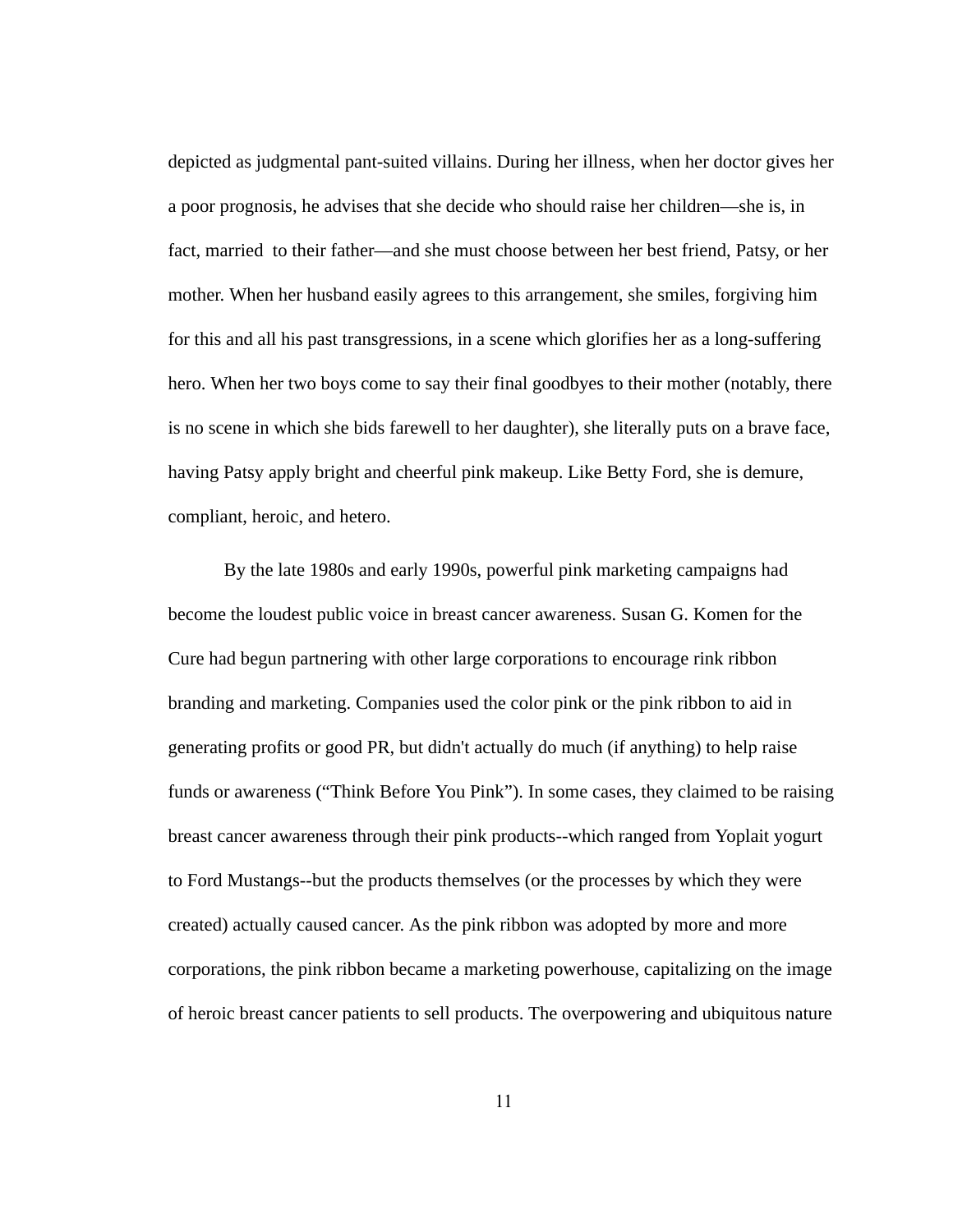of pink marketing resulted in the proliferation of pink-washed breast cancer narratives which also made use of the inspirational warrior-hero image.

There was, however, some resistance to the depiction of breast cancer spread by the corporate-driven breast cancer awareness movement. In 1986, Jackie Winnow and Carla Dalton founded the Women's Cancer Research Center (WCRC) in San Fransicso (Klawiter 164). Winnow and Dalton had noticed a gap in resources for Bay Area women with cancer: there were very few educational and support services. WCRC was designed to fill that gap. In 1989, Winnow delivered the keynote address Conference for Lesbian Caregivers and AIDS epidemic, in which she paralleled women's cancers with the AIDS epidemic and, according to Klawiter, "galvaniz[ed] a women's cancer movement," (Klawiter 164). In 1990, Elenore Pred, Susan Claymon, and Belle Shayer founded Breast Cancer Action (BCA), an activist organization which modeled itself after the AIDS movement's ACT UP activism group. According to Klawiter, this group "learned how to make sense of articles in medical journals, how to apply pressure to pharmaceutical companies and government agencies, and how to chain themselves to the fence if all else failed," (173). Organizations like these were the first groups to resist the portrayal of breast cancer circulated by groups like Susan G. Komen and others, as Klawiter notes: "Feminist breast/ cancer activists…drew attention to the false promises and misrepresentations of the cancer establishment," (175). Breast Cancer Action began the "Cancer Sucks" campaign in 1997, in hopes of countering the oversimplified cheeriness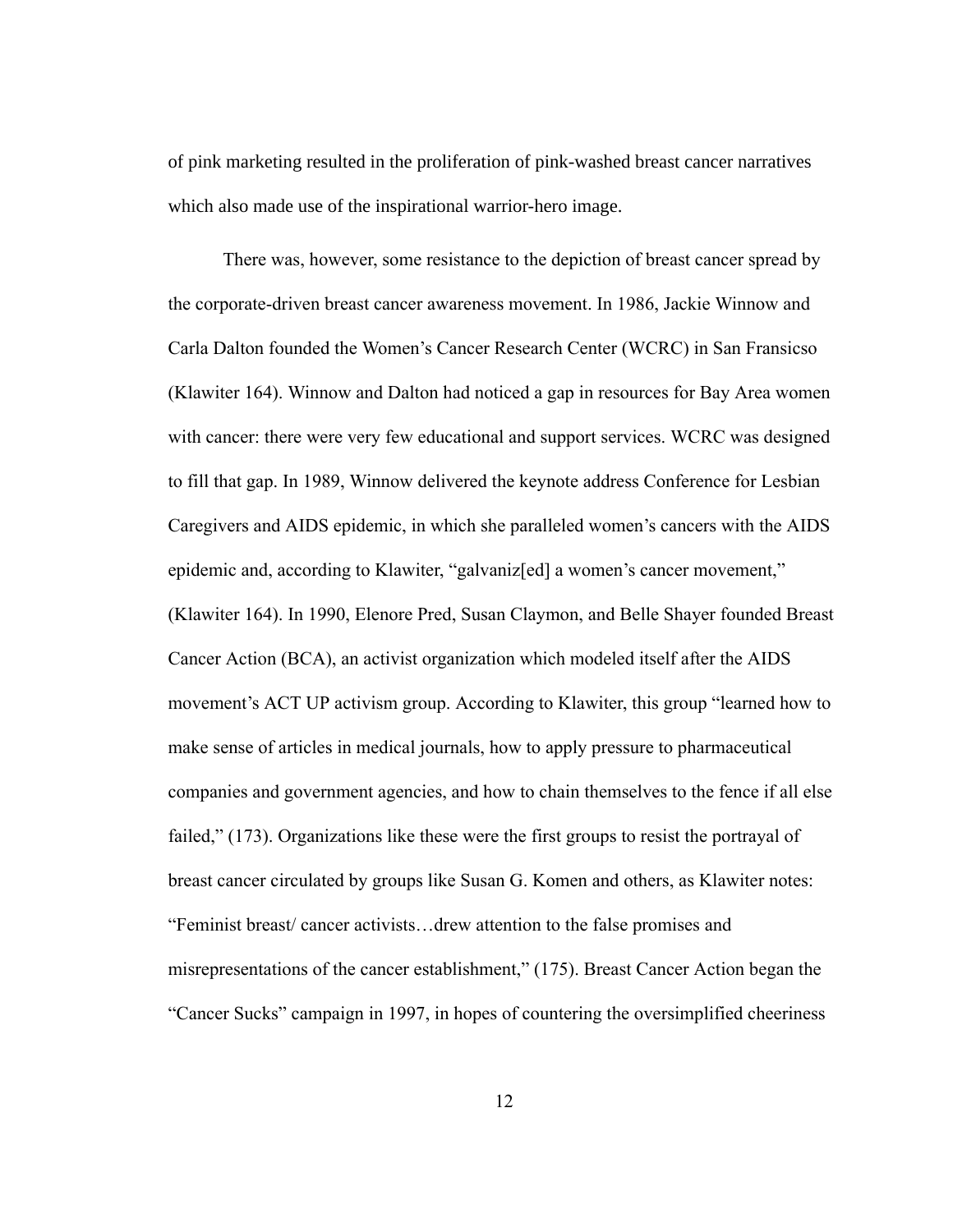of the pink ribbon (Klawiter 175). Later, BCA coined the term "pinkwashing" to refer to corporate exploitation of breast cancer in order to sell products which may contain known carcinogens ("Think Before You Pink"). The term was part of their "Think Before You Pink" campaign, and they remain a watchdog organization, calling out companies guilty of pinkwashing and trying to raise awareness of the phenomenon ("Think Before You Pink"). Similarly, Terry Tempest Williams sought to resist oversimplified notions of the experience of having breast cancer, trying to encourage awareness of, and resistance to, these ideas. In 1991, she published her book, *Refuge* , in which she revealed her suspicion that the women in her family had developed breast cancer because of the atomic bomb testing which took place near their home.<sup>9</sup> It unabashedly showed her sadness, anger, and internal conflict, such as in the final essay of the book, titled, "The Clan of One-Breasted Women." The current, revitalized trend of resistance to the commercialization and exploitation of breast cancer began, and continues, with groups like WCRC, BCA, and writers like Williams.

Around the same time—the late 1980s and early 1990s—writers in various fields such as medicine, sociology, psychiatry, anthropology, psychology, and ethics began to examine and discuss stories of illness and the ways in which they a influenced patient experiences. Arthur Kleinman's landmark book, *The Illness Narratives: Suffering, Healing, and the Human Condition* , discussed the ways in which illness can have social and personal meaning, and claimed that those meanings should be examined, understood,

<sup>&</sup>lt;sup>9</sup> See Williams, Terry Tempest. Refuge: An Unnatural History of Family and Place.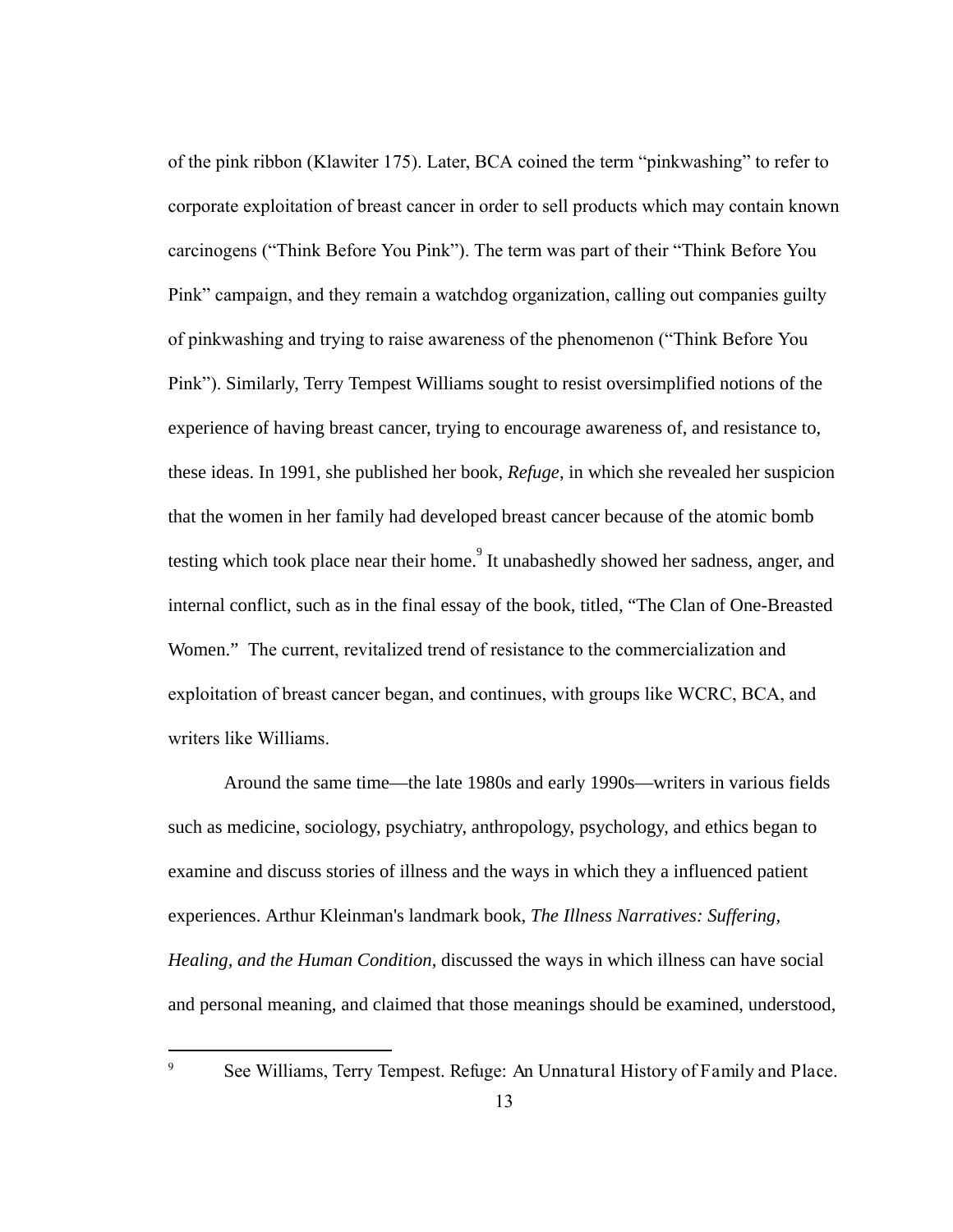and empathized with by healthcare professionals.<sup>10</sup> In the early 1990s, the renowned sociologist and illness scholar, Arthur Frank, published a book on illness theory, *The Wounded Storyteller,* in which he substantiated that authentic narratives of illness were critical to the patient's identity in recovery; he observed that it's crucial to allow those diagnosed with illness to recount their stories without those patients being colonized by either social expectations or the power of allopathic medicine.<sup>11</sup>

Though she made no reference to the scholarly rise of the examination of illness narratives and their meanings, independent scholar Ellen Leopold seemed to have an inherent sense that public discourse about the meaning of breast cancer, in social and personal contexts, needed diversifying if it was to do justice to a variety of women's experiences. In 1996, Leopold published an essay entitled "Body Language," in which she identified one of the problems with popular warrior-hero breast cancer narratives of the  $90s<sup>12</sup>$ : "The journey chronicled by many of the newer cancer diaries...sends the message that, given the right attitude, women can take charge and overcome breast cancer. By implication, those who fail (i.e. those who die...) demonstrate a lack of moral courage, perseverance, and all those virtues associated with a 'go ahead' attitude," (Leopold My Soul is Among Lions 110-111). She claimed these approaches were "Pollyanna-ish," (111) and called for a more complex vision of the contemporary breast

<sup>&</sup>lt;sup>10</sup> See Kleinman, Arthur. The Illness Narratives: Suffering, Healing, and the Human Condition.

<sup>11</sup> See Frank, Arthur W. TheWoundedStoryteller:Body,Illness,andEthics.

<sup>&</sup>lt;sup>12</sup> See Leopold, Ellen. My Soul Is Among Lions: Pages from the Breast Cancer Archives.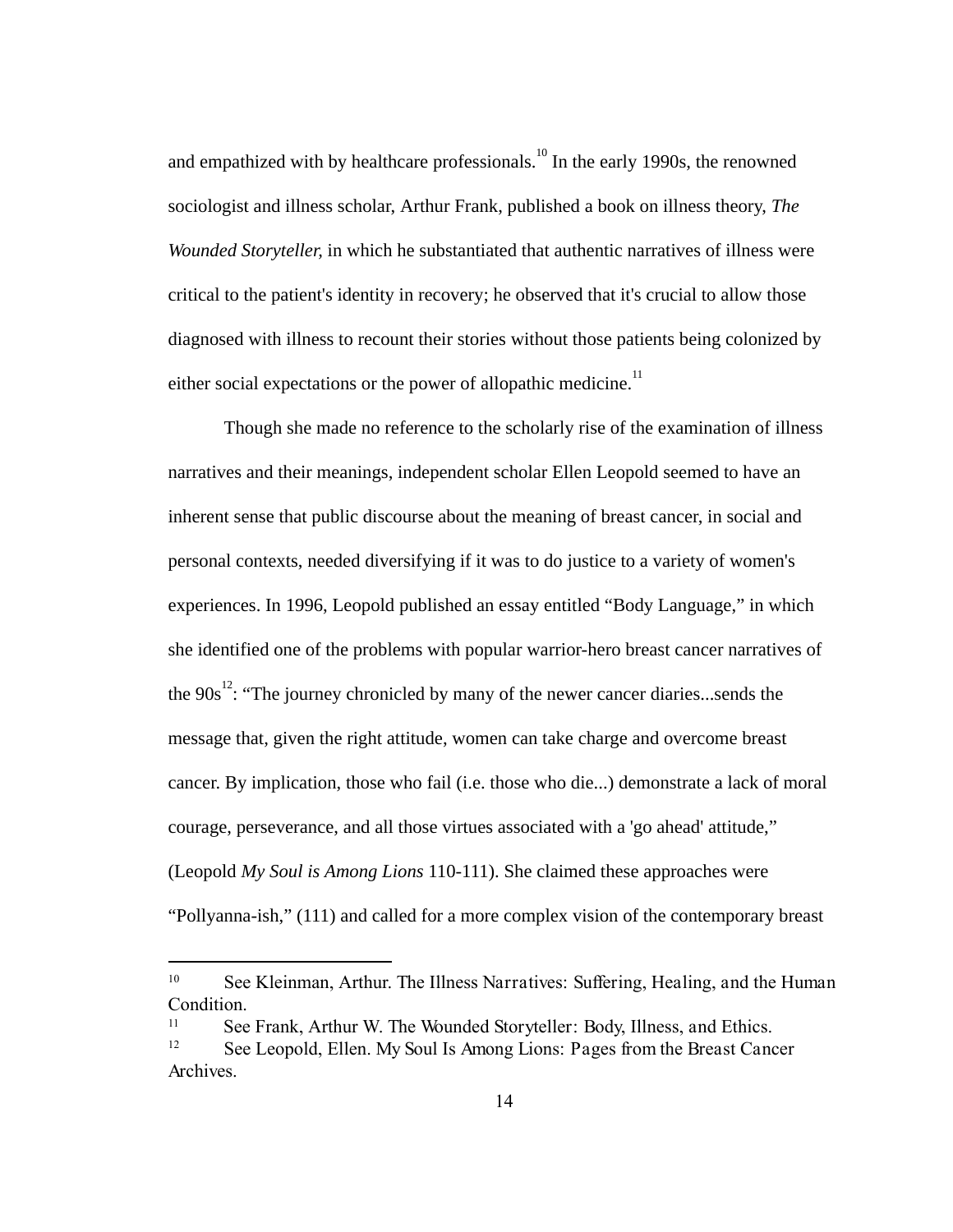cancer narrative. In the late 90s, she published *A Darker Ribbon: Breast Cancer, Women, and Their Doctors in the Twentieth Century, a book which compared a selection of letters* between the famed surgeon, William Stewart Halsted (creator of the Halsted radical mastectomy, which was considered the gold standard in breast cancer treatment from the 1890s until the 1970s) and a patient of his, to a selection of letters between the mid-20th century doctor, Dr. George Crile, and his famous patient, Rachel Carson.<sup>13</sup> The book revealed the roots of some of the hegemonic power in breast cancer treatment and the resistance to change in thinking about breast cancer treatment on behalf of the American public and the medical profession. And so, some discourse about breast cancer stories began aligning with the feminist discourses of new groups like WCRC and BCA.

In the late 1990s, scholarly work on illness narrative theory also began taking new directions, diversifying and expanding. In 1997, English professor Thomas Couser published *Recovering Bodies: Illness Disability and Life Writing,* in which he claimed <sup>14</sup> that stories of illness are one way the ill could reclaim their bodies, and in which he examined specific literary aspects, such as plot and narration, in illness stories. In the same year, Hilde Lindemann Nelson edited the collection, *Stories and Their Limits: Narrative Approaches to Bioethics*,<sup>15</sup> in which Nelson and others in the field (such as

<sup>13</sup> See Leopold, Ellen. ADarkerRibbon:BreastCancer,Women,andTheirDoctors intheTwentiethCentury.

<sup>14</sup> See Couser, G. Thomas. Recovering Bodies: Illness, Disability, and Life-writing.<br>
<sup>15</sup> See Nelson, Hilde Lindemann, Stories and Their Limits: Narrative Approaches to

<sup>15</sup> See Nelson, Hilde Lindemann. StoriesandTheirLimits:NarrativeApproachesto Bioethics.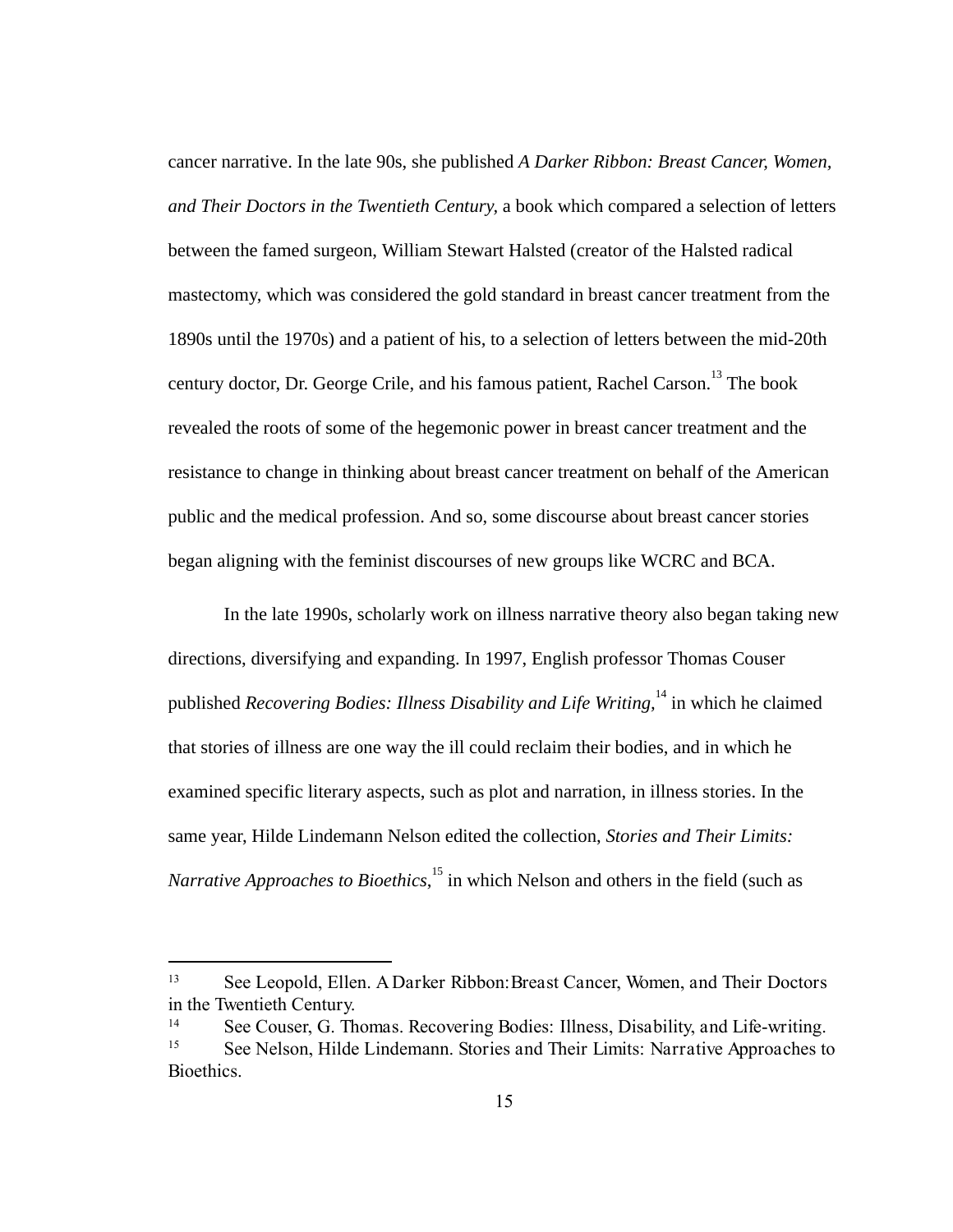Arthur Frank) examined the ways in which illness narratives interacted with and influenced the ethical sensibilities of caregivers. One shared theme of the movement to understand illness through narrative became clear: narrative had the power to shape or reshape identity in illness or in the wake of illness, and also the power to create empathetic relationships between those writing them and those reading them.

The empowering facet of illness narratives was not evident in many of the breast cancer stories of the early 2000s, which continued to oversimplify the experience. Narratives written by women about their breast cancer experiences got a bit sassier, with clever titles like Margaret Lesh's,  *Let Me Get This Off My Chest* , or modern formats Marisa Acocella Marchetto's graphic novel, *Cancer Vixen* , but they still worked within narrow confines that present the breast cancer body as marginalized, subtly invoking language ("so and so 'lost her battle' with breast cancer," for example) which blamed the victim, and they utilized and reified problematic constructions of the female body and the breast cancer experience. And they still, for the most part, elided the experience of women of color, or women of the LGBTQ community.

Simultaneously, however, breast cancer activists and scholars in sociology, medicine, bioethics, and women's and gender studies began to publish significant works on this phenomenon. In 2003, Barron Lerner published, *The Breast Cancer Wars,* in which he examined the history of breast cancer in the United States, particularly the relationships between patients and biomedical institutions, and the legal and ethical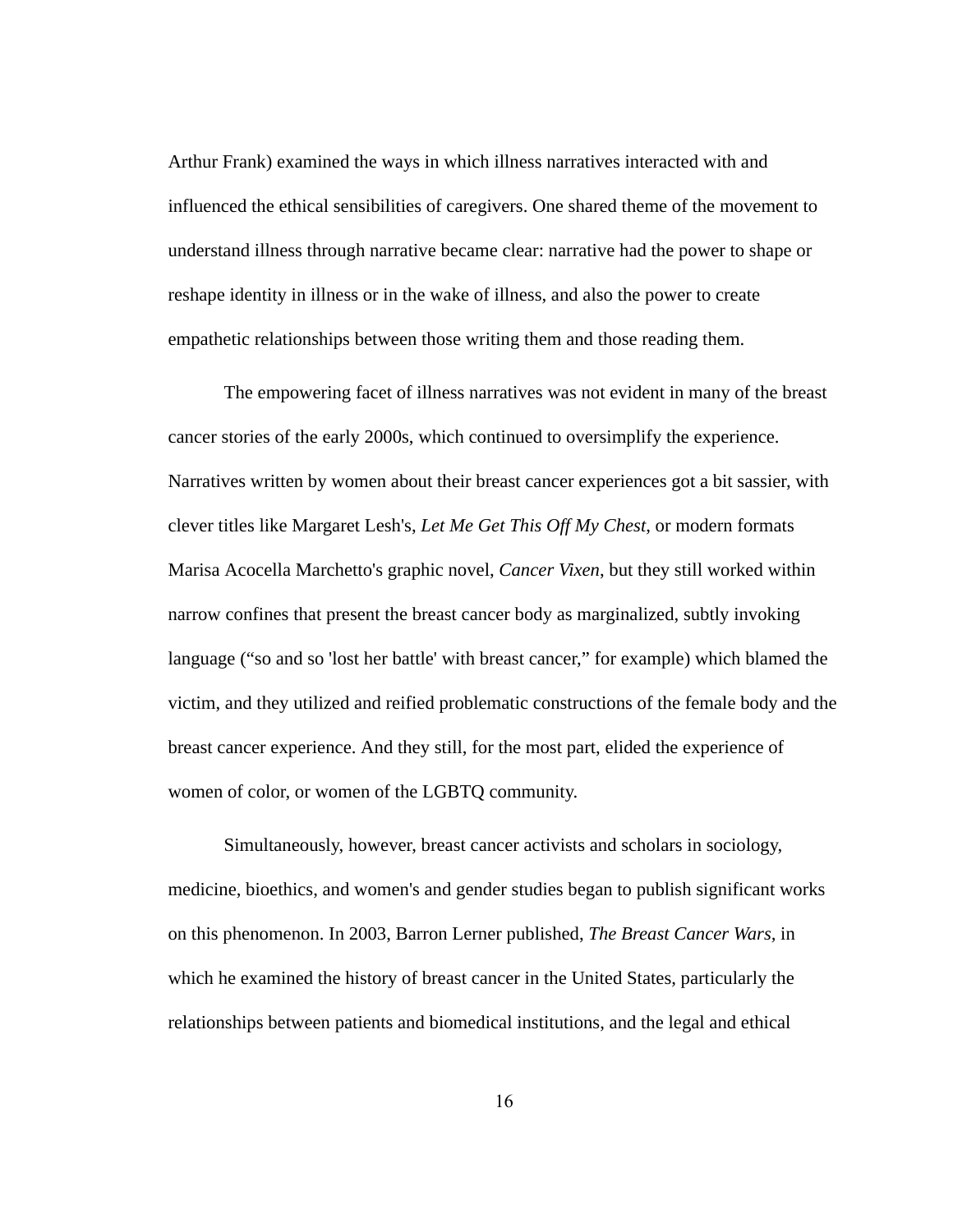complications associated with treatment. In her 2004 book, *Beyond Slash, Burn, and Poison: Transforming Breast Cancer Stories into Action, Marcy Jane Knopf-Newman* presented detailed stories of four famous women—Rachel Carson, Rose Kushner, Betty Ford, and Audre Lorde—in order to demonstrate the ways in which their individual narratives and bodies were politically situated.  $^{16}$  Knopf-Newman examined the influence these women's experiences had on the 20th century medical practices, health law, and popular discourse of breast cancer. In this notable book, she revealed the ways in which breast cancer stories are political, and that how we respond to them is an ethical concern (notably, this observation about ethics coincides with Nelson's association of illness narratives to ethics). Maren Klawiter's 2008 book, *The Biopolitics of Breast Cancer: Changing Cultures of Disease and Activism*, in which Klawiter traced the breast cancer movement throughout the 20th century, identified the ways in which breast cancer treatment is medically managed.<sup>17</sup> It also identified the discrepancies in treatment for people of color and those who are not heteronormative, and introduced readers to new, grassroots activism about breast cancer, the purpose of which was to resolve inequity and dismantle hegemony. In 2011, Samantha King published one of the first full-length texts which examines pinkwashing extensively and analyzes its effects: *Pink Ribbons, Inc.: Breast Cancer and the Politics Of Philanthropy. In this text, she exposes several ways in* 

<sup>&</sup>lt;sup>16</sup> See Knopf-Newman, Marcy Jane. Beyond Slash, Burn, and Poison: Transforming BreastCancerStoriesintoAction.

<sup>&</sup>lt;sup>17</sup> See Klawiter, Maren. The Biopolitics of Breast Cancer: Changing Cultures of DiseaseandActivism.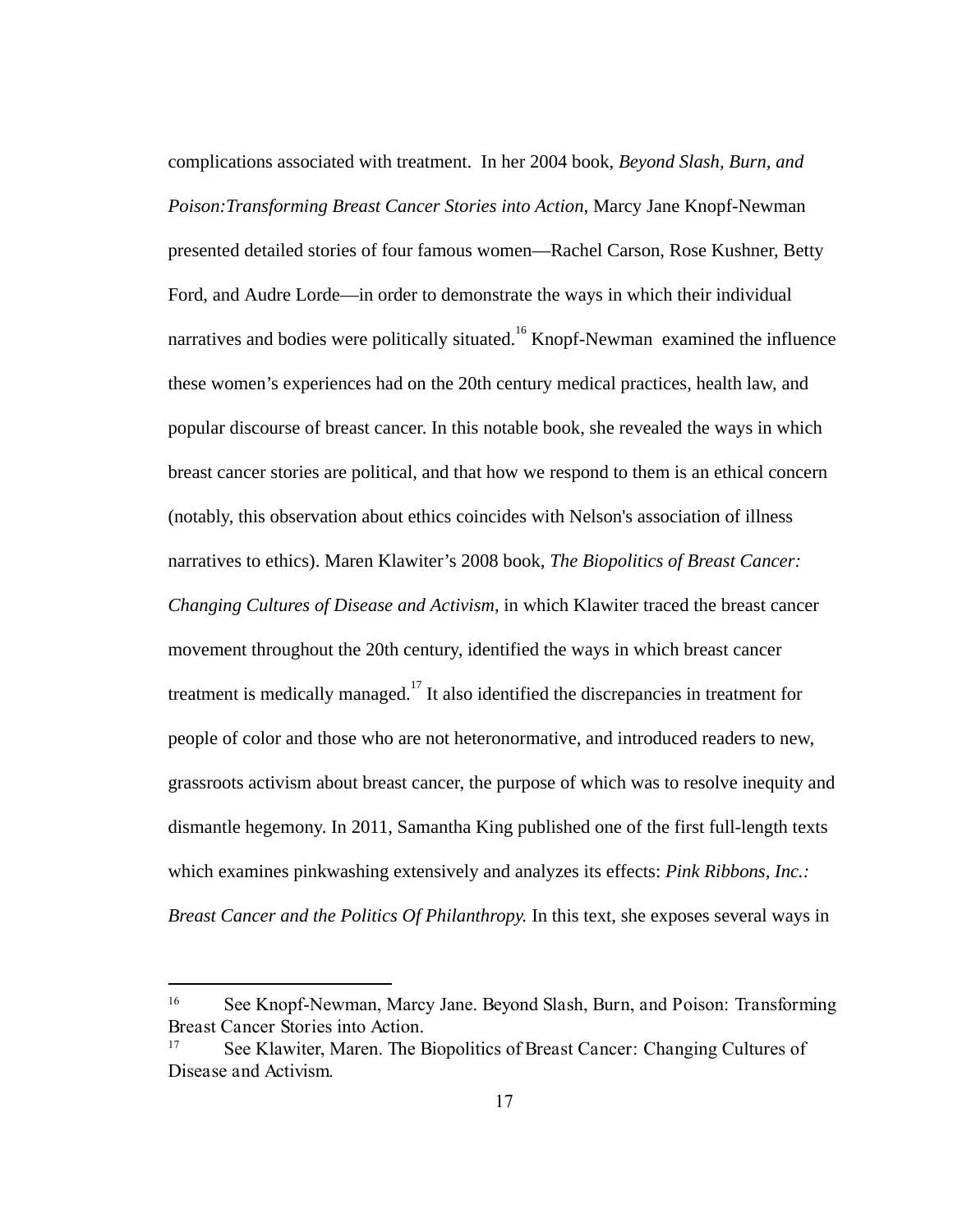which breast cancer has been commercialized, and points out the exploitation, exclusion, and harm which pinkwashing causes.

While these scholars began work to address specific issues raised by several women's experiences with breast cancer, and also the political and ethical nuances of the 20th century breast cancer awareness movement, others continued to bring analysis of illness narrative to the fore. Nelson published *Damaged Identities: Narrative Repair*, <sup>18</sup> in which she described master narratives: "the stories found lying about in our culture which serve as summaries of socially shared understandings," (6). She observed that master narratives are archetypal and sometimes oppressive, and contrasted them with what she called "counterstories," which she claimed "identify fragments of master narratives that have gone into the construction of an oppressive identity" and "aim to alter...on oppressed person's perception of herself," (7). Master narratives of illness can be harmful to the ill person. As we shall see below, my argument is that the current construction of breast cancer experiences in our cultural discourse, particularly in pinkwashed discourse, qualifies as a master narrative and potentially harms people with breast cancer. I will discuss the impacts of that qualification more fully in Chapters 3 and 4.

Just a few years later, Rita Charon, published her major work, *Narrative Medicine: Honoring the Stories of Illness*,<sup>19</sup> in which she advocated for healthcare providers to use the narrative skills of "recognizing, absorbing, interpreting, and being

<sup>18</sup> See Nelson, Hilde Lindemann. DamagedIdentities,NarrativeRepair.

<sup>&</sup>lt;sup>19</sup> See Charon, Rita. Narrative Medicine: Honoring the Stories of Illness.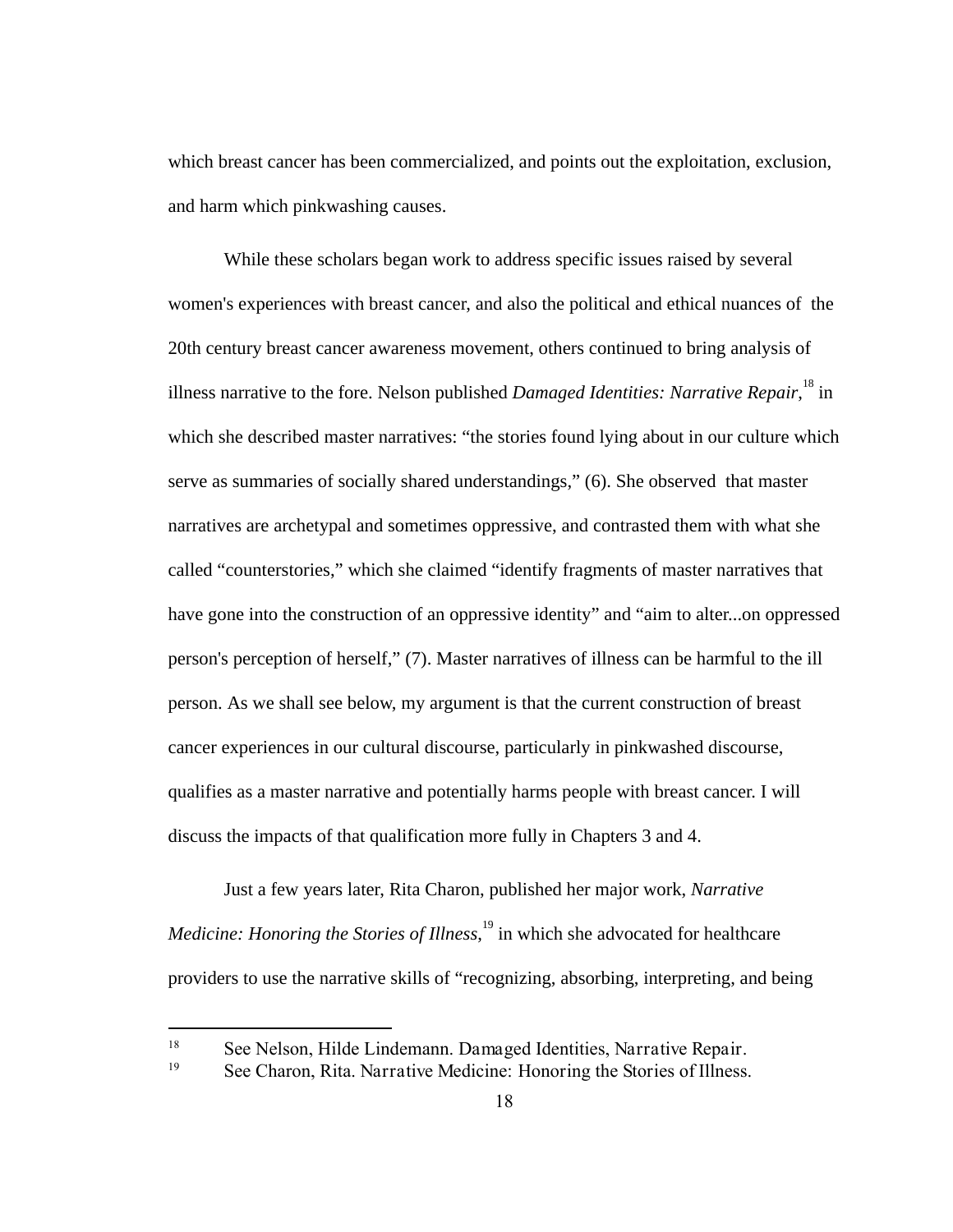moved by the stories of illness," (4). She also claimed that the concept of intersubjectivity was critical to the function of illness narratives. Intersubjectivity, according to Charon, meant that narrative required not only a teller but also a listener, and the relationship between the two created a kind of communion (52). According to Charon's text, illness stories needed witnesses in order to be of help to those experiencing them.

In 2015, Mary K. DeShazer produced what is possibly the only published book to apply illness narrative theory directly to stories of breast cancer, specifically. She brought us new language to talk about breast cancer narratives when she published her book, *Mammographies: The Cultural Discourses of Breast Cancer Narratives*,<sup>20</sup> which is one of the few books to incorporate queer theory and anti-pink discourse. DeShazer's book seems to be the only extant work which brings together all these concepts in order to emphasize the importance of alternative breast cancer narratives while also questioning hegemonic discourses about breast cancer and the female body. To date, however, there is not any published work which specifically identifies and analyzes the rhetoric of the breast cancer awareness movement as a master narrative. The discourse may benefit from an analysis the way in which the master narrative of the movement, supported and reified by the practice of pinkwashing, marginalizes those with breast cancer and potentially causes injustice and harm. Additionally, the discourse may benefit from discussion on how to resist the master narrative through counterstories, which I have done below.

<sup>20</sup> See DeShazer, Mary K. Mammographies:theCulturalDiscoursesofBreast Cancer Narratives.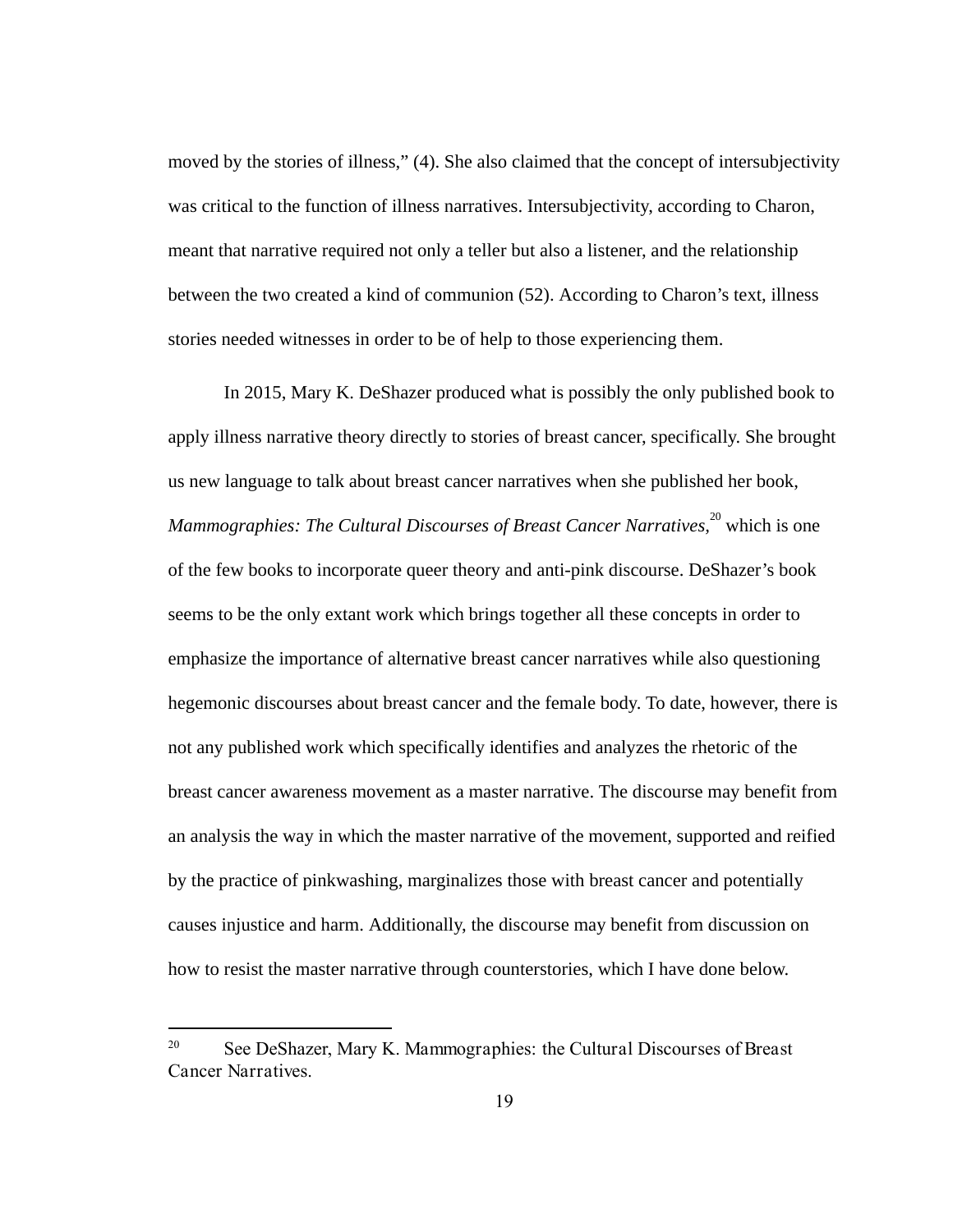This research into illness narrative and the culturally constructed female body of breast cancer has currently led me to four central claims which build on one another. First, the master narrative of the modern breast cancer awareness movement was constructed from a foundation of problematic beliefs about the female body in which the female body has been pathologized. Second, the breast cancer body is construed as abject and therefore subject to discipline and policing; this discipline and policing is enacted through the master narrative. Third, the master narrative is utilized and reified by the practice of pinkwashing, and generates several archetypal messages which may obscure or over-determine the narratives of those with breast cancer who do not fit into the master narrative. Fourth, our culture's engagement in the messages of the master narrative may result in epistemic injustice<sup>21</sup> and poorer long-term outcomes for those with breast cancer; therefore, we need to work to pluralize the master narrative in order to acknowledge the stories of those whose lives do not match the current master narrative.

Chapter 1 provides a foundational understanding of the problematic historical understandings and constructions of the female body. Through analysis of anatomical and medical history, I demonstrate the ways in which the female body is historically pathologized. Particularly, I focus on the ways in which that pathologization relates to female body parts. Then, I analyze the ways in which that pathologization and other

<sup>&</sup>lt;sup>21</sup> Here, I refer to the work of Miranda Fricker, in which she identifies epistemic injustice as injustice in which "someone is wronged in her capacity asaknower," (italics hers) (20).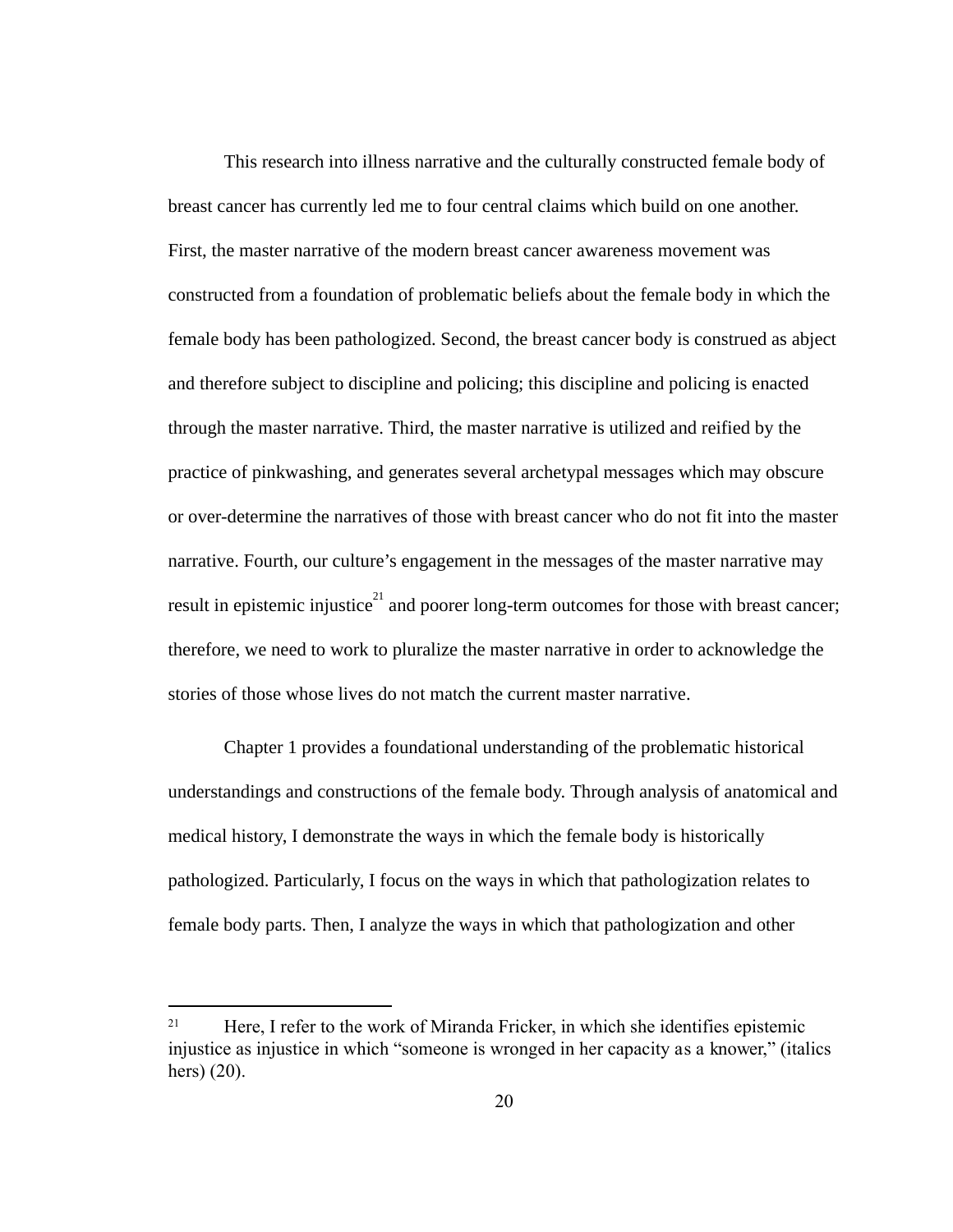problematic perceptions of the female body as inherently ill become part of the foundation of the modern breast cancer awareness movement at the start of the 20th century. Finally, I use examples of breast cancer narratives, such as those of Fanny Burney and Audre Lorde, in conjunction with historical information about the advancement of breast cancer medicine, to expose the ways in which that pathologization became a subtext of the early history of breast cancer. That pathologization became a springboard for the master narrative of breast cancer.

Chapter 2 utilizes current feminist theory as a lens through which to analyze several contemporary breast cancer narratives. Analysis of these unique narratives demonstrates the ways in which the breast cancer body is currently conceptualized as abject and monstrous. I use Foucauldian theory (or, more precisely, a feminist appropriation of Foucault) to expose the ways in which this abject, monstrous breast cancer body is subject to policing and regulation. This policing and regulation manifests itself through the master narrative of breast cancer, and is enacted through pinkwashing. The master narrative becomes a method by which we self-police and regulate one another, and pinkwashing becomes a system which reifies that behavior and perpetuates the master narrative.

In Chapter 3, the main messages of the master narrative of breast cancer are fully laid out and explored. I use examples from the pinkwashed marketing campaigns of the contemporary breast cancer awareness movement, as well as accounts from people with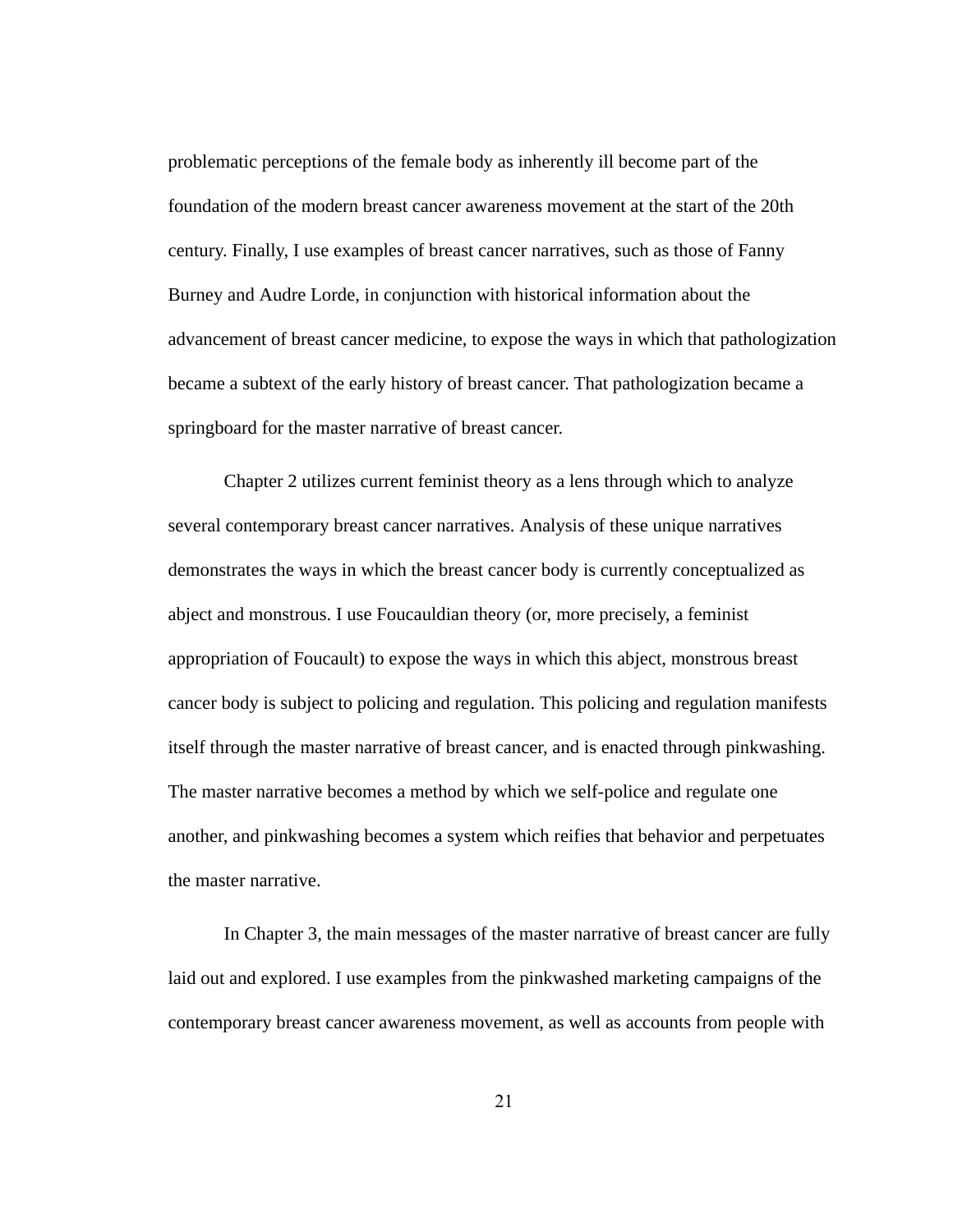breast cancer, to demonstrate their active presence in our social discourse and regulation of one another. This analysis brings to light four oversimplified myths expressed by the master narrative of breast cancer: that early detection always means a cure; that primary power lies in the hands of allopathic medicine; that those with breast cancer are expected to be heteronormative; and that those with breast cancer must perform the role of the ideal, heroic breast cancer patient. For each of these aspects of the master narrative, I use examples from contemporary breast cancer narratives to show the ways in which they contribute to the policing and regulation of the breast cancer body. Synthesis of illness narrative theory, and analysis of the ways in which narrative contributes to the construction of the self, shows that these messages expressed by the master narrative may be detrimental to the ill person's construction of identity in illness. Feminist theories, combined with bioethics and phenomenological analysis, support the claim that these messages, by virtue of their exclusion of the stories of many people with breast cancer, create injustice.

This work culminates in the fourth chapter, when I argue that, beyond the fact that the master narrative is detrimental to people's construction of identity in illness, and beyond the fact that it creates injustice, it may be the factor which leads to poorer long-term outcomes for those with breast cancer. Psychological research, combined with illness narrative theory and evidence from illness narratives of breast cancer, demonstrates that those who feel their stories of breast cancer are acknowledged and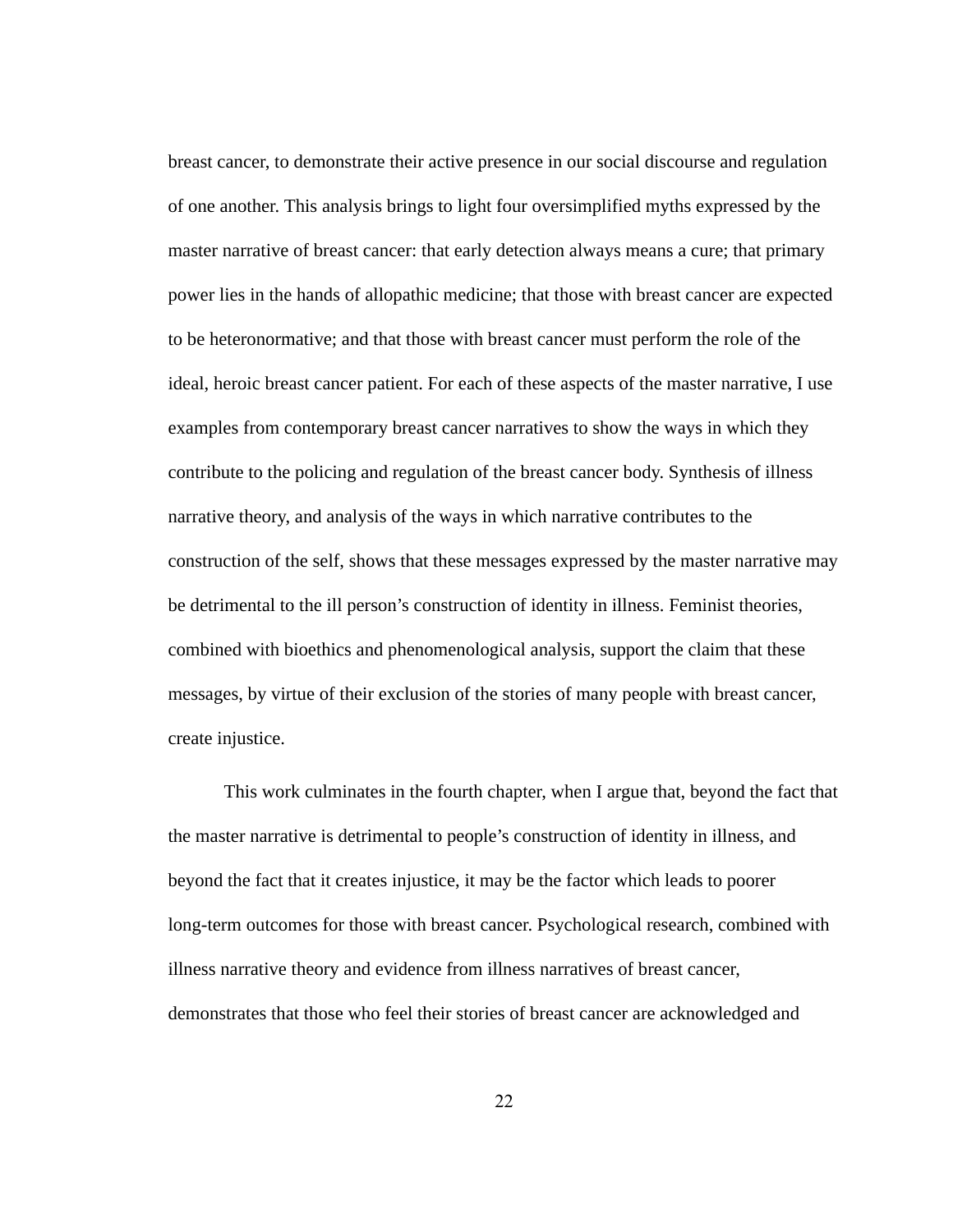witnessed<sup>22</sup> by others may have a likelihood of improved outcomes for certain aspects of their health. Therefore, I argue, those whose narratives of self in breast cancer are not embraced and acknowledged by our culture may be potentially subject to injustice and poorer health outcomes. Finally, I present and analyze examples of what Nelson calls "counterstories, $\frac{1}{2}$  which resist the master narrative of breast cancer. These stories demonstrate the ways in which our cultural understanding of breast cancer should be pluralized, and give readers a sense of the richness and depth which can be integrated into our cultural understanding of the experience of breast cancer.

<sup>&</sup>lt;sup>22</sup> I will address and define the specific concept of witness in Chapter 4.

<sup>&</sup>lt;sup>23</sup> This concept will be fully elaborated in Chapter 4.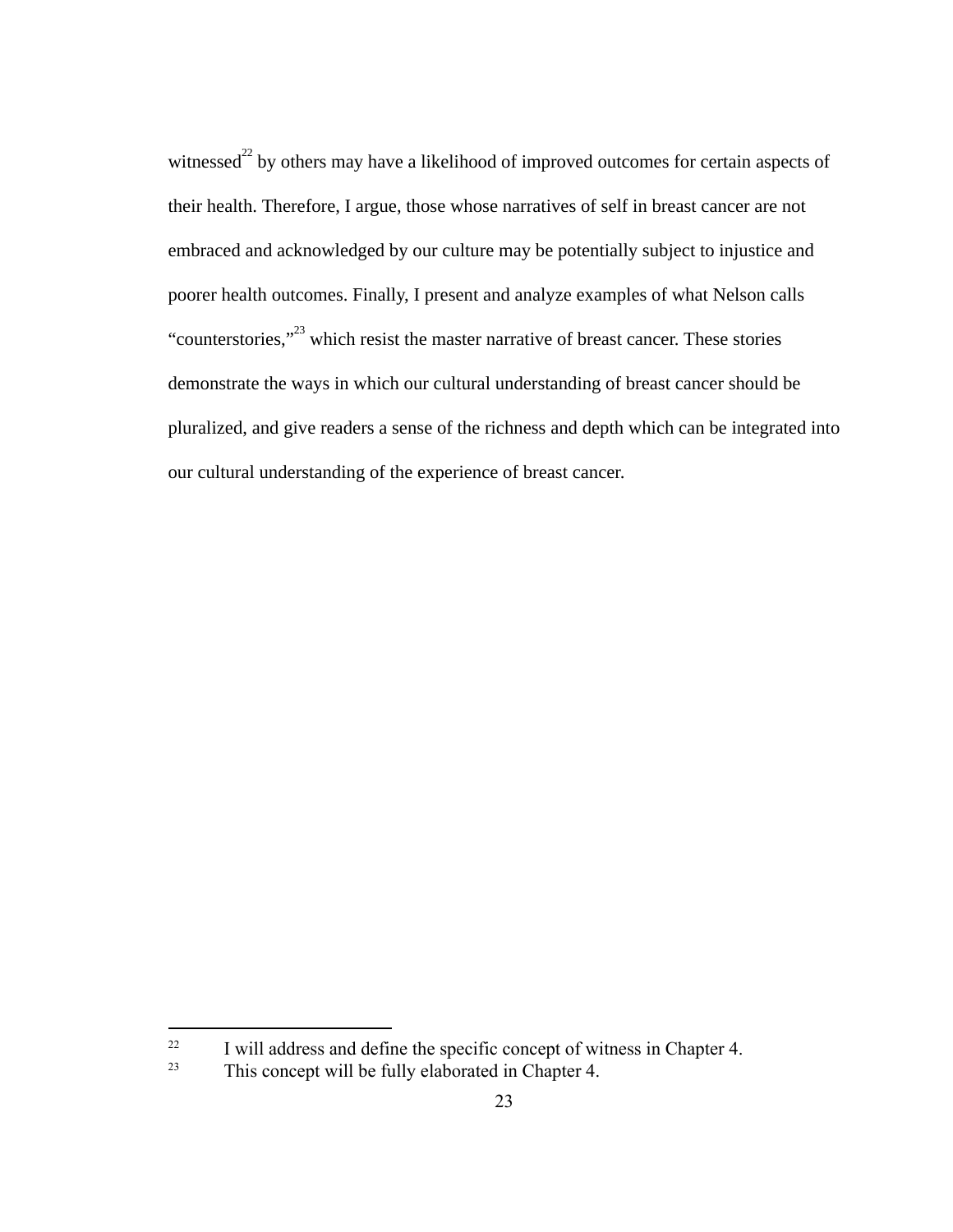#### CHAPTER ONE

## "YOU MUST EXPECT TO SUFFER": THE FEMALE BODY AND THE EARLY HISTORY OF BREAST CANCER AWARENESS

Before we begin to understand the structure and implications of the modern breast cancer awareness movement, it's important to examine the context in which that movement was created and the underlying structures of knowledge of the female body onto which it was grafted when it began in the early 20th century. A brief examination of the problematic historical representations of the female body leading up to the early breast cancer awareness movement will demonstrate the ways in which those constructions were exploited, overused, and then codified by the movement. In Chapter 2, we will see the way in which those representations construed the breast cancer body as abject, and therefore subject to discipline and policing. In Chapter 3, we will discover how those representations developed into a multi-faceted master narrative of the contemporary breast cancer awareness movement.<sup>24</sup> At the beginnings of western

<sup>24</sup> Scholar Hilde Lindemann Nelson defines master narratives as "stories found lying about in our culture that serve as summaries of socially shared understandings," (6). In Chapter 3, we will explore the construction of master narrative of breast cancer. For now, all we will discuss are the constructions of the female body which set the stage for the development of the master narrative of breast cancer.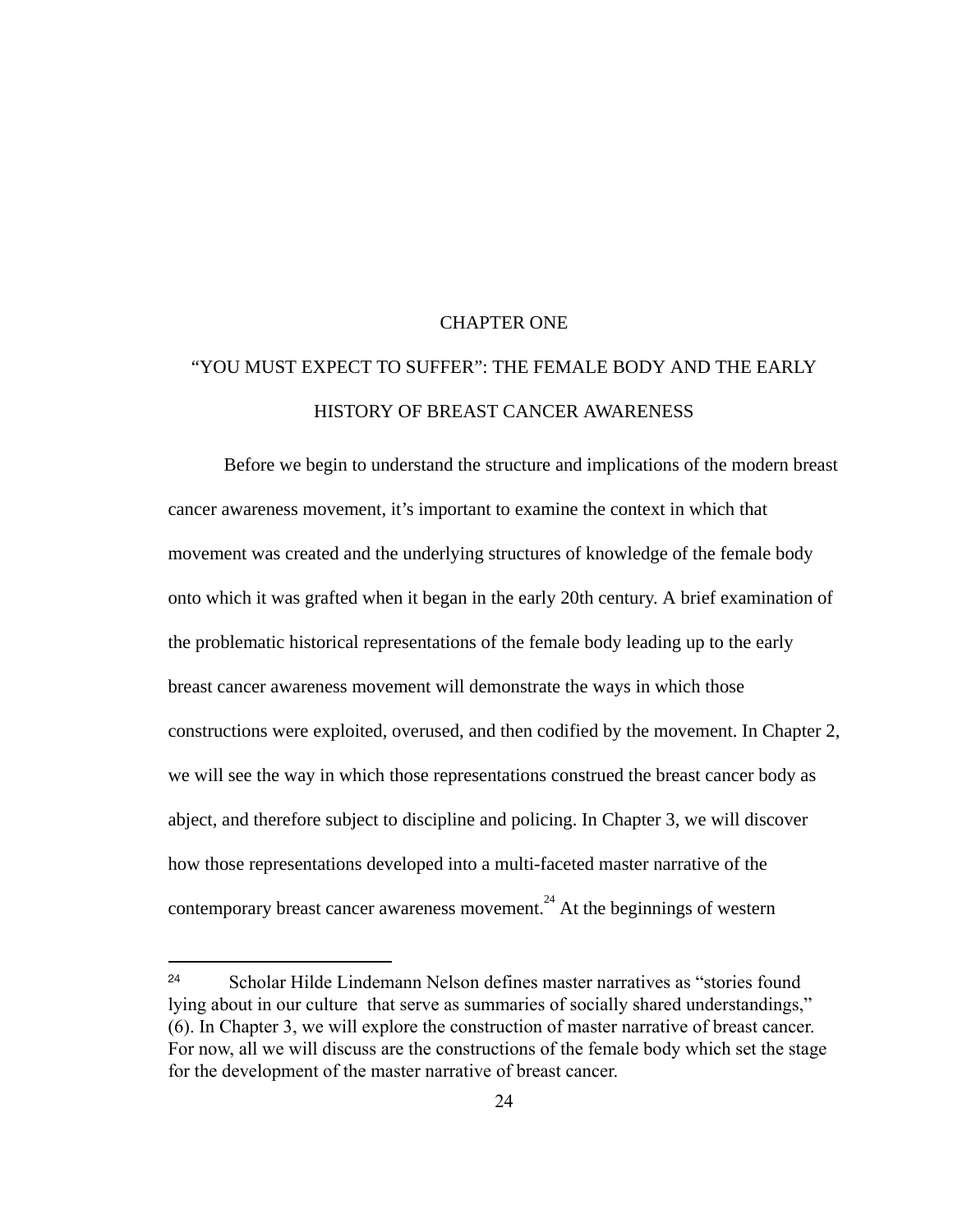medicine, the female body was perceived as an inferior version of the human body. Medical men like Hippocrates and Galen believed that men and women were two sexes in two different body types: " a single anatomical form containing both sexes," (Libbon 80). This is what's known as the "single-sex" model (80). To be clear, the Greeks did not believe that the human body was hermaphroditic, but that the female body was perceived as an inferior version of the male body, as Stephanie Libbon notes. Aristotle concurred: "Woman is literally a monster: a failed and botched male who is only born female due to an excess of moisture and of coldness during the process of conception," (as cited in Ussher *Managing the Monstrous Feminine* 1). Men were a superior version of women by virtue of their excess heat. $^{25}$  Here, notably, the female body is construed as doubly inferior: the female fetus is an inferior version of the male, but the mother is incapable of managing her pregnancy such that she can produce a male. During this same historical era, the term "hysteria" (originally meaning "wandering womb") was coined to apply to women who suffered from (or appeared to suffer from ) a vast array of nervous problems, based on the belief that a panoply of problems could be caused by a woman's womb becoming unanchored from its location and traveling around her body. Her anatomy (specifically, her uterus) makes her inferior to men (by virtue of the male body as the normative and highest standard). The part of her anatomy which is perceived as

<sup>25</sup> According to Libbon, who cites Galen's Body,the Greeks devised a spectrum on which life forms were ranked, from hottest at one end, to coldest at the opposite end. Hotter life forms were designated as superior to those colder than them. On this spectrum, men had more heat than women and were therefore superior (80).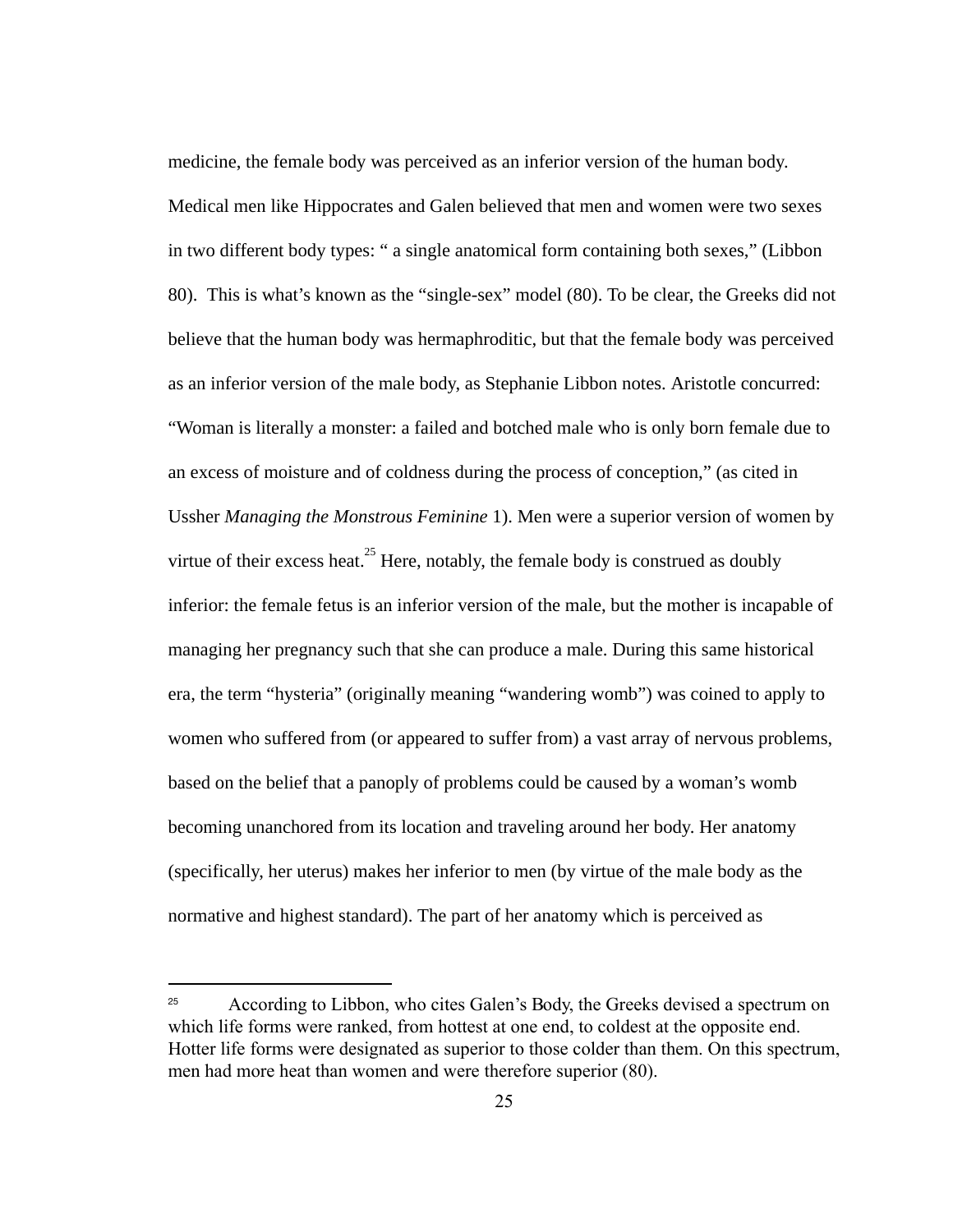non-normative, her womb, must therefore be causing her symptoms. Having a uterus makes a women susceptible to a number of undefined conditions to which men are not.

Much of how western society understands anatomy, specifically female anatomy, was undefined until after the beginning of the Enlightenment. From the time of the Greeks until the Middle Ages, arguably little progress was made in understanding human anatomy generally; medicine stagnated, languishing in the theories of Galen and the four humors. Additionally, standards of modesty prevented physicians from examining living women physically, and birth was something managed by female midwives, not physicians (Kukla 8). So, the female body, particularly during pregnancy was, in comparison with the male body, understudied. Female anatomy was a secret, private space, to which doctors rarely had access, and of which they had a much more limited understanding than that of the male anatomy. By the late seventeenth and early eighteenth centuries, because of the growing frequency of post-mortem human dissection, surgeon-anatomists in Europe were making great strides in understanding human anatomy; however, access to human bodies was still difficult well into the early  $19<sup>th</sup>$ century (MacDonald 12-13). In England, the Murder Act of 1751 provided that any murderer could be used for dissection after being hung. At that time, dissections after death were considered "murder after death," because it deprived the person of the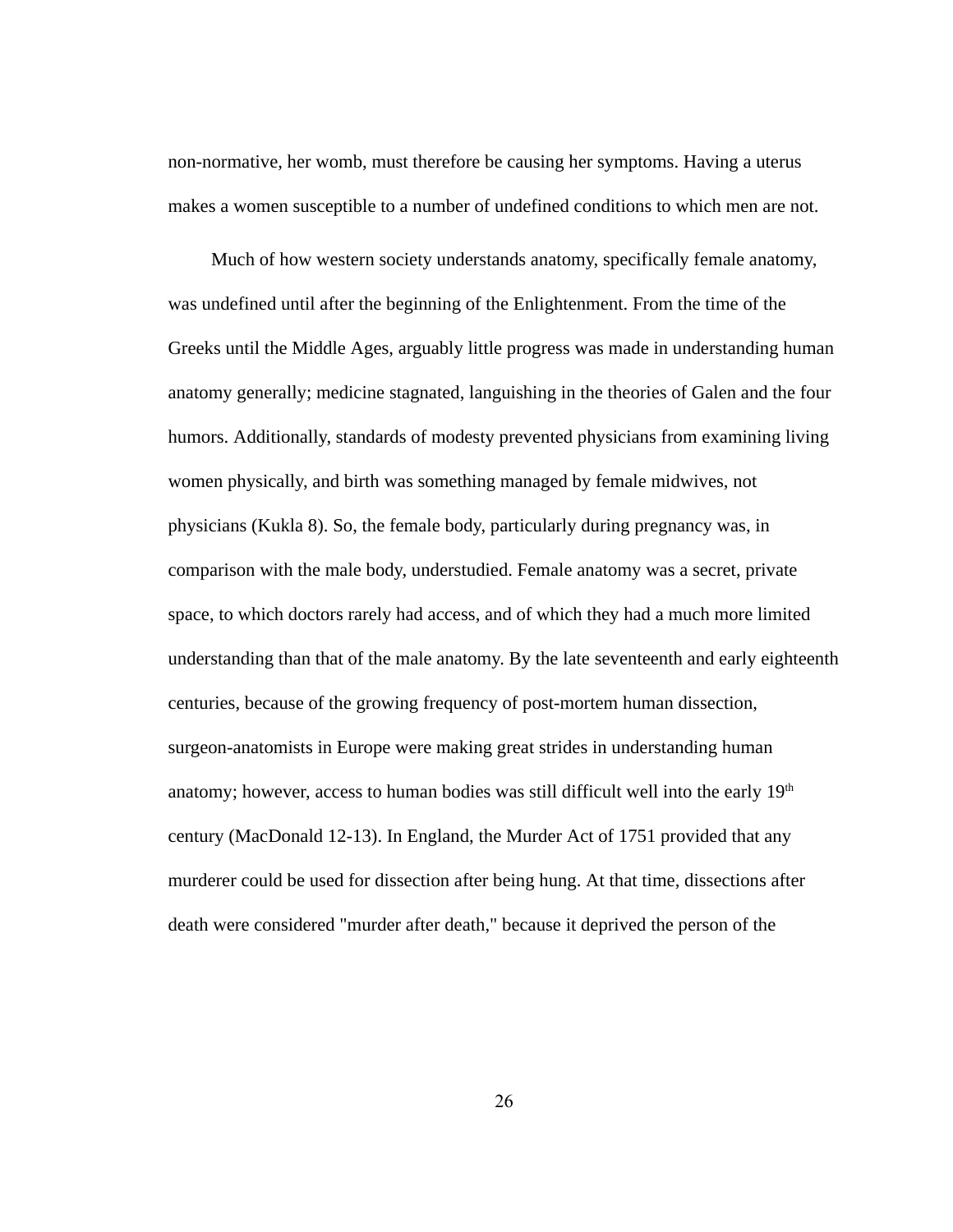possibility of religious salvation in the afterlife<sup>26</sup>; thus, dissection was only suitable for those who had committed the grave sin of murder. Often, the bodies studied were those of criminals fresh from the gallows (so, not women). Pregnant bodies were rarely available for dissection; when they were, it was only at the express permission of the family (often for purposes of autopsy). Though knowledge of human anatomy and disease progressed overall, female bodies remained far more mysterious.

As general exploration of human anatomy in western medicine progressed during the 18th century, anatomist-surgeons began to distinguish themselves from barbers, quacks, and charlatans; British anatomist John Hunter, for example, became surgeon to King John III. The legitimization and professionalism of the study of anatomy which took place during the 18th and 19th centuries meant that European social and cultural views about dissection of the human body shifted gradually away from the "murder after death" mentality, and those seeking to advance the study of anatomy had more opportunity to do so. Because of the dearth of knowledge about female bodies, the human womb and its workings were the coveted final frontier for early anatomists like John's brother, William Hunter, who published his findings in his 1774 work, *The Anatomy of the Gravid Uterus* . This move in anatomical history was important because, as Rebecca Kukla notes, "…mother's bodies become peculiarly public in several ways. Their insides, formerly tucked away behind modesty and ignorance, became objects of rigorous scientific

<sup>26</sup> For more information about the Murder Act and related phenomena, see Sugg, MurderAfterDeath:LiteratureandAnatomyinEarlyModernEngland,for a detailed history.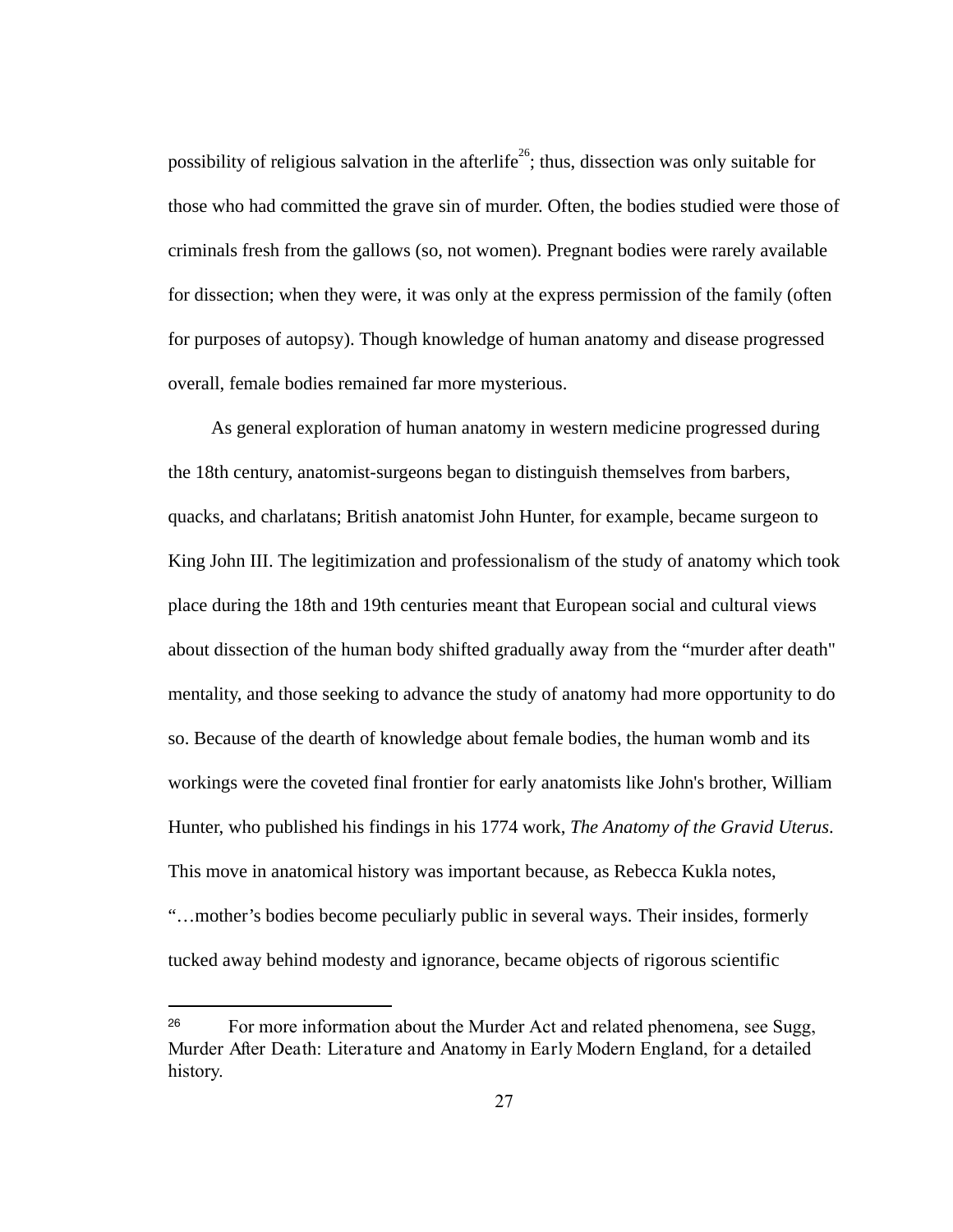surveillance and attention," (66). Rapidly, the most private and feared parts of women were revealed to western medical practitioners and to the public, making them subject to scrutiny and fetishization. For example, 35 years following Hunter's work, Sarah "Saartjie" Baartman, also known as the "Hottentot Venus," would appear in public forums in Europe. According to Frith, Baartman was a South African native of the Khoekhoe population who was brought to London by a doctor named Alexander Dunlop and a showman named Henrik  $Cesars$ . <sup>27</sup> She was displayed, according to Frith, mostly nude, for visitors view: "her silent displays — complete with animal skins, face paint, and a tight body stocking — fueled European myths about people from Africa: They were primitive. Close to nature. Exotic. Hypersexual." Frith also notes that her body—particularly her bottom—was an object of scientific fascination and an oddity, and her genitalia were the subject of much speculation. While Barrtman's case serves as a troubling example of fetishization and hypersexualization of native African women, it also demonstrates the ways in which advances in anatomical science and growth of the power of medicine spawned attempts to colonize, display, and exploit the female body.

On the note of female bodies being subject to empirical observation and scrutiny, it's essential to acknowledge Foucault's observations about the shift in medical knowledge at this time. He observes that during the era of the French Revolution, the clinical gaze changed the way in which medical knowledge of the human body was

<sup>27</sup> For more information, see Frith, Susan. "Searching for Sarah Baartman." Johns HopkinsMagazine.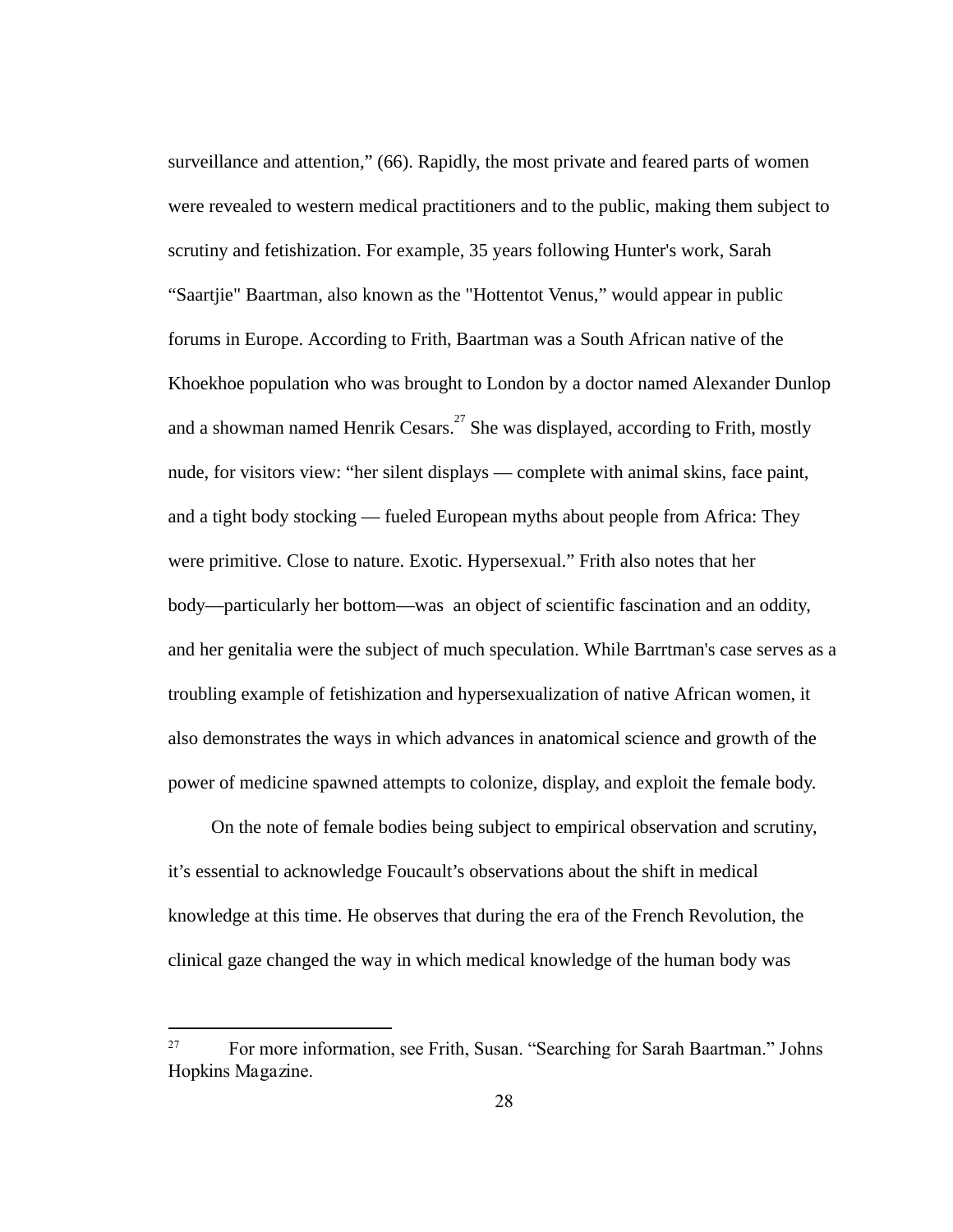constructed:

…clinical experience sees a new space opening up before it: the tangible space of the body, which at the same time is that opaque mass in which secrets, invisible lesions, and the very mystery of origins lie hidden. The medicine of symptoms will gradually recede, until it finally disappears before the medicine of organs, sites, causes, before a clinic wholly ordered in accordance with pathological anatomy. (Foucault *The Birth of the Clinic*  151)

According to Foucault's theory, anatomical dissections and advancement meant the body would eventually become an entirely objective, empirical thing, its ailments measured only by anatomical changes, reducing the sick person to a pathology or set of pathologies. Prior to this era, physicians had been forced to base their knowledge of an illness on a patient's subjective experience of the illness, primarily the patient's symptoms, but with increased access to the body through anatomical study and surgery, the doctor would observe and understand the body in a way that would change perception of the human body irreversibly:

What is modified in giving place to anatomy-clinical medicine is not, therefore, the mere surface of contact between the knowing subject and the known object; it is the more general arrangement of knowledge that determines the reciprocal positions and the connexion between the one who must know and that which is to be known. The access of the medical gaze into the sick body was not the continuation of a movement of approach that had been developing in a more or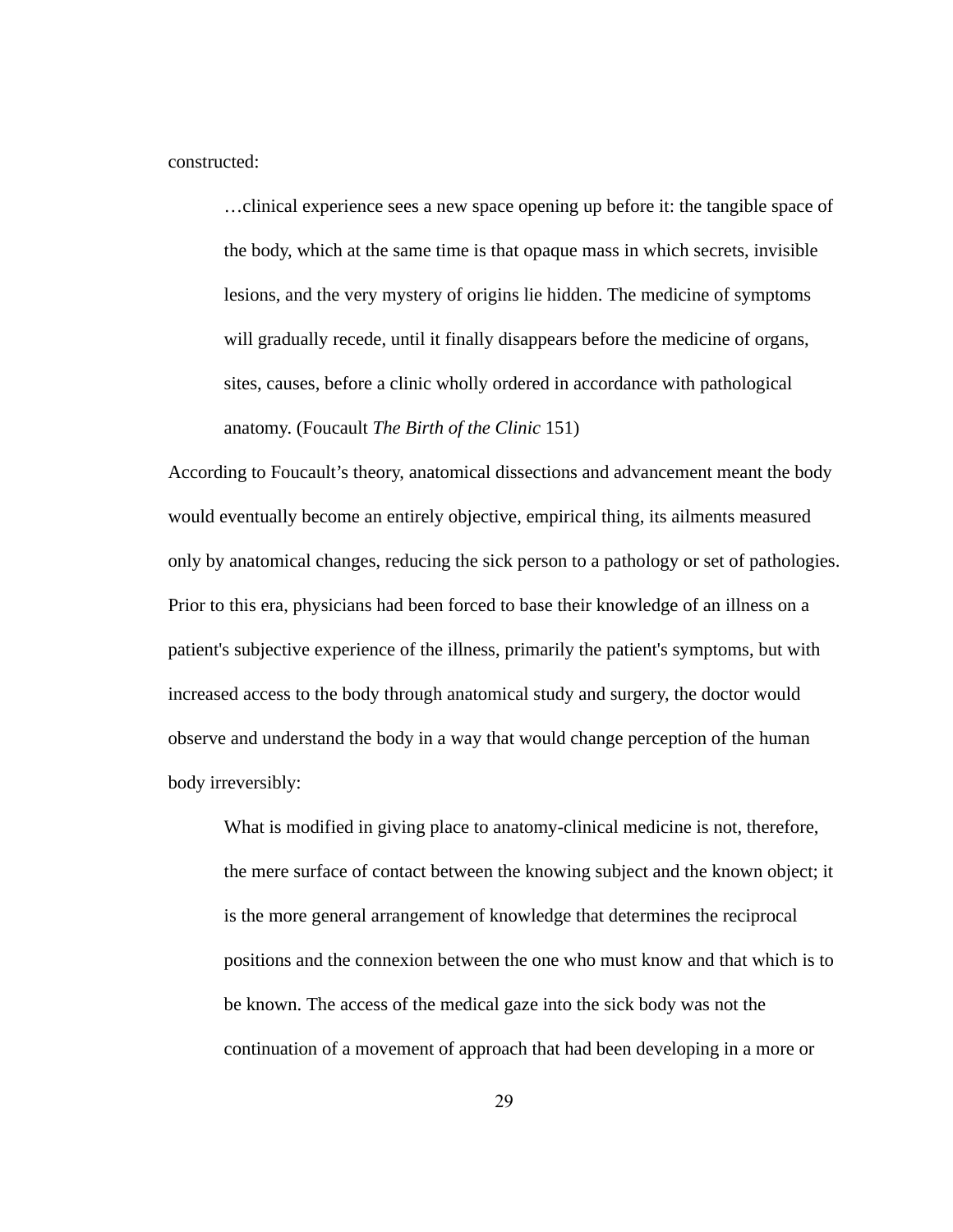less regular fashion since the day when the first doctor cast his somewhat unskilled gaze from afar on the body of the first patient; it was the result of a recasting at the level of epistemic knowledge itself. (Foucault *The Birth of the Clinic* 169-170)<sup>28</sup>

According to Foucault, through the eyes of the physician the patient becomes an object, merely a body, a disease or set of diseases. This perception is what Foucault calls the "clinical gaze." At this point, it is helpful to clarify the definitions of "illness" and "disease." Nancy Theriot, in her work on women's voices in medical discourse, offers definitions derived from Arthur Kleinman, $^{29}$  which are applicable here. She defines illness as "a self-defined state of less than optimum health," while "disease is a scientific representation of illness that involves both a sorting of symptoms into discrete entities and a theorizing about causation and cure...disease is not discovered but created," ("Women's Voices in Nineteenth Century Medical Discourse" 3). Applying these definitions to Foucault's theory of the clinical gaze in the late 18th century, we can say that the clinical gaze means that rather than sharing a reciprocal relationship in which they must establish together their knowledge and understanding of the illness, the doctor now relied more on knowledge of the body and its workings to understand the way in which the body is diseased. Medical practitioners and anatomists perceived the body through the lens of pathology—the causes, effects, origins, and nature of an illness—and

<sup>28</sup> We shall return to the discussion of epistemic knowledge in Chapters 3 and 4. 29 For more information, see Kleinman, Arthur, Patients and Healers in the Context ofCulture.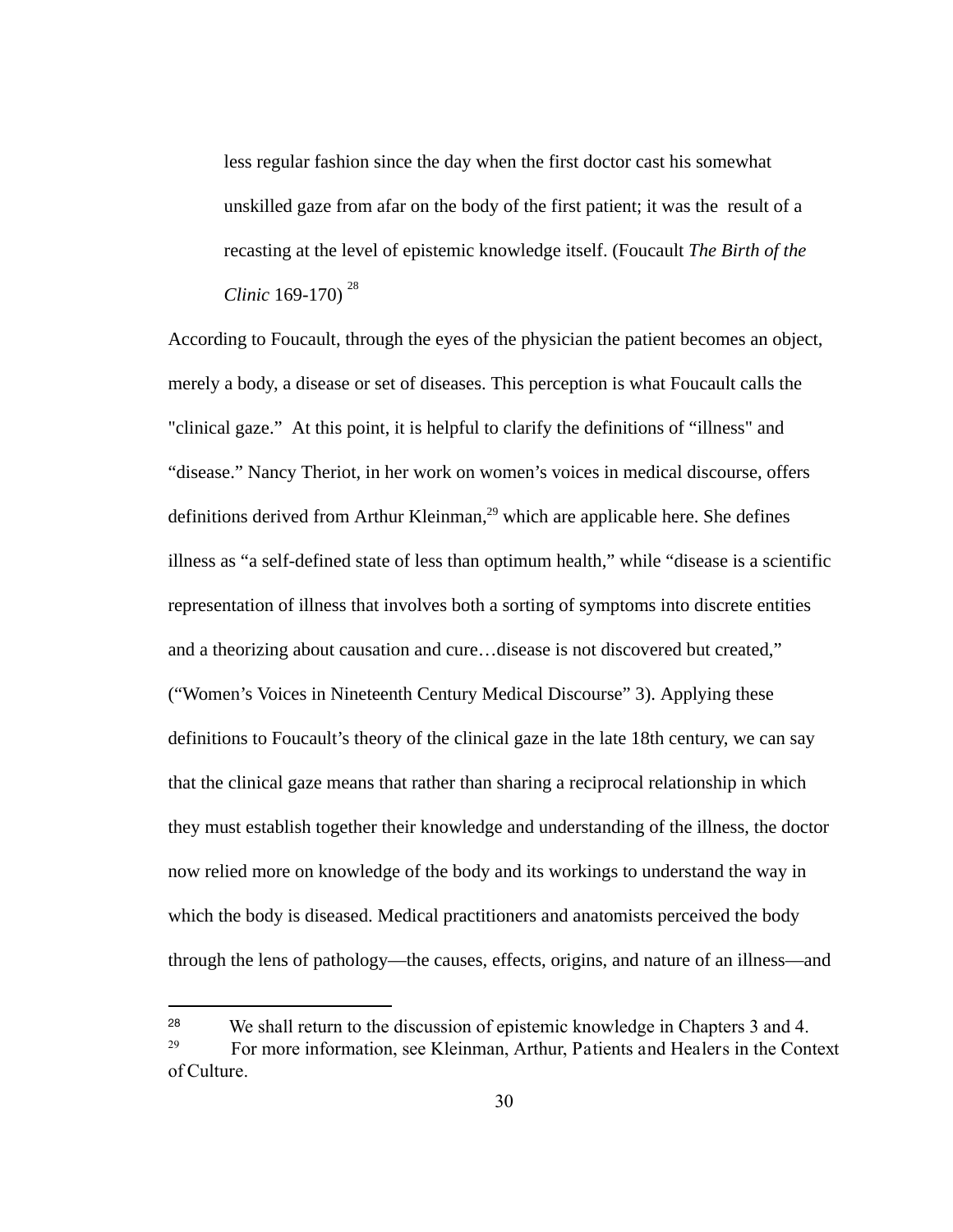considered the human body an object. Knowledge of pathology was the purview of these medical professionals, and the general public did not have education about, or access to, information regarding disease and pathology. Because the knowledge regarding the primary means of understanding illness now lay with the health care professionals, the individual's personal or socio-cultural experience and knowledge regarding the illness became secondary. The human being's social, cultural, and personal experience while diseased became a separate aspect of illness, an aspect that was less legitimized by biomedical professionals. This phenomenon is the "recasting...of epistemic knowledge" to which Foucault refers above. The premier "knowers" about the body became not the people with bodies, the people with illnesses, or their cultural leaders, but the people who generated and held knowledge of anatomy and pathology.

Some have argued that, with the advancement of anatomization which took place in the late 18th and early 19th centuries, clinicians were launched to a position of power over the body such that the subjective experience of the patient fell to the wayside and was overwhelmed by the seemingly objective, empirical, and omnipotent authority of medicine. Arthur Frank observes that this era is the one in which we see the shift from pre-modernism in medicine, to modernism, claiming that a defining feature of modernism is that, "The story told by the medical professional is the one against which others are ultimately judged true or false," (5). Frank's observation intersects with Foucault's at the point that both of them acknowledge the shift of power from the afflicted person to the perception of the medical professional. To Frank, though, what's critical here is *story.*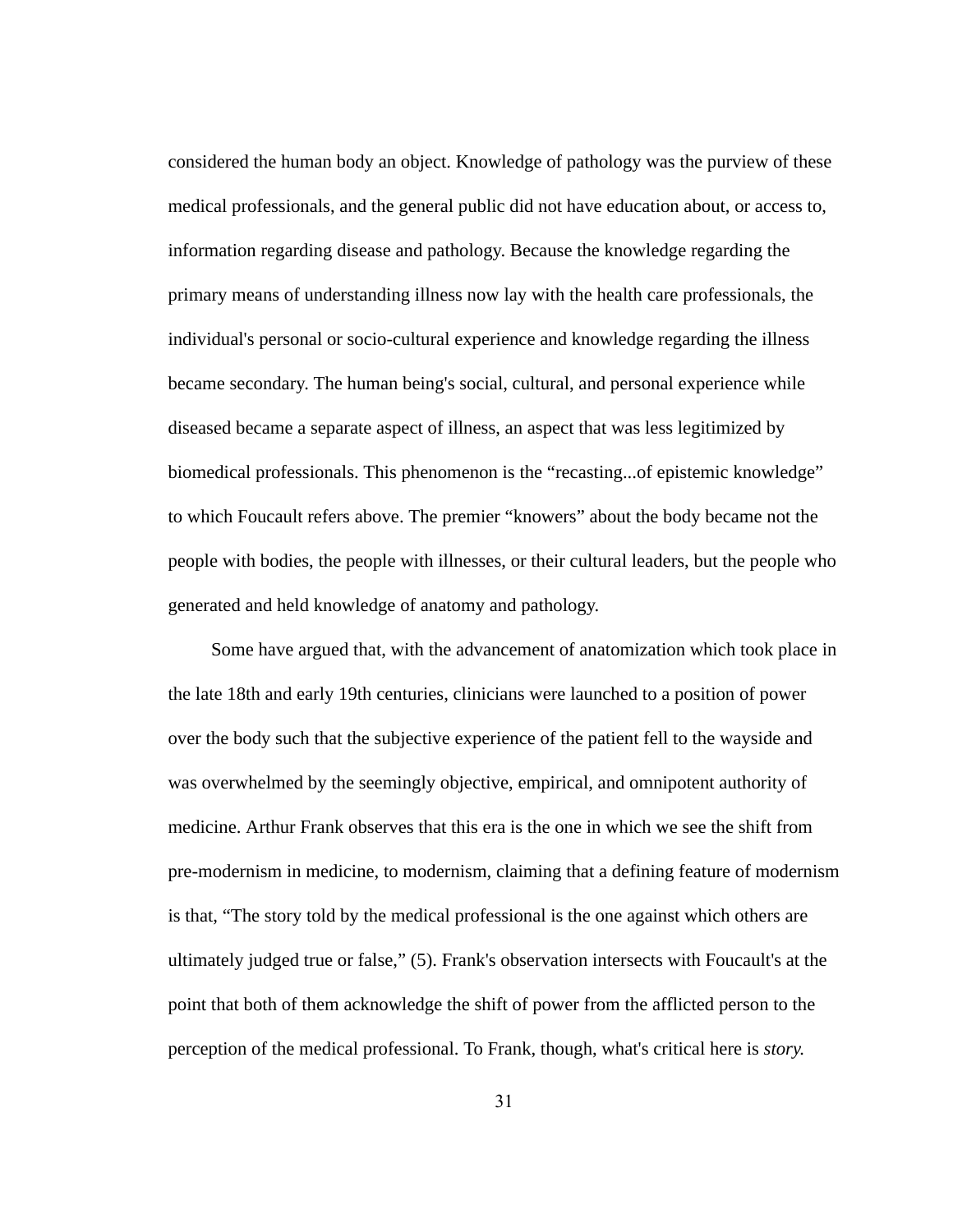Prior to this era, the story was one of illness, created by the patient through the patient's cultural language and beliefs; once pathological knowledge begins to dominate medical knowledge, the story generated is one of disease (of pathology), rather than illness (a story which includes not only pathology but the human experience of the illness). The ill person is expected to give up authority of experience in favor of the pathology narrative generated by the medical professional. Frank calls this phenomenon narrative surrender: "…the ill person not only agrees to follow the physical regimens that are prescribed; she also agrees, tacitly but with no less implication, to tell her story in medical terms," (6). While the language used to describe the experience of being sick may shift from one which defines disease, rather than illness, Frank uses the word "surrender," which seems to indicate a lack of agency.

Theriot, however, takes up Barbara Duden's challenge that, "historians...find ways to connect the medical discourse defining individuated body-selves with patients' constitution of themselves both as physical *objects* of medical science (bodies) and as individual *subjects* participating in treatment," (italics Theriot's) ("Negotiating Illness: Doctors, Patients, and Families, in the 19<sup>th</sup> Century" 349). Theriot claims that, in the 19th century, patient case studies indicate a level of reciprocity in patient-physician dialogue:

Much of this literature can be read as a double narrative, as the physician's interpretation of the symptoms and examination results and as a physician-shaped account of the patient's story…The patient's history, as told by the patient or family member...was recorded/reported as part of the as-yet-unexamined data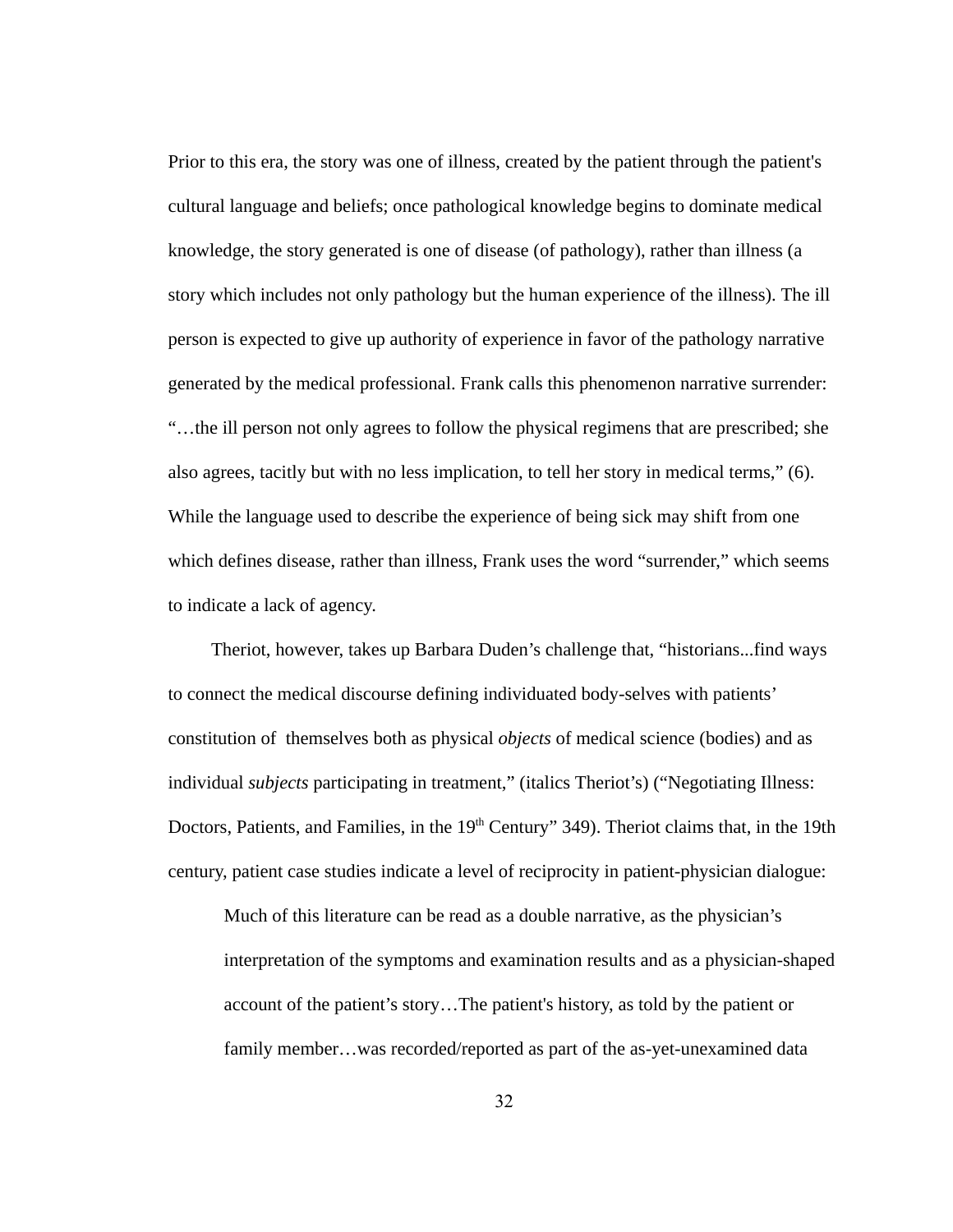from which the physician would weave her/his interpretation. (351) For example, Theriot cites a gynecologist, Ernest Hall, who records one patient's complaints with attention to the way in which she articulated her symptoms: "she expressed herself as feeling blue, and unable to overcome periods of despondency, objected to being left alone, and very nervous," (353). While the primary record and primary voice of the account is that of the physician, we can see that the doctor is careful to incorporate her perception, interpretation, and even phrasing, of her experience. Thus, the narrative is one constructed by the two of them, and shaped by the physician, as Theriot notes. She is careful to explain further that constructions of disease for women in this era were not solely those of medical practitioners: "extra-medical" factors such as specific practices, professional politics, and often women themselves, through their illness narratives, contributed to the construction of their diseases. So, perhaps Foucault is accurate to note a shift in epistemic power regarding anatomical knowledge taking place in the  $17<sup>th</sup>$  through  $19<sup>th</sup>$  centuries; and Frank is right that language shifted to the use of medical jargon; but those changes may not necessarily have meant that all of the patient's narrative (or agency) is entirely surrendered. The patient's agency was, to some extent, maintained in the exercise of constructing her own history with the medical professional. Culturally, those living under the auspices of western, allopathic medicine still deal with the residual effects of these linguistic and epistemic structures of power; however, they, too, may have some authority over their narratives of illness. This will become important to bear in mind later in this work, so we can observe the ways in which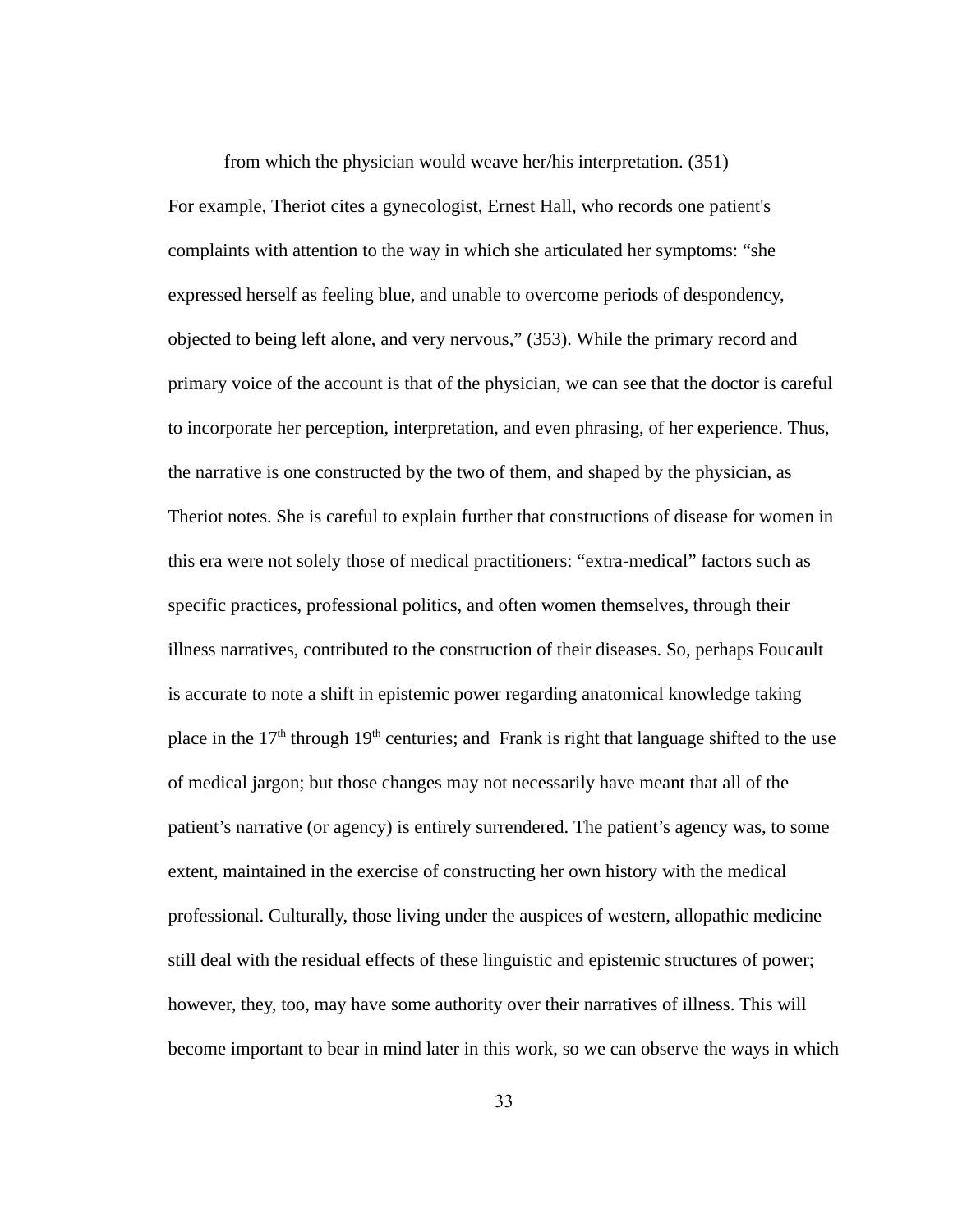women enacted  $\alpha$  agency in the creation of their narratives of illness.<sup>30</sup>

According to Libbon, around the start of the 19th century, the female body was viewed by scientists and philosophers as the opposite of the male, as we see in the work of German surgeon Philip Franz von Walther: "The feminine is purely negative, existing only in contrast to and through the masculine," (as cited in Libbon 84). Later in that century, Johann Heinroth defined women as a "necessary complement" to men (85). By mid-century, two German scholars, J.J. Sachs and Carl Michelet, had expanded the theory, noting the ways in which women also have complementary social roles, as we see in Michelet's work: "Woman leads more of an emotional life...The inner order of the familial circle completely consumes the moral significance of woman... Woman is the born enemy of law...the productivity for the general welfare is accorded to the man exclusively," (as cited in Libbon 86). Women who did not fulfill the social role of that era, according to Libbon, would therefore "threaten not only the contemporary definitions of womanhood, but in so doing, destabilize those of manhood," (86). Because the western world was, in essence, a patriarchy, destabilization of the definitions of the sexes and genders could result in increased power for women and fueled a fear of decreased power for men. It could change the structure of politics, law, culture, and domestic life. Sex and

<sup>&</sup>lt;sup>30</sup> In Chapter 3, we will establish and examine the archetypal master narratives of breast cancer which are sometimes fueled by the linguistic and epistemic authority of allopathic medicine; in Chapter 4, we will analyze examples of what Nelson calls "counterstories," which resist these standard power structures and their problematic features and allow and encourage women to enact agency in their experience of the illness.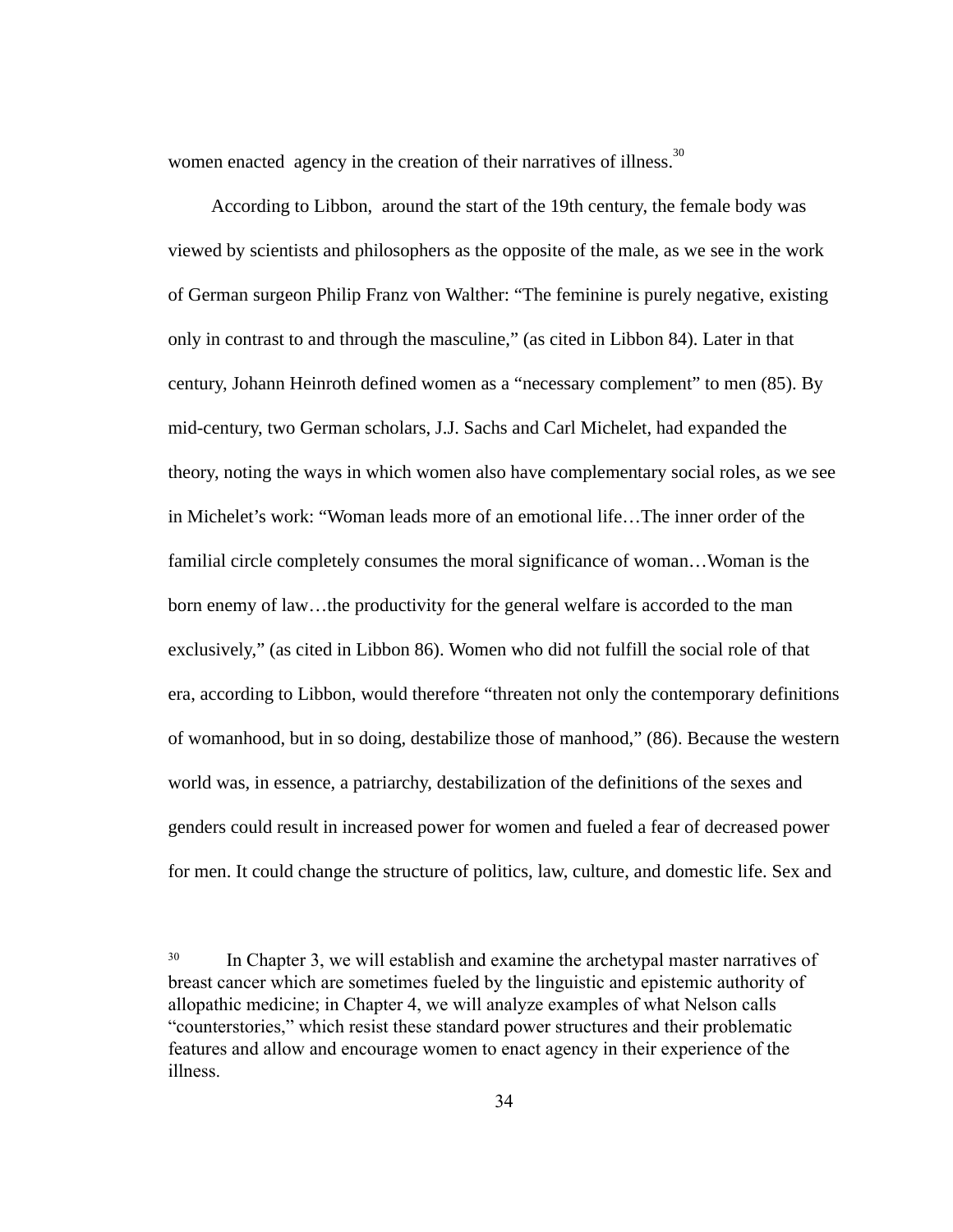gender were inextricably linked; the problem was that, prior to the invention of the speculum, much was still unknown about female sex organs.<sup>31</sup> Thus, the medical community sought to scientifically define acceptable social behavior in order to avoid destabilization of the concepts of gendered behavior they had identified.  $32$ 

In the nineteenth century, the medical community still believed that sex and gender were co-extensive, and thus attempted to medicalize gendered behavior. According to Theriot, gynecologists aimed to build their profession around the "otherness of woman" and so connected all of her symptoms and illnesses to her female organs (6). The normalized depiction of an ideal woman included, delicacy, passivity, dreaminess, and capricious emotions, and that description was legitimized by scientists like Freud (Bordo 16). According to Libbon, in 1793, John Miller claimed that women were the "moral barometer and the vanguard that improved society," and by 1870, Nicholas Cooke said that if women's rights increased "she will cease to be a gentle mother, and become an Amazonian Brawler," (as cited in Libbon 86). Female organs and their functions were associated with behavioral abnormalities. Ussher cites the medic, Edward J. Tilt, who claimed that menopause brought on irrational, immoral, and sometimes illegal behavior: "During the change of life the nervous system is so unhinged that the management of the

<sup>31</sup> In her article, "Women's Voices in Nineteenth Century Medical Discourse, Theriot notes the ways in which specialization in gynecology, along with the invention of the speculum, "encouraged an anatomical representation of women's complaints," (6).

<sup>32</sup> Libbon claims it was, specifically, sexologists who began discussing women in pathological terms (86).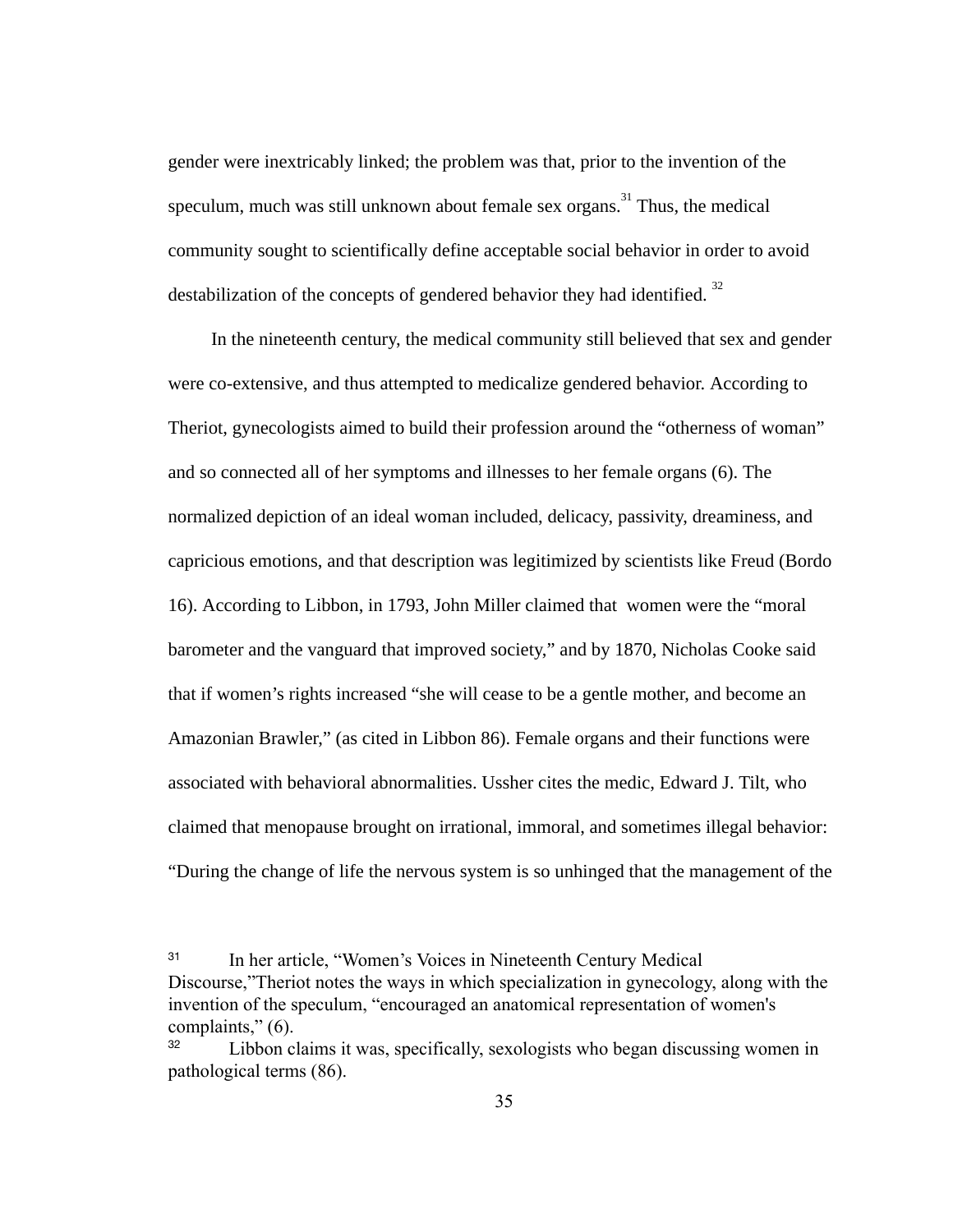mental and moral fibers often taxes the ingenuity of the medical confident...the disturbance can cause normally moral women to act without principle...steal...leave their families...brood in melancholy self-absorption," (*Managing the Monstrous Feminine* 128). Phyllis Chesler observes the close association between women and madness in public discourse: "By the end of the nineteenth century...the portraits of madness, executed by both psychiatrists and novelists were primarily of women," (32). Elaine Showalter notes that the terms "feminine" and hysterical" become almost synonymous during the nineteenth century (129). Women were defined by their physical differences from men, and those physical differences had been assumed to be the cause of illness, as Theriot notes: "The practice of gynecology…encouraged male practitioners to define their specialities to include all of women's problems and therefore to define woman as inherently pathological," ("Women's Voices in Nineteenth Century Medical Discourse" 6).

By the end of the 19th century, Western biomedicine had conflated gender and sex. The female body had become pathologized. Because behavioral abnormalities (those behaviors which are not typically "female" like those named above) could indicate illness, a woman's body, as well as her behavior, was subject to scrutiny and attempted regulation.

1. The Early History of Breast Cancer and the Awareness Movement

Once we understand the ways in which the pathology of the female body is historically established, we can see the ways in which that construction of the female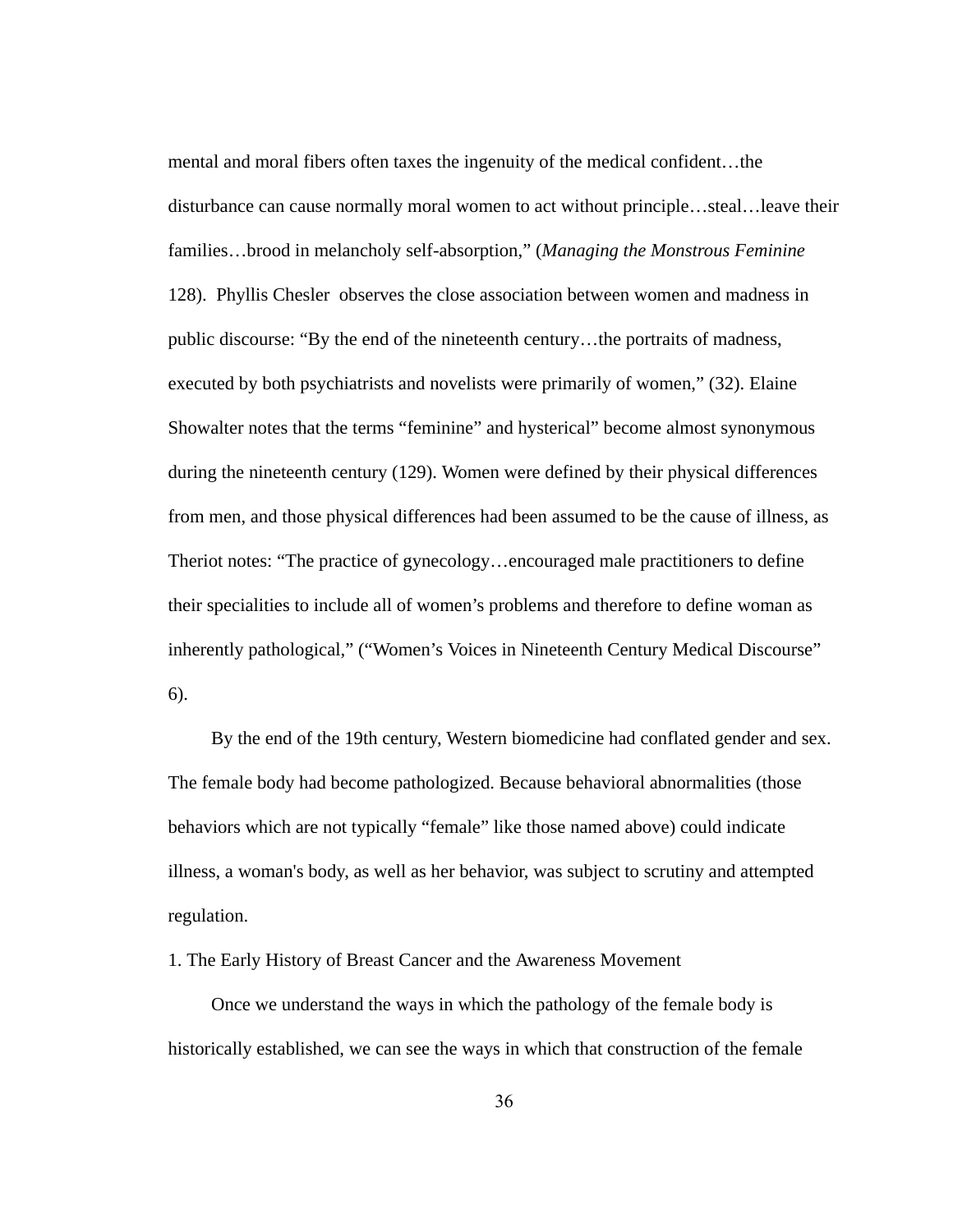body influences the early modern cultural history of breast cancer throughout the 19th century. It's important to note, too, that the perception of the female body as pathologized coincided with the professional rise of the surgeon (who had, in centuries past, been relegated to the leagues of barbers and dentists, a mere step above animal butchers). The professional legitimization of surgeons and the increase in frequency of surgery was specifically bolstered by two key developments in the 19th century: anesthesia (mid-century) and antiseptic (late 19th century), both of which changed surgery from an excruciating last-ditch effort which often resulted in death from a gruesome infection, to a viable option which could spare the patient agony and also had a relatively good expectation of success. In fact, these developments gave surgeons an important and powerful position in the cultural hegemony of western medicine. The political scholar and intellectual Antonio Gramsci generated the primary definition of cultural hegemony, which is "the 'spontaneous' consent given by the great masses of the population to the general direction imposed on social life by the dominant fundamental group; this consent is 'historically' caused by the prestige (and consequent confidence) which the dominant group enjoys because of its position and function in the world of production," (12). Surgeons already held a certain cache of epistemically significant knowledge about the human body (as we have seen from Foucault's observations above). The invention and frequent use of antiseptic and anesthetic meant that surgeons gained the prestige and confidence noted in Gramsci's definition, because they could suddenly offer safe and painless methods by which to extirpate tumors, growths, and limbs which caused illness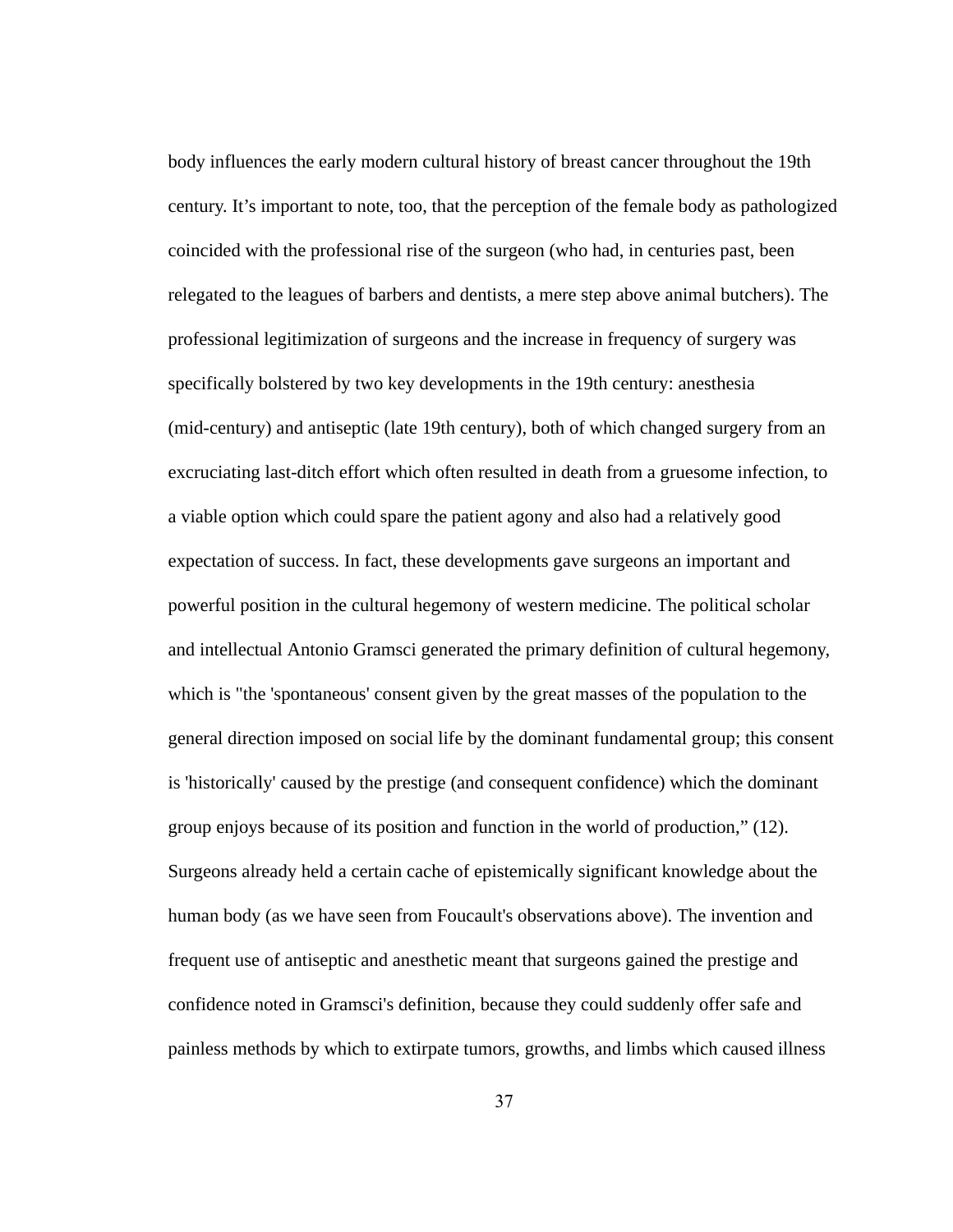or debilitation. Increasingly, the masses in need of medical attention deferred to surgeons and physicians by default, making them the "dominant fundamental group" in the context of health care. Additionally, as we have established above, medical professionals were in a position of authority to investigate and regulate female behavior. Because medicine generally exercised more influence over the female body via its potential to scrutinize or regulate behavior, surgeons were uniquely positioned to perform more surgeries on women who were interested in that option. It's important to note that the shift of medical professionals to the top of the cultural hegemonic structure took place gradually, over several generations, and was multifactorial and complex; for the purposes of expediency, it has been somewhat distilled in this context. We should be careful to remember that medical professionals are not one-dimensional, and each doctor's relationship to each patient is unique and complicated. It's also important to note that while medicine, specifically surgery, was enjoying a golden era of power, women enacted various types of agency in their health care, as we shall see with writer Fanny Burney, who is both pathologized by her doctors but also empowered through her illness narrative.

The narrative of Fanny Burney, the English writer, and her "cancer of the breast" diagnosis and subsequent surgery<sup>33</sup> is one of the earliest modern narratives of breast cancer widely published. Burney began to feel symptoms in 1810, which she reported to her husband, who then retained the services of a famed accoucheur (man-midwife)

<sup>33</sup> Burney, Frances. Manuscript letter in the Henry W. and Albert A. Berg Collection, New York Public Library. Text found online.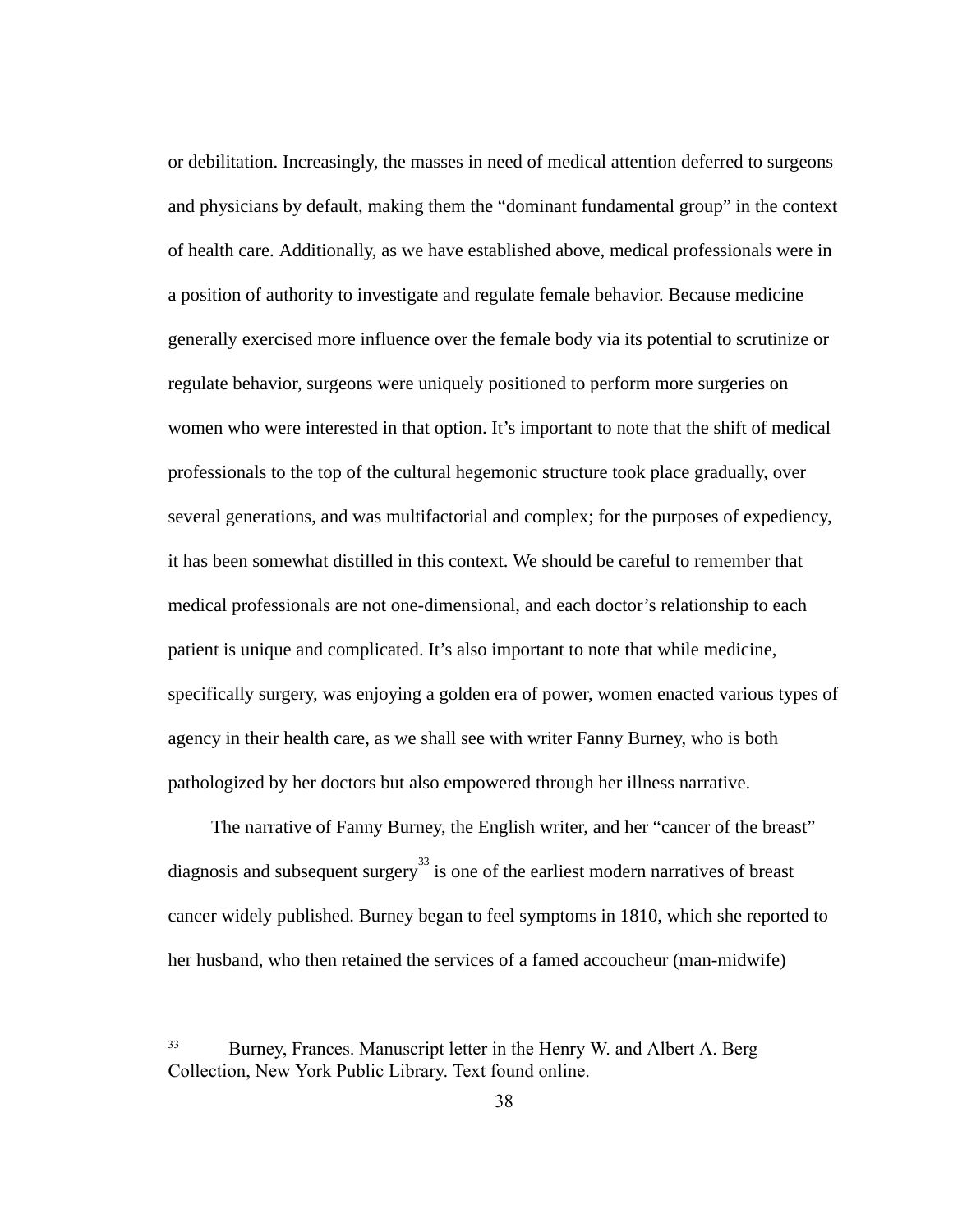named Dubois. Upon his initial examination and early diagnosis, Dubois offered her a prescription (the chemical composition of which is undisclosed in her writings) and "uttered so many charges to me to be tranquil, and to suffer no uneasiness, that I could not but suspect there was room for terrible inquietude." Dubois' urgings for Burney to remain calm and avoid distress are not at all unusual for the time. John Rodman, a Scottish surgeon, believed that fear of cancer was a possible cause for cancer, according to his publications in 1815. He claimed that "fretfulness of temper and superfluous anxiety, which sharpen the mental feelings, are not uncommon as maternal legacies," (as cited in Aronowitz 23). He also believed, according to Aronowitz, that "the physician's most important role [was to actively intervene] in this causative cycle of cancer fear and worry," (23). Further, Rodman claimed that fear of cancer, and thus, cancer itself, could be spread between women via their sympathy and compassion for one another: "many feel afflictive sensations of concern whenever they heard of another being distressed with a mammary tumor named cancer…and brooding over ideal miseries unhinges the mind, till the frame is disturbed, and disorder commences in their own breast," (as cited in Aronowitz 23-24). In the claims of Dubois as well as Rodman, we can see reflected the beliefs of Buchan and Tilt, that it is the very femaleness of the body (be it the anatomical parts themselves, in this case breasts, or the feminine disposition, which causes illness) that is capable of threatening the populace through its femaleness; that it is the duty of the medical man to use his authority to prevent the female body from becoming unruly and endangering women, families, and society. Also, by virtue of the fact that a woman's own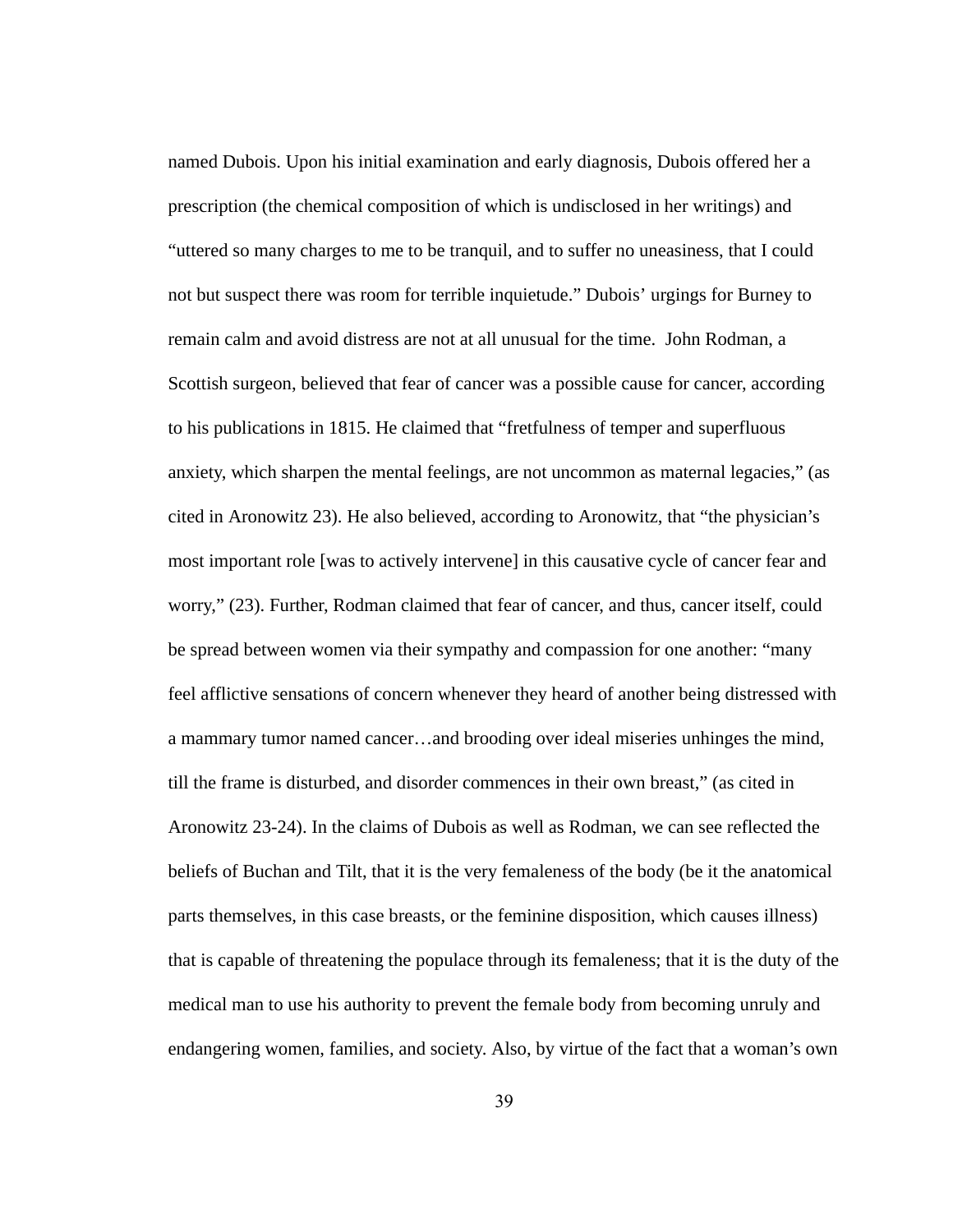behavior can ostensibly cause or exacerbate the illness, she can then be held accountable should the illness get worse. In these moments (Burney's retelling of her diagnosis and Rodman's publications), we see the power of the medical professional both in private consultant and as public advisor, and the way in which the medical man begins to use that authority to develop the expectations of the ideal breast cancer patient: she is calm; she is enduring; she does not burden other women with the stress of her illness; and she does not burden or frighten society with it either. Her emotional responses to her illness are regulated; if she does not respond appropriately, she must bear the consequences. Not only she, but others as well, might be affected by the consequences of her behavior and her illness, as we have seen above from Rodman; it was common to believe that a woman could be accountable for spreading her cancer simply through exciting the sympathies and emotions of others. Here, as Burney notes via her suspicion that there was "reason for inquietude" she, like so many women of the era is stuck in an incredibly difficult catch 22: she cannot allow herself to suffer from or exhibit emotional distress—she risks worsening her illness or potentially spreading it to others—but her doctor has just given her news which should almost inevitably bring on such distress. This conflicted position, of being stuck between socio-cultural expectations for behavior and desiring to express genuine responses to illness, will be (and continues to be) a common experience for women with breast cancer in the 20th and 21st centuries.

The belief of the pathological link between illness and emotion is corroborated by the behavior of Burney's second doctor (for she finds Dubois intolerable), Larrey. While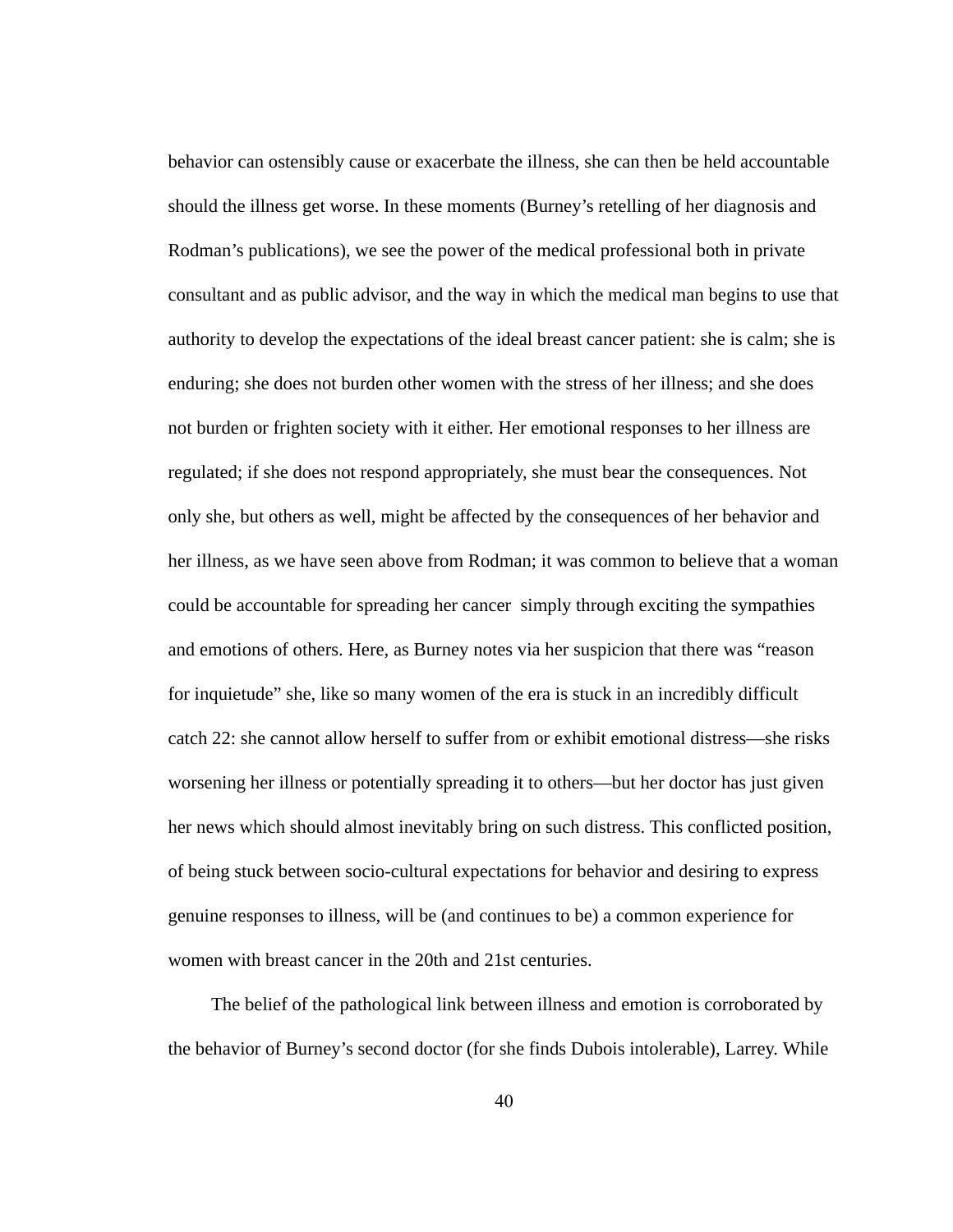he is much more empathetic and tender in his treatment of her, and her condition appears to be improving, he too believes that her condition is worsened by emotional states. When she receives the news that Princess Amelia has died, and that King George III is ill, she is deeply upset.  $34$  Her response to these incidents are not out of line; it's reasonable for any constituent to be shocked and saddened by the death and illness of her country's leaders. In this case though, for women, health is linked to emotional distress; her emotional response becomes a diagnostic lens through which her illness is perceived. Larrey's inquiry about her emotional state is immediately followed with a diagnosis that her tumor has worsened, as we see from her letter: "The good M. Larrey, when he came to me next after the last of these trials, was quite thrown into a consternation, so changed he found all for the worse…and presently, sadly, announced his hope of dissolving the hardness were nearly extinguished. M. Ribe was now again called in—but he only corroborated the terrible judgement…" In this passage, we see that not only Larrey but a third health professional (an anatomist) associates her emotional response over these incidents with the depreciation of her health and the worsening of her cancer.

Burney endured several diagnostic sessions throughout 1810 and 1811, which she describes in letters to her sister and nieces, and in which she recounts the fact that she finally capitulated to the surgical option (which would have meant surgery without anesthesia, since anesthesia did not come into common use until around 1846). Burney

<sup>34</sup> The complete text of the letters can be found online. See Burney, Frances. Manuscript letter in the Henry W. and Albert A. Berg Collection, New York Public Library.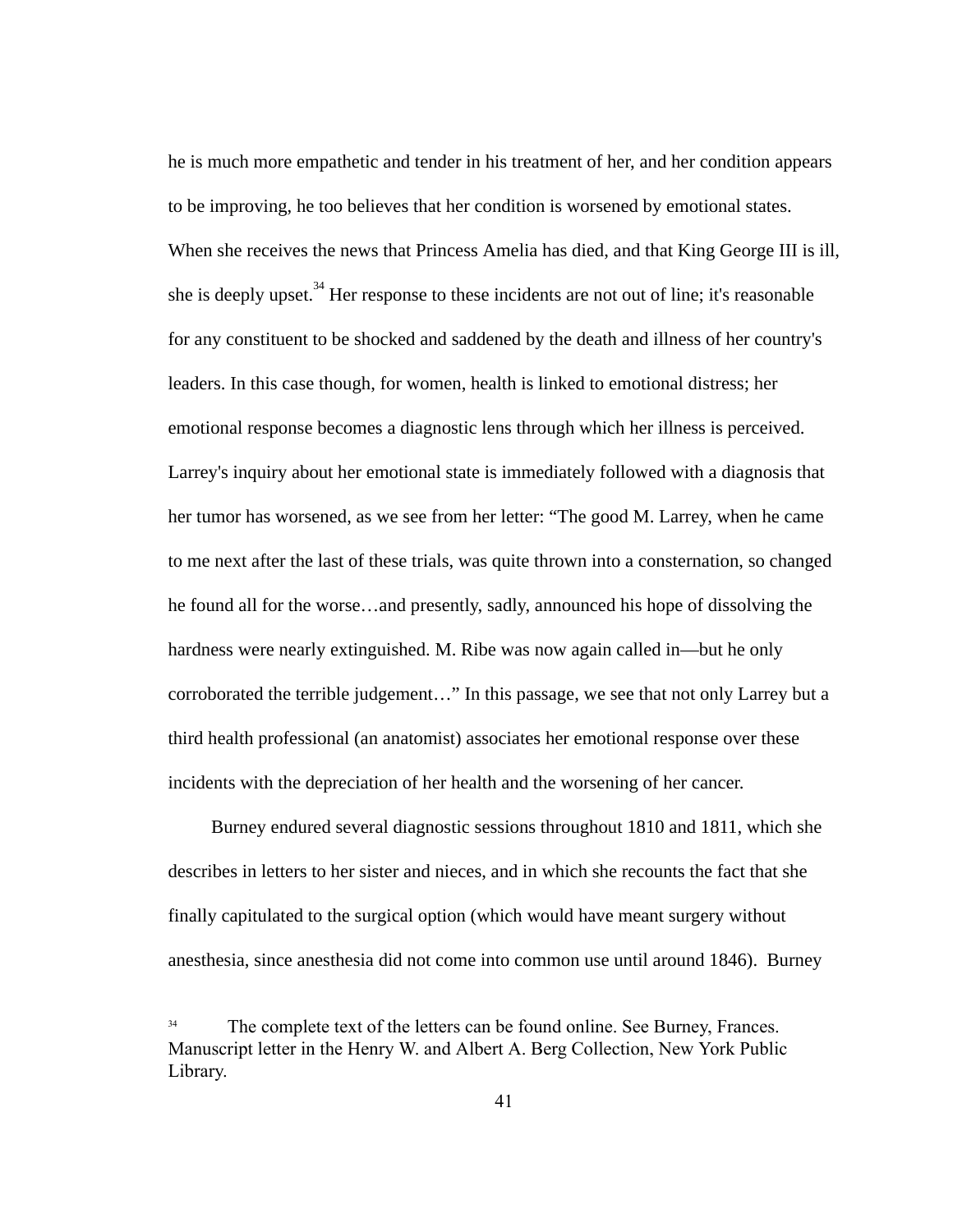writes that Dubois (who is brought back on the scene at the request of Larrey) tells her forthrightly, "You must expect to suffer, I do not want to deceive you—you will suffer—you will suffer very much!—" Roughly a hundred years later, during the time of "benevolent deception" physicians withheld diagnostic and treatment information from patients in an effort to avoid confusing or agitating them (Skloot 63). This strategy, in which there is a lack of transparency, will become a problem with 20th century medicine. However, as we see from Dubois' remark above, that is not the case in his communication with his patient. He has been abundantly clear about the pain which will accompany her treatment. We could argue that he is merely being direct with his patient. However, this remark, taken in context with his previous exhibitions of carelessness about, or lack of consideration for, her feelings in other parts of Burney's letters, and with the fact that she essentially fired him once for that type of behavior, indicates a pattern of lack of consideration, rather than a directness of rapport out of respect for his patient. He has already blamed her for exacerbating her illness by waiting so long to report her condition to physicians, and makes no pretense of attempting to minimize her pain or anxiety. More importantly, it synthesizes one aspect of the view of the medical hegemony about a woman's experience of the illness, and it aligns with previous pathologization of the female body: because of her very femaleness, a woman may be expected to endure a great deal of pain. This expectation is the foundation for the expectation of the ideal breast cancer patient as one who willingly endures the painful procedures prescribed by her doctor, and is held accountable if she is not demure and quietly enduring.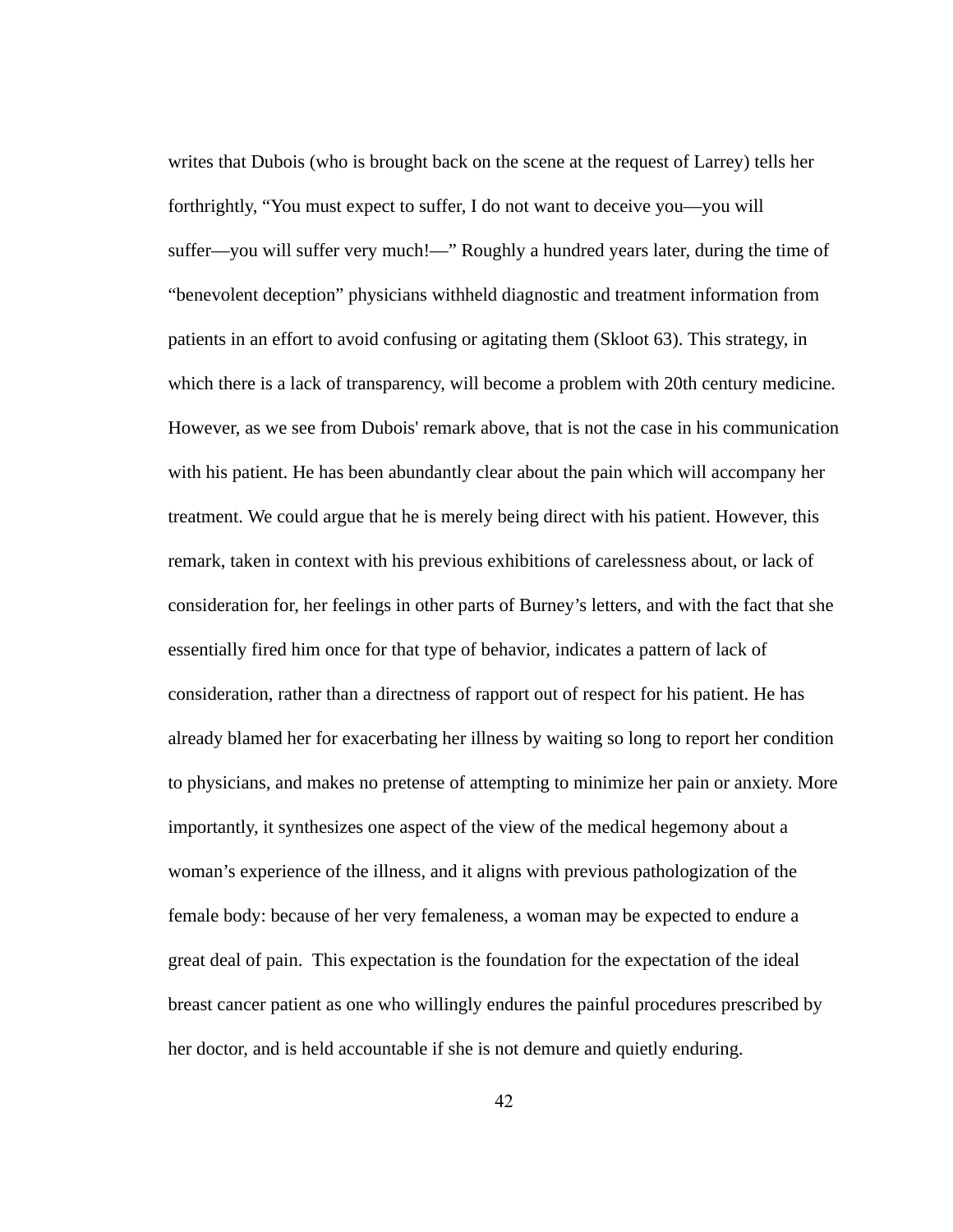Her response to the surgeon's lack of empathy is made clear in her letters. Burney describes her reaction to him as he enters the room to prepare her for the procedure:

My distress was, I suppose, apparent...for M. Dubois himself now softened, and spoke soothingly. "'Can you,' I cried, 'feel for an operation that, to You, must seem so trivial?'—'Trivial?' he repeated—taking up a bit of paper, which he tore, unconsciously, into a million of pieces, 'oui—c'est peu de chose—mais'—('Yes—it's a small thing—but'—) he stammered, and could not go on.

Here, we see how Burney felt the gravity of her situation minimized by her surgeon's language even though, as we see from the following passage, she describes the surgery itself as quite severe: "...so excruciating was the agony...the air that suddenly rushed into those delicate parts felt like a mass of minute but sharp and forked poniards, that were tearing the edges of the wound...describing a curve—cutting against the grain...while the flesh resisted in a manner so forcible as to oppose and tire the hand of the operator, who was forced to change from the right to the left—then...I thought I must have expired."

Burney's description of her surgery is especially telling when compared with that of an 18th century German surgeon named Lorenz Heister, as he describes the ways in which various female patients handle the operation: "Many females can stand the operation with the greatest courage and without hardly moaning at all. Others, however, make such a clamor that they may dishearten even the most undaunted surgeon and hinder the operation...the surgeon should be steadfast and not allow himself become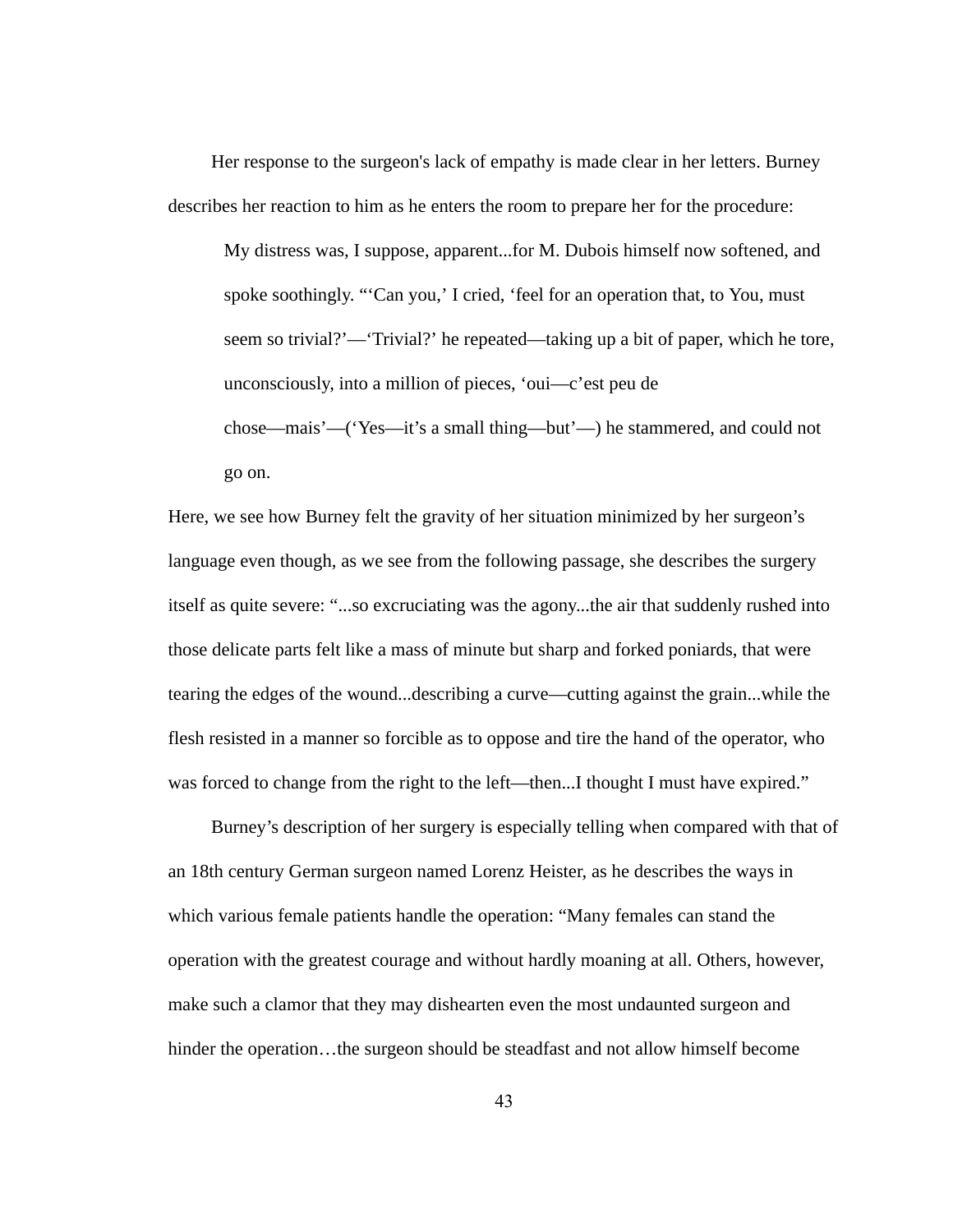discomfited by the cries of the patient," (as cited in Mukherjee 49). Heister claims that women who are brave are quiet during surgery (this equating of bravery with quietness would not necessarily have held true for men), implying that women who cry out, thus distracting their doctors, are somehow misbehaving. They are less than ideal. In this passage, we can see the suggestion of the expectation of the ideal patient to be one who endures torturous pain without complaint or "moaning."<sup>35</sup> Women were expected to be passive, demure, and quiet, not loud or self-indulgent, and an ideal breast cancer patient should have endured her pain in silence and bravery.

During the time of Burney's diagnosis and treatment, the surgeon had begun a rise to the top of the medical hegemonic structure, but surgery was still considered a last resort as far as treatment, and a dangerous one at that. Doctors were pessimistic about surgery as far back as the Hippocratic oath, which stated that "it is better to give no treatment in cases of hidden cancer; treatment causes speedy early death, but to omit treatment is to prolong life," (as cited in Aronowitz 25). Burney's account of Dubois' feelings about surgery seem to match the apprehension of the ancient Greeks<sup>36</sup>: "M. Dubois had given his opinion that the evil was far too advanced for any remedy; that the cancer was already internally declared; that I was inevitably destined to that most

<sup>35</sup> At this time in history, the expectation that the "ideal patient" be quiet and stoic was not limited to women; however, as we have seen above, it was incumbent on women to keep their emotional reactions and responses to a minimum, lest they risk inciting sympathy in others and potentially spreading their illness.

<sup>36</sup> See Burney, Frances. Manuscript letter in the Henry W. and Albert A. Berg Collection, New York Public Library.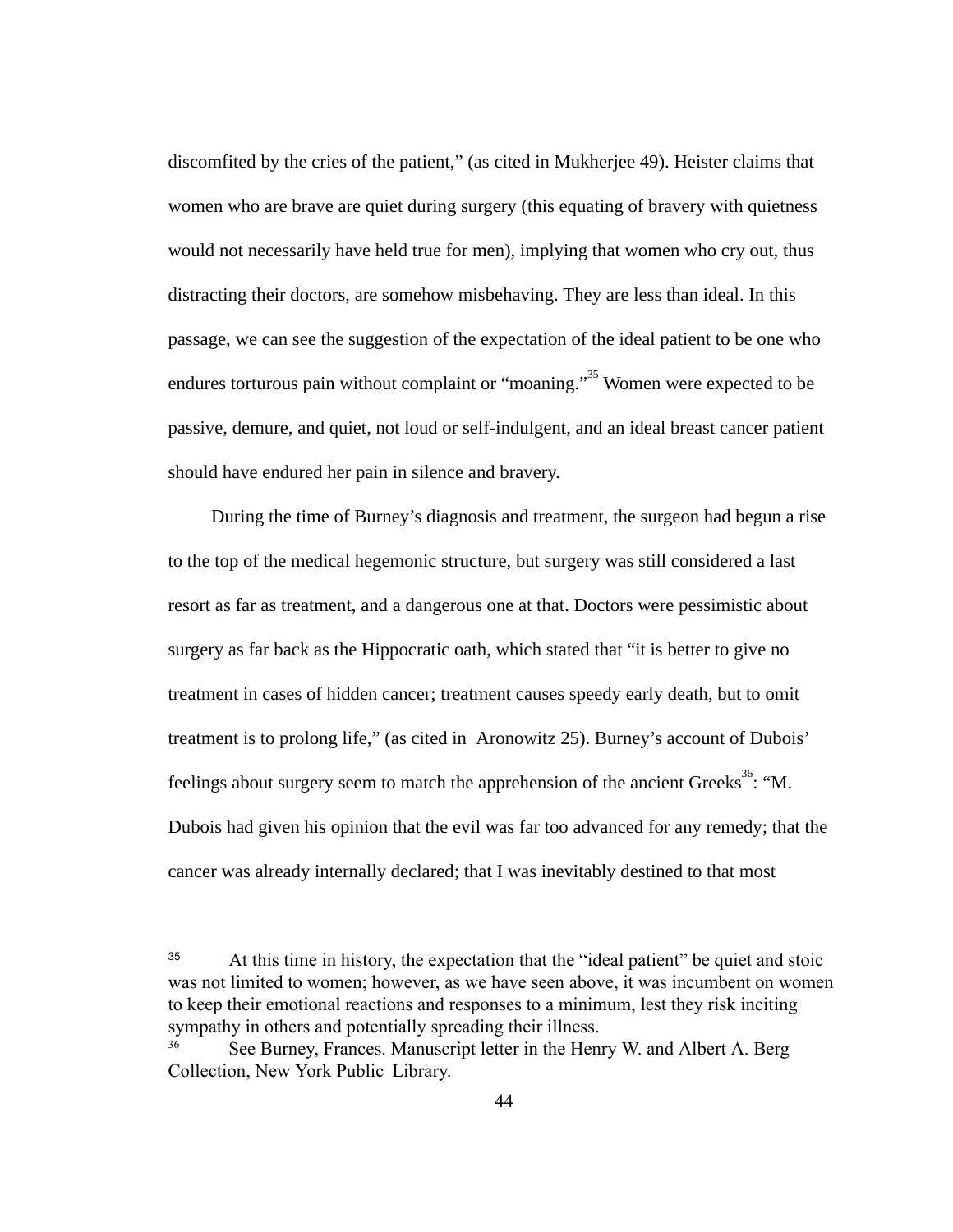frightful of deaths, and that an operation would but accelerate my dissolution." In that era, women did not recognize breast cancer as easily and readily as we do know, and often waited a long time to see a doctor for treatment, by which time the disease had progressed too far to be helped. Then, treatment was often palliative (Knopf-Newman 3). Buchan, on the other hand, claimed that after other treatments—bleeding and compression of the breasts among them—were exhausted, surgery should be the next viable option: "either by knife or caustic…the sooner it is done, the better," (Aronowitz 26). Robert Aronowitz rightly notes that Buchan's commentary is an early 19th century example of the "do not delay" rhetoric which will become dominant in the latter half of the 19th century. Over the course of the  $20<sup>th</sup>$  century, the "do not delay" concept morphed into the "early detection means a cure" $37$  message and remains dominant today. Regardless of the individual physician's opinions about surgical treatment, one fact held true: during the early 19th century, surgery was a frightful and high-risk option until the advent of major advancements which took place in the mid-1800s. By the end of the century, breast cancer surgery would go from a nearly hopeless, last-ditch effort, to the first and primary option for treatment. This change initiated nearly a century of debilitating surgical procedures for breast cancer in which the "early detection means a cure" rhetoric would become codified as breast cancer law.

The mid-19th century saw two major shifts in medical practice which resulted in

<sup>37</sup> The "early detection means a cure" message, as part of breast cancer awareness, will be discussed thoroughly in Chapter 3.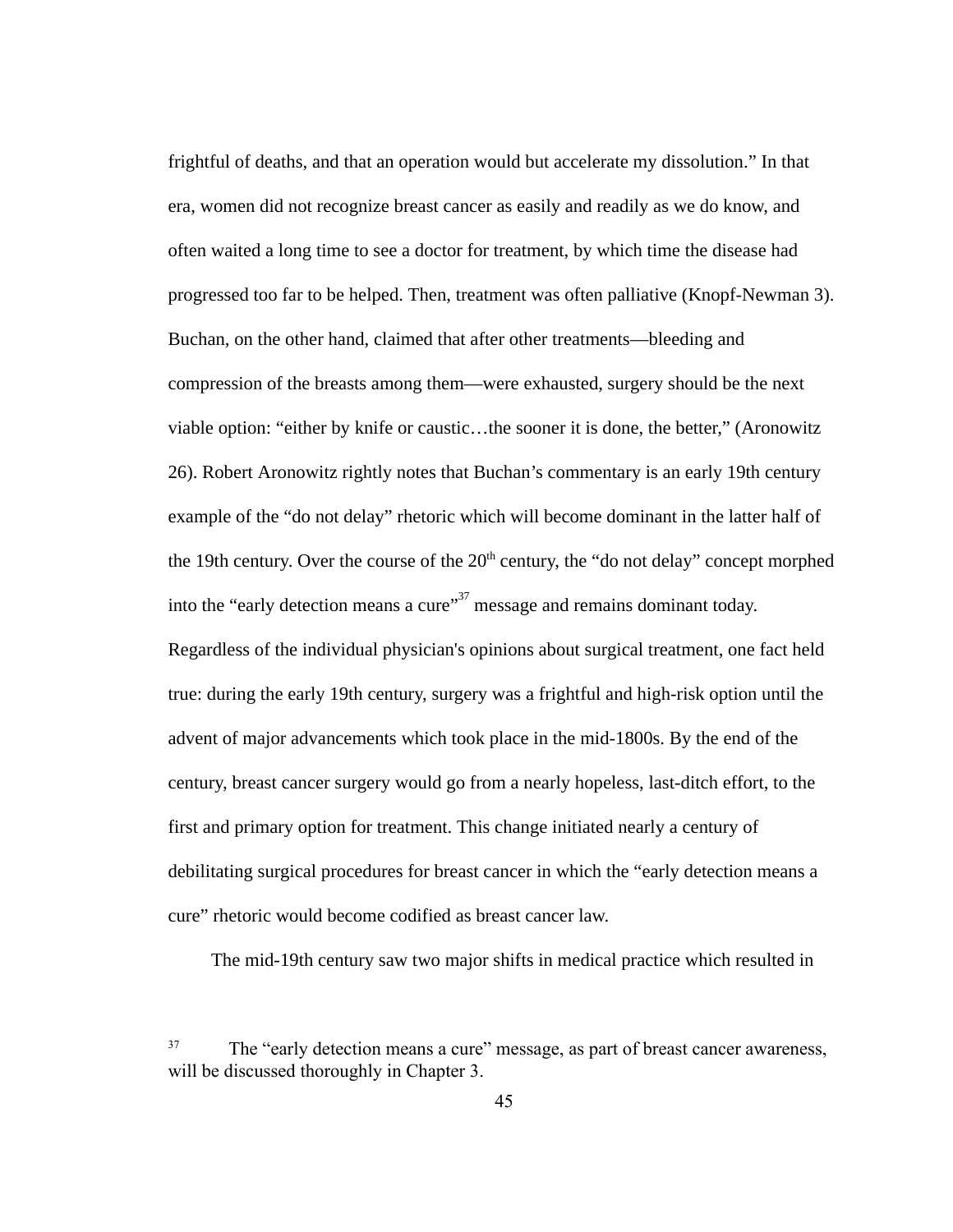significant changes in thinking about, and treatment of, breast cancer. In 1846, surgical anesthesia became widely popularized and came into common usage in western medical applications. Anesthesia, of course, meant that patients could be unconscious during surgery and thus unaware of the pain, making many patients more inclined to surgical options. According to Marci Jane Knopf-Newman, it also made ablation a viable option for treatment (8). In 1869, Joseph Lister used carbolic acid as an antiseptic while he removed a tumor from his sister-in-law's breast on her dining room table (Mukherjee 58), and by the 1870s, antiseptic practices of various stripes were commonplace, cutting down a great deal on dangerous post-surgical infections. This advancement meant not only that patients could be made unconscious for surgery, but that it was something they had a real chance of surviving. Rapidly, surgery became a much more viable option for the extirpation of breast cancer tumors but, as Aronowitz points out, it brought to light many more questions about the causes and nature of breast cancer, and the effectiveness of surgery at various stages of the development of cancer of the breast (54). Particularly, these advances set the stage for the popularization of the Halsted radical mastectomy procedure, a controversial procedure which would later serve as an important symbolic catalyst of the modern breast cancer awareness movement.

While it was visibly evident to doctors that surgery was an effective way to remove breast cancer tumors (and thus, it seemed to them, an effective option overall), the fact remained that women continued to relapse or die from what appeared to be the same illness, even after surgery had been performed. Aronowitz claims that this phenomenon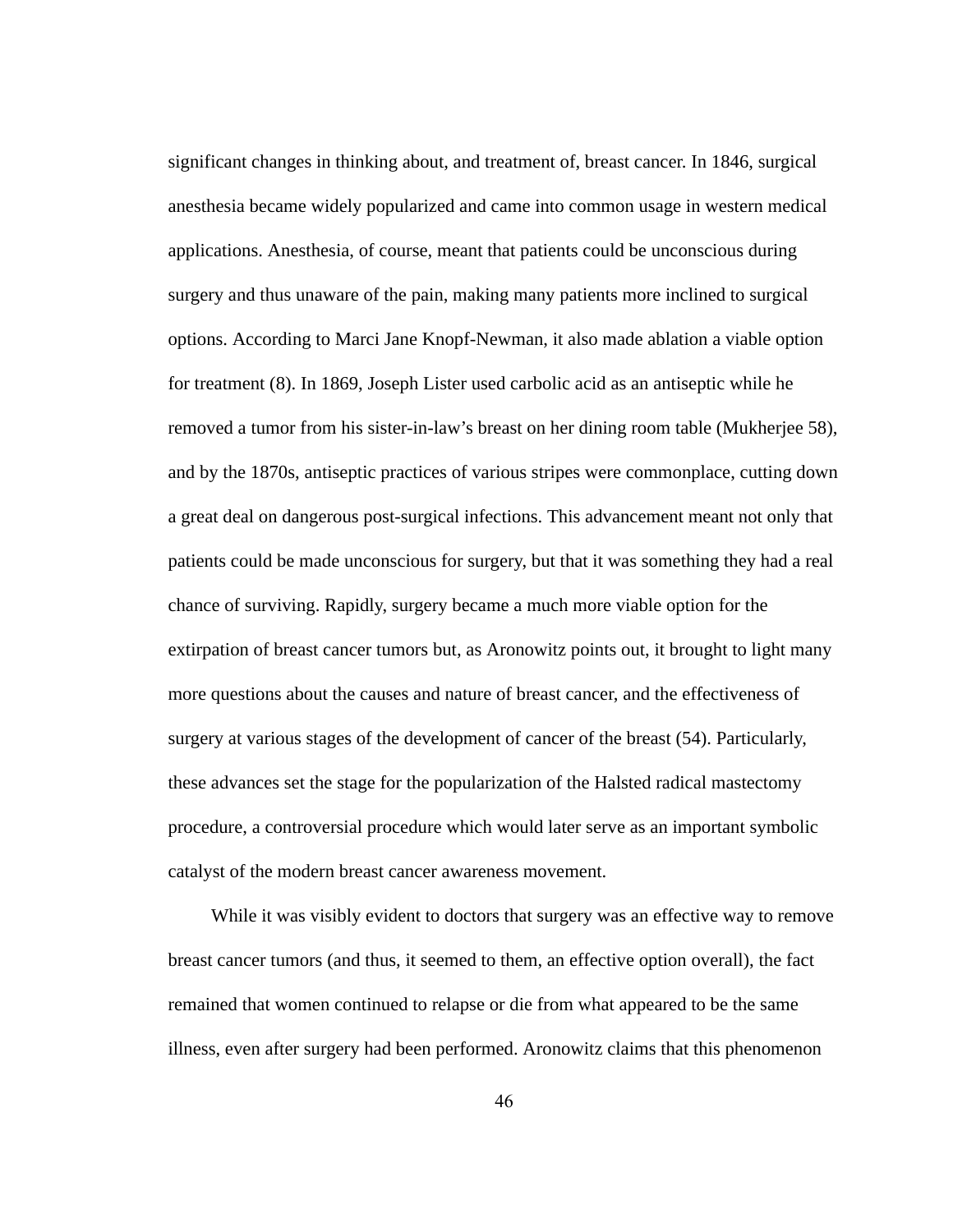supported the theory that breast cancer was a constitutional illness. According to O'Toole, to understand an illness as constitutional meant that it had something to do with "the make-up or functional habit of the body, determined by the genetic, biochemical, and physiologic endowment of the individual, and modified in great measure by environmental factors." The term "constitutional" encompassed many possible speculated causes of breast cancer other than localized tumors: stress, hysteria, chronic irritation of the breasts (such as that which occurred from corsets and laces), possible hereditary factors, "sympathy" between organs which caused the cancer to spread, or the general weakness of the female constitution. While some physicians believed in the constitutional theory of the cause of cancer, others believed that cancer was localized in the specific tumor locations. Commitment to the belief in localization, as Aronowitz recounts, was popular among surgeons, because it supported their primary method of dealing with illness, as William Jenner noted: "You are not to believe it because it is true, but because it is necessary in order that you should operate," (as cited in Aronowitz 59). But at that point, both concepts were merely theories and the empirical data had not been collected to fully justify either one. Doctors and surgeons simply drew on their own anecdotal knowledge and that of other professionals (Aronowitz 59). In the late 1870s, the Pathological Society of London reached the compromising consensus that while the illness may be constitutional in its general origin, it is primarily local (Aronowitz 57). This compromise was made more specific by the definition and application of the word *metastasis* which, in its application to cancer, then came to mean "the transmission of the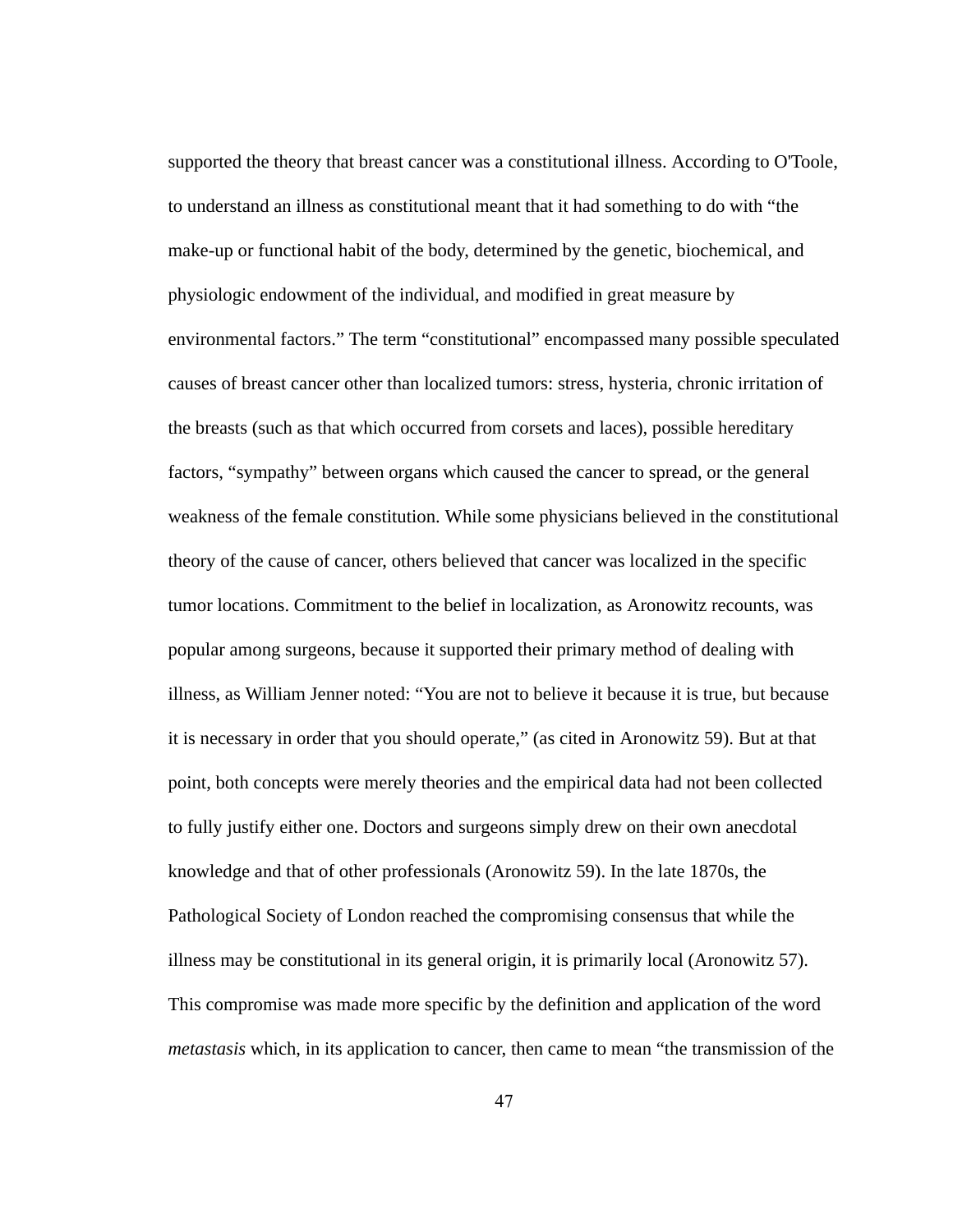physical matter of cancer…cancer cells," (Aronowitz 60). According to Aronowitz, the acceptance of the constitution as causation could then the explain the process by which a cancer metastasizes, but called into question the effectiveness of surgical options: "What good was surgery if tumors may have already spread throughout the body in a latent way?...surgeons began...asserting that there existed a discrete time interval in the natural history of cancer during which latent metastasis had not yet occurred," (61). In essence, the assertion meant that breast cancer followed a predictable, logical progression, the final stage of which was metastasis. Breast cancer had a simple timeline from beginning to end—a timeline which Aronowitz identifies as its "natural history"--and that patients who were vigilant could catch their cancer early in this progression and simply stop it from worsening or spreading. By the time the Victorian era had begun, surgeons encouraged the belief that patients had a limited amount of time in which to extirpate cancer before it began to metastasize, though they had very little reliable evidence to support the rhetoric.

This theory of the natural history of breast cancer was handy for surgeons to encourage the use of their services: patients who found the cancer for which they were so vigilantly watching, could just come have it removed. But the natural history theory also had another effect: where previously accountability for illness was laid at the feet of women via accusations of distress, hysteria, corset-wearing, or other constitutionally-based ideas, in this new era in which the idea of a natural progression from local to metastatic was supported, women could still be held accountable for their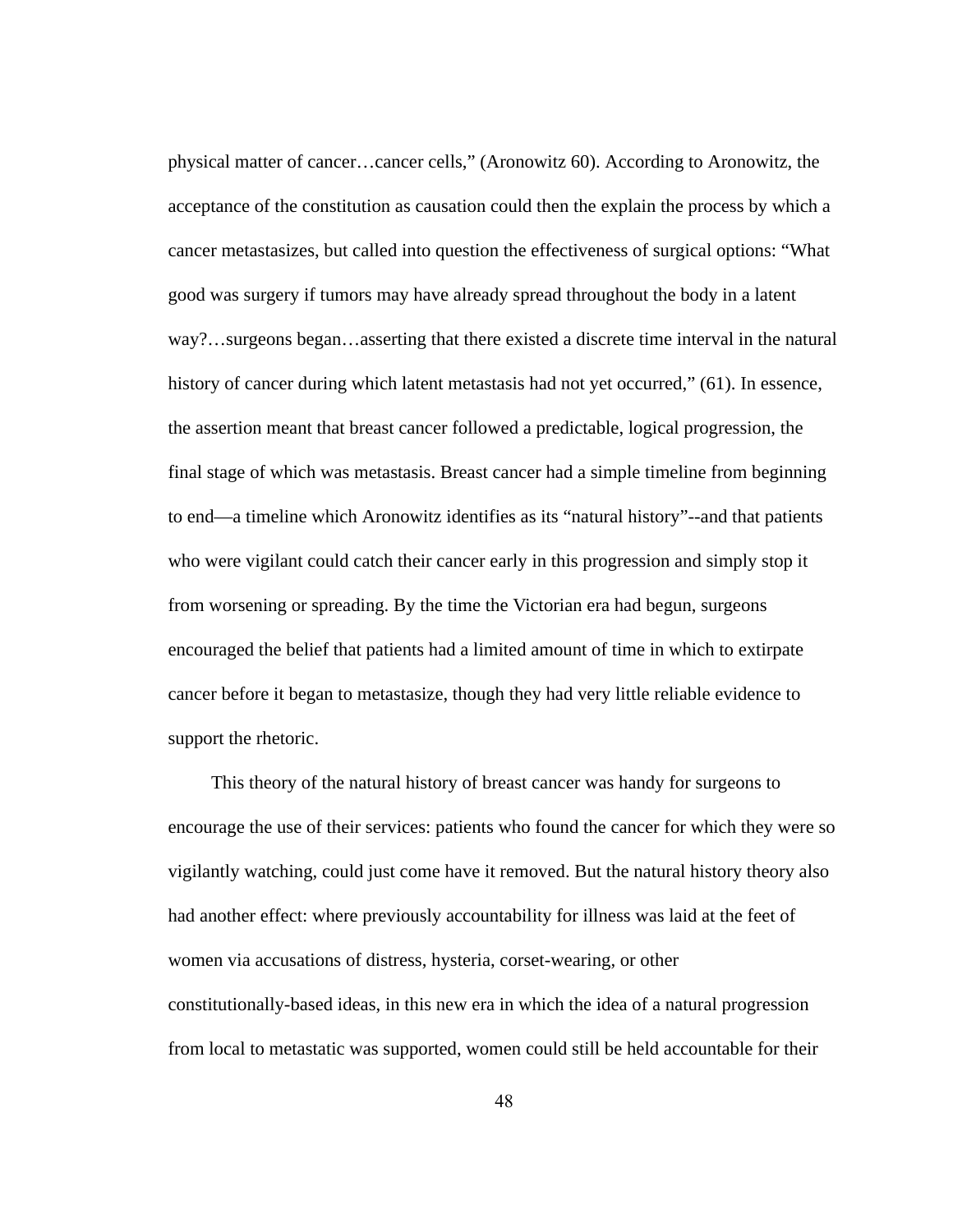illness by virtue of the accusation that they had waited too long to seek diagnosis and treatment. The work of Buchan, in the early 19the century, was a precursor to this phenomenon: "the unhappy patient conceals it too long…after the disorder has arrived at a certain height, it generally sets all medicine at defiance," (as cited in Aronowitz 26). We can see the real effects of the natural progression theory in the 1891 account of Alice James, sister of Henry and William James, regarding her breast cancer diagnosis:

Ever since I have been ill, I have longed and longed for some palpable disease, no matter how conventionally dreadful a label it might have, but I was driven back to stagger alone under the monstrous mass of subjective sensations, which that sympathetic being "the medical man" had no higher inspiration than to assure me I was personally responsible for…" (as cited in Aronowitz 71)

Alice had experienced a whole host of illnesses and symptoms, so her breast cancer took time to diagnose; by the time she was diagnosed, there were no options but palliative measures (Knopf-Newman 3). It's clear from this passage from her diary though, that her doctor made her feel that she is to blame for the advanced progression of her illness. This shift in the 19th century sets the stage for the "early detection equals a cure" rhetoric that would become so much a part of the 20th century discourse around breast cancer. It also forms the foundation for the subsequent phenomenon of blaming women who are diagnosed with breast cancer: the woman who waited too long for treatment put her own life at risk, but also risked the well-being of the family for which she was responsible. Had she only come in sooner, she could have been cured. Therefore, she was responsible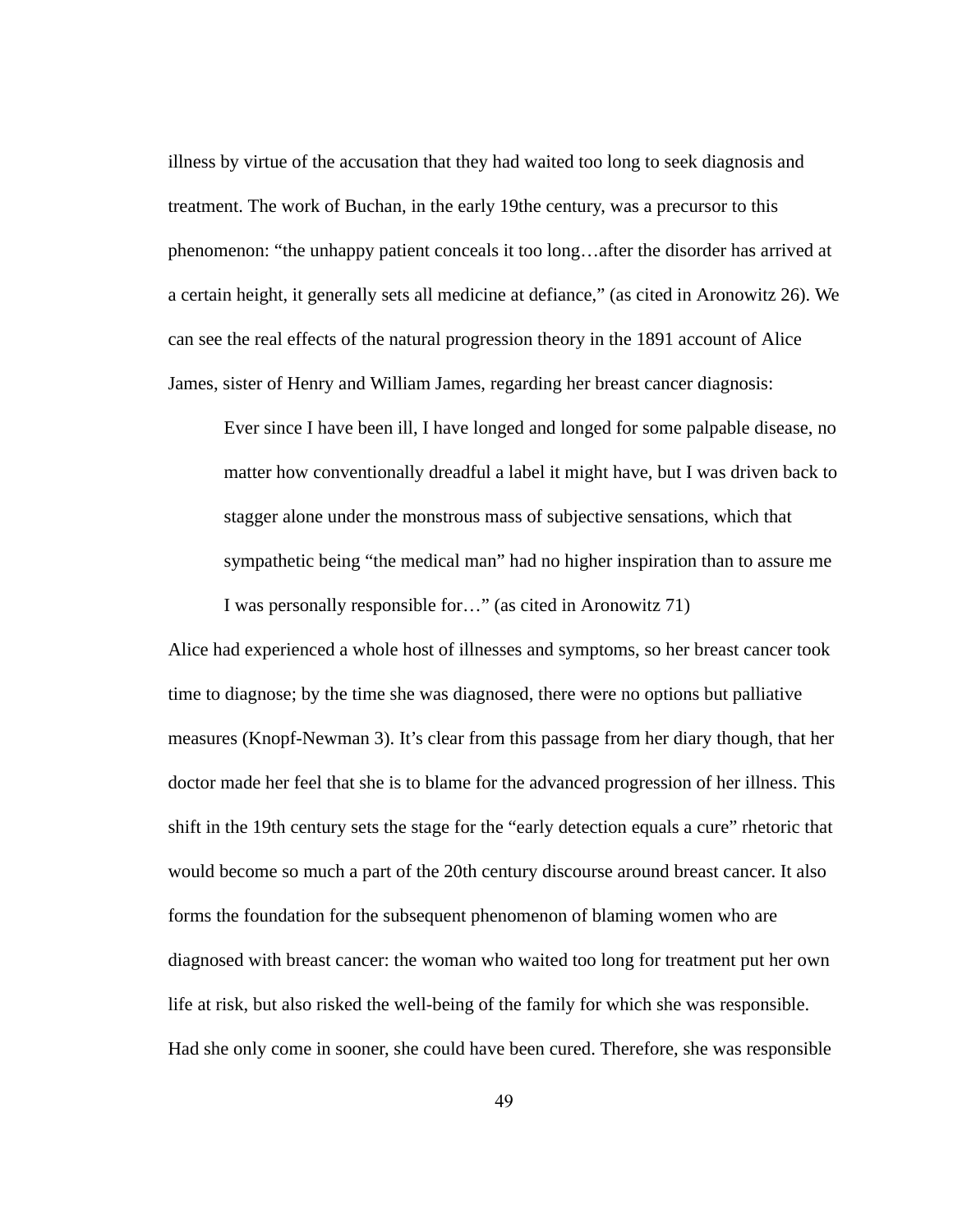for the outcome. Finally, the "early detection equals a cure" message also empowered and supported the common use of the Halsted radical mastectomy, the surgery which would become the "gold standard" or breast cancer treatment until the 1970s, and which would disfigure many women.

In the 1870s, William Stewart Halsted was already a well-known and successful surgeon who had studied in Europe and worked at Bellevue Hospital in New York and Johns Hopkins in Baltimore. Because of his successful surgical practice and the amount of patients through his doors on a consistent basis, Halsted earned himself the moniker, "Jack the Ripper" during his early career (Imber 122). During his research trip to Europe, he had learned about a German surgeon named Volkmann using increasingly aggressive surgeries to treat breast cancer tumors; but he also knew that many patients had experienced relapse (Mukherjee 64). The extensive and aggressive surgeries appeared to have a limited effect. Halsted was also aware of the work done by Charles Moore examining the margins around the excisions for breast cancer tumors, and Moore's observation that the tumors seemed to recur around these margins, indicating the possibility that not all of the cancerous tissue had been removed (64). Additionally, he knew of evidence that cancer spread through the lymphatic channels and that cancer was often found in the pectoralis major and pectoralis minor muscles (Imber 121). All this research led Halsted to one conclusion regarding the best surgical treatment of breast cancer: the surgeon must remove the breast, the pectoralis muscles, the lymph nodes, and even a section of the collarbone in order to reach the lymph nodes beneath it (Imber 121).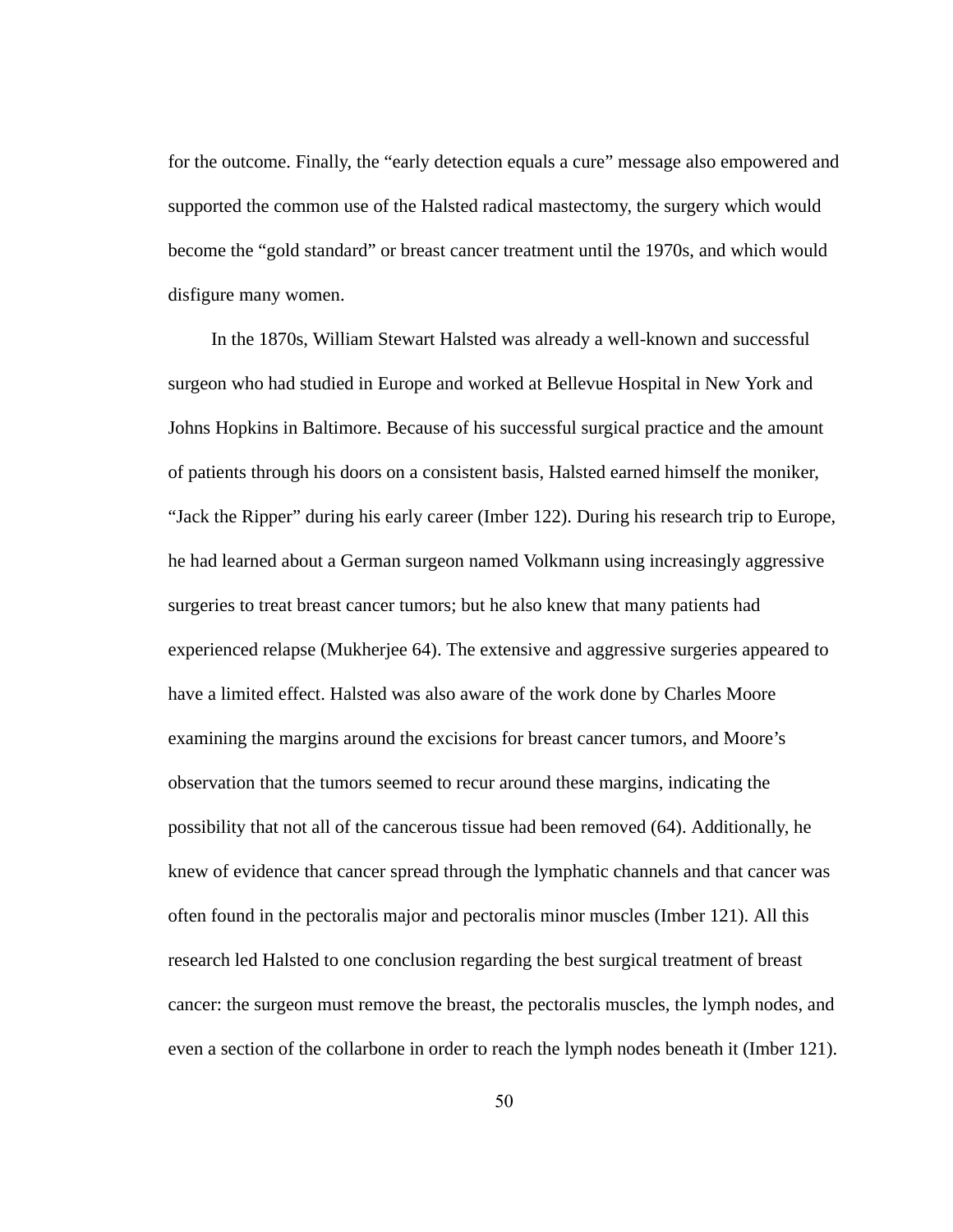Because they involved the removal of significant portions of chest and arm muscle, and sometimes bones, his surgeries often left his patients recovering for months or years, often permanently disfigured or debilitated (Mukherjee 65). Many suffered ongoing weakness, chronic pain, or even loss of use of their arms on the side of their bodies where the surgery occurred. Additionally, because allopathic medicine had taken up Benjamin Bell's Enlightenment-era claim that part of a good recovery included a speedy path from diagnosis to surgery, surgeons performed the biopsy and then surgery (if necessary) in the same operation (Knopf-Newman 7).

To compound matters, Halsted subscribed to the belief of "benevolent deception" articulated earlier in this chapter, in which physicians withheld diagnostic information from their patients (relatively standard practice at this time), ostensibly for their own good. As we saw with Burney, there was some sense on behalf of physicians that extremes of emotion could exacerbate a malignancy; many women were not even told they had cancer. Many of Halsted's patients underwent this whole procedure never having been told their diagnosis (Aronowitz 127). Women went into surgeries not knowing what their affliction was (although their families were often informed and consulted), and woke to find all of their breast and a good portion of their chest missing and that their arm had very limited function, though there was no solid evidence of the benefits of the Halsted over other methods.

Epidemiologists began gathering data to support the success of Halsted's procedure, and the data appeared to indicate that the Halsted method was the best option: "Those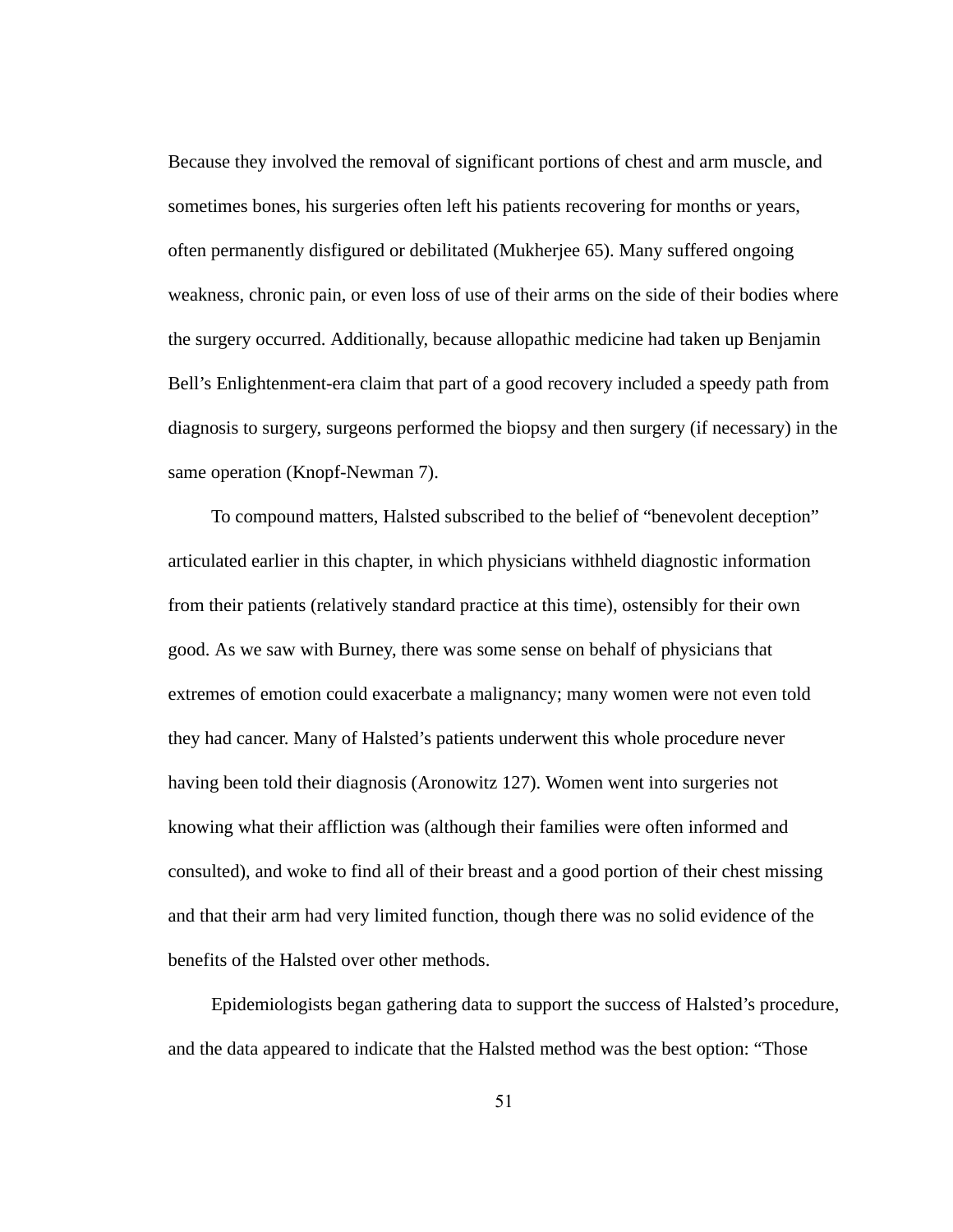statistics reinforced the early 20th century belief that a woman could choose between the Halsted radical mastectomy and death," (Knopf-Newman 8). In 1894, Halsted published a paper in which he claimed that of 50 cases he had treated, only three exhibited local recurrences, which was a 6% recurrence rate (compared to 50% recurrence rate found in other surgical methods) (Imber 124). Women came rushing to Halsted for their procedures (Imber 123) and it quickly became the standard method for treating breast cancer. But a closer look at the reasoning behind the statistics reveals that its effectiveness was misconstrued. First, Halsted de-emphasized the idea of metastasis and instead focused almost solely on local recurrences. He believed that metastasis subsequent to surgery was basically irrelevant to surgery: "By positing the distinct and separate clinical course of local disease and metastatic disease, Halsted rationalized his emphasis of the complete operation by the absence of local recurrences rather than saving his patients' lives," (Aronowitz 95). So, Halsted's "successes" for the radical procedure were measured by how many women did not have local recurrences after their surgery, and some of those successes include women who died years later of metastatic breast cancer (96). By 1898, Halsted's own evidence had begun to demonstrate the lack of true effectiveness of the procedure. He presented data at a conference of the American Surgical Association of New Orleans which claimed that his method was much more successful than any other at preventing local recurrence, but that over 76 breast cancer patients who had originally undergone the Halsted radical mastectomy, 36 had died within three years of surgery (Mukherjee 68). That's a mortality rate just over 47%.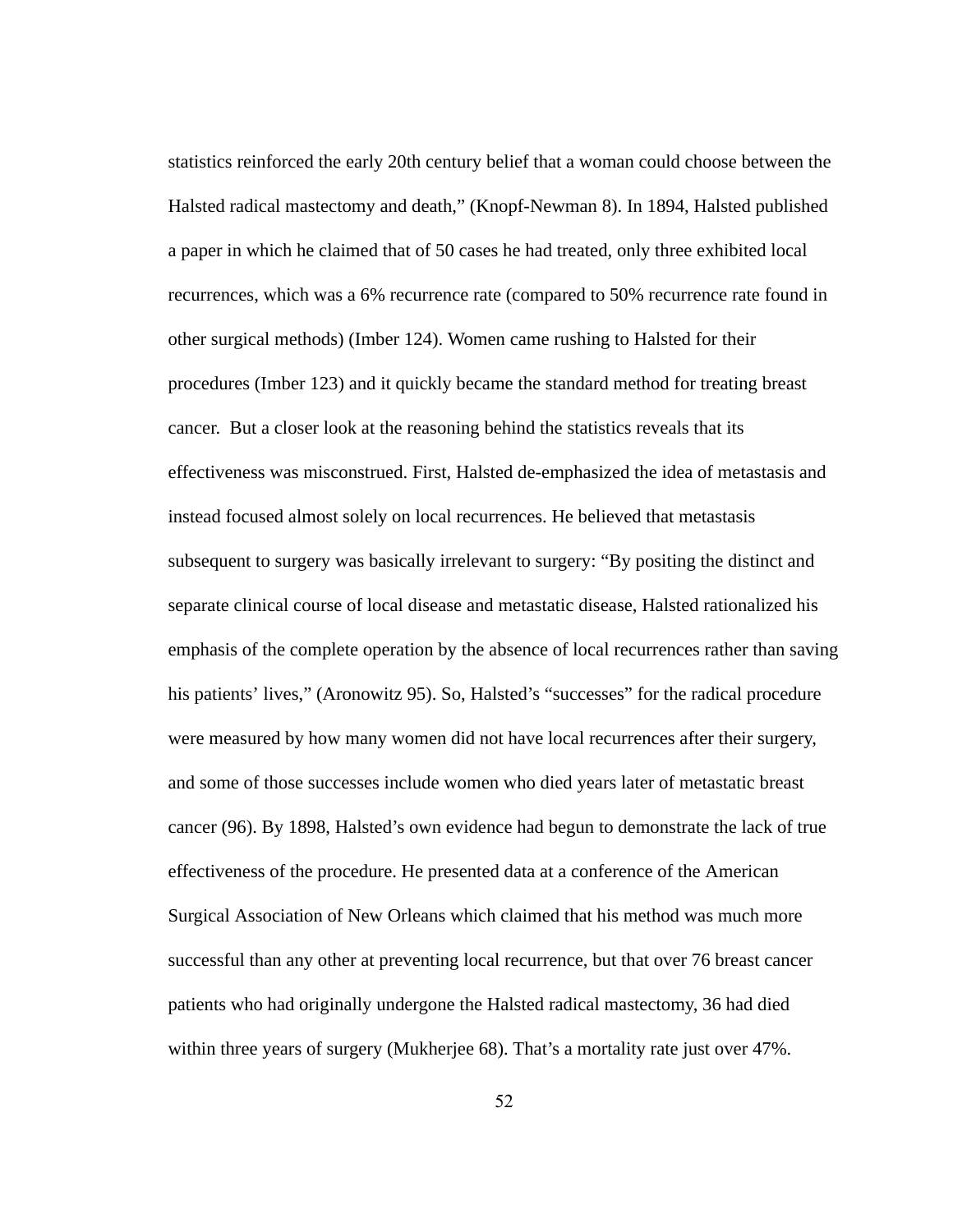During his career, Halsted admitted that he had performed surgery for what he termed "moral reasons," which meant that he would perform his surgical procedure on women in order to preserve their hope (Aronowitz 96). This idea of the importance of the preservation of hope in the face of breast cancer would remain a part of cultural thinking about breast cancer throughout the 20th century (as we shall see in later chapters).<sup>38</sup> However, Halsted was also careful to note that he never considered cure the goal of surgery. Which begs the question, what exactly did he suppose he was offering women hope for, if not a cure? If the goal of radical surgery is not a cure, what else could a reasonable goal possibly be? Perhaps, since doctors hypothesized that women's emotional states could exacerbate their physical conditions, Halsted believed performing the surgery could offer some emotional consolation, some semblance of control, which might allow the patient some more time, or might alleviate pain. Regardless of the evident problems with the Halsted procedure, it became the "gold standard" for breast cancer treatment, and the structure of health insurance in the early 20th century continued to support this ascendancy: extremely invasive procedures offered the most financial benefit to healthcare providers and doctors because the insurance company paid more for them (Knopf-Newman 10).

Notably, while female and feminist writers seeking to explore the effects of the Halsted procedure, and the possible glorification of Halsted's views on cancer treatment,

<sup>38</sup> The emphasis on hope is still prevalent. See Ehrenreich, Barbara. "Welcome to Cancerland." Harper's Magazine.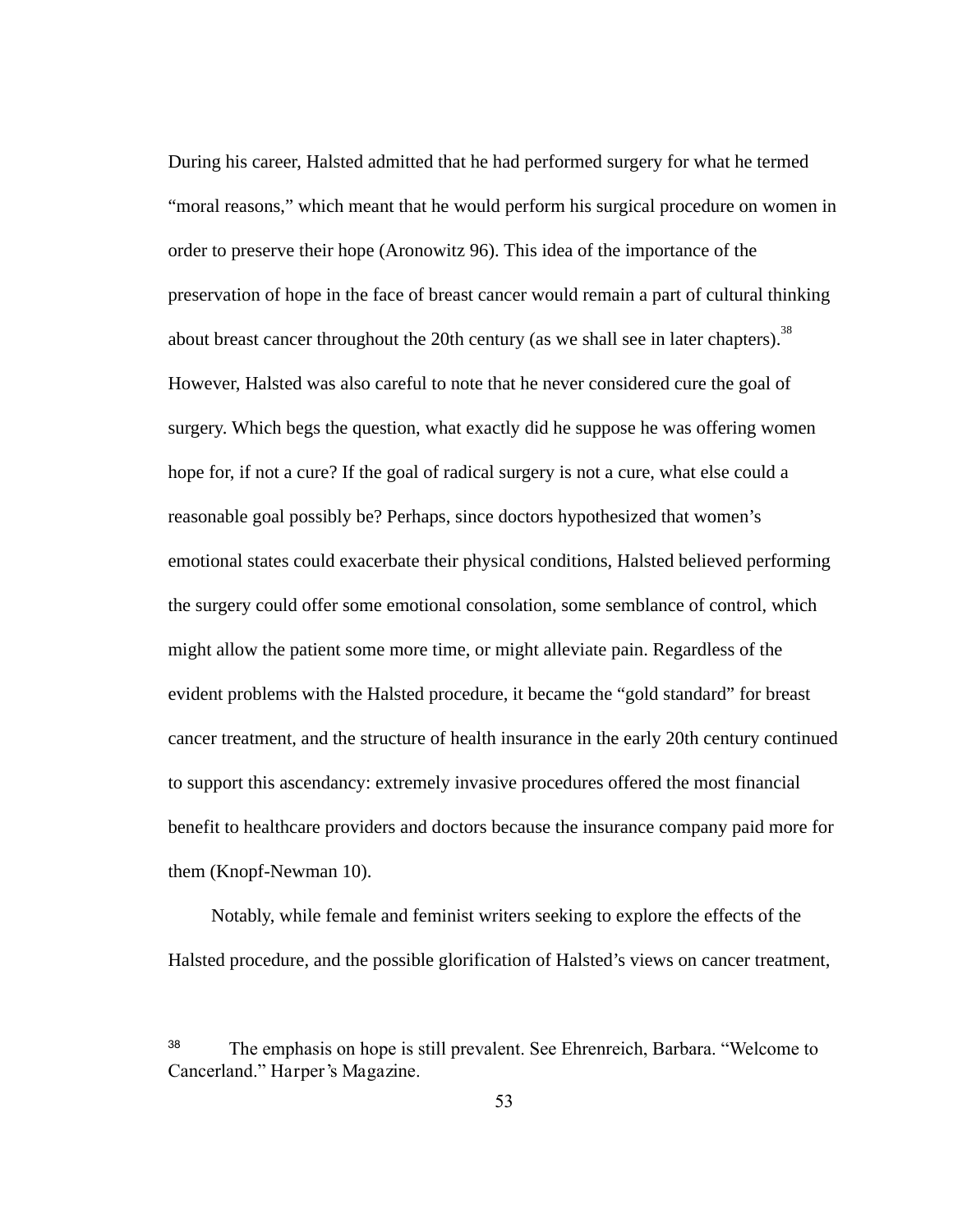have often found great fault with Halsted and his work, contemporary male scholars writing on Halsted tend to take an apologist approach, including the famed author of *The Emperor of Maladies,* Siddhartha Mukherjee: "William Stewart Halsted, whose name was to become inseparably attached to the concept of 'radical' surgery, did not ask for that distinction. Instead it was handed to him without almost any asking…Halsted didn't invent radical surgery, He inherited the idea from his predecessors and brought it to its extreme and logical perfection..." (60). Further, Aronowitz (who, like Mukherjee is male and an M.D.) implies that Halsted has been unfairly judged: "breast cancer activists in recent decades have often vilified Halsted and the 'Halsted mastectomy' which has been depicted as a mutilating operation imposed on women by patronizing and insensitive male surgeons," (86). Though he makes an attempt to appear objective in his summation of the controversy over Halsted, Aronowitz also calls him an "icon" and does not acknowledge the fact that Halsted knowingly continued to perform a surgery which he knew was debilitating and for which he had little to no evidence of decreased mortality. Aronowitz does not acknowledge or include the perspectives and observations of women who have undergone the surgery. These very recent reflections on Halsted's work also focus on his story and his successes and achievements: the remarks demonstrate the paternalistic power of the medical hegemony still present in modern cultural discourse of breast cancer and glaze over the lived narratives of the women who were subject to the genuine brutality of breast cancer treatment. While it's important to acknowledge Halsted's body of work objectively, we should bear in mind that remarks like these may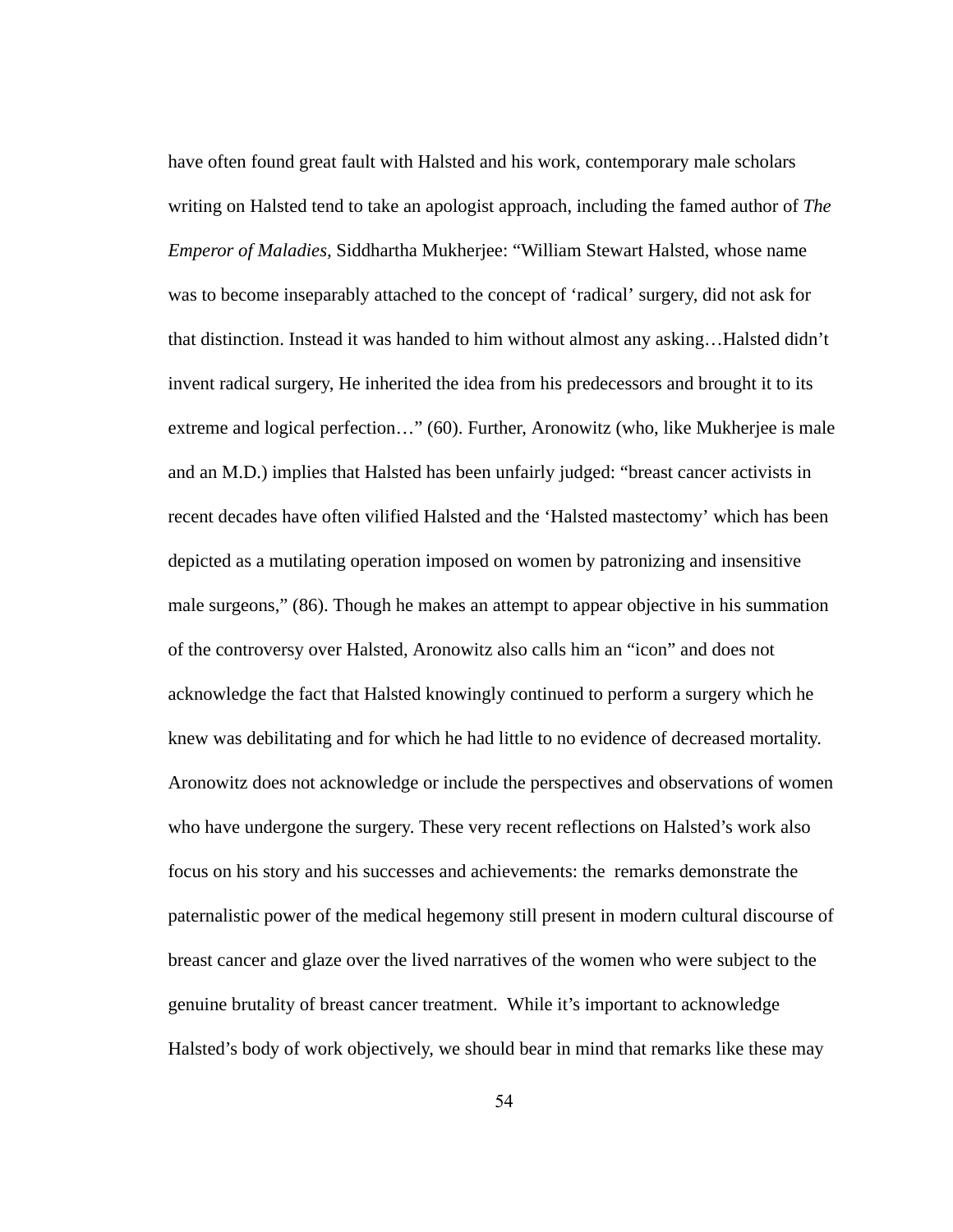feel marginalizing to many women who feel their stories of pain, struggle, and lifelong debilitation may go widely unheard, even by scholars like Mukherjee who is widely acclaimed as having written a comprehensive cultural history of cancer.<sup>39</sup>

As if the threat of surgery (which had become the primary treatment option by the late  $19<sup>th</sup>$  century) wasn't enough, the Victorians feared breast cancer because they had come to revere the breast as a symbol for home and hearth (Knopf-Newman 6). The breast, as a symbol of the woman's own sexuality and vitality, was far less important than the breast as representative of the maternal nurturing of the nuclear family. Ellen Leopold notes this occurrence: "Any pleasure a woman might take in her own body or her own life was deemed inconsequential to the culture…what did matter was the preservation of family life. Inescapably, breast cancer put this at risk," ( *A Darker Ribbon* 31). The breast was representative of a woman's responsibility to her family; therefore, the destruction of the breast threatened by breast cancer symbolically endangered the woman's obligation to her family. Moreover, any individual woman's desires, wants, or feelings about her own sexuality, her own perception of femininity, or the treatment of her body, was secondary (or even tertiary) to cultural needs to preserve women's roles as mothers and domestic caretakers, rather than individuated, sexual beings. These ideas were the foundation for the expectation that women with breast cancer maintain heteronormative bodies and behaviors. Jackson defines "heteronormativity" as "institutionalized, normative

<sup>39</sup> For this reason, we need to expand our cultural understanding ot the experience of breast cancer, and culturally acknowledge the vast variety of experiences many women have with the illness, as I shall elaborate in later chapters.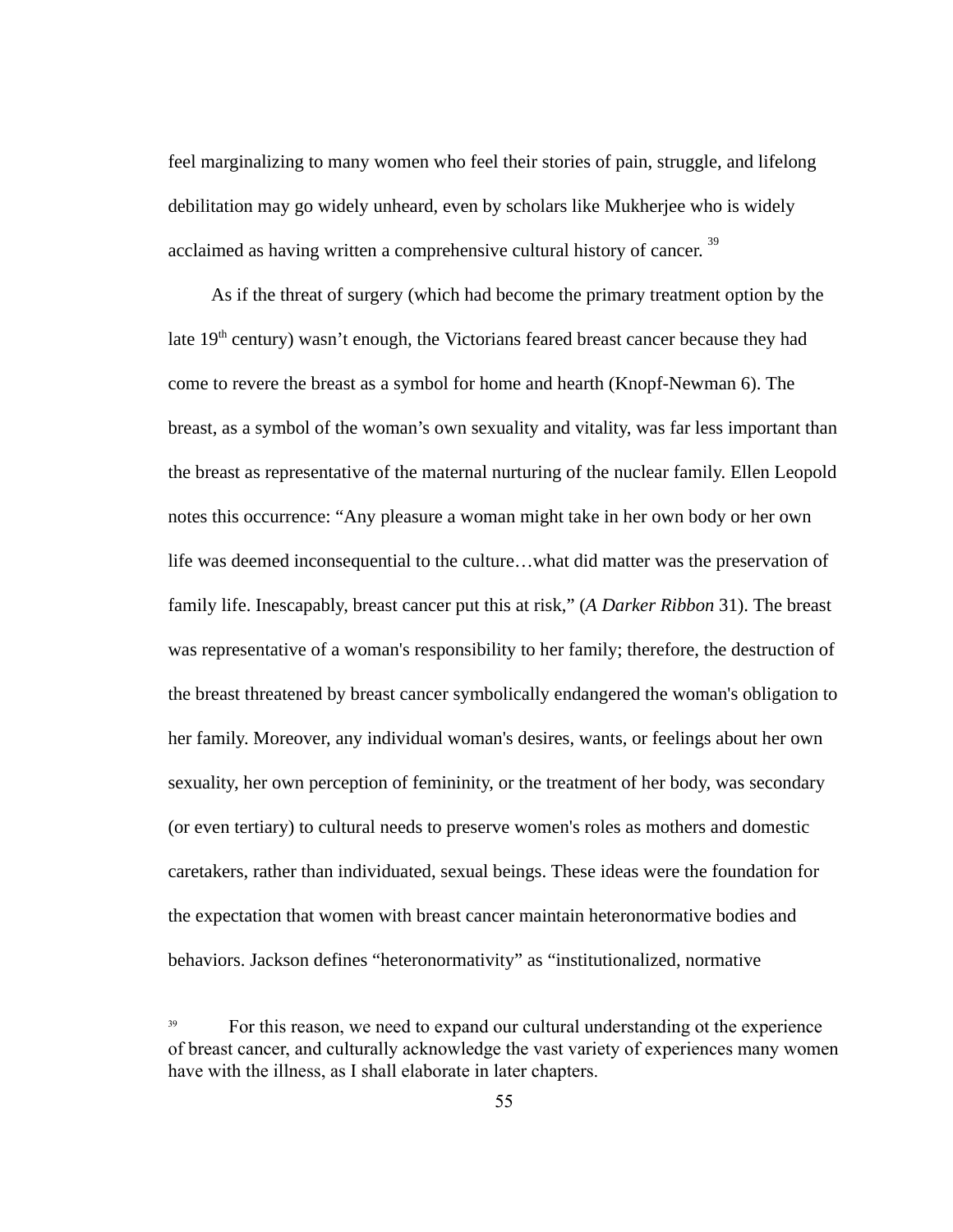heterosexuality" (105). In the context of this definition, heterosexual relationships are considered the norm, and gender roles within heterosexual relationships are considered the definitive roles. In heteronormative thinking, women are identified as wives and mothers in nuclear families, and they perform traditional gender norms of femininity. Women with breast cancer were expected to forego their own complex feelings about their bodies, their illness, and their treatment in order to maintain heteronormativity, and expectation which remains with us today, and which we shall explore in later chapters.<sup>40</sup>

The symbolic importance of the breast was one salient factor which catalyzed breast cancer awareness. Another factor was the spread of the belief in the natural history theory of breast cancer. The spread of natural history theory led to widespread beliefs that women who went to the doctor immediately after finding a lump could (and inevitably would) be cured of their cancer. This was an oversimplification: "cure" was a rather deceptive word, because many physicians defined "cured" as having had the tumor extirpated from the body. They did not take into account the later recurrences or metastasis which were probable. The emphasis on the breast as a symbol for healthy homes and families (which we saw above), coupled with the ostensible need for immediate diagnosis and treatment of breast cancer, served as a catalyst for growing awareness about, and discussion of, breast cancer. However, it also became the foundation for the notion that women had a responsibility to see their doctors as soon as

<sup>40</sup> In chapter three, we shall also discuss the LGBTQ community in the context of the expectation of heteronormativity for breast cancer patients.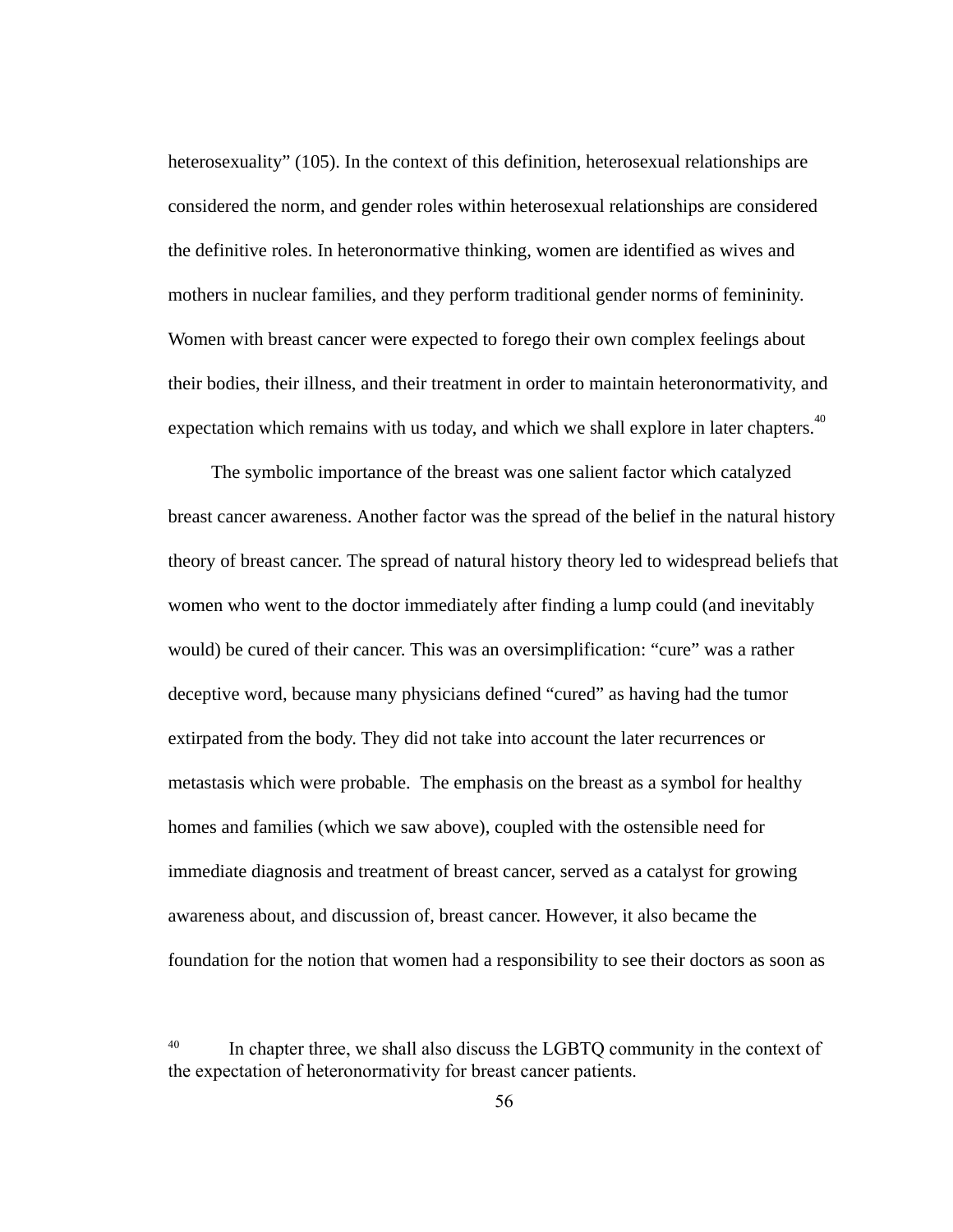they were aware of symptoms, and that they could be held accountable for failing to do so, as we shall also see in later chapters.

In 1913, the American Society for the Control of Cancer formed with the primary purpose of spreading awareness about cancer prevention and treatment (Knopf-Newman 16). In fact, Aronowitz claims that spreading the "do not delay" message was the "raison d'être" for the society (144). Often, the "do not delay" message made use of the the presumed importance of the female body to her husband and family in order to impress its message upon women. An ad published by the New York City Cancer Committee, for example, tells the story of a young newlywed man whose wife has detected a lump. She is resistant to visiting the doctor, a family friend, but her husband tells him and he comes to dinner: "The doctor confronts the newlywed…tells her to take off her blouse, pays 'no attention to her hysterical attitudes,' examines her, and sends her...to the hospital where she immediately has an operation," (146). The woman in the ad is understandably alarmed and made anxious by the fact that her husband has planned a dinner that is tantamount to an ambush, and that her family friend orders her to remove her blouse for an exam, and yet her response is labeled "hysterical" by the male doctor. Because she has not behaved in a way that fulfills her social expectations--abiding the advice of her husband and medicinal professionals to get checked—she is labeled as "hysterical." This word is key because, since the time of ancient Greek medicine, it has been associated with mistaken assumptions about the ways in which female biology (specifically, the "wandering womb") affects behavior. This woman is doubly dismissed by the use of the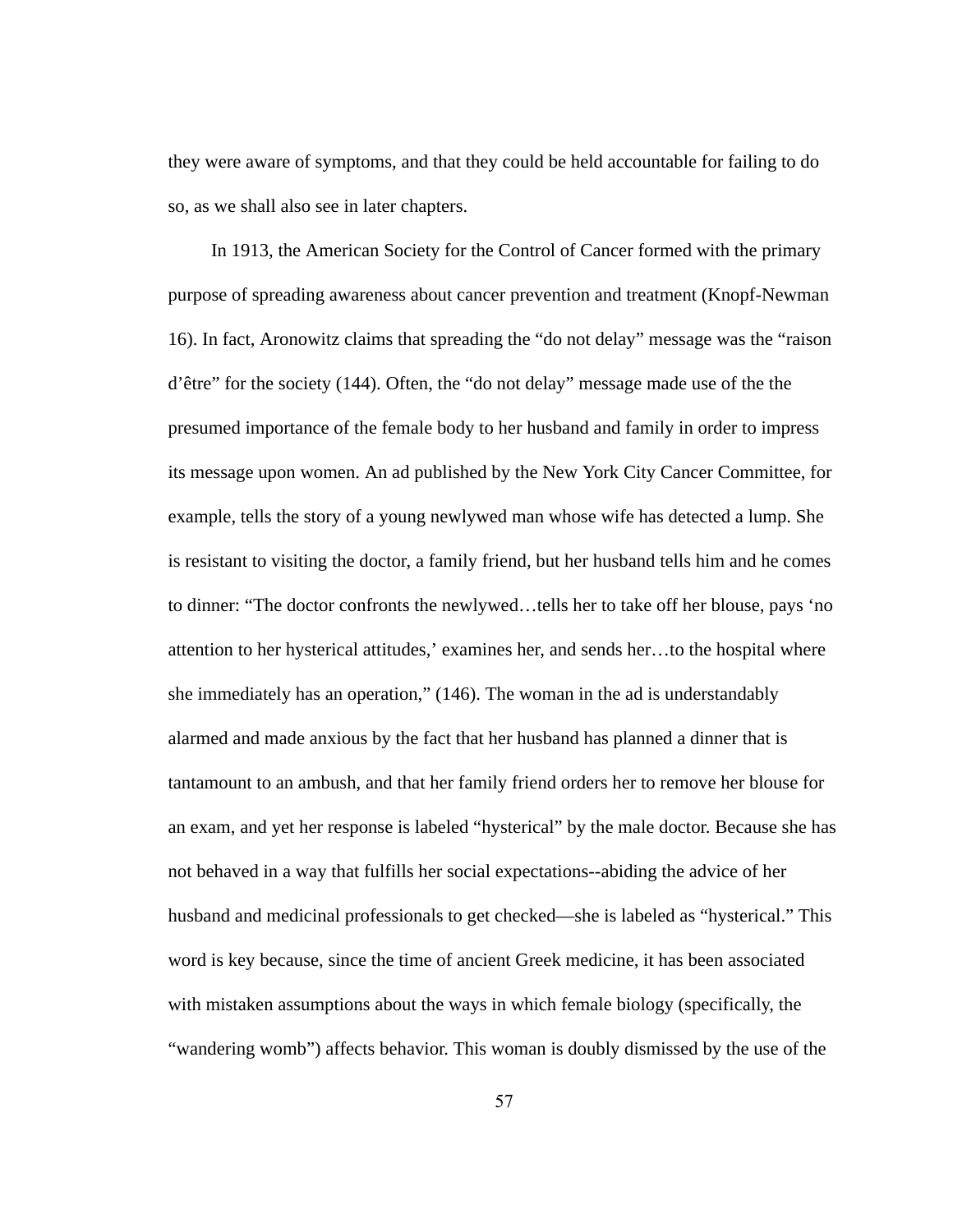word: first, the word implies inappropriate levels of irrationality. This woman's resistance to her doctor's dinner ambush seems objectively rational and reasonable, yet she is labeled with a word that dismisses her emotional response. Second, the etymology of the word tells us that it has long been used to (mistakenly) associate female biology with illness, to pathologize women simply for their femaleness. While we could argue that the husband is well-meaning and concerned for her health--there's no evidence to the contrary--it's important to note that he does not respect her privacy. Against her wishes, he tells the doctor, and neither man seems to acknowledge the deeply intrusive nature of what happens during dinner. Finally, the story of the illness, which is uniquely female, is narrated by two men. And yet, the oversimplified "do not delay" message persisted.

The ASCC launched a program called the Women's Field Army in 1933, and the program recruited women to work in community groups to raise awareness and spread the "do not delay" message (Knopf-Newman 16). The "do not delay" message stemmed from belief in the late 19th century theory of the natural history of breast cancer, the idea that breast cancer followed a predictable, orderly timeline of growth and metastasis. A quick Google search by any layperson reveals dozens of posters for the movement, many of which emphasize early detection, such as one which reads "'Early' is the watchword for cancer control." According to Karli Jane Cerankowski, many of these advertisements also claimed that cancer could be cured if patients only made it to their physicians in time for proper treatment. Both of these strategies reified the belief that early detection was tantamount to a cure, even when evidence did not support the message. The public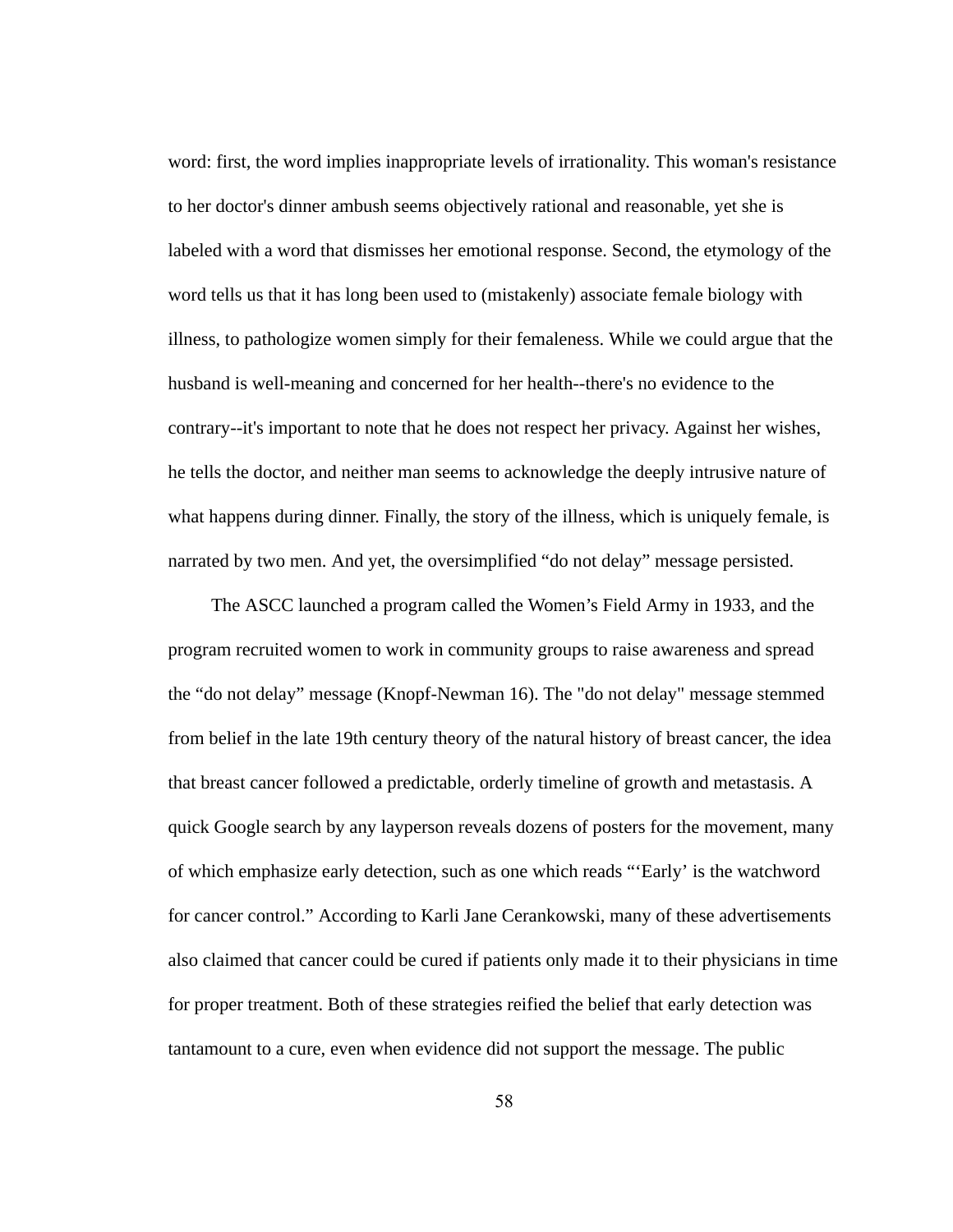latched on to the oversimplification that "early detection means a cure," believing, essentially, that as long as breast cancer was detected and attended to at early stages, that it not only *could* be cured, but that it *would* be cured *.* On its face, the concept of encouraging the populace not to delay in treating an illness seems fairly innocuous, but in the case of breast cancer, the message is complicated when it intersects with other messages and strategies of the early movement. By this simplified logic, any woman who is not cured of her breast cancer simply didn't detect it early enough or get medical attention early enough, a behavior for which she can be held accountable. Additionally, mammograms had not come into use yet, so treatment and removal of breast cancer was fairly primitive: early detection meant surgery nearly every time. Many women with early stage cancers may have undergone unnecessary surgeries. Some of the lumps may not even have been breast cancer, and many women who did have cancer had recurrences or metastasis anyway. Very little was known about the types and stages of breast cancer at that time: sending the "early detection equals a cure" message was an overreach on behalf of the campaign.

The advertisements added to their urgency (and played on the patriotism generated by the war efforts of World Wars I and II) through the usage of war metaphors and battle language. Women were encouraged to "enlist" in the group (Knopf-Newman 16) and posters often encouraged women to "fight cancer" and pictured strong female figures wielding swords. At this point, the breast cancer awareness movement took on the role of spreading public messages about breast cancer. The perpetuation of the "early detection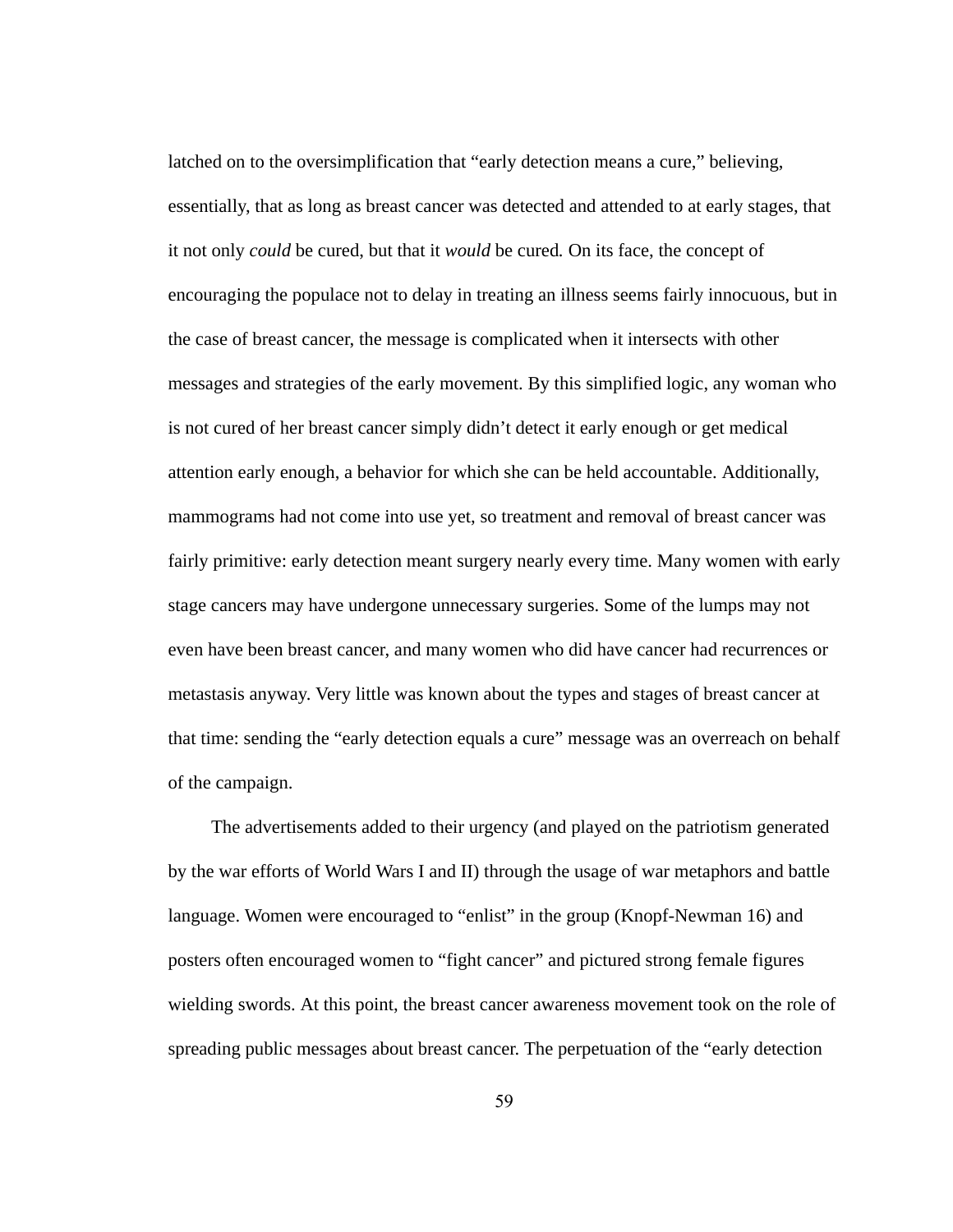means a cure" message, along with the usage of battle metaphors, creates problematic cultural connotations of breast cancer that we still deal with today. The "early detection means a cure" message implies that those who do delay are responsible for the outcome; the battle metaphor implies that those who "lose the battle" to cancer simply didn't fight hard enough. Both support and encourage the problematic victim-blaming which we saw in the 19th century. This implication of the message is still prevalent today, and the problematic nature of its usage will be discussed and developed in later chapters.

When it came to breast cancer, the young awareness movement continued to emphasize the importance of the breasts as symbols, a focus which had begun with the Victorians at the end of the  $19<sup>th</sup>$  century. Breasts continued to represent the ultimate manifestation of femininity: motherhood. They represented a woman's ability to create and nurture a nuclear family, contributing to the social welfare. The movement exploited that symbolism by implying that women who did not engage properly in the construction of such a family, got breast cancer as punishment. Knopf-Newman notes this phenomenon in her mention of a 1935 medical report (which initially appeared in the work of Leslie Reagan) which called breast cancer "the penalty women pay for failing to bear and...nurse children," (18). This reportage, according to Knopf-Newman, "suggested that women had to succumb to their biological destinies as wives and mothers," (18). It's important to note that now, we do know of substantial research to demonstrate that bearing children, particularly before 30, can lower a woman's risk for breast cancer. However, this research had not yet been conducted in 1935. Also, this kind of advertising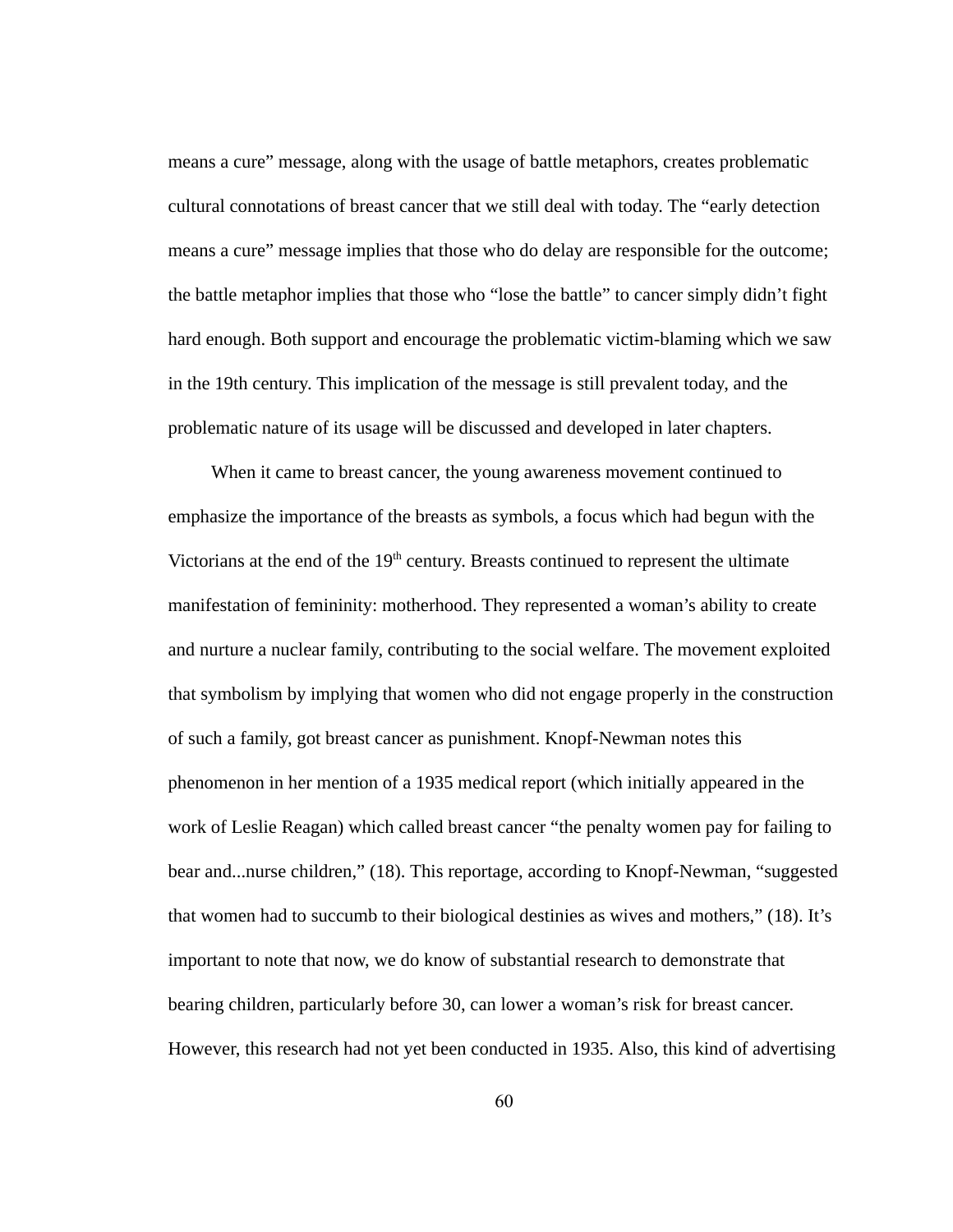again creates an oversimplification of a complex situation. It assumes that women are not only biologically "destined" to be mothers but also to be wives (implying that un-wifely behavior is risky, too). This assumption is also potentially hurtful and unnecessarily frightening to women who can't bear children for medical reasons. In 1953, a woman named Terese Lasser partnered with the ACS to form an organization called "Reach for Recovery," which was meant to help women deal with the loss of a breast. While this organization did much good work for many women, one of its early problems was that it reified heteronormativity. Lasser, for example, when asked about the reasons she began the "Reach for Recovery" organization, responded: "The first thing you think about is whether or not you're going to live...And then the second thing you think about is how the man in your life is going to react," (Klemesrud 46). While it's reasonable to assume that many women's first thoughts after diagnosis would relate to their own mortality, the pairing of these two things appears to imply that a person's physical well-being is related to person's ability to perform heteronormativity, that the person should focus on the "man in [her] life" and a role in the nuclear family and household. If we relate a person's mortality to the ability to perform heteronormatively, we also risk the implication that the person is responsible if they get cancer—because that person didn't perform the proper role. Or, at least, that person is accountable for whether or not their spouse still finds them attractive after surgery.

While their methods may have been somewhat ill-conceived, the ASCC (later the American Cancer Society) and the Women's Field Army, had begun to spark public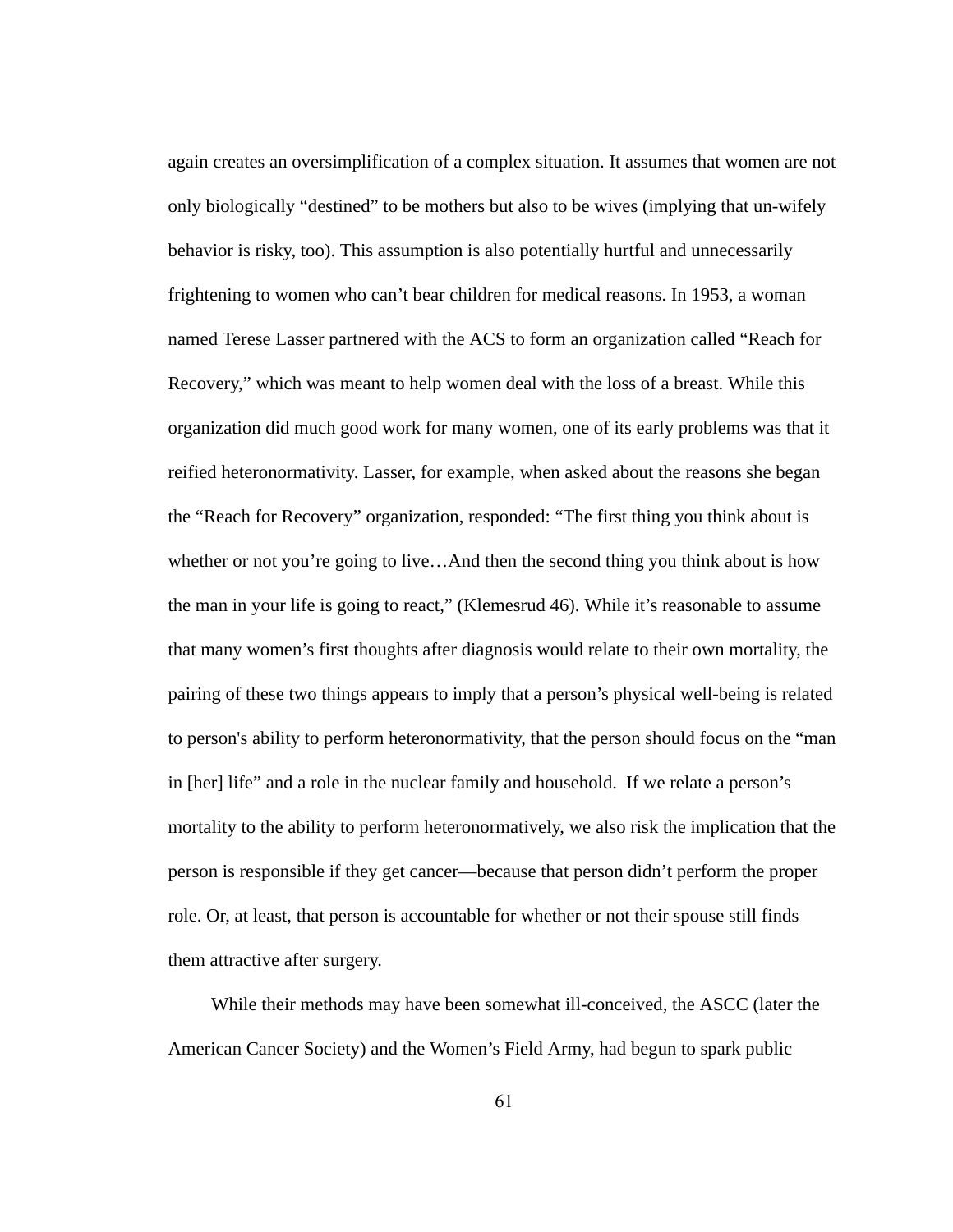awareness about breast cancer and self-examination. However, by the time the famed author and environmentalist, Rachel Carson, was diagnosed with breast cancer in 1960, it was not an illness which offered women an opportunity to discuss a shared experience; they did not speak to one another of their experiences with breast cancer (Leopold *A Darker Ribbon* 114). Adrienne Rich, in her poem, "A Woman Dead in Her Forties," notes the significance, the burden, of this silence: "I want to touch my fingers/to where your breasts had been/but we never did such things," (Rich 53-58.). Part of the social expectation of polite, demure women, an expectation which had been common for several decades, was that they not discuss or share their illnesses with one another. Leopold notes this expectation in her commentary about the experience of Katherine Coman in the early 1900s: "Women who had to endure breast cancer surgery often hid their disease, even from members of their own families. It was not uncommon for children to be kept in the dark," (Leopold My Soul is Among Lions 18-19). It was still an illness mostly shrouded in secrecy and mystery, and not one for which women found many venues of acceptable discussion. This atmosphere enforced the social expectation that well-behaved women did not discuss their cancer; they fulfilled the expected social role, and the role of ideal patient, by enduring silently. It should be observed, additionally, that members of the LGBTQ community would not generally have discussed their sexual identity publicly, either, and so were doubly silenced by social norms if they acquired breast cancer.

Carson, however, rebelled against many of these conventions, enacting agency and demanding a reciprocal relationship to her doctors. She insisted that full disclosure of her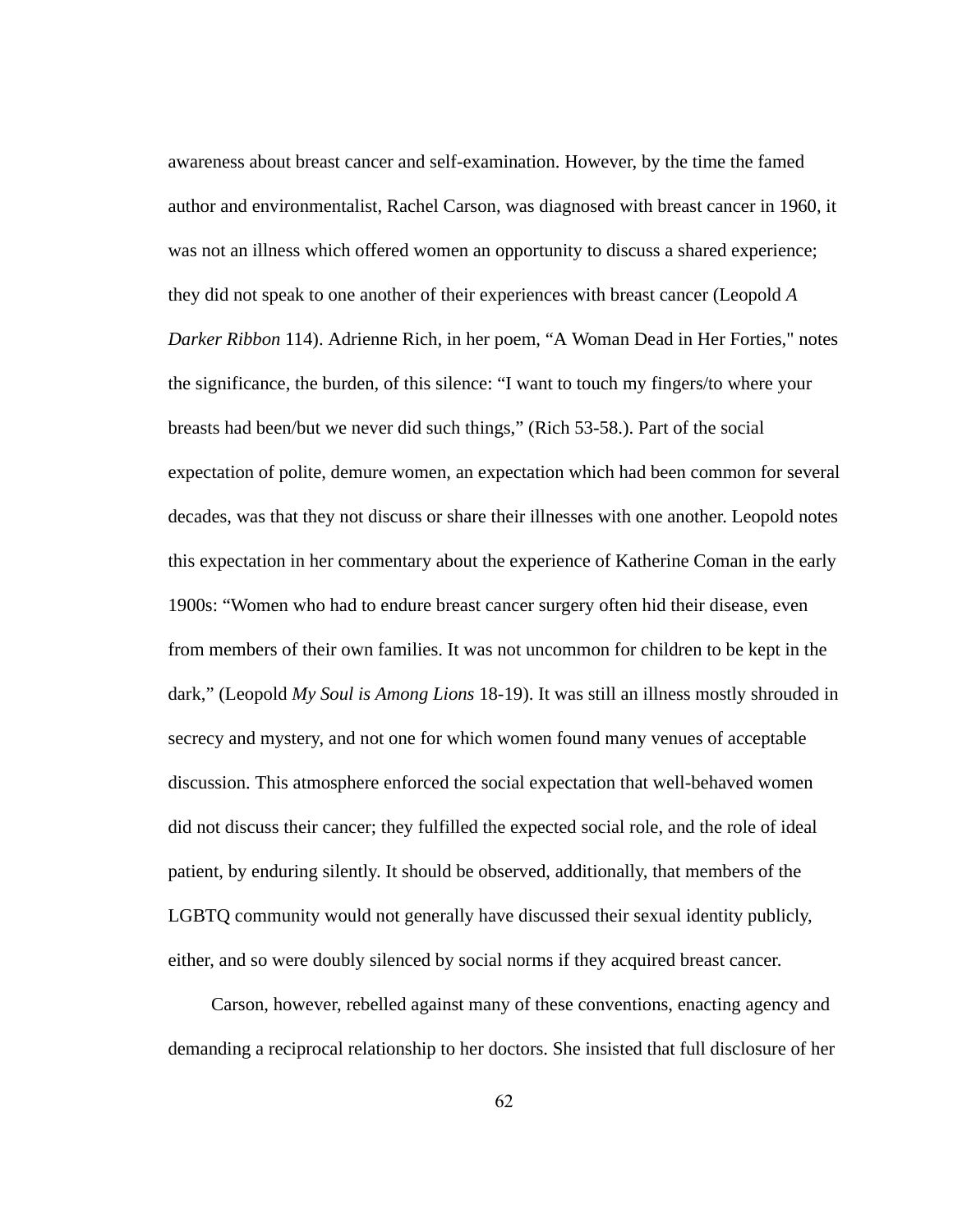diagnosis be given to her so that she could investigate options and participate in treatment decisions (Leopold *A Darker Ribbon* 116). It was through her investigation of these options that she came across Dr. George Crile, Jr. Like Carson, Crile, too, flew in the face of his peers when it came to their beliefs about breast cancer. In his book, *Cancer and Common Sense, he claimed that the Halsted mastectomy was overly radical, not* necessary, and ineffective. Further, he encouraged women to insist that their doctors be transparent with them regarding their diagnosis and treatment outcomes: "Do not be afraid to ask your surgeon to tell you the truth…If you do not ask him, he may evade the issue," (Leopold *A Darker Ribbon 117*). A survey of medical professionals around this time reveals that, with regards to cancer diagnosis, 90% still applied the concept of benevolent deception, and chose not to tell their patients about their diagnosis of cancer (122).They avoided the word "cancer" itself and, when pressed, used euphemisms like "lesion" and "mass," arguing that this choice was in the patient's best interest (Leopold *A Darker Ribbon 122-123*). Conversely, a report by the Canadian Cancer Society reveals that when women were asked if they would want to know their diagnosis, two-thirds claimed that they would (123). Notably, 20th century physicians rationalized the choice to mislead patients using very similar logic to that of their 19th century counterparts: the patient might become depressed, emotional, or despondent (123). While this evasiveness on behalf of physicians would have been fairly normal behavior with regard to all cancer diagnoses (not just breast cancer), it's important to understand the context and atmosphere in which Crile was voicing his opinion. His book was specifically directing women,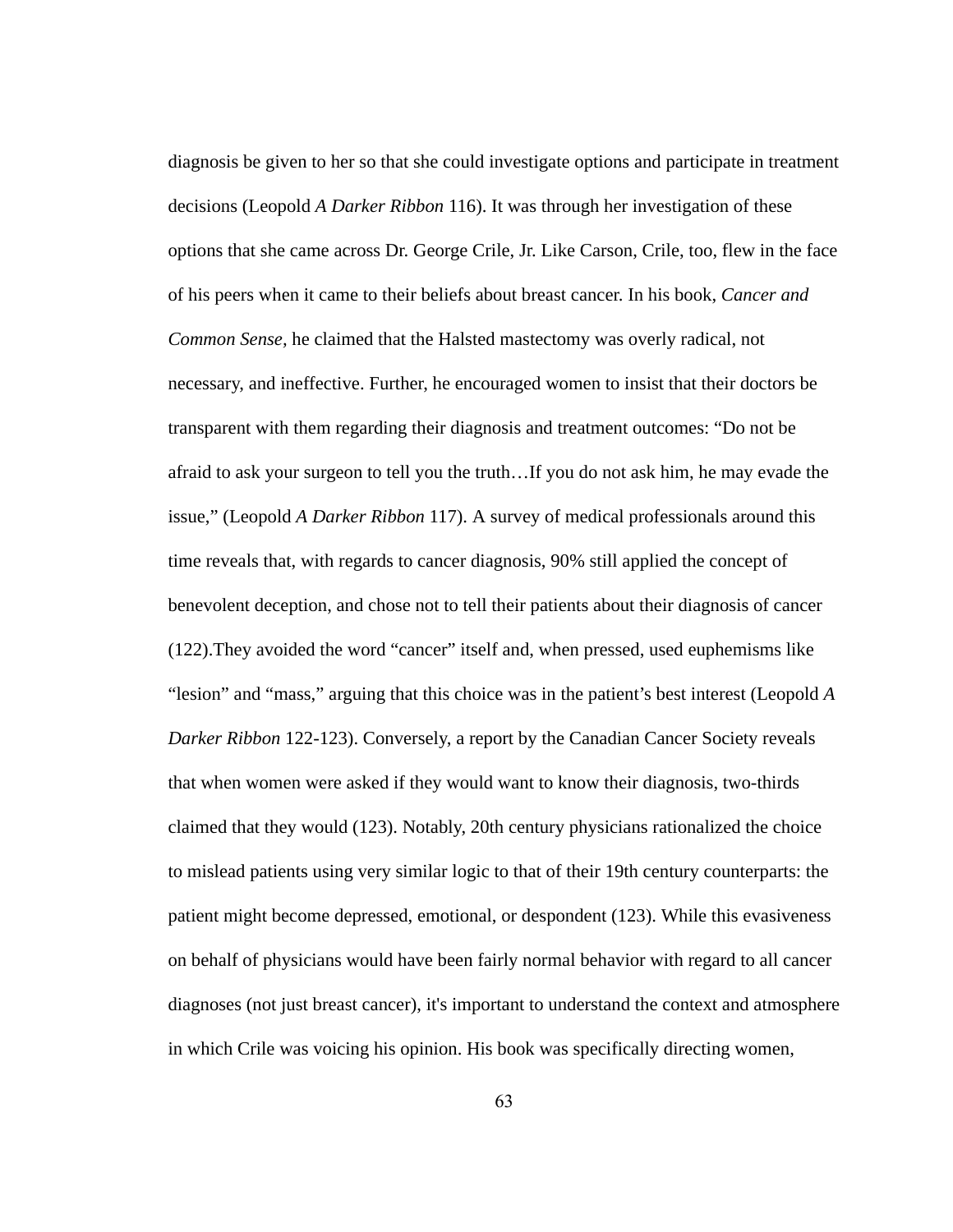breast cancer patients, to utilize their voices, empower themselves, and demand transparency (Knopf-Newman 10-11). The phenomenon of note here is not the benevolent deception which, shocking as it may seem to us now, was fairly standard; rather, it was that Crile flew in the face of that professional standard, specifically when it came to breast cancer treatment, and that that flouting of professional standards was one of the major actions which earned him the ire of agencies like the American Cancer Society, the American Medical Association, and the National Cancer Institute (Knopf-Newman 10). As Leopold notes, Crile's work angered his peers in the medical field, as one fellow physician noted: "The trouble with Crile is that he advocates so many goddamn different things…He has introduced a sense of chaos into breast treatment. Now any surgeon can do anything he please for breast cancer and call upon Crile as his authority," (A Darker Ribbon 117). What this man may have been identifying as "chaos" is an upset of the male-dominated medical hegemony to which so many physicians had become accustomed. Additionally, in his work, Crile exposed the fact that the structure of health insurance meant that extremely invasive procedures offered the most financial benefit to healthcare providers and doctors, and therefore health insurance inadvertently supported the frequency of such a procedure, which also didn't gain him much popularity among his peers (Knopf-Newman 10). The American Cancer Society, the American Medical Association, the National Cancer Institute, and the American college of surgeons all took issue with his revelations, citing their belief that he should not have shared his theories with the laypeople (Knopf-Newman 10). Though Crile's arguments were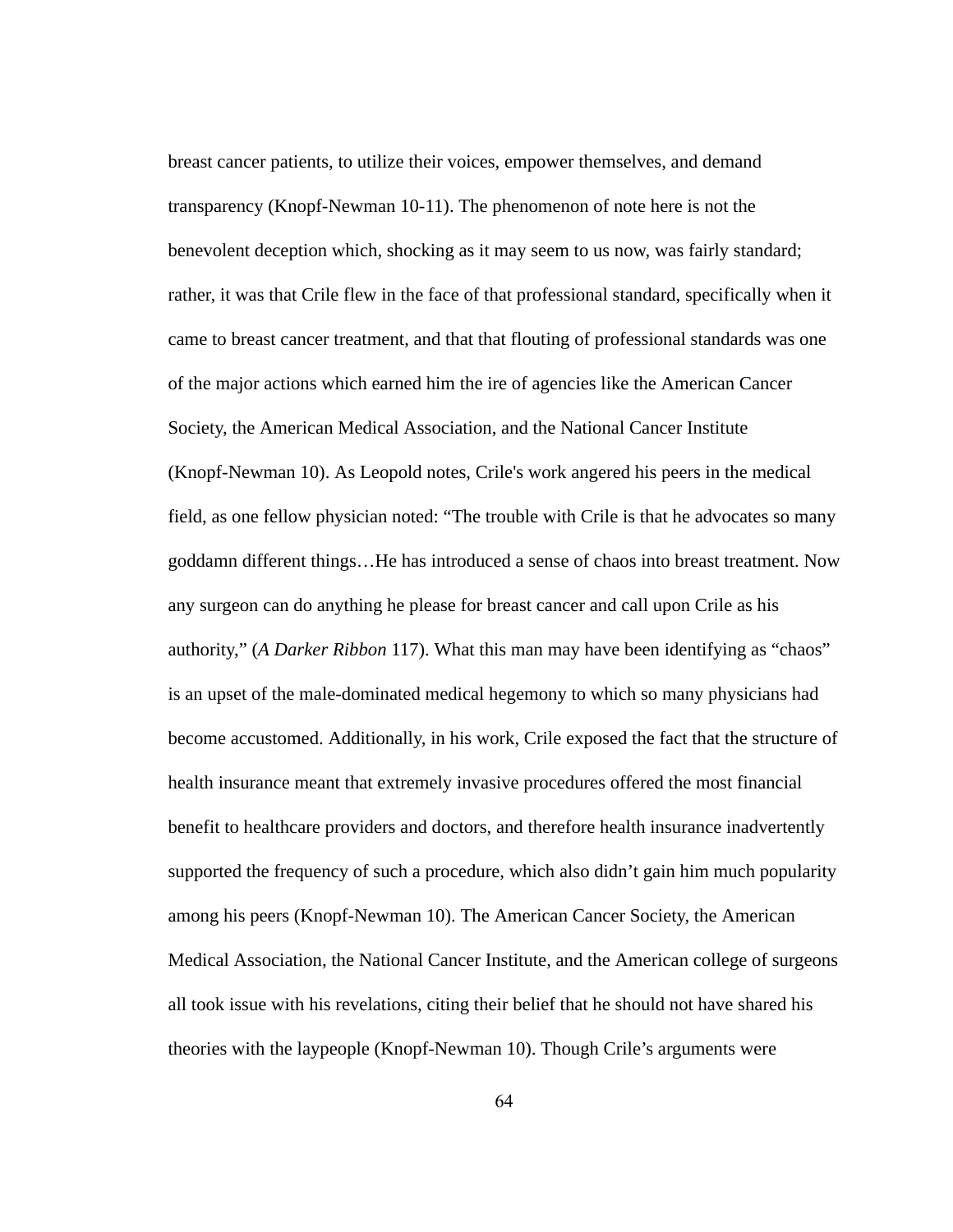well-reasoned and supported by evidence, his peers in these prestigious and renowned agencies all took sides against his disclosures, which might be a maneuver on behalf of the medical hegemony to retain some of its power.

Carson had read Crile's work, so she got in touch with him. She had already undergone a Halsted radical mastectomy, but her prognosis was not good and she sought further advice from Crile (Leopold A Darker Ribbon 118-119). Carson's action, pursuing a second opinion (and doing so without using one's husband as an intermediary or representative) was rare for women (118-119). Carson, sadly, died of complications related to breast cancer in 1964 and, though Crile stopped performing the Halsted procedure (and instead favored modified radical mastectomies or lumpectomies) and a few surgeons followed his lead, the majority of doctors continued to use the Halsted into the 1970s. Many doctors continued using the Halsted procedure throughout the mid and latter 20th century because they were simply resistant to change or had grown accustomed to the lucrative nature of such a procedure, even though there was little to no evidence that it was more effective than other procedures. In the case of the Halsted mastectomy, we see that biomedicine has a great deal of power with regard to breast cancer treatment. While some women—like Burney—had been enacting agency in their own ways for many years, the imbalance of power between medicine and patients would really begin to dissipate during American second-wave feminism in the 1970s, when the women's health movement began to encourage women to seek further agency and empowerment in their diagnostic and treatment processes.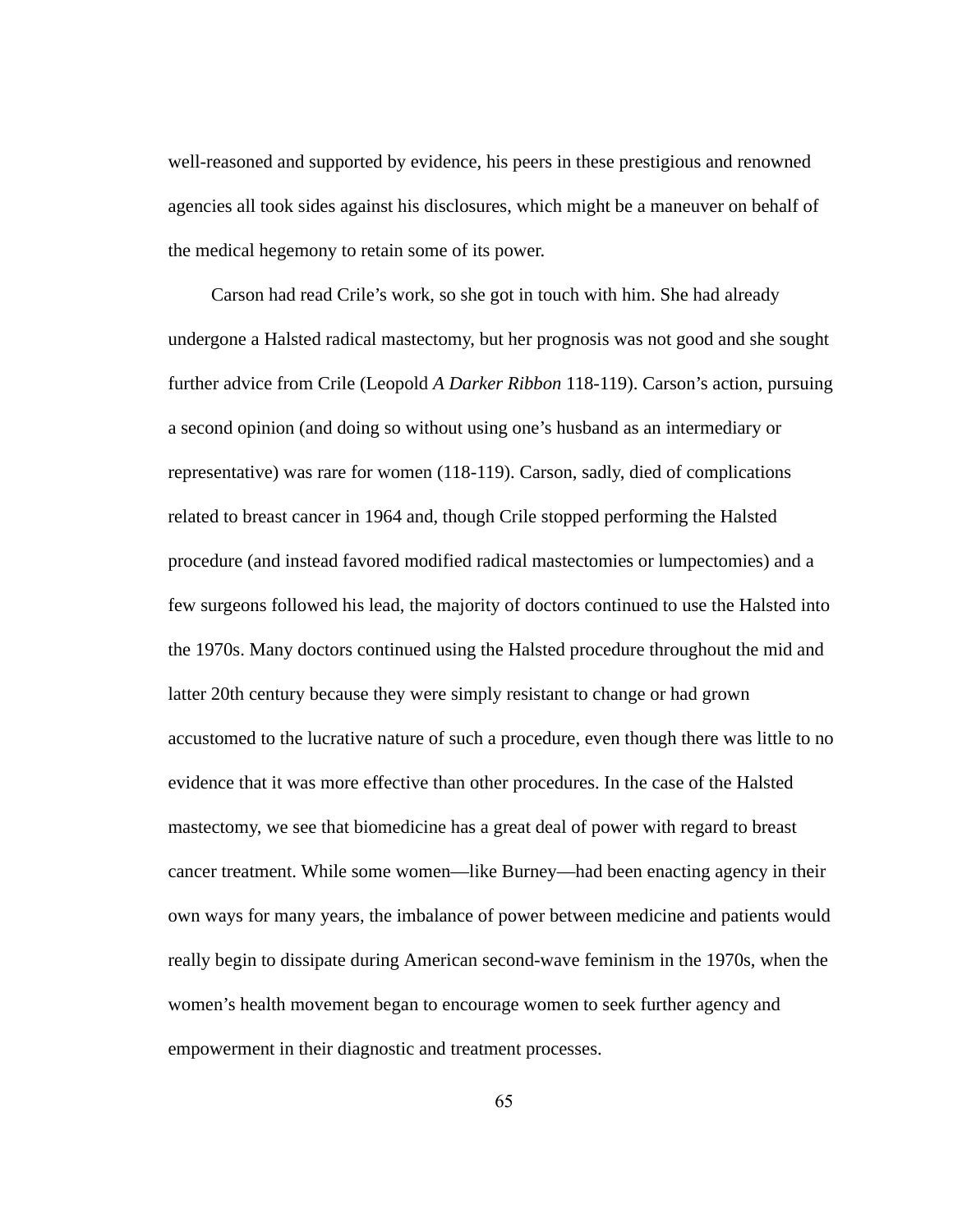By the late 1960s, the power of the medical establishment had begun to change. Mukherjee elaborates: "By the late 1960s, the relationship between doctors and patients had begun to shift dramatically. Medicine, once considered virtually infallible in its judgement, was turning out to have deep fallibilities—flaws that appeared to cluster pointedly around issues of women's health," (199). In the late 1960s and early 1970s, America was in an uproar as various groups resisted hegemonic power structures like the military, medicine, and government. Women began to seek more and better options with regard to their health care, rather than accepting the status quo. Women with breast cancer, for example, specifically, sought to eliminate the "one-step" procedure (in which women went under anesthesia for a biopsy but, if a malignant tumor was found, also had a Halsted radical mastectomy performed in the same procedure). Rose Kushner, a journalist who had also had breast cancer, advocated against this procedure through an article in *The Washington Post,* in which she asked, "Why do surgeons feel they have the right to make the decisions for their unconscious patients? Why not allow them to wake up, be told the diagnosis, and the alternatives and options available?" (as cited in Knopf-Newman 89). According to Barron Lerner, Kushner also took on the American Cancer Society by criticizing Terese Lasser's "Reach for Recovery" program: she claimed that it distracted women from their pre-surgical options. Lerner notes that the ACS, predictably, took a stance against her. Kushner, like Crile, also objected to the Halsted radical mastectomy, and some physicians had begun to believe likewise, such as Bernard Fisher who, as chairman of the National Surgical Adjuvant Breast and Bowel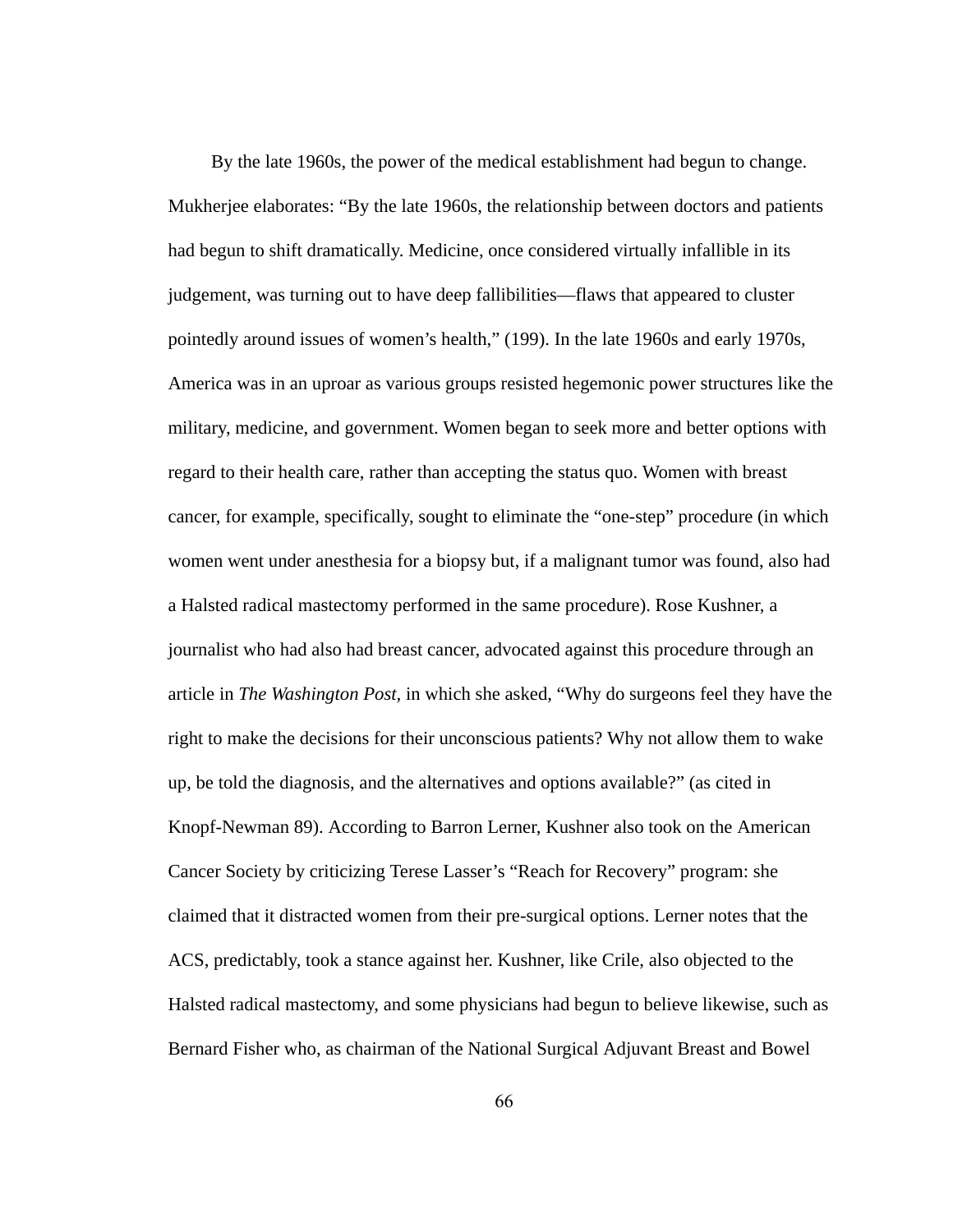Project, began research to demonstrate the lack of efficacy in the procedure (Mukherjee 200).

First Lady Betty Ford's experience, and her intersection with activist Rose Kushner, offers much to consider with regard to women's simultaneous agency and oppression. In 1974, Betty Ford, wife of then-President Gerald Ford, was diagnosed with cancer. Ford made her diagnosis public eighteen days after her husband pardoned former President, Richard Nixon, in an effort to divert the public's gaze from that event (Knopf-Newman 59). Though her overt intent was to distract from what may have been perceived as a scandal, a side effect of her disclosure was that suddenly breast cancer was a matter for public discussion. Because of her position, Betty Ford was able to effectively break the public silence about breast cancer.<sup>41</sup> In this way, the First Lady demonstrated some use of her privileged position: as a public figure, she had the power to open the discussion for other women which had not been previously open to them. However, though she may have been going against the tradition of silence, it would be inaccurate to say that she became a full-fledged breast cancer rebel. In fact, according to Barron Lerner, Rose Kushner attempted to use private contacts to get in touch with the First Lady to inform her of her options and discourage her from having a radical procedure but was told "that the President had already decided that his wife would have the one-step radical procedure." So, in this case, First Lady Betty Ford's body was subject not only to

<sup>41</sup> Knopf-Newman analyzes this phenomenon thoroughly in Slash,Burn,and Poison:TransformingBreastCancerStoriesintoAction,pages 72-76.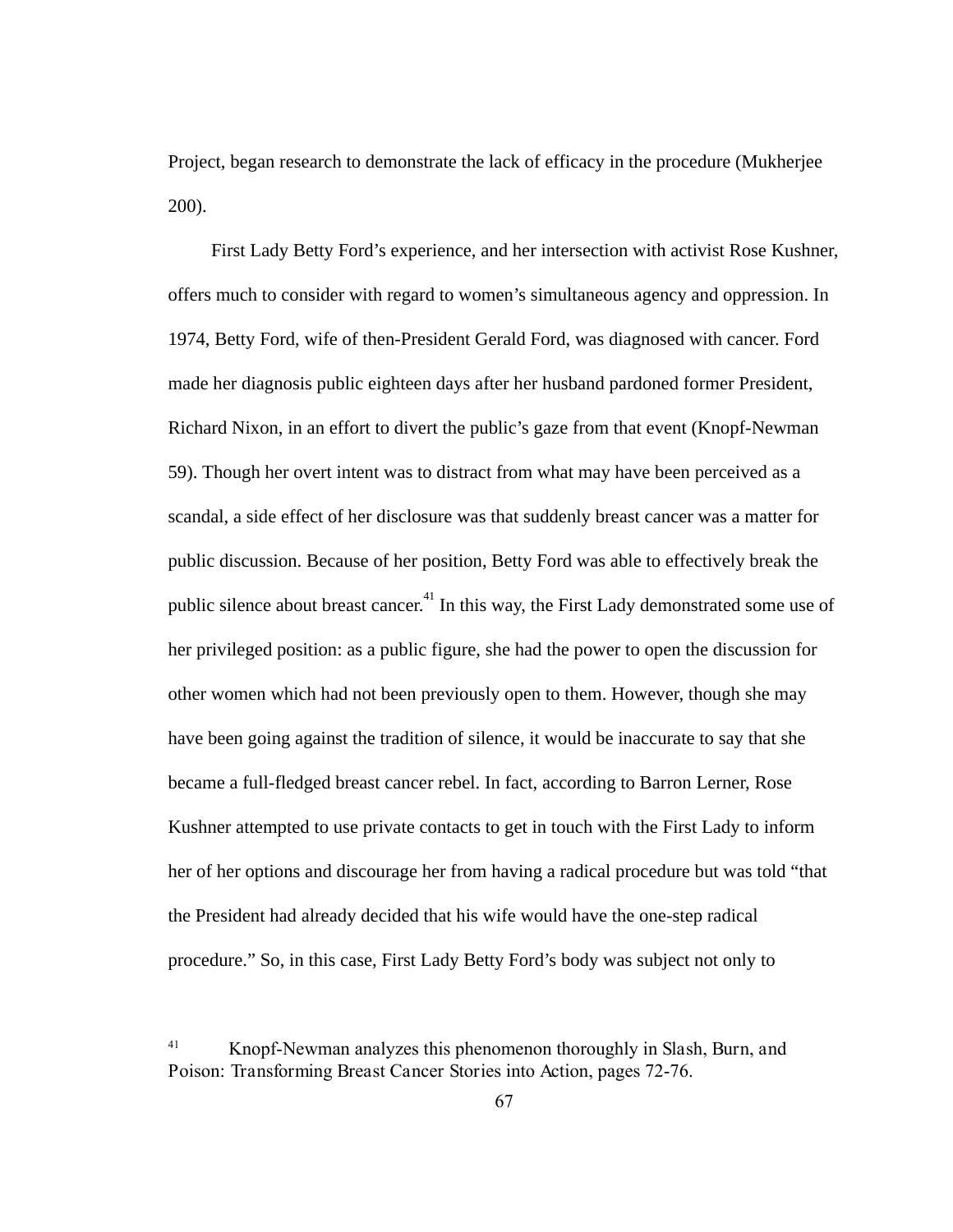presidential politics, but also to the legacy of medical power.

Ford's position in the public eye meant that her behavior in response to her breast cancer would have been widely scrutinized; she was expected to perform the role of the ideal breast cancer patient. And that she did, as we see in several examples, not the least of which is story told by the picture taken of herself and her husband shortly after she has had her radical mastectomy surgery (Knopf-Newman 74-75). The President and First Lady are at a Washington Redskins game and the team has signed a football for the President to give to the First Lady. In the picture, President Ford has just thrown the ball to her, and she is pictured, right arm aloft and reared back, holding the ball and about to toss it back to her husband (75). This physical movement following a Halsted procedure would have been, at worst, nearly impossible, given the muscle removal and nature of the injuries; it would have been, at best, incredibly painful. And yet, First Lady Ford smiles and throws the ball, at once fulfilling and reinforcing the concept of the ideal breast cancer patient (by enduring her pain without complaint) and the good wife (by standing by her man and making him look good for publicity). Ford may have been integral to breaking the silence so that women could start to speak with others about breast cancer, but the long-standing cultural norms and expectations surrounding the illness were still highly influential and a part of many people's experience.

The shift in use from the Halsted procedure to the modified radical mastectomy or the lumpectomy was the result, primarily, of the coinciding of the second-wave feminist movement of the 1970s with open discourse about breast cancer and its treatment; the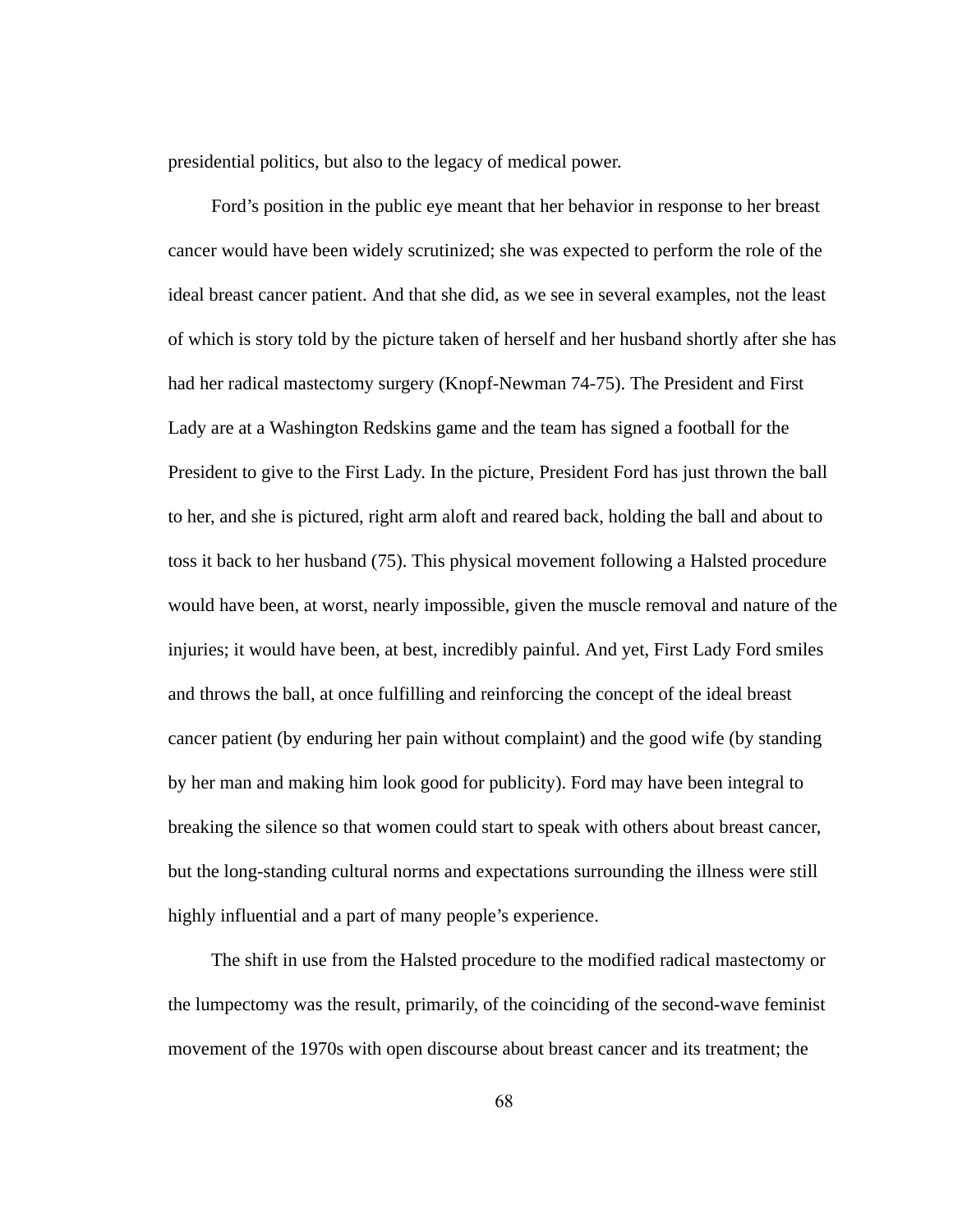standard procedure changed because patients advocated for change with their doctors. Finally, in 1981, physician Bernard Fisher published a definitive study that included 1,765 patients. The study divided women into three groups: those who had been treated with Halsted radical mastectomies; those who had been treated by simple mastectomy; and those who had been treated with surgery and radiation (Mukherjee 201). The study revealed that there was no difference in rates of recurrence, relapse, death, and distant metastasis for any of the three groups. While the Halsted fared no worse than other procedures, by this measure, it also fared no better; its more invasive method was proven no more effective than any less radical treatments (201), which means that the most debilitating aspects of the procedure, such as removal of arm muscle and chest muscle, were unnecessary. After nearly 100 years of medical science clinging to the procedure, the Halsted mastectomy finally fell out of practice.

By the late 1970s, Kushner's work and the public discussion of Betty Ford's breast cancer had meant that many women had begun to voice their concerns about radical surgery, and that many had begun to resist it. Audre Lorde, the black, lesbian, feminist poet, was one of those women. In an era in which women had only recently begun to speak publicly about breast cancer, and in which they still struggled mightily to get out from under the power of allopathic medicine, Lorde came forward to claim space in the discourse about breast cancer, but also to attempt to stake a claim in that space for black women and lesbians, too, as she writes: "For...women of all ages, colors, and sexual identities who recognize that imposed silence about any area of our lives is a tool for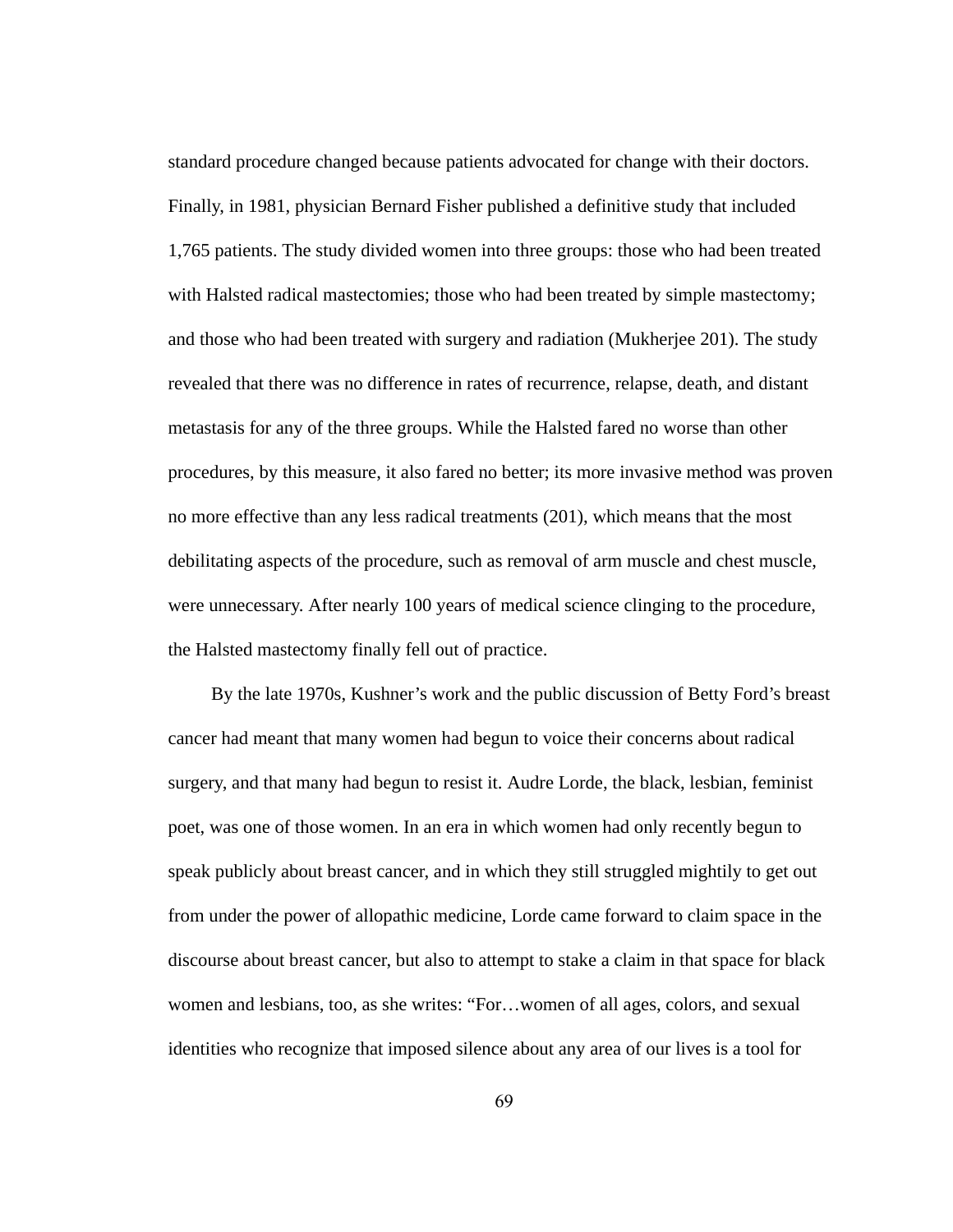separation and powerlessness, I have tried to voice some of my feelings and thoughts..." (*The Cancer Journals 7*). Lorde scrutinized and criticized the major trends which may impose silence on people about their breast cancer. She resisted the power of medicine by demanding a two-step procedure, in which those with breast cancer could be biopsied, come out of anesthesia, consider options, and then schedule another procedure if necessary (Knopf-Newman 110). The ideal breast cancer patient is demure, quiet, and defers to medical authority; Lorde calls into question the problematic role of the ideal breast cancer patient by refusing to wear a prosthetic breast in her doctor's office after a nurse told her that it was "bad for the morale of the office" (60). Lorde observes the expectation that breast cancer bodies return to heteronormative femininity through her criticism of the reach for Recovery organization. When the representative comes to her hospital room to show her how to wear her prosthesis, Lorde wonders how her lover will react to her altered body (Lorde 42-43). She also notes that she cannot relate to this woman: "I ached to talk to women about the experience I had just been through...But I needed to talk with women who shared at least some of my major concerns and beliefs and visions, who shared at least some of my language," (42). Lorde's emphasis on language here shows her feeling that her experience is not represented in the contemporaneous discourse of breast cancer. She is not looking for voices exactly like her own, necessarily, but she is craving voices which "share some of [her] language." She is seeking more plurality in which to identify an experience, a voice, to which she can relate. Finally, Lorde dismantles the victim-blaming inherent in the "early detection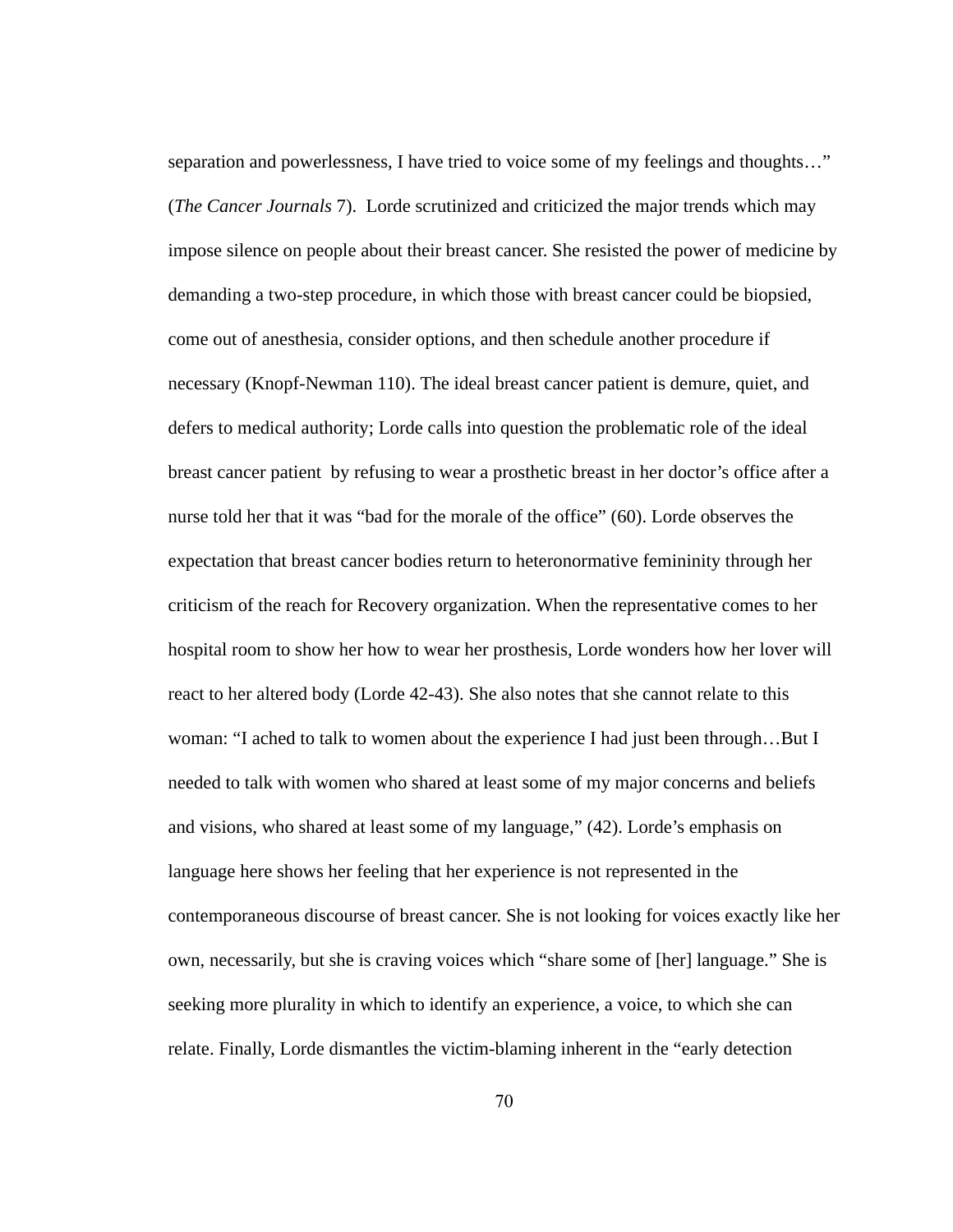means a cure" mentality by noting that the cultural reaction to breast cancer bodies may cause those with potential breast cancer to delay: "…for the incidence of early detection and treatment to increase, American women must become free enough from social stereotypes concerning their appearance to realize that losing a breast is infinitely preferable to losing one's life," (63). Here, Lorde points out that women are still subject to the emphasis on the importance of the breast and appearing normal, and that appearing abnormal is still so highly stigmatized that it may threaten a person's ability to seek help. The cultural prevalence of heteronormativity, and the stigma which accompanied non-normative appearance or behavior, may have endangered people's lives.

Lorde's empowerment in telling her own story was a major leap forward on behalf of those with breast cancer. However, her story still remains one of the few widely known breast cancer narratives from both people of color and lesbians.<sup> $42$ </sup> It opened the opportunity for some to speak out and reveal their own experiences, and it sparked some revolutionary thinking in small pockets, but would take decades for larger contingents of people to profoundly consider breast cancer in the way that Lorde had. In the meantime, the dominant hegemonic discourse, always bolstered by the authority of medicine and further supported by the burgeoning pharmaceutical industry, would give rise to the contemporary breast cancer awareness movement, the pink ribbon, and series of narratives which perpetuated the problematic construction of the breast cancer body.

<sup>&</sup>lt;sup>42</sup> In Chapter 4, we will identify and explore works by other women of color and other non-heteronormative women. We will also identify areas in which current discourse about breast cancer is still lacking diversity.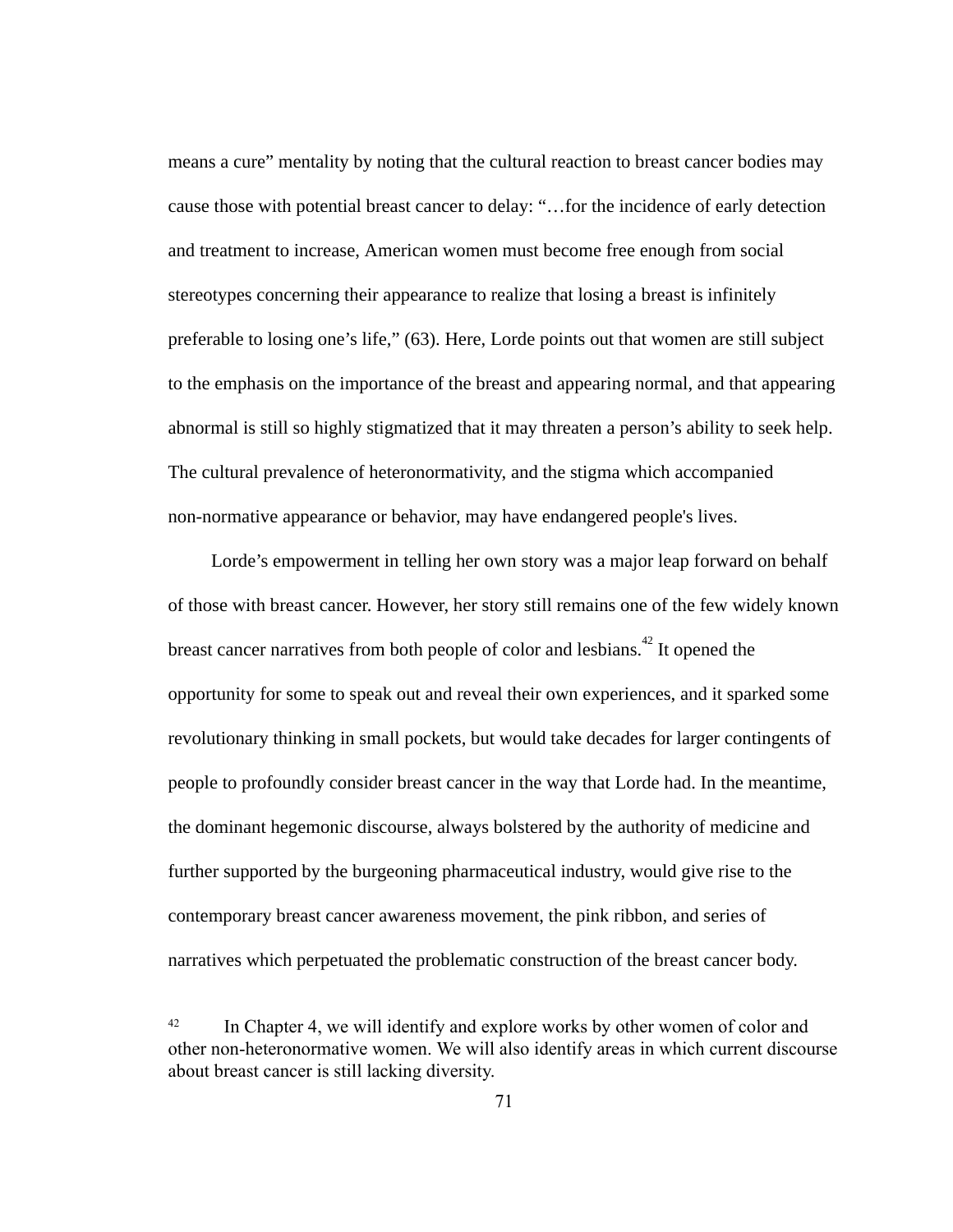In 1981, inspired by her sister's experience with breast cancer, Nancy Brinker founded the Susan G. Komen for the Cure Foundation and began speaking publicly about her sister's experiences with the illness and her own. She very quickly became the public face of the contemporary breast cancer awareness movement. By the beginning of the 1990s, she had led Komen to partner with Estee Lauder to begin the pink ribbon marketing campaign to raise awareness (and money). According to Sandy M. Fernandez, Pink ribbons were given away at Susan G. Komen events and distributed to customers at Estee Lauder sales counters. From the very beginning, the pink ribbon was associated with corporate fundraising and the promotion of feminine, middle-class white women.

Fernandez<sup>43</sup> recounts the story of the ribbon's inception and rise to fame. First, in 1979, Penny Laingen, inspired by the song "Tie a Yellow Ribbon Round the Old Oak Tree," tied a yellow ribbon around a tree in her yard to represent her wish that her husband, a hostage in Iran, would come home safely. The trend caught on, and in 1990, when Jeremy Irons wore a red loop on his lapel to the Tony Awards to represent AIDS awareness, the use of lapel ribbons to represent causes took off . In 1991, according to Fernandez, the Susan G. Komen Foundation, already distributing pink visors at their "Race for the Cure" events, distributed pink ribbons at the New York City race. Simultaneously, Self magazine editor-in-chief, Alexandra Penney, had stumbled upon the concept of creating a pink ribbon, and enlisted Evelyn Lauder, Estee Lauder executive

<sup>&</sup>lt;sup>43</sup> In her piece, "The History of the Pink Ribbon," originally published in MAMM and reprinted via Breast Cancer Action, Sandy M. Fernandez gives a detailed history of the pink ribbon, which I have summarized, here.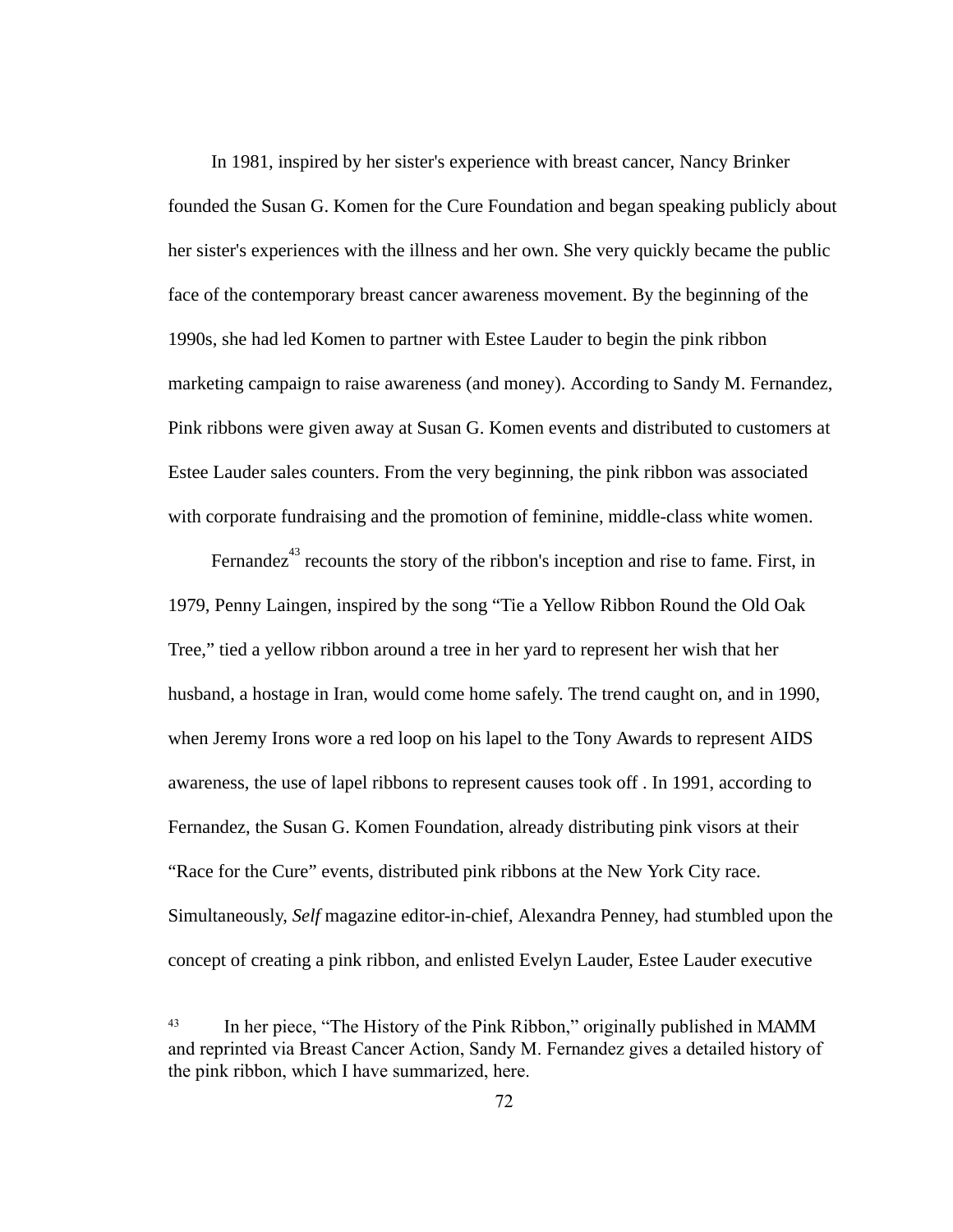and breast cancer survivor, to help with production and put the pink ribbons at cosmetic counters around the country. Penney then heard about Charlotte Haley, a  $68$ -year-old woman who had started a small, grassroots movement creating peach ribbons in her home. Fernandez notes that each ribbon came with a card which noted the small amount of National Cancer Institute funding directed to cancer prevention, and requested that citizens contact their legislators to encourage further funding for breast cancer research. Penney contacted Haley about collaboration, and Haley refused for two reasons: *Self*  wanted her to relinquish the concept of the ribbon to them, and because the *Self* Estee Lauder venture was too commercial. Penney contacted attorneys, who advised her to simply choose another color.

According to Fernandez, it is unknown who made the final color choice, or why, but the 1996 comments of Amy Langer, Executive Director of the National Alliance for Breast Cancer Organizations, may shed some light on the subject. When asked about the choice of pink for the ribbon, she responded, "It's about body image, it's about nurturing, it's about femininity…" Thus, the famous pink ribbon was born, and has since skyrocketed to stardom in the breast cancer movement. The story of the creation of the ribbon makes evident its historical roots in corporate involvement, and its investment in traditional ideas of femininity as a means of furthering its message about breast cancer.

With the rise of the breast cancer awareness movement and organizations like Susan G. Komen, and the advent of the famous pink ribbon, breast cancer and its accompanying narratives occupied more and more space in the public discourse of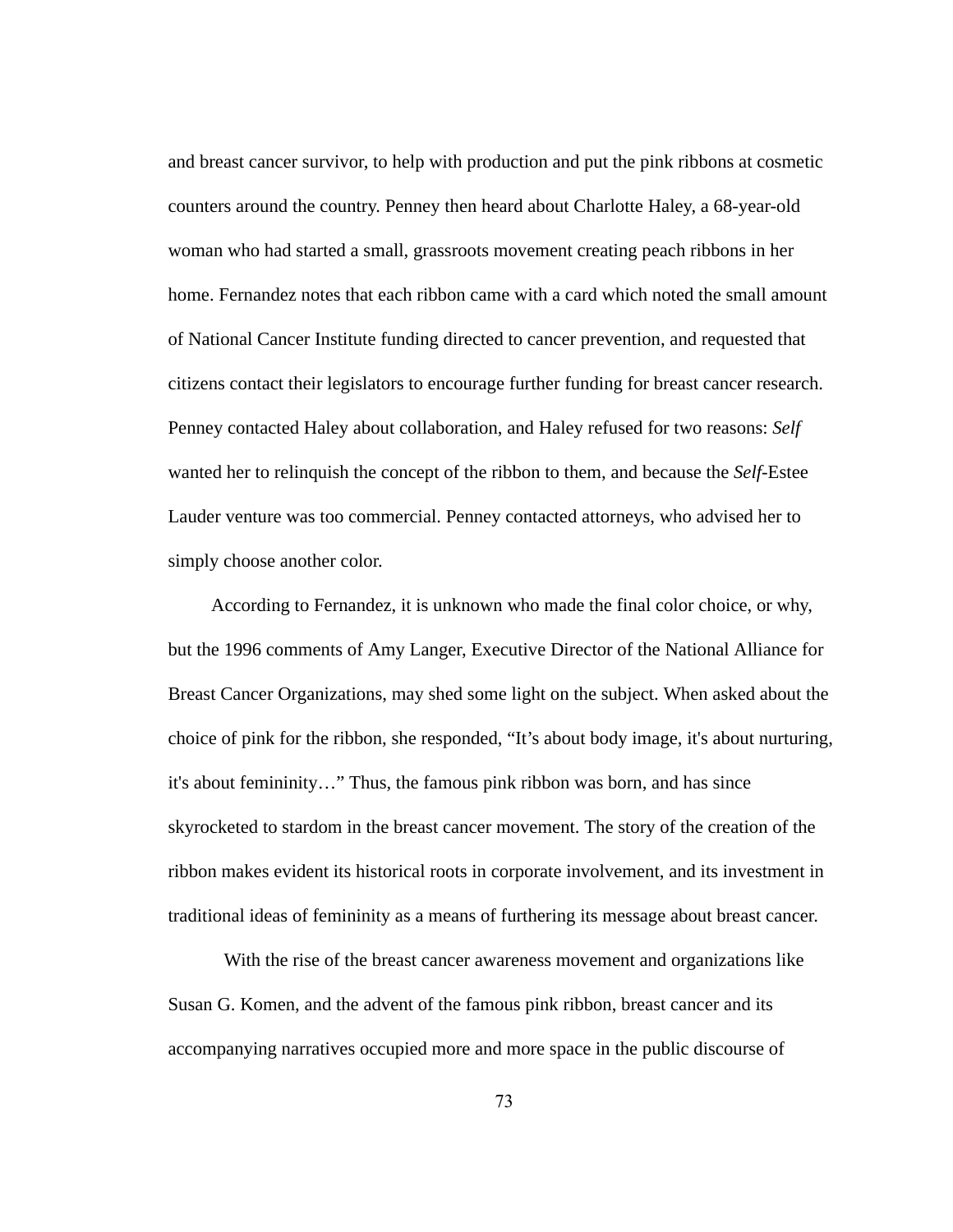women's health. Still, most of these narratives circulating in the popular discourse are tidy tales which could be easily categorized as "inspirational," or "self-help." They often include saccharine moments meant to encourage those with breast cancer to endure their ordeal bravely (echoing early beliefs that those with breast cancer should endure breast cancer without expressing their emotional or physical distress). The majority of that discourse continued to focus on the ways in which women could restore themselves to healthy, stereotypical femininity, like the ribbon itself. Langer's quote above makes this rhetoric evident. This quote is frighteningly reminiscent of Victorian mentalities about the importance of the breast and breast health which found their way into now-antiquated materials put out by the Women's Field Army. The word "nurturing" demonstrates the remnants of that era's connection of the breast to home, hearth, nuclear family. Through its identification of the pink ribbon and breast cancer with femininity, this language places a major emphasis on the expectation that those with breast cancer represent traditional social constructions of female, and on the female's role in the nuclear family. This rhetoric does not apply to those who choose not to present as stereotypically female and heteronormative, marginalizing several segments of diverse women and trans\* people from the movement. Organizations like this which allege that their purpose is to help those with breast cancer may actually be hindering the conversation by investing in and supporting deeply-rooted hegemonic and patriarchal values.

Few public discussions of breast cancer (if any) address the complicated legacy of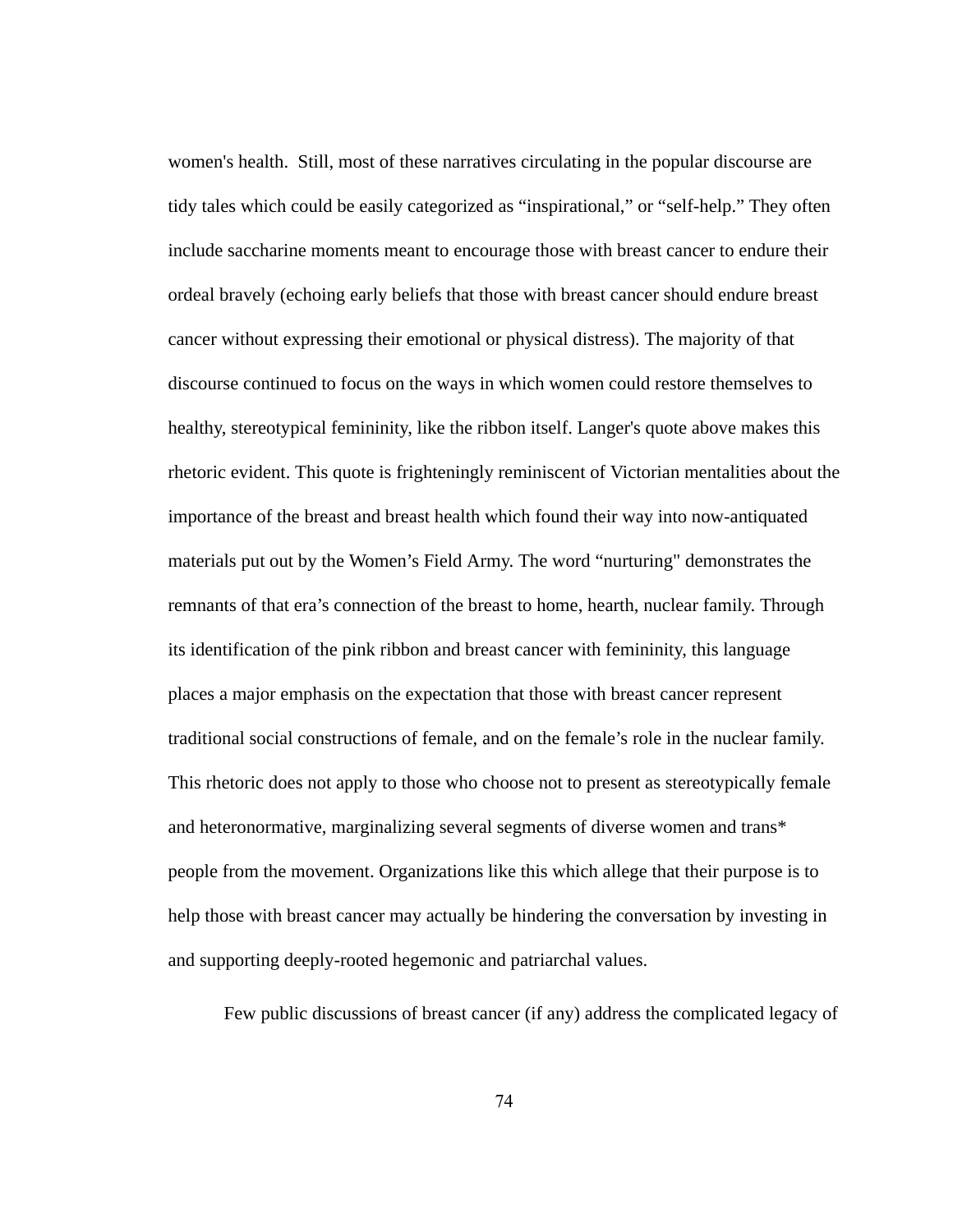factors which could be a cause of breast cancer, or the experiences of non-heteronormative people, or the ways in which breast cancer treatment and awareness emphasized (and still does) the value of breast as a sexual and symbolic object over the value of a person's life. Many narratives of breast cancer demonstrate (but don't explicitly articulate) the ways in which their authors are made to feel marginalized and abject by these discussions (or lack thereof) of breast cancer. Conversely, many narratives also support and encourage oversimplified narratives and hegemonic values like the ideas of "nurturing" and "femininity" encouraged by organizations like the Komen foundation.

We know that, by the beginning of the modern movement, the female body was pathologized, and that that pathologization, coupled with other factors (like the professional legitimization of surgeons and specialists) contributed to specific messages sent about breast cancer and women with breast cancer in the early movement. From this chapter, we can see the ways in which historical perceptions of the female body shaped, molded, and remained present in the 20th century breast cancer awareness movement. In the following chapter, contemporary illness narratives of breast cancer will be analyzed through the lens of contemporary feminist theory of the body, and they will demonstrate the ways in which current illness narratives of breast cancer show the breast cancer body as abject and monstrous. As we shall see in Chapter 2, the abject breast cancer body is subject to Foucauldian policing and discipline, much of which is actually enacted through the oversimplified expectations for people with breast cancer set by the current breast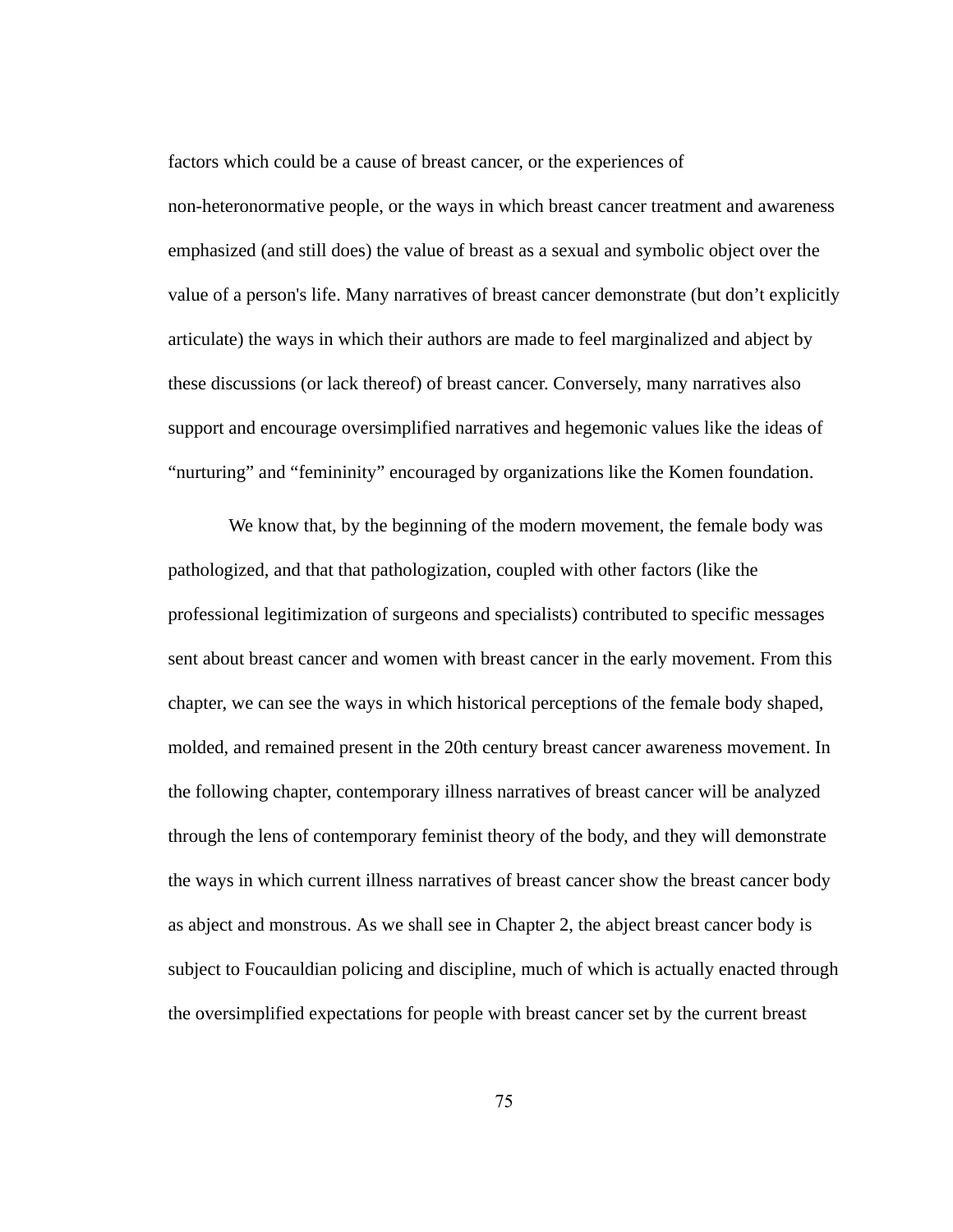## cancer awareness movement.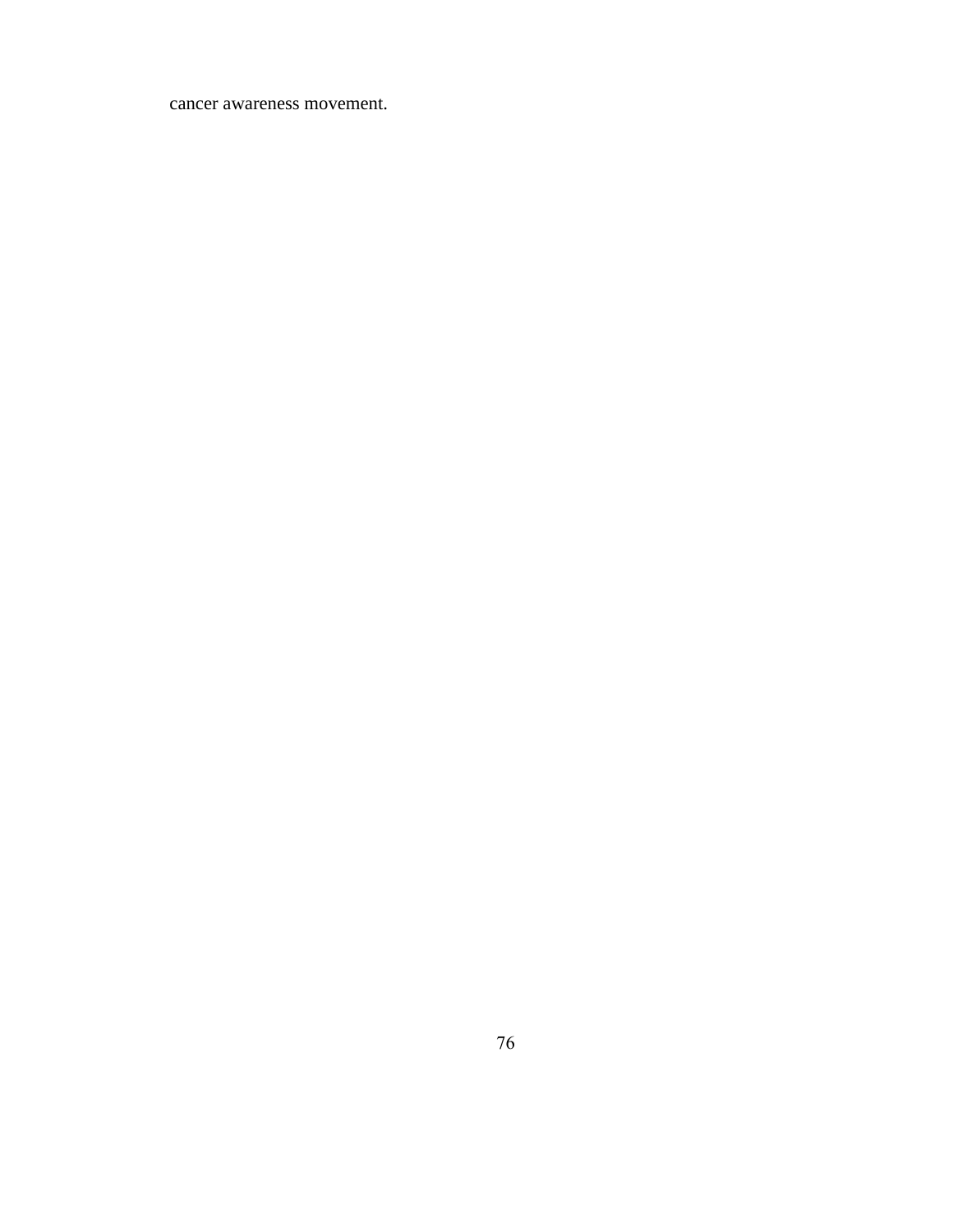## CHAPTER TWO:

## BEYOND ABNORMALITY: BREAST CANCER BODIES AS ABJECT

In the latter half of the twentieth century, medical treatment for breast cancer has rapidly advanced, and the breast cancer awareness movement has made the topic of breast cancer increasingly accessible to the public. In the last thirty years, breast cancer has moved to the forefront of American awareness. In the late 1970s, women like Rose Kushner and Audre Lorde sought to bring to light critical questions regarding the treatment of and public discourse about breast cancer. By sharing her experiences in the media, First Lady, Betty Ford, catalyzed public discussion about breast cancer. Since the early 1980s fundraising, research, and writing about, breast cancer has increased exponentially. While much progress has been made with regards to discussing breast cancer as a medical concern, there is still room for much to be said in the discussion of breast cancer as a cultural and feminist concern: current public discourse and writing about breast cancer supports problematic constructions of the female body, as we noted in the previous chapter. Elements of those constructions are evident in contemporary discourse about breast cancer, and they create unjust expectations for the ways in which those with breast cancer should behave or manage their bodies. The presence of these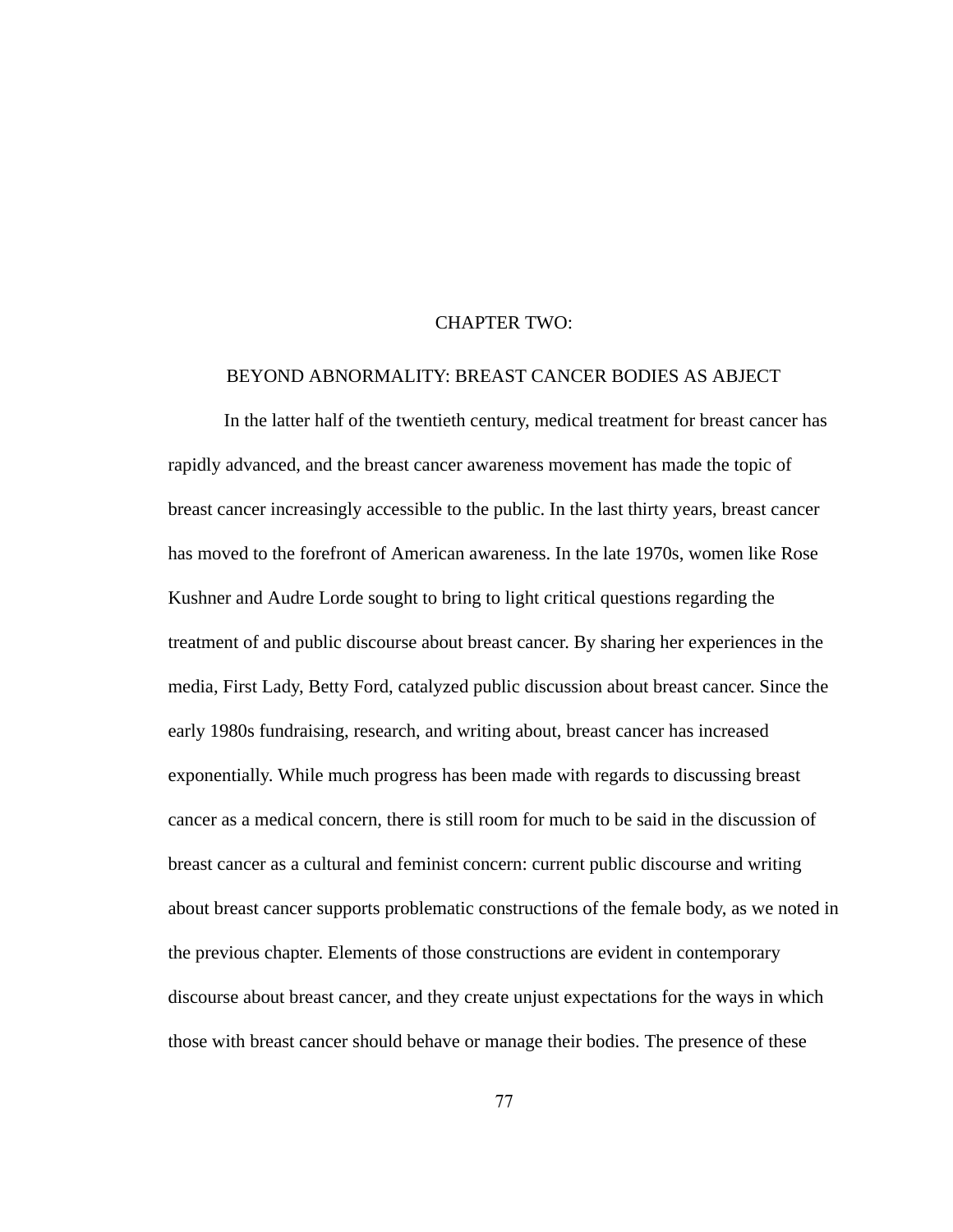concepts in contemporary discourse, contributes to a master narrative of breast cancer.<sup>44</sup> The ways in which these concepts lead to marginalization, policing, and discipline of people with breast cancer (as we shall see below) indicate that further exploration is necessary in order to complicate and revise them. Only in doing so can we pluralize the master narrative of breast cancer, which we will discuss in Chapter 4.

Once we see the historic problematic constructions of the female body (and how they found their way into the early breast cancer awareness movement) we have set the stage for an understanding of how the breast cancer body is constituted in the context of the current breast cancer awareness movement. Because we are analyzing contemporary constructions of the female body, it is material to apply modern feminist theory. One specific aspect of feminist theory is particularly germane: in the last few decades, scholars like Julie Kristeva, Mary Russo, and Jane Ussher have developed our understanding of the abject feminine and examined the ways in which the abject body is reified and supported by patriarchy and hegemony. They have furthered analysis of this construction by applying these concepts to contemporary feminist concerns such as the representation of the female body in media and the treatment of the female body in healthcare and narratives of illness. Application of theories of the abject feminine to contemporary breast cancer narratives reveals the ways in which some discourse about breast cancer reifies concepts of the female body retained from the early years of breast

<sup>44</sup> A definition of "master narrative" can be found in Chapter 1, but we shall also discuss the concept of the master narrative further in Chapter 3.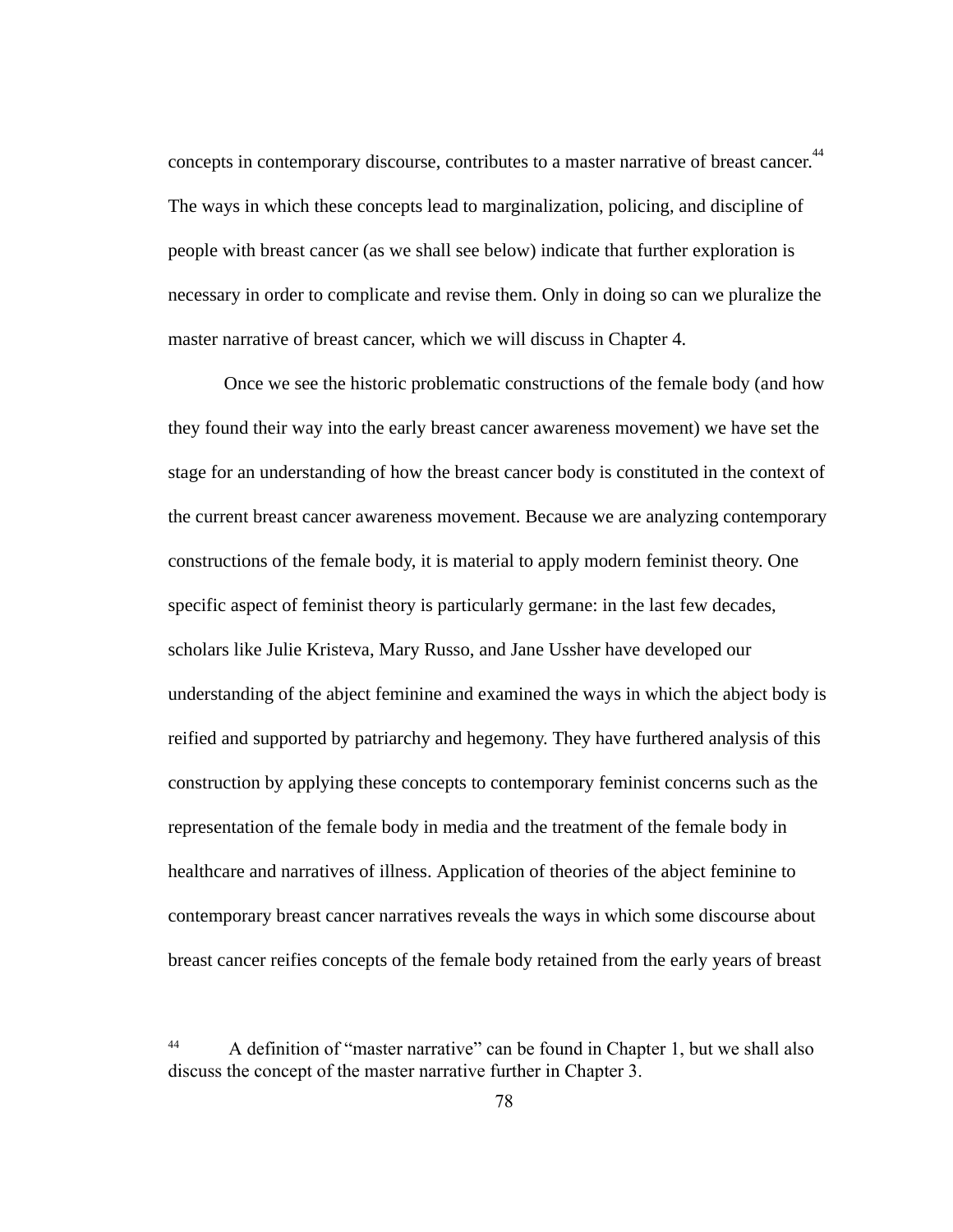cancer awareness around the turn of the 20th century. It will demonstrate the ways in which some breast cancer patients are subject to these mistaken notions during their breast cancer experiences. According to contemporary feminist theory, the breast cancer body is publicly construed as abject.<sup>45</sup> If the breast cancer body is abject, it is (according to Ussher) subject to surveillance and discipline.  $46$  As we shall see in Chapter 3, that discipline is enacted through a master narrative of breast cancer which has been codified and exploited by the contemporary breast cancer awareness movement and its pinkwashing strategies. The current discussion, however, is simply aimed at identifying the ways in which the contemporary breast cancer body is abject and monstrous and therefore subject to discipline.

Narratives of illness are often called "pathographies"; scholar Mary de Shazer has coined the term "mammographies" for illness narratives of breast cancer. Analysis of a selection of these mammographies which includes stories, poetry, and visual art, brings to light the ways in which the breast cancer body is constructed as abject. That construction leads to surveillance and discipline of any breast cancer body which does not conform to established socio-cultural expectations. For our purposes, it is best to investigate a wide variety of types of narrative texts in order to show that abject breast cancer bodies are not isolated to one type of story or experience; rather, those with breast cancer are constituted as abject in several different situations and express that abjection in

<sup>45</sup> Concepts of abject and monstrous will be elaborated further below.

<sup>46</sup> Surveillance and discipline, particularly as they are laid out in Foucault's Discipline and Punish, will be expanded and explored further below.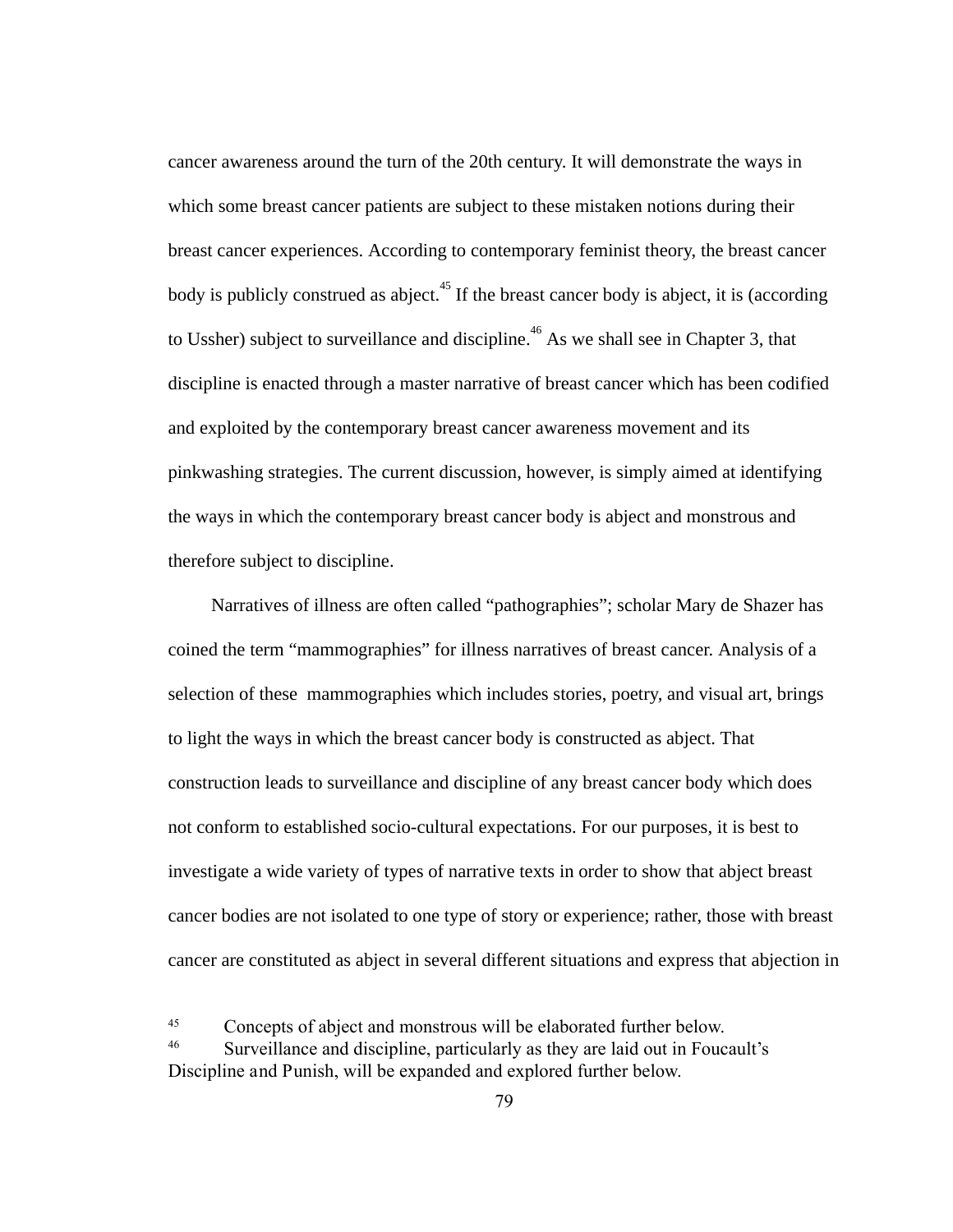diverse narrative styles. The examples below will show abjection from two perspectives: first, when the woman identifies her own body or the body of another woman with breast cancer in a way that fulfills the definition of abject (which will be elaborated below); and second, when a woman recounts an instance in which she has been made to feel abject by people with whom she interacts.

One of the key characteristics of the abject body, according to Kristeva, is that it represents a breaking down of boundaries, a collapsing of meaning: "Abject...the jettisoned object, is radically excluded and draws me toward the place where meaning collapses...on the edge of non-existence and hallucination," (Kristeva 2). The abject body is so "radically excluded," so marginalized from the norm, that it blurs the boundaries between concrete, commonplace perceptions of the human body and those instantiations of the human body which are less normalized, which the brain struggles to reconcile with its straightforward, everyday perceptions of the body. Kristeva claims that this collapse of meaning is particularly represented by the reproductive female body: "...the height of bloodshed and life, scorching moment of hesitation (between inside and outside, ego and other, life and death) horror and beauty, sexuality and the blunt negation of the sexual," (155). Here, it may help to imagine that Kristeva is speaking specifically about childbirth. In most daily instantiations of the human body, we think of it as representing life or death, inside or outside, horrific or beautiful. In the moment of childbirth, however, the female body represents both sides of many binaries at once: death through bloodshed, and life through the new life of the child. The body represents inside and outside because the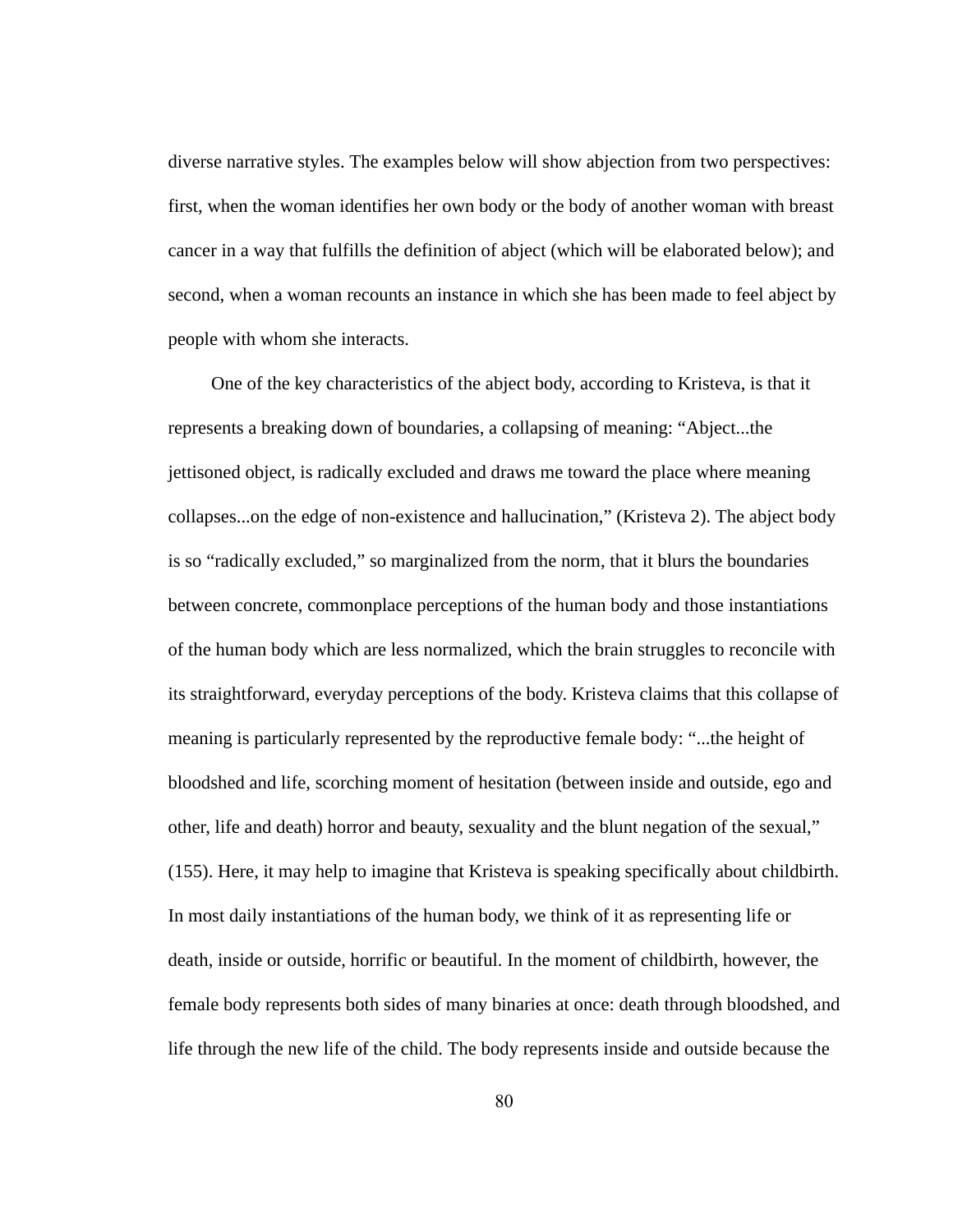infant is, at the moment of birth, literally inside her and outside her. She represents horror because the process her body is going through can be shocking, unpleasant, or even brutal, but the power of what her body can do, has done, is also beautiful. She represents sexuality because a baby is a product of sex, but negates sexuality because childbirth is generally perceived as a sexually unappealing moment. Kristeva extrapolates that belief further, though: the female body, not merely in the moment of childbirth but because of its symbolic representation of being capable of childbirth, represents this collapsing of boundaries. For Kristeva, the abject body is the body which is radically marginalized, living in the space where critical existential binaries—life/death, horror/beauty, inside/outside—collapse into one another. The female body, in its potential to give birth, collapses meanings of life/death, inside/outside, horror/beauty in this way. For Kristeva, the female body, capable of reproduction, is the primary site of abjection.

Ussher concurs with Kristeva, and uses her definition of abject to note the ambivalence with which society has viewed the abject fecund female body: "Central to this positioning of the female body as monstrous or beneficent is ambivalence associated with the power and danger perceived to be inherent in woman's fecund flesh, her seeping, leaking, bleeding womb standing as a site of pollution and a source of dread," ( *Managing the Monstrous Feminine 1*). Ussher's definition may add some clarity to Kristeva's comment that the abject is "radically excluded and...on the edge of non-existence and hallucination." Ussher's observation that the fecund female body is both monstrous and beneficent, both powerful and dangerous, parallels Kristeva's claim that the body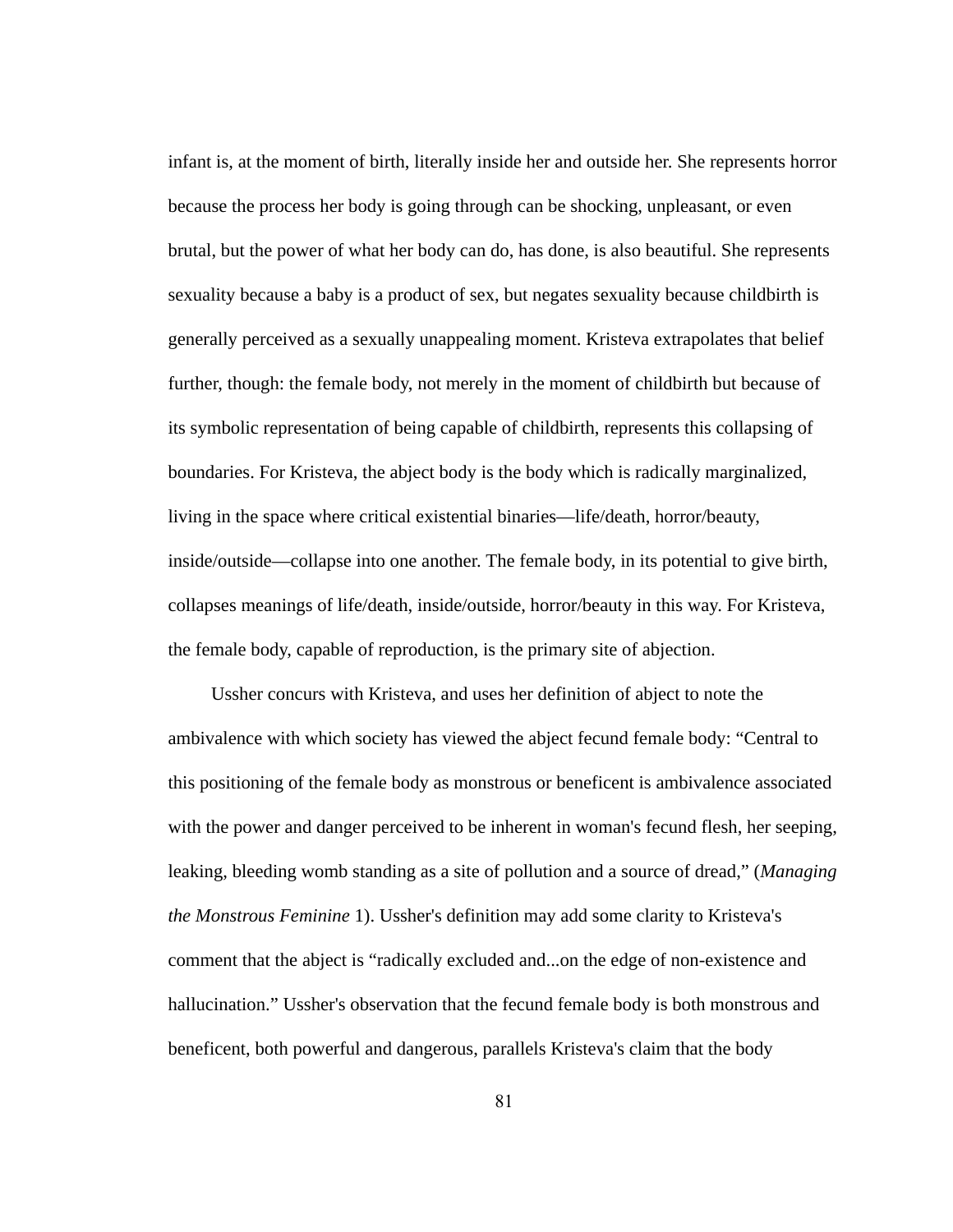collapses meaning and boundaries. Ussher, however, simplifies the concept of the fecund female body existing in our minds "on the edge of non-existence and hallucination"; she notes that we confront this collapsing of boundaries with ambivalence, dreading the mental conflict with which it presents us. Ussher's observation of the power and danger of the fecund female body recalls the ancient Greek belief that women were responsible for the sex of their fetuses in the womb: they were meant to keep the womb warm enough to create a male child (which was considered superior). The womb, then, improperly managed, had the power to "pollute" the fetus, making it female, an occurrence which may also be dreaded. Many other cultures, throughout history, have revered, feared, or misunderstood the female reproductive organs in a variety of ways. As we saw in the last chapter, the female reproductive organs were, throughout the 18th and 19th centuries in the western world, one of the long-standing mysteries of human anatomy. While we must be precise with our terms and note that historical pathologization is not equivalent to the current definition of abjection, early pathologization of the female body may have contributed to its current construction as abject.

Ussher expands the definition of "abject" further, claiming that fecundity of the female body associates it with excess: "Women's bleeding, and the embodied changes that come with pregnancy, birth, and menopause, are irrevocably connected to the discursive positioning of female fecundity as a site of danger or debilitation, with these signs of fecundity standing as signifiers of feminine excess," ( *Managing the Monstrous Feminine* 4). All the features, characteristics, and cycles of the female body which allow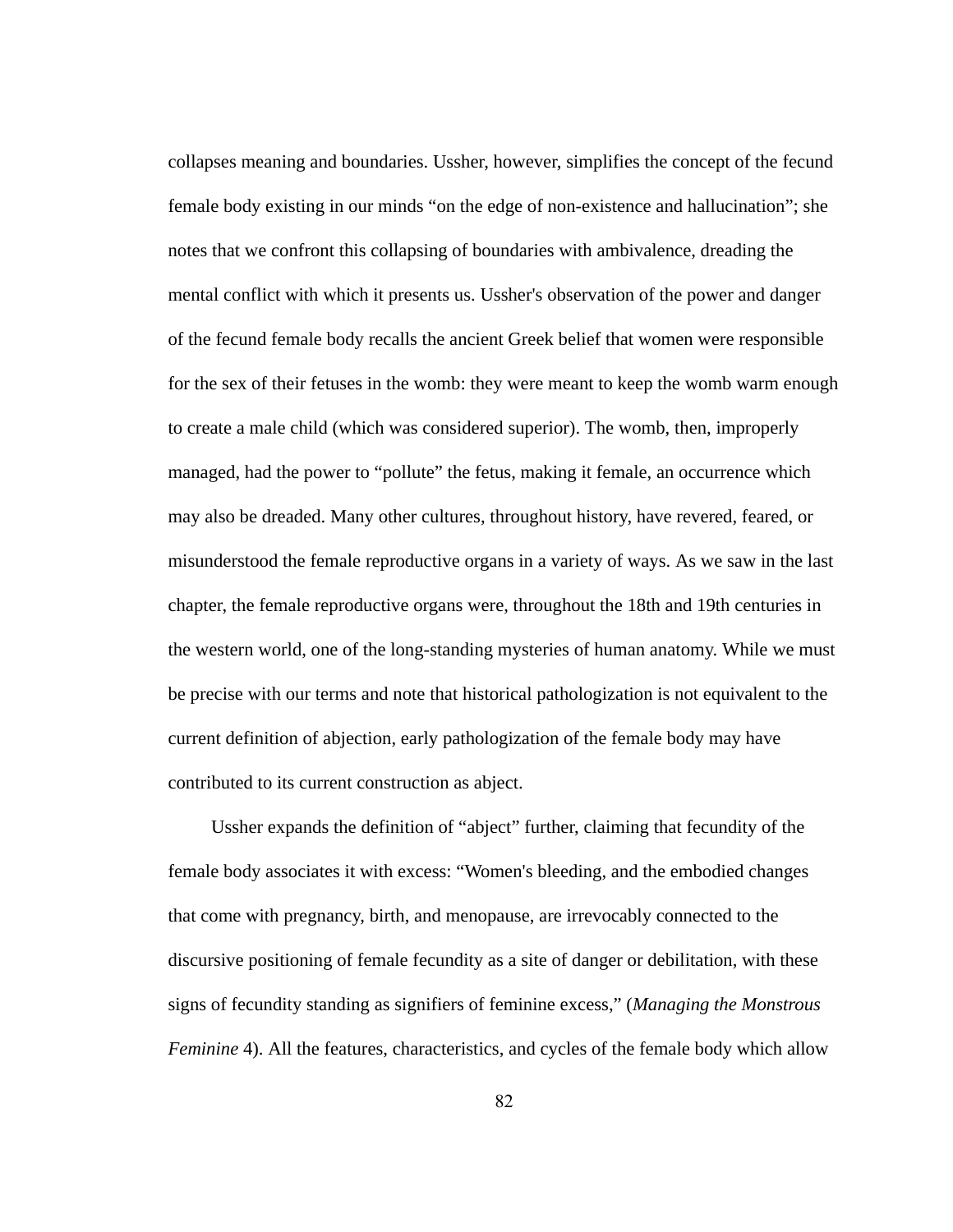her to reproduce also represent the physical "too much-ness" of a woman who is growing another person inside her. Her entire body represents excess by virtue of the fact that it can create and grow its own additional person. This level of physical excess is dangerous because it cannot be controlled: it is not an experience which falls into binary categories or labels. Rather, it collapses them. Female bodies are perceived as debilitated because they are out of control. This notion of women as debilitated by their reproductive organs harkens back to the late 19th century pathologization of the female body, when their behavioral abnormalities were associated with their female organs or reproductive cycles. Behavior which might be considered "excessive"—staying out late, too much reading—might have been either the cause or the symptom of some malfunction in those organs or cycles. Women, because of their fecundity, are inherently excessive and prone to being out-of-control; they are therefore debilitated. So, we can see how historical pathologization of the female body may have paved the way for our current construction of the abject, as in this example of excess as a characteristic of abjection.

In a 2015 study, Parton, Ussher, and Perz offered further nuance to our understanding of the abject. They applied Kristeva's definition to women with various types of cancer, expanding the definition of abject to include bodies which they call "beyond abnormality." Citing a number of previous studies on female cancer patients, they point out evidence that "bodies affected by cancer and cancer treatment can be constructed as out of control, breaching the material and symbolic boundaries which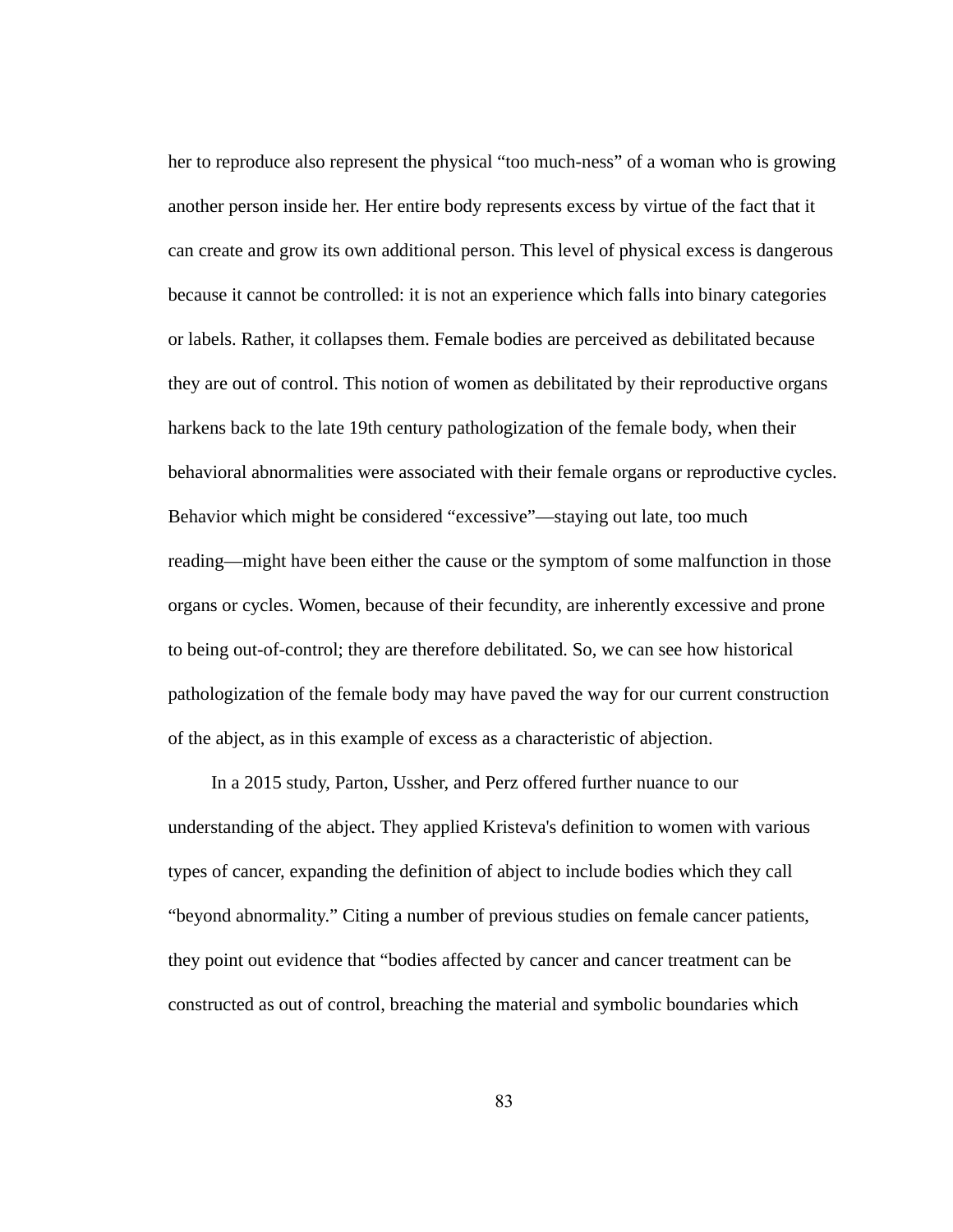position bodies as 'normal." $n^{47}$  They note that in their current study, "the abject body refers to embodied experiences that were positioned outside the norms of bodily functioning...the use of such language suggests that the body is constructed not only outside discourses of normality but that these bodily experiences are unfamiliar" (493). Finally, they observe that women with cancer use language which alternates between positioning their bodies as subject and positioning them as object (492). So, we know that abject can also mean bodies which are beyond the literal and figurative standards of functioning, and for which the bodily experience feels personally abnormal<sup>48</sup> and that this abjection can be demonstrated by self-positioning which fluctuates between subject and object.

From these works, we can conclude overall that connotations of the abject feminine include collapse of the boundaries between life and death, horror and beauty, inside and outside; seeping, pollution, and excess; and existence "beyond abnormality," sometimes indicated by a change in subject position.

Ussher notes that the problems created by the construction of the fecund female body as abject are evident when we incorporate Judith Butler's theory that (to borrow Ussher's paraphrase) "gender is a performance, discursively constituted, something one does rather than what one is," (*Managing the Monstrous Feminine 3*). Butler's theories

<sup>47</sup> See Parton, Chloe, Jane M. Ussher, and Janette Perz. "Women's Construction of Embodiment and the Abject Sexual After Cancer." QualitativeHealthResearch. In this case, we would define "personally abnormal" as any occurrence which is different from the way that person's body typically functions.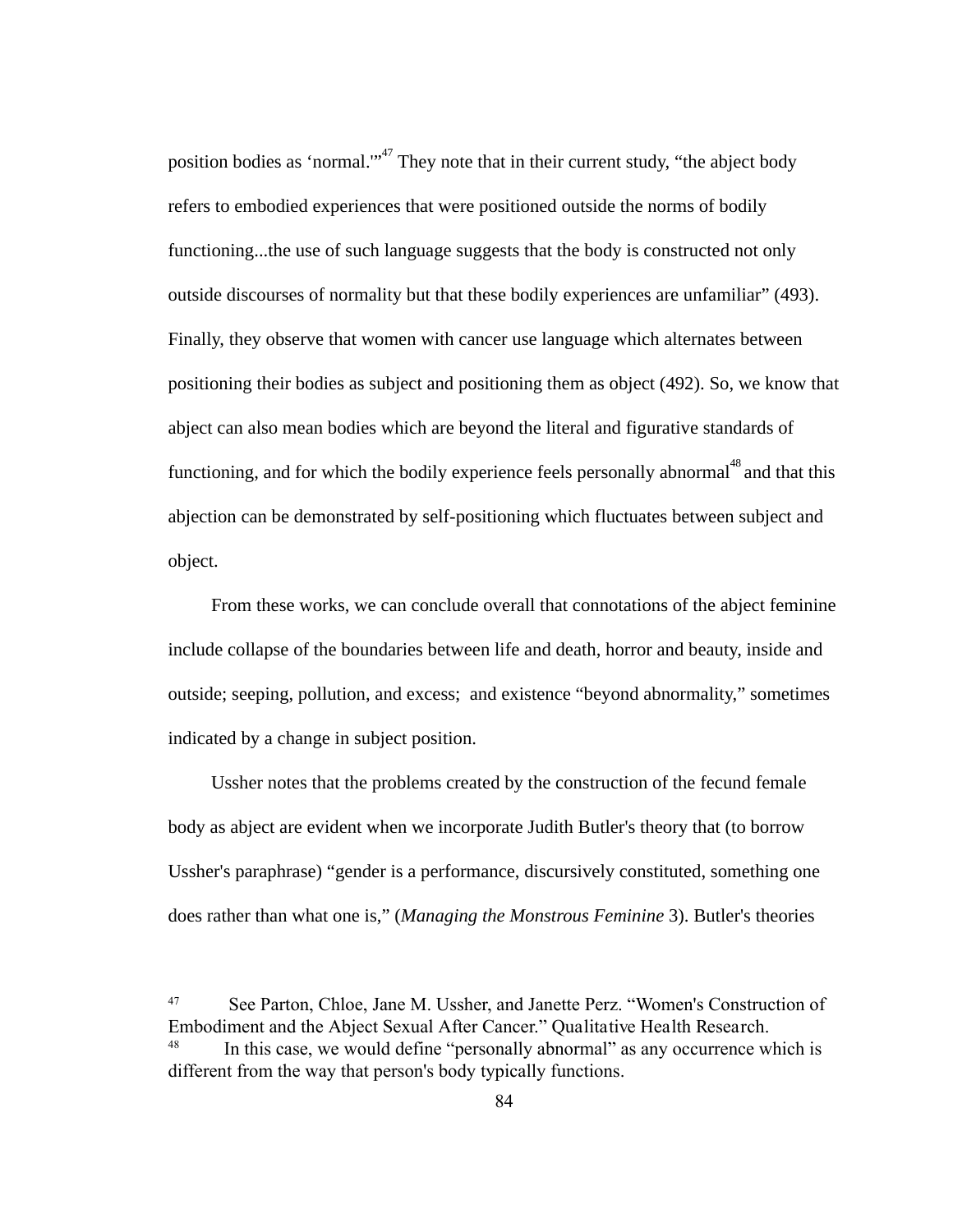mean that "gender" (in this case, female gender) is a performance which a female body is expected to execute. We know from the last chapter that, by the end of the 19th century, problematic constructions of the female body had resulted in the conflation of gender and biological sex. All people who were identified as biologically female would have been expected to perform specific features of female gender roles (such as being representatives of domesticity, of home, hearth, and family). This conflation of biological sex with gender, and the subsequent expectation that biologically female bodies perform female gender roles, is an oversimplification which persisted throughout the 20th century, and from which we are still attempting to extract ourselves, socially, culturally, and academically. It is also a problem which surfaces in the contemporary breast cancer awareness movement, when specific socio-cultural expectations for women's behavior during or after breast cancer are based on stereotypical female gender roles.<sup>49</sup>

According to Ussher, who draws on Butler and Mary Douglas, failure to properly execute the performance of femaleness results in disruption of the social order: "...the fictions framed as facts that circulate about the fecund body are central to the definition and maintenance of social order...the limits of the social are defined by that which is 'out of place'--substances deemed dangerous and polluted, which threaten the symbolic sense of order," ( *Managing the Monstrous Feminine* 5). Proper execution of femininity supports the social order in our society; improper execution of femininity results in a

<sup>49</sup> In Chapter 3, we will identify and examine these specific socio-cultural expectations and their implications.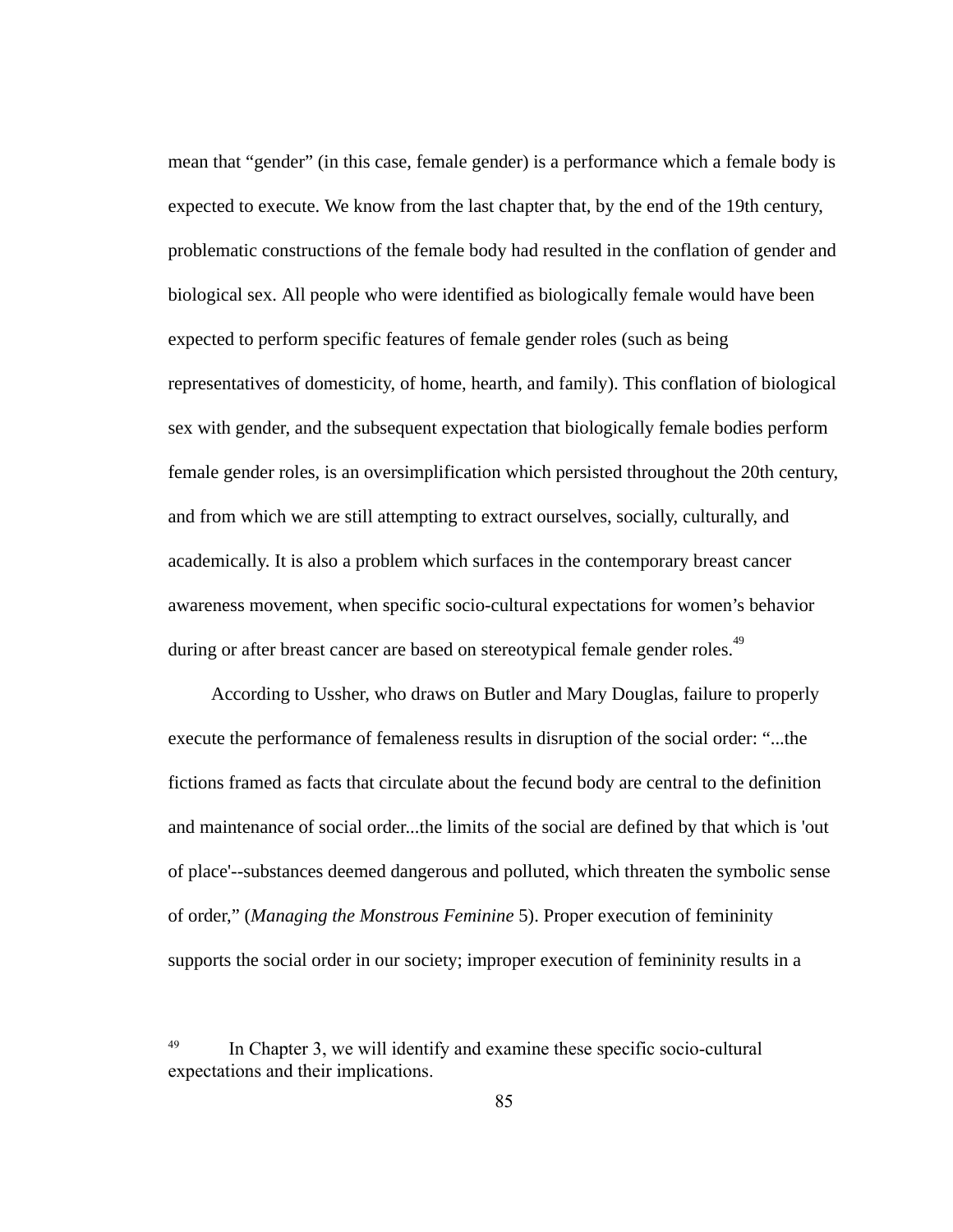threat to the social order. Abject female bodies do not properly perform femininity, and thus threaten the social order. Threats to the social order must be controlled. Thus, "women who fail this control, who fail to perform femininity within the tight boundaries within which it is prescribed at each stage of the reproductive life cycle, are at risk of being positioned as mad or bad and subjected to discipline or punishment," (4). The presence of this risk of "being positioned as mad or bad" and therefore subject to discipline, appears to be a residual effect from the late 19th century construct that a woman needed to follow certain behavioral guidelines in order to keep herself well; if she exhibited alleged behavioral abnormalities—abnormalities which, Ussher would likely note, are failures to perform the prescribed definition of femininity—it was assumed that she was mentally or physically ill. The basic idea that those with breast cancer are expected to follow certain behavioral guidelines (and are subject to discipline if they fail to do so) is one that also appears in the modern breast cancer awareness movement. For example, the socio-cultural expectation for those who have had a mastectomy is that those people will, generally, make an effort to restore their breasts to their appropriate feminine appearance through reconstructive surgery or the use of prosthetics. Those who cannot do so, or choose not to, are subject to stares, whispers, judgment, and possible ostracizing by others.

In order to understand the ways in which the abject breast cancer body is subject to surveillance and discipline, we first need to understand specifically what we mean by the terms "surveillance" and "discipline." In his work, Michel Foucault describes Jeremy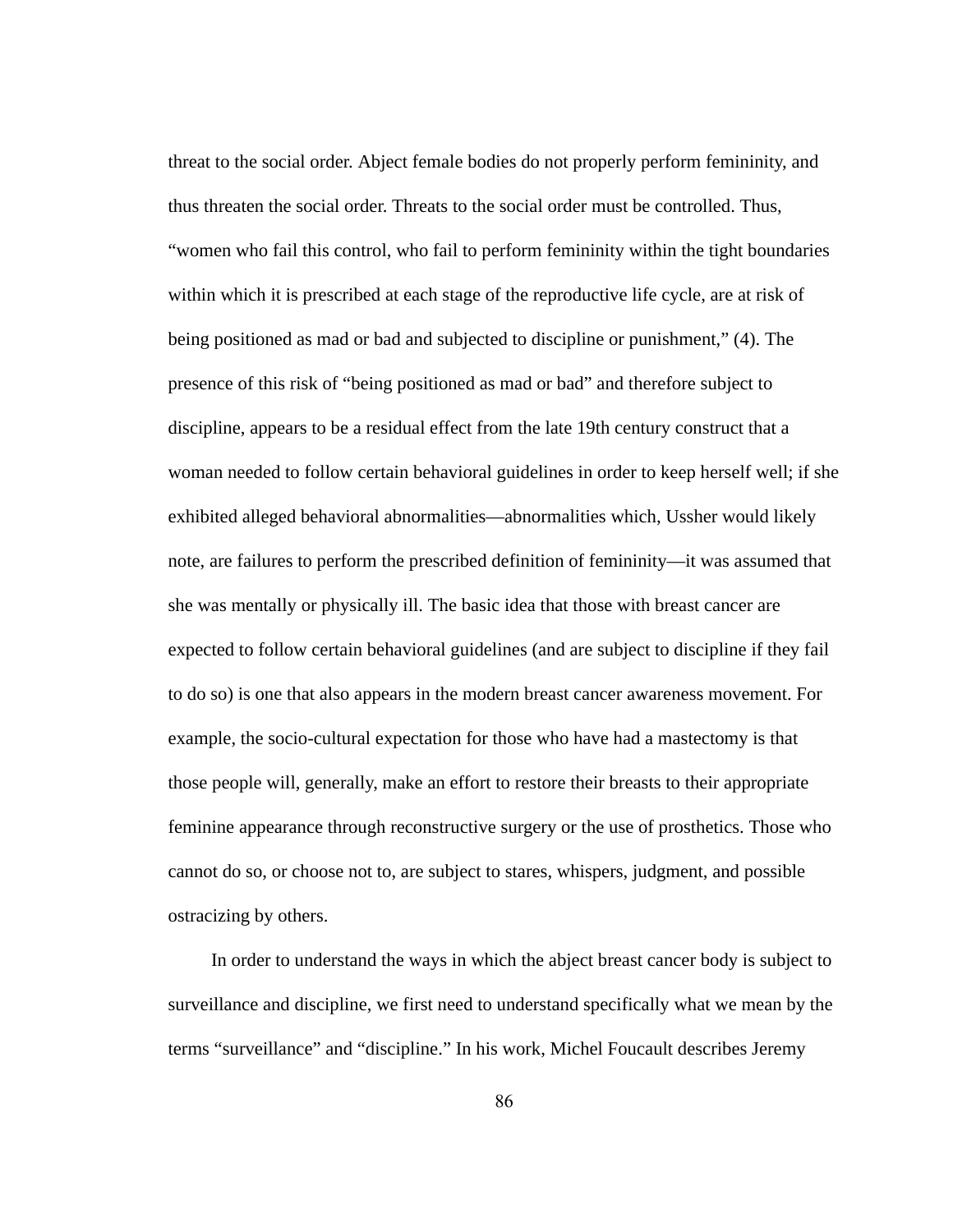Bentham's concept of the Panopticon, the ideal prison:

…at the periphery, an annular building; at the centre, a tower; this tower is pierced with wide windows that open onto the inner side of the ring; the periphery building is divided into cells, each of which extends the whole width of the building; they have two windows, one on the inside, corresponding to the windows of the tower; the other on the outside, allows the light to cross the cell from one end to the other. All that is needed, then, is to place a supervisor in a central tower…one can observe from the tower…the small captive shadows in the cells of the periphery. ( *Discipline and Punish* 200)

Foucault claims that Bentham's concept of the Panopticon serves as a figurative representation for modern power structures such as the hierarchies found in medicine and education, but also used generally by society at large. One of the fundamental aspects of the Panopticon's functionality (as we might infer from the root word, *optic)*  is the ability to see and watch the individuals who are kept inside its cells: "The panoptic mechanism arranges spatial unities that make it possible to see constantly and to recognize immediately...Full lighting and they eye of a supervisor capture better than darkness, which ultimately protected," (200). Foucault notes that the major effect of the Panopticon is "to induce in the inmate the state of conscious and permanent visibility that assures the automatic functioning of power," (201). The Panopticon facilitates surveillance, and also careful and ongoing observation of the "inmate." This observation is recorded: "It must be possible to hold the prisoner under permanent observation; every report that can be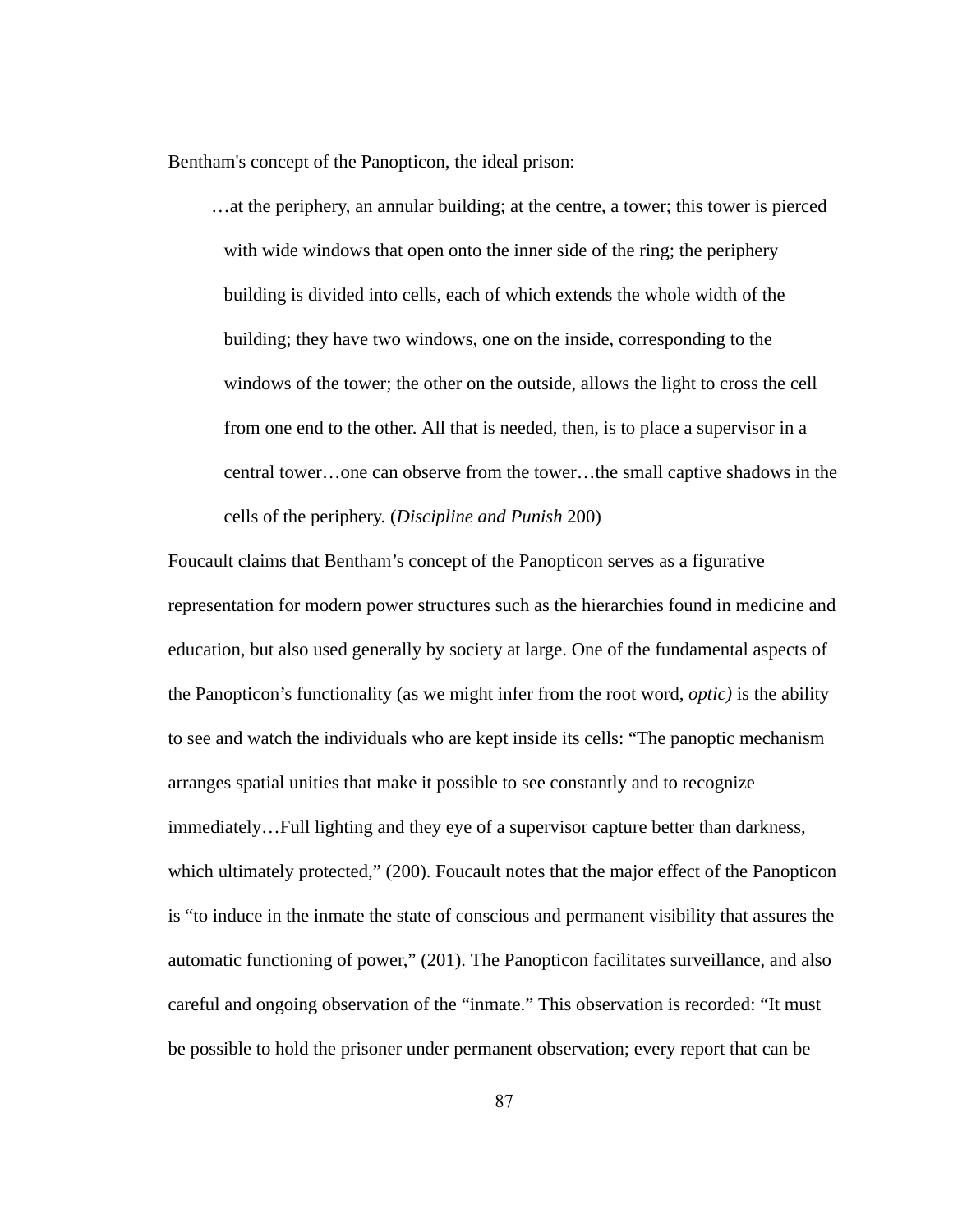made about him must be recorded and computed," (249). In the Panopticon, the prisoner is not only constantly surveilled; his behavior becomes a compilation of recorded knowledge about him, and that knowledge is what gives significant power to the agents of the Panopticon and they wield that power over the inmates. In fact, Foucault claims that "surveillance and observation" and "security and knowledge" are themes of the Panopticon (249). Documentation supplements surveillance, and is integral to its power. As the allegedly deviant individual is continually and repeatedly captured on the page, the agents of the Panopticon gain more knowledge about that individual, and therefore gain more power. The idea of the relationship between surveillance and writing/documentation is important and will be discussed in later chapters; for now, we can conclude that surveillance, according to Foucault's appropriation of Bentham, means that a person is (literally or figuratively) fully exposed and visible, and that the person is aware of this visibility, such that the person monitors their own behavior to meet the expectations of those in power who could be watching. Moreover, it means that the agents of the Panopticon record their observations about the prisoners into a compendium of knowledge which means their knowledge equals power, and that their power increases as they observe and record more. It is important to note that, Foucault's transliteration means that the figurative societal Panopticon is one to which anyone is subject, not only prisoners. For example, if we imagine that the concept of the Panopticon figuratively represents social expectations for female body image, it's fairly clear that those imprisoned within the Panopticon are any people who are surveilled and disciplined when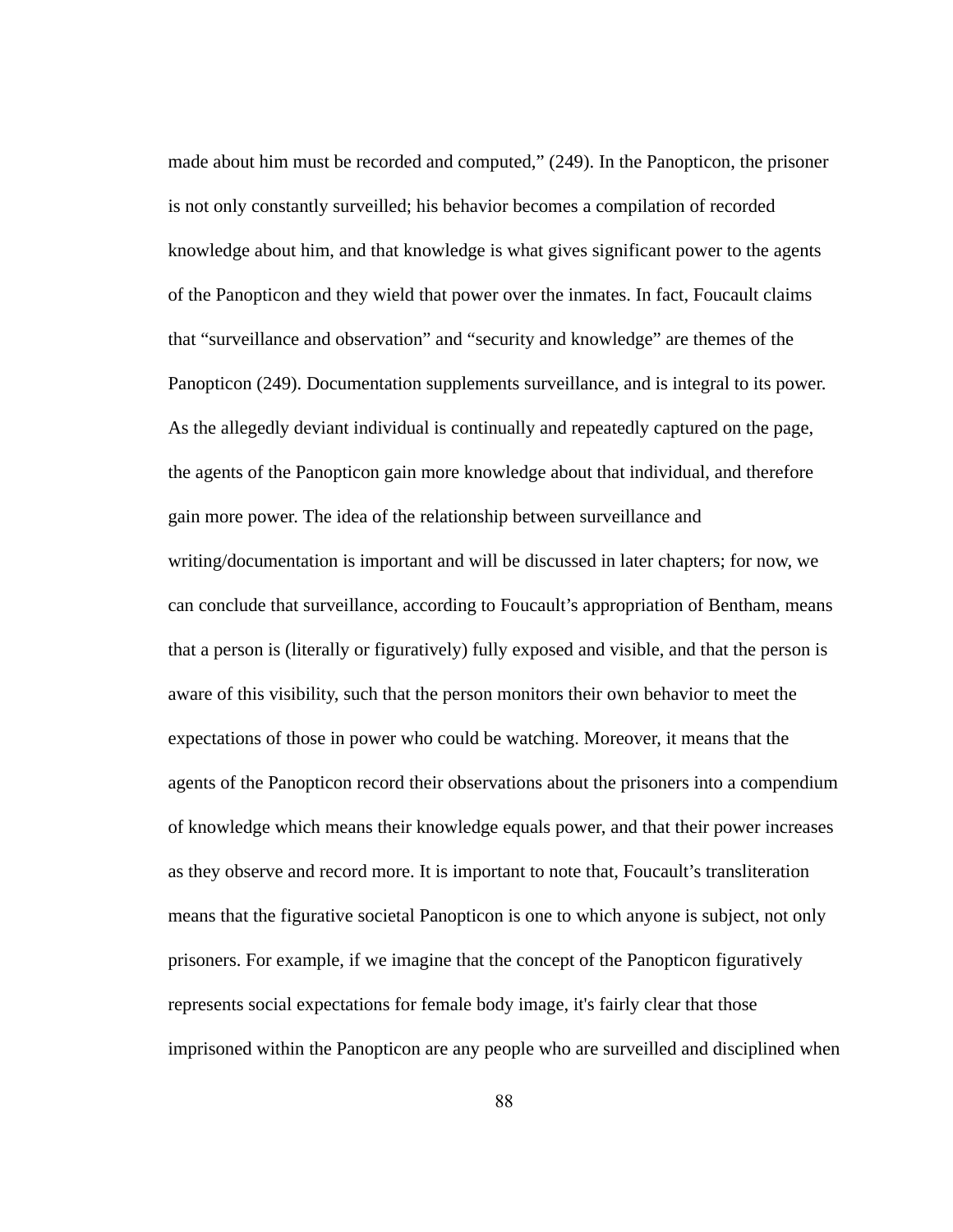their bodies deviate from the norm perpetuated by several various agents such as the media. But those who body-shame others, for example, then represent agents of the Panopticon, because they are observing and noting whether or not people abide social expectations for body image, and then disciplining those who are deviant. These are people who have internalized the expectations and discipline of the Panopticon. As they are observed, those inside the Panopticon learn which behaviors are unacceptable and modify the behaviors in advance of being disciplined by the agents of surveillance. The monitoring and adjustment of behavior to which the people (in Bentham's literal description, the prisoners) involved in the Panopticon are subject, is known as internalized self-policing.  $50$ 

Discipline, then, according to Foucault, is the type of power/knowledge system that utilizes surveillance to regulate behavior and assure that those within the panoptic system meet the expectations and follow rules of those in power. Foucault calls it a "functional mechanism that must improve the exercise of power by making it lighter, more rapid, more effective, a design of subtle coercion for a society to come," ( *Discipline and Punish*, 209). He claims that this system of discipline spread through western society in the 17th and 18th centuries, creating what he terms a "disciplinary society" (209). Perhaps most importantly—at least, for the purposes of the discussion in this work—Foucault notes that discipline, as a system, is a mode that can be utilized by

<sup>50</sup> The concept of internalized self-policing is one that will appear again in later chapters.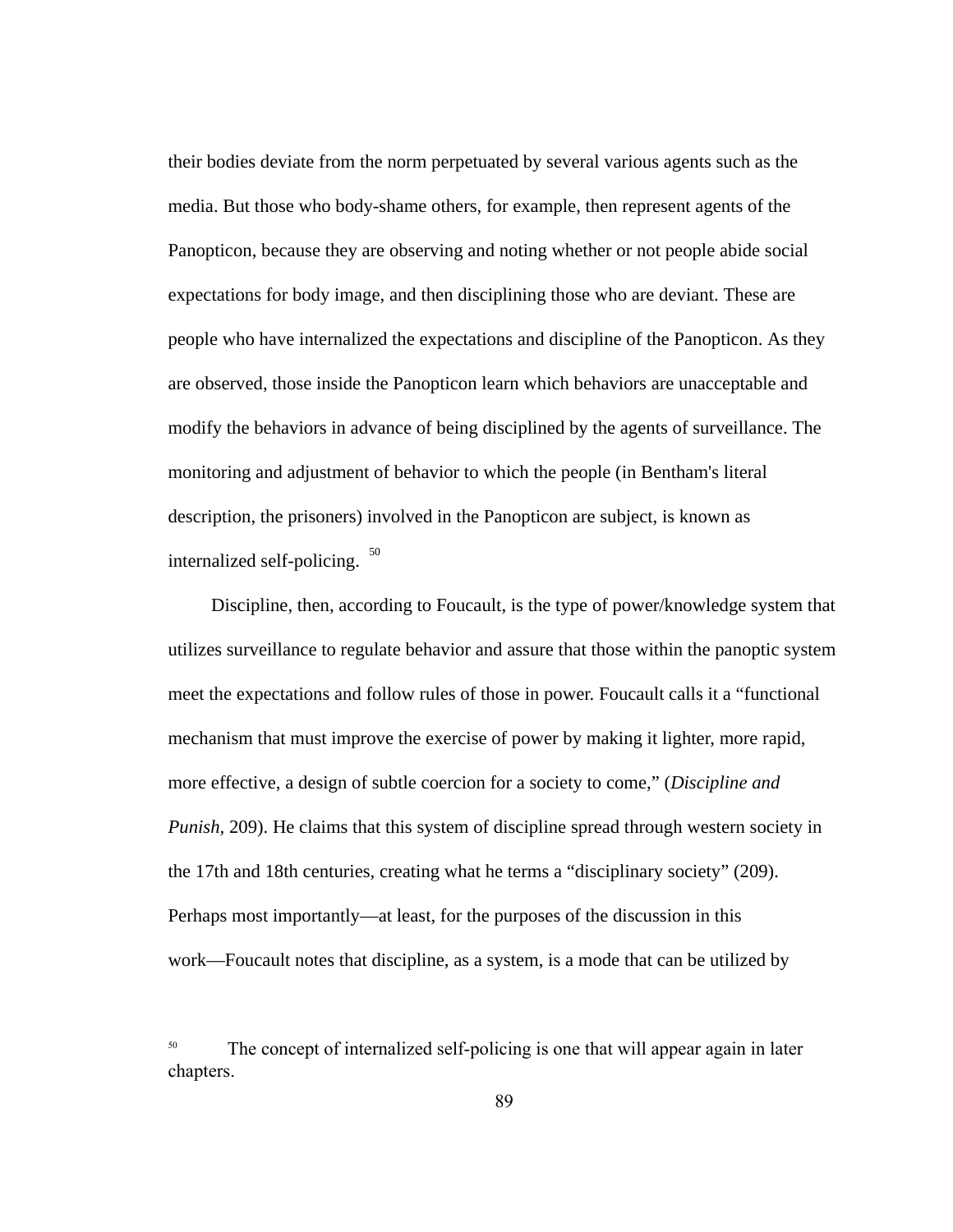institutions: "...it is a type of power, a modality for its exercise, comprising a whole set of instruments, techniques, procedures, levels of application, targets…And it may be taken over either by specialized institutions...or by pre-existing authorities that find in it a means of reinforcing or reorganizing their internal mechanisms of power," (215).<sup>51</sup> Discipline, in the context of this discussion, should be noted as a system of power/knowledge (sometimes used by institutions) which uses surveillance to trigger internalized self-policing to ensure that those within the system follow its behavioral expectations.

Here, it's important to note that Foucault also claims that power can (and should) be challenged and resisted. He notes that, while discourse can be involved in the reification of power systems, it is also key to resistance of systems of power:

Discourses are not once and for all subservient to power or raised up against it…We must make allowances for the complex and unstable process whereby a discourse can be both an instrument and an effect of power, but also a hindrance, a stumbling point of resistance and a starting point for an opposing strategy. Discourse transmits and produces power; it reinforces it, but also undermines and exposes it, renders it fragile and makes it possible to thwart. ( *The History of Sexuality: The Will to Knowledge 100-1)* 

In later chapters, we will examine the primary discourse of the power systems of the

<sup>&</sup>lt;sup>51</sup> In Chapter 3, we will examine and elaborate on specific ways that institutions in the breast cancer awareness movement use surveillance and create disciplinary systems.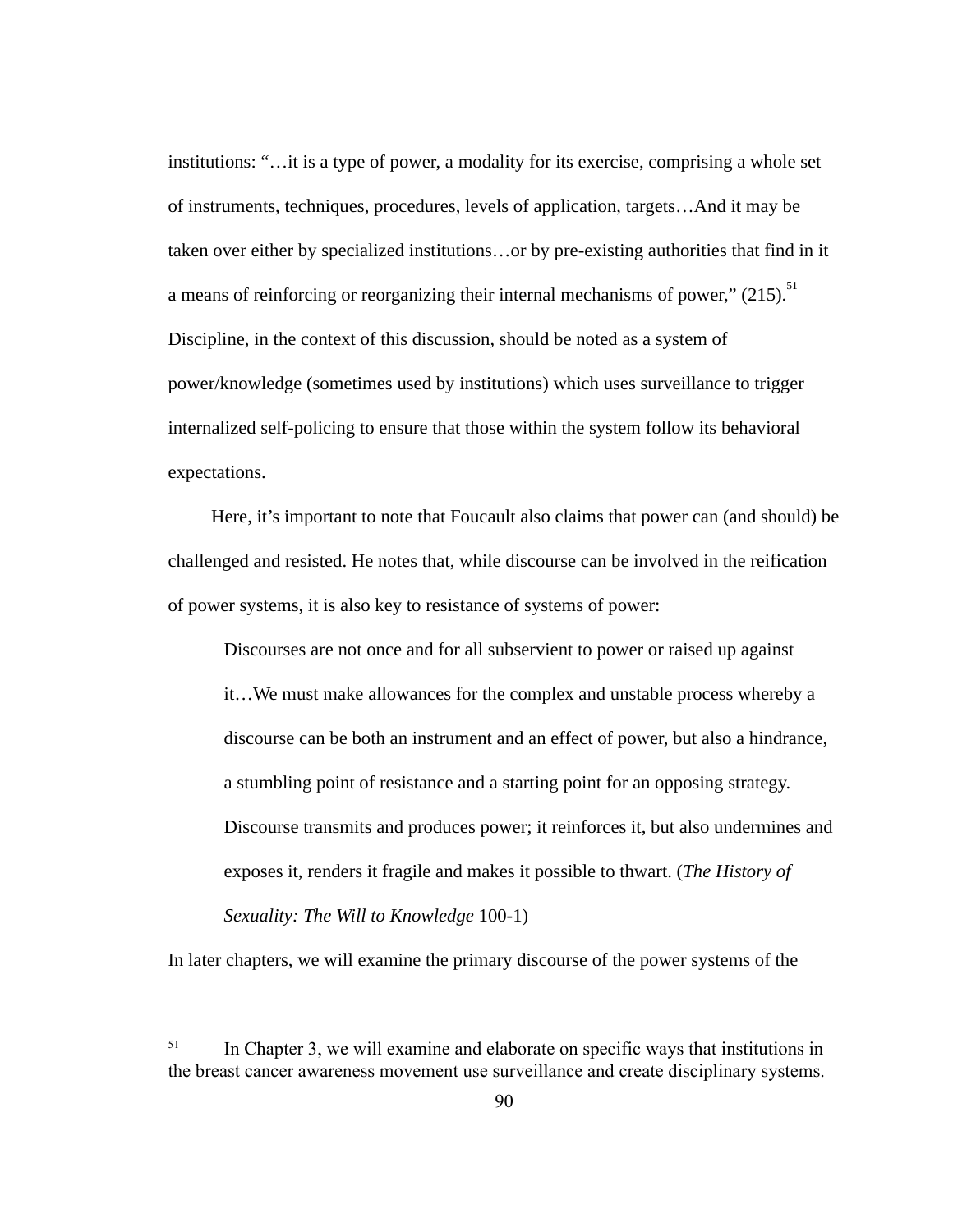breast cancer awareness movement, the master narrative, and the ways in which it supports and reifies the power systems; however, we will also emphasize the importance of the discourses of resistance to that power, and I will argue that, by the nature of the fact that they are resistant, we should take care to incorporate them into the larger public discussion around breast cancer experiences, pluralizing the dominant master narrative. For now, though, we will focus on establishing the breast cancer body as abject and subject to discipline.

For our purposes, we will apply Foucault's theory of disciplinary society, and the use of discipline by institutions, to contemporary United States society and the institutions which are part of it, particularly those which are stakeholders in the breast cancer awareness movement. We will be analyzing the American culture as a disciplinary society, particularly when it comes to illness, and specifically when it comes to breast cancer, healthcare, and the contemporary breast cancer awareness movement.

Notably, according to Foucault, systems of discipline are generally incompatible with non-binary labels; in other words, disciplinary systems force things (or people) to labeled according to binaries, and function better that way: "Generally speaking, all the authorities exercising individual control function according to a double mode; that of binary division and branding (mad/sane; dangerous/harmless; normal/abnormal)," (*Discipline and Punish 199*). So, those occupying subject positions which are non-binary, which are not clearly one or the other, confound the principles of a disciplinary society. As we already know from our above definition of "abject," those who occupy the abject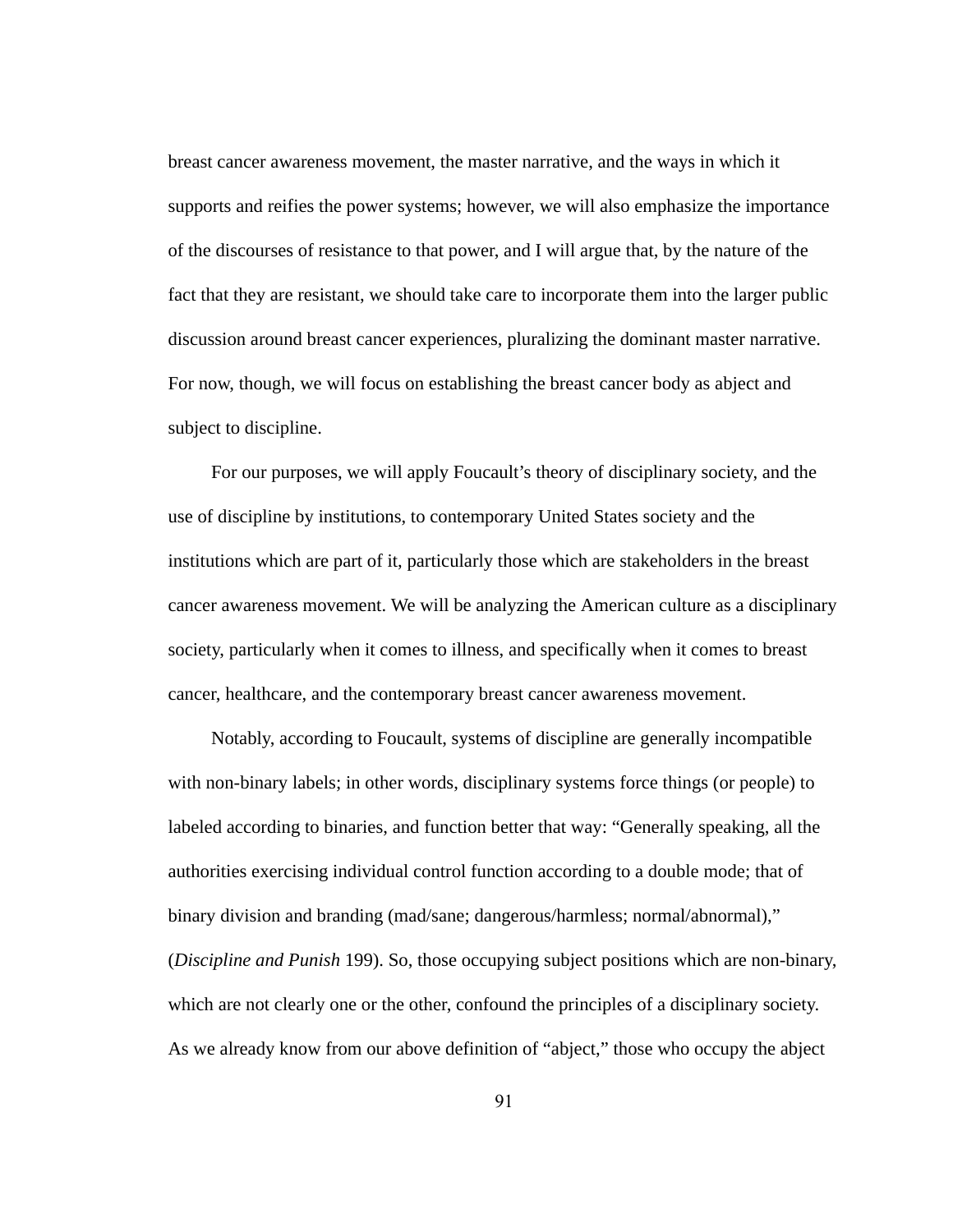subject position are exactly that: non-binary. Instead, they represent the collapsing of extremes, which means that, in a disciplinary system, they risk being categorized as abnormal by default, as Foucault notes in a 1975 interview: "If you are not like everybody else, then you are abnormal," ("Je Suis Un Artificier").

 The abject female body, according to Ussher's application of Foucault and Butler, is one which threatens the social order and must be therefore surveilled and subject to discipline. If we can establish that the breast cancer body is abject, we will also have established that it is therefore subject to surveillance and discipline. In the next chapter, we shall see the ways in which surveillance and discipline become evident via the omnipotence of the master narrative of breast cancer. First, we must focus on substantiating that the breast cancer body is abject.

The primary way in which the breast cancer body is abject is that it collapses the boundary between life and death. We know that by the end of the 19th century, the female body had become pathologized; by virtue of the fact that the female body simultaneously represented illness and the capacity to give and nurture life, it was already collapsing the boundaries of life and death. Additionally, by way of Ussher, we noted above that the fecund female body collapses a number of binaries, including life and death, horror and beauty, and inside and outside. The female body itself, was, is, and has already been established as abject. So, what makes the breast cancer body more powerfully abject than simply the female body, generally?

The body with breast cancer is out of control, and thus needs disciplining. This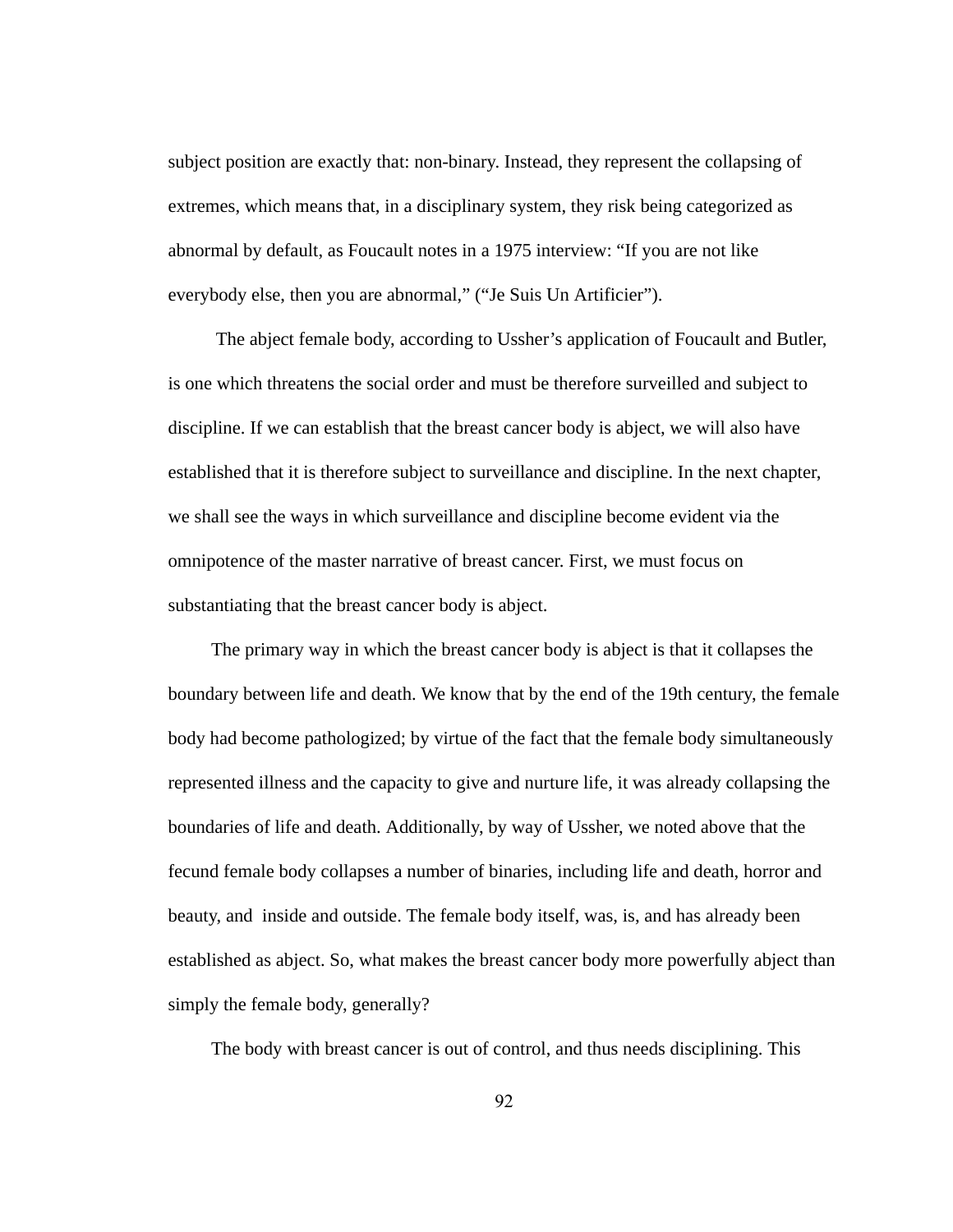chaos is embodied by the cancer itself: cancer is, essentially, a cluster of cells which are growing out of control, to excess. The lack of control inherent in any type of cancer may be enough to qualify a body as abject, of course; but in this case, the lack of control, the excess, the representation of mortality and fatality, is happening in exactly the physical location which has come to be arguably one of our culture's most emblematic symbols of life, nurturing, and fecundity: the human female breast. For many, the breast symbolizes womanhood. It not only represents motherhood as a symbol, the nurturing of children, but it is also the exact physical location at which many women spent early months caring for, and bonding with, their children; that same location where, almost certainly, a woman experiences intimate caresses with a lover. The breast is not only a symbol; it's a body part and the symbolic locus of many important aspects of a woman's life, and the horror inherent in losing that should not be overlooked, either for the physical impacts of an amputation, or for the loss of a body part which can be so emblematic of so many aspects of womanhood and identity. When the breast suddenly becomes, not the symbol of life, but the exact cause and location of potential death, a cognitive discord occurs in the minds of the public, who see the breast as a so life-giving and womanly: how can something that is so representative of beauty, motherhood, femininity, and life also generate something—cancer—which so iconically represents mortality? The woman who is possibly losing her breast is forced to confront the cognitive dissonance her body, her breast, now creates for her. She must also confront the public's distress over the life/death breast, and to mourn her own precious body part. The breast cancer breast powerfully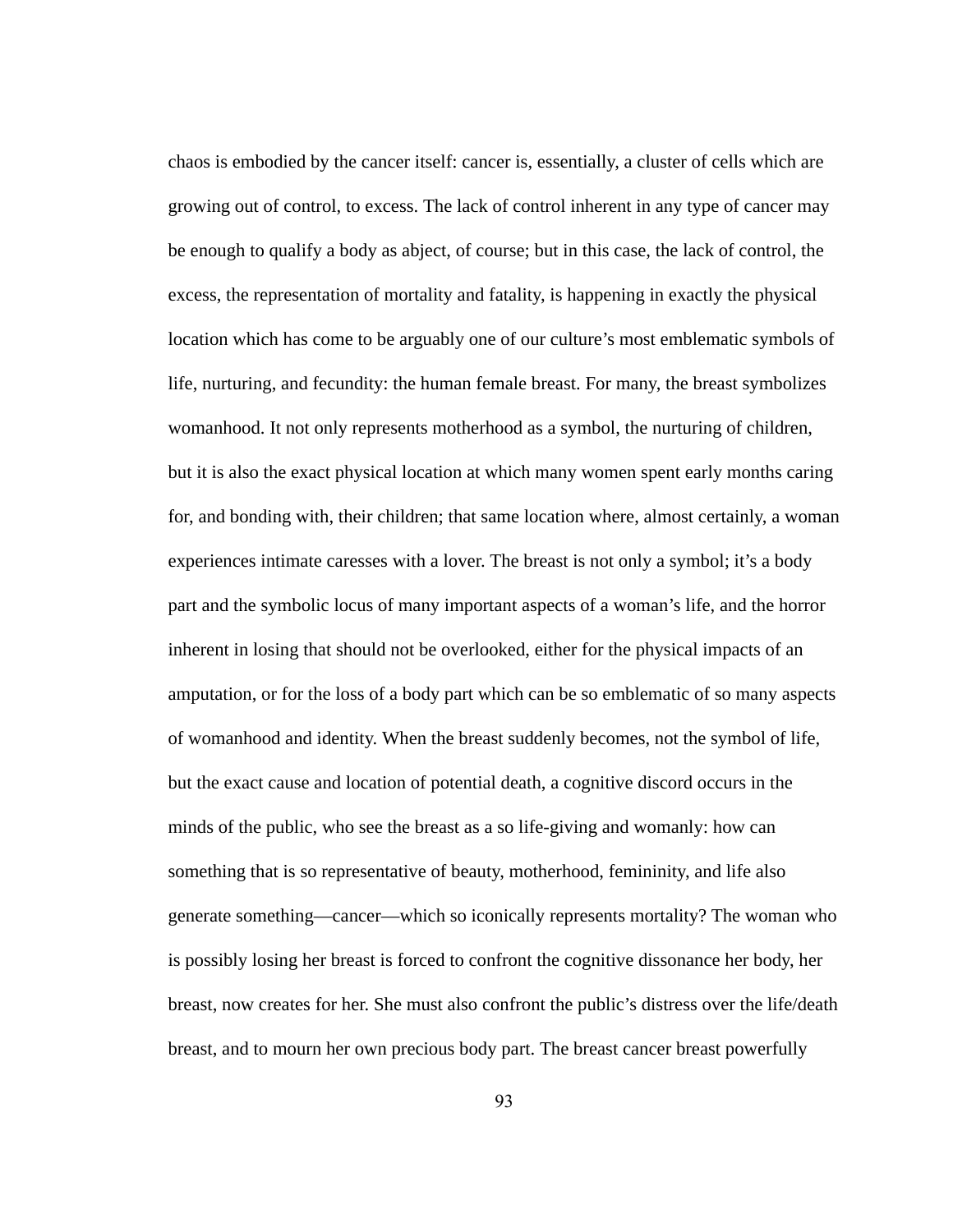symbolizes the ways in which life and death are collapsed into one bodily location; the thing which is life-giving is also the apparent cause of death.

Additionally, it's now fairly common knowledge that increased exposure to estrogen, produced by the ovaries, also increases lifetime risk for breast cancer. Many who are high risk choose prophylactic oophorectomies in order to reduce their lifetime exposure to estrogen. So, again, the biological essence of femaleness, estrogen, the ovaries, also represents the potentially fatal threat to the body in which it exists. Life and death are collapsed together again, and once again that collapse is represented by the life-giving element of female anatomy. In many contemporary mammographies, readers observe that those with breast cancer feel representative of both life and death in the course of their experience with breast cancer.

 A woman with breast cancer is alive, but her breast contains a potentially fatal disease, so she represents both life and death simultaneously. Writer Joan Halperin notes feeling this way in her poem "Diagnosis": "I am a moth/ready to burrow in winter clothes/surrounded by white nuggets/Camphorized," (7). Her figurative image of herself as a camphorized moth indicates that, while she is alive, her experience causes her to feel her own mortality, to feel dead. Like the moth, she has attempted to live her life, but finds herself overtaken by a force which makes her feel euthanized. Marian S. Irwin, in her poem, "Post-Mastectomy, Week One" also describes the feeling of existing in the space where boundaries are collapsed, writing "I am my own unknown," (32). The words "my own" signify her ownership of her body, a body which was familiar to her and which may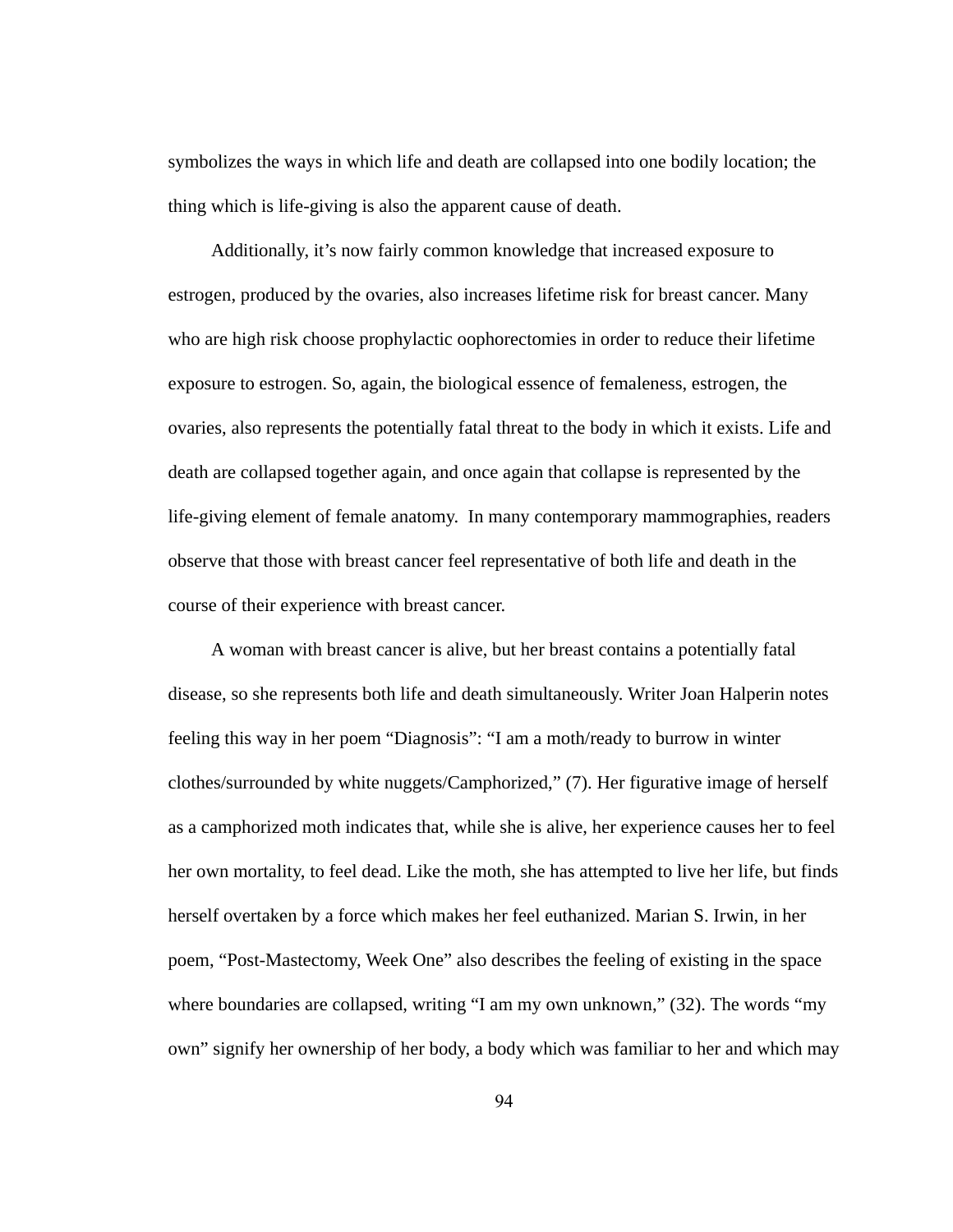have represented the importance of motherhood or her own sexuality, as it does for many women. The word "unknown" may connote her mortality (death is the greatest unknown), but it also indicates that, without her breast she loses herself, her identity.

In her mixed-media piece, "Physician's Report II," Violet Murkami uses visual art to show the ways in which her body represents life and death to her physicians. Murkami has layered physician's reports with full-body bone scans, resulting in a page of handwriting about her diagnosis which is overlaid with an eerie, dark-red, x-ray image of her body, in which her bones are visible through the flesh (73). Finally, representation of the collapsing of the boundaries between life and death is most clearly exemplified by graphic novelist Marisa Acochella Marchetto in *Cancer Vixen: A True Story.* In a series of panels, the writer/artist depicts herself, young, vivacious and preparing for her wedding, but in alternating panels, readers see a faceless grim reaper sneaking into her life. Finally, we see a panel in which the reaper smashes through the doorway, accosting the heroine and screaming "Cancer your wedding! Cancer your career! Cancer your life!" (63). This series of panels demonstrates that, having been officially diagnosed with cancer, Marisa feels herself as existing in the collapsed boundary between life and death. In each of the sentences, the word cancer is juxtaposed with something that represents a celebration of life or a vital part of living, indicating the collapsing of the boundaries between life and death. The following full-page panel makes the message even more clear. Marisa is depicted in two side-by-side images, one of her in a white dress and veil, and one of her in a frumpy hospital robe. The language above the images reads: "Instead of shopping for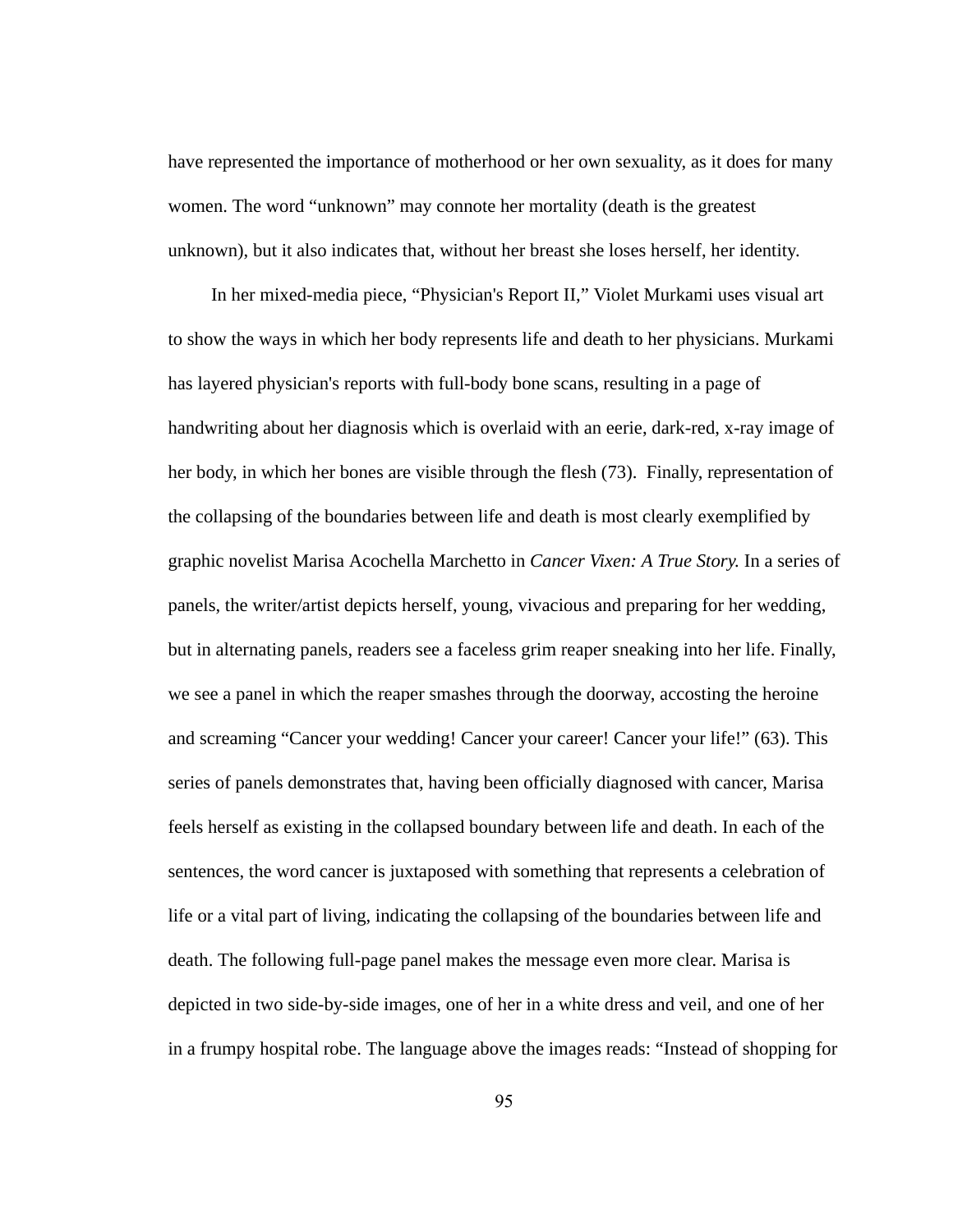a wedding gown...I see myself in a hospital gown," (65). Marisa's position as abject makes it impossible for her to perform what are considered socially normal activities (fantasizing about and then purchasing a white gown for her wedding). Again, an experience that is life-affirming occurs simultaneously with one that is life-threatening and the boundaries between life and death are collapsed. These people, in their experiences of breast cancer, feel identified as simultaneously representing life and death, thus demonstrating the abject subject position. Additionally, the potential loss of this particular body part, the breast, for Marisa also signifies the figurative death of several aspects of her identity. This image represents the death of the kind of wedding and marriage she'd envisioned for herself, of the kind of bride and wife she would be. Later, she fantasizes about saying goodbye to a fictional infant to whom she's never given birth, her potential future child (205). She acknowledges that breast cancer (and its subsequent treatments) will likely terminate her ability to bear and nurture a child. In addition to the very real threat of mortality, the experience of breast cancer, because of the importance of the breast to female identity in many contexts, can also bring about a series of figurative deaths (deaths of identity) with which a woman must cope.

Women with breast cancer also feel themselves as existing in the collapsed boundary of horror and beauty, which is another indication of the their abject position. Writer Elizabeth Hurst describes the ways in which cancer is both beautiful and horrifying: "Cancer is a complicated gift, unasked-for and undeserved. Imported from the rich mines of the underworld, it sheds metaphors and ideas, as well as murderous cells.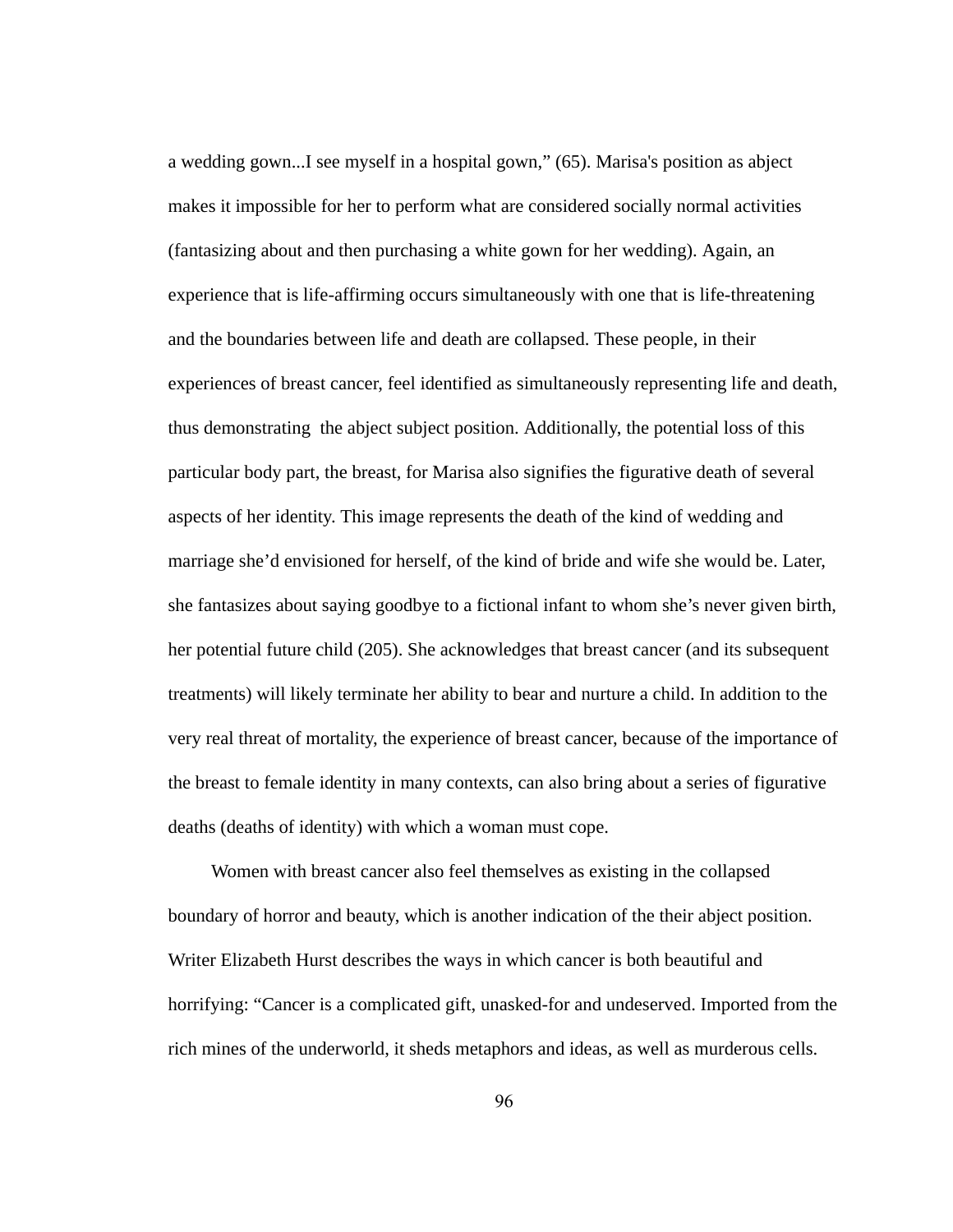Cancer is also a generous disease...It is time's Philosopher's Stone, and a meteor flung up from hell; a serial killer's wet dream, DNA's idea of a joke—a squirming handful of chaos which I may or may not still own,"  $(80)$ . Here, readers can see that Hurst identifies collapsed boundaries and binaries present in her cancer experience. It is rich and generous but also the tool of a killer. She see something beautiful—metaphors and ideas—and also something horrifying—murder. The word "generous" may be a subtle allusion to the fact that cancer cells are those which multiply, constantly giving more, but it gives too much and too chaotically. Murder and the threat of the overwhelming multiplication of cancer cells are both horrifying; rich metaphor and generosity are both beautiful. Cancer has collapsed those two binaries. Lois Tshetter Hjelmstad notes the horror in losing a part of her body which she considers beautiful: "The night before my first mastectomy, I wept as I wrote a good-bye poem to my beautiful breast," (55). Here, we can see that the breast is vital to Hjelmstad's identity as a woman and a person, possibly her femininity, sexuality, and motherhood. The breast itself is beautiful, and the thought of losing it is horrifying, but so, too, is the disease which has affected it. In these cases, the breast cancer body represents the collapsing of horror and beauty.

Others note the horror of undergoing such an frightening amputation, like Maxine Kumin, who says in her piece "Off" that she is "as a lamb to the slaughter," or Patricia Goedicke, in her poem "100,000 Upon 100,000": "One by one we are taken to the hospitals/In silence, in secret/The surgeons whet their knives," (Kumin 18; Goedicke 61). Certainly, surgeons are not butchers, nor do they literally whet their knives in eagerness;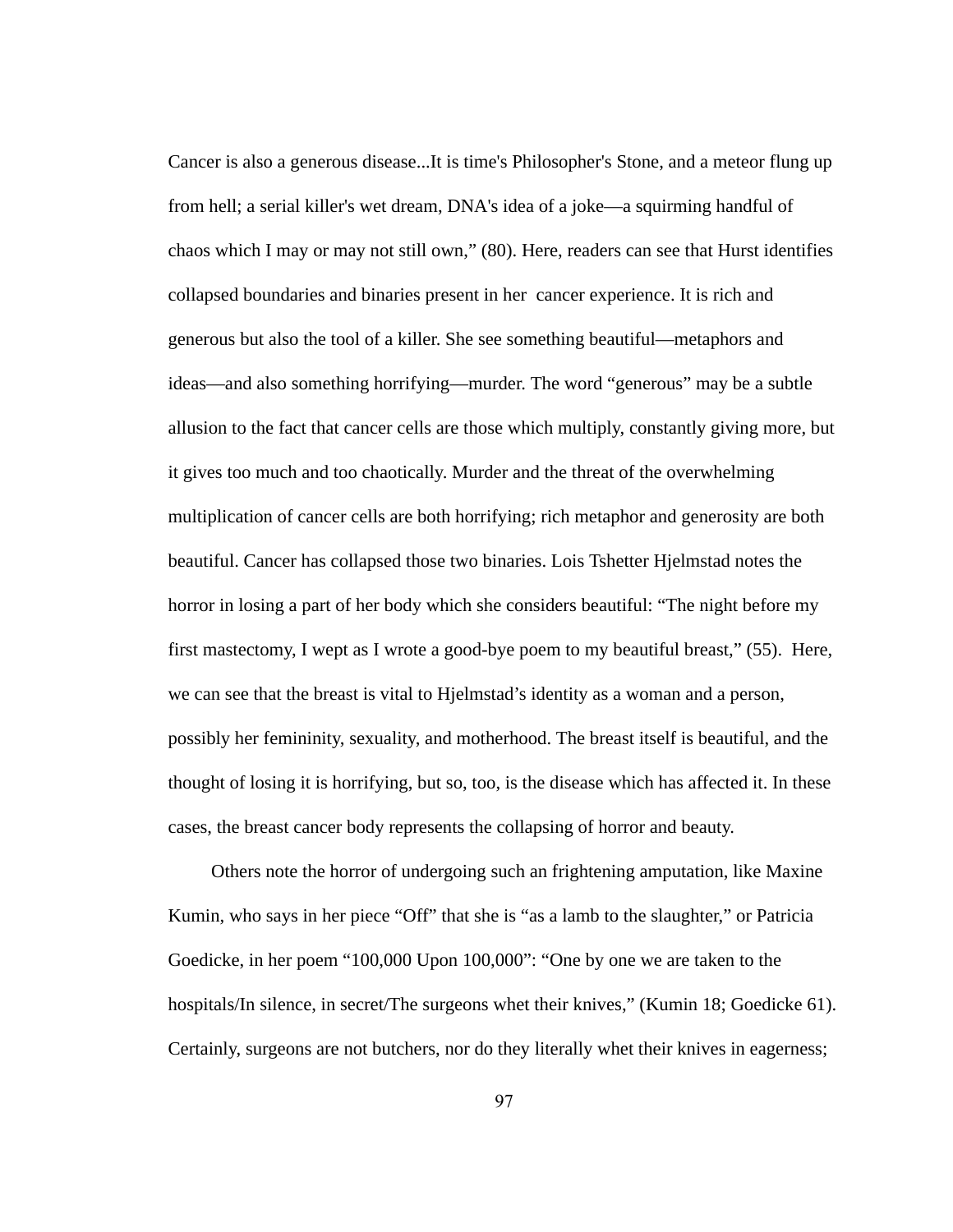they actually intend to help their patients in the long run. However, the fact that these people feel this way—as though they are about to have an important, beautiful body part butchered—indicates that they occupy the abject position. Marlene Gharbo Linderman's painting, "My Surgery," visually depicts her narrative of horror regarding her mastectomy (27). The painting shows a surgeon looming large in the foreground, using a serrated blade to cruelly saw off her breasts, while technicians hang other amputated breasts on meat hooks in the background. On the hooks, the breasts are painted in soft, warm pastels and they look soft and tender, even pretty, aside from the rough, bloody edges. This image, too, shows horror and beauty collapsed. Because the breast cancer body quite literally embodies the collapsed boundary between horror and beauty, it is abject.

The female body, particularly the female body in cancer, also experiences the abject position by being placed "beyond abnormality," according to the study done by Parton, Ussher, and Perz. The study, again drawing on Kristeva, notes that, many women describe their post-cancer bodies in similar ways, but that the socially ordered structure of normal versus abnormal cannot appropriately encompass their positioning: "...women attempt to manage the abject body by positioning it outside of normality, their accounts suggest on ongoing unease around their use of this discourse," (493-94). In other words, the social order expects those with breast cancer to be able to identify themselves, and their bodies, somewhere within the accepted continuum which has the binaries of "normal" versus "abnormal" at either end. People understand this binary because it's been socially inculcated: they have a notion of what a "normal" body versus an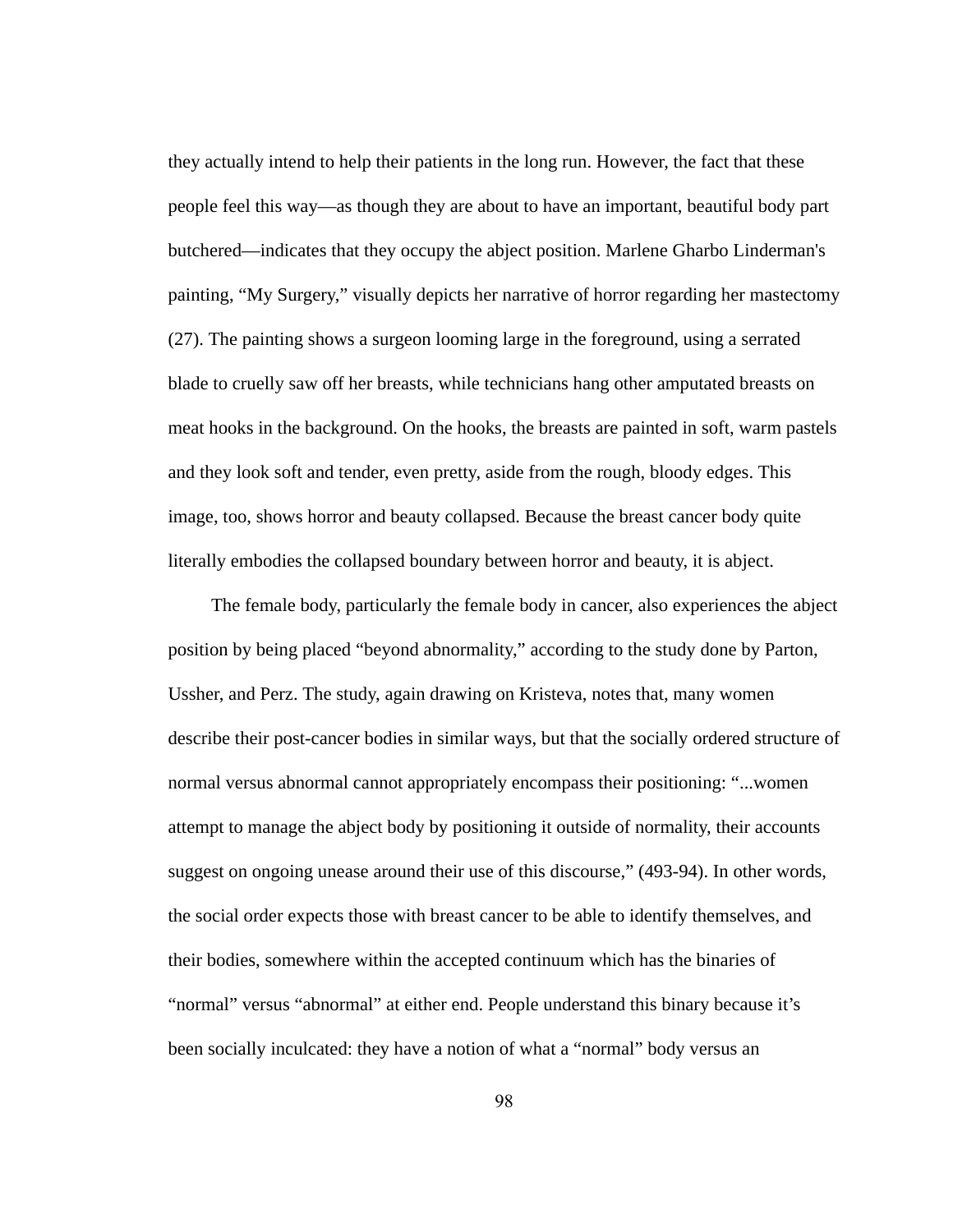"abnormal" body looks like, according to the binary categories. However, when they consider their breast cancer bodies, they cannot easily categorize their breast cancer bodies into one of these binary categories, or even onto the continuum. They cannot see themselves as normal, but they also don't fall into pre-conceived notion of "abnormal" because their experience is more extreme, more pronounced, more different, than even simply being "abnormal." For example, the study identifies one interviewee, Christine, who describes her reconstructed breast as "odd...it still looks normal. I try to think, you know, it's okay, but I don't see it" (4). Christine feels that her normal-looking body is abnormal, but also can't relate to her new breast as a part of herself. Being defined as abnormal would mean, at least, that her body falls into a binary category which is familiar, but it is beyond even her conception of abnormal, so far that she can't even relate to the body part. From this study, we know that a woman's attempt, in her breast cancer experience, to locate her body relative to the normal versus abnormal binary, indicates her abject position. She can't fit anywhere on the pre-determined, familiar continuum. We see an example of this "beyond abnormal" positioning in the case of Greta, when she comments on her experience during chemotherapy and radiation. First, she notes the strangeness of the changes in her taste buds: "I don't crave things like everybody else does. I just go, 'Oh, that sounds okay,'...It's painful, it burns, it's salty, and it's just bizarre," (Abel and Subramanian 20). Further, Greta describes the specific experiences related to her female body: "That's the one that's the weirdest, the most peculiar...I went into chemo-induced menopause. It's what they call crash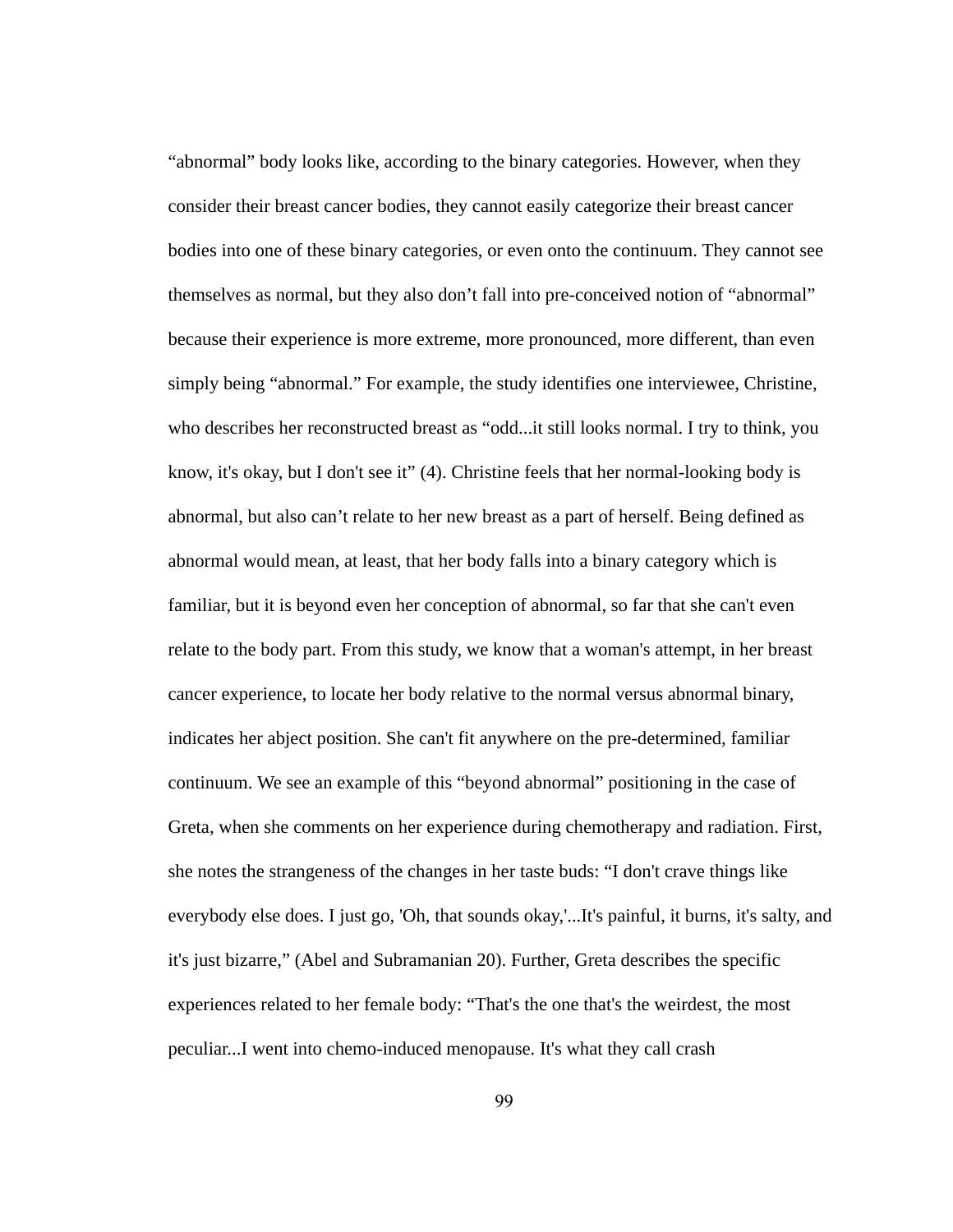menopause...And when it happens, you don't even know if it's the chemo or what's going on," (Abel and Subramanian 20). Here, Greta uses words like "bizarre," "weird," and "peculiar," to attempt to position herself relative to abnormality, but what her body is doing is even outside of her pre-conceived notion of abnormal, as we can see from the latter part of her comment, "you don't even know if it's chemo or what's going on." In both cases, she is reduced to generalizations like "bizarre" and "you don't even know....what's going on" because she can't even position herself as abnormal. Because she is experiencing something "beyond abnormality," her body is abject.

Artist Sylvia Colette Gehres uses her artwork in an attempt to position herself relative to the abnormal as well. Her work, "Reflection," a piece done in sketchy chalk pastels, shows a bald woman with one breast and her eyes closed. In her caption, Gehres says, "I had to get used to this strange new head and body, so I put it on paper. It's easier to look at the picture, which is once removed from reality. The earrings are important because they were favorites in the years 'before the cancer.' They function as the 'familiars' in the piece," (54). Gehres attempts to position herself in the ordered realm of normal versus abnormal, but rather than simply falling on one end of the spectrum into abnormal, she can't even relate to her own body and instead feels like her body parts don't belong to her, making her abject. The reference to the earrings is important because it indicates that even in attempting to position herself as abnormal, she feels unsettled about her body, and needs a familiar image. Here, in Gehres story, we also see her shift between subject and object. She is the subject when she knows she must get used to her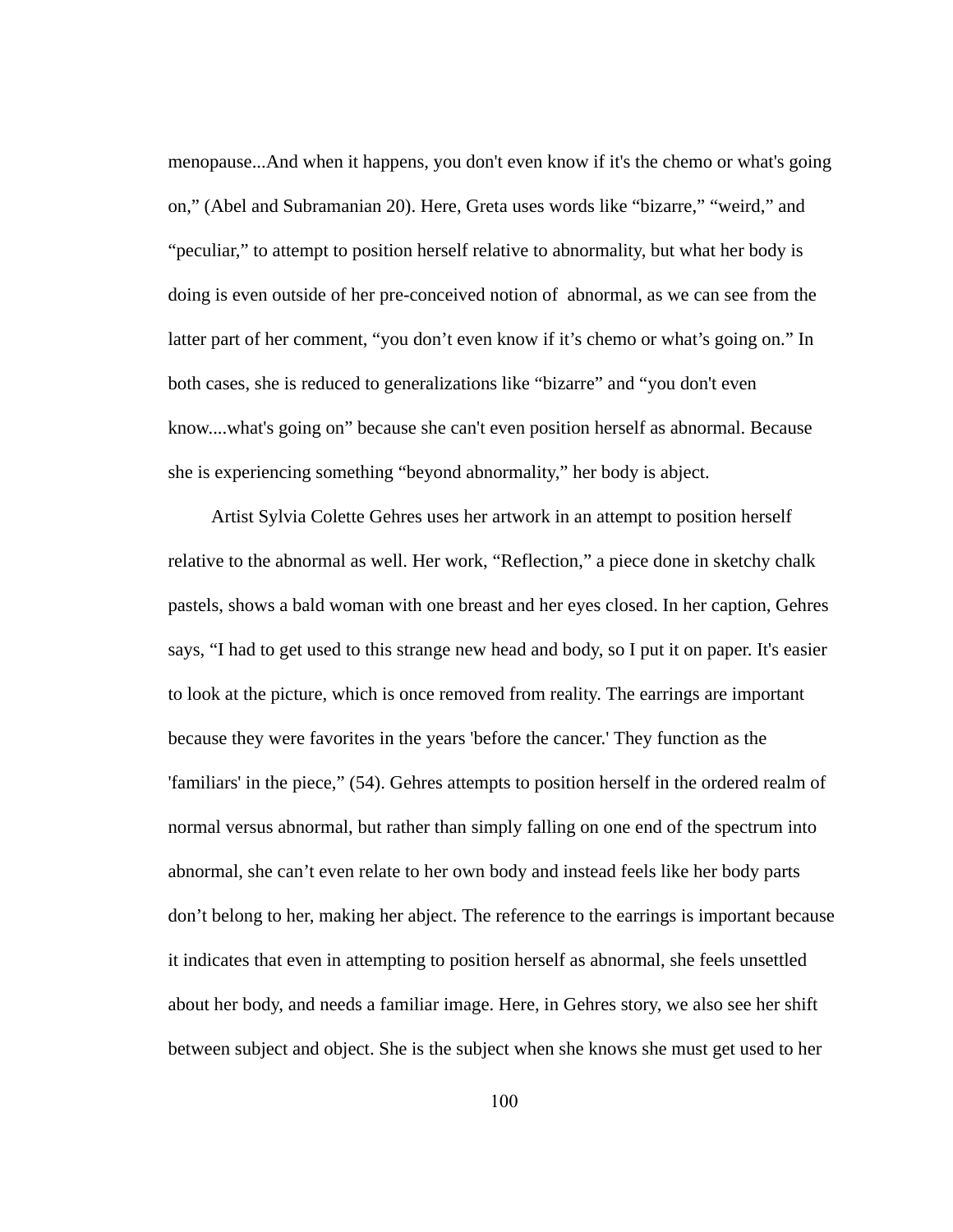body and when she puts it on paper; she is the object when she says that she has a "strange head and new body" and when her own body is once removed from reality by its depiction as art. She sees herself simultaneously as subject and object.

The abject body is also characterized by its lack of control; Ussher, drawing on Kristeva, makes this point clear: "Kristeva argues that bodily fluids and emission—sweat, pus, excreta, breast milk, semen, blood—stand as signifiers of the abject, of the body without boundaries which threatens the illusion of the contained, controlled, rational subject, and as such, threatens stability and social unity," ( *Managing the Monstrous Feminine* 6). Parton, Ussher, and Perz noted a manifestation of Kristeva's theory when they interviewed several women with cancer as part of a study: "The abject body was often positioned as being out of control in the women's accounts, through corporeal experiences such as disfigurement, excess in bodily weight, menopause, a seeping wound, a stoma, or leaking excretion and urine," (495). One survivor of breast cancer recalls her experience with having to wear a drain in public: "...I had to keep measuring and emptying that [drain], and mine got clogged a couple of times, so I had to go to the emergency room for that...I wear big clothes anyway, so I had the big clothes with the drain hanging out. And the bandages. It was kind of scary to get in the shower because I didn't know what that was gonna do. So it was the unknown, the unknown," (Abel and Subramanian 24). This survivor's drain, the seepage of her body, socially signifies her body's lack of control: she is then connoted as a "subject which threatens stability and social unity."

101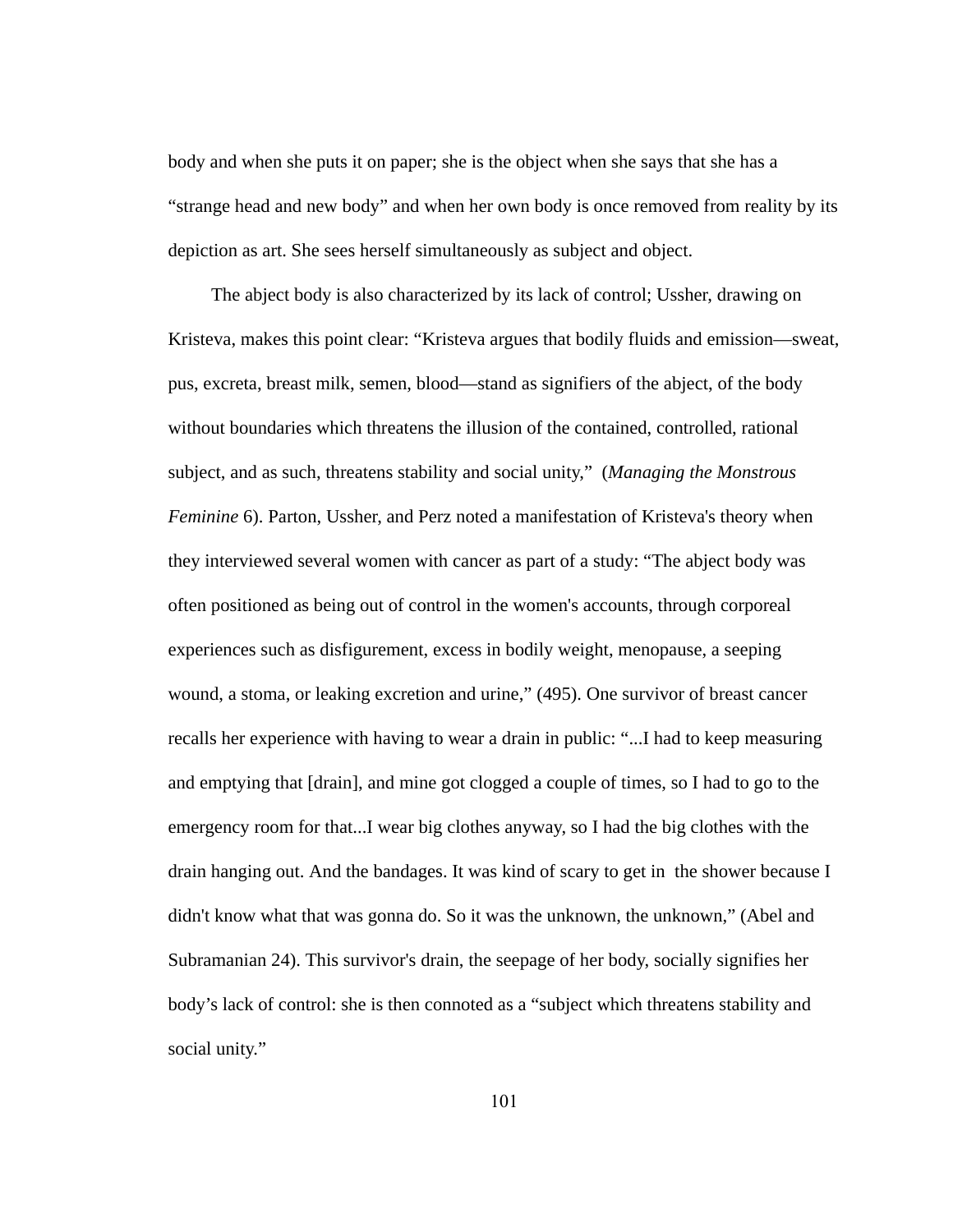The piece "Don't Touch Me," by Arlene and Michelle Linder, profoundly demonstrates the abject, out-of-control body. The artwork is a black and white sketch of a bald woman in a hospital gown, vomiting into a nearby toilet (Linder 86). The I.V.s and other medical instruments to which she is attached are drawn at harsh, exaggerated angles, while the female figure is composed of more curved, organic forms, drawing attention to the apparent lack of control represented by her body, versus the regimented control demonstrated by medicine (86). In the background of the picture are words describing the patient's thoughts about her bodily secretions: "My bucket is my best friend," and "I watch that green goopy stuff coming out of my mouth. I can't go on," (86). This portrait demonstrates the extent to which the woman depicted in it feels that her body is out of control. Socially, the idea of the female body being out of control is problematic—it represents, again, the threat of excess in the female body. The "too muchness" associated with sickness, secretions and vomiting, signify frightening and threatening unknowns, and also associate that fear and threat with her symbol of femininity: her breast. Women are supposed to be well-kept and in control of their bodily functions; they are supposed to be sexually appealing to men; and they are supposed to represent idealized motherhood, the bearing and nurturing of children. A person who cannot maintain these norms has failed at enacting her expected role in society. Again, breast cancer threatens the social order, and a person who cannot keep her body in control (or at least hide the fact that it is out of control) is representative of that threat.

The breast cancer body threatens the social order by being, according to Parton,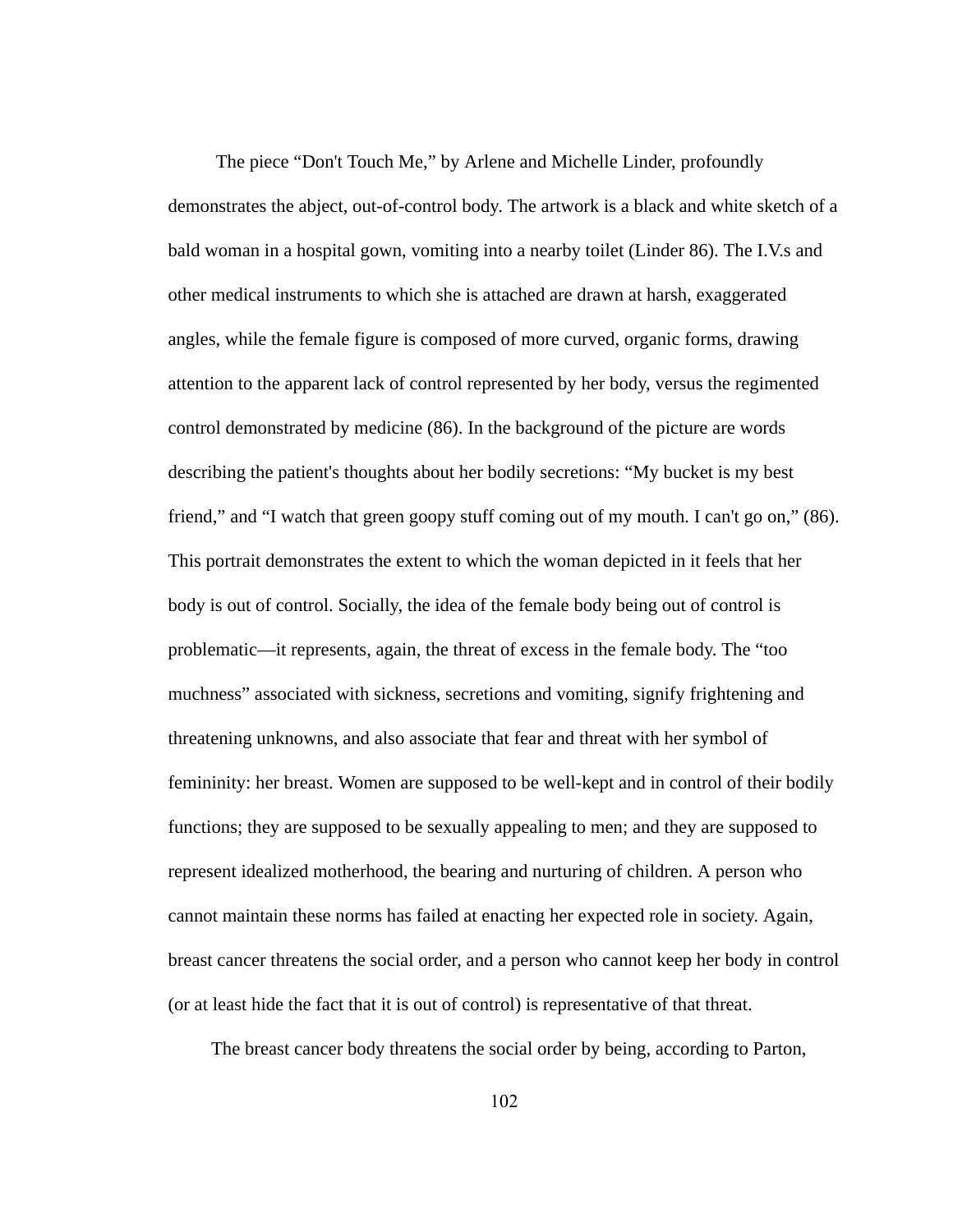Ussher, and Perz, "outside femininity": "For many of the women, cancer resulted in a loss or threat to embodied signifiers of femininity...in a cultural context where women tend to be defined through bodily appearances, the loss of feminine signaled a loss of subjectivity for women, positioning their bodies as being of less value," (494). The feeling of loss associated with femininity is demonstrated in Lois Tschetter Hjelmstad's poem, "Double Amputee": "Strange it is to seem/A sexless child/Again," (55). Here, the loss of her feminine signifier, her breast, makes her feel unsettled and reverted to a helpless, child-like position. Similarly, Pamela Post, in her essay "Cancer Says," demonstrates feelings of deep loss associated with her femininity when she is faced with the possibility of a mastectomy: "It had to do with the part of me that first responded to the touch of my teenage boyfriend. It was where my two babies fed and nuzzled and drifted into sleep for the first year of their lives," (Post 4). Post specifically identifies her breast as representative of herself as a sexual being and a reproductive female body, and implies a loss of identity as feminine by the loss of her breast. Lorraine Vernon, in her poem, "Slant," notes that the loss of her breast makes her feel less feminine:

Or maybe I'm becoming

(androgynous)

precocious female—

child woman man

transforming Woman

with the little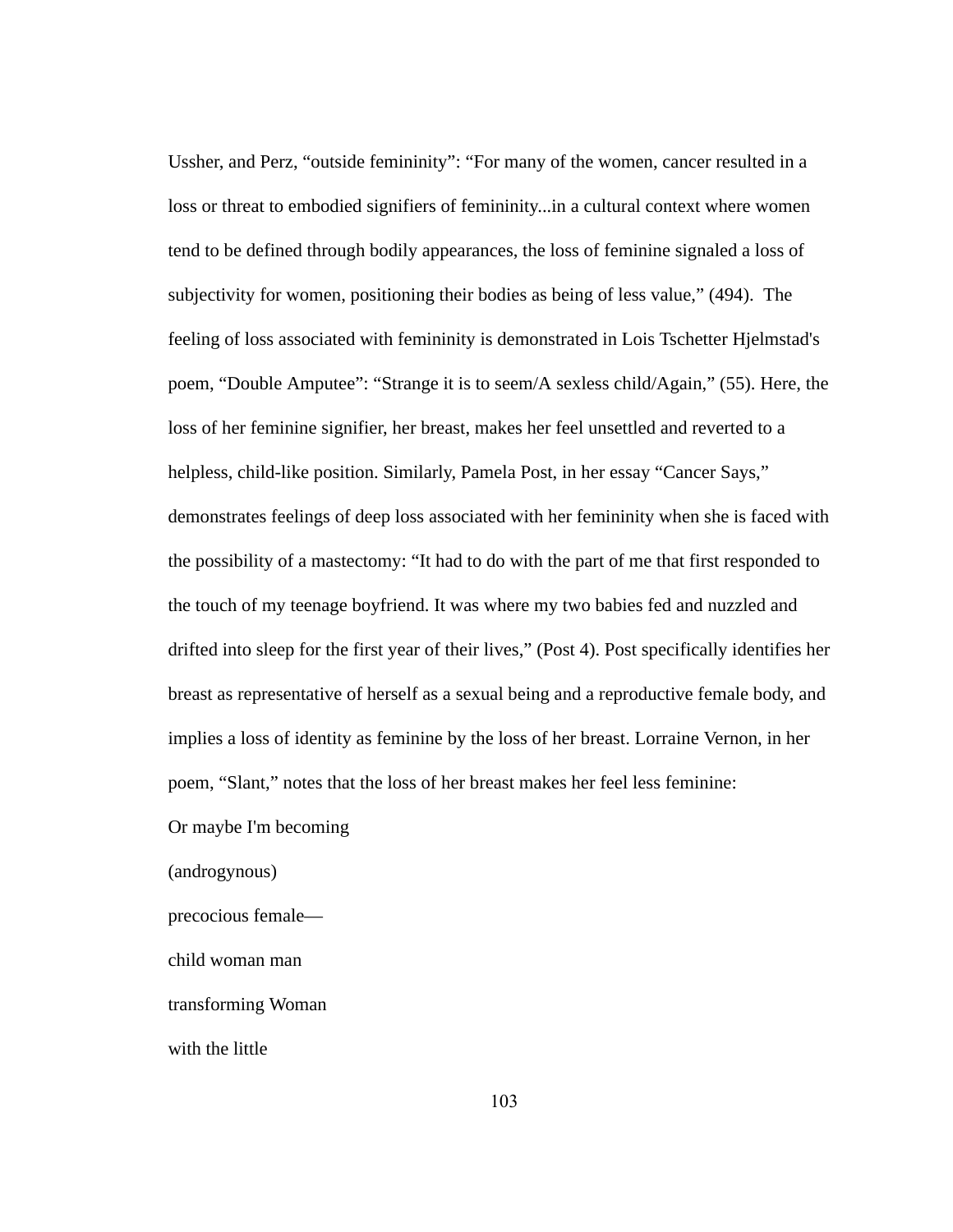## (left

## (Vernon 34).

The poem's ending—the word "left" with one parentheses on the left-hand side which is never closed—is a visible, linguistic replication of the appearance of her chest, which is left with one curved left breast. The fact that that ending is preceded by the phrase "with the little" implies that Vernon feels her value as feminine is diminished by the fact that she has only one breast. Even the title of the poem itself, "Slant" indicates her feelings of bodily imbalance. The feeling of loss of value derived from loss of femininity appears in Marchetto's work when, after her single mastectomy, the grim reaper appears again, only this time, the figure is not faceless; it has a face which, though gray, harsh, and eyeless, has blond hair and a facial structure like Marisa's own; it is she. When her fiancee neglects to call immediately following her surgery and she wonders why, it lingers over her bed shouting, "I'll tell you why...you're damaged goods and he found someone better to do! Damaged goods! Damaged goods!" (Marchetto 120). The fact that Death personified looks like Marisa indicates that she has internalized messages which label her as abject—representing collapsed boundaries between life and death—and the fact that the reaper uses the phrase "someone better to do," (in this case, "do" being a euphemism for sex) indicates that she views herself as having less value sexually, from the male perspective. Thus, Marisa has internalized the societal perspective of the definition of female sexual attractiveness. The hegemonic values which Marisa has internalized regarding her femininity are demonstrated most profoundly, however, in the series of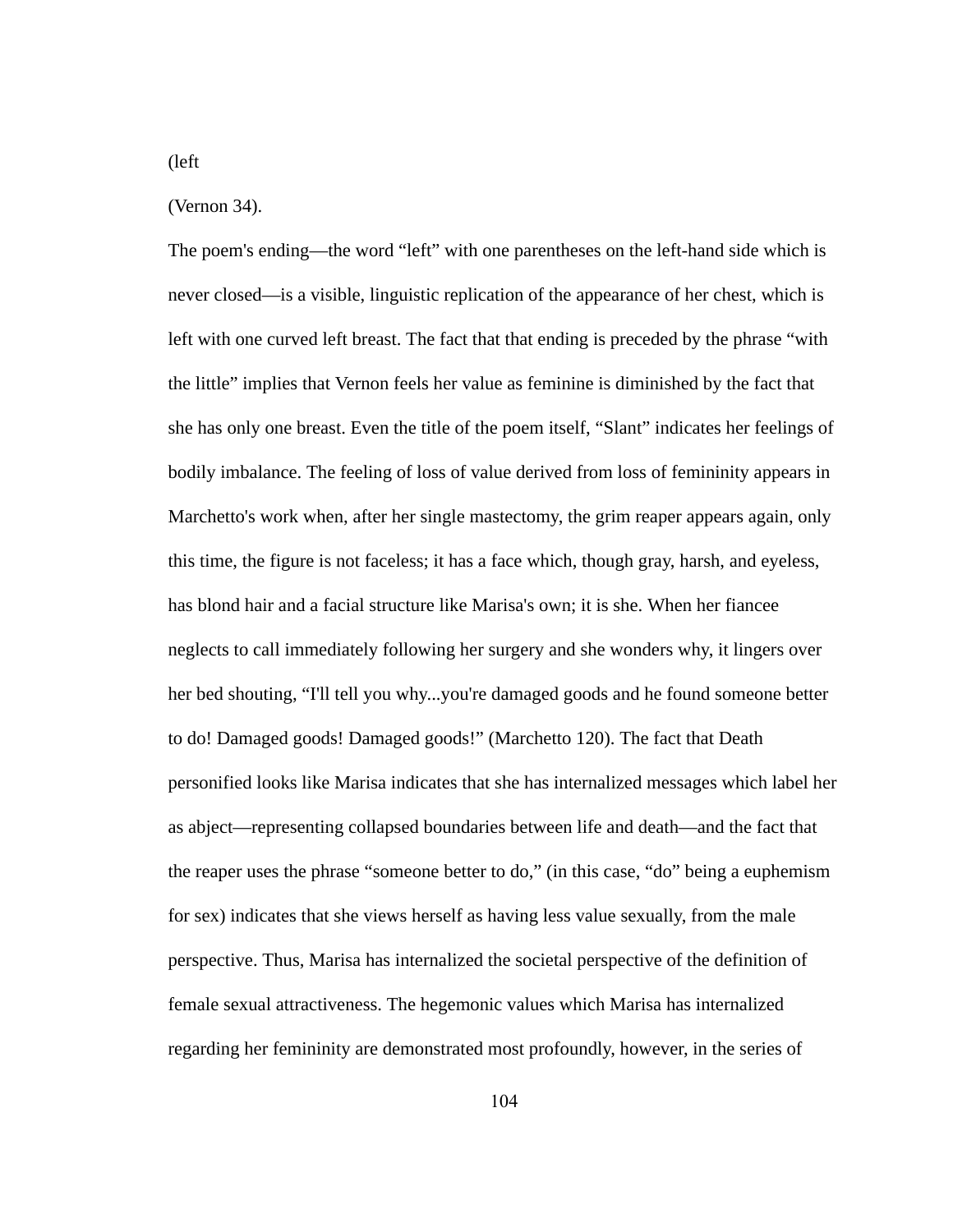frames near the end of the book in which she discovers, at 44, that she will need to take Tamoxifen for five years post-surgery, and thus will not be able to have a child. After she hears this, the following frames show her, gazing upwards to a starry sky where an infant body floats. She looks at the infant: "I'm so sorry...I thought I had all the time in the world, when all I had was the blink of an eye," and in response, the infant says "Goodbye" and disappears (205). The next few frames show Marisa and her mother crying over her loss of reproductive ability. This is certainly sad news for any woman who wishes to have children, and these feelings of loss and sadness are valid. However, her presentation of her loss of reproductive ability indicates that she feels of less value without it, that she feels ashamed for having made the decision to wait to have children. This presentation is another indication that she has internalized the reproductive value, the accepted type of femininity, which our social order attributes to her.

When the hegemonic social order is threatened by bodies which do not meet its expectations, those bodies must be surveilled and disciplined. Abject bodies, including the breast cancer body, must be surveilled and disciplined because they threaten the symbolic order. Foucault claims that this surveillance and discipline, in previous centuries, was conducted primarily through two institutions: "Religious groups and charity organizations had long played this role of disciplining the population," ( *Discipline and Punish 212*). But, he notes that "one also sees the spread of disciplinary procedures, not in the form of enclosed institutions, but as centre of observation disseminated throughout society," (212). Ussher claims that, in modern times, one of the entities to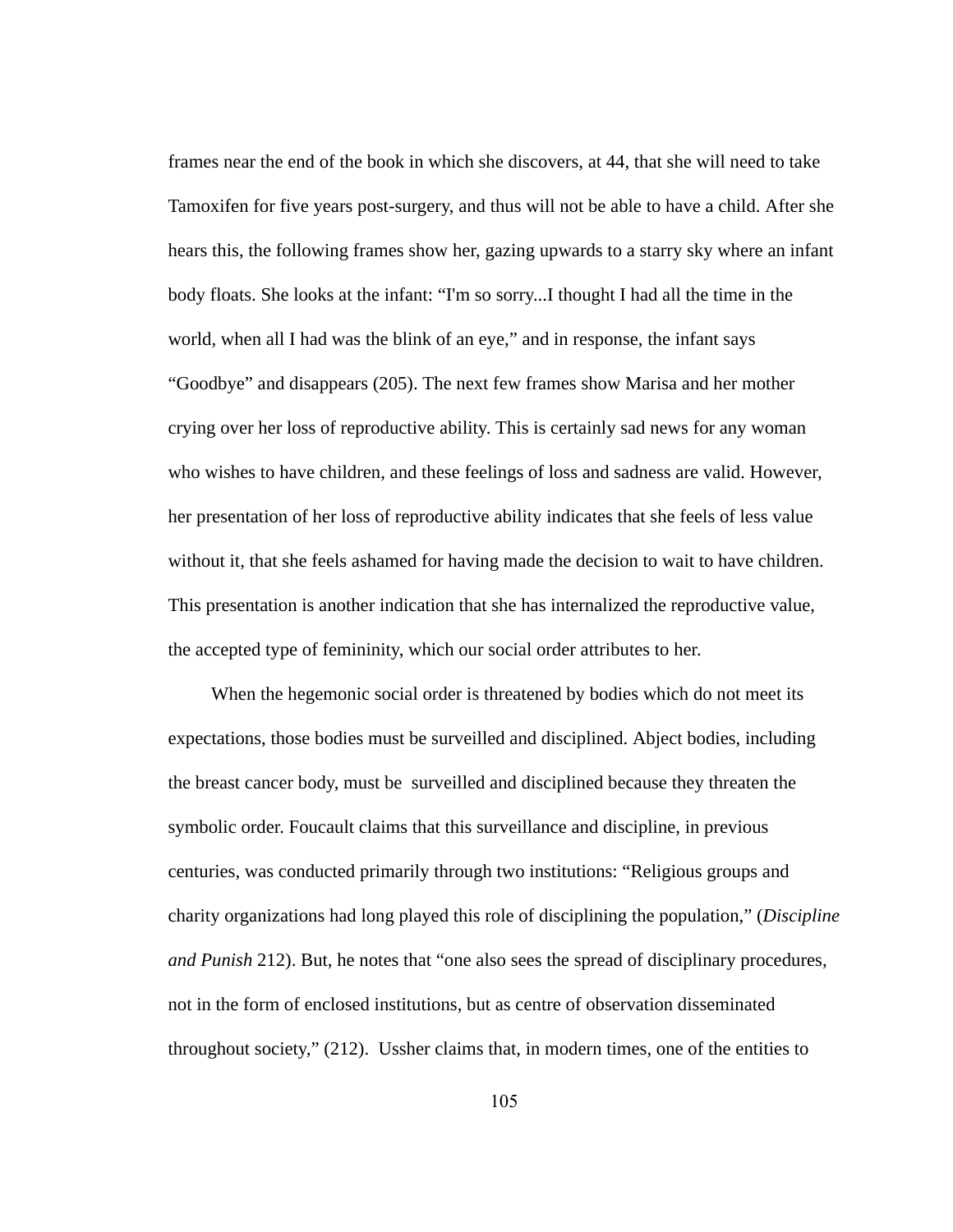which disciplinary procedures have been disseminated, particularly when it comes to the female body, is medicine: "In contemporary western culture, theories of biomedical science...serv[e] to regulate the monstrous feminine...through positioning the female body as inherently pathological, necessitating rigorous application of technological investigation and intervention—with medical experts firmly in control," ( *Managing the Monstrous Feminine* 15). Because the female body has been established as pathological, it stands to reason that healthcare would be the source of surveillance and discipline for deviant female bodies; women, more than men, are expected to subject themselves to the authority of medicine. Medicine inadvertently disciplines the abject female body, as Ussher notes: "diagnostic categories...conveniently attribute female distress to the deviance of the reproductive body, legitimating medical management of the reproductive excess, and implicitly of the monstrous feminine...we are told that medical management of the fecund body is the answer for all ills," (17). This is a rich and bold claim, which we should parse out and discuss in the context of breast cancer. First, risk factors and potential causes for breast cancer are often associated with "deviance of the female reproductive body." Public discourse focuses on the fact that women who have children after 30, or who don't have children at all, are at higher risk; we hear that increased exposure to estrogen, produced by the ovaries, increases risk. While both of these claims have solid scientific evidence behind them, they are overemphasized in public discourse, which implies that the cause of breast cancer lies inside the person's own body, inevitably. We don't hear much about potential environmental causes of breast cancer.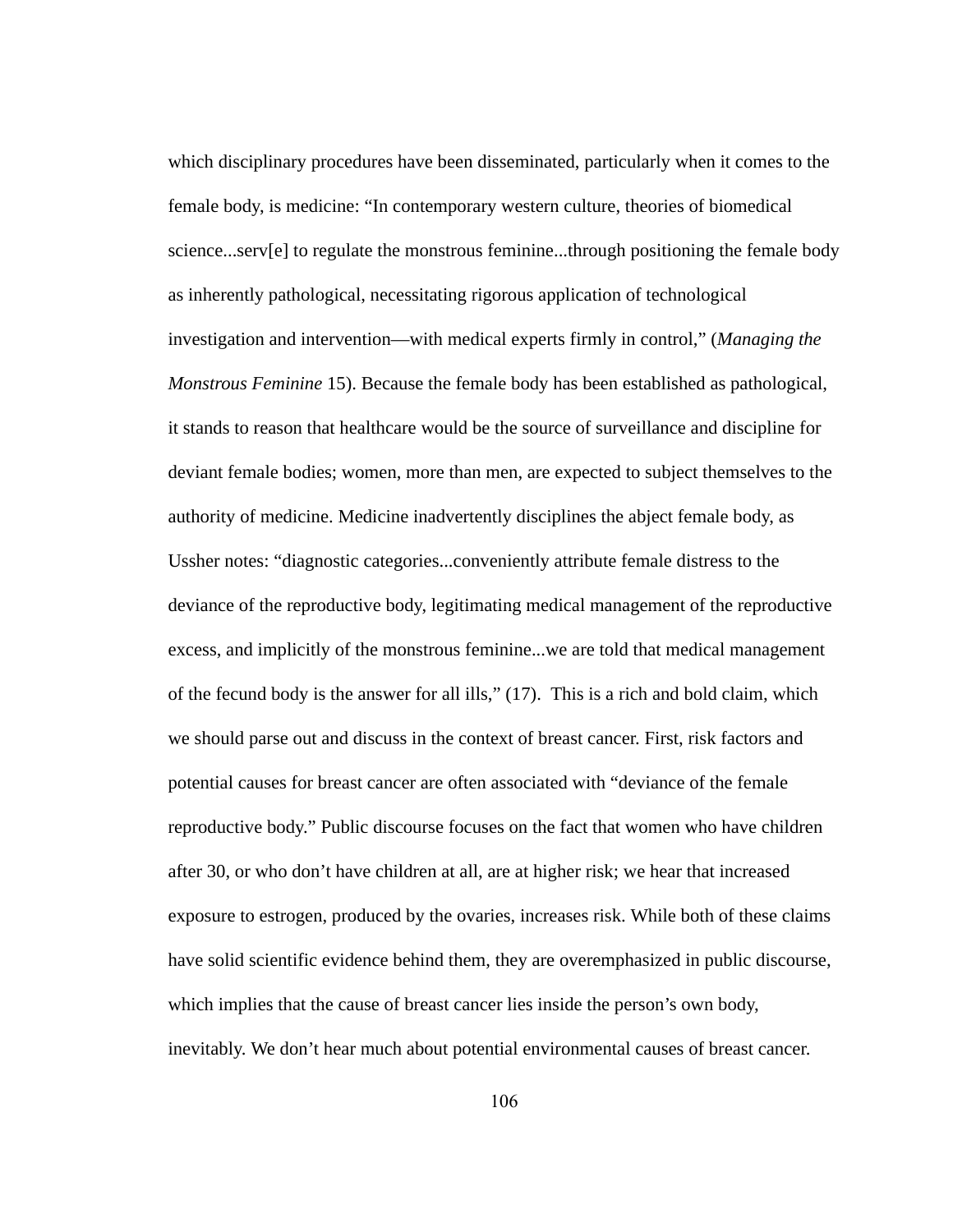Instead, "medical management" is our cultural default option when it comes to this illness. While medical management is the cultural default option for many types of cancer, and even other illnesses, it is specifically problematic in relation to breast cancer because of the iconic symbolism of the breast in our culture. As we have mentioned above, the breast has always connoted motherhood, nurturing, sexuality, and idealized femininity; breast cancer and the post-mastectomy body threaten those associations and the social expectations and norms which result from them. Therefore, we are more alert to the implications of breast cancer, more uncomfortable with the discord it creates, and more emphatic that it be medically addressed. Those with breast cancer are expected to subject themselves to medical management because breasts are so socio-culturally important to our model of the archetypal woman: they can't be risked. For example, many medical institutions recommend mammograms to screen for breast cancer. The American Cancer Society recommends that women start getting yearly mammograms at 45 and then get a mammogram every two years after turning 54 ("American Cancer Society Guidelines..."). The United States Preventative Services Task Force recommends one every year from 40-49, and one every two years from 50-74 ("Final Recommendation Statement: Breast Cancer Screening").<sup>52</sup> That's about 22 mammograms over the course of an American woman's lifetime. That's roughly 22 exposures to radiation, when medical radiation is the only thing actually proven to cause breast cancer,

<sup>&</sup>lt;sup>52</sup> It should be noted that, at the completion of this text, these recommendations were paired with recommendations that patients consult with their doctors about potential risk for breast cancer versus risks associated with mammograms.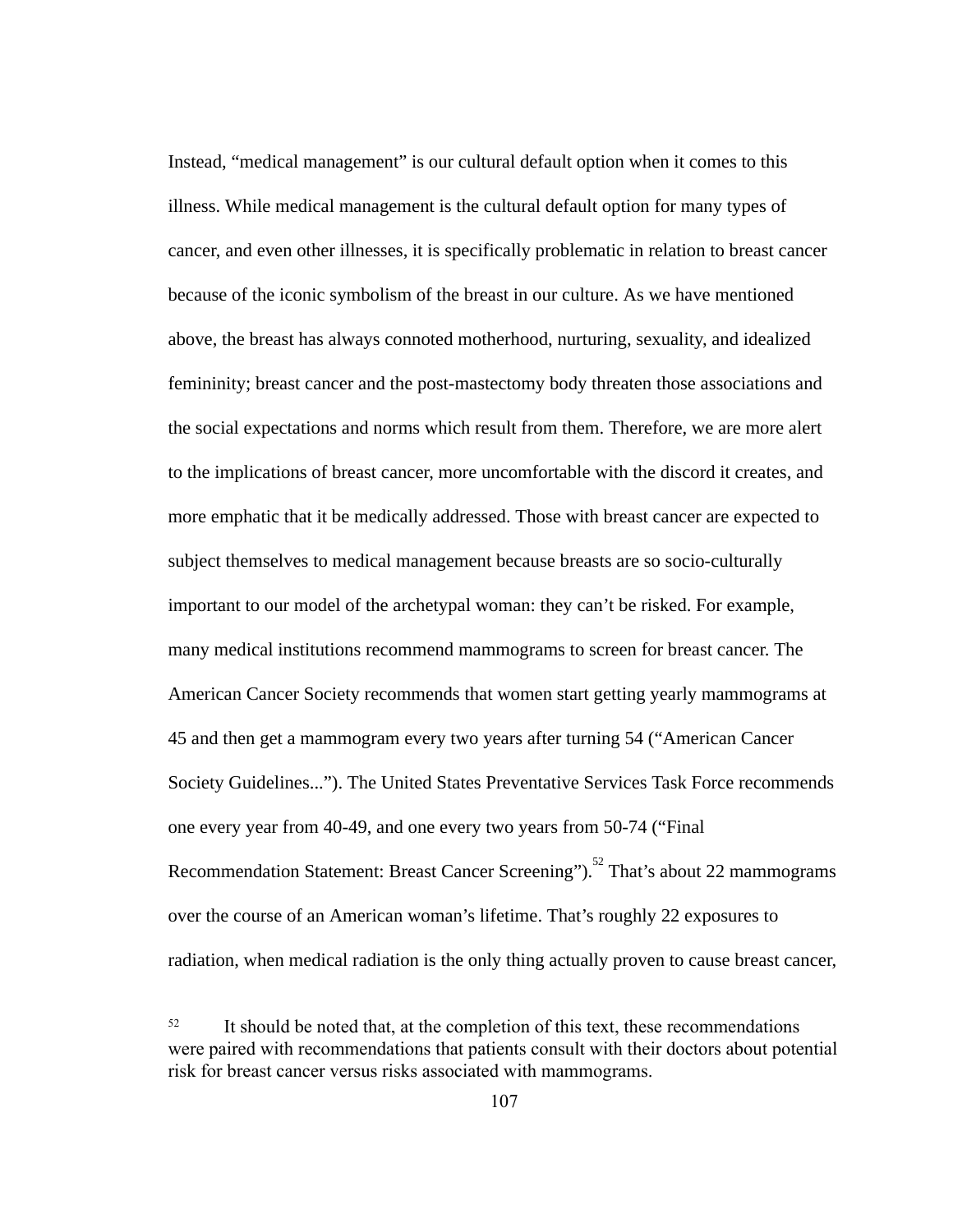and causes about 2,800 cases per year (Committee on Breast Cancer and the Environment: The Scientific Evidence, Research Methodology, and Future Directions; Institute of Medicine 294). In actuality, mammograms aren't really as helpful as we may believe. In fact, a British study by Miller et al., the largest done to date on this topic, found that "annual mammography in women aged 40-59 does not reduce mortality from breast cancer beyond that of physical examination or usual care when adjuvant therapy for breast cancer is freely available." Additionally, mammograms have been shown to lead to overdiagnosis and overtreatment. According to Neighmond, one recent study showed that of 700,000 women screened for breast cancer using mammograms, 75,922 had "suspicious" mammograms that resulted in follow up treatments, but it turned out they didn't have cancer at all, and they had to deal with the anxiety and physical pain that comes with over-treatment. Mammograms, in this case, are a figurative and literal form of surveillance to which abject breast cancer bodies are subject; agencies and institutions who reify the over-emphasized belief in mammograms, are all part of the disciplinary system which administers that surveillance and assures that we meet the expectation to get our mammograms. People have internalized self-policing for this behavior as well: often, you can hear women ask each other if they're getting their mammograms; when a person is diagnosed with breast cancer, one of the first questions someone asks is whether or not that person has been getting mammograms regularly.

Maxine Kumin, for example, notes feeling subject to the disciplinary system in her account of breast cancer in the early 1990s. When her doctor, who she has previously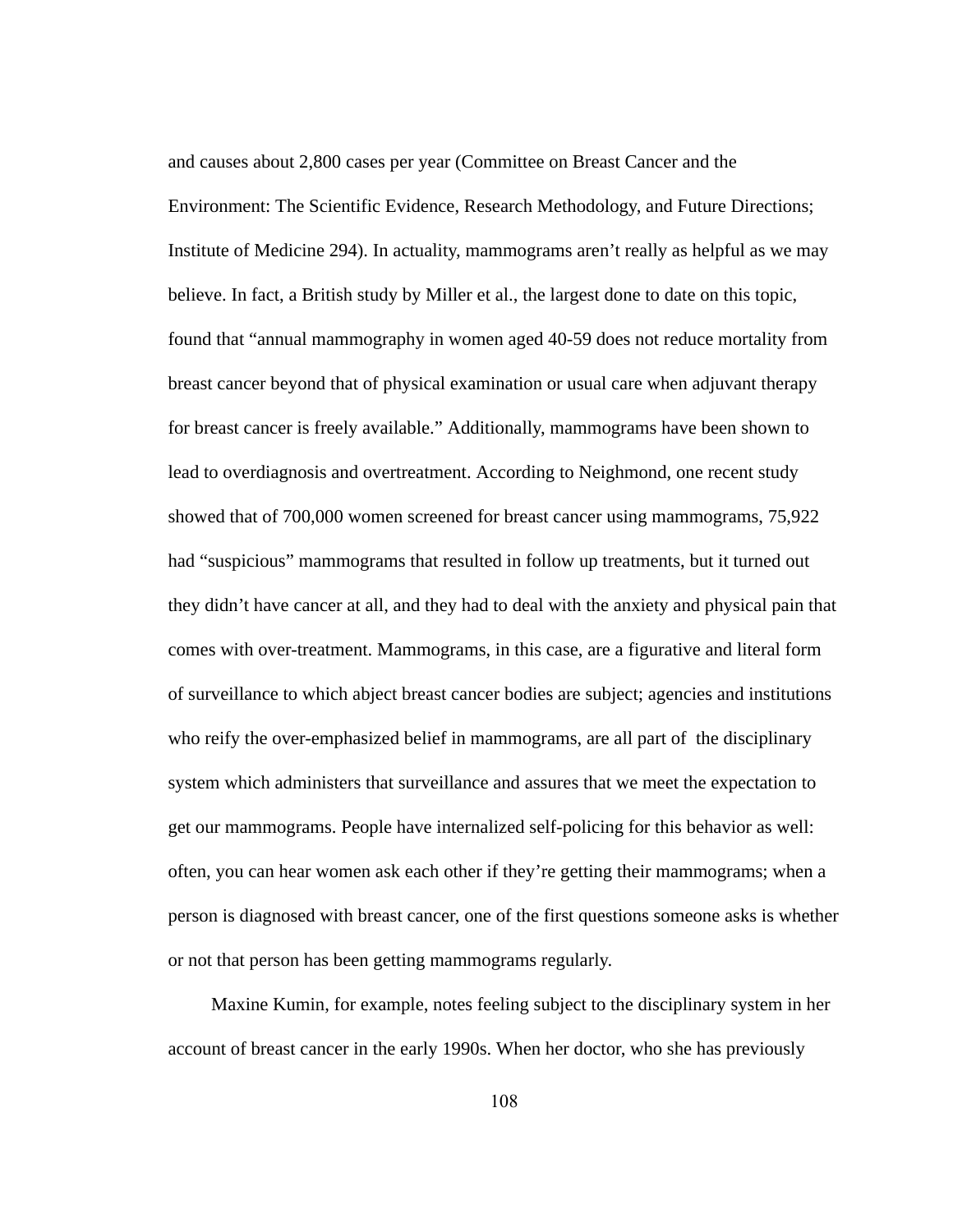described as not treating her like a human, calls to tell her she has been diagnosed with cancer, he says that, "It means you have three choices. You can do nothing. You can take Tamoxifen. Or you can have a mastectomy. You'll have to come in and let me explain this to you," (19). In this case, it is the physician who serves as the administrator of power in the disciplinary system. The fact that his options for treatment are limited and his responses are so curt indicates that he sees medical management of the abject body as the only legitimate option; the fact that he insists on being her primary source for information regarding these options supports his authority. Later, he refuses to send Kumin her pathology report at her request, even though she knows it is her legal right to have a copy of the document, and she tells him so: "Two days later, [I received] a one-sentence letter from Dr. X indicating that he would have to talk to me face-to-face to interpret the report," (20). In this case, the medical professional exercises power over her body and her choices. He believes that the only legitimate interpretation of the report is his own; he puts himself in charge of her narrative. Other writers, in their descriptions of breast cancer, use figurative language to describe the ways in which they feel contained or controlled by medical treatment: "you stretch on a table/wondering how you got into this cage/the room with the x-ray machine," (Kennedy 4). This poem by Terry Kennedy, called, "Mammogram," indicates that Kennedy feels physically, bodily contained by the medicalization of her breast cancer. She is in a cage, a figurative cell, not unlike the one described in Foucault's Panopticon. She feels trapped, surveilled, and overpowered by the disciplinary system which administers the mammogram.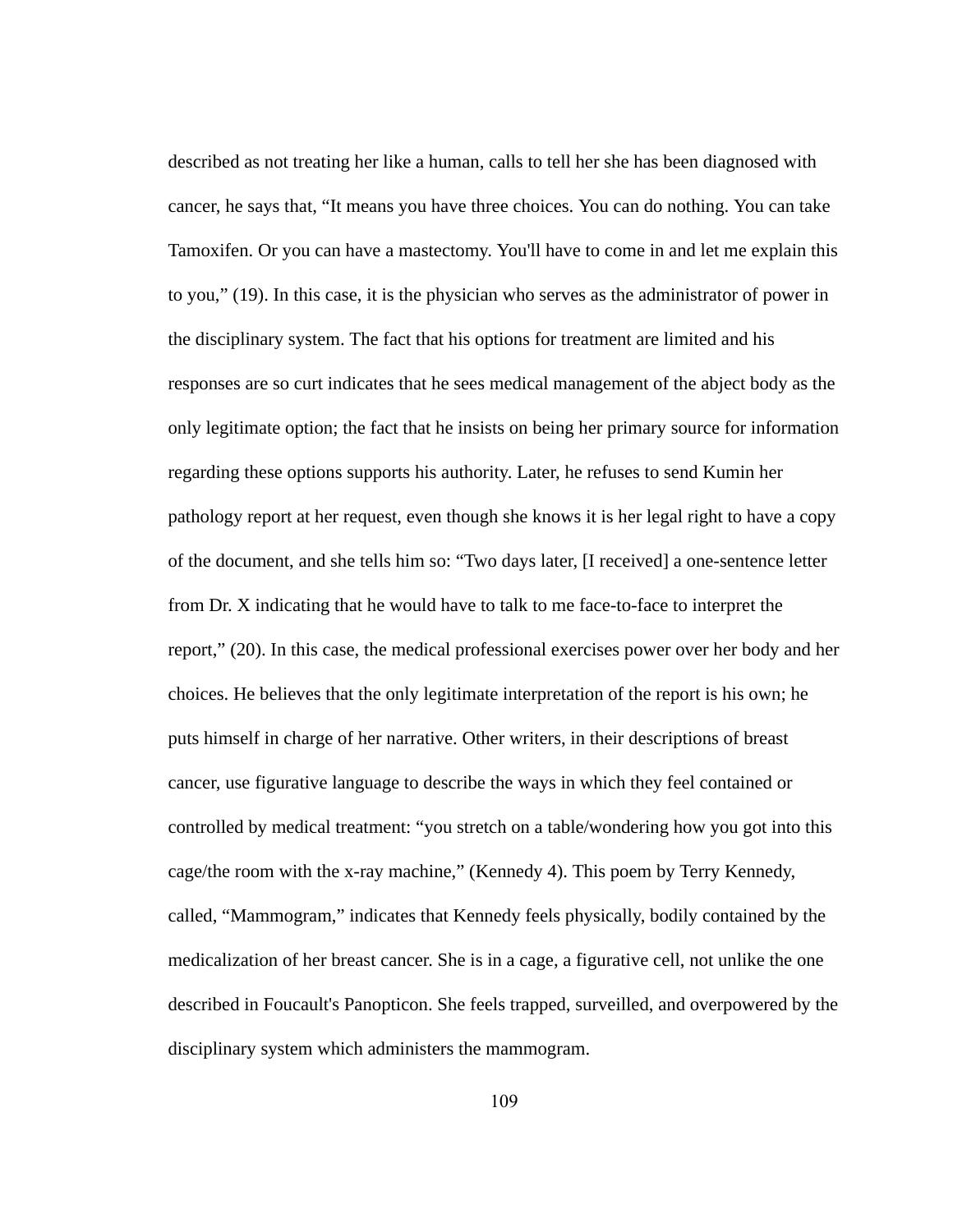Medicine, in some cases, becomes the system which administers the surveillance of the abject breast cancer body. This surveillance can sometimes lead to internalized self-policing, as we see with mammograms. Policing of the abject female body, as a mode of discipline, can also be administered through other institutions or groups, as Foucault's comment demonstrates: "Discipline…may be taken over either by 'specialized institutions...or by pre-existing authorities that find in it a means of reinforcing or reorganizing their internal mechanisms of power," ( *Discipline and Punish* 215). Policing of the abject breast cancer body is not always administered by the authority of biomedicine; sometimes it is administered by other groups or social structures.

Policing often takes place in the form of shaming, which publicly hurts or embarrasses those who do not behave within the system's prescribed order or expectations. After they have been publicly shamed, they are more likely to behave according to the expectations of the system in order to avoid further hurt and embarrassment. Sometimes, shaming comes from the very organizations which claim to support those with breast cancer. In the case of shaming, these organizations can represent the disciplinary system; the shaming has been internalized, and then is administered, by those involved. One example of covert shaming is the continued usage of battle or war language referring to breast cancer patients. For example, the *Susan G. Komen* website features a woman, Nikki Hammonds-Blakely, whose personal profile pivots around the repeated phrase "found her strength," and her story tells us "I have battled breast cancer for over 20 years," implying that she is a long-term fighter (Susan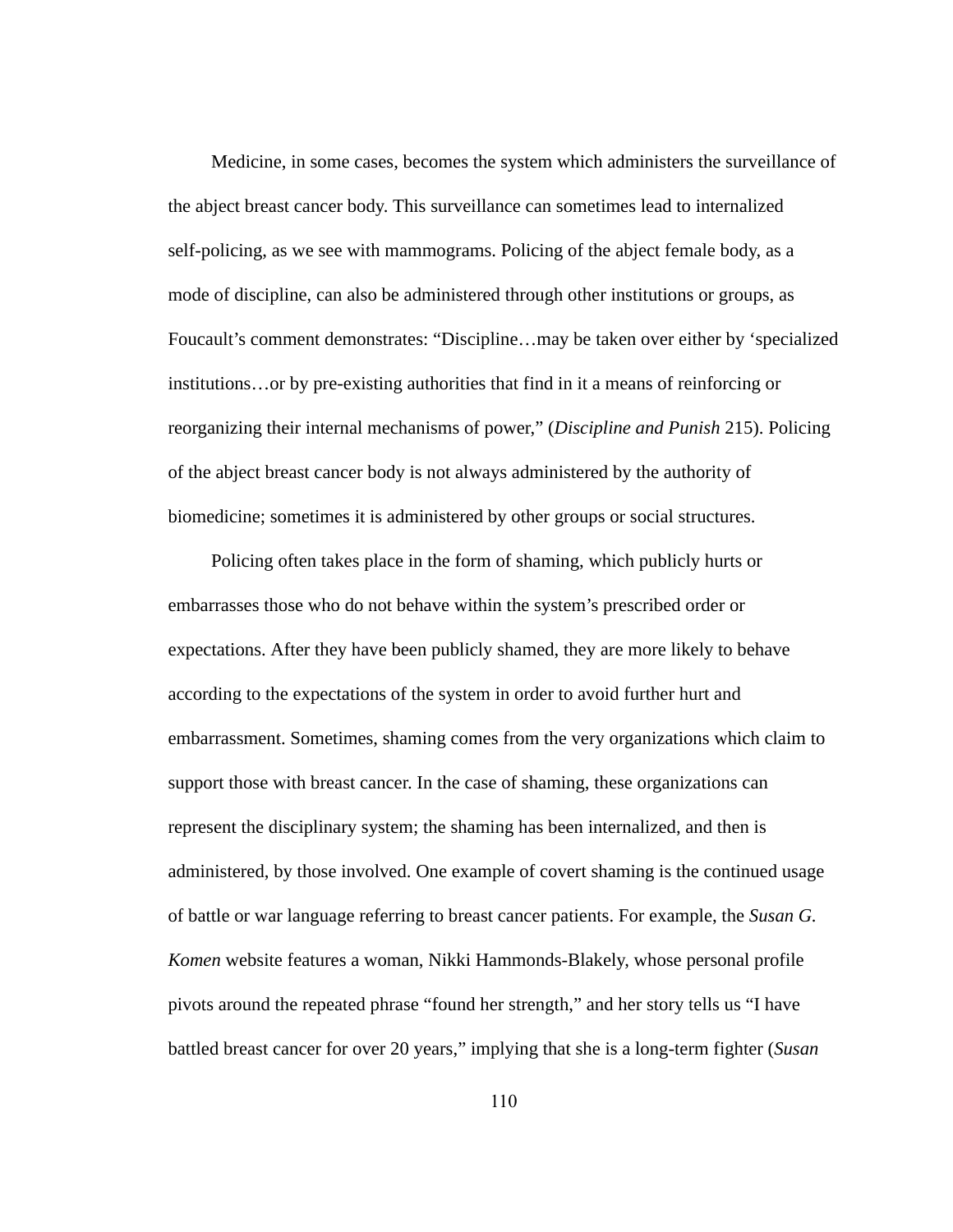*G. Komen*). Patients in treatment are often encouraged to think of themselves as "fighters" and "warriors" in a battle against breast cancer; when and if they die as a result of cancer or cancer treatment, they are said to have "lost their battle with breast cancer" or (in polite circles) to have "succumbed" to cancer. Persistent and pervasive use of this language implies that any breast cancer patient who does not take on the "fighter" mantle is a coward, and that anyone who dies as a result of breast cancer is a weak-willed failure. For example, the documentary, *Pink Ribbons*, *Inc.*, which is based on Samantha King's book of the same title, features a group of women who call themselves the "IV League." (Pool, Dir.). These women are all living with stage IV breast cancer, meaning the cancer has metastasized and is terminal. They claim they feel hurt, dismissed, and marginalized by the "fighter" language often used by the contemporary breast cancer awareness movement, because it implies that they've given up, that they aren't worth acknowledging (Pool, Dir.). What is being policed, in this case, is the attitude or emotional reaction people have to their cancer publicly. Their bodies are deviant because they are both alive but actively dying, simultaneously. They don't fit neatly into the life/death binary. They are expected to fight, to behave as warriors, according to the current disciplinary system. If they don't, they are subject to this form of shaming via the use of "fighter" language. The abject breast cancer body is policed by new socially ordered expectations of how a person is expected to respond to the illness.

Readers see similar policing through a social group (as opposed to an organization like Komen) in Marchetto's, *Cancer Vixen,* when Marisa's friends learn about her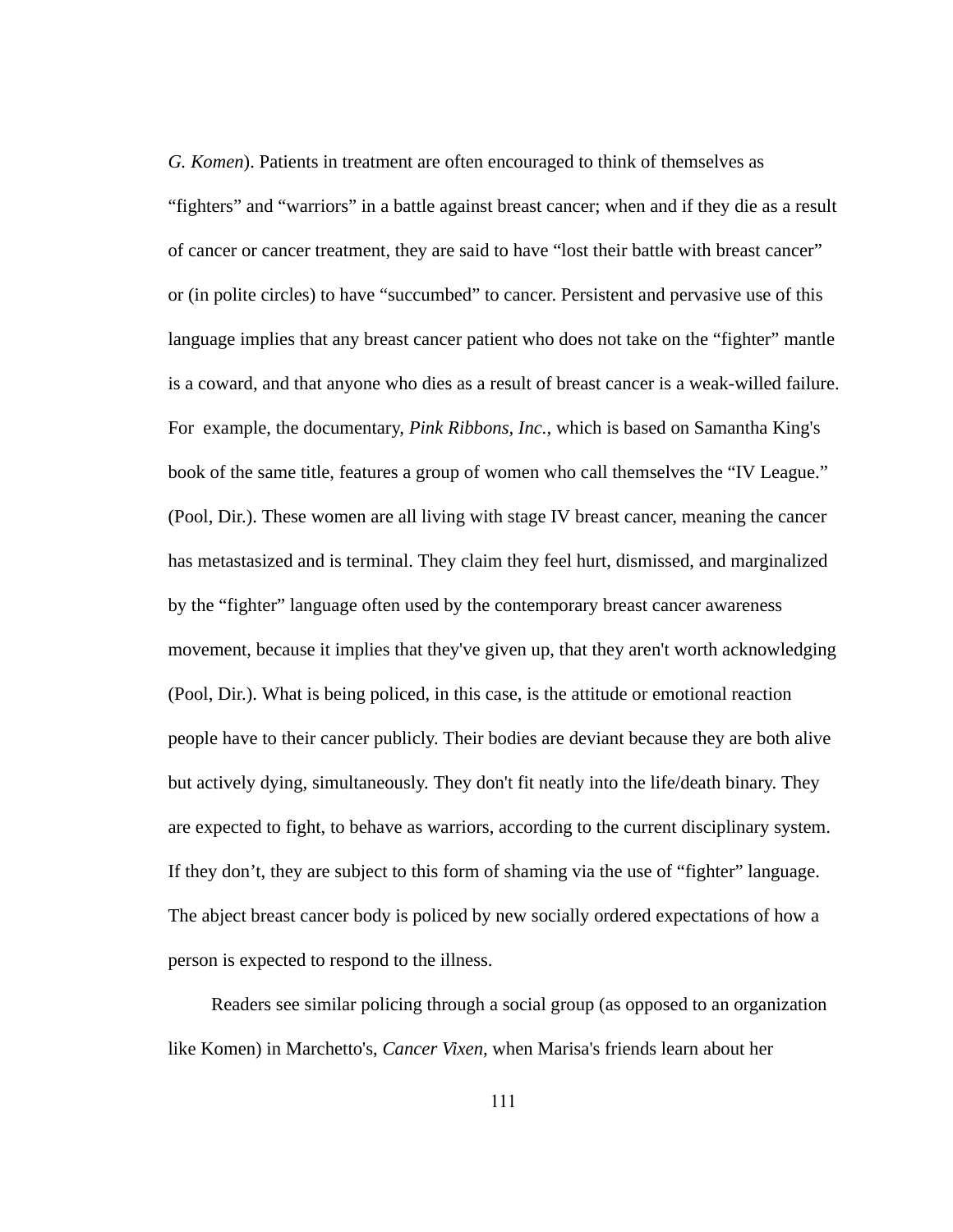diagnosis. A full-page image, with Marisa's face at center, shows several of her friends (as floating heads around her) asking if she's taken the proper steps to start dealing with the disease. All of their questions begin with the words "HAVE YOU..." in all capital letters, emphasizing their concern with whether or not she has taken the requisite steps (73). The next page shows the same image, except that all of her friends are now united in one voice, shouting, "WHEN ARE YOU GOING TO START FIGHTING THIS THING?!" (74).The expected and condoned role of the abject breast cancer body is that of "fighter," and those who chose not to frame themselves that way transgress the expectations established by the social order.

Those with post-mastectomy bodies (sometimes called "mastectomees") must cope with the pressure, administered by these disciplinary systems, to appear physically feminine via the use of prosthetics or reconstructive surgery. Marchetto's graphic novel shows a frame in which Marisa consults a woman who has had a double mastectomy to ask if she (the woman, Hilary) is OK. Hilary responds, "I'm more than OK...Now I've got the greatest tits!" This brief segment demonstrates that Hilary has internalized the value of breasts as signifiers of femininity to the point that the most important part of her breast cancer experience is her take-home prize: great new tits. While many feel constantly pressured to alter their bodies to fit more idealized concepts of femininity through cosmetic surgery, the pressure is slightly different in the context of breast cancer: our current disciplinary system makes people feel more than pressured, obligated, to ensure that their bodies match the norms of femininity constructed for them. Because of the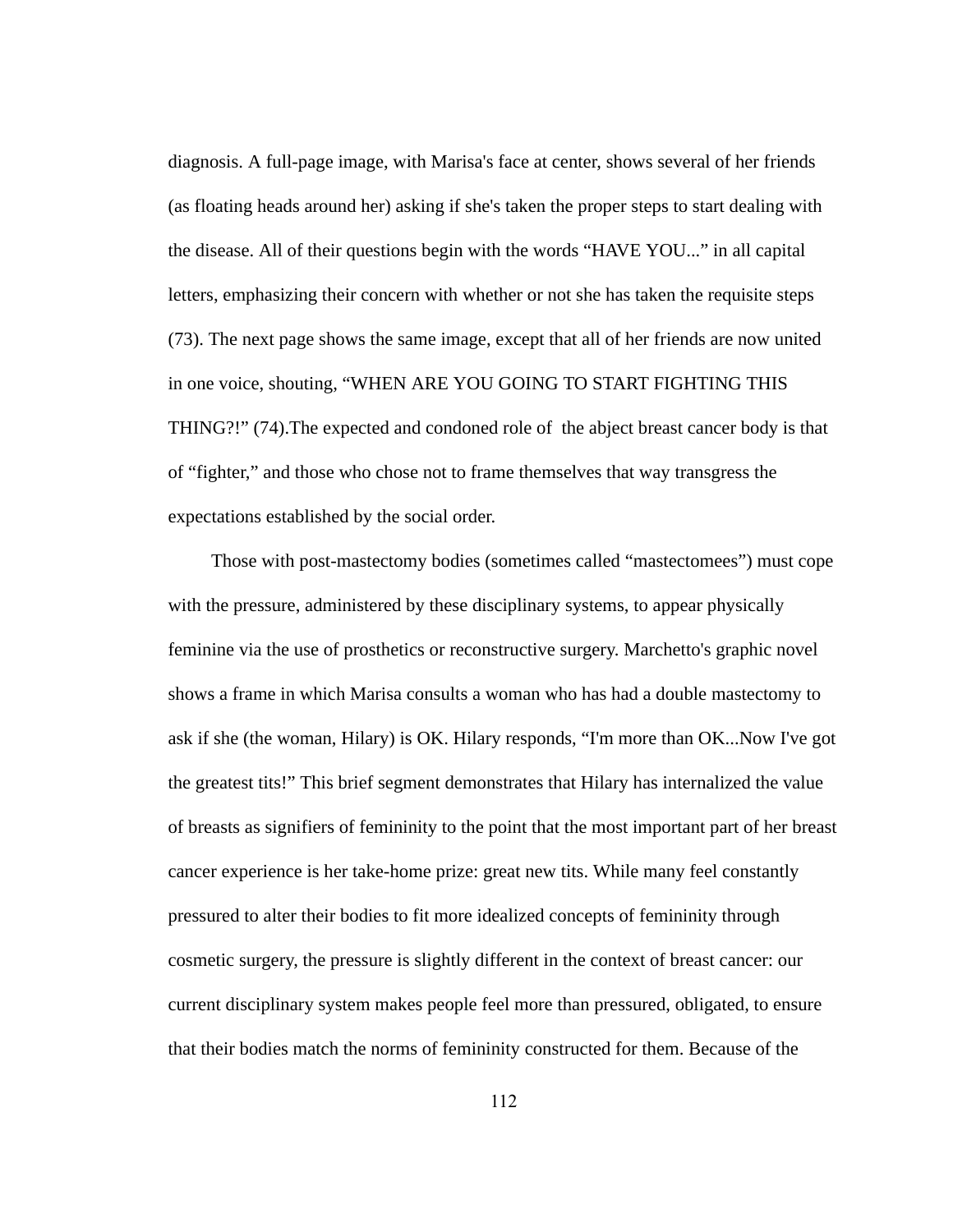symbolism of the breast as representative of life and nurturing, we are often disturbed by missing breasts: it creates the cognitive discord and unease noted earlier in this chapter. Those with breast cancer who've had mastectomies are obligated to set us at ease by wearing prosthetics or having cosmetic surgery. When people cannot adequately modify their bodies to conceal their mastectomies and signify the feminine, they feel unsettled, like one mastectomee, June, who is unnerved by her prosthetic: "...all of a sudden you've got this great big weight hanging down in your bra," (Parton, Ussher, and Perz 8). Similarly, Zona Gale's poem, "Does It Eat, Too?" demonstrates the pressure a person feels to appear feminine: "Anne's first night out/in full prosthesis/salad drops down front/laughter dissolves us/almost to tears/tension eases/after months of fear," (Gale 35). Though the woman in the poem and her friends are able to find humor in the situation, that doesn't negate the fact that she felt the obligation, even among friends, to go out publicly wearing full prosthetics. She, too, has internalized the policing of her body, feeling the pressure to ensure that she is behaving as expected within the disciplinary system. All of these people, by virtue of the fact that they choose prosthetics, are aware that their bodies are being surveilled, observed, and judged for meeting the standards of femininity.

Much progress has been made in feminist criticism and breast cancer discourse in the last few decades; however, the work of understanding the impact of breast cancer on the identities of those who are diagnosed, and the socio-cultural impact of the breast cancer awareness movement is not yet exhausted. Application of feminist theories of the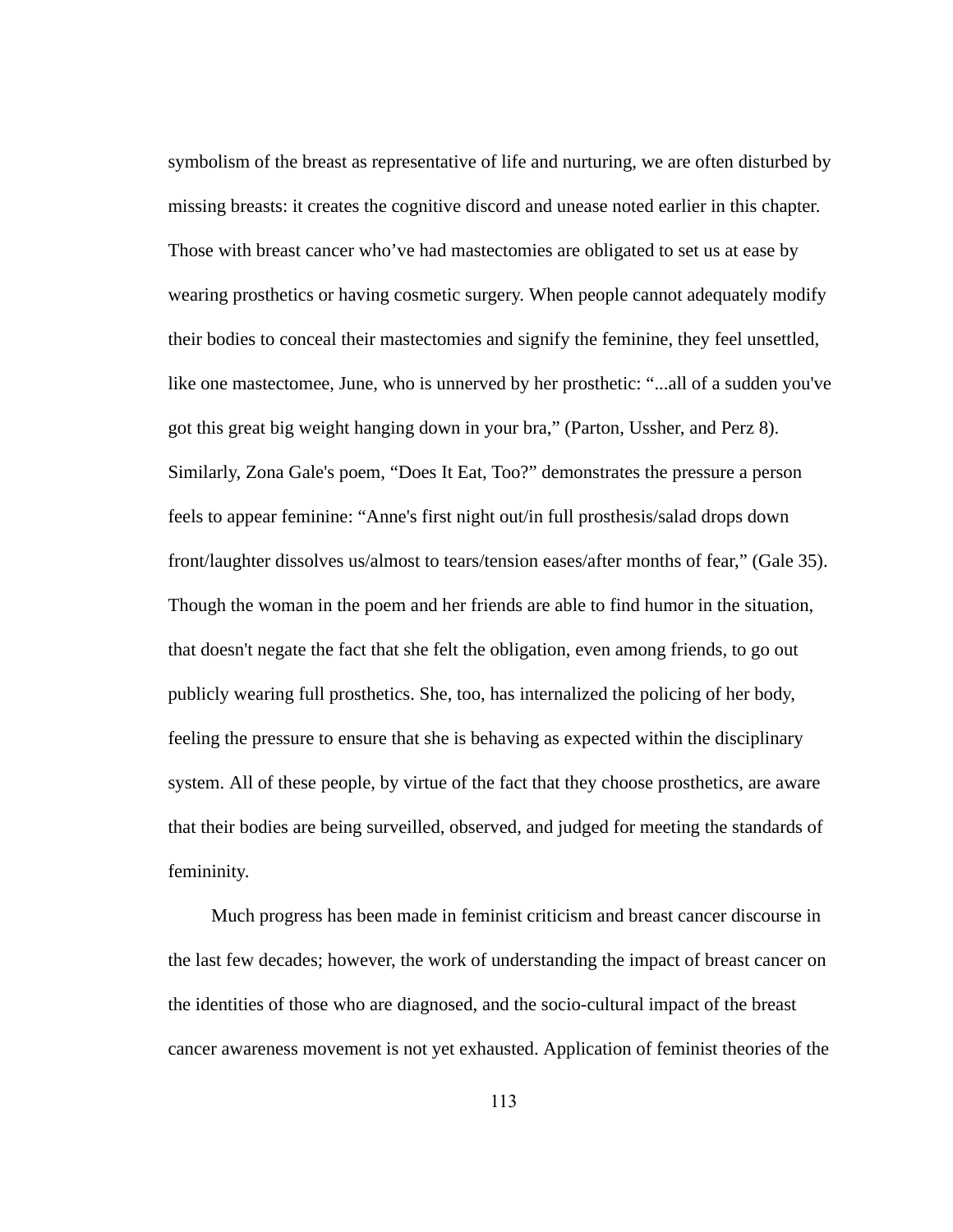abject, fecund female body to breast cancer discourse reveals that the breast cancer body is also an abject body, and that, while people's voices in breast cancer are heard today more than they ever have been before, there are still disciplinary systems in place which surveil bodies and attempt to regulate their behavior so that it meets the system's expectations. Much current public discourse about breast cancer is influenced by the disciplinary system, and reifies its values or demonstrates that those with breast cancer feel subject to hegemonic values through the policing and regulation of their bodies. But many have resisted this public discourse, creating for themselves new and innovative narratives of self which resist to our current system, as we shall see shortly.

In the first two chapters, we established the history of the problematic constructions of the female body which the early breast cancer movement inherited, and then established the ways in which the breast cancer body is abject in current discourse about breast cancer. Further analysis of this subject is critical and will include an examination of the extent to which some people enact their agency and make choices to transgress the disciplinary system and its expectations of the abject breast cancer body, and the methods by which they do so. In the following chapter, we will build on the discussion from the first two chapters by demonstrating the ways in which public and literary discourse—particularly the discourse generated by the breast cancer awareness movement and its marketing strategies--reify and support the construction of the female body as abject. This discourse has helped to codify and foster a master narrative of breast cancer which sets socio-cultural expectations that many struggle to meet or simply refuse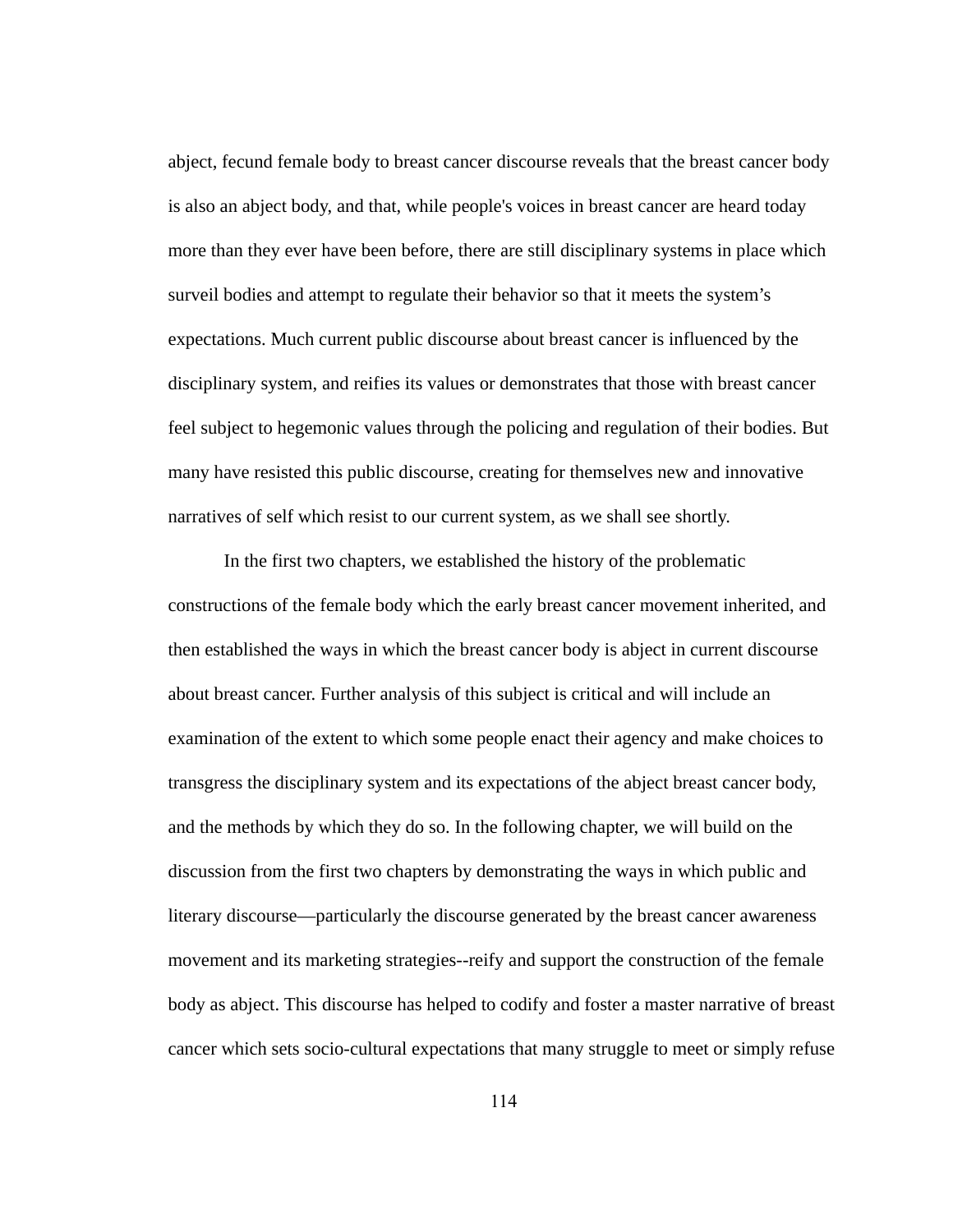to engage in. As a result, they feel marginalized, as though their experience is not reflected by (or acknowledged by) the society in which they live, and that experience can be painful and detrimental.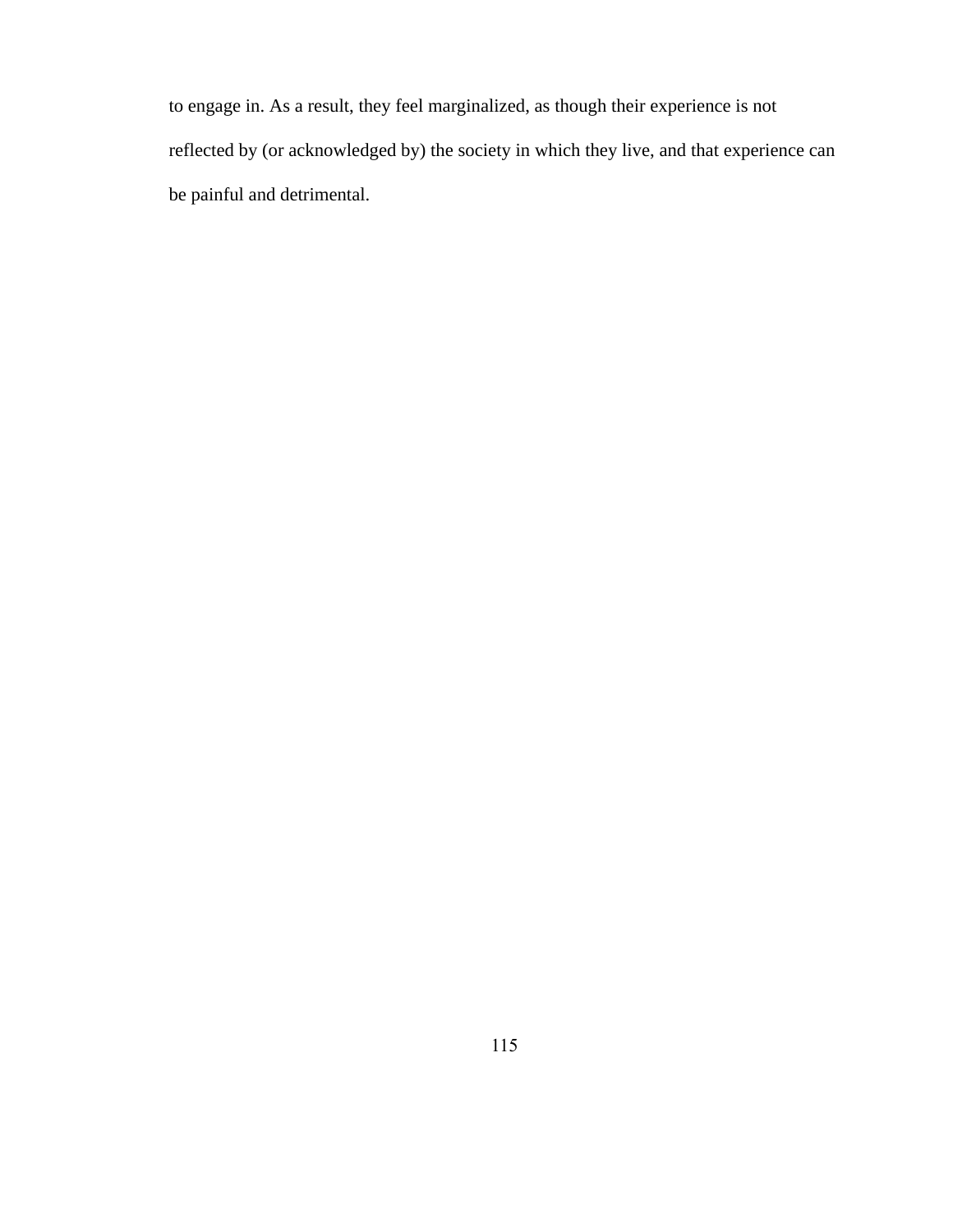# CHAPTER THREE: THE MASTER NARRATIVE OF PINKWASHING AND THE BREAST CANCER AWARENESS MOVEMENT

In the last chapter, we saw that application of feminist theories of the abject, fecund female body to breast cancer discourse reveals that the breast cancer body is an abject body, and therefore subject to disciplinary systems. While public awareness of breast cancer and its resultant mortality has risen significantly over the last thirty years, disciplinary systems which attempt to regulate abject breast cancer bodies have not diminished or receded, nor has awareness of those systems markedly increased. Instead, those disciplinary systems have generated a master narrative of breast cancer, based on flawed hegemonic, patriarchal constructions of the female body.<sup>53</sup> As I will explain, that master narrative has several parts, key concepts which present themselves in the contemporary breast cancer awareness movement. The master narrative of breast cancer has become the expectation by which we judge abject bodies of breast cancer and by which people with breast cancer are policed and police each other.

The modern breast cancer awareness movement is powered by cause-marketing strategies and corporate sponsorship. Cause-marketing and corporate campaigns

<sup>53</sup> Chapter One includes a definition of a master narrative, but the definition used by Nelson will also be fully articulated below.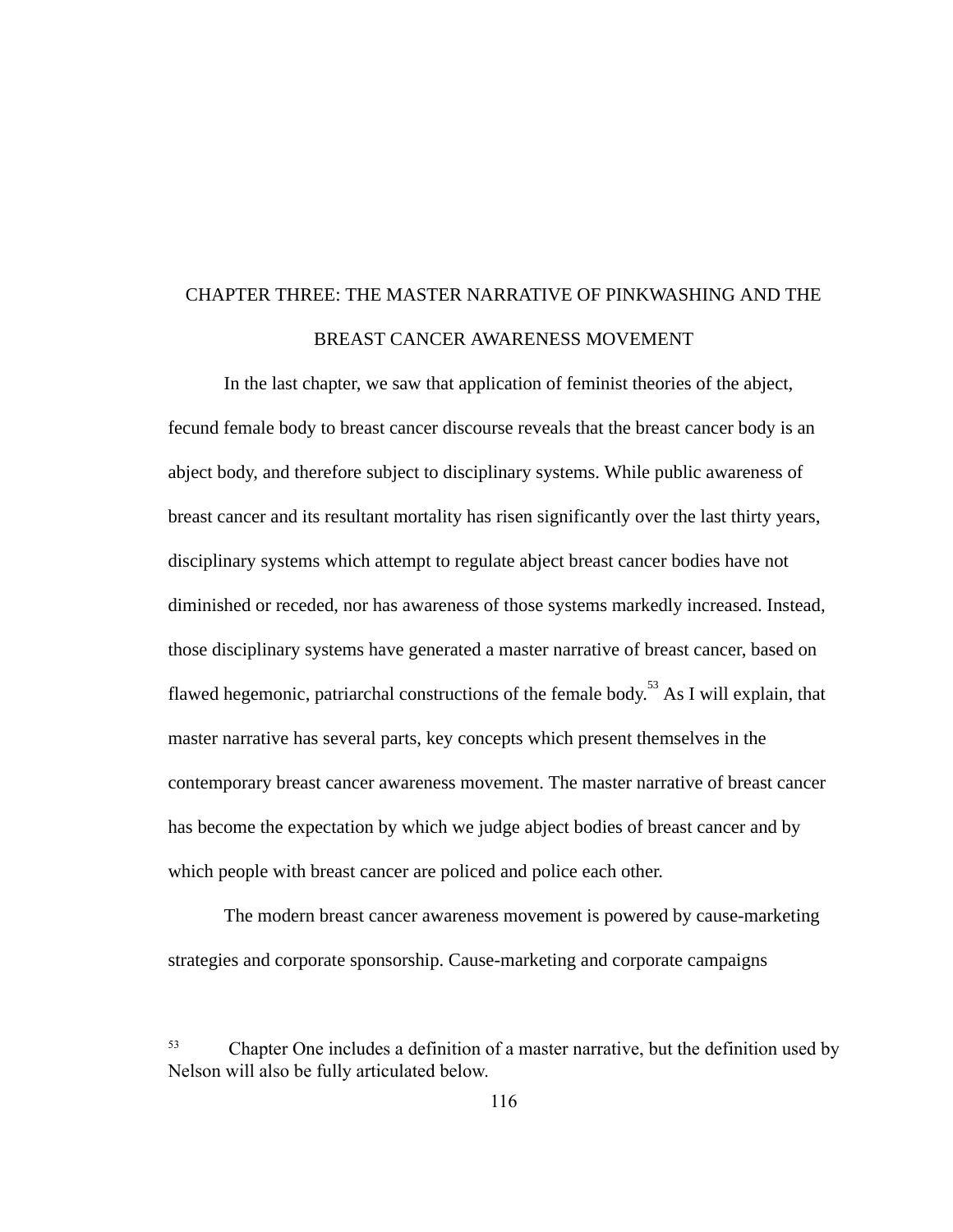involving breast cancer awareness take advantage of the concepts which comprise the master narrative, using them to sell products and (ostensibly) raise money for breast cancer awareness and research. Because the marketing and corporate use of pink and the pink ribbon is ubiquitous, it massively influences public discourse about breast cancer; therefore, the master narrative, ever present in pink marketing, creates the expectations for behavior of the breast cancer body that are dominant in our society. The disciplinary systems are enacted, paradoxically, through the modern breast cancer awareness movement. This master narrative potentially silences the voices of people, those who, for a multitude of reasons, do not conform to its expectations, and that silencing has real and lasting implications for the physical and mental health of those with breast cancer. In the next chapter, I will demonstrate the potential impacts of the master narrative on those with breast cancer in order to substantiate that we should pluralize the master narrative rather than letting it dominate our cultural perceptions of the illness; I will also analyze stories which resist the master narrative<sup>54</sup> in order to demonstrate the ways in which these stories can enrich and complicate our discourse about breast cancer.

### 1. Illness Narratives and Social Identity

Several scholars in medical anthropology, sociology, and narrative medicine concur that the social aspects of illness are integral to understanding the function of stories of illness (known as illness narratives). Our lives do not happen in a vacuum; we

<sup>54</sup> Nelson calls stories which resist the master narrative "counterstories," as we shall see later in this chapter and in Chapter 4.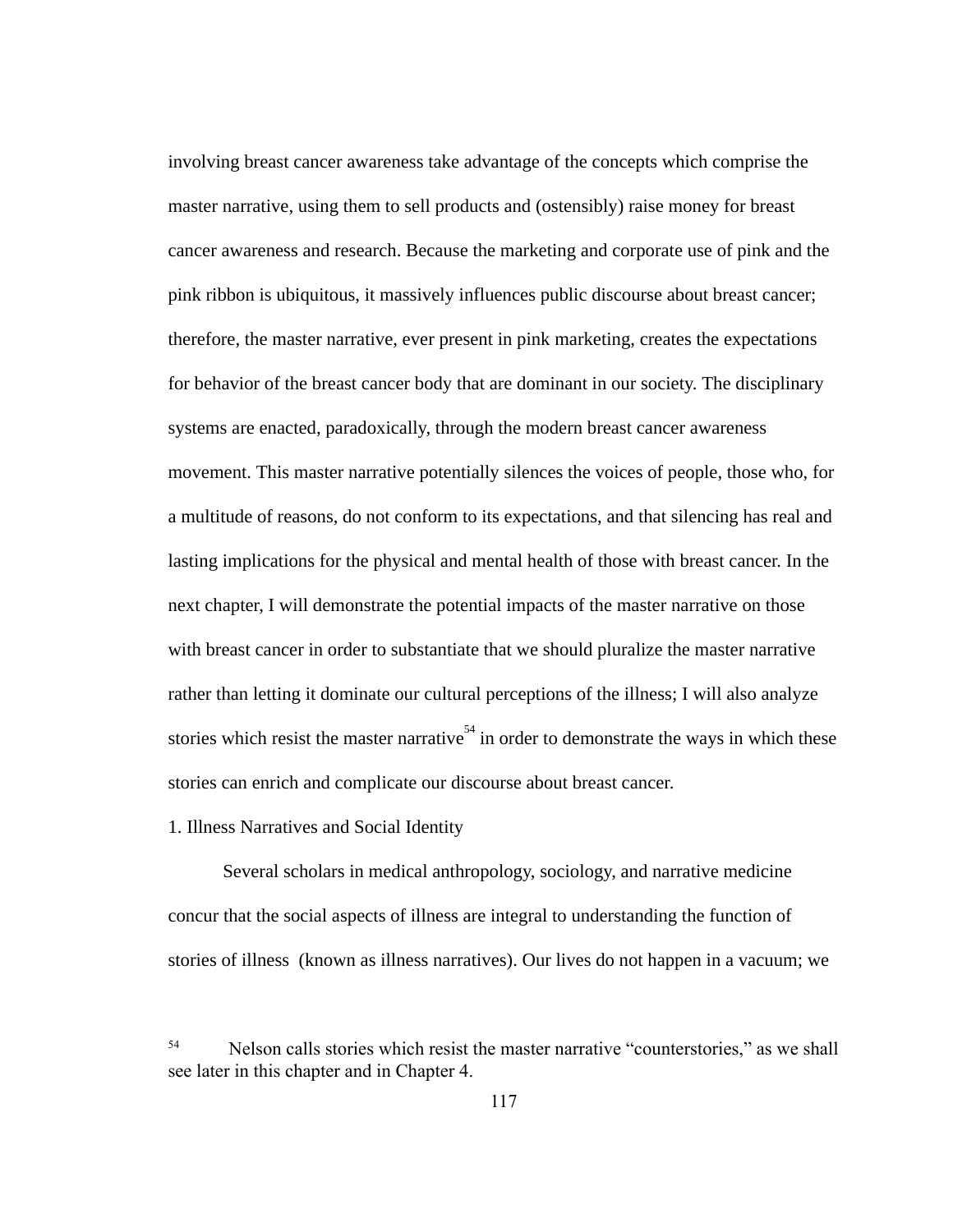are (at least to some extent) defined via our relationships to others. Additionally, illness has various socio-cultural connotations (for good or ill) that influence our experiences in illness; by the same token, in illness, we make choices and behave in ways that change the fabric of our social worlds. In order to understand the potentially deep and multi-faceted effects of the master narrative on illness experience, we must first understand the relationship between story and self, self and other, and narratives and our social worlds.

According to Frank, "selves are perpetually recreated in stories. Stories do not simply describe the self; they are the self's medium of being," (53). Stories then, are not merely vocalized or written experiences, they are phenomenological compositions. Phenomenology, according to Smith, is a branch of philosophy which is concerned with "structures of experience, or consciousness…the ways we experience things, thus the meanings things have in our experience." Stories, then, are the way in which we construct and give voice to our very being; they constitute our existence, as Frank says: "The self is being formed in what is told," (55). Frank, relying on the work of psychoanalyst Roy Schafer, goes on to claim that, while stories are self-constitutive, they are not entirely isolated or individuated. The self also needs others to hear the stories, for reaffirmation: "The self-story is told both to others and to one's self; each telling is enfolded within the other. The act of telling is a dual reaffirmation. Relationships with others are reaffirmed, and the self is reaffirmed," (56). The concept of self-story Frank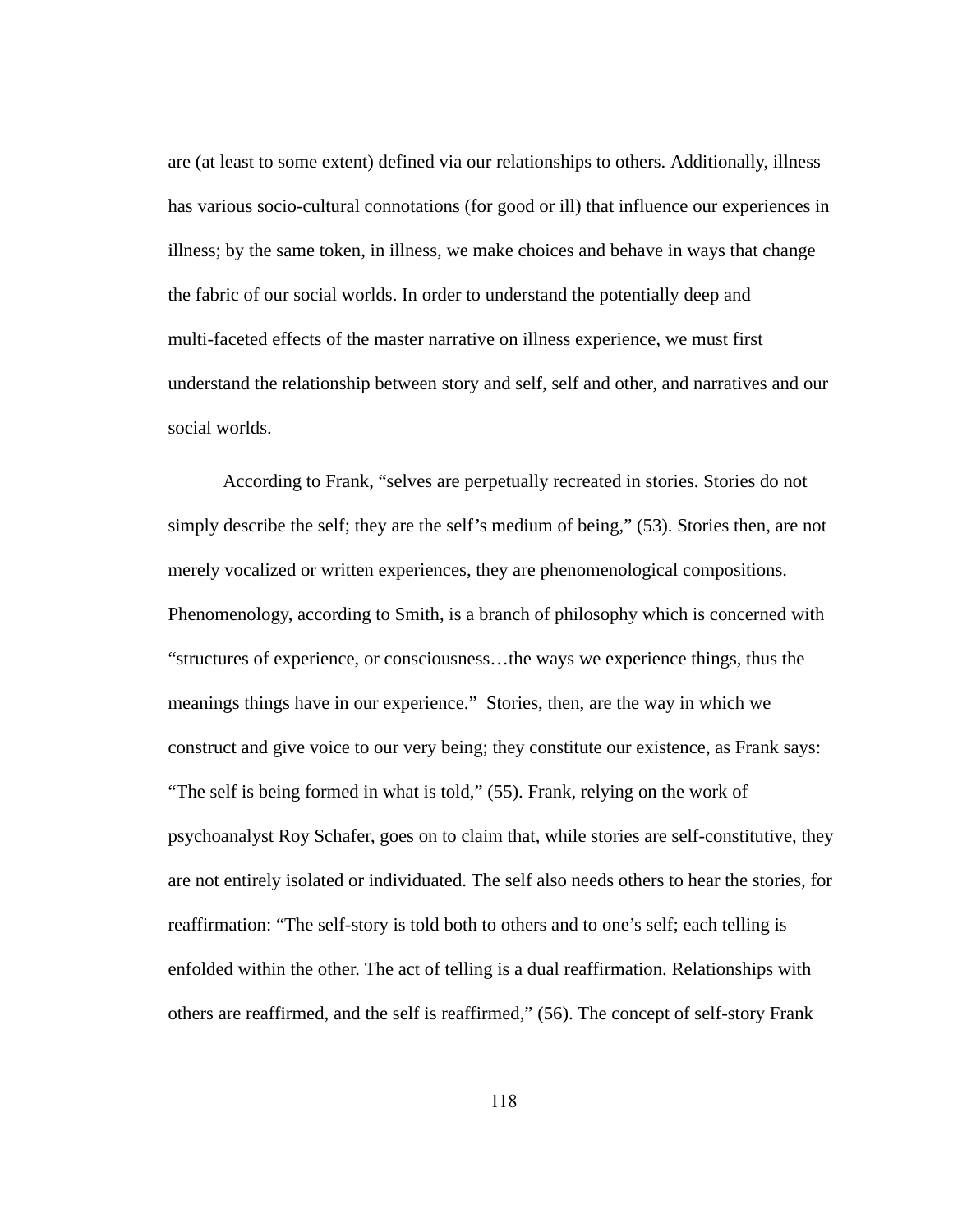introduces here is important: the self-story is not only a story of the self. The self-story, and thus the creation of the self, is defined and made secure by a person's relationship to others. Susan Brison, in her discussion on recovery from trauma, also notes the significance of the relationship between self and other in the recreation of identity in the wake of serious bodily harm.<sup>55</sup> She claims that survivors need autonomy, but also need to be reconnected with humanity in order to navigate their worlds safely: she notes, for example, that following her sexual assault, she needed others to help her make arrangements that would make her feel she could function safely at the gym and at work (61). These arrangements encouraged her autonomy, but also helped her understand relationships to others as they relate to personal autonomy: "These ways of enhancing my autonomy…reinforced my view of autonomy as fundamentally dependent on others…the right sort of interactions with others can be seen as essential to autonomy...The autonomous self and the relational self are thus shown to be interdependent, even constitutive of one another," (61). The self-story is not an entirely individuated or autonomous construction; rather, the self-story is a symbiosis between the autonomous self and the self's relation to others (61). The self, according to Brison, is relational (61).

Rita Charon's work echoes the importance of sharing the self-story with others in her emphasis on the phenomenological concept of intersubjectivity. She claims that intersubjectivity gives meaning to the narrative exchange. According to Charon,

55 See Brison, Susan J. Aftermath: Violence and the Remaking of a Self.

119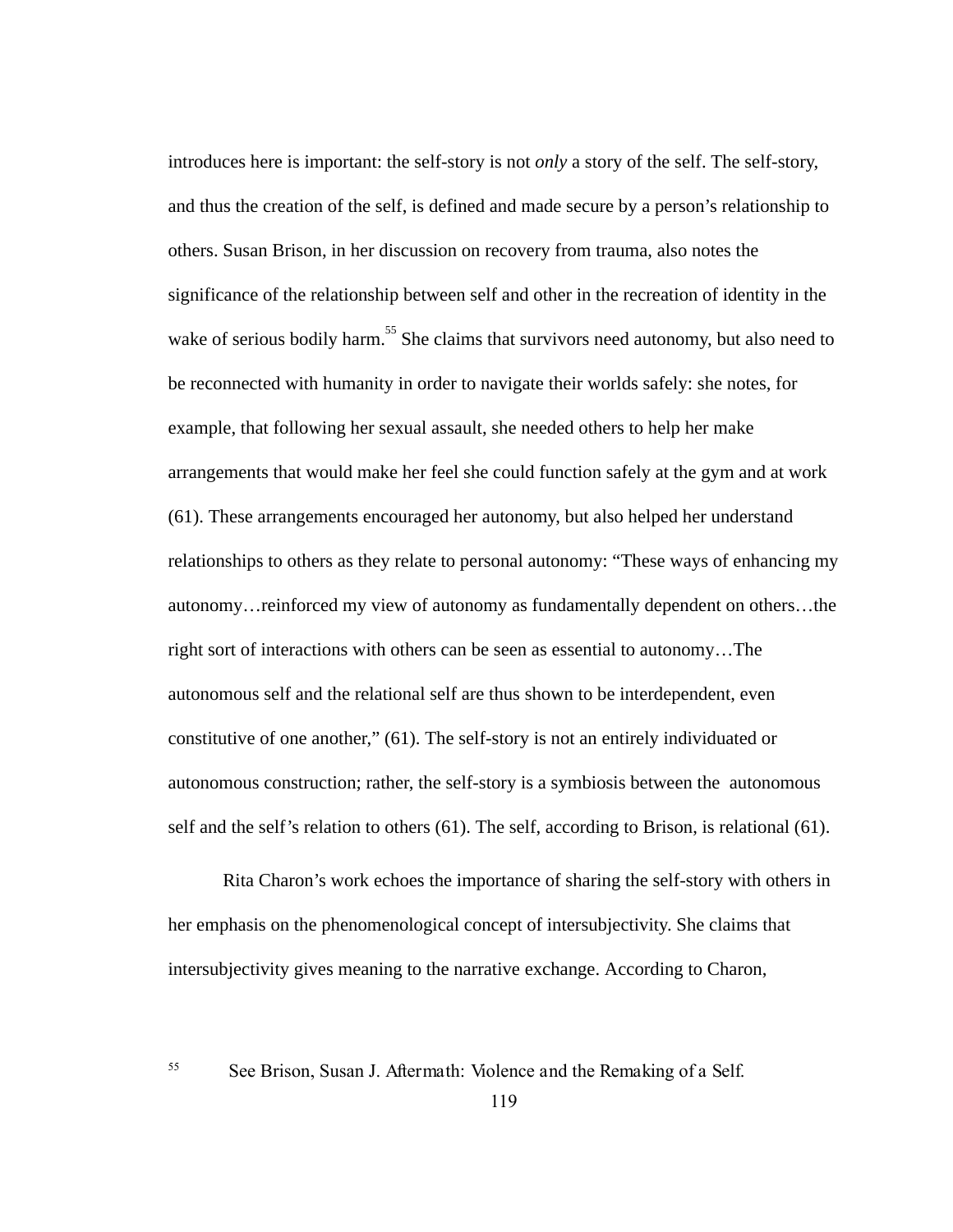intersubjectivity includes "the cognitive acts of perception and interpretation…the personal transformations incurred by virtue of human relation,"  $(51)$ ,  $^{56}$  Charon puts it a bit more simply, claiming that intersubjectivity "occurs when two subjects, or two authentic selves, meet. It is in meeting with the other selves that the self comes alive," (51). This claim aligns with Frank's claims above: stories comprise our being; in order to be, we need others to authentically engage with our stories. We need the subjectivity of others to open itself to engaging with our subjective experience. Havi Carel elaborates on the concept of intersubjectivity, noting that intersubjectivity must also include acknowledgement of the bodies of those involved in the exchange, their "shared corporeal foundation" ( *Phenomenology of Illness* 53). This intersubjective perception of others' bodies (which Carel calls "intercorporeality") allows for understanding the social aspects of illness: "…the lived body encompasses not only one's experience but also the social aspect of one's experience of one's own and others' bodies, as well as how others' experience of one's own body might impact on their own experience of their body," ( *Phenomenology of Illness* 54). The acknowledgement of others' corporeality returns us to Charon's discussion of phenomenology, in which she notes that a critical aspect of phenomenology is the concept of being, existing, with one another: "...joint being-in-the-world grants fellowship to its cohabitants, in both their mutual regard for its objects and their becoming objects for one another's regard and experience," (51). In

<sup>56</sup> Charon's claims are directly drawn from the phenomenological work of Heidegger and Husserl.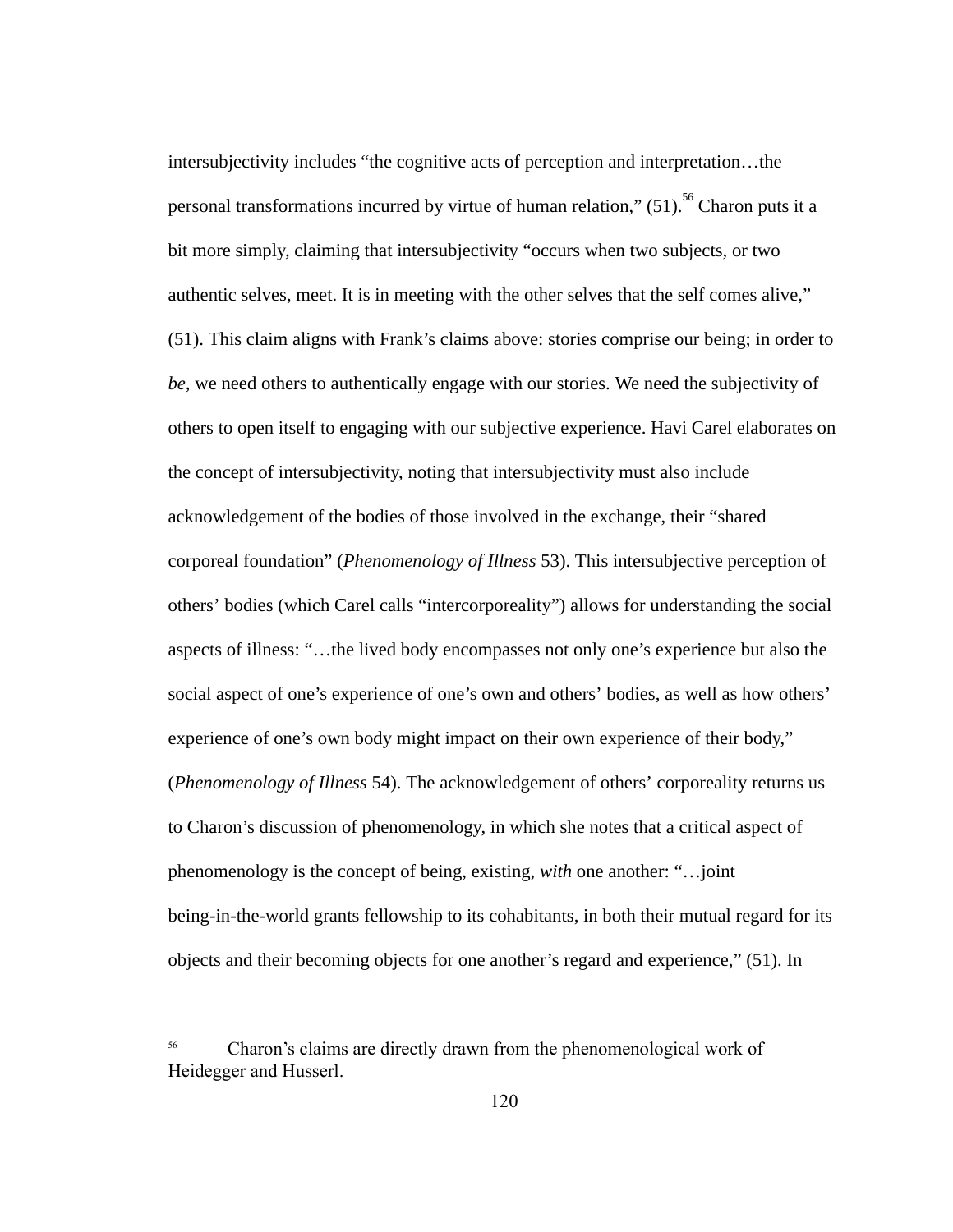order to have our self-stories, our bodies, our beings, validated and made real, we need others and we also need to acknowledge the beings and bodies of others. Intersubjectivity, including intercorporeality, is crucial. Charon tells us that it allows both the ill person and the audience, reader, or listener, to engage in a "powerful and transformative connection" (52). Carel notes that the "experience of empathy is crucial to this exchange," (*Phenomenology of Illness*, 54). Self-story, then, is constructed by ourselves and by others. Moreover, it is ideally constructed intersubjectively with others, in such a way that acknowledges lived and corporeal experiences and "joint being-in-the-world." Self-story, in this context, can have a terrific impact on the ill person's attempt to successfully create and negotiate a new identity in illness.

Understanding stories through a phenomenological perspective helps us to understand that they are all the more critical when utilized in illness. Frank claims that the lives of the ill are "narrative wrecks": "the conventional expectation of any narrative…is for a past that leads into a present that sets in place a foreseeable future. The illness story is wrecked because its present is not what the past was supposed to lead up to, and the future is scarcely thinkable,"  $(55)$ . <sup>57</sup>The ill person's narrative of self, narrative of being, is blown apart, not only at the mere moment of diagnosis; the past is useless and fragmented because it did not lead to the present expected by the self; the present is traumatic; the future non-existent. The ill person's story, and thus the ill person's

57 Frank's work draws heavily on the theories of the philosopher, Ronald Dworkin.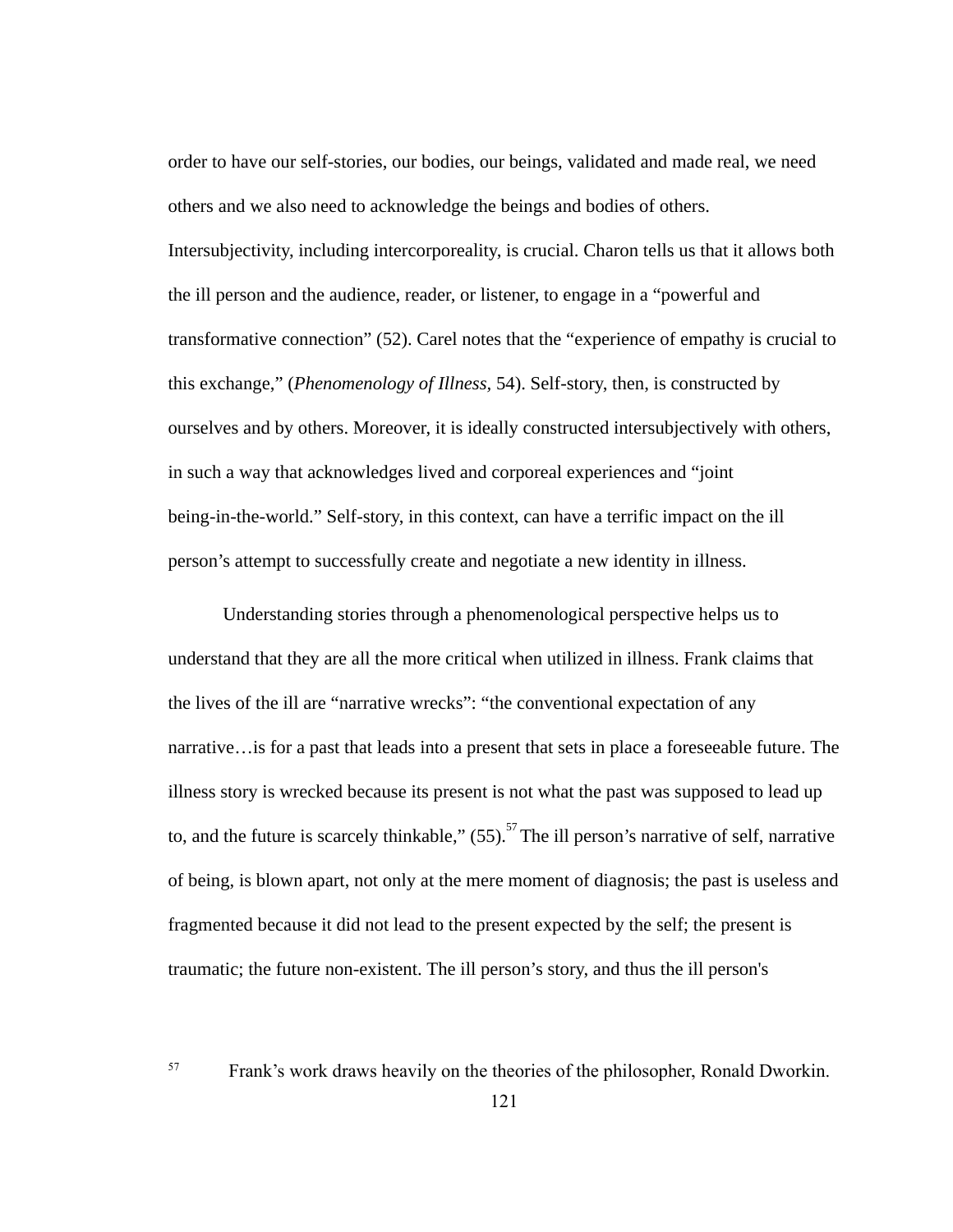phenomenological experience, the *self*, is shattered. Frank claims that the way out of this narrative wreckage is to tell stories to others, to recreate the narrative structure of our lives. Brison concurs:

In order to reconstruct self-narratives we need not only the words with which to tell our stories, but also an audience able and willing to hear us and to understand our words as we intend them. this aspect of remaking a self in the aftermath of trauma highlights the dependency of the self on others and helps to explain why it is so difficult for survivors to recover when others are unwilling to listen to what they endured. (Brison 51)

The narrative self in illness needs others. It forms a network of intersubjective relationships and and an understanding of one's body through a social lens which help the ill person redefine the self, as Brison notes: "On this view the self is both autonomous and socially dependent, vulnerable enough to be undone by violence and yet resilient enough to be reconstructed with the help of empathic others," (38). Similarly, Charon acknowledges the importance of narrative to our identity as a human community: "…narrative knowledge and practice are what human beings use to communicate to each other….a major source of both identity and community…bearing witness to one another's ordeals, celebrating our common heritage as listeners around a campfire," (11). Thus, narratives of self in illness (or, illness narratives) can be unique and autonomously created, but they are also always created through relationships to others, generating a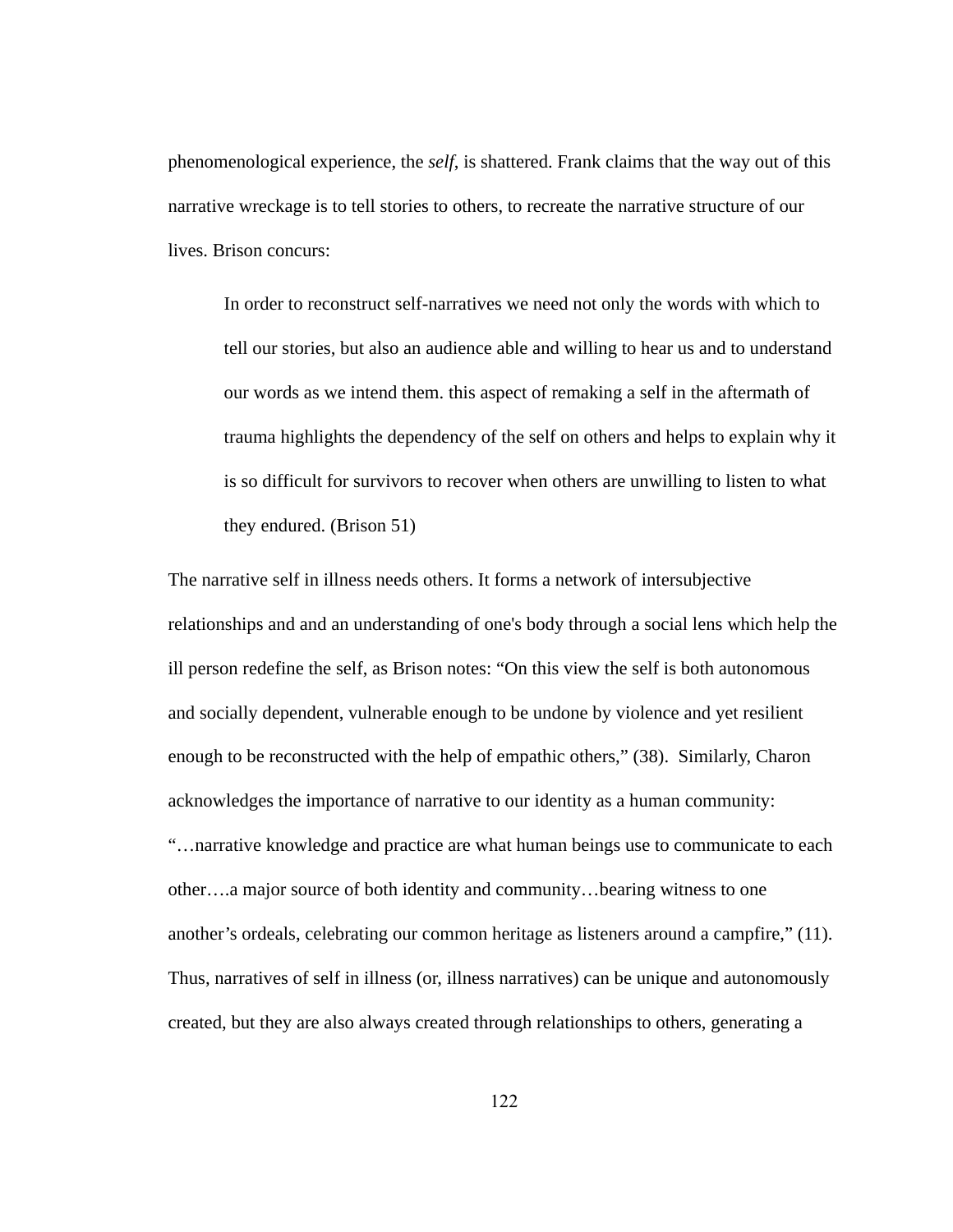network of relationships which forms a larger community.

#### 2. Impact of the Master Narrative

Many of our stories, including illness narratives, are generated from frameworks or stories which are already part of our world, as Frank says: "People tell their own unique stories, but they compose these by adapting and combining narrative types that culture makes available" (75). Thus, to create our new stories in illness, we often build from, recycle, or remodel, elements of stories that have been part of our cultural lives. Some of these elements may be taken from stories that Hilde Nelson calls, "master narratives."<sup>58</sup> Nelson claims that master narratives "are often archetypal, consisting of stock plots and easily recognizable character types…[such as] Our culture's foundation myths—the Passion of Christ...the best-known fairy tales...great literature, movie classics," (7). In the same way we use these types of master narratives to negotiate things like spirituality, morals, romance, and other aspects of our lives, we may use others, specifically those that pertain to illness and are socio-culturally constructed. We know that illness narratives are created, to some extent, through a network of relationships with others and in the context of communities, as we have noted above. Because others and communities are involved in the creation of illness narratives, it follows that socio-cultural experiences would come to bear on understanding illness narratives. So, at this juncture, it's important for us to examine the ways in which elements of master

<sup>58</sup> Here, we revisit and elaborate on the definition of master narratives which we first encountered in Chapter 1.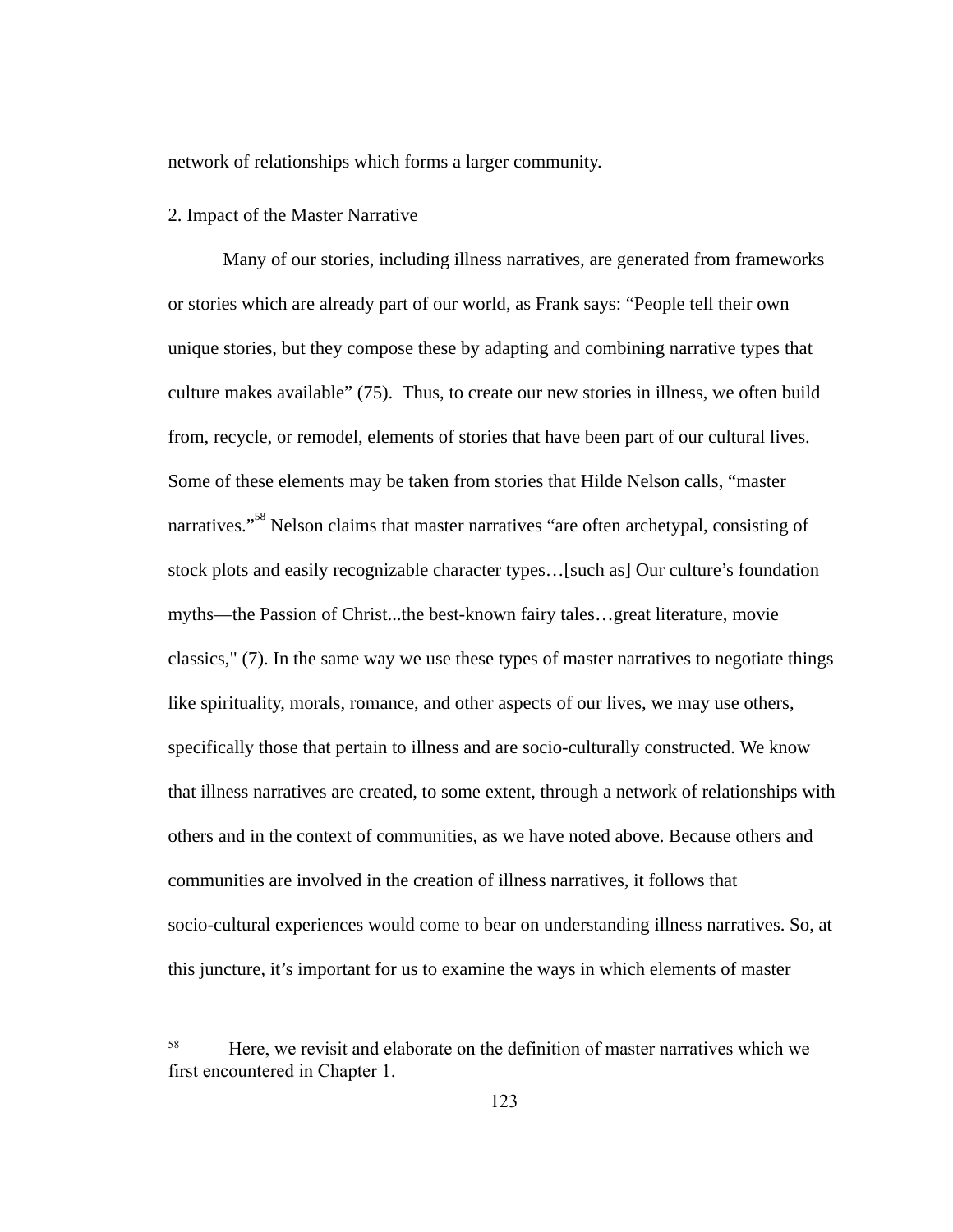narratives influence personal illness experiences.

Master narratives, according to Nelson, are "the stories found lying about in our culture that serve as summaries of socially shared understandings. Master narratives are often archetypal…repositories of our common norms," (6). While Nelson is quick to clarify that master narratives "need not be oppressive," she notes that they can "contribute to the construction of an oppressive identity" (7). In the context of master narratives about medical professionals, Nelson gives the example of a master narrative about nurses, in which physicians perceived nurses as "touchy-feely" and in which the anecdotes they believed and repeated about nurses cast them as "subservient to men, as emotional rather than rational, as mothers, rather than scientists," (4). These ideas are part of the detrimental and oversimplifying master narrative about nurses; in this particular case, the nurses sought to resist the master narrative. In his discussion of patients and illness narratives, Frank, too, notes that we must be careful of narrative elements which "risk creating yet another 'general unifying view' that subsumes the particularity of individual experience," (76). In other words, we should avoid ascribing to patients identities which are reductive and obscure their personal experiences. So, while master narratives are a critical part of our culture and not, by definition, harmful, they have the potential to be when they overwhelmingly shape the perception of a person or group, and when they obscure individual experience. Carel notes this phenomenon in her description of living with lung cancer: "Instead of choosing what you disclose about yourself, you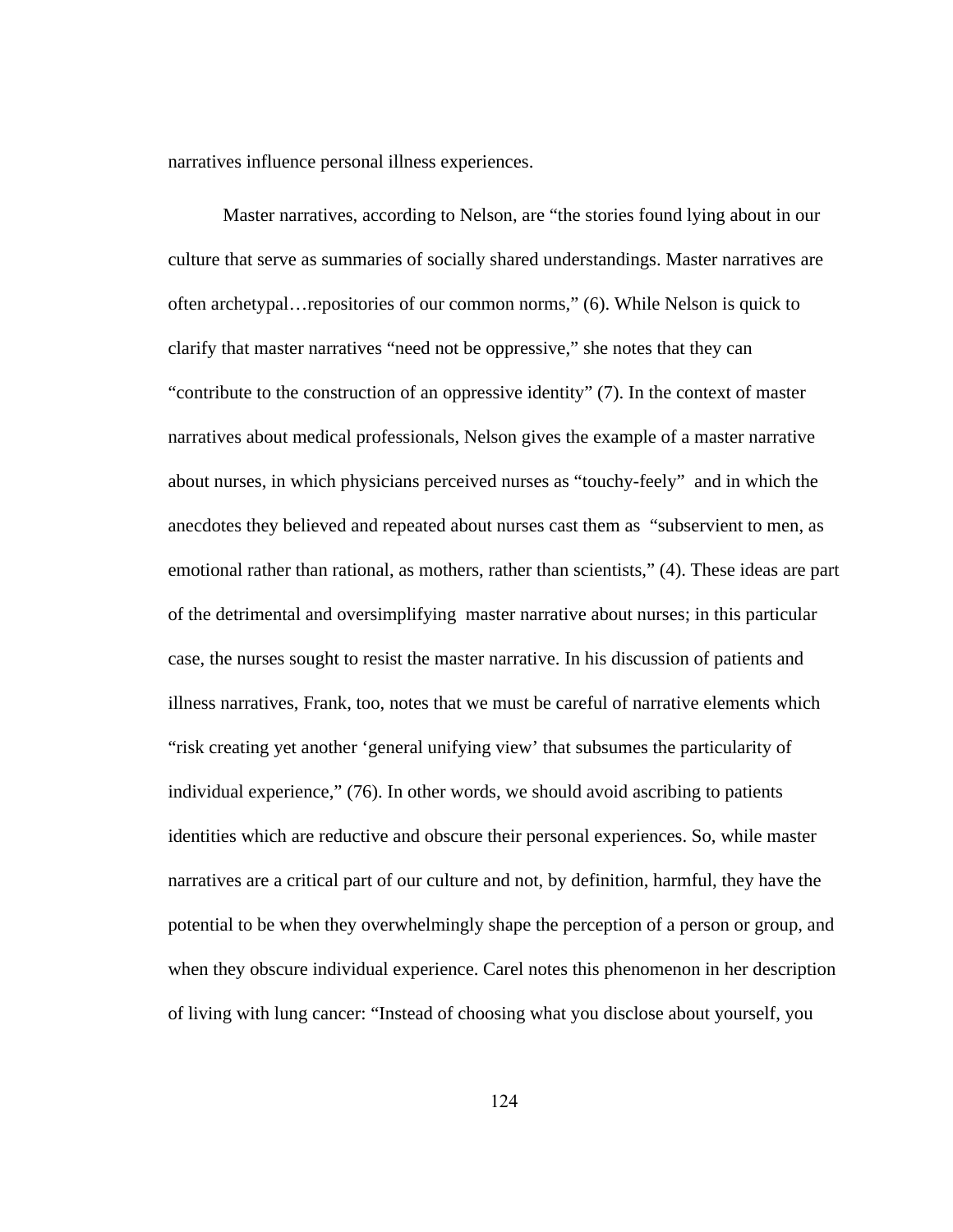become a passive vessel of information provided through your own betraying body, a body that cannot keep a secret. A stranger takes a glance at you and already knows so much…as a result the person may be reduced to her illness," ( *Illness: The Cry of the Flesh* "The Elephant in the Friendship"). Reducing a person to the features of her illness in this way is dehumanizing, and severely limits the ways in which we can intersubjectively interact with that person. Master narratives are ubiquitous aspects of our culture which we utilize perhaps without even realizing it; however, because they rely on archetypal simplifications and reductions, they can be problematic, and we should be aware of the ways in which master narratives about breast cancer may be oversimplified, reductionist, and dehumanizing to the people dealing with the illness.

It's crucial to note that, by virtue the fact that master narratives are "repositories" of common norms" we often subconsciously make use of them in constructing our personal stories. It is pertinent, here, to return to Foucault's concept of the Panopticon which was introduced in Chapter 2. Foucault claimed that, while the tactics of the Panopticon may be utilized by specific institutions (medicine and education among them), they may also become disseminated throughout society via what he called the "discipline-mechanism": "a functional mechanism that must improve the exercise of power by making it lighter, more rapid, more effective, a design of subtle coercion of society to come...the gradual extension of mechanisms...their spread throughout the whole social body, the formation of what might be called a disciplinary society,"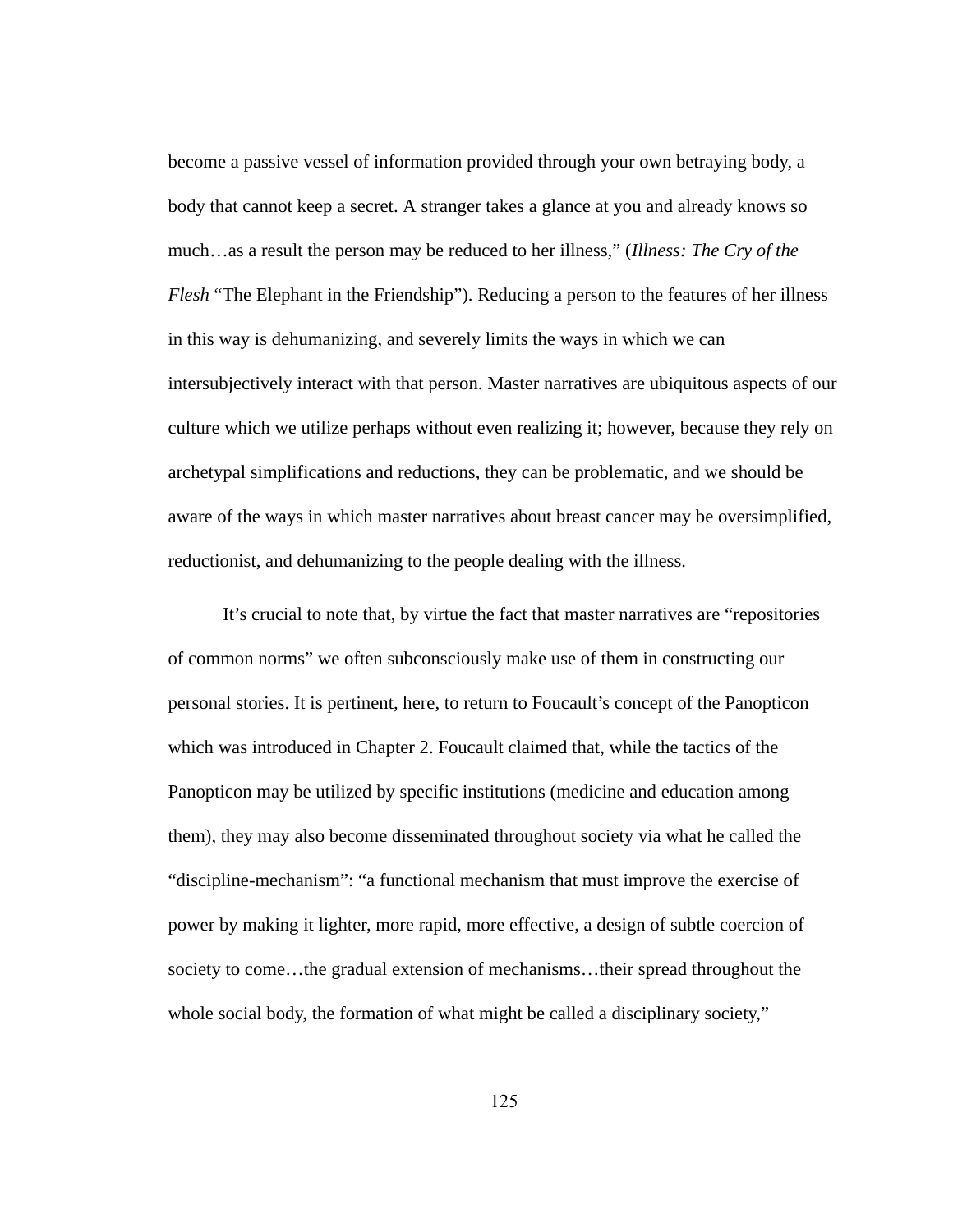( *Discipline and Punish* 209) *.* Master narratives are also "common norms," gradually extended through the social body. If we combine Foucault's theory of the discipline-mechanism with Nelson's definition of master narratives as "repositories of common norms," we see that oppressive master narratives may serve as a mechanism of discipline: they are socially disseminated norms which may contribute to an incorrect, reductionist, or otherwise problematic identity. The oppressive master narrative becomes the set of expectations given by the disciplinary society (such as the example of the nurses, above, in which the nurses are expected to be nurturing and emotional, rather than scientific and rational). We internalize these expectations and may perform according to them ourselves; because they are part of social norms, we may also use those expectations to police others and their behavior as well as our own.

Additionally, there is a secondary aspect of Nelson's definition of master narratives. Drawing on several scholars,  $59$  she claims that master narratives have moral import: "we use them not only to make sense of our experience...but also to justify what we do…As the repositories of our common norms, master narratives exercise a certain authority over our moral imaginations and play a role in informing our moral intuitions," (6). Oppressive aspects of master narratives may infiltrate the consciousness of the person or group to whom they are attributed (such as the nurses mentioned above)

<sup>59</sup> From Nisbett and Ross (1980) Nelson concludes that, "we use them to make sense of our experience"; from MacIntyre (1984) she draws that we use master narratives to "justify what we do,"  $(6)$ .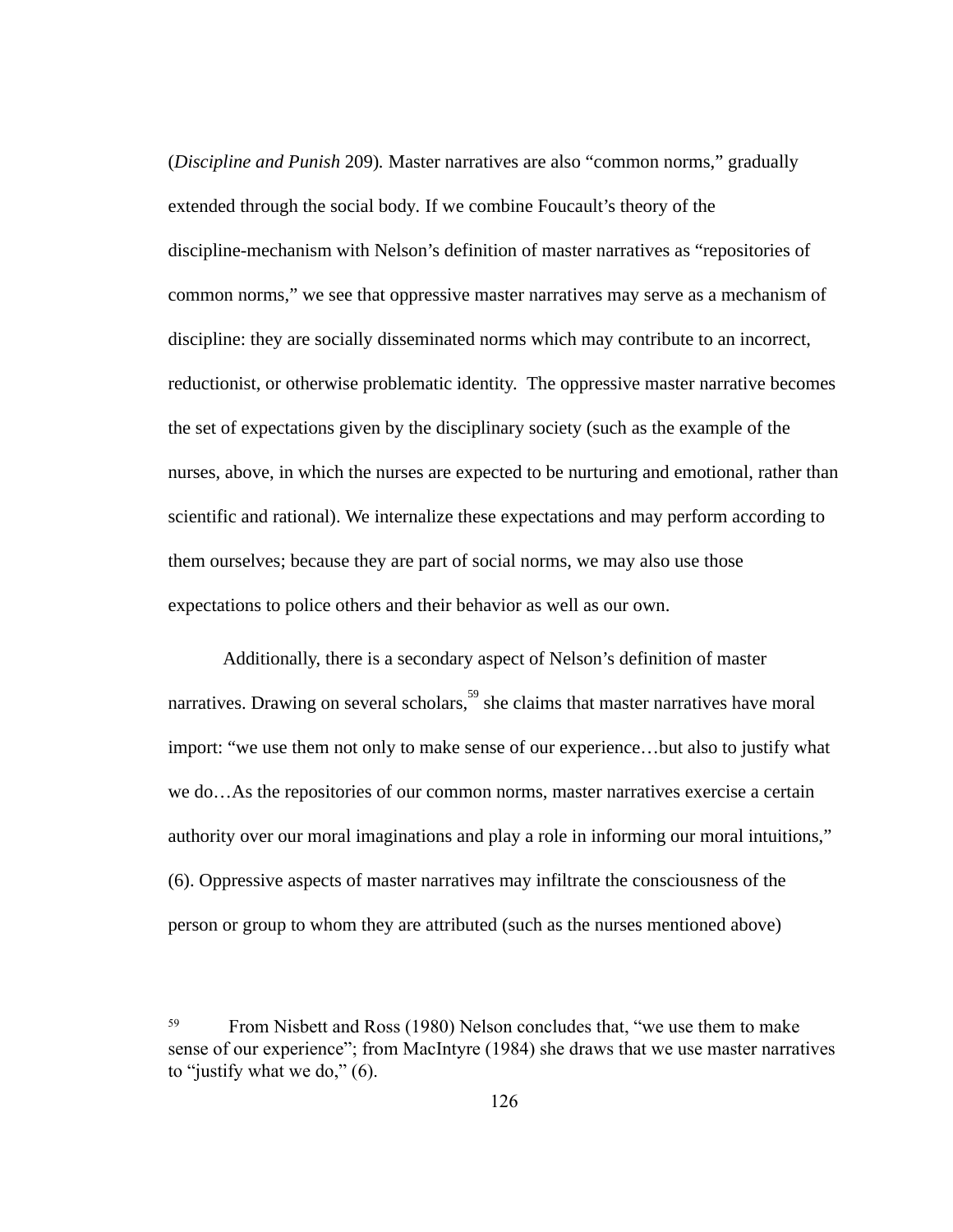causing a lowered self-perception of self-worth. Again, we should take Nelson's theory in the context of Foucault's theory of the discipline-mechanism. If oppressive master narratives are the expectations by which we surveil and police others, they also have the potential to lower the perception of self-worth of the people who are subject to them. Then by engaging in the surveillance and discipline elicited by the master narrative, we may also be engaging in the lowering of others' self-perception of worth. Further, because we use master narratives to "inform our moral intuitions," we may use them to form moral judgments of others who refuse to abide the expectations of the oppressive master narrative. Our moral intuition has been shaped by the master narrative in such a way that we believe that the expectations that are part of it, are morally right; and therefore, anyone who refuses to follow them is deemed morally wrong, or amoral. We use the oppressive master narrative as a mechanism by which to surveil, police, judge, and finally, marginalize those who don't abide it.

Foucault and Nelson both note that resistance to these oppressive elements of social life—the Panopticon and the master narrative—is possible. While Foucault's work on power and resistance is extensive, one particular aspect is worth highlighting here. Foucault claims that in a disciplinary society, mechanisms of power are diffused throughout, and that members of the society are imbricated in the structure of that society and those mechanisms of power: "...the circuits of communication are the supports of an accumulation and a centralization of knowledge…it is not that the beautiful totality of the

127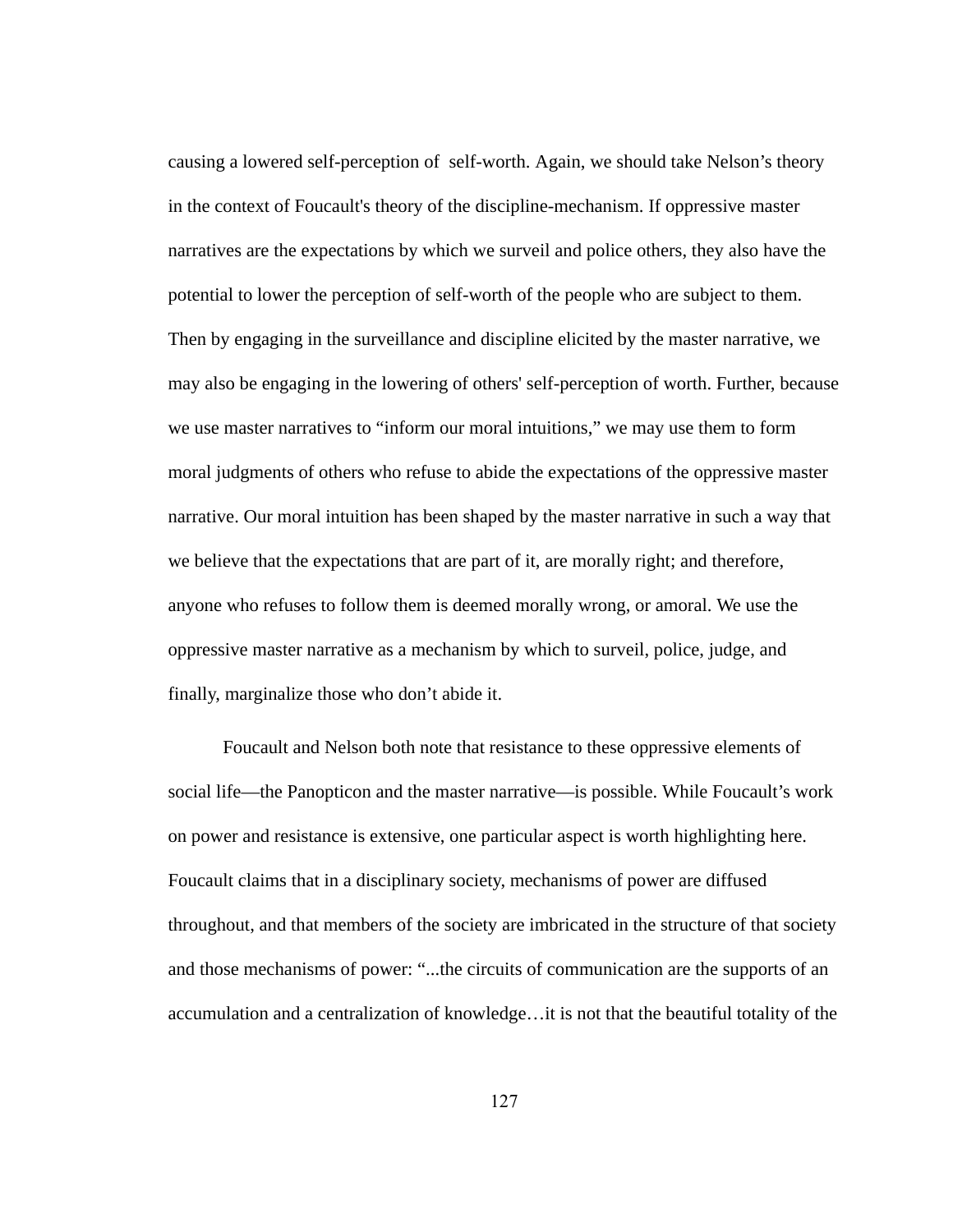individual is amputated, repressed, altered by our social order, it is rather that the individual is carefully fabricated in it, according to a whole technique of forces and bodies," ( *Discipline and Punish* 217).

According to Foucault, because the elements of the disciplinary system are so diffuse, the resistance to that power must also be diffuse. He tells readers that resistance to power comes in the form of "spontaneous organizations, coalitions—anything which may establish *horizontal conjunctions* ," (italics mine) ( *Discipline and Punish* 219). These horizontal relationships oppose the panoptic power structure, according to Pickett's analysis of Foucault: "Power, by its very nature, must be hierarchical and egalitarian. In contrast, Foucault repeatedly links resistance with 'horizontal conjunctions' and equality," (459). Equal, balanced relationships of power, as opposed to those in which the power is asymmetrical, may help to resist panoptic structure.

My suggestion here is that that illness narratives, by virtue of their intersubjectivity, may be one way in which to create and foster the types of "horizontal conjunctions" to which Foucault and Pickett refer. These horizontal conjunctions may resist the power system of the disciplinary society. Notably, with regard to equality and horizontal relationships of power, Nelson's theories about resistance to master narratives appear to concur with Foucault's theories about resistance of the disciplinary society.

Nelson claims that the way to resist master narratives is the telling of counterstories. By way of definition, she says that counterstories have two essential parts: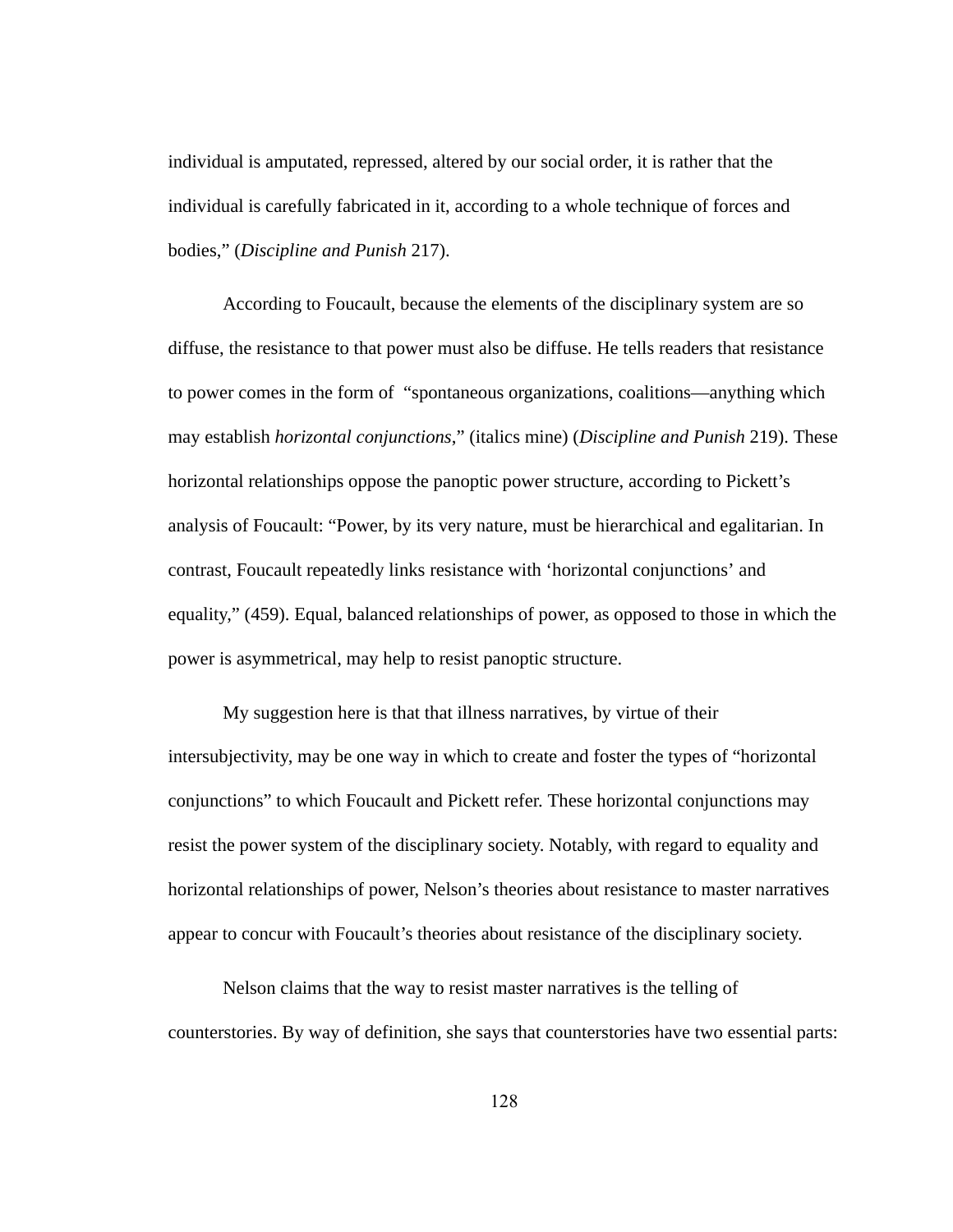the revelation of the master narrative, and a re-telling of the story "about the person or group to which the person belongs in such a way as to make visible the morally relevant details that the master narrative suppressed," (7). Nelson claims that this second part may allow a new respect for the person (or group) about whom the master narrative was initially generated: "If the retelling is successful, the group members will stand revealed as respectworthy moral agents," (7). This revelation of the person or group members as "respectworthy moral agents" may create the type of "horizontal conjunction" to which Foucault refers: the relationship of power between the storyteller and the listener becomes more symmetrical. Additionally, Nelson tells us, resistance to master narratives through counterstories is a method by which the oppressed person may change self-perception, and thus increase feelings of personal moral worth  $(7)$ . Resistance, according to both Foucault and Nelson, is possible, and may help to resolve some of the problems generated by the master narrative. So, we need illness narratives which are counterstories in order to resist and pluralize the master narrative of breast cancer. The notion of resisting disciplinary mechanisms and master narratives through counterstories, and how we restore worth, will become more important later in this work. After we have seen the ways in which the master narrative utilized by pinkwashing can be destructive, we will discuss the ways in which counterstories can be useful in resisting and pluralizing the master narrative. In the final chapter, we will discuss the importance of counterstories and their potential for resistance. We will also analyze some examples of counterstories which demonstrate the point. For now, all we need to bear in mind is the idea that master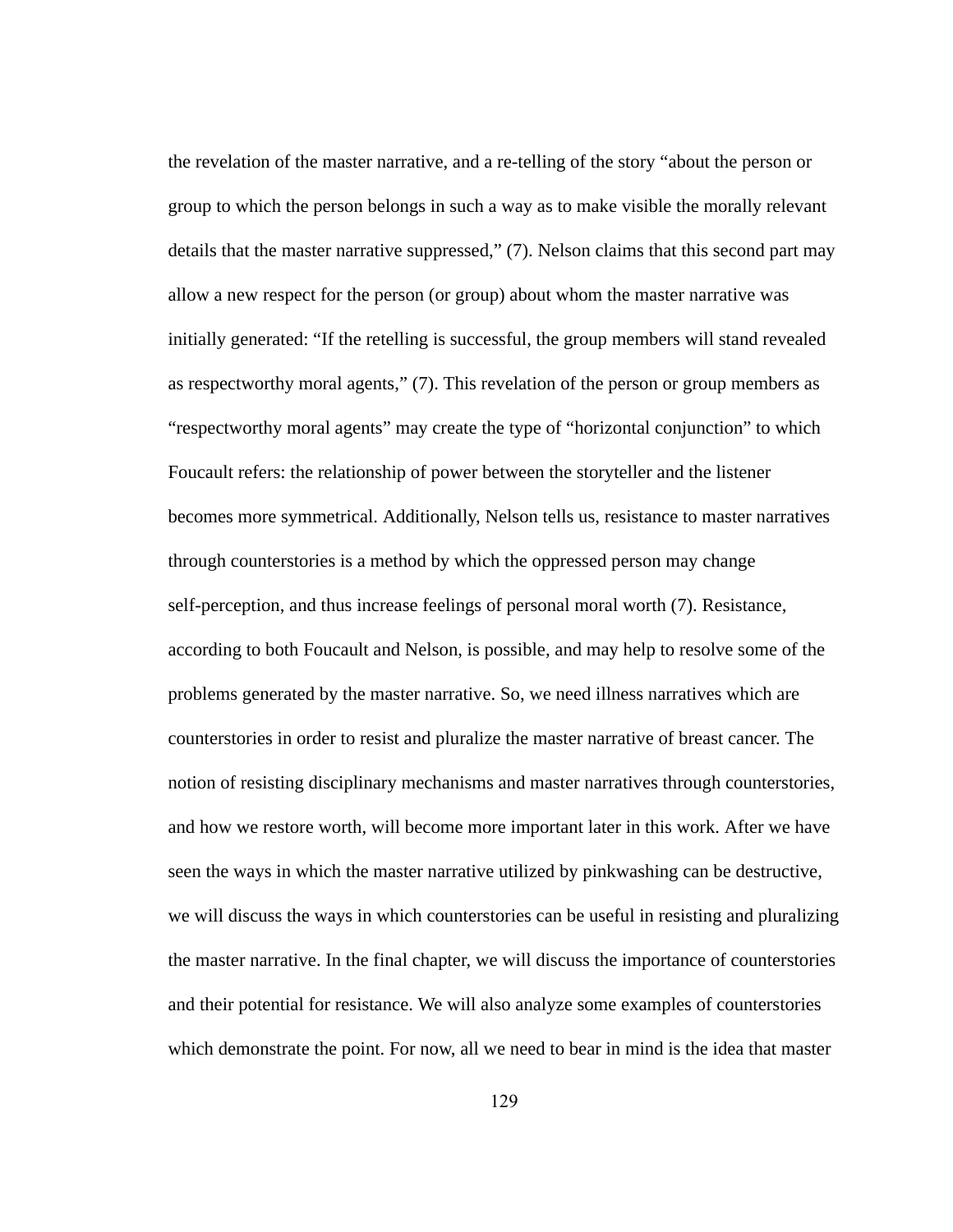narratives are often oversimplified and archetypal, have the potential to be oppressive and disciplinary, and shape our perception of our own moral worth and that of others.

In the first chapter, we saw the inherited problematic constructions of the female body which became embedded in the nascent breast cancer awareness movement in the early part of the 20th century. The second chapter demonstrated the ways in which the breast cancer body, throughout the last several decades, has occupied the abject subject position. These two trends of perception of the female body have intersected in the context of the contemporary breast cancer awareness movement to foster a master narrative about breast cancer which serves to discipline the abject breast cancer body, to keep it within systemic expectations for behavior, and to internalize self-policing. One specific and definitive aspect of the breast cancer awareness movement of recent decades has been the pink awareness campaign and the partnering of charities with for-profit corporations in order to ostensibly raise awareness and generate funds for research and treatment. Foucault notes that the tendency of charities to occupy positions which allow them to enact discipline is not a new one: "Religious groups and charity organization had long played this role of 'disciplining' the population. From the Counter-Reformation to the philanthropy of the July monarchy, initiatives of this type continued to increase…their aims were religious…economic…or political," ( *Discipline and Punish*  213). There is historical precedent for charities performing as controlling forces and creating behavioral expectations for the populations they represent and, as Foucault notes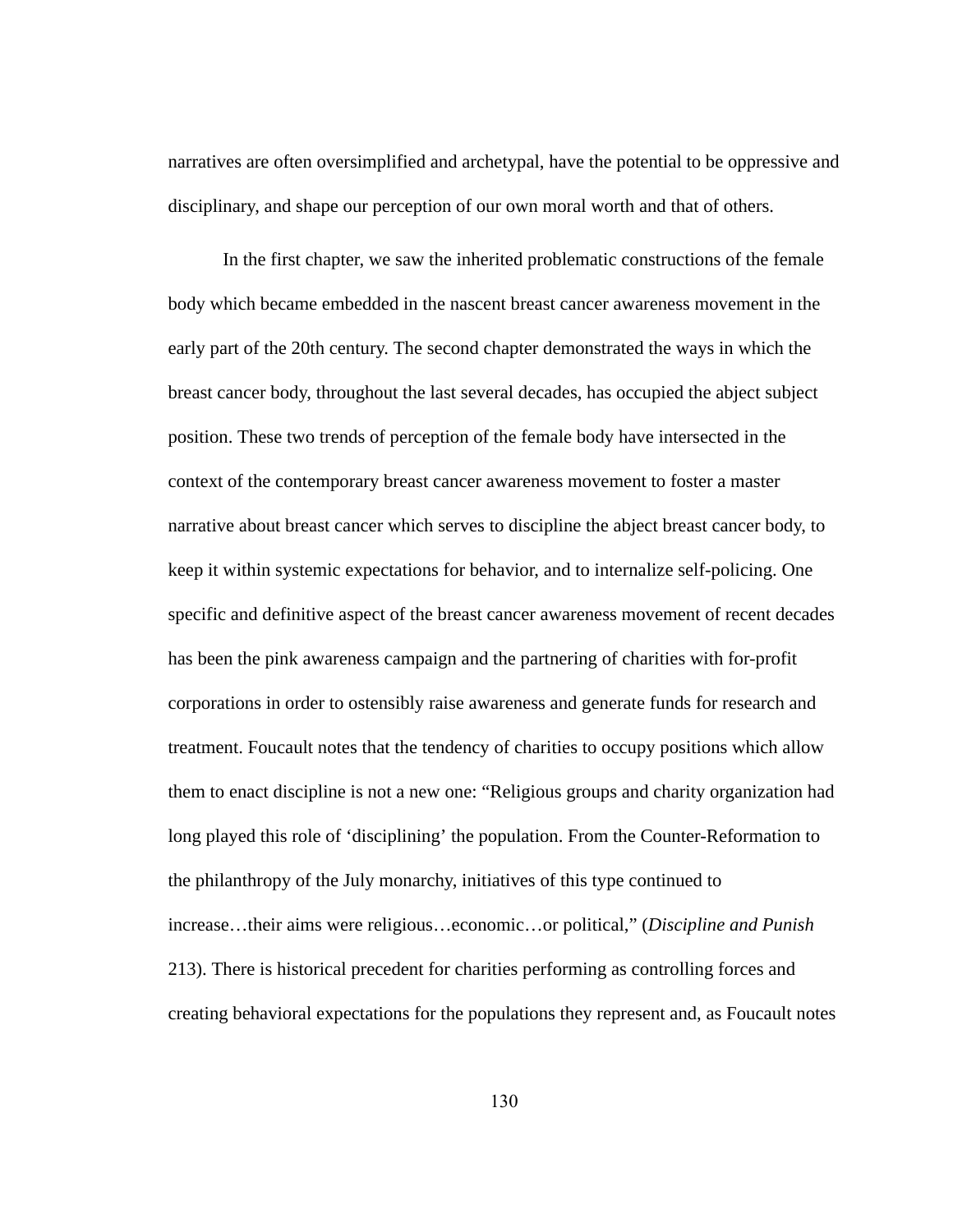in the passage above, it may have been in effort to raise money: "…discipline increases the skill of each individual…coordinates these skills…tends to increase aptitudes, speeds, outputs, and therefore profits; it exerts a moral influence over behavior…introduces bodies into a machinery, forces into an economy" (Foucault *Discipline and Punish*  210). In short, the discipline enacted in a society is meant to increase production, to create and support productive bodies which participate in, and promote, commerce. In the case of breast cancer awareness charities, we know that their aims are primarily financial: they seek to raise money. Through their use of disciplinary tactics and the master narrative of breast cancer, they seek to discipline bodies into being productive bodies, bodies that participate in breast cancer awareness commerce. Let's examine, for example, the social expectation that those with breast cancer should be enduring, stalwart, strong, and heroic. This was an expectation of feminine behavior in illness which we saw in Chapter 1 (and we will explore below, in detail, the role it plays in the master narrative of breast cancer). A person in this position might demonstrate this heroism, this strength, by leading a team in a charity walk, or attending or helping to plan a major fundraising event. Or, a person with breast cancer might simply demonstrate strength and endurance by disguising the effects of treatment using wigs and makeup, and going through daily treatment routines without complaint. All of these actions, though, mean that this person is a productive body, participating in the movement and in commerce in ways potentially resulting from the expectations created by the master narrative.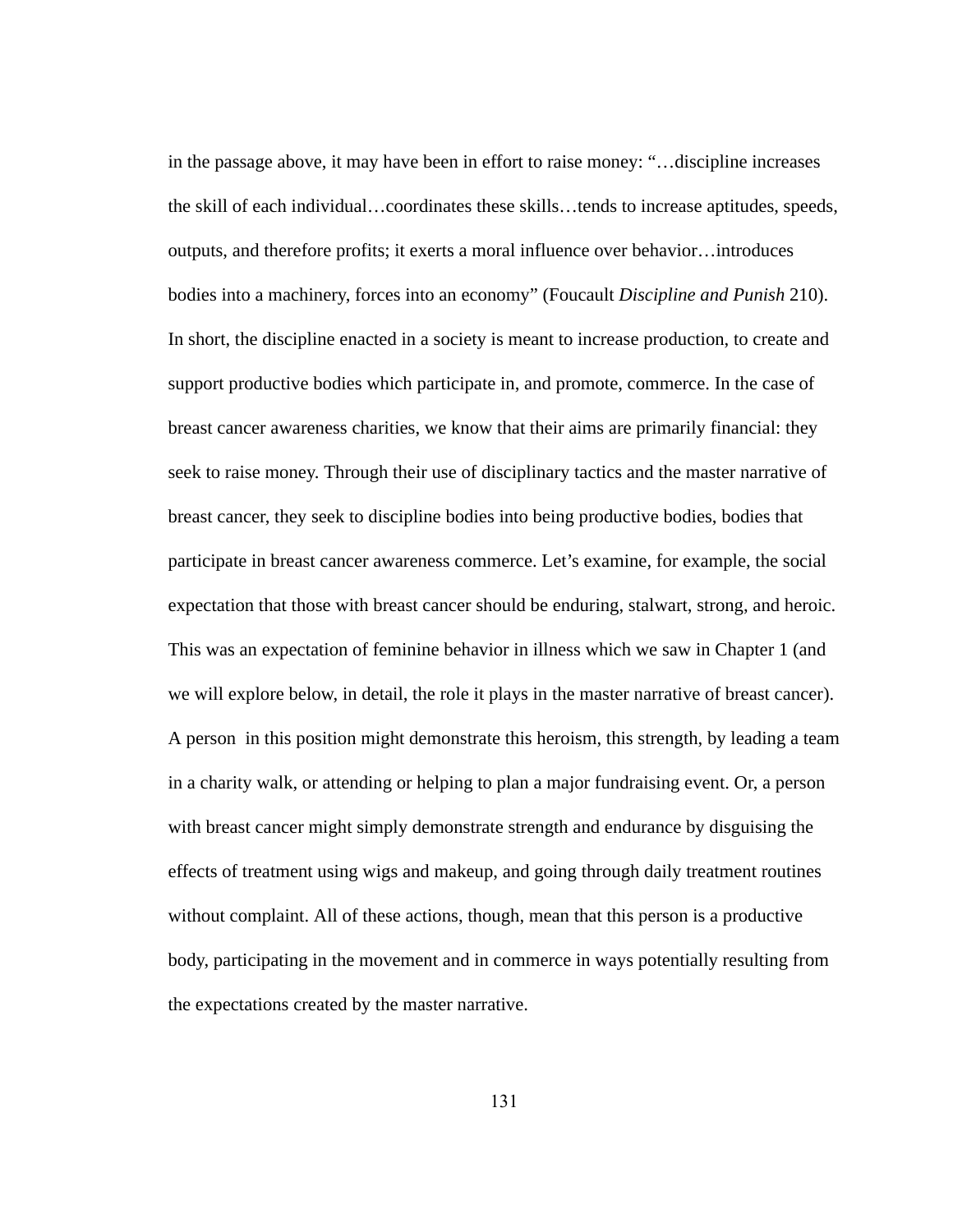These pink campaigns, motivated primarily by fundraising, have made use of, and reified, the concepts of the master narrative of breast cancer through their ubiquitous marketing, but why? To what end? Frank acknowledges the beneficial potential in what he terms "general unifying views" (which overlap with Nelson's definition of master narratives): "The advantage is to encourage closer attention to the stories ill persons tell. Listening is difficult because illness stories mix and weave different narrative threads. The rationale for proposing some general types of narratives is to sort out those threads," (76). In the case of the breast cancer awareness movement, however, the opposite has happened: the master narrative has constructed or made use of easily recognized archetypes which make it simpler and more efficient for the campaign to reach the general public. Many stories of illness, including stories of breast cancer, create what Frank terms "chaos narratives," (97). Chaos narratives are stories in which "the plot never imagines life getting any better," (97). Chaos stories are hard to hear because they provoke anxiety: "...they are too threatening. The anxiety these stories provoke inhibits hearing," (97-98). Chaos narratives are difficult and frightening for us to hear because they remind us "how easily any of us could be sucked under," (97). These kinds of stories, which are existentially threatening and difficult to engage with, don't make for good and efficient advertising. Instead, consumers want stories that are easily accessed and not existentially threatening. They crave stories in which illness is vanquished like an enemy, or in which it becomes something useful and productive, or results in life-altering wisdom.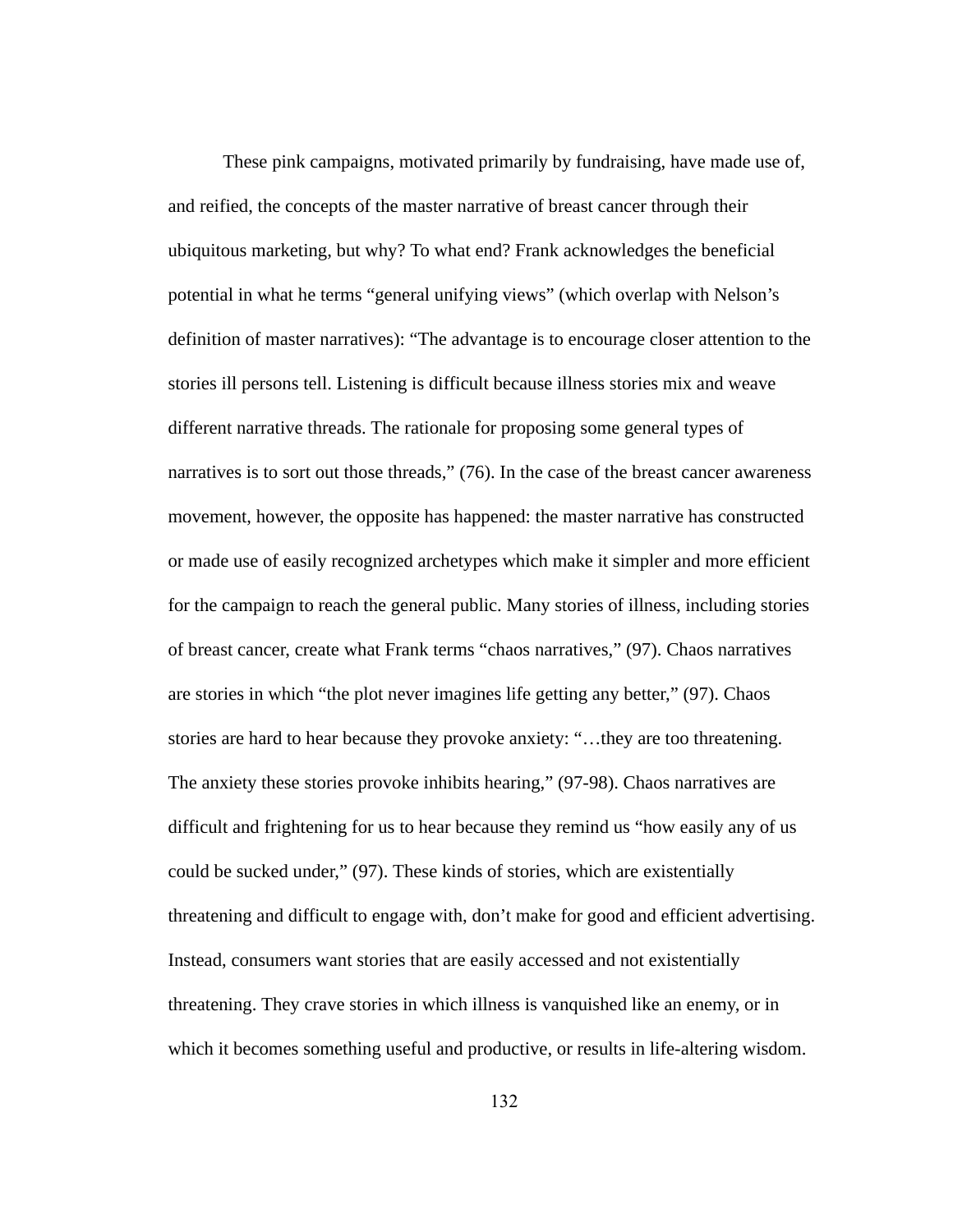Stories that genuinely confront us with our own own mortality don't sell. It's easier for consumers to access a series of generalized, archetypal notions of breast cancer which make illness a productive, non-threatening experience.

Pink awareness ads and products are unavoidable; advertisers bombard the public with their messages and non-threatening archetypes. Making the concerted effort to hear and confront alternative narratives is a difficult venture (particularly over the din of advertising), and not one which many of us have the existential and emotional endurance to do all of the time. Additionally, many people legitimately identify with aspects of the master narrative. But we should be mindful of the context and frequency with which we accept the master narrative. By accepting the master narrative and the social expectations comprised in it, we may expect that all people's experiences of breast cancer match the archetypal stories we see told through the breast cancer awareness movement. We may resist engaging with those who need us to acknowledge their stories. In doing so, we have internalized policing behavior. That behavior, as we shall see later, is demonstrably harmful to people with breast cancer.

The master narrative of breast cancer subjects those with breast cancer to regulated social and behavioral expectations, generating a number of compelling problems for people seeking to tell or enact their breast cancer illness narratives for the purposes of re-identifying themselves. In the context of this analysis, we will examine several major problems which arise from the master narrative of breast cancer: people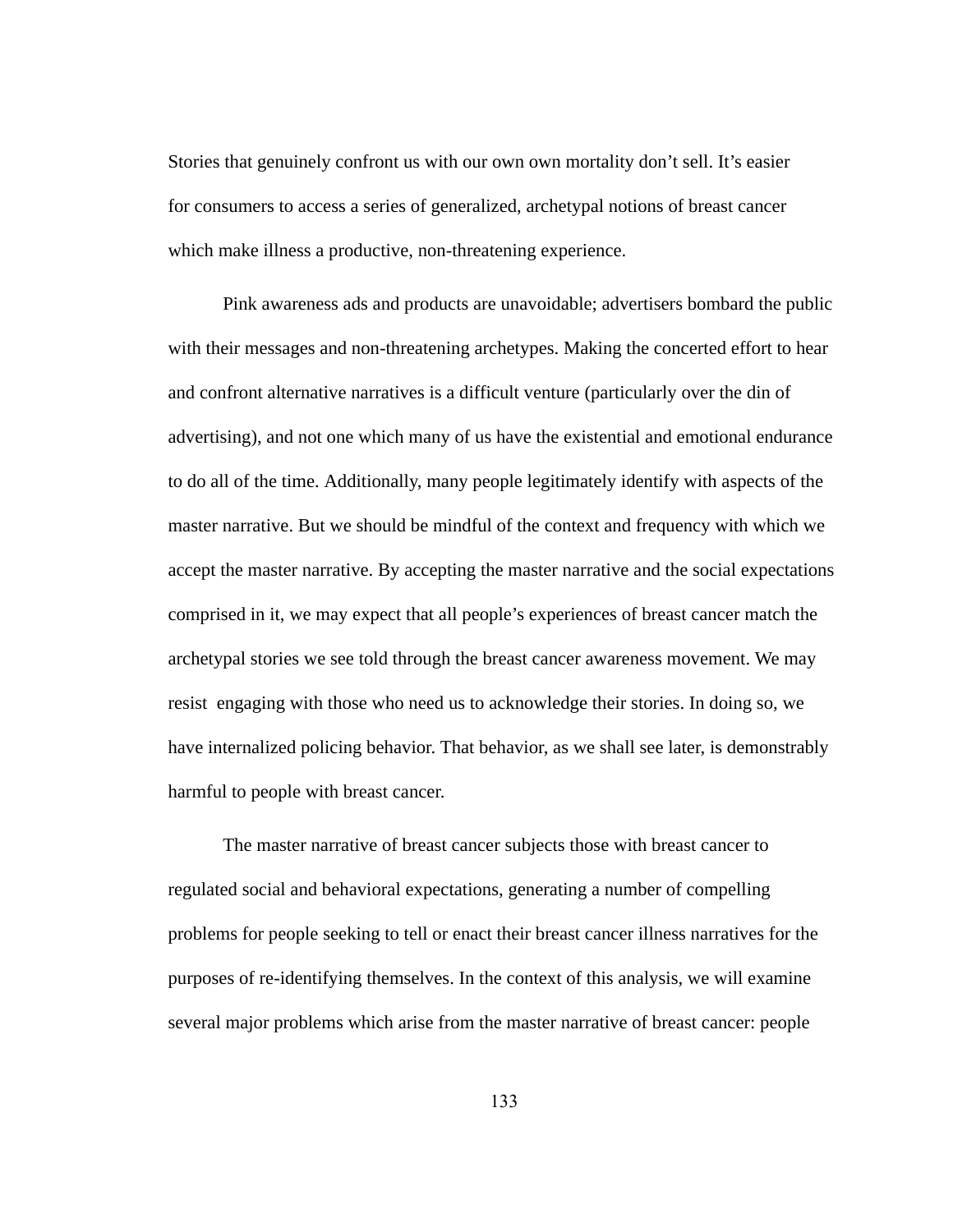with breast cancer may internalize the lowered worth of themselves communicated through master narratives, and they may lack witnesses, leaving their illness narratives unacknowledged and unheard. Thus, they are subjected to injustice. They may be shamed or scapegoated for their illnesses or for their behavior in response to their illnesses. For the lack of having someone to bear witness to their narratives, some may pay a price of decreased mental, emotional, or physical health, or poorer outcomes of recovery.<sup>60</sup>

It should be noted, here, that one feature of the breast cancer awareness movement in the United States, and the master narrative it utilizes, is that it has been historically predominantly white. The discussion below and the implications of pinkwashing and the master narrative apply to all who experience breast cancer, including people of color. Of people of color, black women (in comparison with Latina, Asian, or Native American women) experience breast cancer most frequently, and a good part of the work examining women of color and their experiences with breast cancer is about black women, specifically. So, that population is what the current discussion will focus on in its address of issues of women of color and the master narrative of breast cancer.

The ways in which the influence of the pinkwashed breast cancer awareness movement manifests itself in the lives of black women, and their experiences of the

 $60$  In the opening section of the final chapter, we will examine several studies done on women and their emotional and physical outcomes during and following breast cancer and treatment.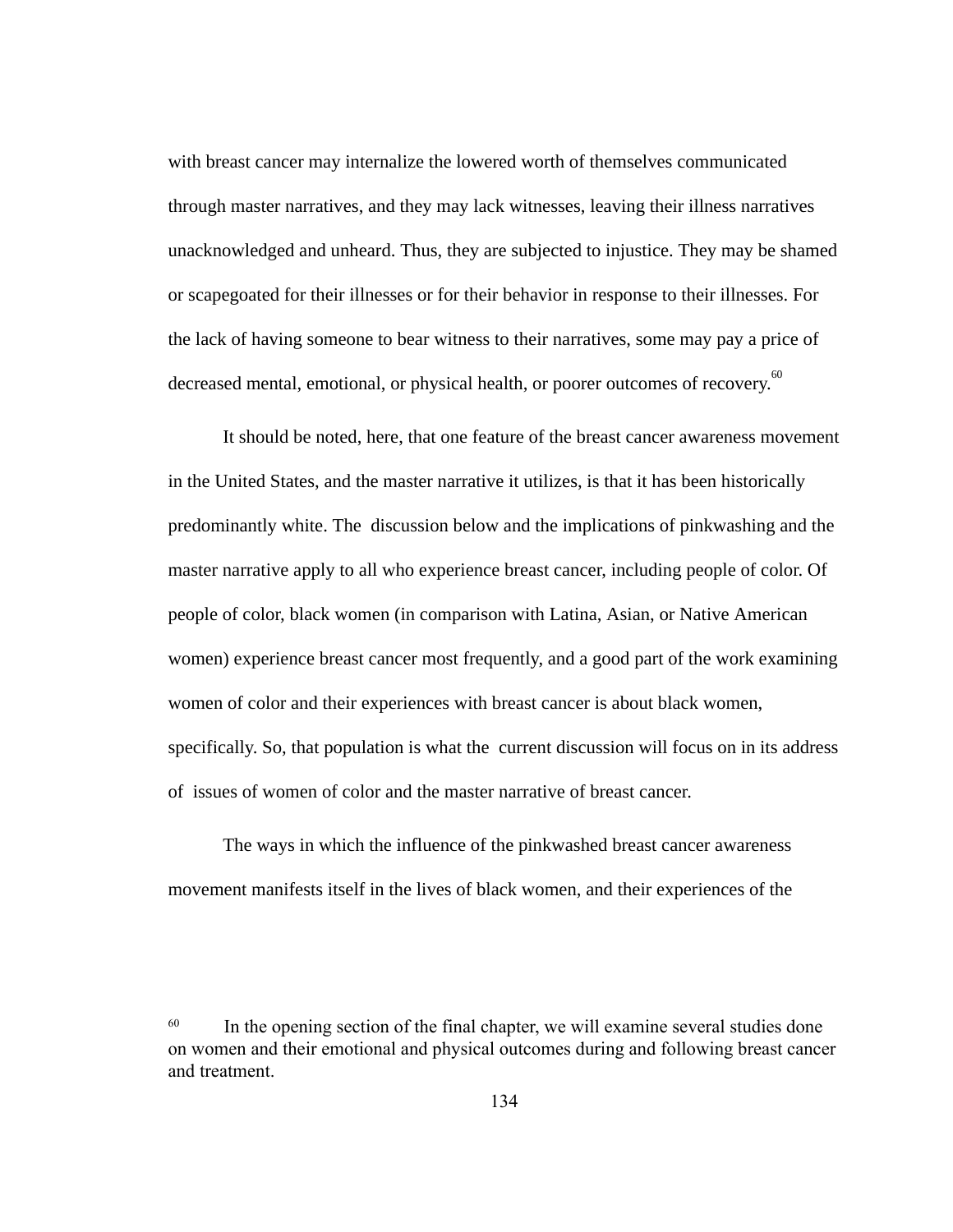illness, may differ from those of white  $people.<sup>61</sup>$  Black women are subject to the effects of a historically different relationship to the medical hegemony. They live in socio-economic and environmental conditions which may affect their risk of illness or their mortality.  ${}^{62}$  The ways in which their communities address illness vary as well. A comprehensive examination of the ways in which the master narrative of breast cancer affects women of color would (and should) require much more historical context regarding the problematic constructions of black women's bodies, specifically, and the dark and complex history of the relationship between the medical hegemony and black women's bodies in the United States. It would also require a closer examination of the ways in which black women's bodies can be construed as abject. Laying out those histories and contexts individually and thoroughly would take much more than the current discussion can address; however, the experience of black women with breast cancer, particularly in the historical, socio-economic, and cultural contexts, merits further work by myself and others in the future. What I have done below, in explaining each of the main concepts of the overarching master narratives of breast cancer, is to note one or two significant examples of the ways in which each concept may manifest differently in the lives of black women. Through this method, readers can see the ways in which women of color are subject to some of the same oppressive features of the master narrative of breast cancer, but they can also see the ways in which black women's

<sup>61</sup> See Gattison, Annette D. Madlock. HealthCommunicationandBreastCancer amongBlackWomenCulture,Identity,Spirituality,andStrength. 62 See Eisenstein, Zillah. ManmadeBreastCancers.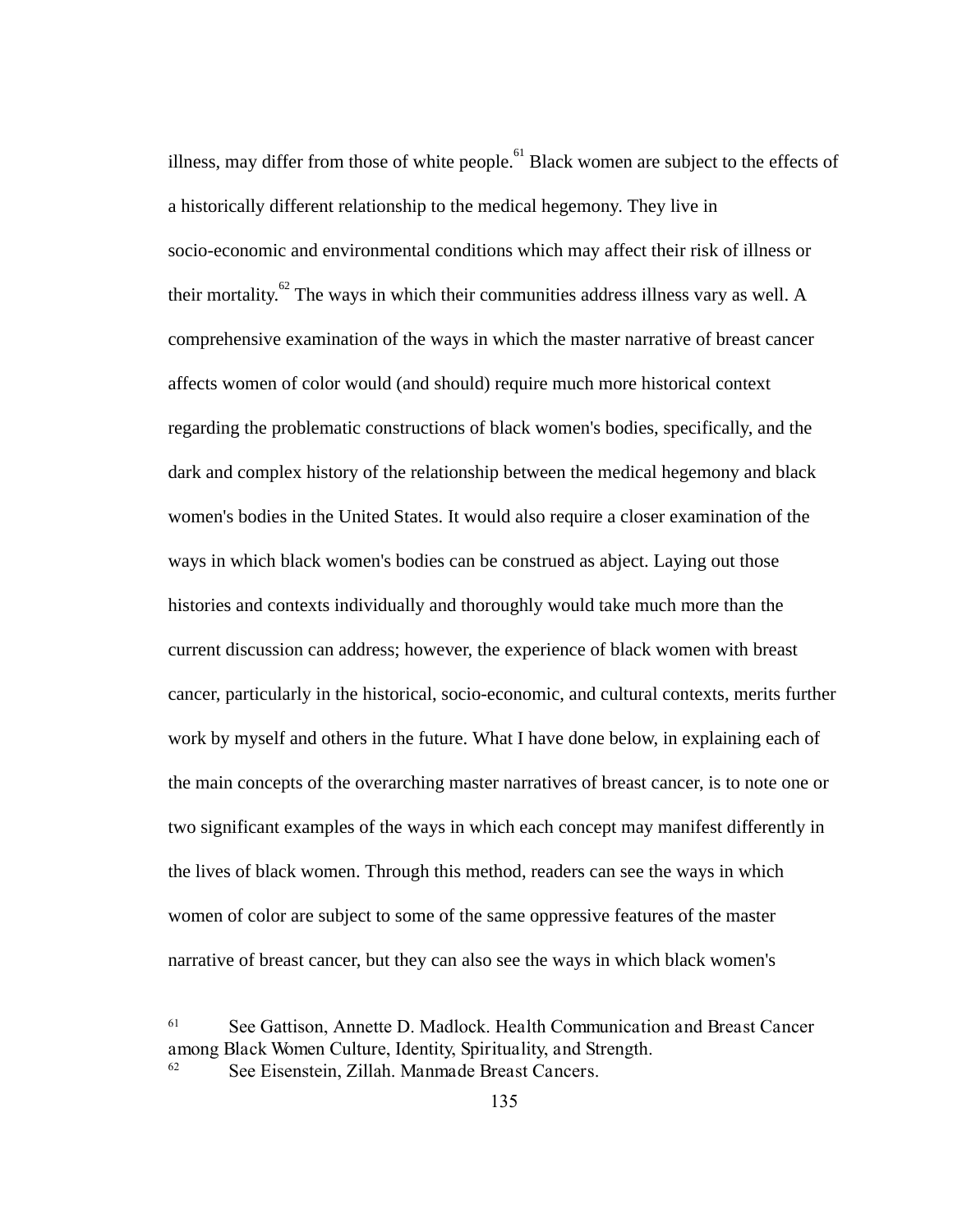experiences of those features are distinctive and worth examining independently.

## 3. Cause Marketing and Pinkwashing

Before we can begin to uncover and analyze the master narrative of breast cancer, we must see and understand the foundational principles upon which the breast cancer awareness movement operates. Then, we can begin to know the motivations of non-profit organizations driving the movement and the reasons they execute specific strategies that make use of the master narrative. These non-profits, organizations like Susan G. Komen for the Cure and the Avon Foundation for Women, partner with for-profit companies like Ford, BMW, Yoplait, or KFC (among many others) in a practice called cause-related marketing (or cause marketing). Cause marketing occurs when corporations partner with nonprofit fundraising organizations to raise some amount (however small) of money for the non-profit, while also generating good publicity for the corporation and encouraging sales. Cause marketing allows for the "integration of a corporation's philanthropic activities with its drive for profit," (King 9). According to Samantha King, corporations began taking advantage of cause-related marketing in the mid 1990s, as a way to "'cut through the clutter' of increased competition…to attract the attention and loyalty of the consumer who is understood to be increasingly adept at reading marketing messages," (10). So, marketing is advantageous for corporations because it gets consumers' attention. Additionally, cause marketing appeals to a shift of American consumer sensibility, according to Bill Laberis, editor of *Computerworld* magazine: "they want something they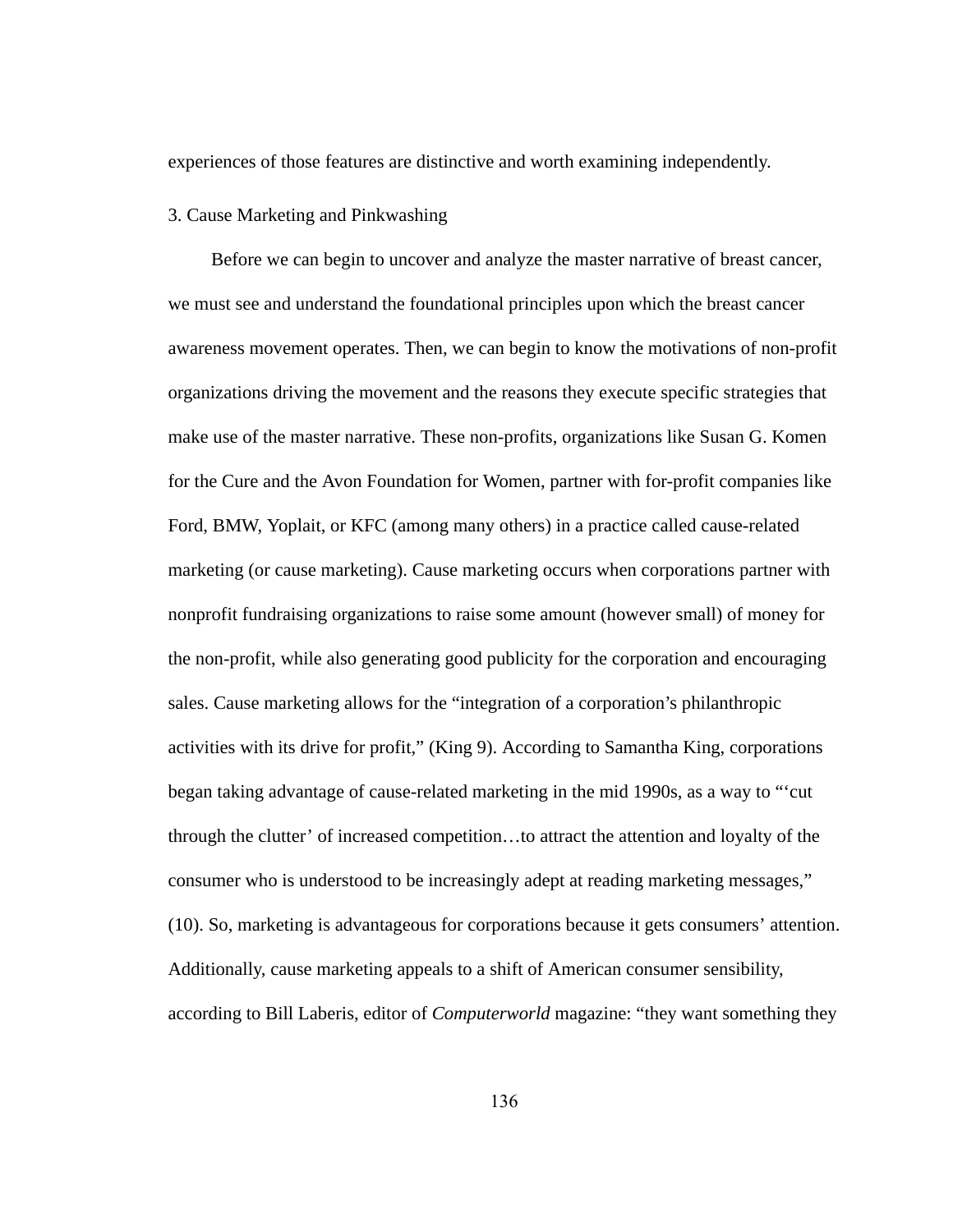can believe in…[It's] a kind of spirituality," (as cited in King 11). Cause marketing is helpful to corporations not only because it gets consumers' attention, but because it offers a belief system in which the viewer can invest. As we noted above, part of the appeal of master narratives is that they present methods to make sense of our experience, ways of negotiating our experience that also form our moral intuition. Understanding the ways in which cause marketing appeals to consumers' belief systems may be easier if we return briefly to Frank and note two other types of illness narratives: restitution narratives and quest narratives. According to Frank, restitution narratives share the same plot line: "Yesterday I was healthy, today I'm sick, but tomorrow I'll be healthy again," (77). In these stories, ill people expect to get better or do get better. Quest narratives are stories in which the ill person casts herself as the hero on an adventure, a journey, from which she will return improved, wiser, having gotten something from it.<sup>63</sup> These stories "accept illness and seek to *use* it," (italics Frank's) (115). Frank claims that people want to hear restitution stories (77) and that, "most published illness stories are quest stories" (115). These types of stories are familiar to the public and heard often. Both of these types of narratives (which are frequently used in advertising) offer consumers "something they can believe in" (to return to Laberis' claim). In the case of restitution narrative, they can believe in health, the power of medicine to heal, the ability of the human will to conquer illness. In the quest narrative, they can believe in a hero and the wisdom the hero garners

<sup>&</sup>lt;sup>63</sup> Frank's theory of quest narrative is derived directly from Joseph Campbell's theory of the "journey of the hero" or "monomyth," from his well-known work, The Hero with a Thousand Faces.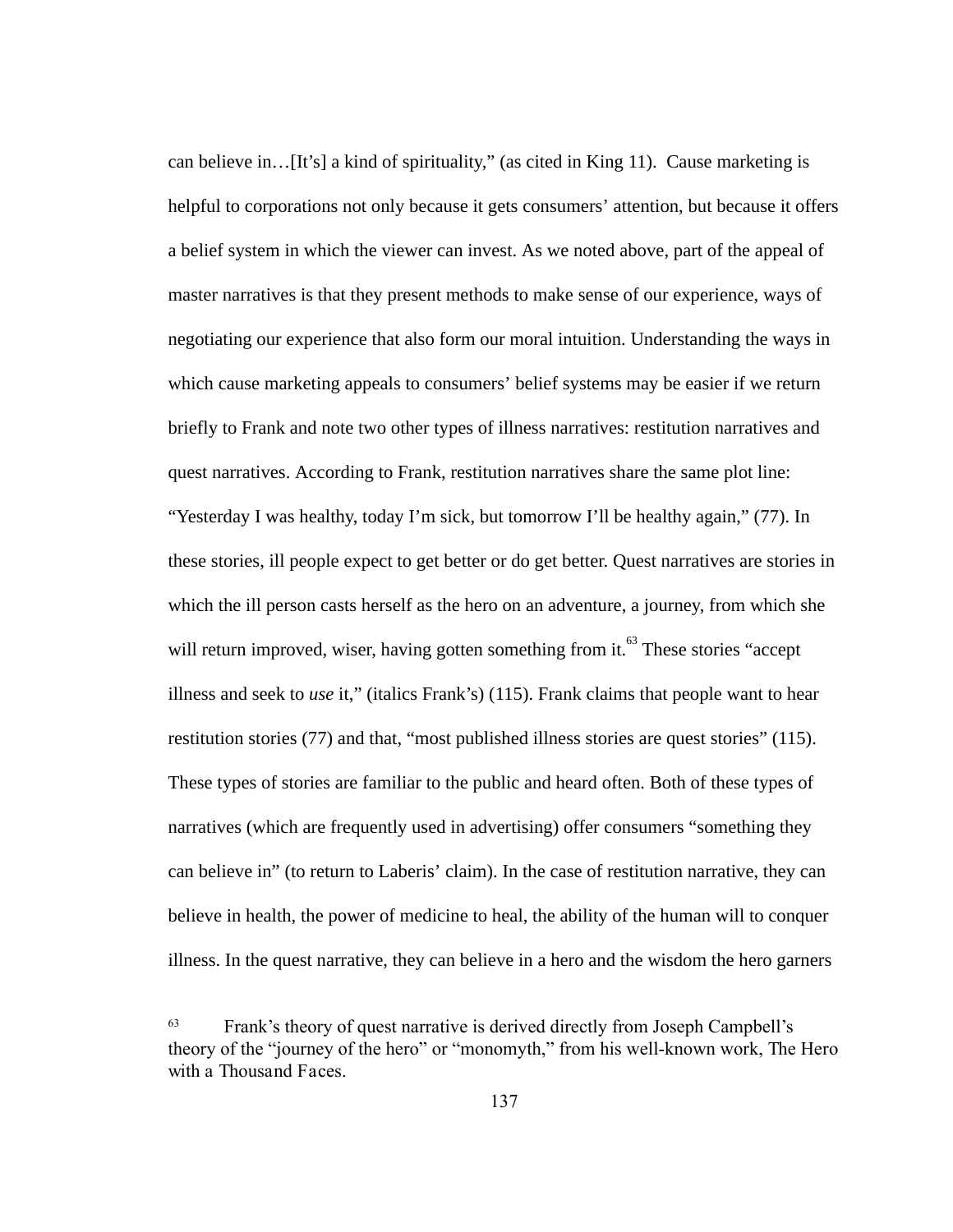from her journey; they can believe that illness is valuable, useful, or productive. By buying an item that uses stories like these for endorsement, consumers can feel as though they've supported the search for a cure, praised the endurance of the human spirit, or helped share the wisdom a person gained on the figurative journey. The Yoplait "Save lids to save lives" campaign is a powerful example. The slogan itself is a restitution story: purchase this and you can help people get well. The master narrative provides an easily digestible archetypal story about breast cancer, and also informs the consumers' moral belief systems. Consumers of the product get to literally buy-in to the belief that their purchase has helped save a life.

Some activism and awareness groups resist these depictions of breast cancer, noting the clear influence of capitalism in the booming breast cancer awareness industry (Lerner 262). According to Klawiter, Women's Cancer Research Center and Breast Cancer Action are two such groups (168-177).<sup>64</sup> In fact, BCA coined the term "pinkwashing." ("Think Before You Pink"). Pinkwashing is a phenomenon which has recently arisen as a result of cause marketing related specifically to breast cancer and the famous pink ribbon campaign. The term, according to Breast Cancer Action, originally meant, "a company or organization that claims to care about breast cancer by promoting a pink ribbon product, but at the same time produces, manufactures and/or sells products that are linked to the disease," ("Think Before You Pink"). But the definition has changed and broadened as

<sup>64</sup> For more information on early resistance against the pinkwashed breast cancer awareness movement, see the Klawiter's chapter, "Patient Empowerment and Feminist Activism."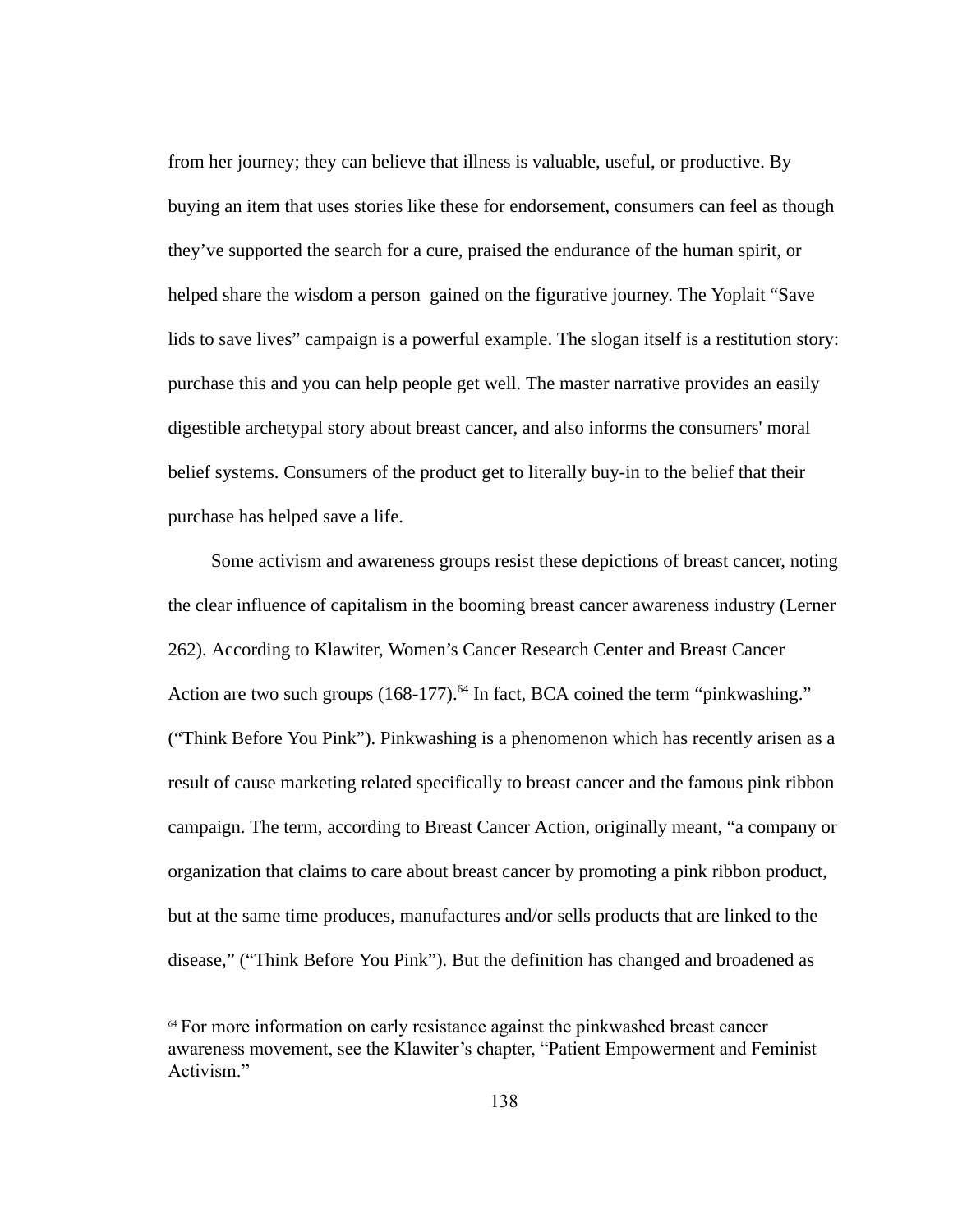global and popular culture has embraced it. In 2011, the Hindustan Times defined it as "adopting the color pink and pink ribbons to imply that they support breast cancer research," ("Companies Adopting Pinkwashing for Profit…"). This definition includes all companies and institutions who may use the pink ribbon to generate corporate support, not just those who manufacture products linked to breast cancer, and it includes companies and institutions who give the pretense of "support" through promotion, but not necessarily financial commitment to the cause. Gena Asher, columnist for the Bloomington Herald-Times, breast cancer survivor, and facilitator of the website, *BreastCancerFYI.org, defines pinkwashing as "using pink ribbons as a sales tool,"* ("Pinkwashing Obscures Breast Cancer Message"). A news release from the U.S. Federal News Service contextualized the definition by noting the ubiquitousness of the color pink, pink ribbons, and breast cancer awareness materials during the month of October, and called pinkwashing "corporate exploitation of breast cancer," ("Pinkwashing Depicts Ideal Patient in Breast Cancer Awareness"). This last definition, the broadest one, allows for the most comprehensive discussion of the ethos of breast cancer awareness marketing. Given the history of the pink ribbon, which will be articulated below, this definition is probably the most apt.

While the term, "pinkwashing" is relatively new, corporate exploitation of breast cancer began with the pink ribbons themselves.  $65$  Since the inception of the ribbon,

<sup>65</sup> Readers saw this phenomenon in chapter one, when Estee Lauder and Self magazine first began using the ribbon at events and cosmetic counters.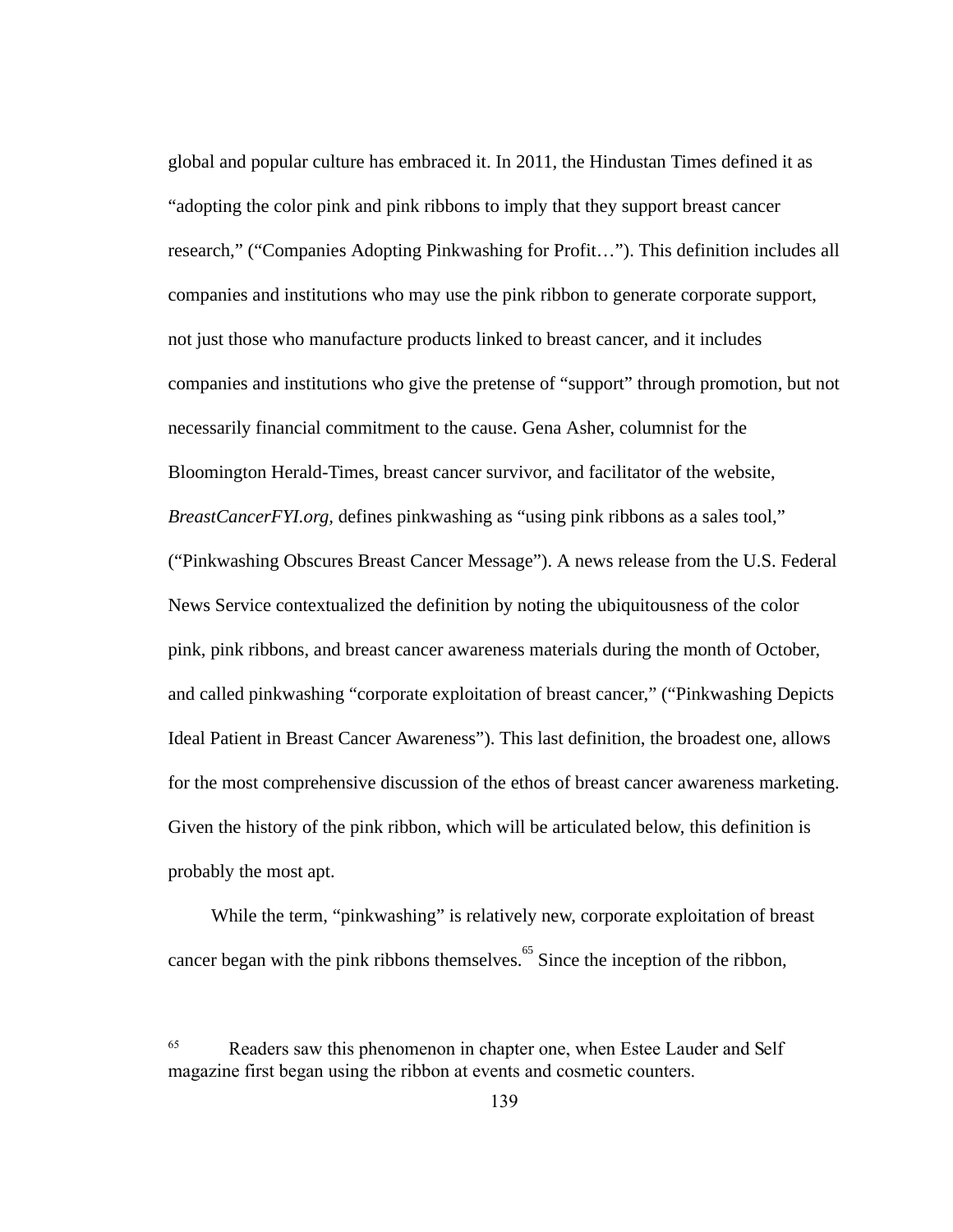several companies have gotten in on the pink action. A quick Google search reveals multiple pink ribbon-themed merchandise sites where consumers can purchase party supplies, clothes, and jewelry, all purportedly in effort to promote breast cancer awareness. Consumers can purchase breast cancer awareness Yoplait yogurt with a pink lid, a pink eyelash curler from Sephora, or a perfume from the Susan G. Komen foundation called "Promise Me." TV viewers can watch NFL players clad in pink cleats and wristbands, and parade-goers can see the shiny, pink stretch Humvee and the gloriously huge pink ribbon-shaped hot air balloon, all while they eat KFC chicken from a Komen-sponsored bucket. According to Anastasia Pantsios, even fracking company Baker Hughes in Texas has joined the fray, with its "Doing Our Bit for the Cure" campaign, in which it created a distributed 1,000 hot pink fracking drill bits for use worldwide, and donated \$100,000 to the Komen Foundation. That specific shade of pink is nearly everywhere, especially in October during Breast Cancer Awareness Month. Undeniably, pinkwashing is effective in its efforts to increase awareness and funding: Revlon's support of research led to the development of a powerful new treatment, and Vera Bradley's Foundation for Breast Cancer has raised \$12 million for research ("Pinkwashing—Breast Cancer Awareness Month Inspires…"). Fernandez notes that the Susan G. Komen Foundation has raised \$685 million for research since its inception in 1982. It would appear, from cursory assessment, that cause marketing for breast cancer has been a beneficial strategy.

Pinkwashing, though, creates serious ethical issues which merit attention.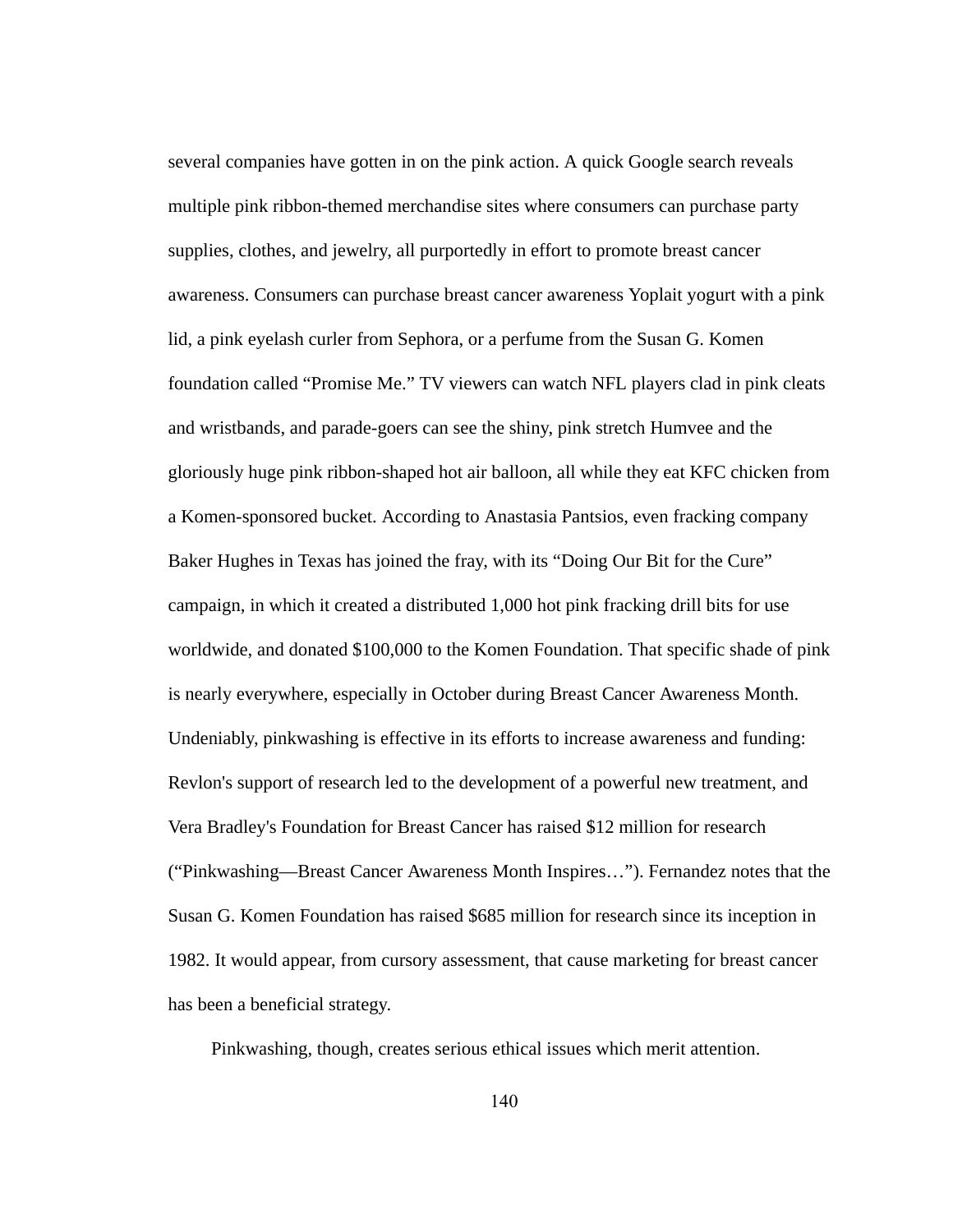According to Westervelt, studies have linked several pink ribbon-themed items directly to toxins which cause cancer, including Estee Lauder cosmetics, the Komen perfume (which Komen vowed to reformulate before reintroducing to the market) and Yoplait yogurt (which contained rGBH and has now been reformulated). Because of the association between fracking and the carcinogenic toxins it adds to our environment, the pink drill bits should also be named in this litany of pinkwashed products. According to Kinsman, KFC partnered with Komen in 2010 to launch its "Buckets for the Cure" campaign, telling consumers that fifty cents of each purchase of a bucket of chicken would go toward cancer research and awareness (though, at the bottom of its website, the "Buckets for the Cure" campaign acknowledged that contributions would not be determined by the number of individual consumer purchases, but by the number of buckets purchased by restaurant operators). KFC is widely known for its high-fat, high-calorie products, and being overweight or obese is linked to increased risk of breast cancer in postmenopausal women, according to the *American Cancer Society*  website ("Lifestyle Related Cancer Risk Factors"). The irony of this venture and others like it was not lost on Elizabeth Kucinich, wife of then-congressman Dennis Kucinich, who wrote Nancy Brinker (founder of Susan G. Komen) to request an end to the campaign: "Selling chicken in pink buckets to benefit breast cancer research is like selling pink cigarettes to benefit lung cancer research or selling bottles of pink liquor to support Alcoholics Anonymous." The use of cause-marketing to peddle products which have actually been linked to breast cancer, while claiming to help people with breast cancer, is so ironic it's nearly laughable.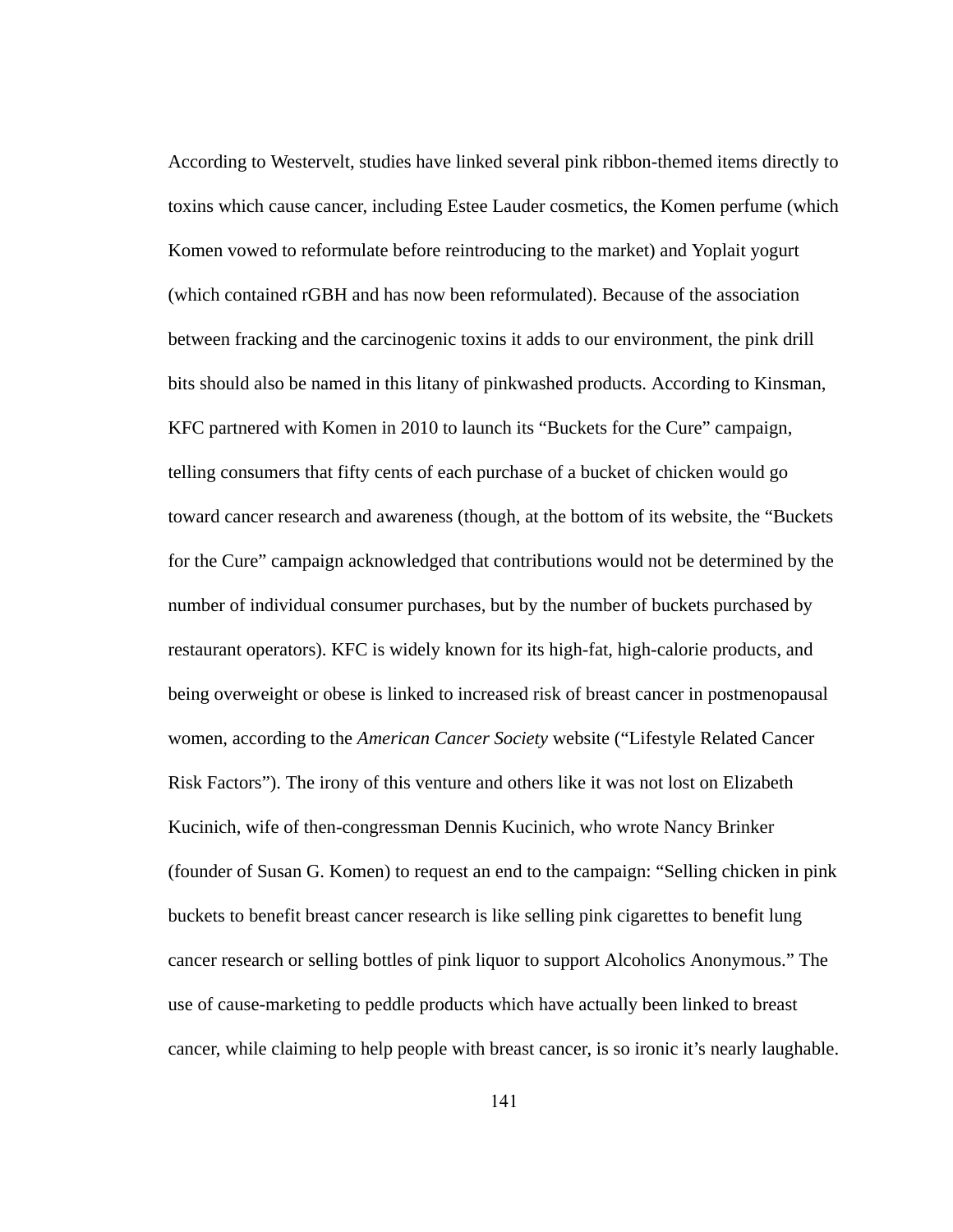Or at least, it would be, but for the fact it's actually quite tragic: while the Komen foundation sold "Buckets for the Cure," over 40,000 women in the U.S. died from breast cancer in 2015 ("Cancer of the Breast {female}: Cancer Stat Facts"). Exposing and resolving this unethical practice of pinkwashing is paramount in the efforts to direct fundraising to expanded treatment and research on prevention. Several articles and books, including *Pink Ribbons, Inc., by Samantha King (and the eponymous 2012 documentary)* have been written and produced on these issues. The watchdog group, Breast Cancer Action, continues to monitor and call out pinkwashing practices. This is significant work which must be supported and should continue. However, there is another problem at hand with pinkwashing: the master narrative, which is utilized by these non-profits and corporations through pinkwashing, is detrimental to the reconstruction of identity in illness and supports other unethical practices. The purpose of the current project is to analyze these occurrences.

The corporate narrative (which makes use of the master narrative) of the breast cancer experience has now become entwined with public discourse about breast cancer. Thanks to the ubiquity of corporate advertising, the master narrative of breast cancer is nearly all the general public is exposed to. Because the master narrative is a method by which people are surveilled and disciplined about their unique breast cancer experiences, it threatens to overwhelm and obscure individualized or alternative stories. If the master narrative of breast cancer can potentially cause internalized lowered moral self-worth of those with breast cancer, and difficulty reconstructing narratives of self in illness, then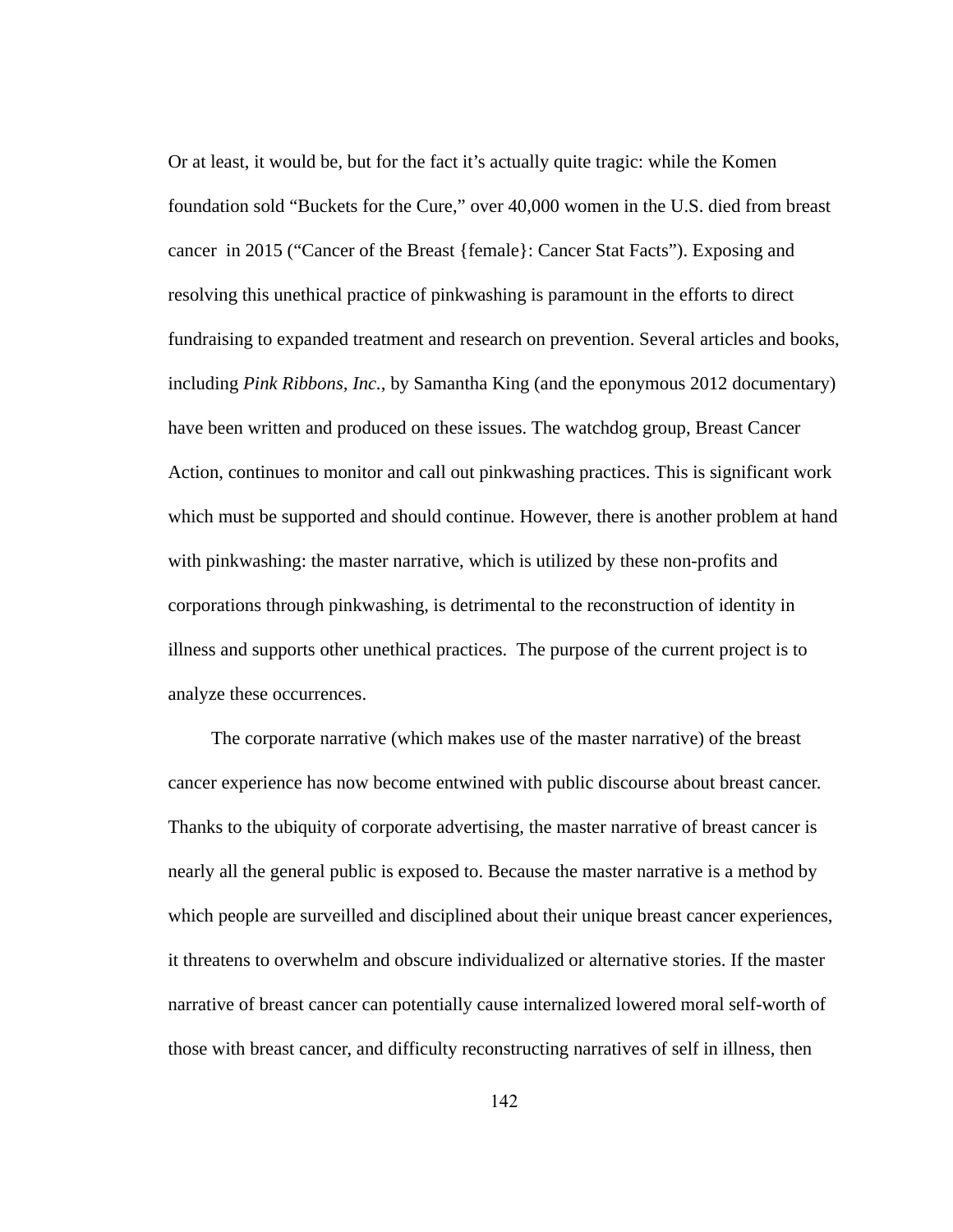pinkwashing, in its support and reification of the master narrative, is causing a great deal of emotional and moral harm (to say nothing of the association between "pink" products and carcinogens) to those with breast cancer.

## 4. The Master Narrative of Pinkwashing and the Breast Cancer Awareness Movement

Pinkwashing threatens to delegitimize the lives and identities of the people whose breast cancer experiences do not fit into the mold of the master narrative. In order to fully comprehend the ways in which it does so, we must define and examine the master narrative of breast cancer and examples of that master narrative at work. In the context of the present discussion, we will delimit four major concepts of the overarching master narrative (though, this list is certainly not meant to be exhaustive). The first is the massive oversimplification that early detection inevitably means that a person's breast cancer will be cured. The second concept is the myth of the omnipotence of medicine and the idea that the knowledge of the patient about their own experience should be subjugated to that of medical professionals. The third is the expectation that people will maintain heteronormativity in their bodies and behaviors during and after their breast cancer diagnosis and treatment. The fourth and final problematic concept of the master narrative is the notion of the "ideal" breast cancer patient, who is heroic, strong, enduring, and full of hope. As we shall see below, those who don't fall into this category are scapegoated or subject to victim-blaming for their behavior. Each of these concepts is related to the nature of breast cancer bodies as abject. Each of them have, embedded in them, methods by which to police behaviors of the abject breast cancer body. If we take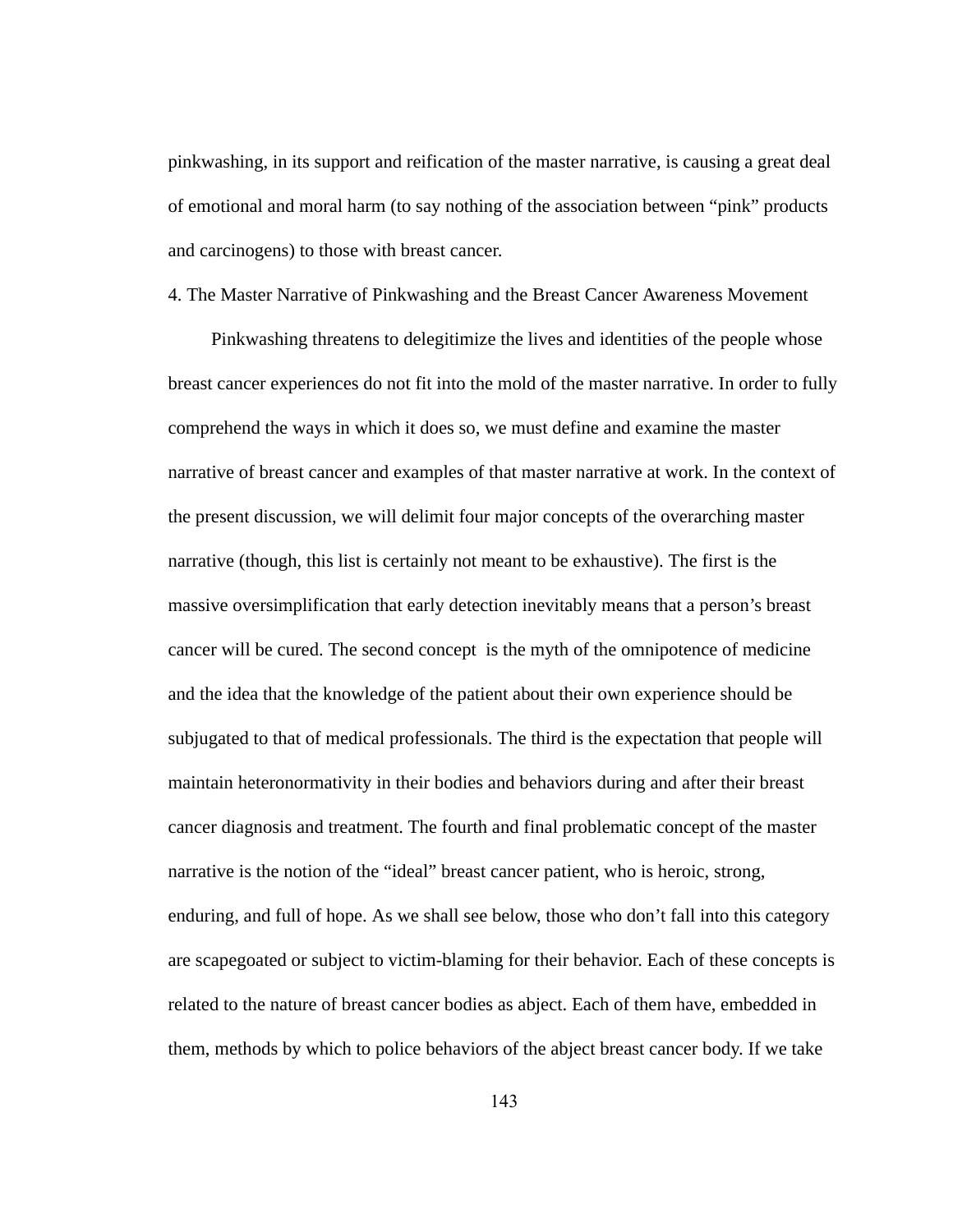together the criticisms of the master narrative of breast cancer with examples of pinkwashing, and juxtapose those against the stories of those speaking from outside the master narrative, we can see the ways in which pinkwashing polices and regulates the behavior of people with breast cancer, minimizing the importance of their alternative stories in the socio-cultural context.

## 5. Early Detection Means a Cure

In the previous chapter, we saw that the abject breast cancer body is a body out of control, a body which is considered deviant. Foucault notes that one of the features of disciplinary systems is that they can be (and are) utilized by institutions such as medicine, and we have established, via Ussher, that the monstrous feminine body is subject to medical management of its excess. In the context of the breast cancer awareness movement, the "early detection means a cure" message is the way in which the abject female body is subject to policing and discipline through medical management of illness. We already examined strong evidence of such in the previous chapter's exploration of mammograms: they are recommended often and fairly frequently, even though they are not as accurate as the public seems to believe, and there is a significant occurrence of misdiagnosis and overtreatment resulting from mammograms. Mammograms are an excellent metaphor, here: they are a figurative and literal example of the way in which the abject breast cancer body is surveilled and then subject to medical management and discipline.

Maren Klawiter notes pinkwashing's support for the "early detection means a cure"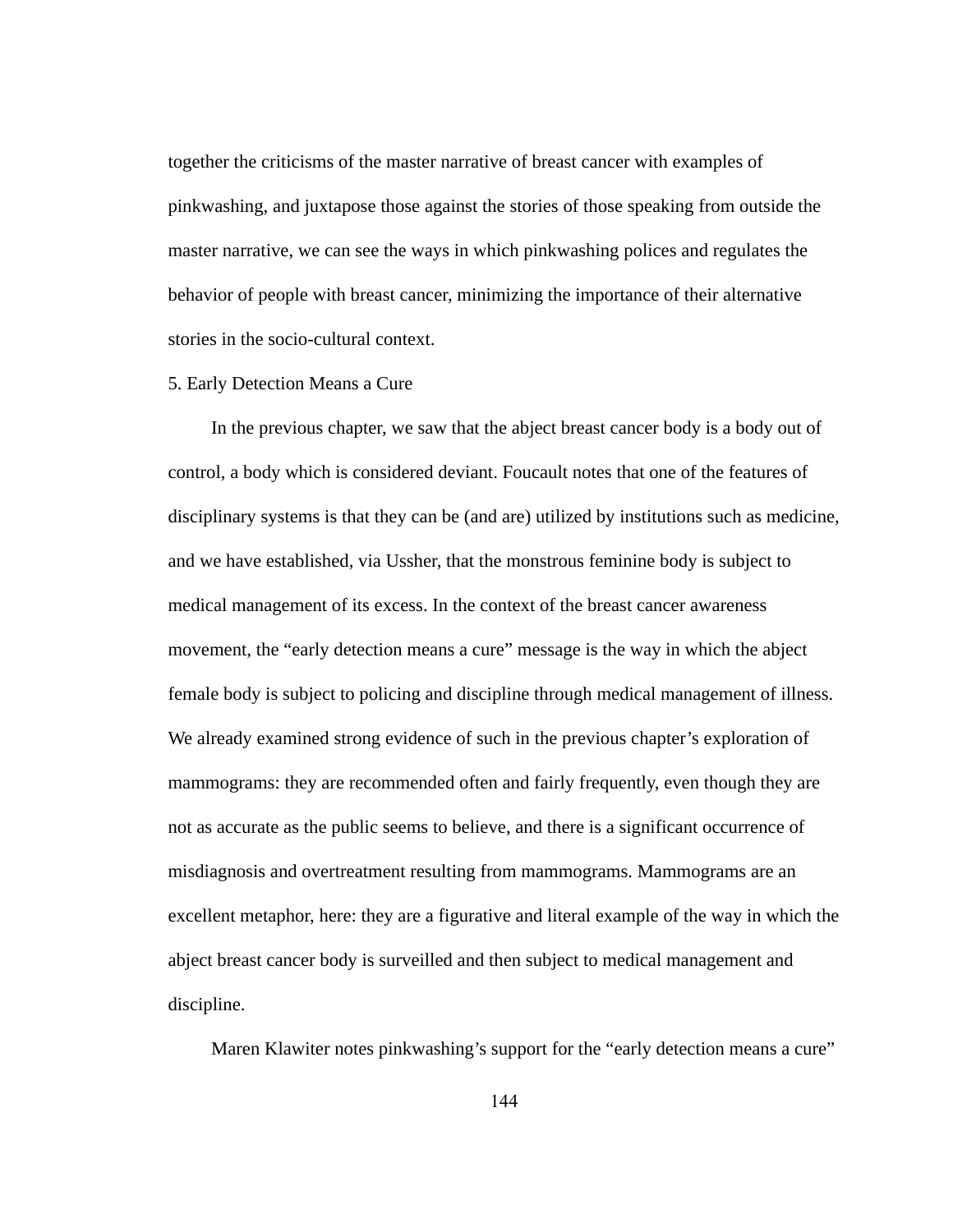message in her observation of the Komen "Race for the Cure," an event that (along with corporate partners) raises money for breast cancer treatment and research: "In the discourse of the race, survival is a matter of individual choice as responsibility. Regular mammograms never fail to diagnose breast cancer early and women diagnosed with breast cancer never die…breast cancer may constitute a momentary setback, but it is not a debilitating, recurring, or chronic disease," ("Racing for the Cure…" 145). Even the race itself, by virtue of the fact that it is a physically competitive event which requires the strength and endurance of a relatively healthy person, implies that a person can somehow control disease and is capable of willing oneself to achieve physical goals. So, one of the earliest key features of breast cancer's popular narrative is the message that, essentially, if a person sees the doctor in a regular and responsible way, that person simply will not die from breast cancer. This message is an old one, in the history of the breast cancer awareness movement, used from the inception of the movement to urge the pathologized woman to subject her body to medical management to control its deviance.

Features of the master narrative of breast cancer appear as early as the campaign against breast cancer begun by the American Society for the Control of cancer (ASCC) in 1913, (Knopf-Newman 16) of which the main message was, essentially, that early detection equals cure (Gardner 1). The ASCC (later known as the American Cancer Society), endorsed by several allopathic medical groups, operated as a clearinghouse for information and promoted the cause (Gardner 2). Traditional medicine at the time followed the simple belief that early treatment offered the best opportunity for a cure, so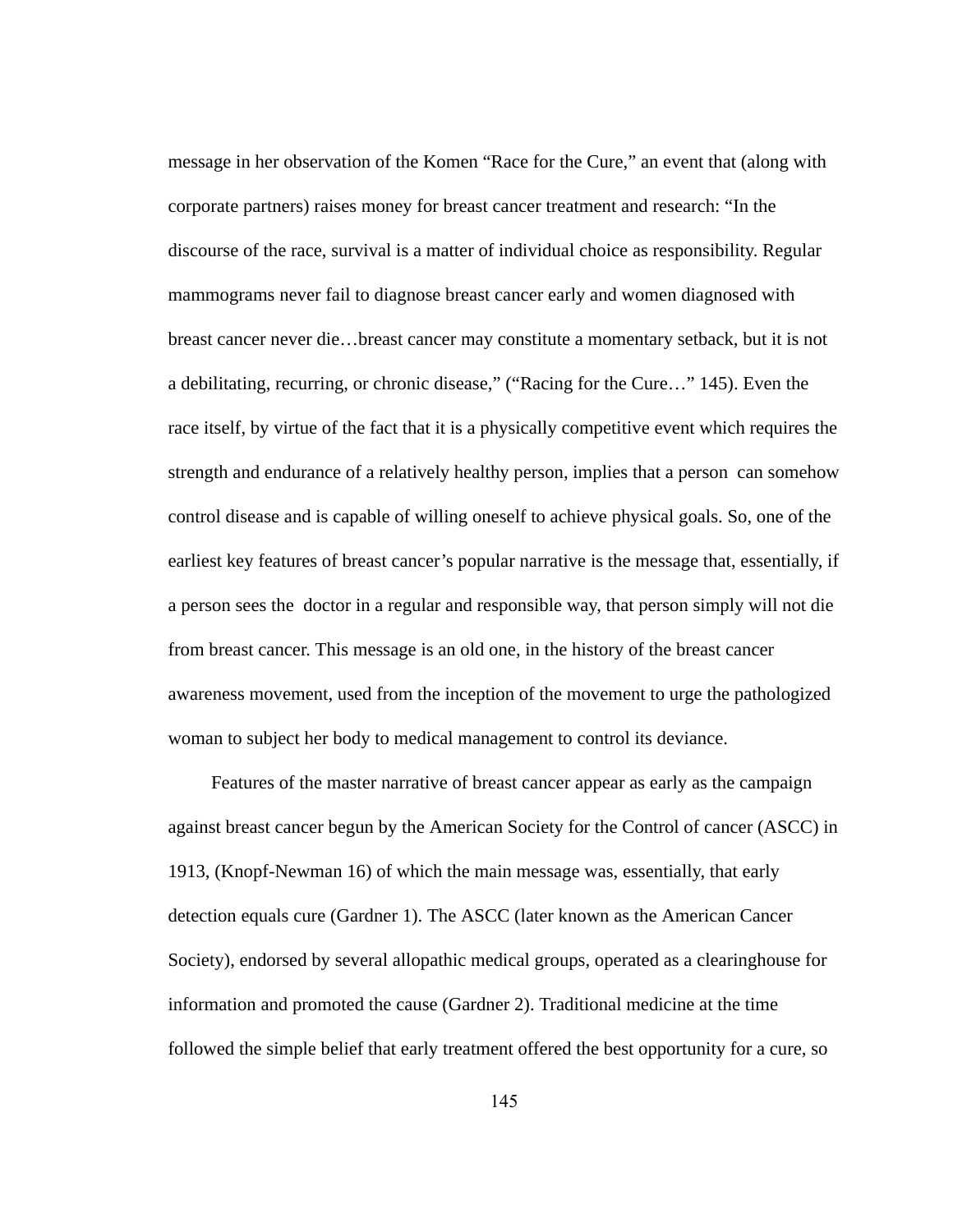that idea became the foundation for the ASCC's early campaign, as we saw in Chapter 1. But this message fostered two mistaken beliefs that contributed to the popular discourse of breast cancer: that physicians had the power to actually cure the disease (which they didn't, at the time), and that a woman ignored symptoms at her own peril (Gardner 3). According to Gardner, "The message was repetitive, didactic, simple, and in hindsight, profoundly naïve," (3). At that time, many women died from breast cancer, regardless of detection and treatment. As of 2006, about 25% of women diagnosed still died from the disease (Herndl 236). That percentage appears to solidly controvert the master narrative's message that, "early detection equals a cure." We should take a moment to discuss and examine survival rates for breast cancer; the impact of these numbers can't be underestimated. Reported survival rates often seem relatively high, for example the National Cancer Institute (NCI) statistic that the relative survival rate for breast cancer is 89.7% ("Cancer of the Breast (female): Cancer Stat Facts."). But these numbers can be misleading: according to Soerjomatarm et al., a "long term survivor" is a person who has lived five years after diagnosis. Survival rates are often reported in terms of five-year survivors (as is the NCI relative survival rate above). In their 2008 study, Soerjomatarm et al. showed that the five-year relative survival rate for breast cancer was 88%, but the ten-year relative survival rate for breast cancer was 77%, meaning that ten years post-diagnosis, 23% of women in the study had died from breast cancer. The National Cancer Institute estimates that in 2016, more than 40,000 women died from breast cancer ("Cancer of the Breast {female}: Cancer Stat Facts."). The deluded and oversimplified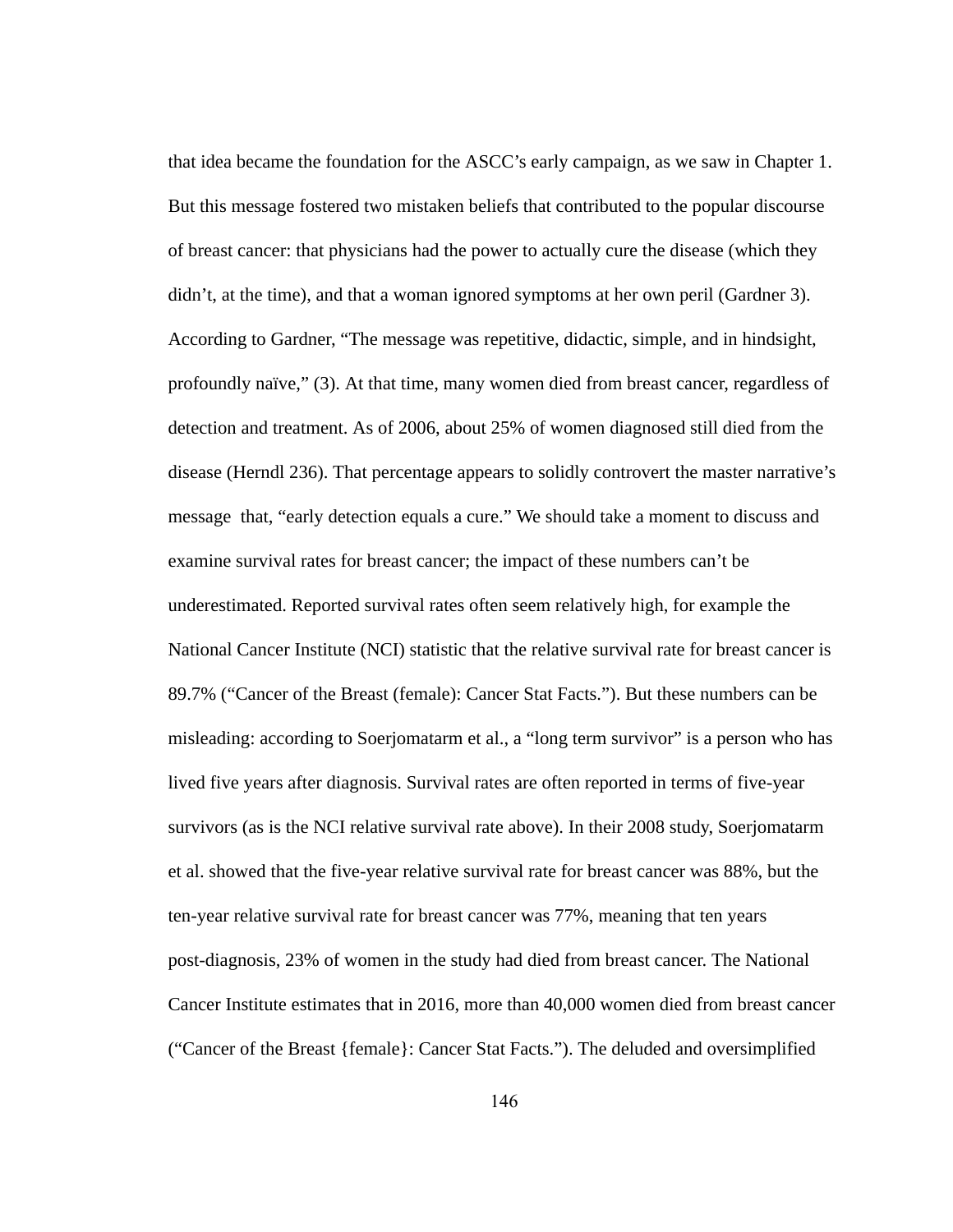idea that curing women of breast cancer was not only possible, but nearly guaranteed, as long as they empowered themselves to visit the doctor is one that, like most features of the master narrative of breast cancer, we still see today. The presence of these oversimplified notions is noted by a user who goes by Abbeyfighter in the *BreastCancer.org forum:* "...everything I read says that my survival can be prolonged but I will probably die from breast cancer and within the next 10 years. I supposedly have good prognostic factors…but honestly does not seem to matter. I don't want 5 or 10 years. I want to live to old age and see my beautiful family grow up. I feel I have been robbed. I am angry and disillusioned. Why have they not found a way to prevent this coming back?" ("Topic: Is There Any Hope for Long Term Survival?"). As we can see from Abbeyfighter's comments, the term "survival" often connotes something very different from the five-year range that statistical experts use. This woman's remarks demonstrate that, while treatment and prognosis have improved since the middle of the 20th century, the reductive message that, "early detection equals a cure" may be detrimental, and it may be diverting focus from preventing breast cancer.

Pinkwashing, in the form of the "Race for the Cure" and all the race's accoutrements, supports the idea that if a person sees their doctor in a regular and responsible way, that person simply will not die from breast cancer. This message disregards voices like those of Marilyn Hacker, those who seek to understand and acknowledge mortality, rather than ignore it (as we shall see below). Failure (or perhaps refusal) on behalf of the mainstream breast cancer awareness movement to engage in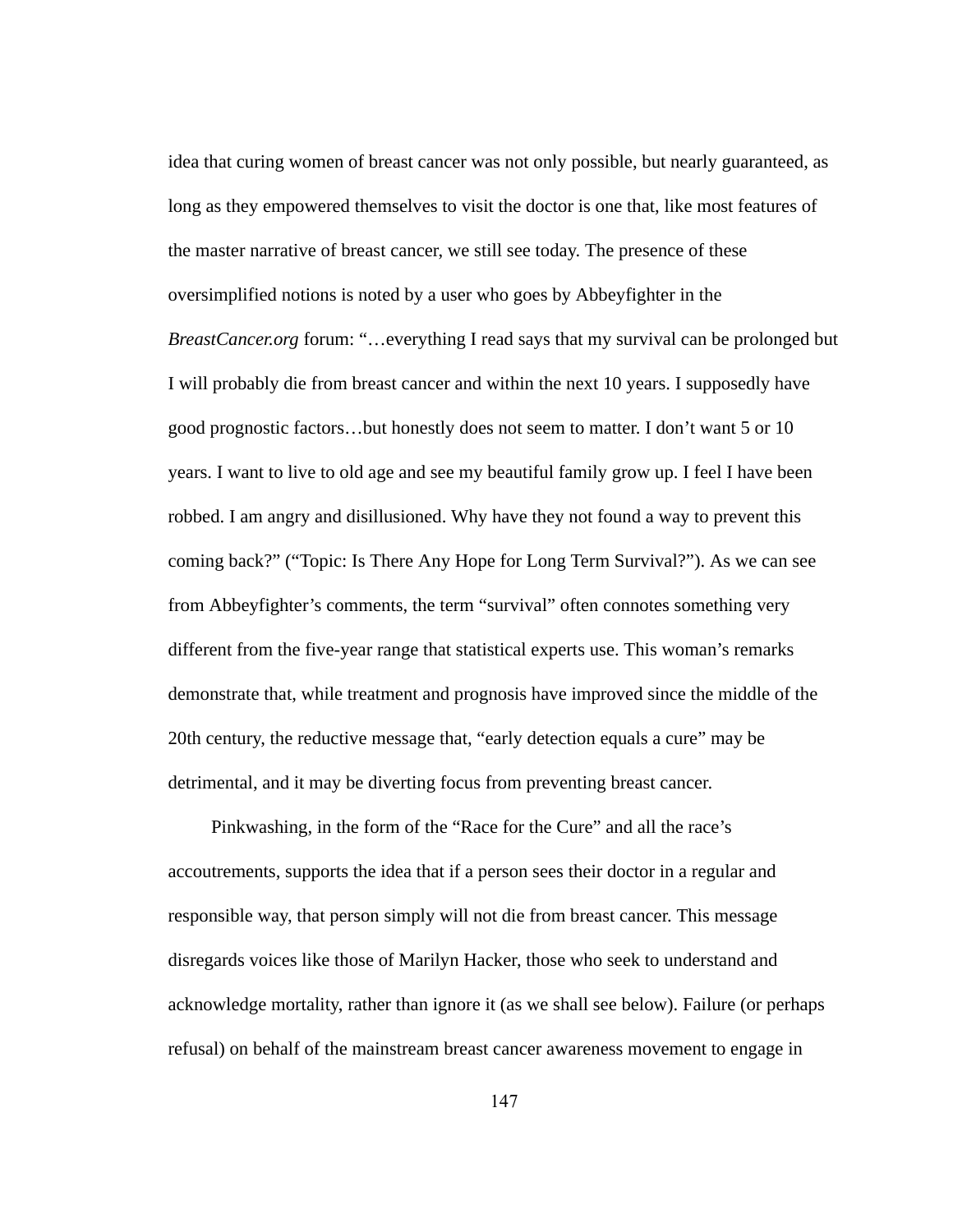dialogue about the mortality associated with breast cancer amounts to dismissal and delegitimization of this aspect of the breast cancer illness narrative. The discourse generated by the master narrative, and utilized by the breast cancer awareness movement ostensibly supports breast cancer awareness, but it fails to help breast cancer patients cope with their own mortality. This neglect of terminal breast cancer patients is exploitative and unethical, and it demonstrates the extremity of the fear that our society harbors of the deviant, abject female body.

 Marilyn Hacker's poem "August Journal," a contemporary breast cancer illness narrative, calls attention to the fact that breast cancer does, in fact, come with a very real risk of death: "If I'm one of the victims, who survives?/If I'm—reach for it—a survivor, who/are the victims? The heroic dead,/the ones who died in despair, the ones who died in terror and despair/and having to be brave...It is exceptional to die in bed/ at ninety-eight..." (Hacker 24).  $^{66}$  Here, Hacker seeks acknowledgement of the dead, and acknowledgement of the frightening mortality rate of breast cancer. This desire for openness about mortality clashes with the message sent through pinkwashing.

Pinkwashing does not include room for acknowledgement of death. There are no pink breast cancer awareness funereal bouquets, no pink caskets. The front page of the *Susan G. Komen*  website serves as a stellar example of pinkwashing's relationship (or lack thereof) to death ( *Susan G. Komen)* . The page includes several tabs and other pages

<sup>66</sup> Original use and analysis of this poem comes from Bahar, Saba. "'If I'm One of the Victims, Who Survives?': Marilyn Hacker's Breast Cancer Texts." Signs.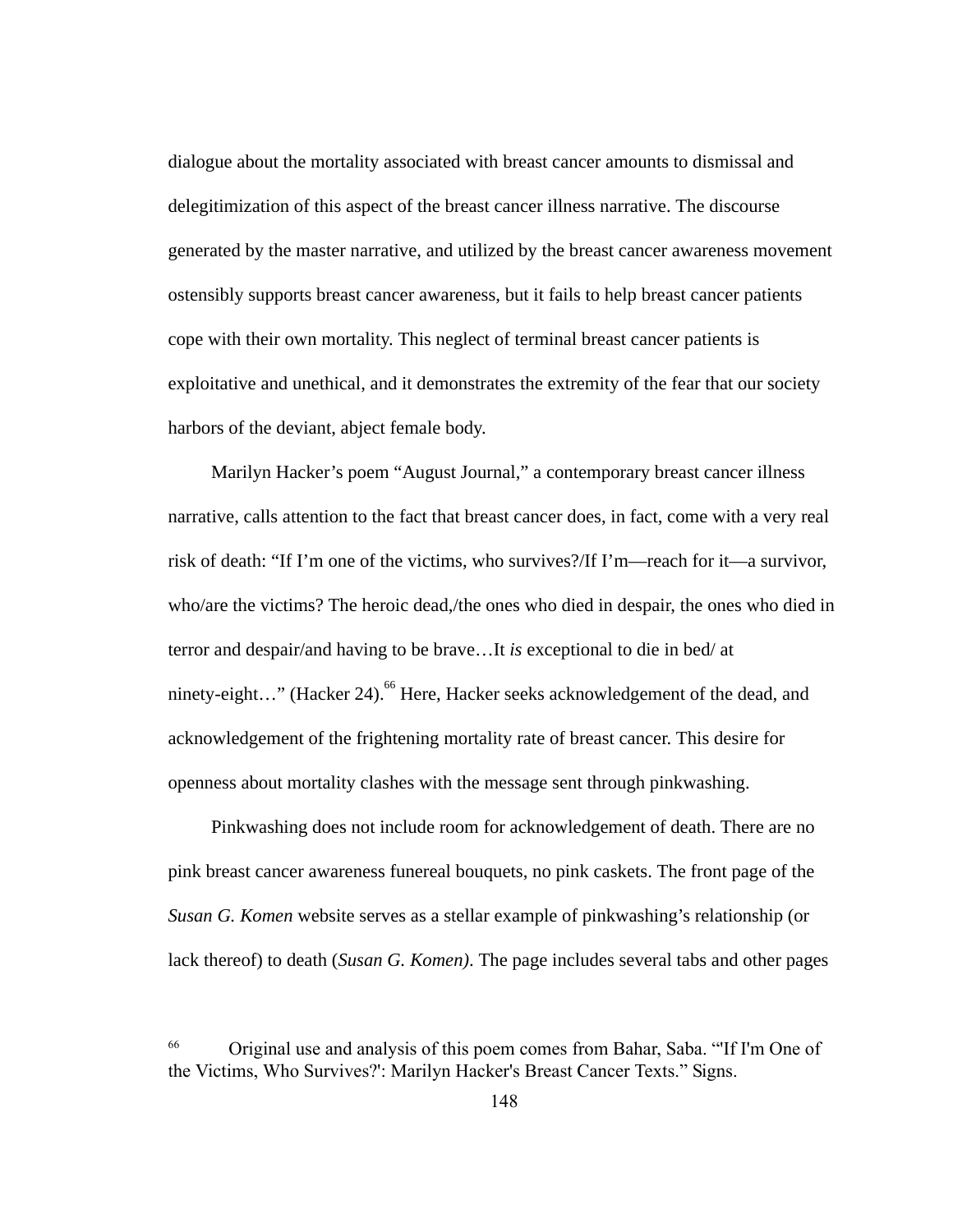full of resources: three main tabs on the front are labeled as though mimicking voices: "I have breast cancer," "I had breast cancer," "Someone I care about has breast cancer." (*Susan G. Komen*). Visitors to the site are meant to categorize themselves under one of those three choices and click on the page which applies to them. Notably, there is no tab labeled "Someone I care about died from breast cancer" or "End of life planning." Under another tab labeled, "The Breast Cancer Journey," searchers find a timeline labeled with landmarks along the "journey," but true to pinkwashing form, the timeline stops at the mark which reads "Living with Stage IV." The pinkwashing message is one that focuses, sometimes unrealistically so, on the will to survive, which Nuland cautions against: "the prevailing temperament of our times [is that]...death is regarded as the final and perhaps the ultimate challenge of any person's life—a pitched battle that must be won...But the fact is, death is not a confrontation. It is simply an event in the sequence of nature's ongoing rhythms...the confrontation with disease should be approached with the realization that many of the sicknesses of our species are simply conveyances for the inexorable journey [to]...nonexistence," (10). In reality, death is another stage of life, and illness is one way by which we arrive at that stage. The reason for this strategic avoidance of death, and the overwhelming support of the "early detection equals a cure" message, is that death doesn't sell. Non-profits like the Komen Foundation, as well as the corporations that partner with them to sell their products, seek to make money. The general public isn't interested in buying products with dying people associated with them; further, dead people can't buy products. The pinkwashed movement has no interest in,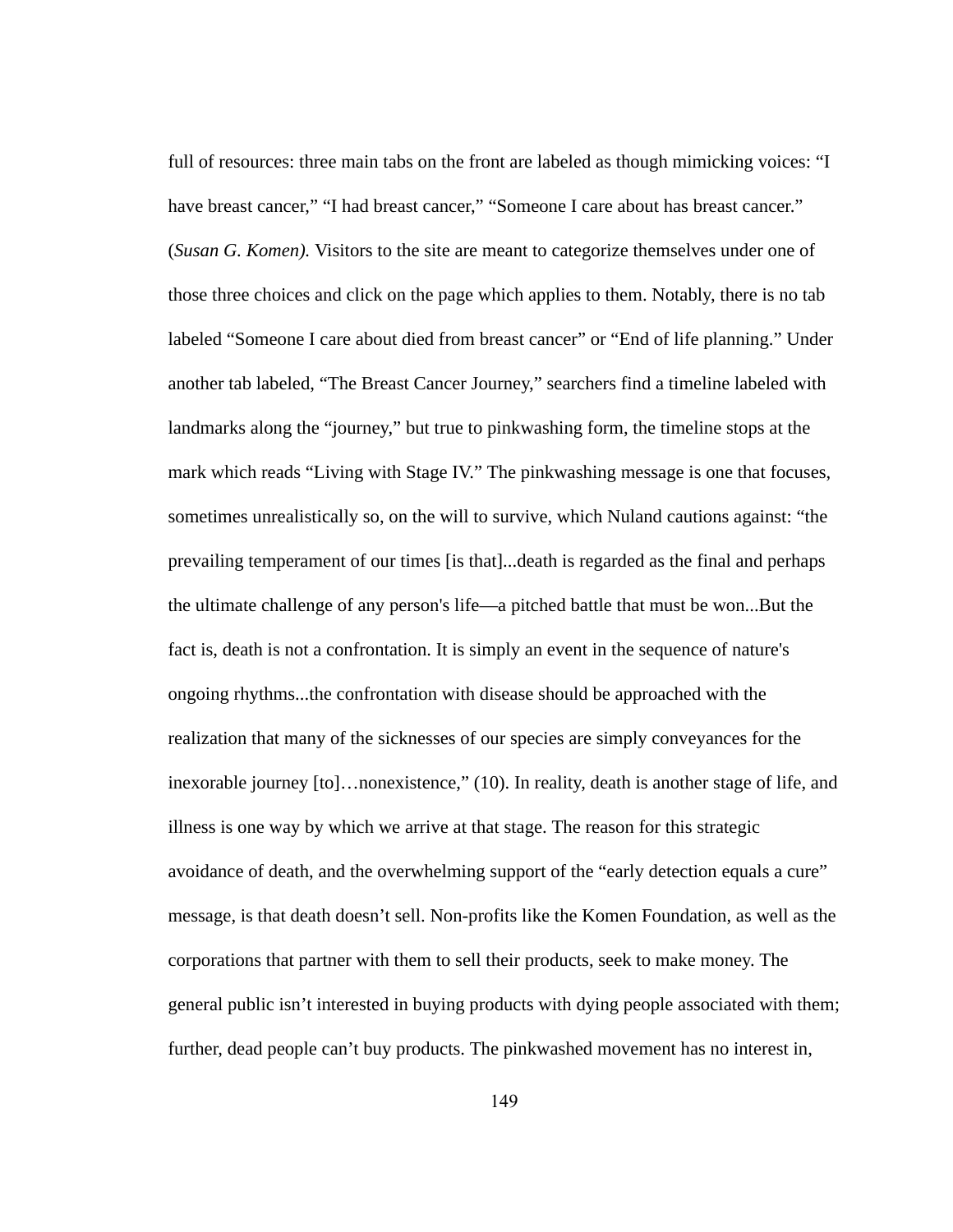and no need, to appeal to people who might be dying or seek to acknowledge death. The movement and its various involved constituents need to appeal to consumers, and consumers are much more comfortable with a hopeful message that breast cancer can be cured because biomedicine has everything well in hand.

While the prognosis for breast cancer recovery now can often be fairly positive, and optimism mustn't be dismissed in favor of overly gloomy prognostications, this unrealistic emphasis on survival on behalf of the pinkwashing movement, precludes legitimate emotional (and practical) preparation for death and fosters a culture of death denial. It also dismisses the necessary and psychologically healthy grieving process for two categories of people: those who are faced with their mortality as a result of breast cancer, and those who grieve for loved ones lost to breast cancer. While it appears hopeful, the "early detection means a cure" message is perhaps the darkest and most insidious of all the master narratives of breast cancer, because it chooses to ignore those who are dying, who need us to acknowledge their mortality (as Hacker does above), in favor of selling products.

The message appears even more insidious when racial disparities are analyzed. The situation is even more dire for black women: according to Parker-Pope, in 2015, the incidence of breast cancer among black women in the U.S., which had historically been significantly lower than that of white women, became roughly equal to the incidence rate of white women. However, Parker-Pope notes, the rate of black women dying from breast cancer, which has historically been higher than than of white women, remained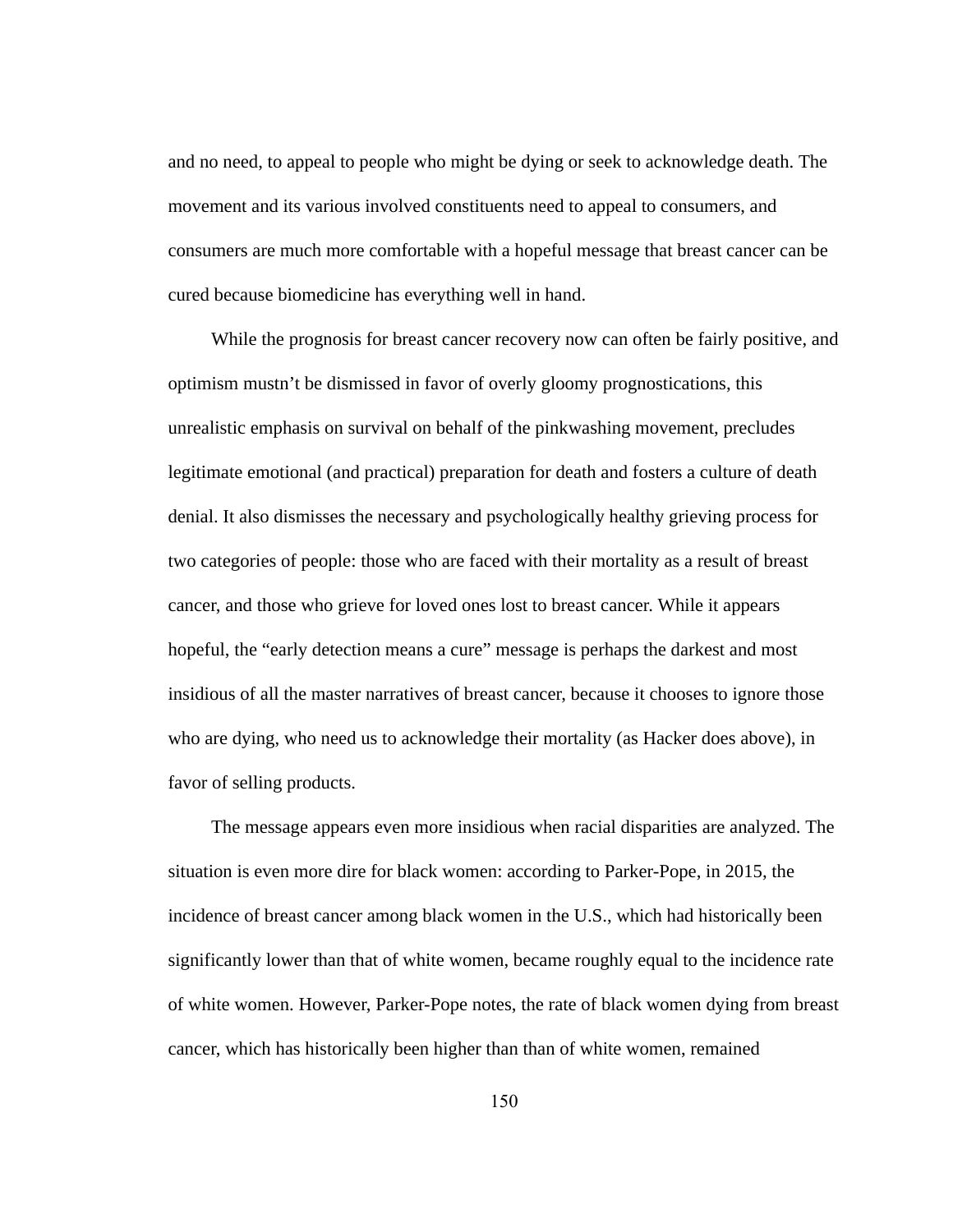significantly higher than that of white women. That means that, while the pinkwashed movement is out selling perfume and Ford Mustangs, more and more black women are dying of breast cancer. And the movement doesn't adequately acknowledge or respond to either the problem of death generally or the inequity of the mortality statistics. On a practical level, death denial precludes the dying and their families from making the necessary plans—financial, funerary, spiritual—which could ease the transition for the dying person and the family, and spare the family significant turmoil and trauma. From a philosophical perspective, death denial holds much more significant implications than mere logistical planning. Here, we must return to phenomenological precepts.

Phenomenology, as I stated in the beginning of this chapter, is concerned with the meanings of our subjective experiences. Jenkinson essentially argues that dying is a valuable phenomenological experience. <sup>67</sup> Like Nuland, he claims it should not be viewed as a pitched battle or a moment to be resisted and avoided. Resisting the notion of dying, even as our metabolic systems shut down, means that we, our *selves,* are not engaging in the phenomenological experience of dying: "But this is our body doing what it knows how to do when it cannot continue as it once did. This is our body being itself at the end of its days, but we are doing none of it," (80). Further, he claims that the inability to engage with dying deprives us of the ability to make meaning of our lives and our deaths: "Your dying changes your eye, it changes what you see, and in that way your dying

<sup>67</sup> For an analysis of death denial in American culture which includes a phenomenological perspective, see Jenkinson, Stephen. DieWise:AManifestoforSanity and Soul.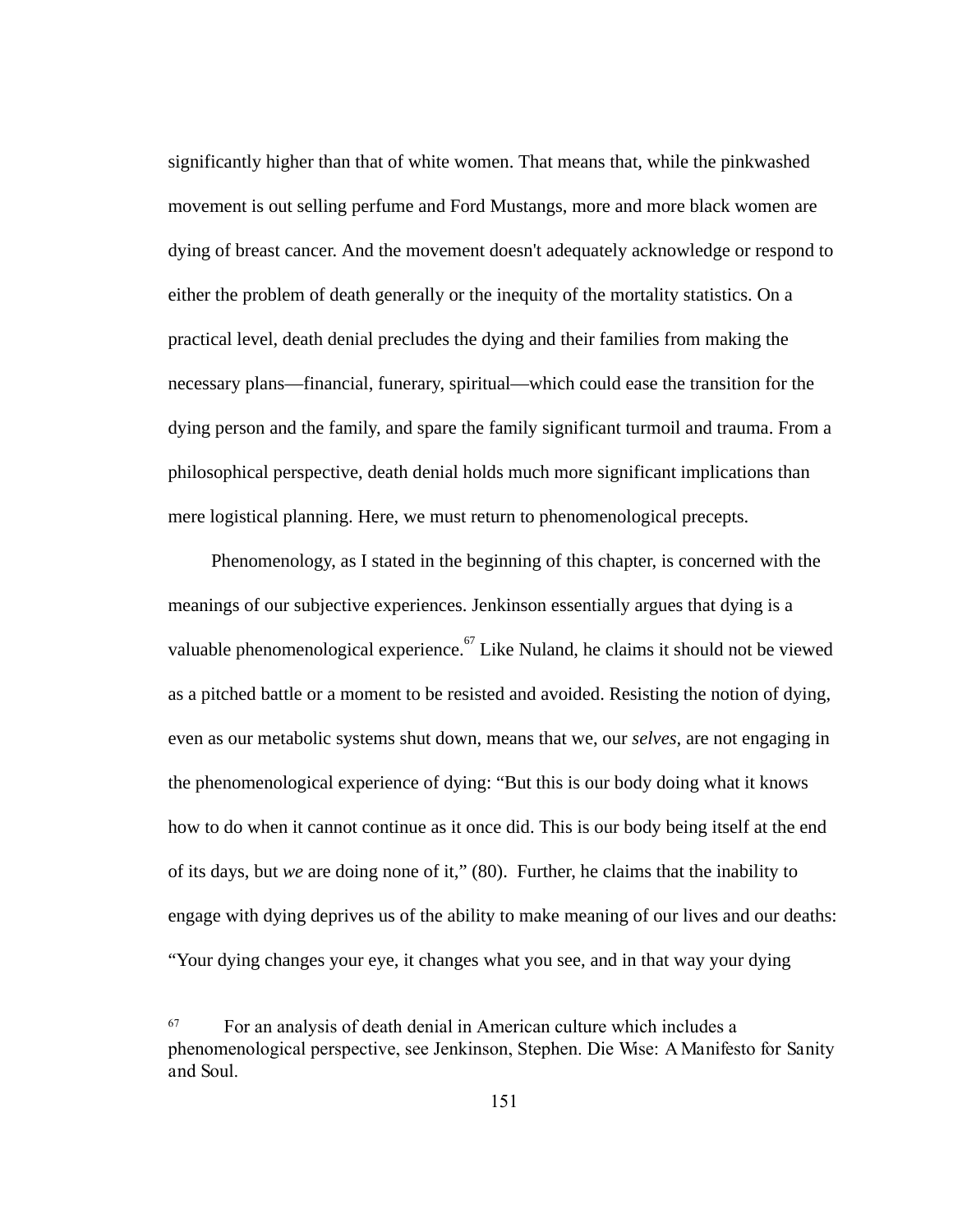begins first in your seeing. *Your dying changes what your life means,* " (italics Jenkinson's) (91). Dying can add meaning to life, and it can also be a meaningful experience in itself. It can be part of the narrative of self. If the pinkwashed breast cancer awareness movement excludes discussion of death, it may preclude people from engaging with, and making meaning from, their own dying and the dying of others. That the movement would do so in effort to sell products, is unethical. Further, the movement continues to under-emphasize the significantly higher rate of death of black women. As a culture, their human value is erased; as individual people, their ability for themselves and their families to prepare for their deaths is inhibited. Finally, and most significantly, they may be deprived the opportunity for meaning-making in their own lives and deaths.

Additionally, while this master narrative and the agencies in the movement who make use of it don't actually threaten people with death, the threat is implied nonetheless: if you visit your doctor promptly for visits, you will not die of breast cancer; if you don't visit your doctor for visits, who knows what may happen to you. This maneuver reifies the idea that death is something to be feared and resisted, and thus perpetuates the cycle of death avoidance in the contemporary breast cancer awareness movement. 6. The Knowledge and Authority of Biomedicine and the Subjugation of Women's Knowledge

The idea that the knowledgeable physicians could cure the disease, combined with the concept of early detection which puts people in a position to be held accountable for their illness, contributed to two other elements of the breast cancer master narrative: the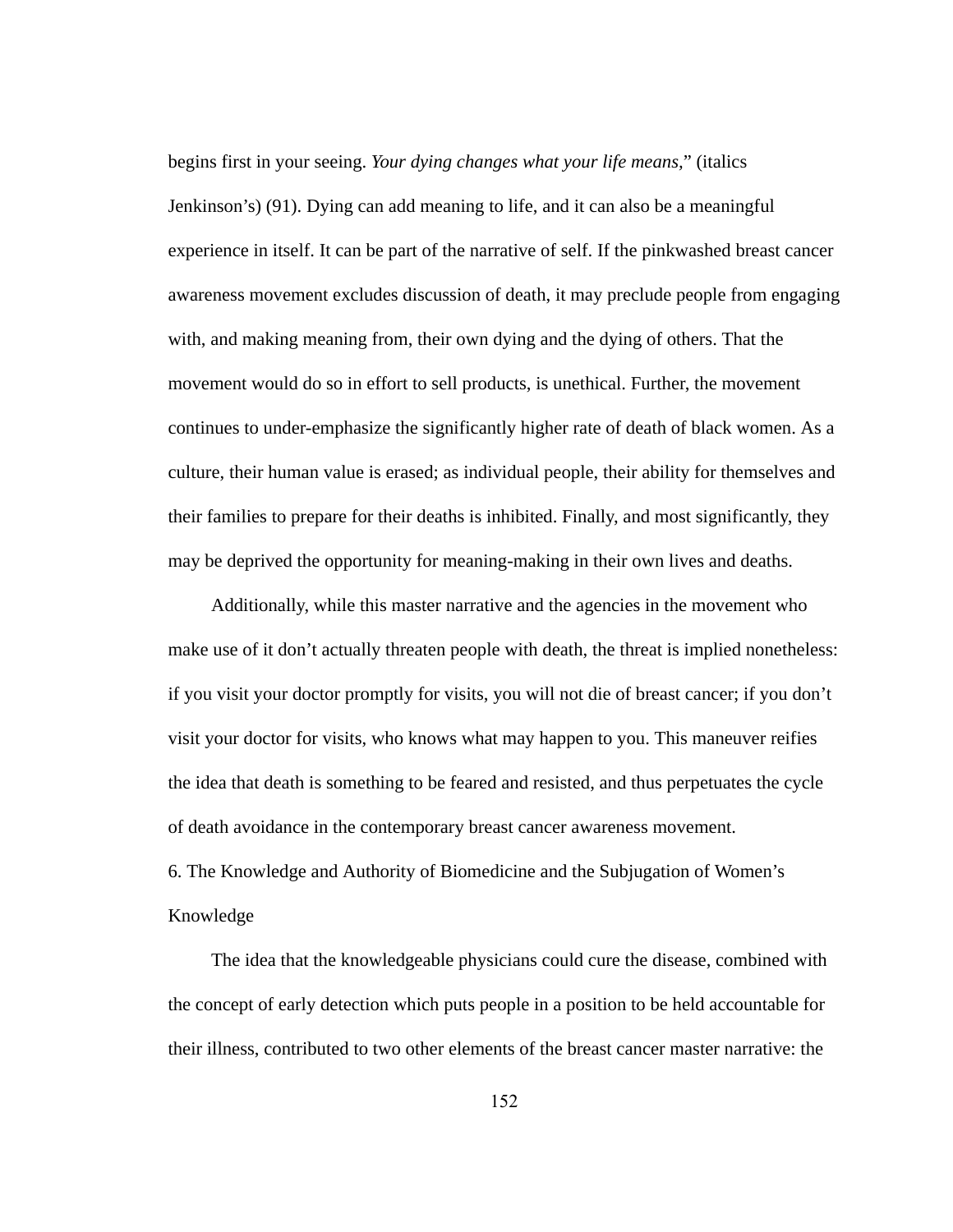authority of biomedicine, and the idea that patients assumed some responsibility for the outcome of their diagnosis. Gardner calls this a "myopic metanarrative focused on a linear cancer experience that included primarily early detection…" and cites a 1944 Parke-Davis pharmaceutical ad as a perfect example (4). The ad contrasts two women: one, a healthy white woman with her two children who has, ostensibly, recovered from her breast cancer because she 'decided to take no chances,'; the other woman, a lonely white woman sick in bed, reads a telegram which says that her cancer has progressed beyond the point of treatability. This ad reinforces two messages: the blame for incurable cancer rests at her feet; with early diagnosis, a woman will inevitably be cured by her doctor. Thus, women should follow the instructions of their medical professionals without fail and without question. The power of medicine is demonstrated through pinkwashing's emphasis on detection, treatment, and cure through annual visits to physicians and frequent mammograms. One example is the NFL's "A Crucial Catch" campaign, as Karuna Jaggar observes, in which the NFL players wear pink cleats and wristbands for breast cancer awareness. The subtitle of the campaign slogan is "early" detection saves lives," a statement reminiscent of the vastly oversimplified ASCC campaign which began over a hundred years ago. With the "Crucial Catch" campaign, we have a form of pinkwashing which implies that salvation from breast cancer lies entirely and easily in the domain of medical examination and treatment, particularly through mammography screening. Further, according to Cork Gaines, only 8% of the money made from pink merchandise from the "Crucial Catch" campaign actually goes to cancer

153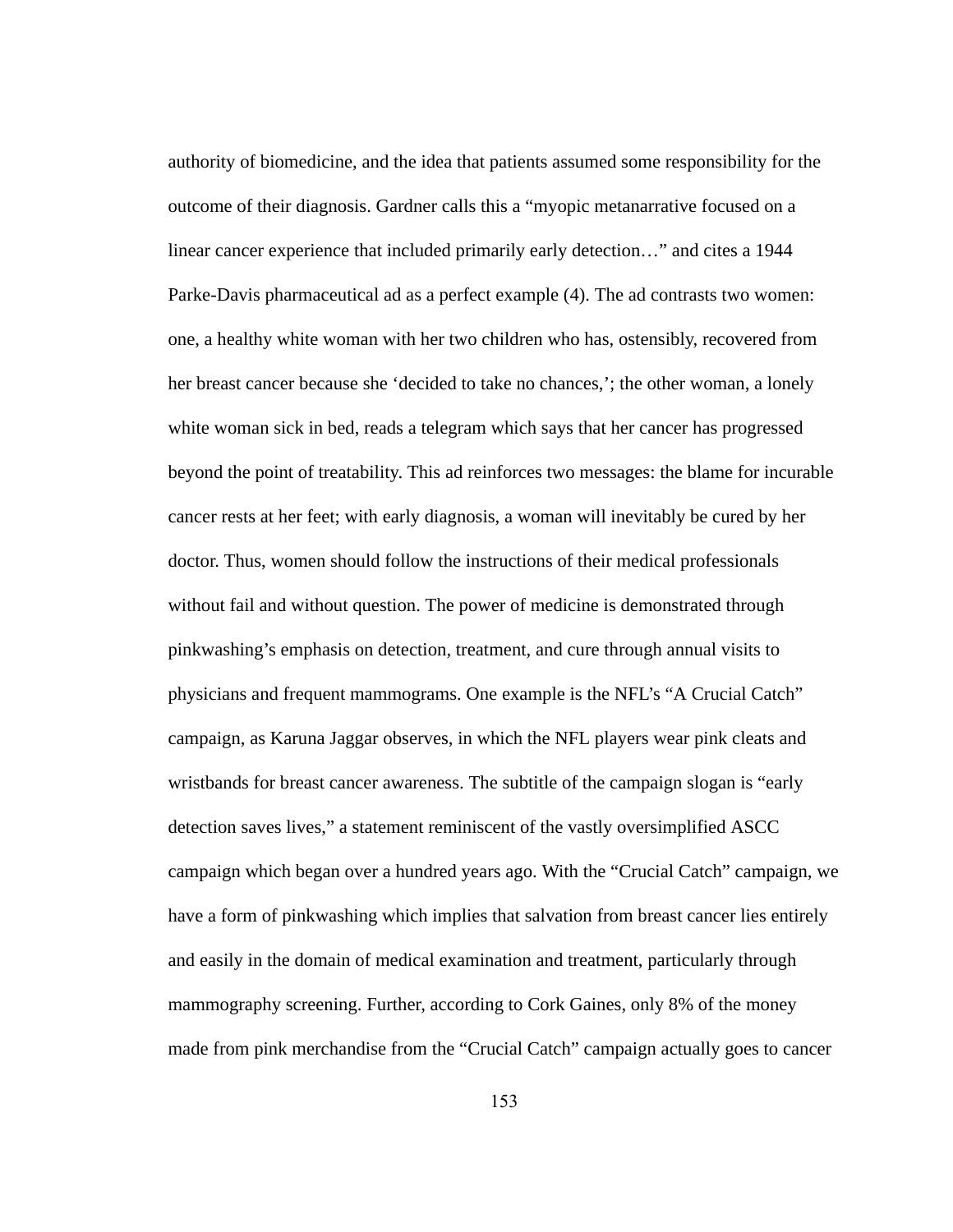research and programs (and even then, it goes to general cancer research and programs, not specifically to breast cancer). Gaines notes that almost 88% goes to the retailers and manufacturers of the products. That means that these companies make millions at the expense of clear and accurate messaging about breast cancer treatment. Notably, the concept of professional football, arguably the most masculine of professional sports and certainly male-dominated, enacting this campaign, subtly mimics the power of paternalist allopathic medicine: just as the strong football player will catch the ball if the right play is made; so will the powerful physician assuredly catch and cure breast cancer if the proper precautions are taken. Even the imagery of the player making the "crucial catch" of the football essentially mimics the squeezing and massaging motions of a manual breast exam. While the message may not be deliberate but rather the result of the master narrative, it is still pretty clear: put your life in the hands of biomedical protocol and you'll be saved. It should be noted that this oversimplification creates a disadvantage not only for patients, but for physicians as well: if patients come in believing that preventing or curing breast cancer is as simple as getting a mammogram, they may hold their doctors fully accountable for their physical well-being, blaming them when prognosis and treatment are not as simple as the commercial media has led them to believe it should be. The point here is not to vilify physicians and healthcare professionals who are culturally perceived as powerful and knowledgeable; rather, the goal is to point out that our culture has inherited a systemic imbalance of power between patients and physicians, and that the message of pinkwashing reifies that imbalance. That reification perpetuate situations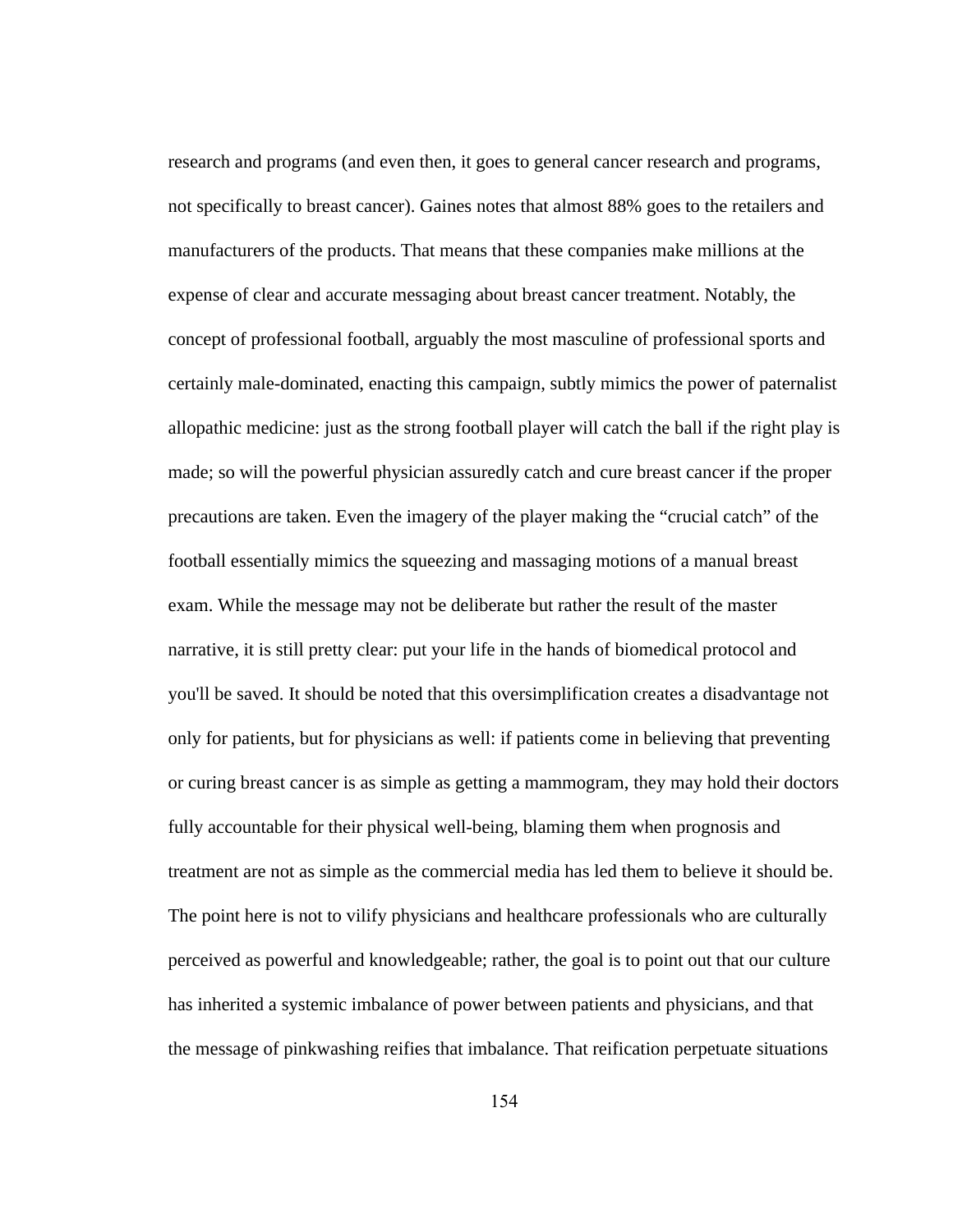in which patients and doctors are potentially alienated from one another, and in which patients are perceived as having less authority or power.

Today, we can see that imbalance of power in Blackstone's exploration of the culture of Komen volunteers: "Pamela…told me about an experience that led her to question the priorities of the medical community and its respect for issues, such as breast cancer, that primarily affect women…she tells her doctor at every appointment that she is convinced that there is something about the environment …causing increasing numbers of [women] to become inflicted with breast cancer. Her doctor…tells her the women she knows have simply had bad luck…Pamela told me 'He just brushes me aside. It's like he thinks I'm paranoid or something," (359). Here, Pamela clearly needs her physician to hear her concerns about the ways in which cancer is impacting herself and her friends, but he dismisses her, causing her to struggle further to deal with her fears. While, certainly, many doctors are caring, attentive people who conduct exams in a reciprocal way, this example demonstrates that an asymmetrical power structure can sometimes present itself between physicians or surgeons and their patients. Bahar notes that, "…the glorification of the surgeon's struggles, along with cultural norms of modesty and discretion as appropriately 'feminine' contributed to silencing any expression of suffering, discomfort, and pain" (1027-28). In cases like Pamela's, or those of women who've had the Halsted mastectomy, the surgeon or physician wields an extraordinary amount of power to either overtly construct her surgical and treatment experience, or to engage with (or dismiss) her illness narrative and thus her new identity. In the interest of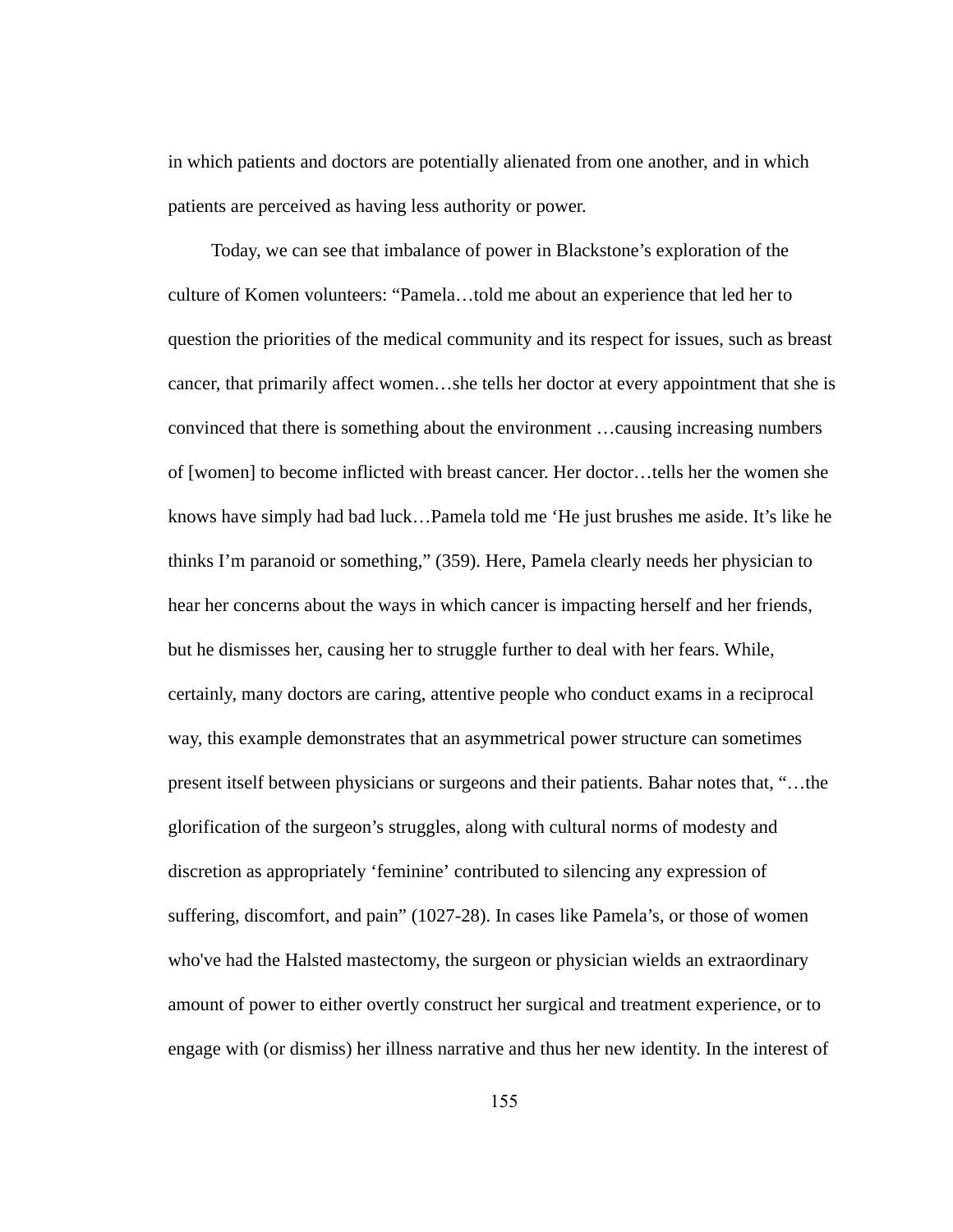fairness and full disclosure, it should be noted that work in the healthcare industry is increasingly difficult, given the demands for efficiency handed down by managed care organizations. According to Rabin, doctors are often expected to complete patient consultations within fifteen minutes. Their resources are limited by strictures which are often beyond their control. However, it's important to acknowledge that, while healthcare providers are educated authorities on the science of medicine, patients may bring to the table an acute awareness of their own bodies and their own embodiment, and also a human need for compassion, to have their doctor assist them in the construction of their illness narratives, and thus their *selves.*  Both of those points of view must come to bear in a relationship to create effective treatment and recreation of identity in illness, which allows for patient empowerment and healing.

The subjugation of female knowledge is another phenomenon of western medicine which gives power to the master narrative of breast cancer. According to feminist scholar, Jennifer Fosket, medical knowledge has been legitimized: "Medical knowledge has been seen as the benevolent application of the objective knowledge derived through scientific methods...the traditional conflation of biomedical knowledge with truth and objectivity means that the profoundly social and constructed nature of such knowledge is overlooked, ignored or denied," (18). Drawing on Foucault, Fosket claims that the legitimization of medical knowledge means the subjugation of other types of knowledge, such as women's knowledge of their bodies, because of their lack of grounding in scientific knowledge (24). In her analysis of epistemic knowledge and pregnant women,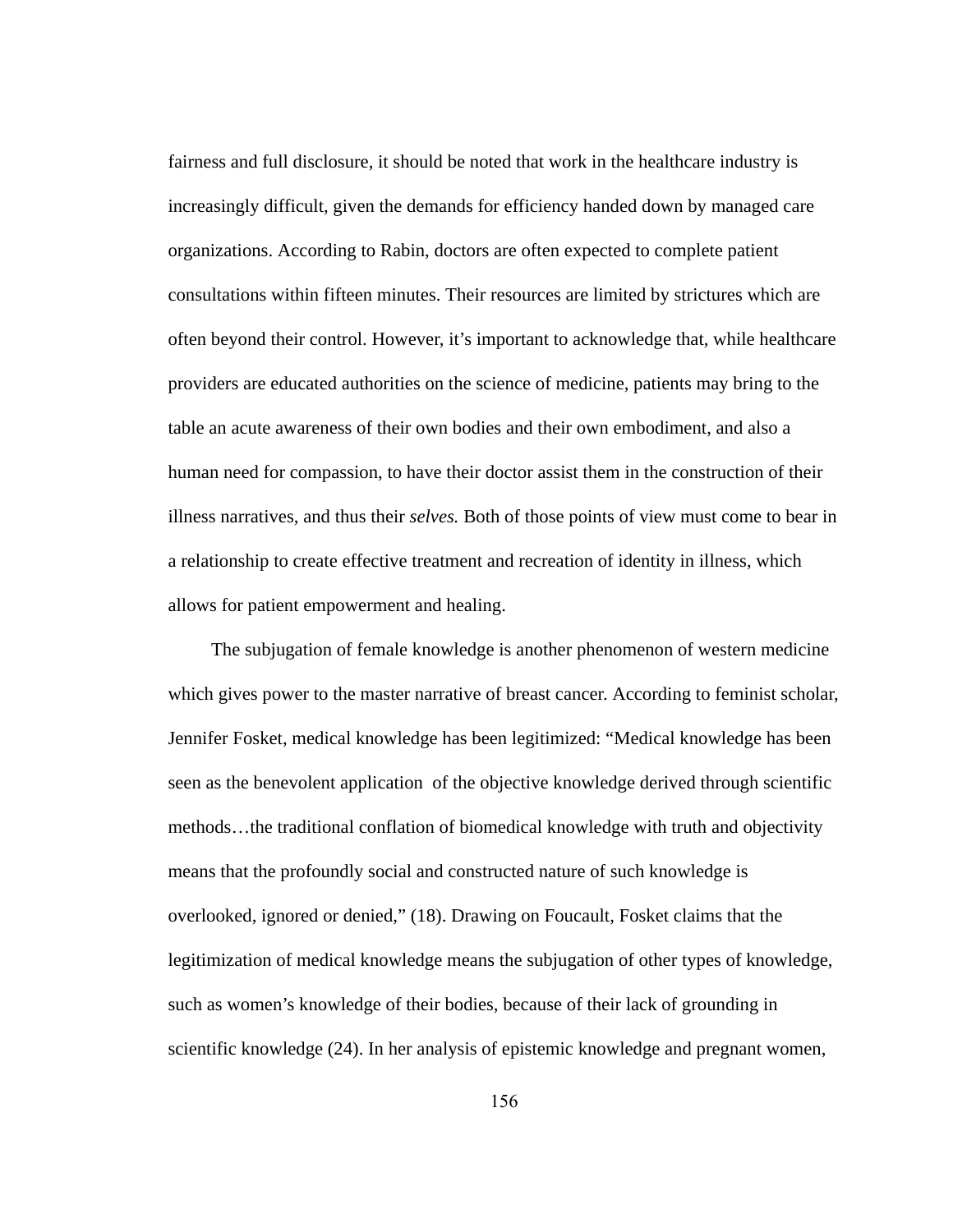Freeman identifies this type of problem as "epistemic injustice"  $^{68}$ :

Being recognized as a knower whose claims have legitimacy and are taken seriously and having the ability to exercise agency are basic human values that are necessary in order to navigate social, public, and private domains. When one's claims are not taken seriously and when one is rendered powerless as a result, this constitutes an epistemic injustice. (45)

Carel concurs, noting that, "epistemic injustice is caused by biases and negative stereotypes about illness that can lead interlocutors to treat ill persons' reports with unwarranted disbelief or dismissiveness," ( *Phenomenology of Illness* 180). Note that neither scholar argues that the patient's knowledge should be elevated above the doctor's, or seen as superior to the doctor's; rather, both scholars claim that problem is when the patient's knowledge is dismissed as having little or no value in the clinical experience.

In the context of breast cancer, examples of epistemic injustice are not hard to find. For example, in her field study of Komen volunteers, Blackstone recounts the story of a woman named Lora who, despite identifying herself as a woman with "lots of confidence," made several visits to her doctors regarding a lump which concerned her, and was not able to convince them the lump was worth investigating. As a result, she began to worry she was "crazy and maybe overreacting or paranoid," (360). Here, Lora's intuition about her own body is dismissed in favor of medical knowledge, on the basis

<sup>&</sup>lt;sup>68</sup> Freeman's use of the term "epistemic injustice," and her work in the article to which I refer, are both drawn directly from Miranda Fricker's seminal work, Epistemic Injustice:PowerandtheEthicsofKnowing.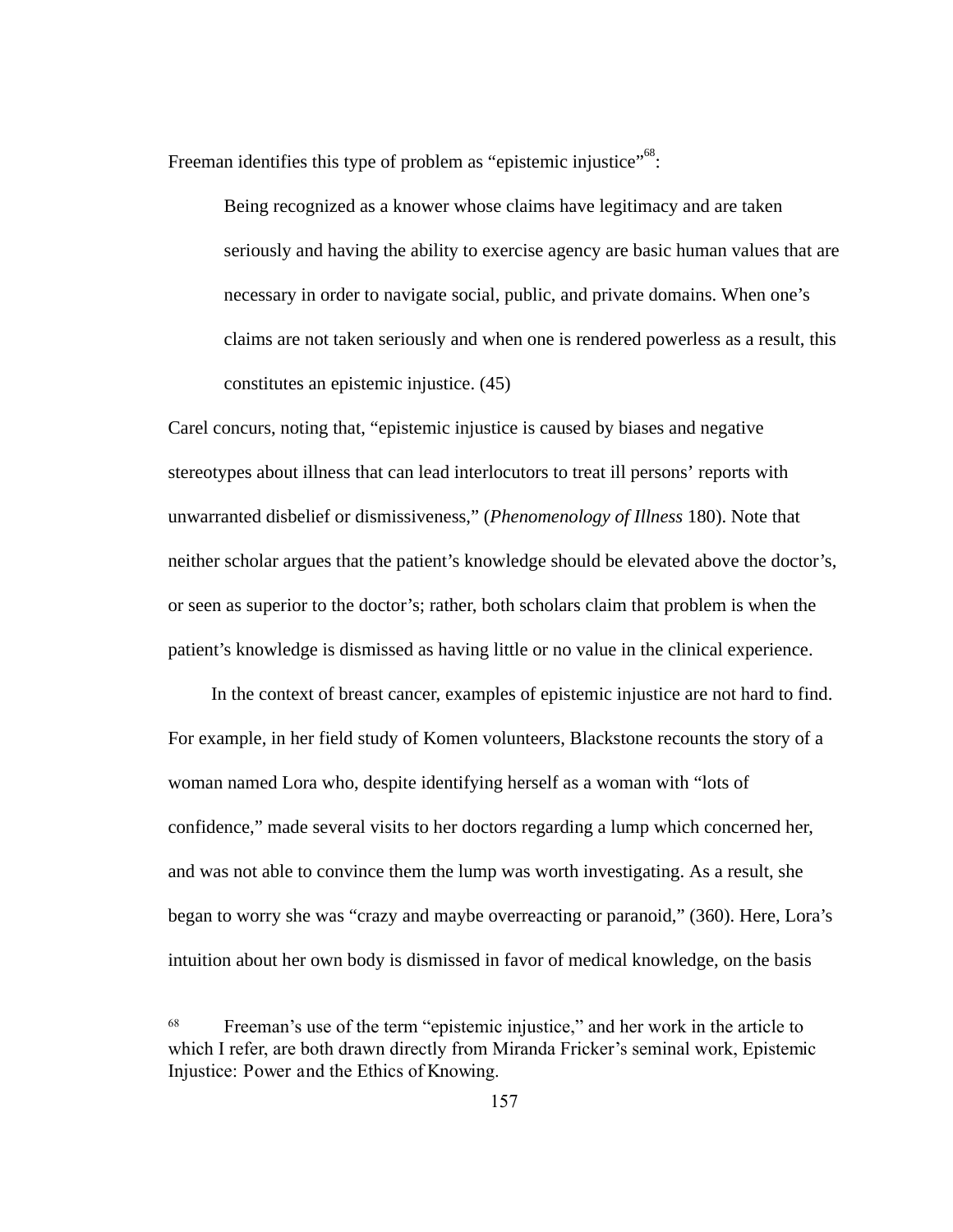that medical knowledge is, ostensibly, more scientific and therefore more credible. She is discredited as a knower, and therefore subject to epistemic injustice, and her doctor may have what Freeman would call "inflated epistemic authority," (53). The doctor believes (without warrant) that his knowledge is superior to hers, that it trumps her knowledge. While this epistemic injustice could be detrimental to her relationship to her doctors and to her narrative sense of self, it also could be physically harmful to Lora if her doctors are negligent in detecting a recurrence in her cancer.

We saw a similar dismissal in the previous chapter recounted by the writer Maxine Kumin, when her diagnostician calls to tell her that she has noninvasive intraductal carcinoma. She asks him what that means, and he responds in a way that essentially excludes her from being a knower in the conversation: "It means you have three choices. You can do nothing. You can take tamoxifen. Or you can have a mastectomy. You'll have to come in and let me explain this to you," (Kumin 19). Carel calls this type of dismissal, epistemic exclusion, and defines it as a situation which someone is "[denied] the role of contributing epistemic agent," (182). In Kumin's case, her knowledge is not viewed as inferior; it is not even acknowledged. Additionally, when they do meet, he is dismissive of Dr. Susan Love, whose book about breast health Kumin has been reading. The doctor doubly subjugates women's knowledge: he dismisses Kumin's ability to interpret the records of her own body and he also dismisses the knowledge possessed by Dr. Love, surgeon and widely acknowledged breast cancer advocate.

The subjugation of black women's knowledge by medicine, and the ways in which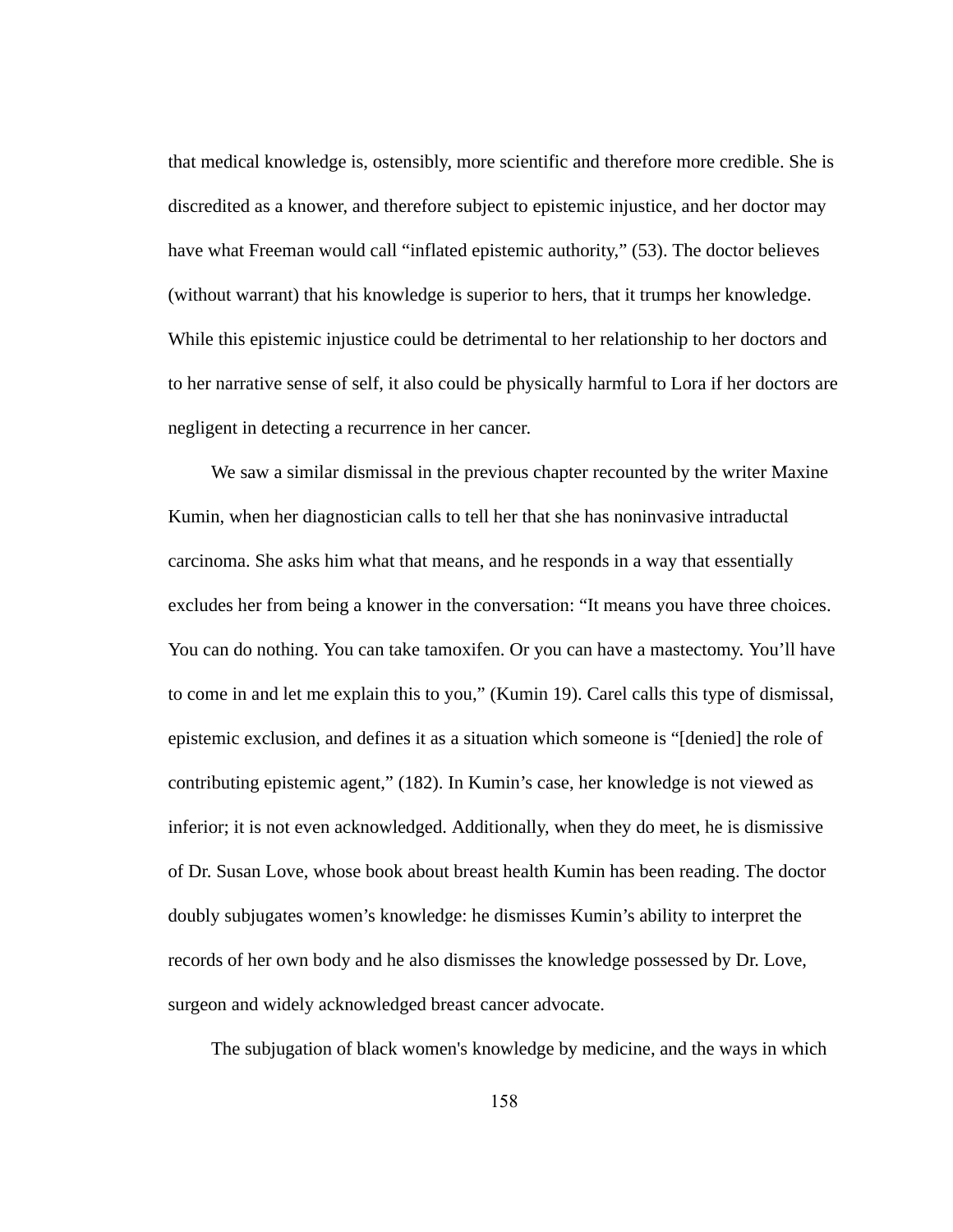that subjugation is tangled up in relationship between black women and medical hegemony, is very complex and in itself could be the subject of many articles. For the current discussion, it might be most useful to note a subjugation of black women's collective knowledge relative to public health and breast cancer. The higher mortality rates for black women have long been attributed to socioeconomic factors and the ways in which they overlap with class: "Racial disparities in socio-economic position suggest a link between one's class and one's survival...working-class women are more likely than affluent women to be already suffering from other adverse health conditions...the meaning of race itself becomes multi-factorial," (Eisenstein 97). However, this may be an oversimplification of the case. We may perhaps have been focusing for too long on statistics generated by public health researchers, and not on something that black women may have known for some time, as Gatison points out: "It has only been in recent years that some attention has been paid to other environmental and psychosocial stress factors that affect Black women's health. Black women have always known these stress factors exist," ("The Cost of Strength"). Gatison goes on to discuss studies which posit possible links between racial discrimination, stress, and breast cancer, some which concluded that there is a link between stress and breast cancer ("The Cost of Strength"). She seems to be implying what interviewee Ngina Lythcott says more straightforwardly: "Discrimination is toxic for us all...living as 'other' creates chronic tension and forces you to live protecting yourself from the next psychic wound," (Eisenstien 99). In other words, black women have long had the innate knowledge that simply existing as a black woman in the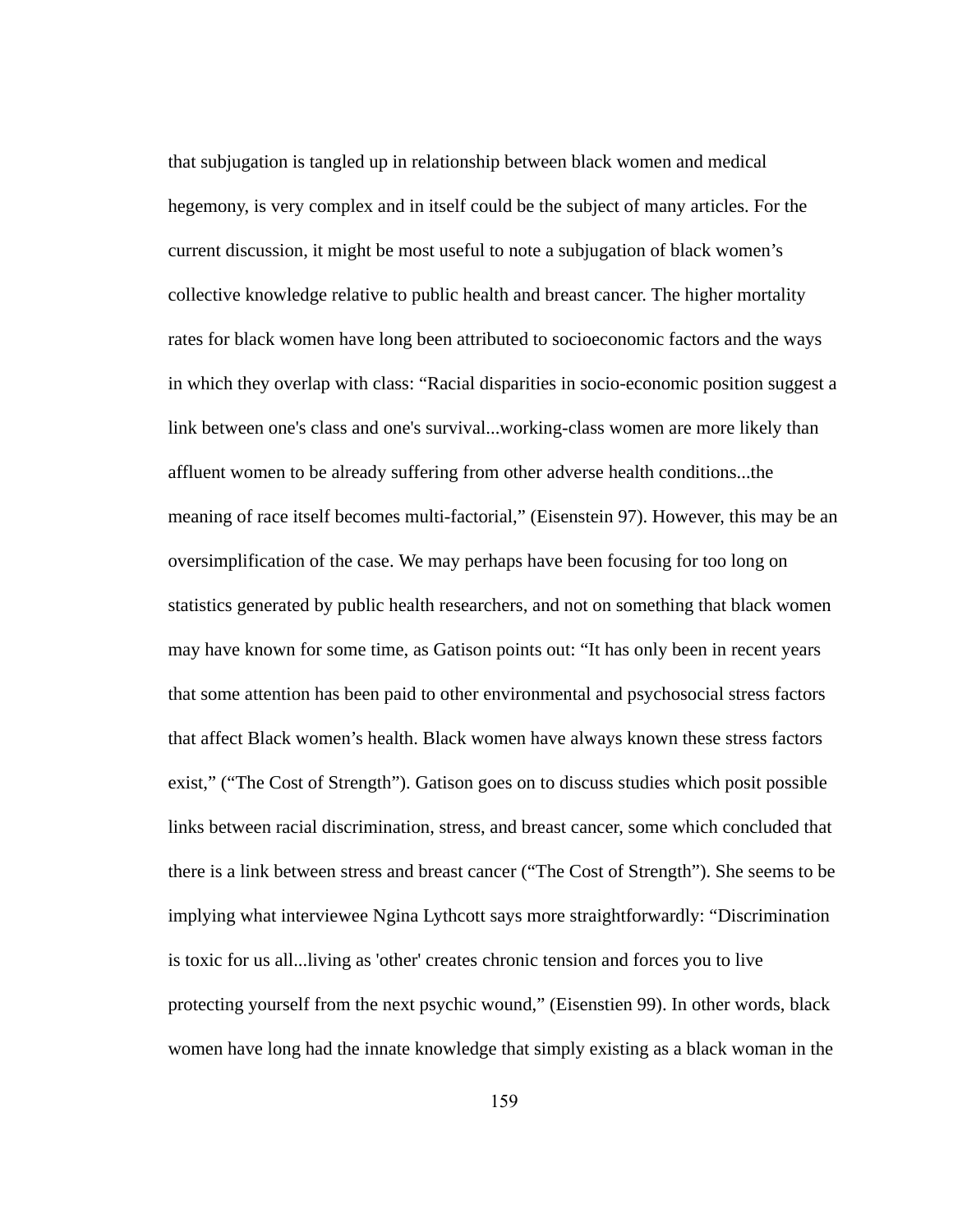United States is physically and emotionally difficult, that it takes its toll on the body one way or another. The epistemic authority lies with public health entities and biomedical scientists, but those with epistemic authority are only just now catching up.

As we discuss epistemic authority, it is pertinent to return to the previous chapter's mention of the concept of documentation as the ultimate power. In Chapter 2, readers were asked to note the relationship between written documentation and surveillance in Foucault's theory of disciplinary systems. Documentation is the epitome, the physical embodiment, of the power of the one who is performing the surveillance in the Panoptic structure. Documentation of the body's surveillance is one of the strongest and most powerful ways in which the agents of the disciplinary system can exert control over the behaviors of those imprisoned inside it. In the example above with Maxine Kumin, the power dynamics of the holder of documented knowledge (her doctor) and the person inside the disciplinary system (Kumin) are brought to life. The doctor uses control of her medical documents in order to set behavioral expectations for her: he expects her to come into his office and acknowledge his power and knowledge as the physician. When she refuses to abide the expectation, he uses his epistemic authority to enact discipline through refusal to cooperate. Then, he commits epistemic exclusion by dismissing her knowledge of her illness. Because they have epistemic authority, the power of documentation stays in the hands of medical professionals, for the most part. This type of documentation may support the master narrative concept of the omniscient doctor, and is the epitome of the power of the Panopticon at work. For example, a patient who stops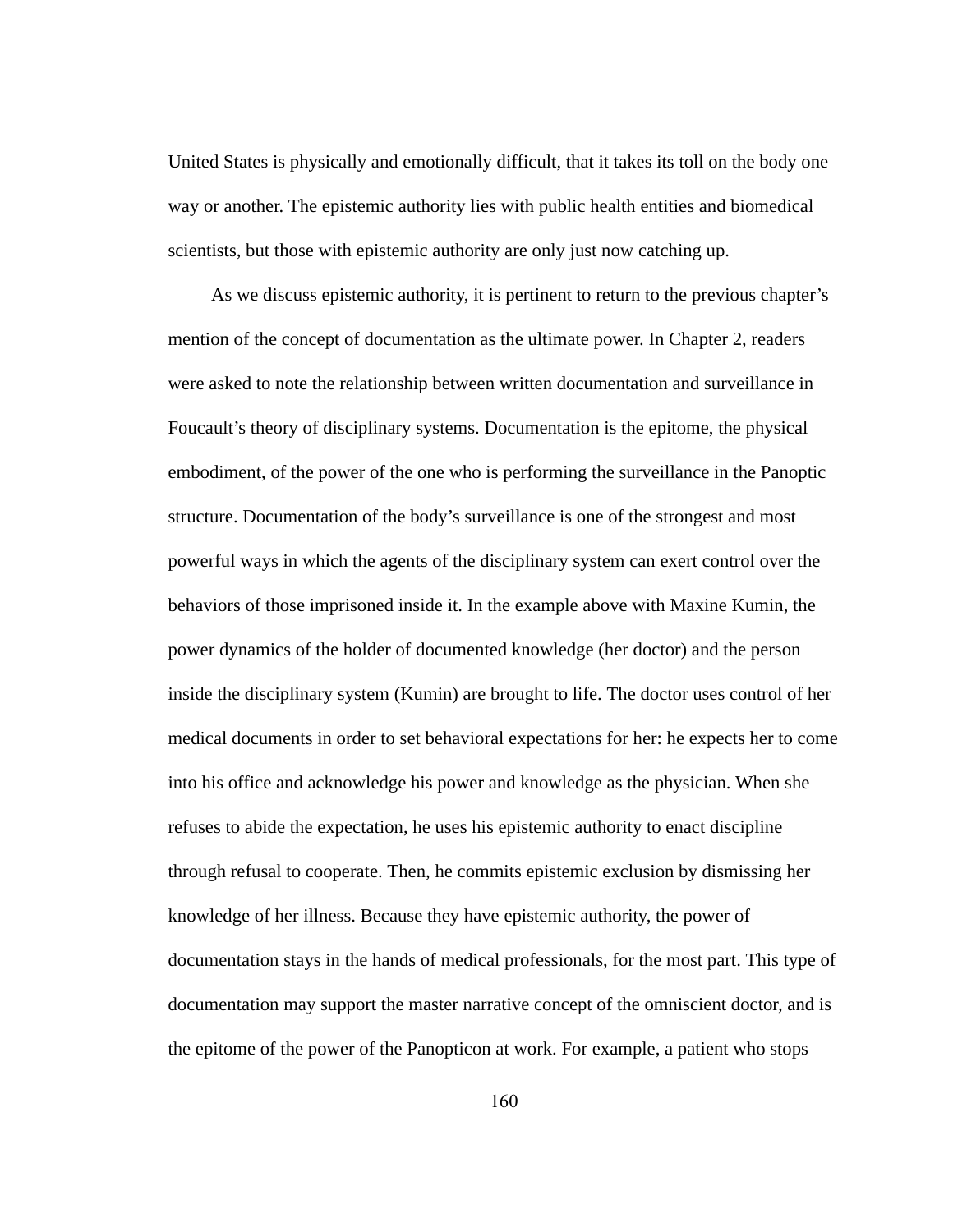taking her Tamoxifen because the side effects are overwhelming may be labeled "noncompliant."<sup>69</sup> This label may cause further problems in patient-doctor relationships, and may be difficult to shake off, as Danielle Offri (herself a medical doctor), notes: "As soon as a patient is described as noncompliant, it's as though a black mark is branded on the chart, 'This one's trouble,' flashes into most doctors' minds, even ones who don't want to think that way about their patients." This particular type of documentation, then, exerts power over patients, sometimes even in cases in which doctors attempt not to oversimplify their patients' experiences. In contemporary western culture, when it comes to illness, the preferred, legitimized type of knowledge is that of biomedical science, and that knowledge is what primarily constructs the documentation about the patient. The person who constructs the patient's documentation becomes the more powerful entity, resulting in an imbalance of power in the patient-doctor relationship. Also, the narrative of self in illness is not only constructed autonomously, but through others and with others. So, a relationship between a healthcare provider and a patient in which the patient is narratively disempowered, or in which the patient is subject to epistemic injustice may change, impede, or even harm the construction of the patient's narrative of self. The subjugation of women's knowledge reifies and gives power to the master narrative of the authority of biomedicine in our disciplinary system, and may lead to epistemic injustice or epistemic exclusion, as well as other potential detrimental effects.

<sup>69</sup> According to Offri, "'noncompliant' is doctor-shorthand for patients who don't take their medications or follow medical recommendations."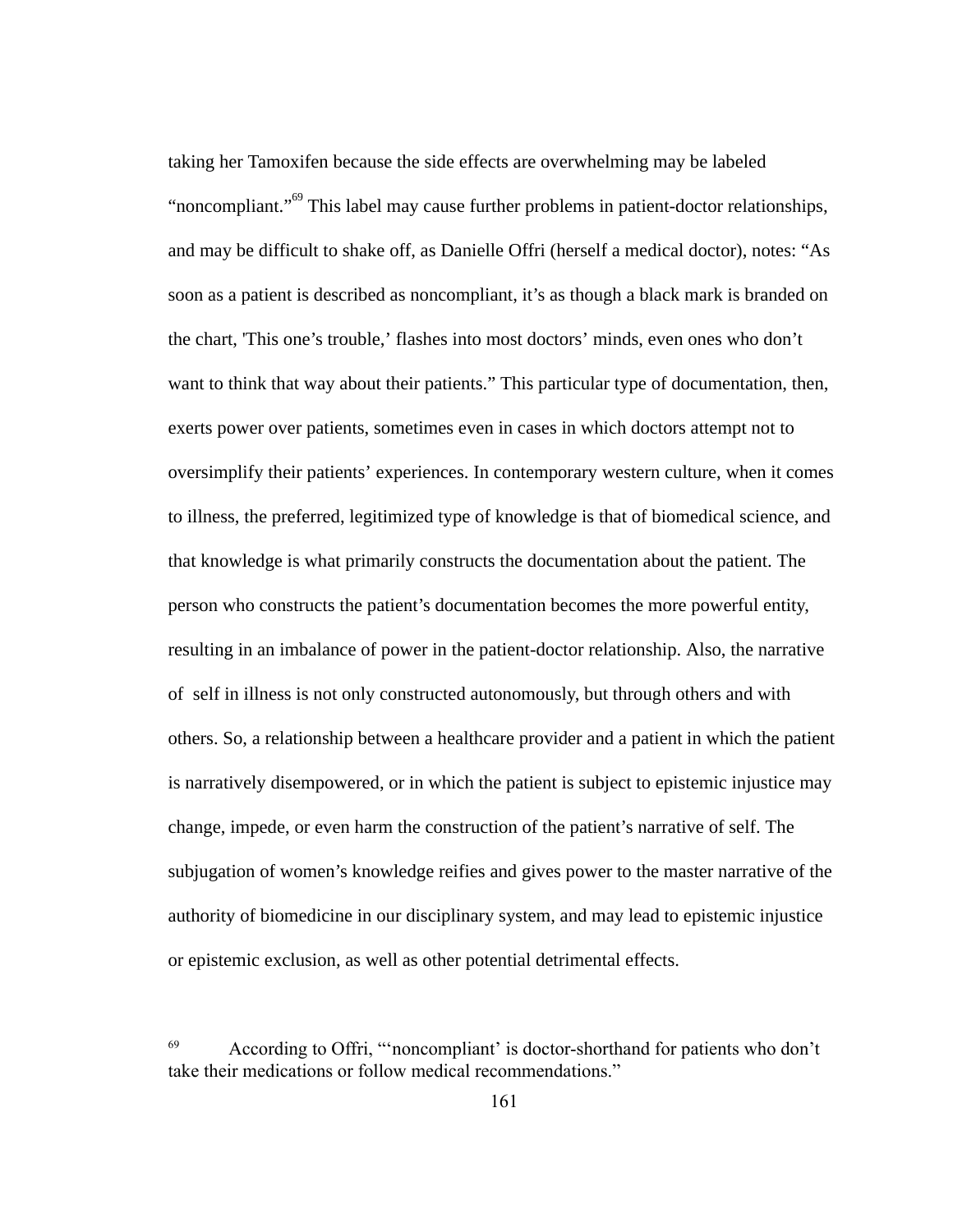Notably, this imbalance of narrative power may be disadvantageous for doctors' too: if they perceive themselves as having significant power and control over the narrative of another, they may consequently blame themselves when treatment does not go to plan, as Charon notes in her discussion of how doctors handle death: "Doctors may look at death with the worry that they have caused it—purposefully, passively, through negligence or error," (25). Similarly, Nuland notes feeling like a failure when one of his patients dies from a sudden, massive heart attack: "I was crying, in great shaking sobs. I realized, too, that I had been shouting at McCarty, demanding that he live...and weeping all the time with the frustration and sorrow of my failure, and his," (7). Nuland goes on to discuss how he came to the understanding, later in his career—McCarty is his very first patient to die—that death is not a failure on the part of either the patient or the physician. Interestingly, he notes that a reciprocal relationship to his patients helped him come to a more complex understanding of his role in his patients' stories: "It is the cardiologist's skill as a physician that enables him to befriend his patient and to know him—it is inherent in the art of medicine to appreciate that the testing and the medications are of limited usefulness without the talking," (36). Freeman claims that people in relationships like Nuland describes above, in which both the patient and the doctor can make valid epistemic claims which are then equally respected by one another, are epistemic peers.<sup>70</sup>

<sup>70</sup> See Freeman, Lauren. "Confronting Diminished Epistemic Privilege and Epistemic Injustice in Pregnancy by Challenging a 'Panoptics of the Womb.'"For further discussion of the ways in which doctors can facilitate reciprocity during examinations, including co-authoring of the patient's illness narrative, see Charon, Rita. Narrative Medicine:HonoringtheStoriesofIllness.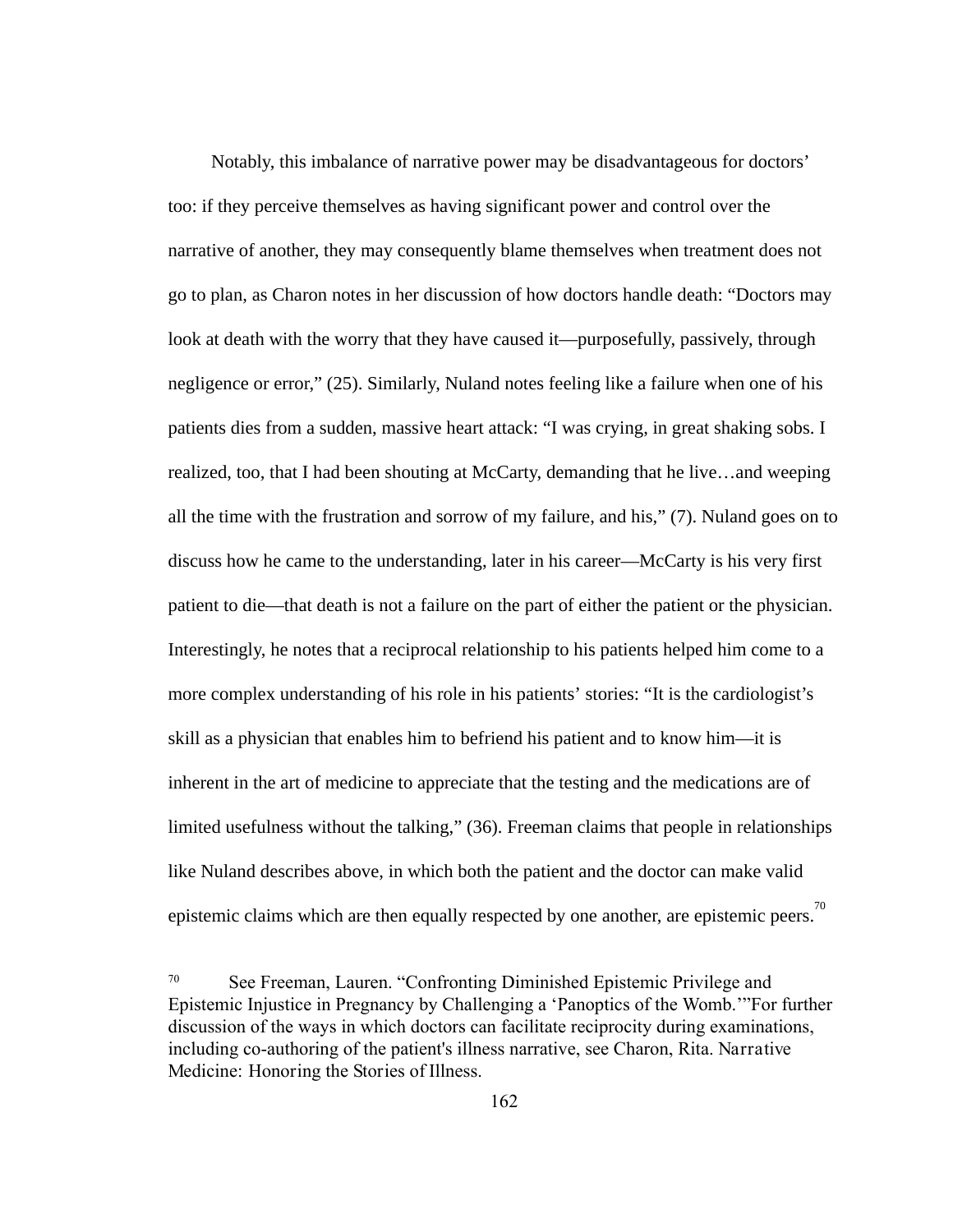It is the epistemic equality and reciprocal narrative constructed between doctors and patients which facilitates a balance of power. As Foucault notes, one way in which to resist the power of the Panopticon and the disciplinary society is to establish "horizontal conjunctions" and illness narratives have the power to do just that.

 It is possible for patients to exercise agency and empower themselves in the construction of their self-stories by creating their own documentation of their illness through counterstories. These counterstories exist in disruption of, or discordance with, the master narrative, as Nelson notes: "The proper target of a counterstory is a master narrative that has been generated by an abusive power system to impose on a particular group an identity the system requires," (155). The purpose of a counterstory is to resist the master narrative and assist in the creation of an identity which does not match the expectations set by the master narrative. Counterstories have the power to create intersubjective relationships between the teller and the audience/listener/reader. These intersubjective relationships, these "horizontal conjunctions," foster empathy and pluralize our notions of breast cancer experiences for those who read them. In order to facilitate this process, we must be willing listeners or readers, ready to acknowledge the significance of the epistemic authority of the teller; we must be open to experiences outside the discipline-mechanism of the master narrative, and willing to engage in the storyteller's construction of self.

## 7. Heteronormativity

As we noted in the previous chapter during our discussion of Foucault's figurative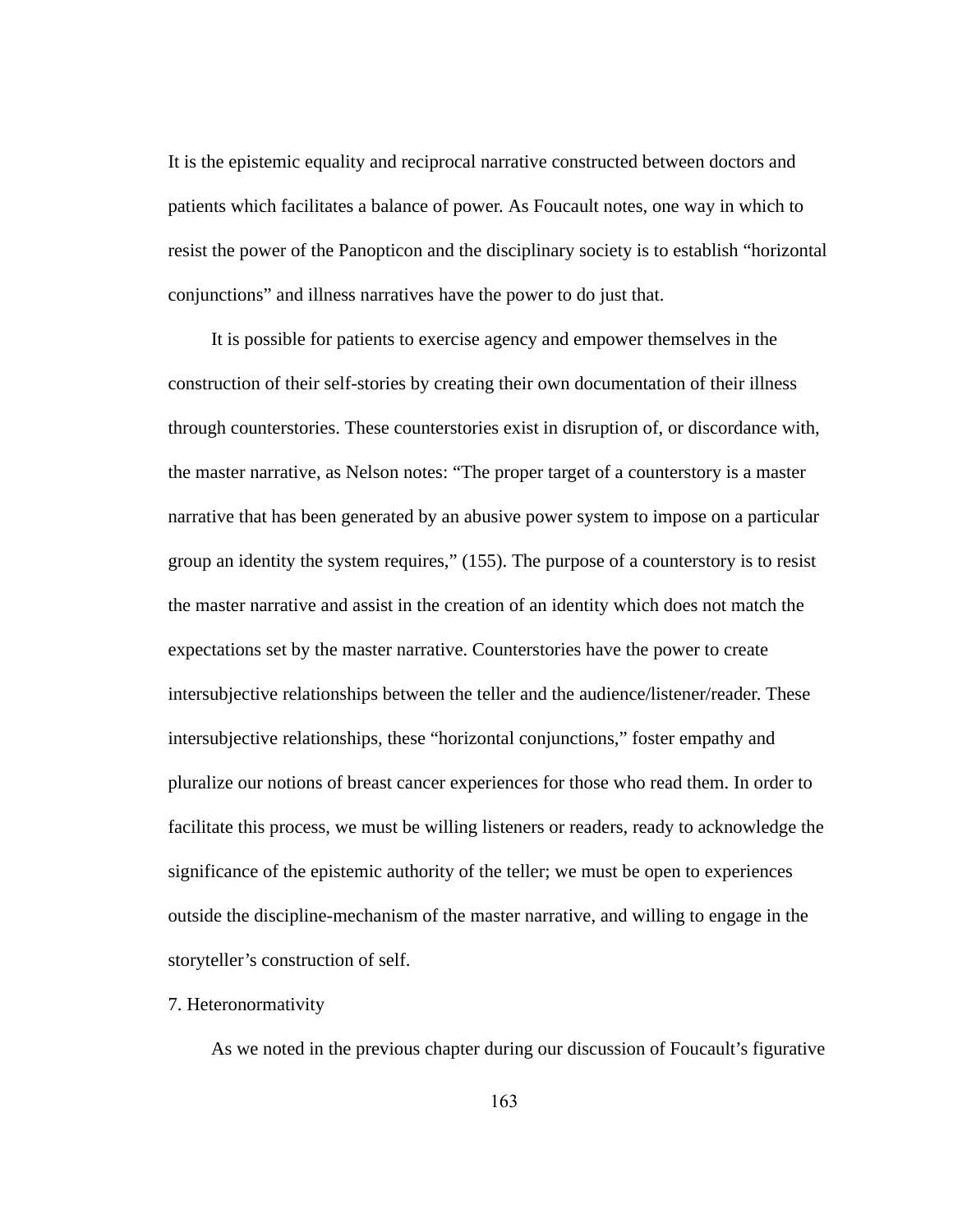Panopticon and its application to society, systems of discipline are generally incompatible with non-binary labels. Disciplinary systems force things (or people) to be labeled according to dichotomies: "…all authorities exercising individual control function according to a double mode; that of binary division and branding (mad/sane; dangerous/harmless; normal/abnormal)," ( *Discipline and Punish* 199). In the case of breast cancer, the master narrative concept of heteronormativity seeks to delimit the female body safely within the confines of the male/female gender binary. As we discussed in Chapter One, heteronormativity generally means a mode of thinking in which heterosexual relationships are considered the norm, and gender roles within heterosexual relationships are considered the definitive roles. In heteronormative thinking, women are identified as wives and mothers in nuclear families, and they perform traditional gender norms of femininity; in heteronormative thinking, members of the LGBTQ community are considered abnormal and marginalized from general discourse.

In the early stages of the breast cancer awareness movement, non-heteronormative people were overtly policed and disciplined by medicine, as we saw in Chapter One, in Knopf-Newman's observation of a 1935 medical report (which initially appeared in the work of Leslie Reagan) which called breast cancer "the penalty women pay for failing to bear and...nurse children," (18). The ad implied that the punishment for refusal to conform to maternal, nurturing gender roles was breast cancer. This reportage, according to Knopf-Newman, "suggested that women had to succumb to their biological destinies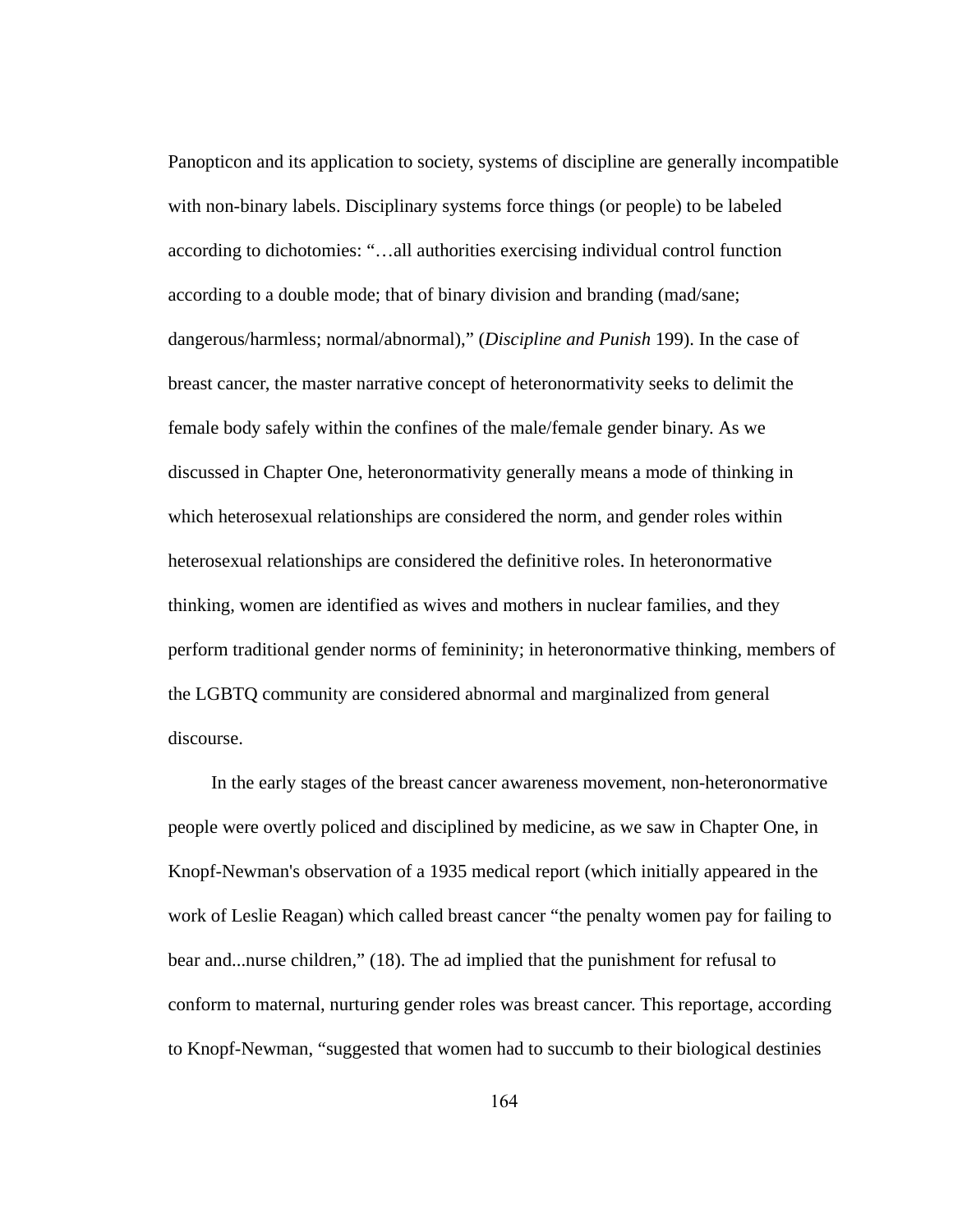as wives and mothers," (18). As a result of this kind of early messaging, women felt social pressure to look, behave, feel, and act, "normal," in the wake of their diagnosis and treatment, as we see in mid-century movements (such as Therese Lasser's "Reach for Recovery" campaign, discussed in Chapter One). While not as overt as the 1935 medical study which directly attributed breast cancer to a woman's choice to defy gender norms by not having children or not breast feeding children, pinkwashing supports and utilizes concepts of heteronormativity in its campaigns.

Breast cancer threatens heteronormative concepts of what it means to be traditionally "feminine"; through losing a breast (or both breasts) or hair via chemo, people in breast cancer treatment cannot maintain a "normal" heteronormative appearance. Often, people feel they must return to "normal" and will go to great lengths to do so. Following treatment, patients endure many physical modifications which make them feel or appear "normal," such as uncomfortable clothing, wigs, and prosthetics. Terese Lasser's Reach for Recovery organization encouraged breast cancer survivors to wear a prosthetic to disguise the fact that they'd had a mastectomy, which intensified the secrecy and shame surrounding mastectomies (Gardner 339). Her manual for recovery, which includes illustrations of recovery exercises depicting a white woman wearing heels and coiffed hair, and a "Letter to Husbands," to address their reactions to their wives' mastectomies, concludes with her reminder for women: "Remember that you are the same person today that you were before—IN EVERY WAY," (339). Though she meant well, Lasser supported the emphasis on returning to pre-cancer heteronormative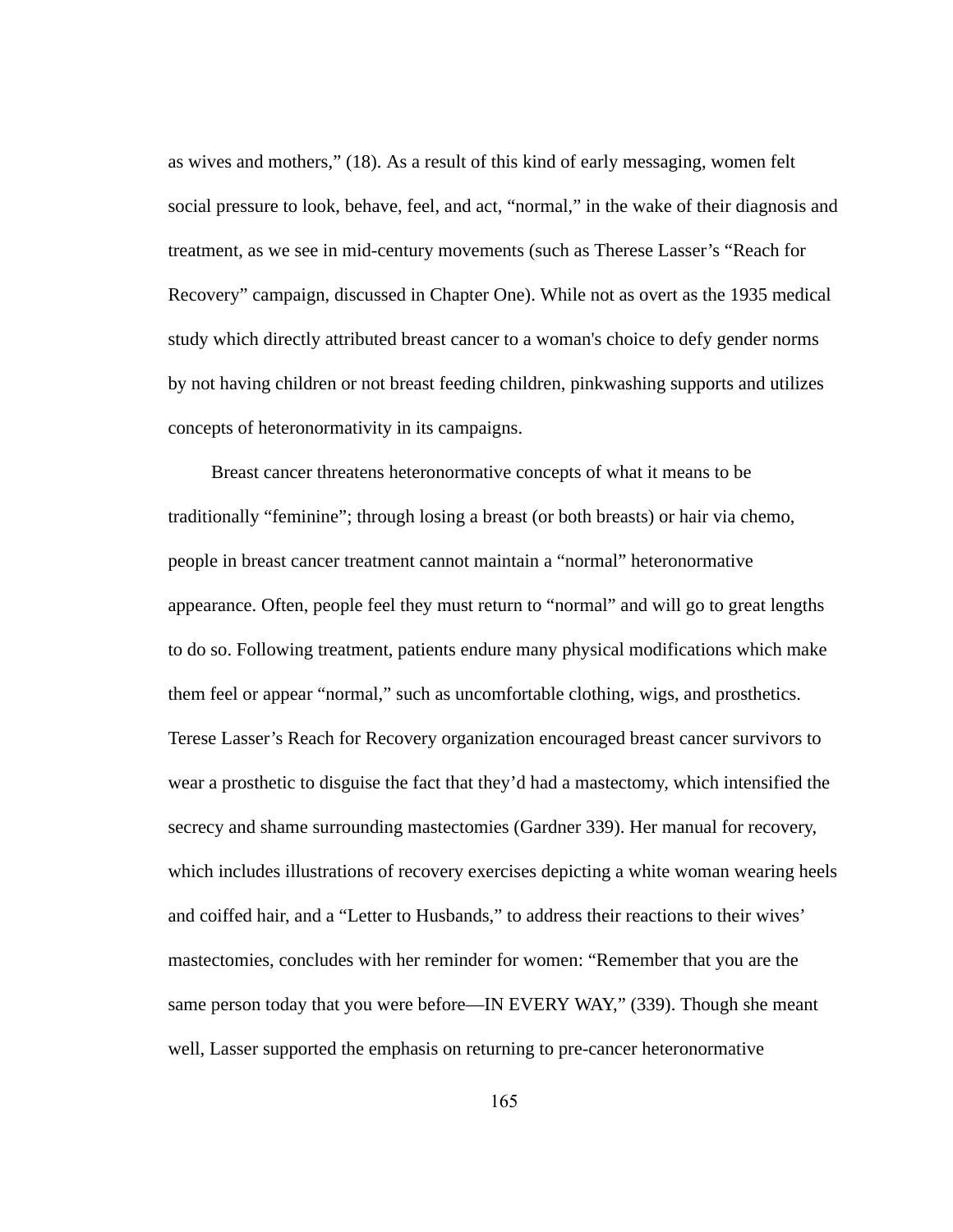normalcy, ignoring the voices and feelings of those who legitimately looked and felt different in many ways, after their breast cancer treatments (339). Narratives of those who refuse to perform traditional gender appearances are marginalized from the discourse. This kind of exclusion and threatening of non-heteronormative people is still present in the current movement.

Many breast cancer organizations are guilty of focusing their efforts almost exclusively on the heteronormative concept of femininity. The Susan G. Komen Foundation, for example, utilizes a fashion show (Blackstone 358). The foundation charges admittance and solicits funding from corporate sponsors (358). Then, survivors receive complimentary wigs and makeovers before the fashion show, in which they display themselves by strutting down a runway like models (358). Komen also "displays" survivors at "Race for the Cure" events, a choice which is meant to honor them, but which also supports the idea that they are "suitable for display" (358). In both cases, the women are meant to exemplify breast cancer patients who can still perform heteronormative concepts of femininity, getting makeovers and having long hair, and being typically "pretty" enough to display. These displays send the message that, during and after their breast cancer diagnosis, the social expectation is that they will do their utmost to maintain an appearance of outward heteronormative femininity.

Even the choice of color of the ribbon itself emphasizes the fact that people should focus on heteronormativity. As we have already recounted from Fernandez in Chapter 1, Amy Langer, (Executive Director of the National Alliance for Breast Cancer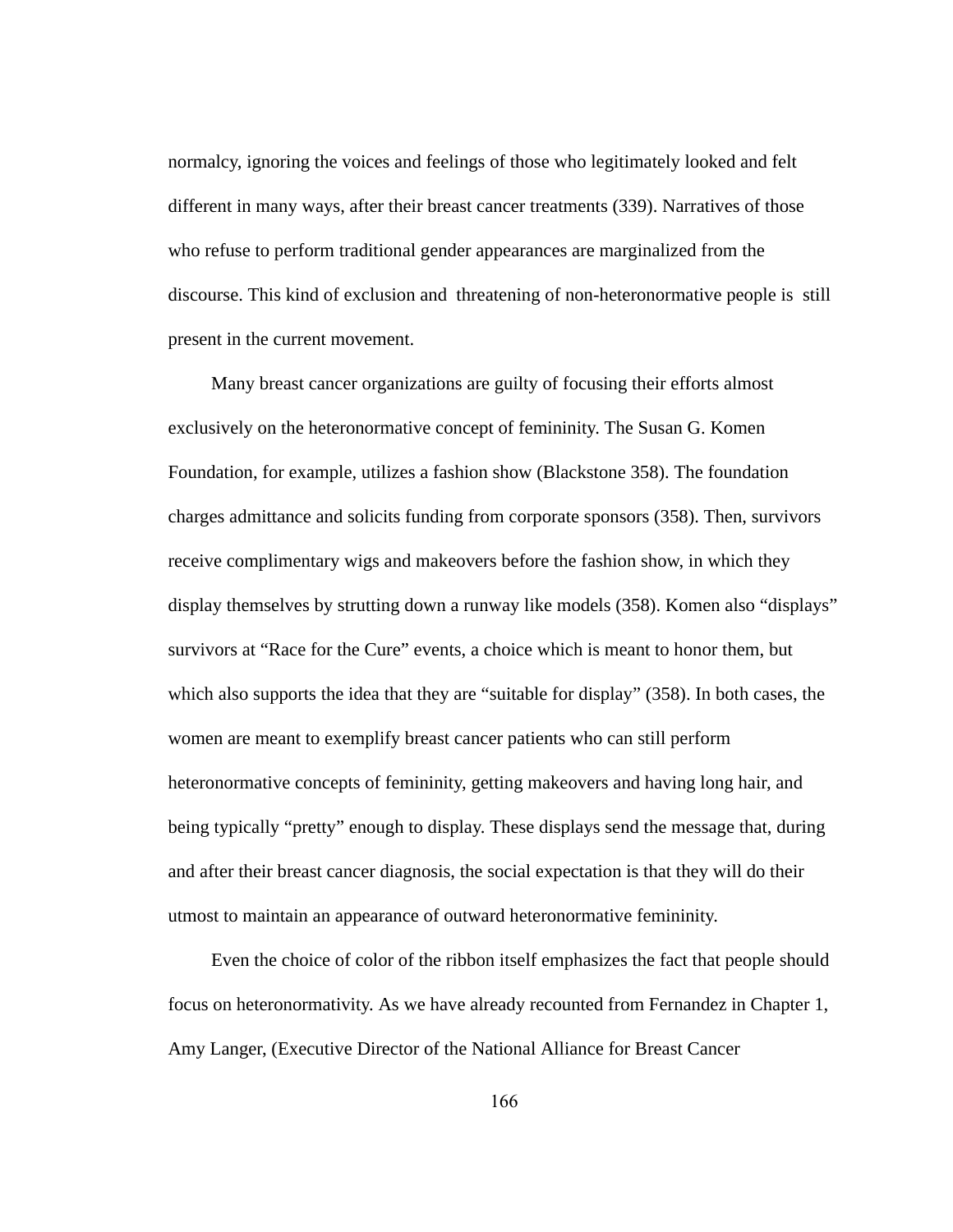Organizations) offered a revealing response when she was asked about the color choice for the original ribbon: "It's about body image, it's about nurturing, it's about femininity..." (as cited in Fernandez). This concept, of course, implies a vast oversimplification of the term "feminine." It includes only those who have "feminine"-looking bodies (those who have, or appear to have, breasts) and those who are "nurturing" (those who value motherhood). Additionally, this attitude around the color choice equates health and femininity. If "healthy" and "pink" are equated, the implication is that those who don't identify with pink are somehow unhealthy, or will be excluded from the concept of "healthy." Langer's attitude essentially sends the message that the pink campaign represents women who define femininity using the same definition that the campaign does. That language, when internalized, results in people with breast cancer policing themselves, feeling pressured to look and act heteronormatively feminine, particularly if they'd like to be able to identify as part of the breast cancer awareness movement (which is so closely tied to pink and pinkwashing). This pressure to look heteronormatively feminine in order to be part of the breast cancer awareness movement creates a division: heteronormative women in the movement, and non-heteronormative people distanced from the movement. Foucault notes that division is critical to maintenance of power and control: he claims that "constant division between the normal and the abnormal" brings about "a whole set of techniques and institutions for measuring, supervising, and correcting the abnormal," (Foucault *Discipline and Punish*  199). Those who are not heternoromative are labeled "abnormal" in the context of the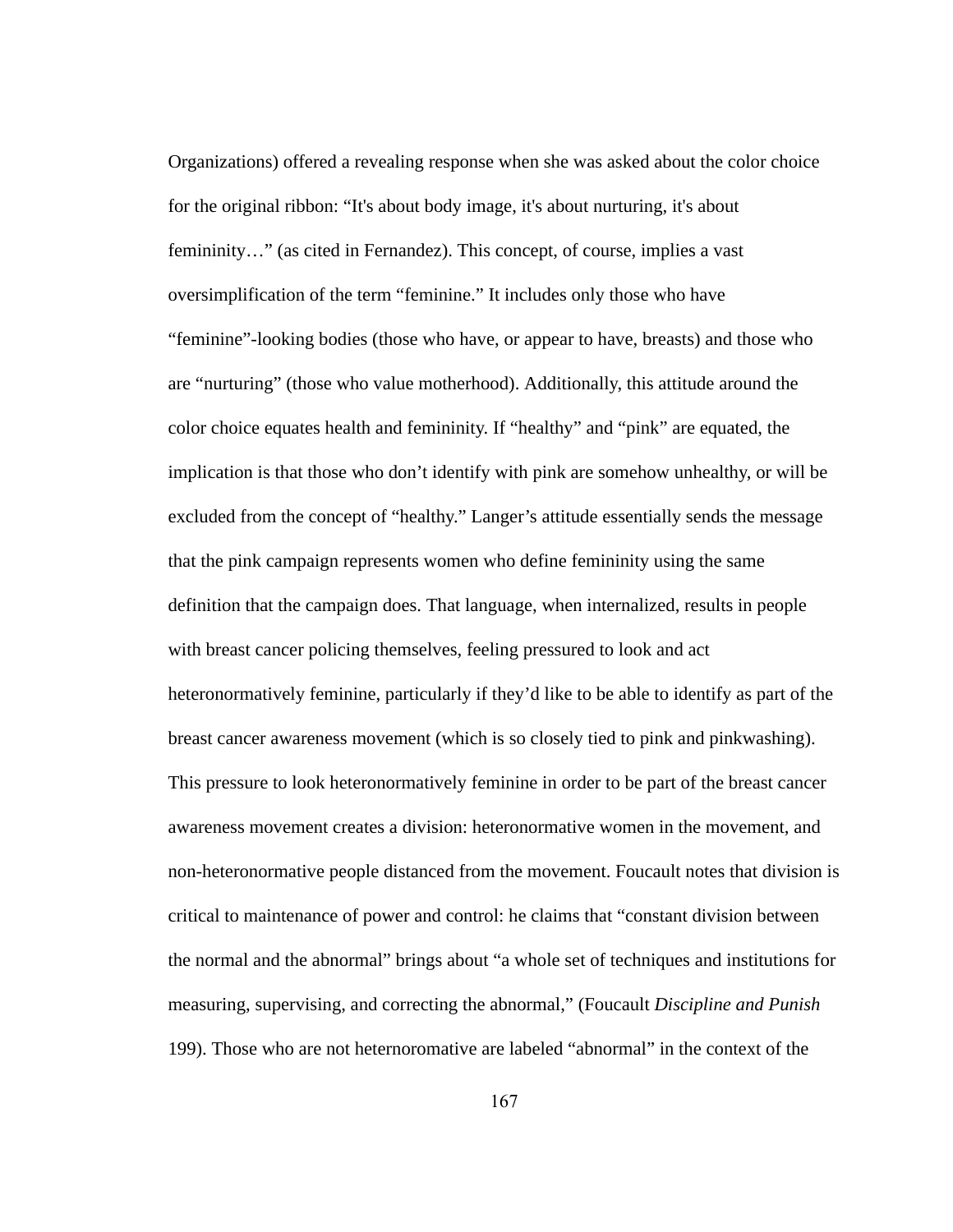pinkwashed movement (because, as we noted in Chapter 2, disciplinary societies need to ascribe to binary divisions; if they are not "normal" they must be "abnormal"). This labeling happens in other contexts as well, but is especially acute in the context of pinkwashing, since such an emphasis is placed on girliness and femininity. If these people do not conform to what is "normal," their bodies will be subject to control and discipline that ranges from marginalization to potentially decreased health outcomes. Through this aspect of the master narrative of breast cancer, we ensure that the abject breast cancer body fits suitably into a safe binary divide through which we can label and control it.

This emphasis on heteronormativity in the contemporary breast cancer awareness movement and the pinkwashing strategies it utilizes, means that members of the LGBTQ (lesbian, gay, bisexual, trans\*, and queer) community are often marginalized from the mainstream movement. While Lorde's *The Cancer Journals*  and *A Burst of Light* are seen as seminal texts in discourse around breast cancer, and are often cited and circulated, they stand out as one of the few texts written by a black woman and one of very few written by a member of the LGBTQ community.<sup>71</sup> In 1990, Susan Hester founded the Mary-Helen Mautner Project for Lesbians with Breast Cancer, named for her partner who died of breast cancer at the age of forty. The organization did and still does tremendous work in advocating for and supporting lesbians with breast cancer, but it is still far less

<sup>71</sup> Other texts from members of the LGBTQ community, such as Brownworth's ComingOutofCancer,will be examined as counterstories in Chapter 4.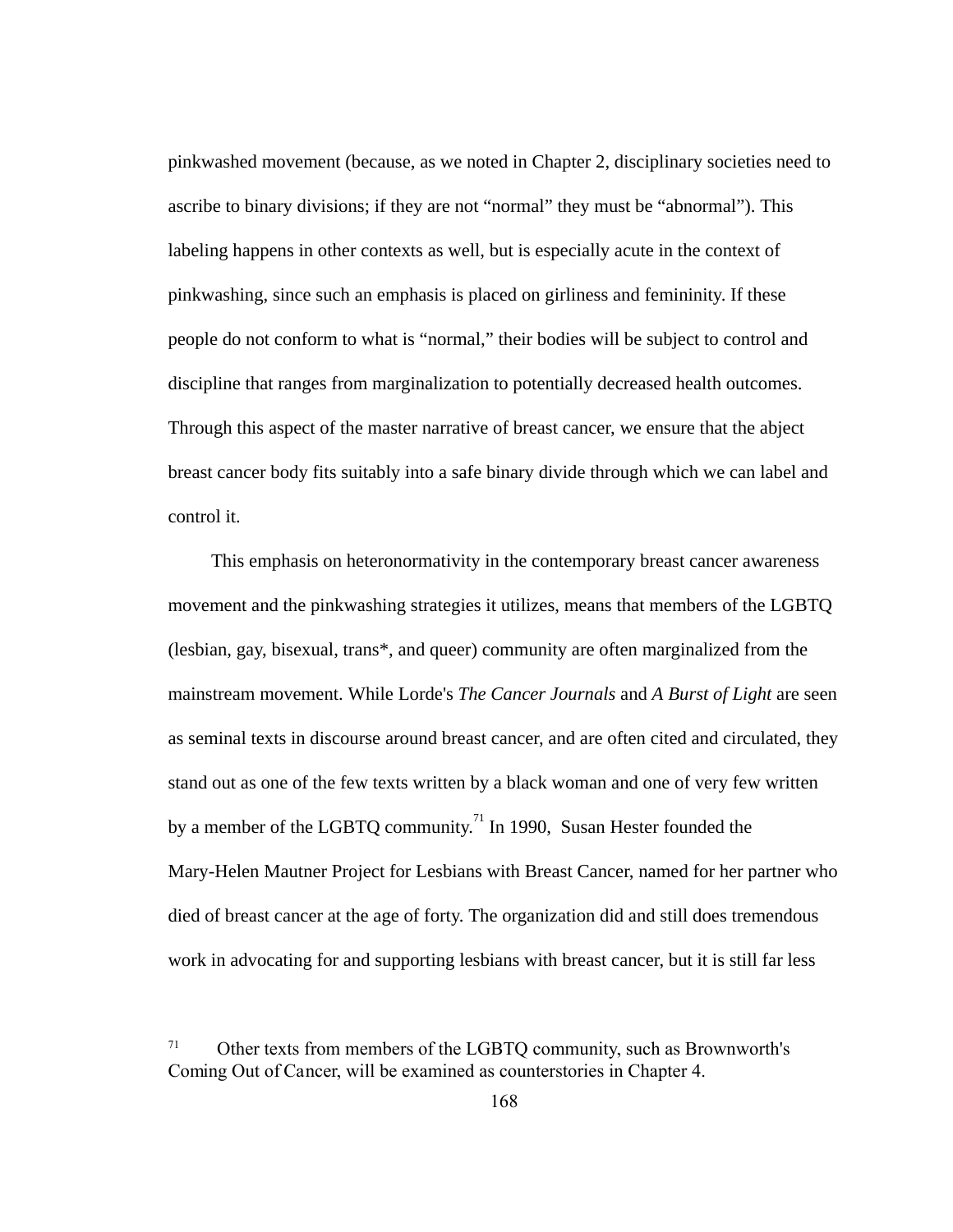well-known than organizations like Susan G. Komen. While Lorde's text is widely praised, and there are now several groups like the Mautner Project, the master narrative of breast cancer still reifies the concept of breast cancer as a mostly hetero issue, as we shall see.

One significant struggle for those who identify as LGBTQ is the expectation that they perform heteronormative femininity. The breast cancer awareness movement straightforwardly aligns itself with the belief that breast cancer is a women's disease; further, it uses pink and pink products to support the idea that it is a disease and a movement associated with girly femininity. Girly femininity may not be an identity with which all people with breast cancer are comfortable, including those in the LGBTQ community who identify with varied manifestations of gender and gender performance, such as lesbians who identify as butch, or those who identify as non-binary. But the breast cancer awareness movement's association with heteronormative femininity backs members of the LGBTQ community into a painful existential corner, as S. Lachlann Jain notes: "...at least one aspect of shame of breast cancer for those who inhabit non-normative genders lies in the seeming destiny of biological gender. Breast cancer demands a surrender to femininity and to the mortality doled out by the feminine body," (504). Breast cancer cites a body as female, and the movement supports the idea that the female body must perform heteronormative femininity. Tig Notaro, an openly lesbian comic, notes this phenomenon in her interview with Grigoriadis about her breast cancer. On the day she is diagnosed, a person on the street mistakes her for a man, but she is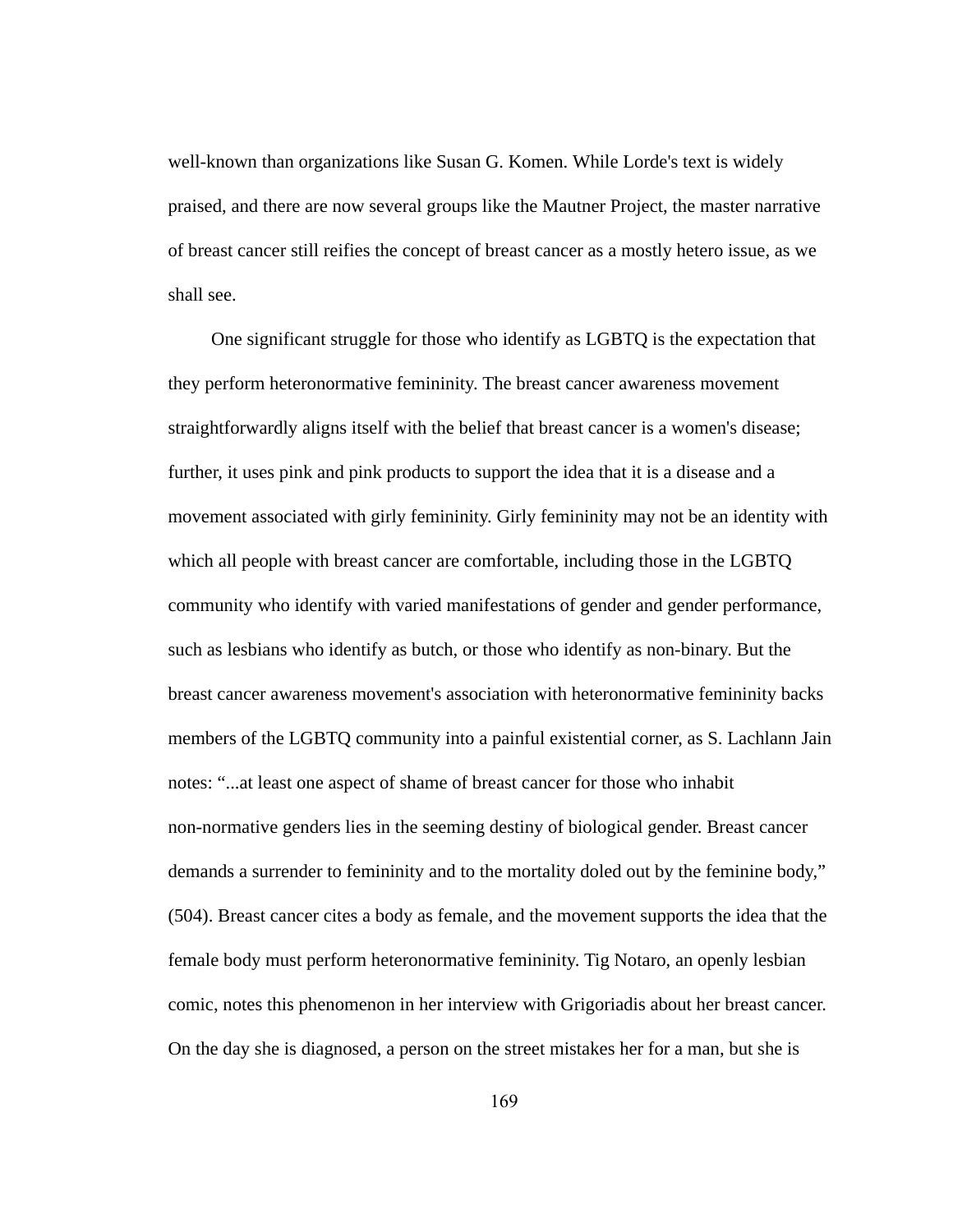acutely aware of her femaleness: "Usually I have a sense of humor about that...I just got diagnosed with breast cancer in both breasts; that's how much I'm not a man … not today, not a man." Jain notes, in concurrence with the argument presented above, that gender norms in the breast cancer awareness movement are a way of monitoring and correcting gender behavior: "...the relentless hyper- and heterosexualization of the disease results in something of a recursive process through which gender is produced and policed," (505). This production and policing of gender marginalizes people who are non-normative, as Catherine Lord notes in her breast cancer narrative: "I do not want to be a woman who is her breast cancer. I do not want to wear a pink ribbon and go on walks in crowds," (12). Lord, a lesbian, seeks to break out of the pattern in which breast cancer identifies her as a woman, and also the expectation that her identity as a woman means she must wear pink and go on breast cancer walks. But choices like hers are not represented in the master narrative of breast cancer.

Jain claims that the movement and its pinkwashing strategies promote heteronormative femininity so zealously that they result in a "redoubling of femininity that fissures through the entire biomedical complex of cancer treatments," (503). A primary example of the way in which this redoubling of femininity is evident in the biomedical complex is the mastectomy procedure--the emphasis on femininity is present in how choices around reconstructive surgery are handled by family, friends, medical professionals, and communities. According to Jain, "mastectomy necessarily cites gender, mastectomy queers a woman in a homophobic world," (521). Because we identify a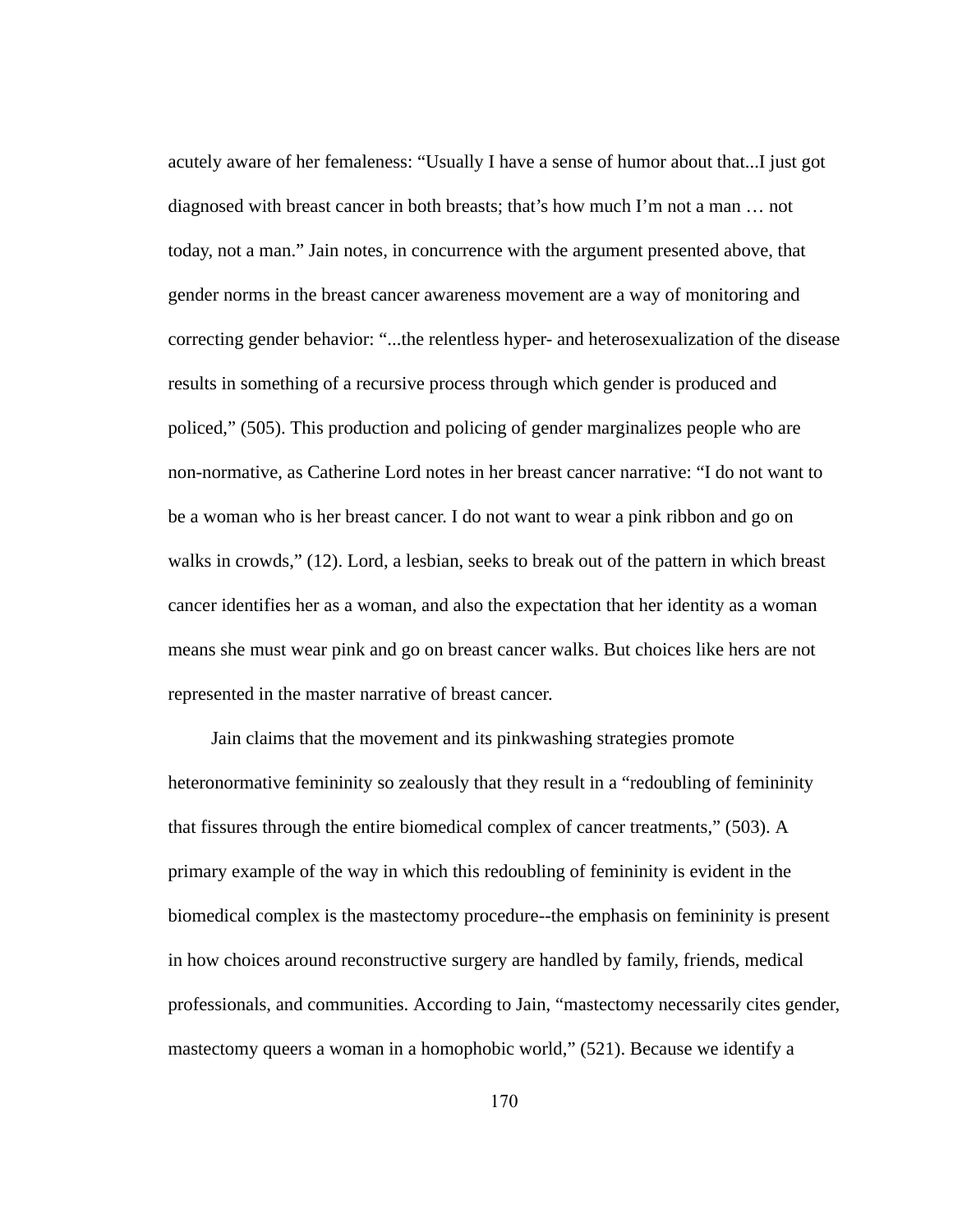woman so acutely with breasts, says Jain, if we remove breasts, the woman no longer bears the social signifiers of her gender. Robin Warshaw's interview with Vonn Jensen includes similar observations. Jenson, a gender non-binary person who founded the "Flattopper Pride" movement for those who choose not to have reconstructive surgery, agrees that mastectomy raises some conflict about our social norms about gender and gender performance: "If you take a woman who has breast cancer and she loses her breasts...which is how we define a woman, she might still feel very much like a woman. So what does that mean about our concepts of female bodies and socialized gender norms?" Because mastectomy causes a person to lose the body part which signifies her as a woman, society expects that people who undergo mastectomy will also undergo reconstructive surgery to fix the ostensible problem. Jerilyn Goodman noted this phenomenon in her discussion with her doctor: "I met with the plastic surgeon who, when I said 'I'm not sure I want reconstructive surgery,' replied incredulously, 'Why not?!" (141).This example supports Jain's claim that notions of heteronormative femininity supported by the master narrative of breast cancer are present in biomedical treatments. This point is further strengthened by the *JAMA: Surgery* study by Morrow et al. which showed that, as of 2014, roughly 58% of women who have a mastectomy choose not to undergo reconstruction at all. Though the biggest percentage of women do not choose reconstruction, some members of the medical community still ascribe to the sociocultural notion that a woman would be expected to have breasts, and the wider social community still expects women to have breasts as well. Christine Middlebrook most profoundly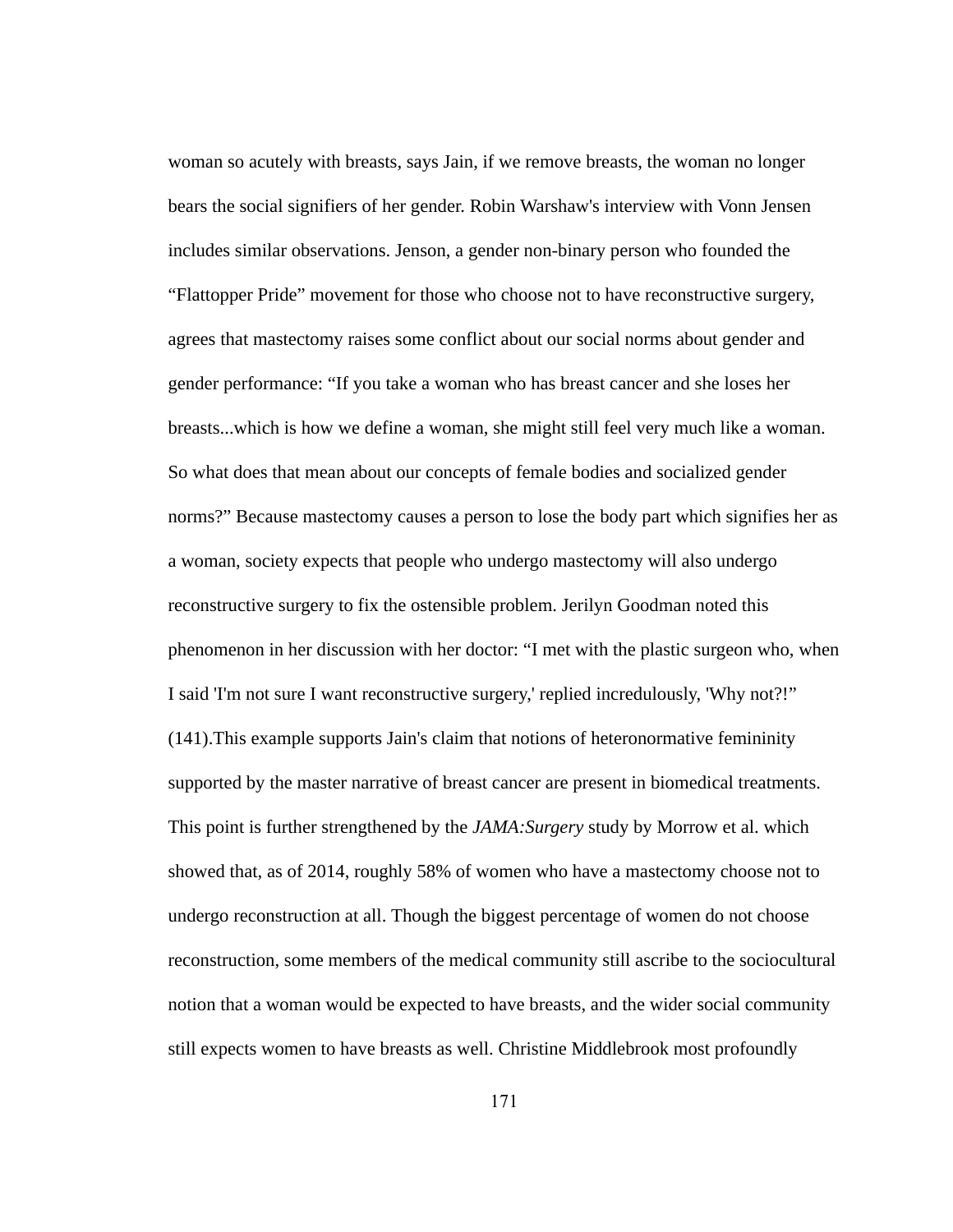notes the expectation that women have breasts (or, at least, appear to have breasts) in a story she tells about dropping her prosthesis on the floor of her gym's locker room: "Embarrassment floods me like a hot flash. The prosthesis, out in the open, is far more embarrassing than the Amazonian scar across my chest. The prosthesis is proof that I am trying to pass!" (176). The use of the word "pass" here is important, because it is often applied to non-white people attempting to pass as white, or non-heterosexual people trying to pass as straight. While she is a straight woman, Middlebrook is cognizant of the notion that a women are identified by their breasts. In a world of two-breasted women, and a movement that very much supports femininity associated with breasts, she feels that her breast loss detracts from her identity as feminine, and she feels compelled to abide social norms. Our culture's emphasis on breasts as signifiers of femininity is so strong that she needs a prosthesis to "pass" as something she already is. Issues around mastectomy and reconstruction are more pronounced for members of the LGBTQ community, as is noted by Melanie Barker's interviewee, Susan DiPronio, who identifies as lesbian and genderqueer: "Straight people don't get it. You fight all your life for your identity, and then something like breast cancer happens to you, and that's a huge part of your identity is your body...sexuality is so tied with physicality and the physicality of who you are starts to change." While one could argue that certainly straight or cisgender women's bodies are also a huge part of their identity and sexuality, it's important to remember that their identities as heteronormative are socio-culturally accepted, while LGBTQ people have had to negotiate living non-normatively in a predominantly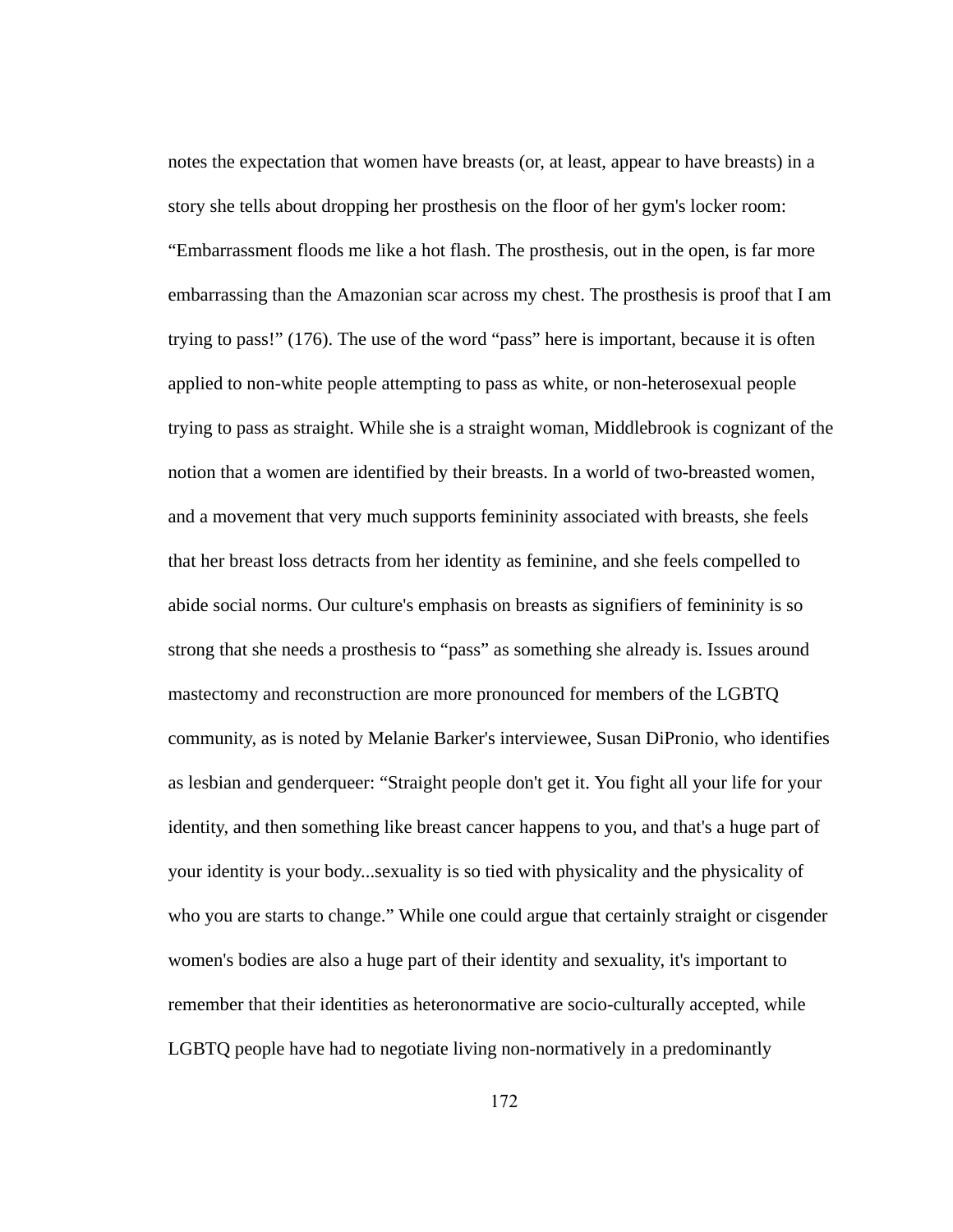heteronormative world. When they are diagnosed with breast cancer, they are then confronted with a movement, a cultural narrative, and a huge consumerist trend (pinkwashing) that all work together to remind them of the ways in which their narratives of self are non-normative, rather than create cultural space for those narratives.

Identity is not the only major concern for members of the LGBTQ community with breast cancer: lack of access to treatment as a result of that non-normative identity is also a problem. Misunderstanding, lack of information, discomfort, and bias about non-normative identities can be an impediment to healthcare, as we see from Jensen's commentary during Jensen's interview with Warshaw:

If you're a person who's queer or gender non-binary, the medical community is a scarier place than it is for somebody who is normative. When you're worried about cancer, the last thing you should be worried about when you go to the doctor is if they're going to be prejudiced against you and say hurtful, harmful things.

Parvin concurs that bias is a problem: "The biggest issues seem to be problems with the healthcare industry...homophobia is the biggest risk for lesbians," (91). This is a significant issue because, as the *Susan G. Komen*  website notes, "Lesbian, gay, and bisexual women have a greater risk of breast cancer than other women," ("Facts for Life"). If lesbians are at higher risk, shouldn't the breast cancer awareness movement be reaching out to them specifically, and with greater effort? Shouldn't it seek to aid healthcare providers in dispelling myths, providing information, and overcoming bias? It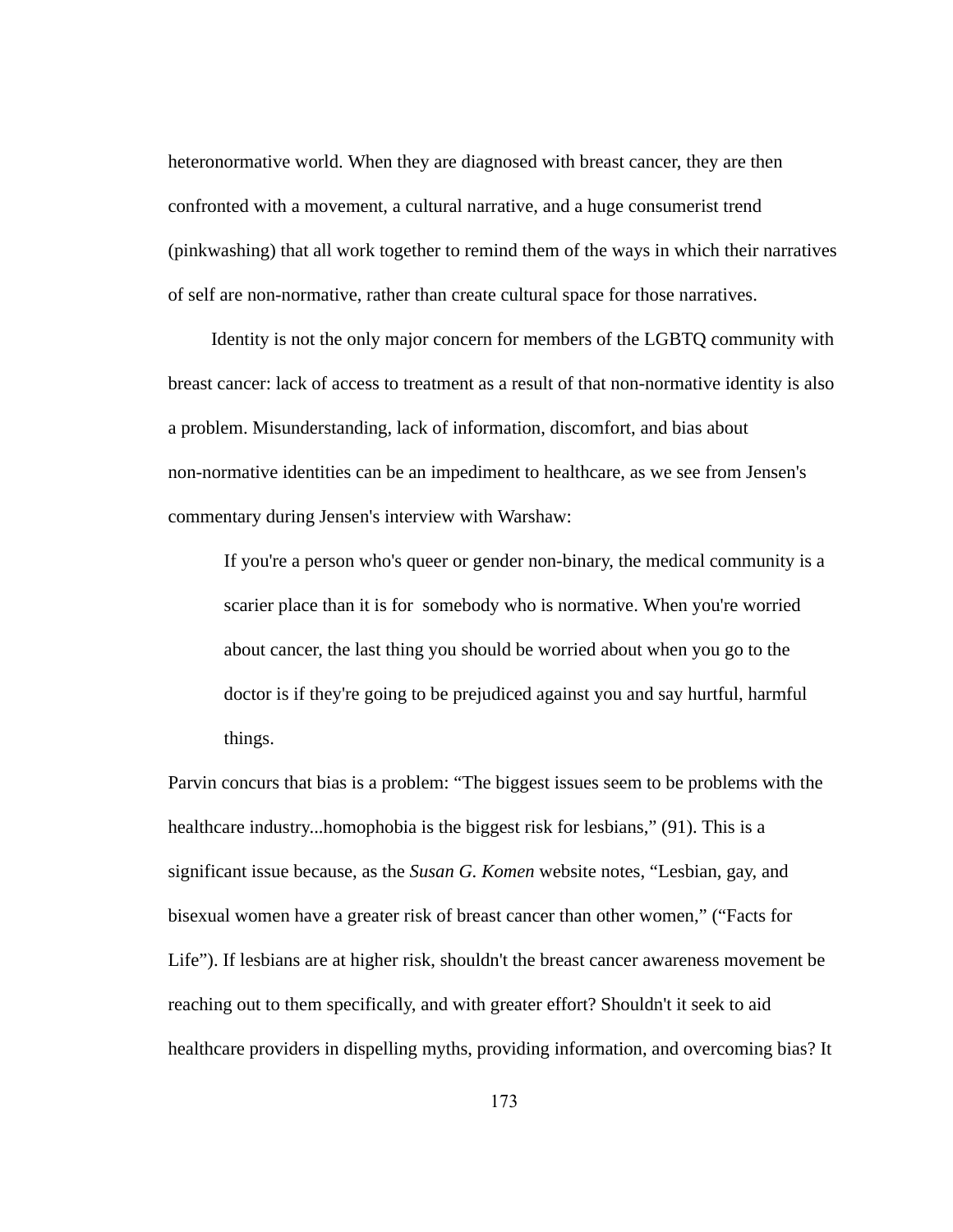doesn't. It utilizes the master narrative, and the master narrative of breast cancer reifies concepts of heteronormative femininity. That emphasis on heteronormative femininity may foster problematic concepts about lesbians and breast cancer, as we see from further text on the *Komen* website: "...these women may be more likely to never have children or have them later in life. Lesbians also tend to have higher rates of obesity and alcohol use. All of these factors increase breast cancer risk," ("Facts for Life"). While these comments may be statistically correct, the presentation of them is vastly oversimplified. They ignore the historical socio-cultural dismissal of families with LGBTQ parents as violating American values, a factor which may impact a couple's decision or ability to have children either biologically or through adoption. These statements also vastly oversimplify possible causes of obesity and smoking and drinking habits, some of which may relate to public health concerns, cultural environments, or other factors. As they stand, these statements read as victim-blaming. Though the page is careful to articulate that breast cancer in lesbians is "not because of their sexual orientation," it follows that claim immediately with the language above, the subtext of which is "Lesbians may be more likely to engage in behaviors that may cause breast cancer ("Facts for Life")." It's worth noting, as well, that of the massive resources available on the *Susan G. Komen* website, this is the one page that deals exclusively with LGBTQ concerns, and it amounts to roughly two pages of printed information, including graphics. This page is another example of the ways in which gender and gender performance is policed and disciplined by the breast cancer awareness movements and its pinkwashing affiliates: people who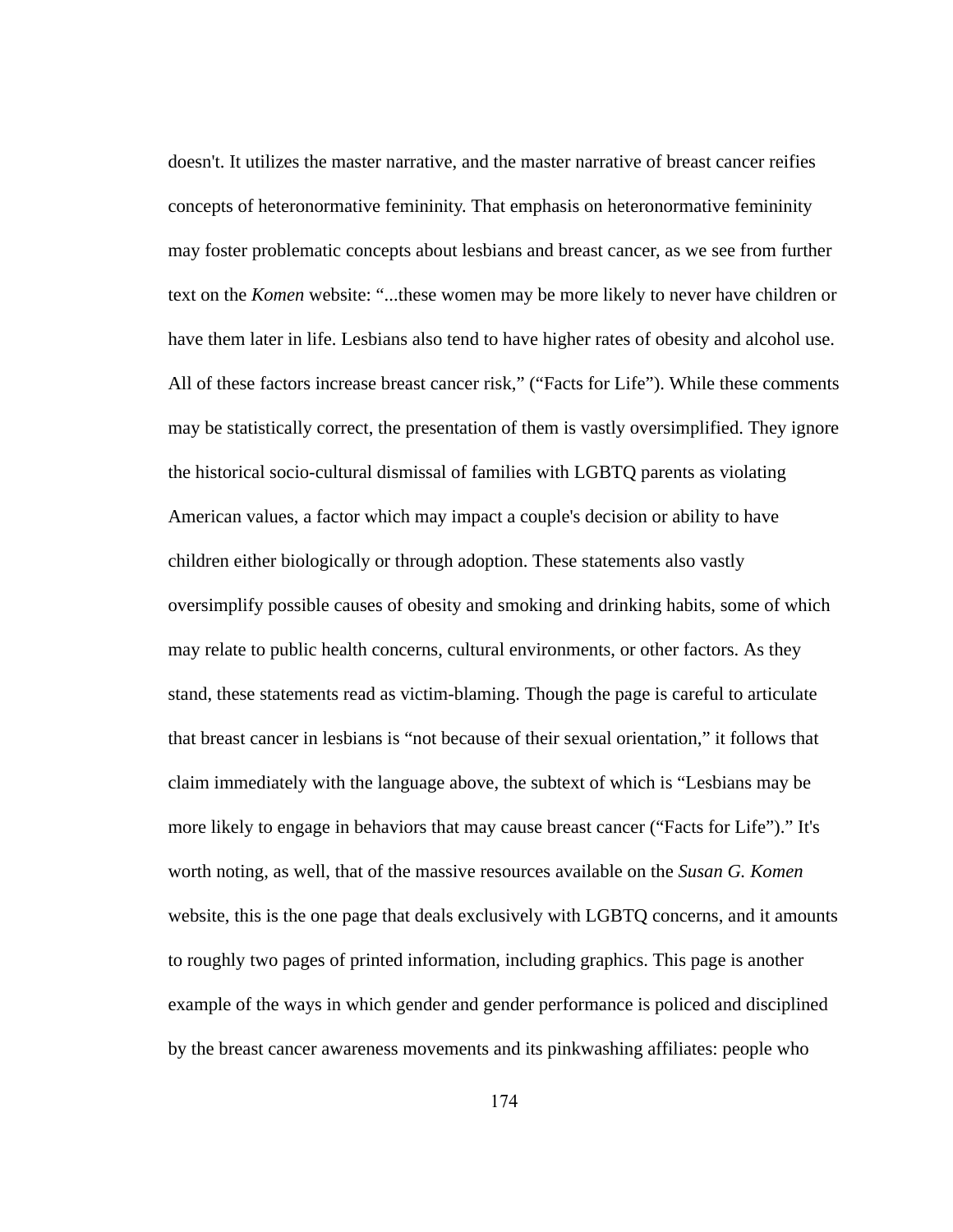display non-normative gender characteristics or behaviors are victim-blamed and subsequently marginalized. Jensen, during the interview with Warshaw, notes feeling marginalized by the resource material she initially found after diagnosis: "...any information I was looking for was designed for straight people and didn't speak to me."

A similar example of information which does not speak to the LGBTQ community is found on the *Komen* site, under a small section about trans\* people and breast cancer, which states that "at this time, data on the risk of breast cancer among transgender people is limited," ("Facts for Life"). This, too, is correct, but subsequent content on the site may be alienating and inadvertently hurtful. The site offers a few recommendations which are meant to help trans\* people. The most revealing is that the person should find a health provider with whom they feel comfortable and then "once you find a provider you like, see *him/her* on a regular basis," (italics mine) ("Facts for Life"). This language is remarkably presumptive. First, it supposes that it's easy or affordable for anyone, much less a trans\* person, to find a provider with whom they feel comfortable. It ignores the huge difficulty of this task for trans\* people. Second, in direct address to the trans\* community, in which gender identity is complex and not always binary, it presumes gender binaries as standard. This linguistic choice directly indicates the organization's support of gender binaries and heteronormativity, policing trans\* identities and marginalizing LGBTQ people.

Heteronormativity is the standard approach to gender and gender identity in the breast cancer awareness movement and pinkwashers. Use of the master narrative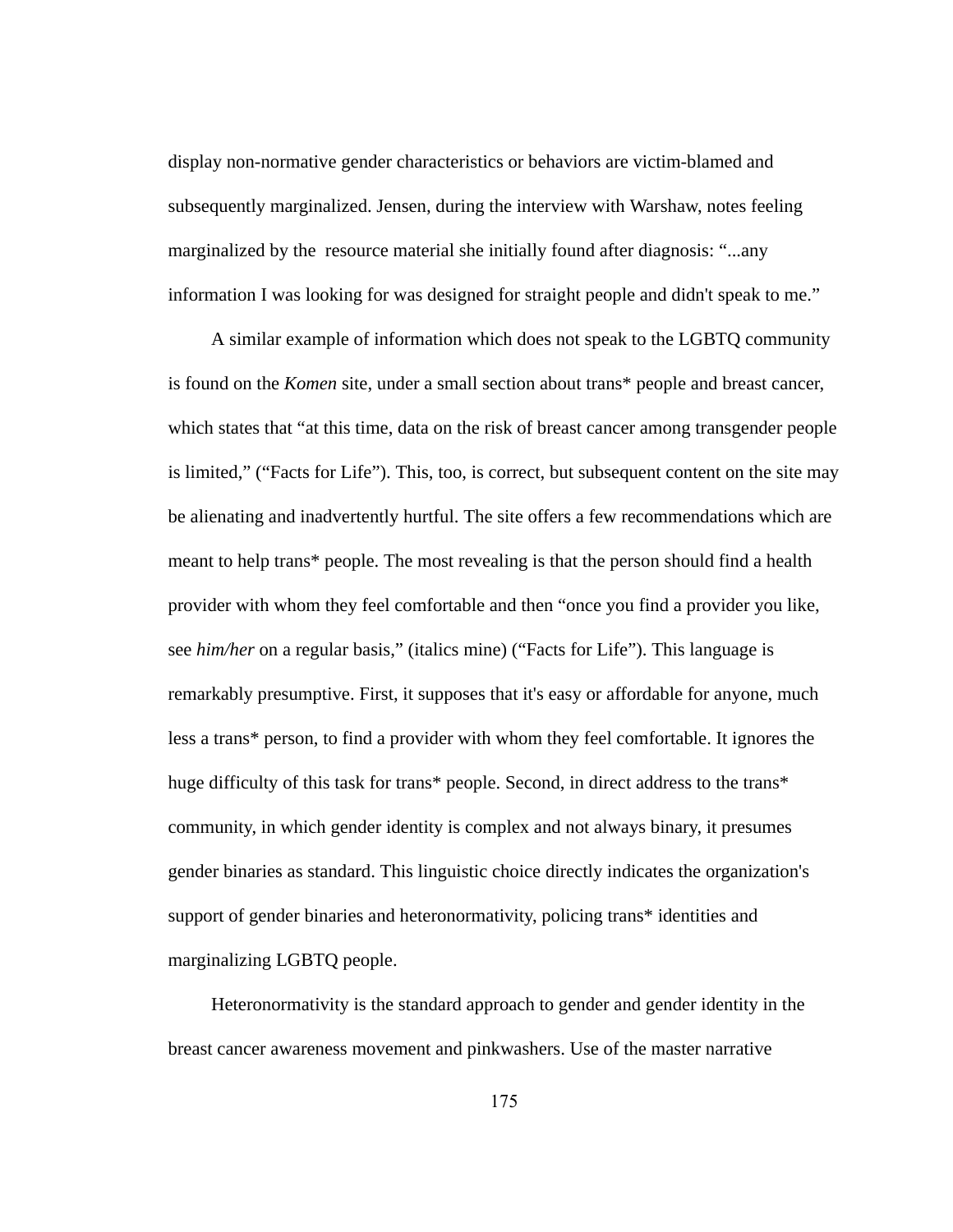(through pink, girly products, for example) heteronormativity as the standard. Therefore, most of the information, materials, products, and resources are heteronormative.

The discussion of gender identity, sexuality, and breast cancer is complex and nuanced. Breast cancer, and its subsequent treatment (mastectomy) brings to light many questions about social norms regarding gender in our country, as Jain articulates: "...the absence of the breast introduces a new set of interpretive problems for the odd mix of gender and illness, internal and external health and appearance, that cancer and its cultures presents," (515). The analysis and conversation should be ongoing and these concerns should be examined further and with more depth than this particular work can allow. What is clear, though, is that the mainstream breast cancer awareness movement and its affiliated pinkwashing strategies are heteronormative. As such, it polices non-normative gender identities and does not support narratives of self that are not heteronormative, and this practice marginalizes and has the potential to silence people who do not identify as heteronormative. This marginalization and silencing happens at the expense of the narrative constructions of self of a significant segment of the population.

## 8. The Ideal Breast Cancer Patient

If heteronormativity is the master narrative which assures that the female body (in appearance) abides the proper binary divide, then the expectation of the "ideal" breast cancer patient assures that the female character and mannerisms also fit the proper binary mode. The expectation of people to perform heteronormative femininity during and after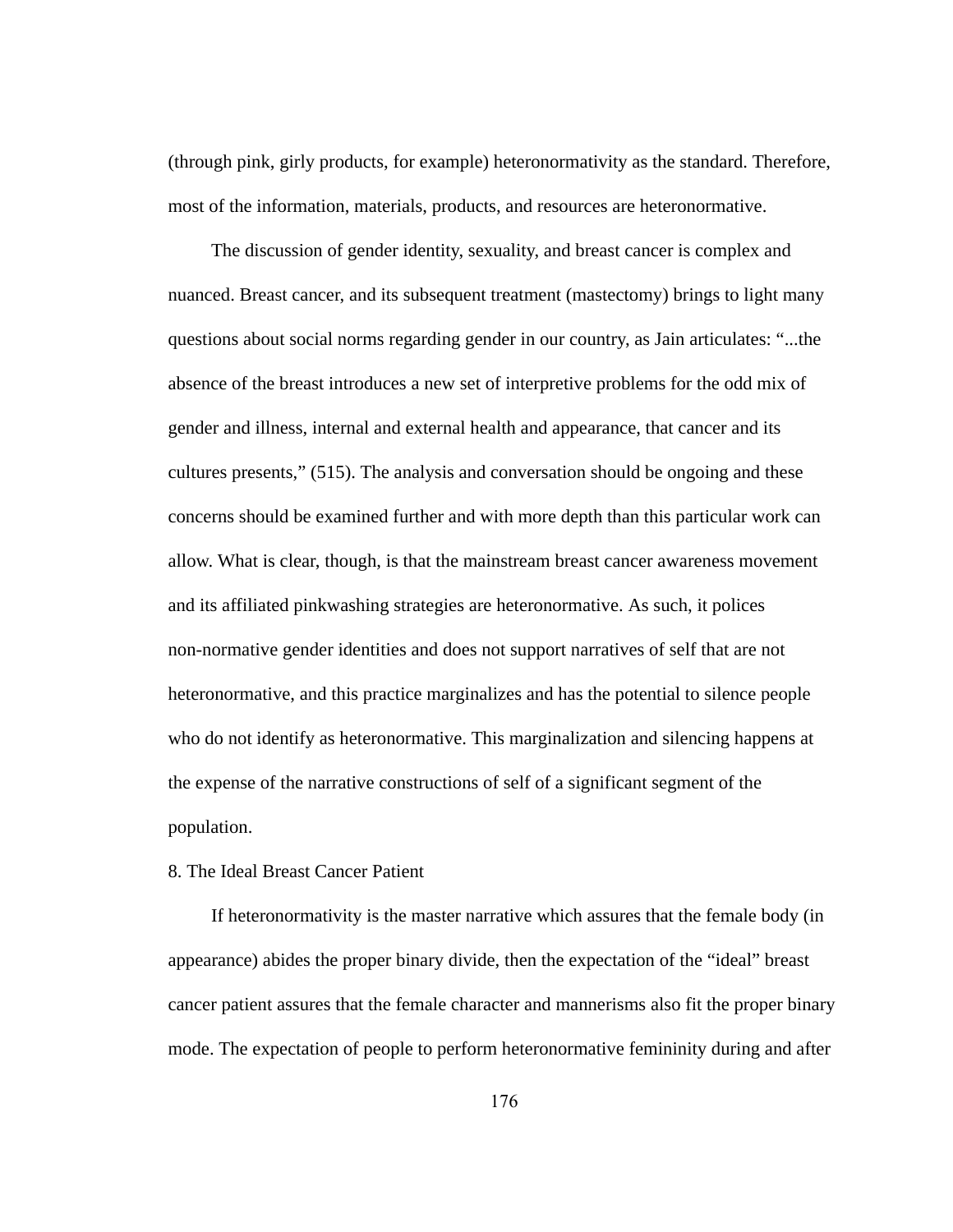breast cancer and treatment means that they are expected to be demure, strong, and enduring. It requires that people engage in commodified notions of "hope," as characterized by the movement. Those who refuse to engage in these behaviors become scapegoats and are victim-blamed. Expectations for heteronormative female behavior create a dichotomous attitude toward the breast cancer patient' s responsibility for illness: the patient becomes either the hero or the scapegoat. The hero is the "ideal" breast cancer patient, who is also known as either the warrior or a fighter. The scapegoat, the victim who is also at fault, becomes the cautionary tale, the example of what can happen if a person refuses to engage in correct heteronormatively feminine emotionality and behavior.

The hero is characterized by ability to have doubtless faith in doctors and remain positive and enduring throughout treatment. The hero is, quite literally, the embodiment of mind over matter, because the hero overcomes cancer through sheer force of will. Knopf-Newman cites former First Lady, Betty Ford, as a primary example. Just before her biopsy, the *New York Times* ran an article in which they described her emotional state: "Although she knew that she might have to undergo a breast removal, Mrs. Ford was described by aides as in 'really good spirits,'" (Hunter 22).<sup>72</sup> Throughout her ordeal, Ford was pictured smiling, well-dressed, and composed. Photos published in national news outlets one week after her surgery showed her sitting up in bed next to her husband, with

<sup>72</sup> For further analysis of First Lady Betty Ford's media image during breast cancer, see Knopf-Newman pp. 58-85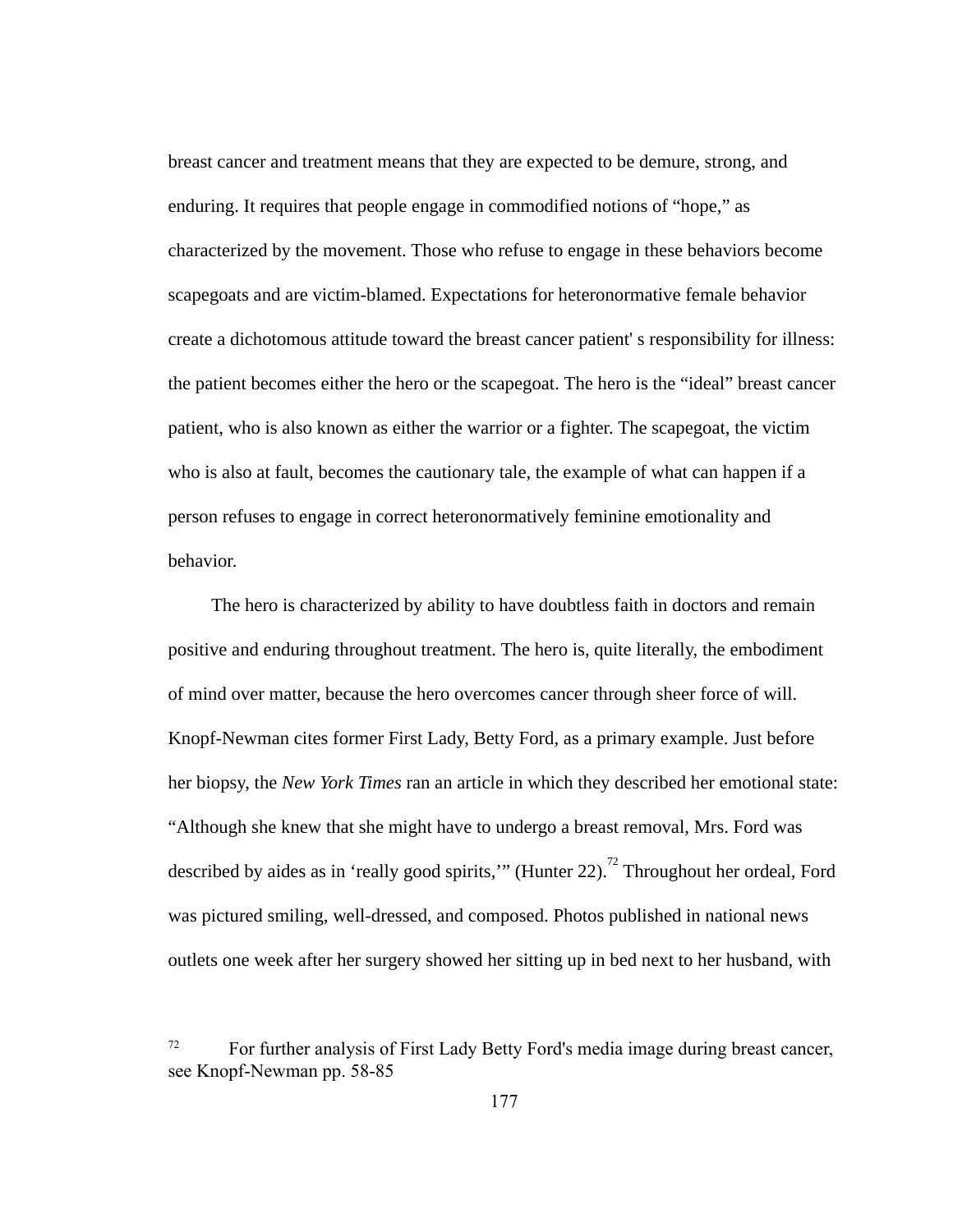perfect makeup, coiffed hair, and a frilly housedress, holding open a large leather portfolio filled with 'Get Well' messages from congresspeople (Knopf-Newman 74). As we noted in Chapter 1, shortly after her Halsted procedure, Ford was pictured cheerfully throwing a football to her husband, a physical movement which would have been difficult (if not nearly impossible) and painful for a woman having just undergone such a procedure (Knopf-Newman 75). According to the depiction of the ideal, a breast cancer patient should remain strong, stalwart, cheerful, and endlessly optimistic. The ideal patient also finds purpose and meaning in her cancer, as Tamara Joe Stevens demonstrates: "To have the ability to encourage others to remain positive and live life to its fullest despite their prognosis, I believe, is my God-given purpose now," (Herndl 224). Ehrenereich, too, notes the frequency and zeal with which this "relentless bright siding" is spread: "...in our implacably optimistic breast cancer culture, the disease offers more than the intangible benefits of spiritual upward mobility. You can defy the inevitable disfigurements and come out...prettier, sexier, more femme...for those willing to get with the prevailing program, opportunities for self-improvement abound," (49). The ideal breast cancer patient is one who always looks for the silver lining, never appearing angry or pessimistic, seeking to make illness a journey from which something may be gained.

The best example of pinkwashing enforcing the concept of breast cancer patient as hero, is the *Susan G. Komen* website homepage, which features pictures and stories of survivors. The survivor story of Maura Bivens, a woman with dark hair with bright red streaks, pictured in her karate gi and her black belt, uses the "fighter" metaphor: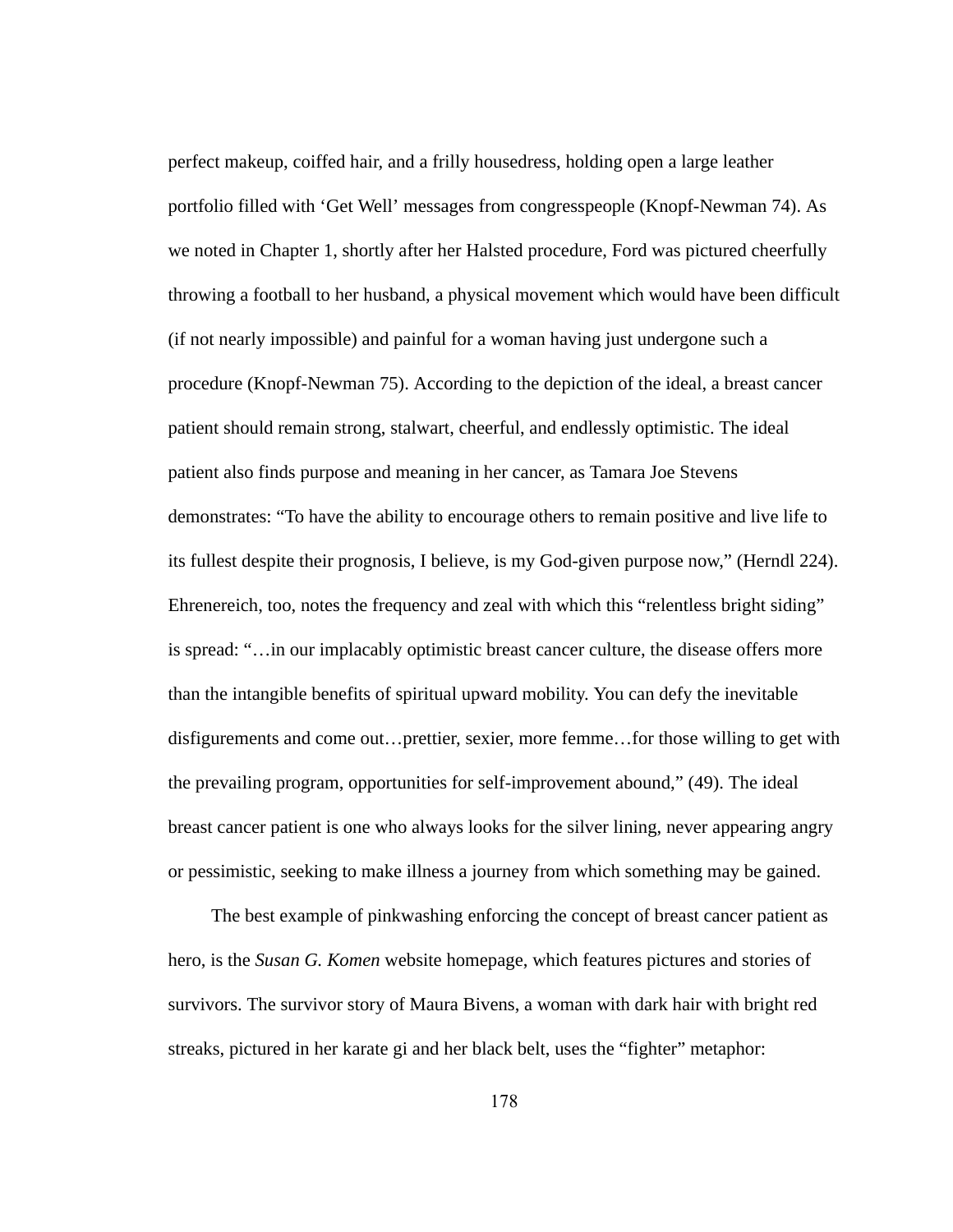"Although a trained fighter, Maura Bivens never expected to cross swords with breast cancer...But not once did she surrender to the disease. This is the story of a tenacious woman who survived despite the odds," ("Maura Bivens"). This language implies the possibility, and even probability, for reversal of the worst of breast cancer prognoses, as long as the patient maintains the positive, heroic attitude.

The notion of the strong, heroic warrior takes on a more pronounced role in the lives of black women with breast cancer, according to Gatison. She claims that in illness, black women are expected to shoulder the "strong black woman" mantle:

Any sign of vulnerability or weakness is tantamount to failing oneself, family, and community. The strong Black woman ideology does not allow space for Black women to express their feelings related to traumatic experiences (much like the ways in which Black women swallowed sexual violence on their bodies during slavery and today as victims of intimate partner violence). The strong Black woman trope has become a barometer of how Black women's behavior should be evaluated in adverse situations. ("Historical Context")

This manifestation of a problematic concept of the master narrative of breast cancer is much more complex for women of color, as we see in this passage. The "strong black woman" mantle carries with it a cultural legacy which involves black women's ability to take back the traumatic history of their bodies and their health in this country. To some extent, they are culturally expected to accept the title: not to do so may imply denying the power of the cultural reclamation of black women's agency; to do so means that her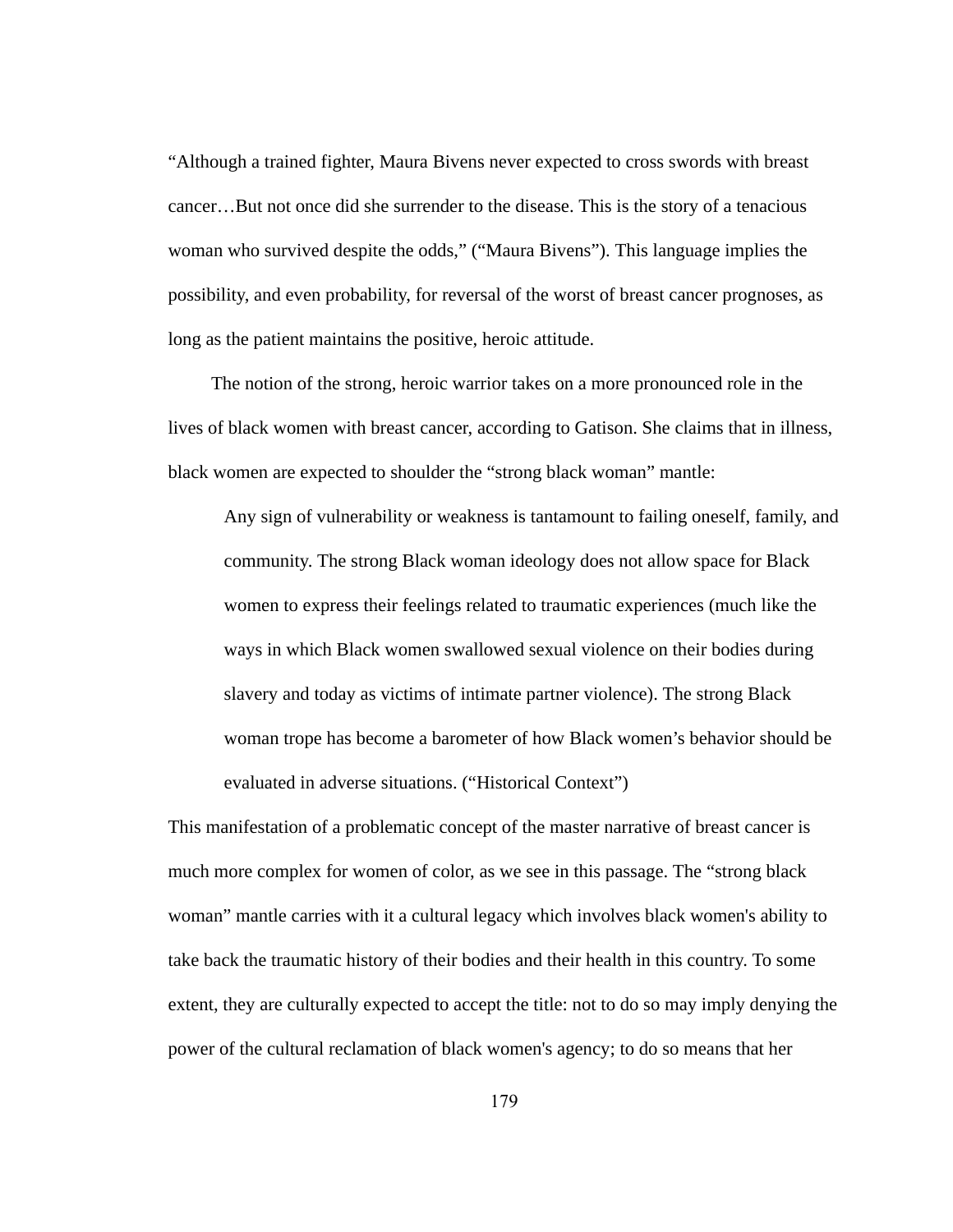illness experience is oversimplified and she can't be honest with her community about the difficulty, sadness, and trauma involved in the diagnosis and treatment of breast cancer.

The message that people with breast cancer should be heroic warriors oversimplifies and skews the reality of the experience, as Raz notes: "Conventional wisdom says that suffering ennobles... cancer patients aren't by definition strong. Nor are we heroes...None of us needed advice. We needed new models of experience. We needed new metaphors. No sinking ships. No heroic victims," (xvii). Couser notes the same problem, claiming that the tendency to valorize the cancer patient by using hero metaphors is dangerous: "[this type of narrative]…sometimes resorts to a rather facile formula for recovery; in doing so it makes implicit (and finally irresponsible) claims for the power of mind over malignancy," (Couser 49). Thus, any moments of perceived difficulty or weakness brought about by breast cancer, up to and including death, are implicitly the fault of the patient. These claims are not only irresponsible, they are unethical: they create a cultural situation in which those who refuse to behave ideally or heroically are marginalized. The master narrative creates expectations and, because the master narrative is a "repository of common norms" as Nelson tells us, we are uncomfortable when those expectations are not met. But marginalizing a person who does not feel emotionally compelled to take on the "hero" mantle means we are not open to intersubjectively engaging in the construction of that person's new narrative of self, the creation of a new identity. That person, by virtue of exclusion, is disciplined by society for refusal to perform the expected social role. Black women who refuse to perform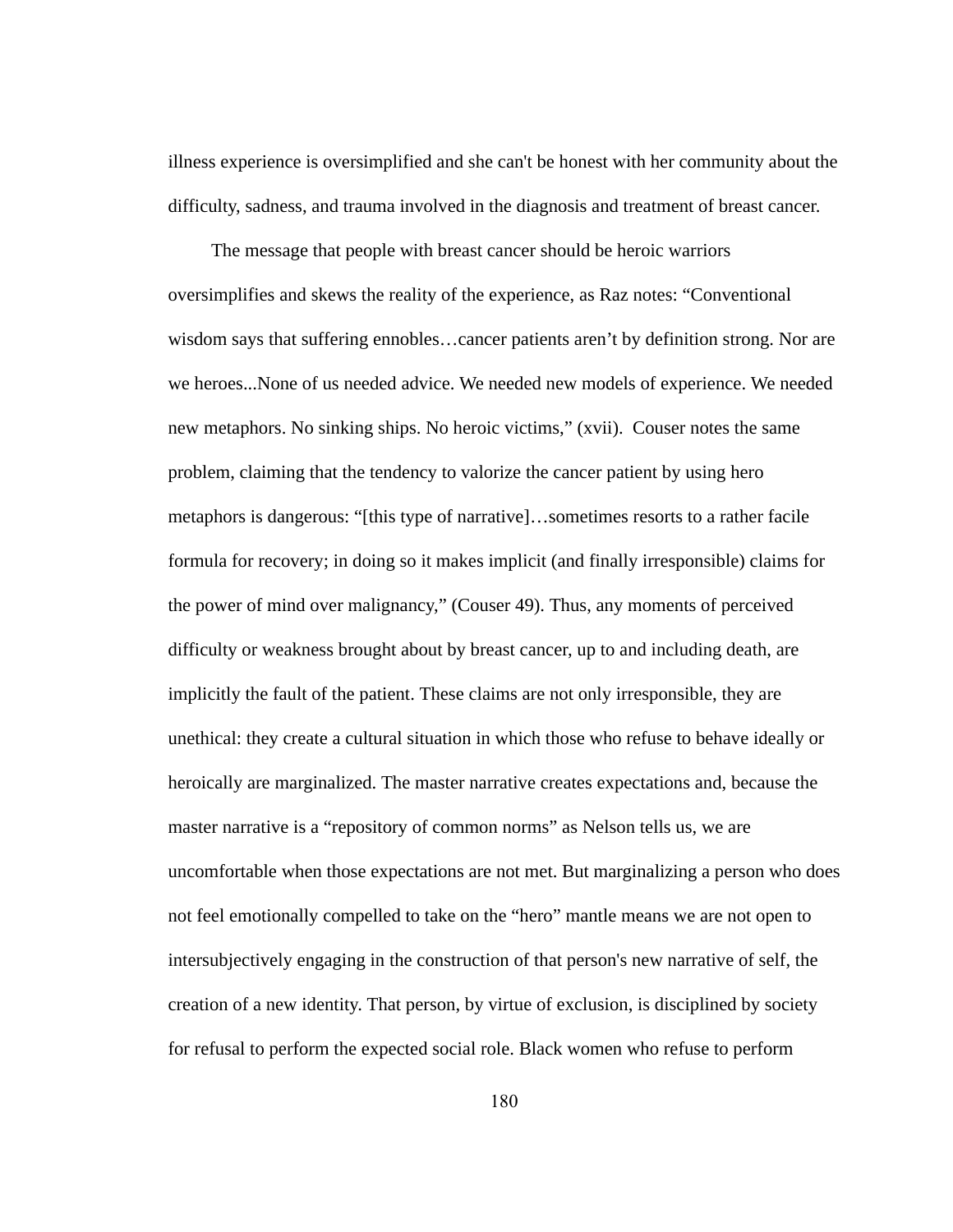heroically, with constant strength, risk being marginalized not only by the breast cancer awareness movement, but also by their cultural communities.

If we use language which implies that those who survive cancer are "heroes" or "fighters," whose willpower allowed them to "survive despite the odds," we legitimize and support the dangerous problem to which Couser refers: if the mind has power over malignancy, then people are responsible for their own malignancy and illness, and those who die from breast cancer simply didn't try hard enough. That we would claim, through engaging in pinkwashing, to be supportive of people with breast cancer, and then simultaneously employ language which blames them for health conditions which are clearly beyond their control, is the epitome of hypocrisy: we are engaging in a practice that appears supportive, but actually marginalizes and excludes those whose narrative of self is not constructed around the hero archetype. Further, by virtue of the implication that those who die are failures or not fighters, we engage in victim-blaming. These occurrences demonstrate the frightening extent to which we police people's behaviors, particularly around illness, in our society. Nelson notes that this kind of victim-blaming often takes place in the presence of master narratives (160). She claims when a person tells a narrative which opposes the master narrative and cannot easily be accommodated within the master narrative or explained away, our society tends to undermine the cognitive authority of the person: "One morally dubious way to undermine cognitive authority is to blame the victim. A strategy for doing this is to deny the victim's complaints of being harmed and to accuse the victim of imagining things or being

181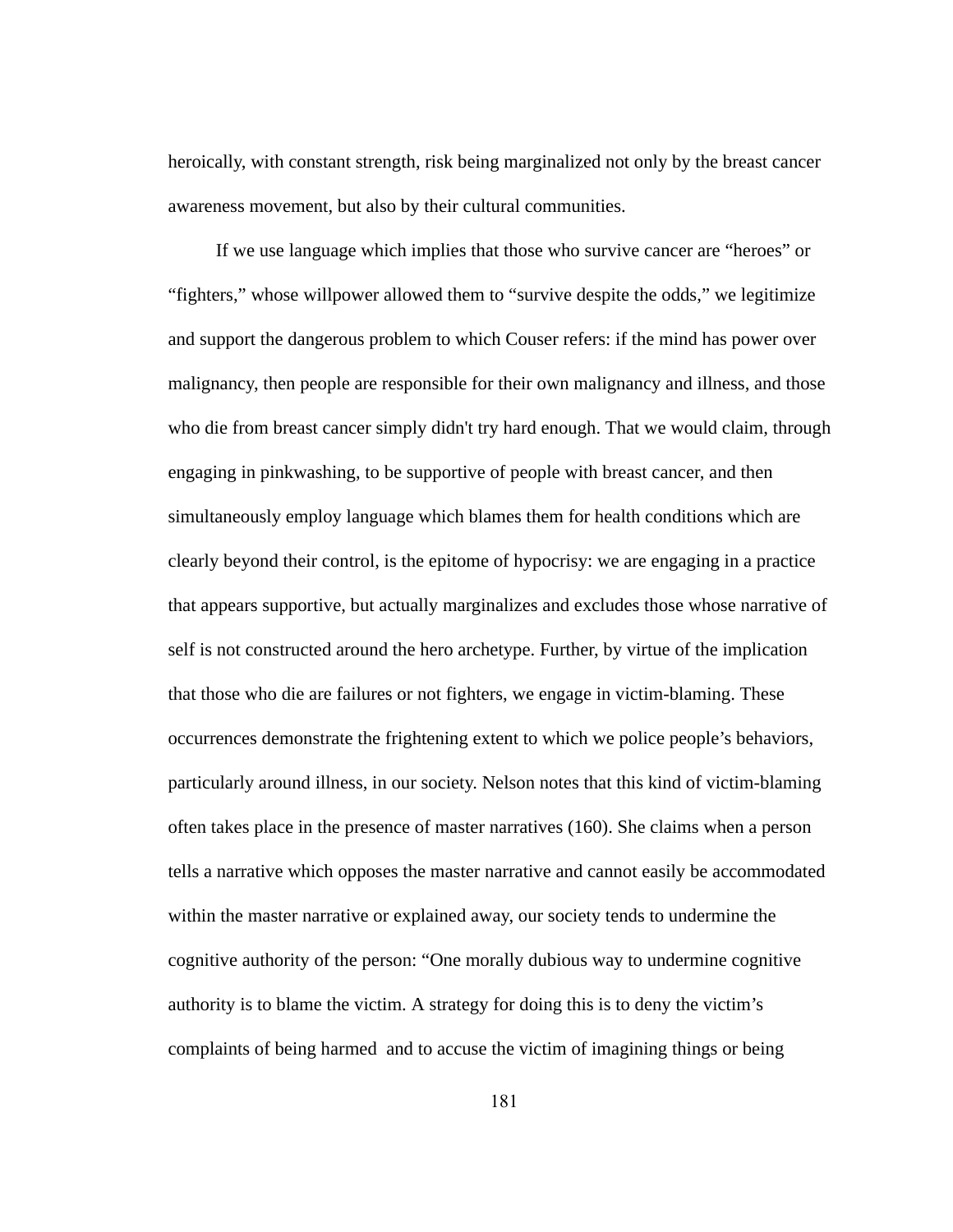oversensitive," (161). We see many examples of this type of victim-blaming in breast cancer, as Herndl observes, "to present the disease as an issue of will and of one's recovery as a matter of attitude is to indirectly claim that those who die from the disease just had the wrong attitude," (236). Bahar, too, notes this in her observation of the discourse of the Susan G. Komen "Race for the Cure": "...it casts patients as 'heroines of their own lives,' placing the burden of individual choice and responsibility squarely on their shoulders," (1030).

As we have already noted above, the narrative self of illness is not an individual construction, nor is it entirely autonomous; it involves others. If we use language that individualizes and places responsibility on the shoulders of those with illness, we engage in morally dubious victim-blaming and exclude ourselves from those people's construction of their narrative selves. We distance ourselves from them when we should be engaging with them.  $^{73}$  This refusal to engage with those who are non-normative may have serious implications for these people.

Some might argue that this analysis makes too much of language that is ostensibly intended to support and empower women. Yet if we analogize this type of victim-blaming with another--that which takes place as a response to rape--we see that the situation is dire indeed. When young women are sexually assaulted, they are often blamed for wearing promiscuous clothing, drinking too much, or putting themselves in bad

<sup>&</sup>lt;sup>73</sup> In the beginning of the fourth chapter of this text, I will demonstrate the potential impacts this refusal to engage with non-normative women may have, therefore justifying why we should engage with their narratives of self.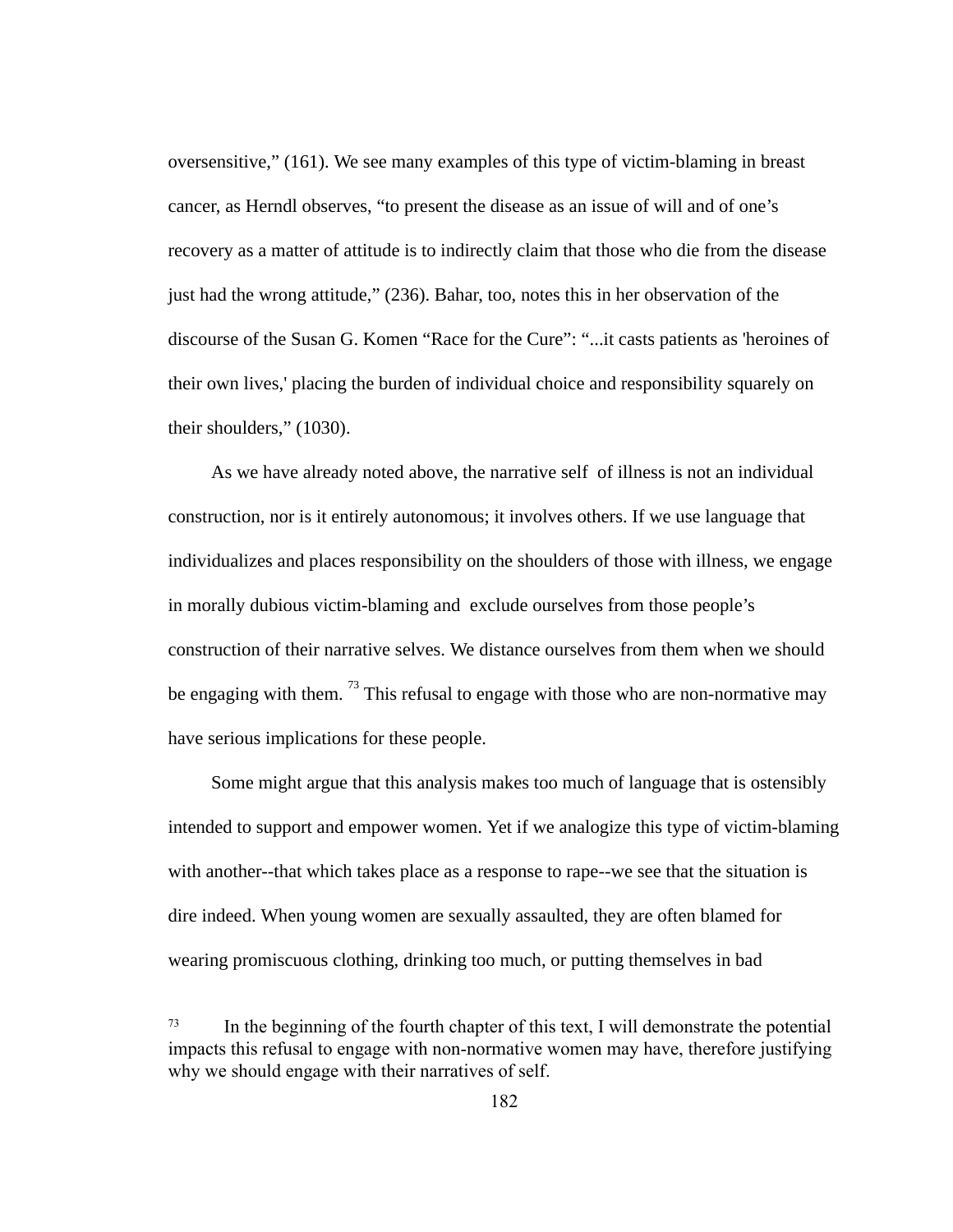situations. All of these accusations place gendered social expectations on these young women for their behavior, and these expectations for behavior imply that the young women are responsible for the bad things which may happen to them if they transgress those expectations. That is the way in which we undermine the victim's authority and deny the harm, as Nelson mentions above. Similarly, those with breast cancer are expected to behave in certain gendered ways (such as performing the role of ideal breast cancer patient) and if they transgress those expectations, they are held accountable for their illness or its impacts. In both cases, we have generated a cultural message to women which is, essentially, 'Bad things happen to you because you refuse to behave according to the gender norms constructed for you. If you had just acted like a nice, well-behaved lady, you'd be safe now.' Thus, much of the language of pinkwashing is invested in perpetuating gender norms we know are antiquated and destructive, not empowering or, as some would like to believe, progressive. The language, and engagement in it, is another form of internalized self-policing for gender roles and heteronormative behavior.

For the archetypal ideal breast cancer patient, the concept of "hope" also plays a vital role: the idealized breast cancer patient is expected to be full of hope. DeShazer has identified this same phenomenon—an overwhelming focus on being positive, hopeful, and upbeat—in what she calls "survivor discourse," (95). Barbara Ehrenreich calls this phenomenon "the tyranny of cheerfulness,": "In the mainstream of breast cancer culture, one finds very little anger...The stance toward existing treatments is occasionally critical …but more commonly grateful; the overall tone, almost universally upbeat," (48). We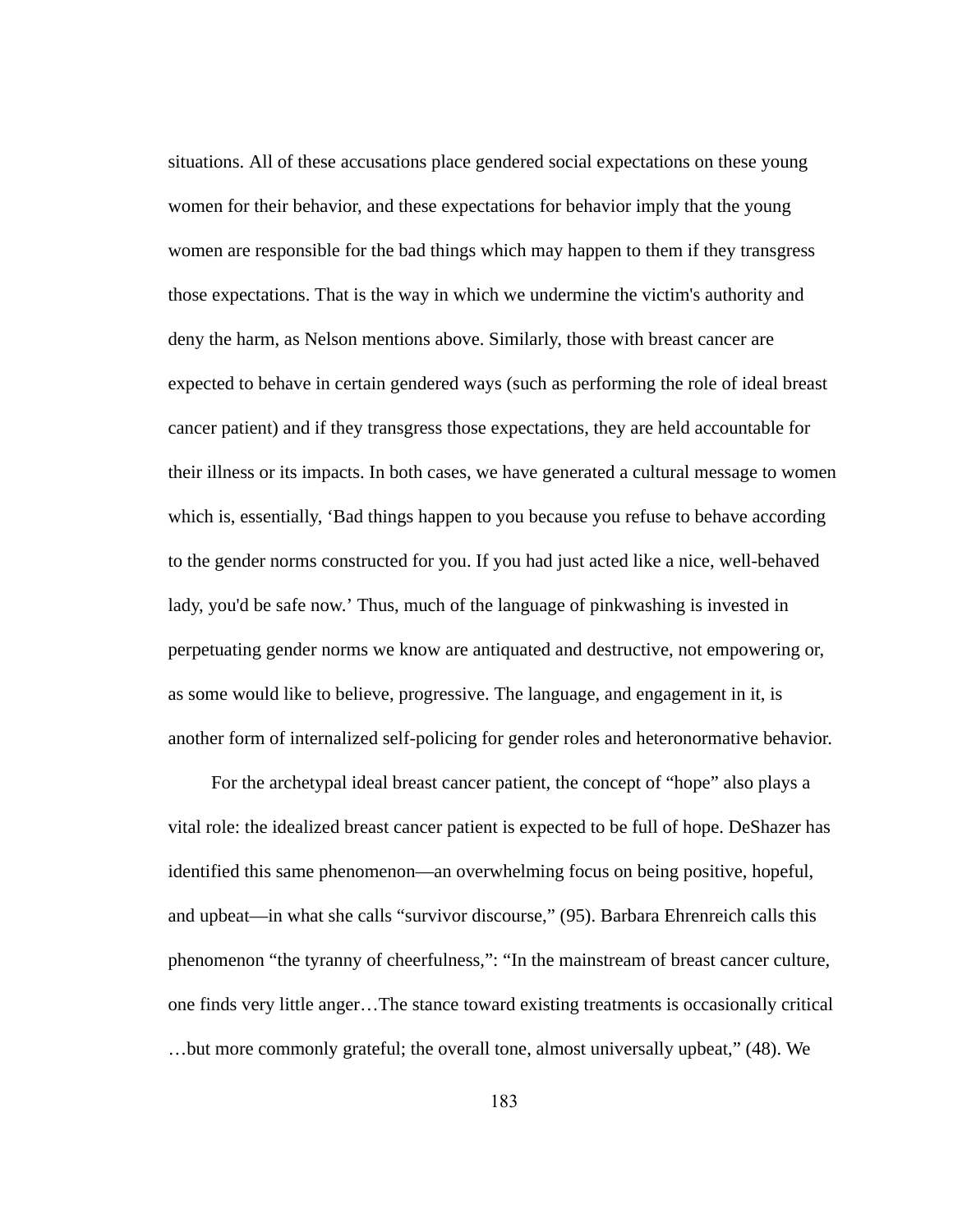need only take a cursory survey of the *Susan G. Komen*  website to see her observation played out in this "survivor story" by Loraine Hutchinson: "I want to encourage, inspire and motivate...I want to inspire women who hear my story and are fighting breast cancer to know that there is hope and to fight on," ("Loraine Hutchinson"). We find similar sentiments of inspiration, motivation, and hope, on clothing, hats jewelry, angel pins, scarves, candles, coffee mugs, pillows, license plates, and even customized checks (Ehrenreich 46). It's everywhere and inescapable, and those who've been diagnosed often receive these items as well-intentioned gifts. The version of hope which is part of breast cancer culture's rhetoric becomes an expectation of those diagnosed with breast cancer.

To emphasize the moral problem of having the expectation for hopefulness and optimism, we must return to the latter part of Nelson's definition of master narrative, that they "inform our moral intuition." Further, Nelson claims, they "exercise a certain authority over our moral imaginations," (6). She cites the Passion of the Christ and well-known fairy tales as examples of master narratives which shape and inform our moral imagination (6-7). These are narratives which may help to shape our moral judgments. For example, in reading the fairy tale, "Beauty and the Beast," we may acquire the moral sense that physical beauty is not as valuable as inner beauty. We may subsequently apply that moral sensibility to the lives of ourselves and others, believing that it's morally good to behave in such a way that exhibits value for inner beauty over outer beauty. The master narrative of breast cancer includes the expectation that those with breast cancer be hopeful and cheerful; so, that message may have shaped, to some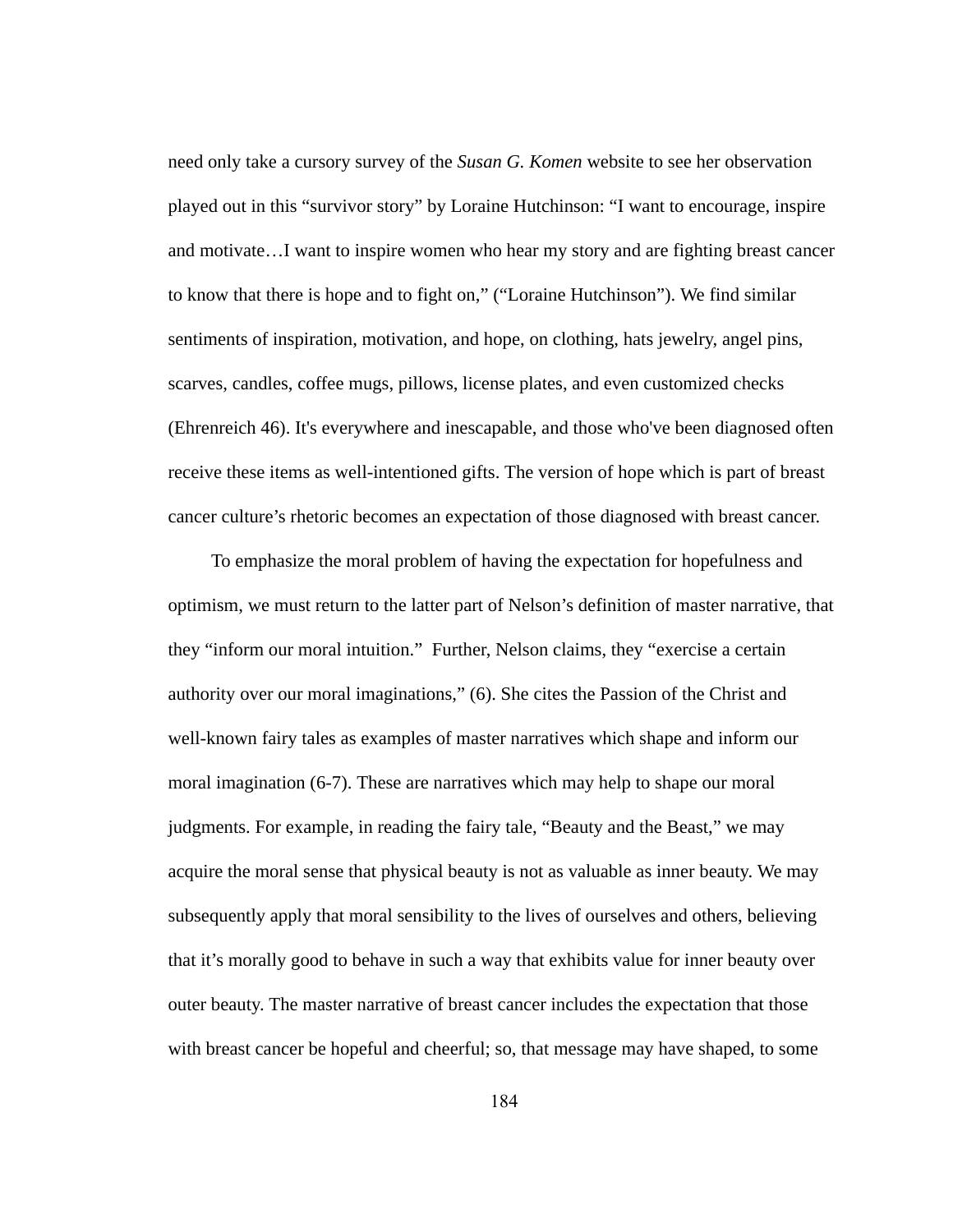extent, our moral judgment. We may believe that, in breast cancer, we, and others, should be hopeful and cheerful, and that that is a good thing to do. If the master narrative of breast cancer has shaped our moral intuition in such a way, we are subject to making the moral judgement that those who refuse to engage in cheerfulness and hopefulness are somehow wrong or immoral. That judgment is how we categorize people with breast cancer into dichotomous groups of either "hero" or scapegoat." Women who are hopeful, cheerful, and enduring, are heroes; those who are not have transgressed against the master narrative, so we perceive that we may justifiably scapegoat them, at least to some extent, for their illness experience. As Ehrenreich notes: "...in the seamless world of breast cancer culture…cheerfulness is more or less mandatory, dissent a kind of treason," (50). "Hope," as it's defined by the breast cancer awareness movement, becomes the measuring stick by which all breast cancer patients are judged "ideal" or "scapegoat."

Ehrenreich observes that those who refuse to execute the movement's notion of hope are marginalized and policed, made into scapegoats: as part of an experiment, she posts an angry comment about her breast cancer treatment on the *Susan G. Komen* website (50). While some sympathize (even if they don't, precisely, relate), most are critical. One woman tells her she has a "bad attitude," and another suggests that she "run, not walk, to some counseling," (50). This woman's response to Ehrenreich demonstrates the problem with the "tyranny of cheerfulness": it results in the social expectation that other emotions (those not part of the master narrative, such as anger) are behaviors that should be modified, treated, or regulated. King, too, notes this problem: "the dominant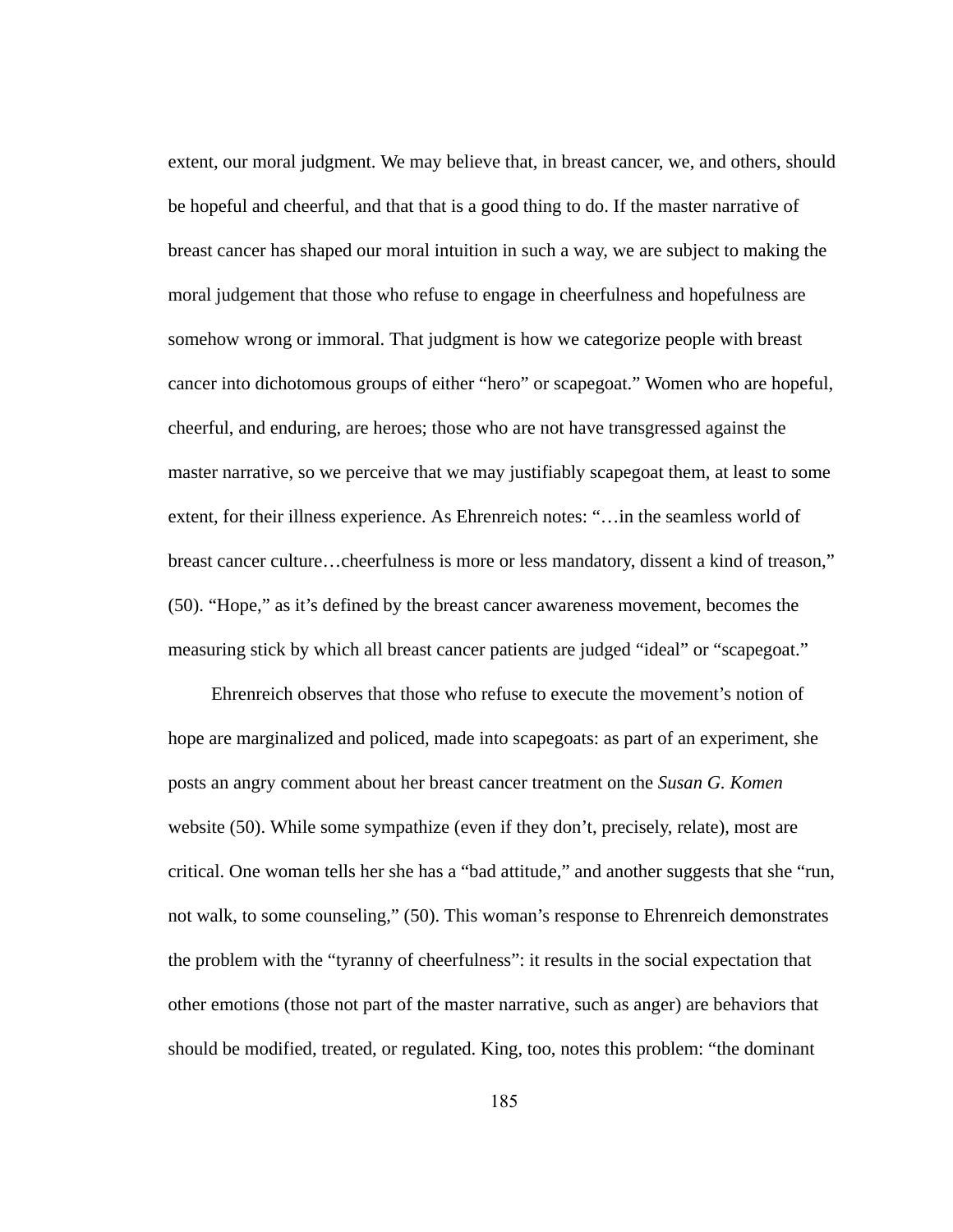discourse of breast cancer survivorship…leaves little room for alternative, less positive understandings of the disease experience and its long-term effects,"  $(102)$ . The rhetoric of hope is used to police and control the voices of those who refuse to perform the role of ideal breast cancer patient: if they don't want to engage in the master narrative's definition of hope, they are simply shamed out of the discourse.

Gatison notes that this problem of the pressure to be hopeful may be particularly acute for black women, who are culturally expected to engage in what she calls "faithtalk" about their illnesses. Faithtalk, according to Gatison, is a religious or spiritual mode of discussing illness in which the speaker "makes harmony out of disharmony" ("Spoken Word"). When engaging in faithtalk, members of black communities are expected to demonstrate their faith in god, but acknowledging the difficulty of diagnosis, illness, or treatment, may result in judgment from the community:

Some see talking about your illness and the resulting side effects from the treatment as a faithless act— speaking about the negative brings about the negative. In this situation, words must be carefully framed around the acknowledgment that God is in control and that His will be done. ("Spoken Word")

The expectation for faithtalk to be positive is one example of the ways in which the expectation for hopefulness has intersected with cultural norms for women of color, to create an experience of breast cancer unique to black women: black women are also policed for lack of optimism, but the policing comes through a faith mode which is

186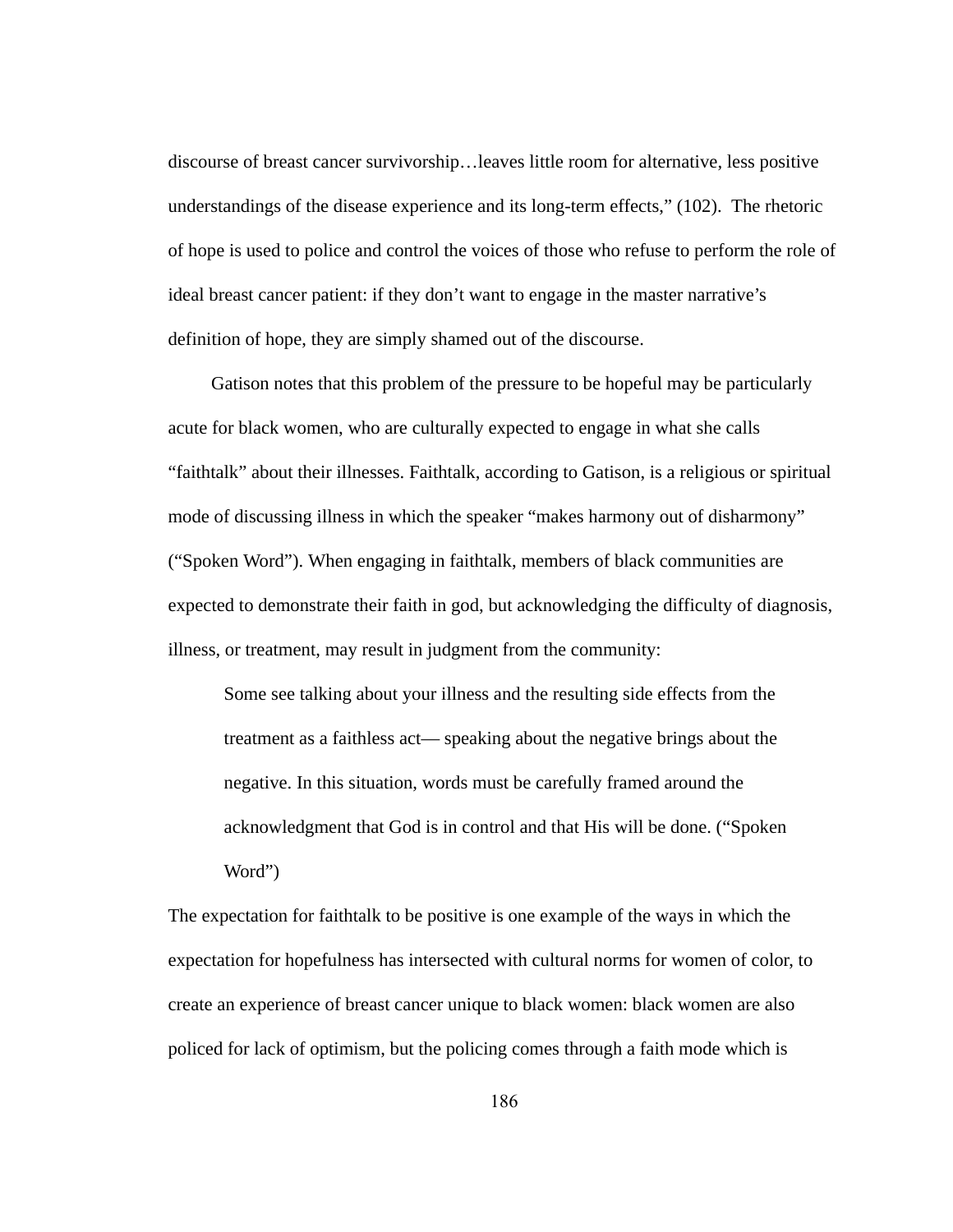intertwined with community.

Another problem Ehrenreich notes, when it comes to the tyranny of cheerfulness, is the way in which it infantilizes women (46). A cursory internet search proves her point: dozens and dozens of websites (one, notably titled, "www.choosehope.org") sell pinkwashed items which seem made for children or young adults, including stylized charm bracelets, pink Converse all-star tennis shoes, mini-backpacks, pink gloves with giant pink and white pom-poms on each fingertip (what adult could execute any daily activities wearing these?) and, the example which Ehrenreich identifies in her article, teddy bears. DeShazer notes this phenomenon, too, in her discussion of Miriam Engelberg's satirical comic pamphlet, *Something Unpleasant and You* (105-108). Engelberg observes that medical pamphlets often distributed to breast cancer patients to educate them about the effects of chemo are condescending and oversimplified, and often include images of women, ostensibly in recovery, smiling, laughing and feeling great; in response, she designs her own comic pamphlet in which some of the women are bald, but still smiling, saying things like "I loved having surgery!" and "Plus, we get all these great prescriptions!" (as cited in DeShazer, 106). The best example, by far, of the way in which the "tyranny of cheerfulness" infantilizes women, however, is one Ehrenreich finds in a tote bag distributed by the Libby Ross foundation: crayons and a journal in which women can "express themselves." She speculates that this treatment of women may reflect some gender ideology in which women are assumed to be in a state of arrested development, but also notes that this a phenomenon specific to breast cancer: "Certainly men diagnosed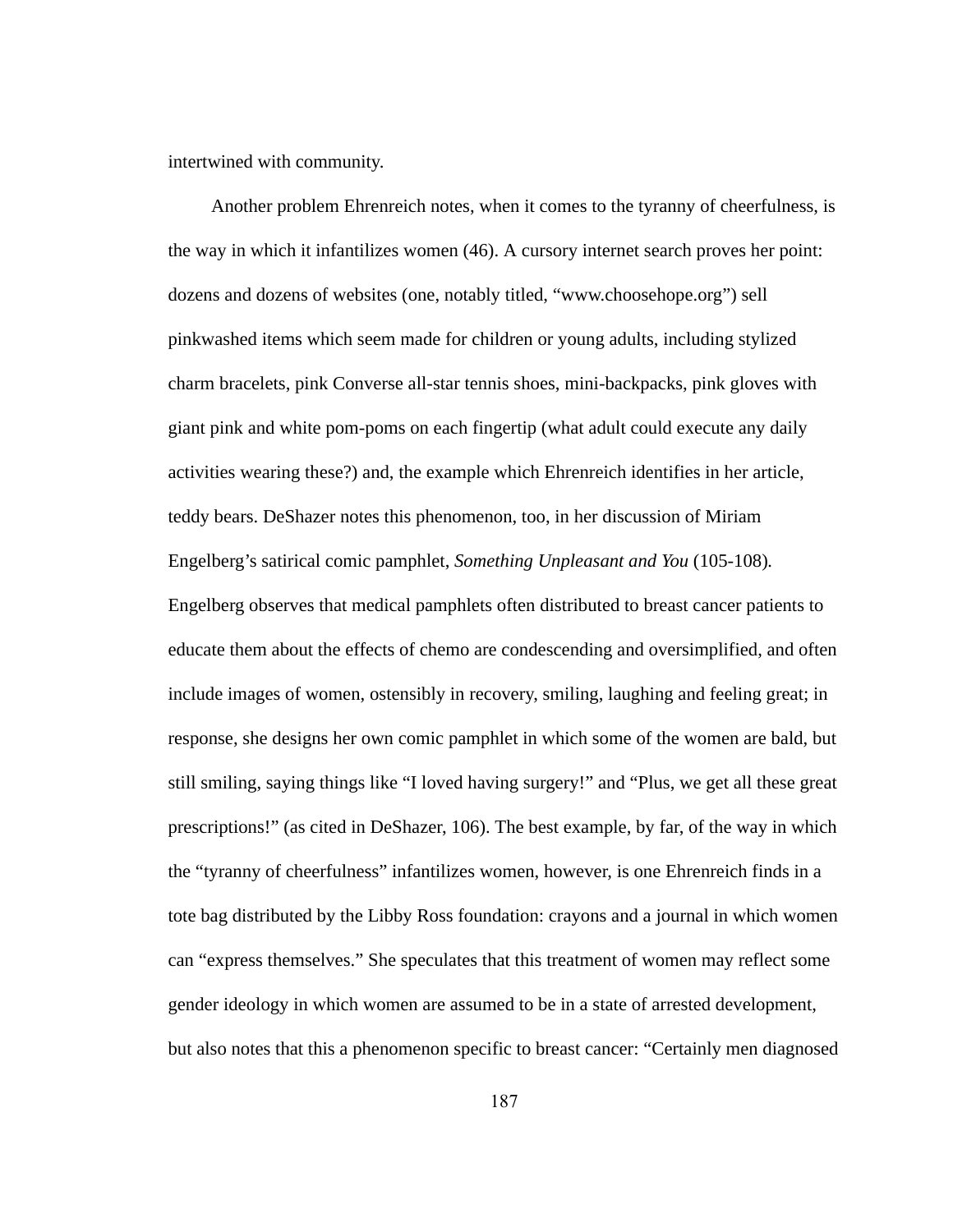with prostate cancer do not receive gifts of Matchbox cars," (46-47). This infantilization of women contributes to their cultural construction as simple, motherly, emotive, nurturing creatures. These women fit neatly into the heteronormative concept of femininity. Hope, and its infantilization of women, reifies the master narrative of the ideal breast cancer patient who is submissive, heroic, and a optimistic fighter.

Ultimately, the expectation of optimism and cheerfulness from breast cancer patients has a depoliticizing effect, according to Ehrenreich, "transform[ing] breast cancer into a rite of passage—not an injustice or tragedy to rail against, but a normal marker in the life cycle," (49). The rhetoric of hope reduces the significance of breast cancer, to individual people and to our culture and our public health. It attempts to negate and silence the anger and frustration which often motivates political action, which leaves us vulnerable, as Audre Lorde notes: "…silence about any area of our lives is a tool for separation and powerlessness" (7). This offensive and ironic use of the word "hope," is actually the method by which our disciplinary society keeps people quiet and controlled within the system: people internalize the master narrative's concept of hope, then they begin self-policing and policing others, diminishing narratives which may include anger, and keeping them regulated.

Above, Lorde notes that silence is a tool for separation and powerlessness. That separation is evident in Blackstone's field study of Komen volunteers. She notes that the women with whom she interacts prefer not to identify themselves as either activists or feminists. They choose to distance themselves from women whose stories of the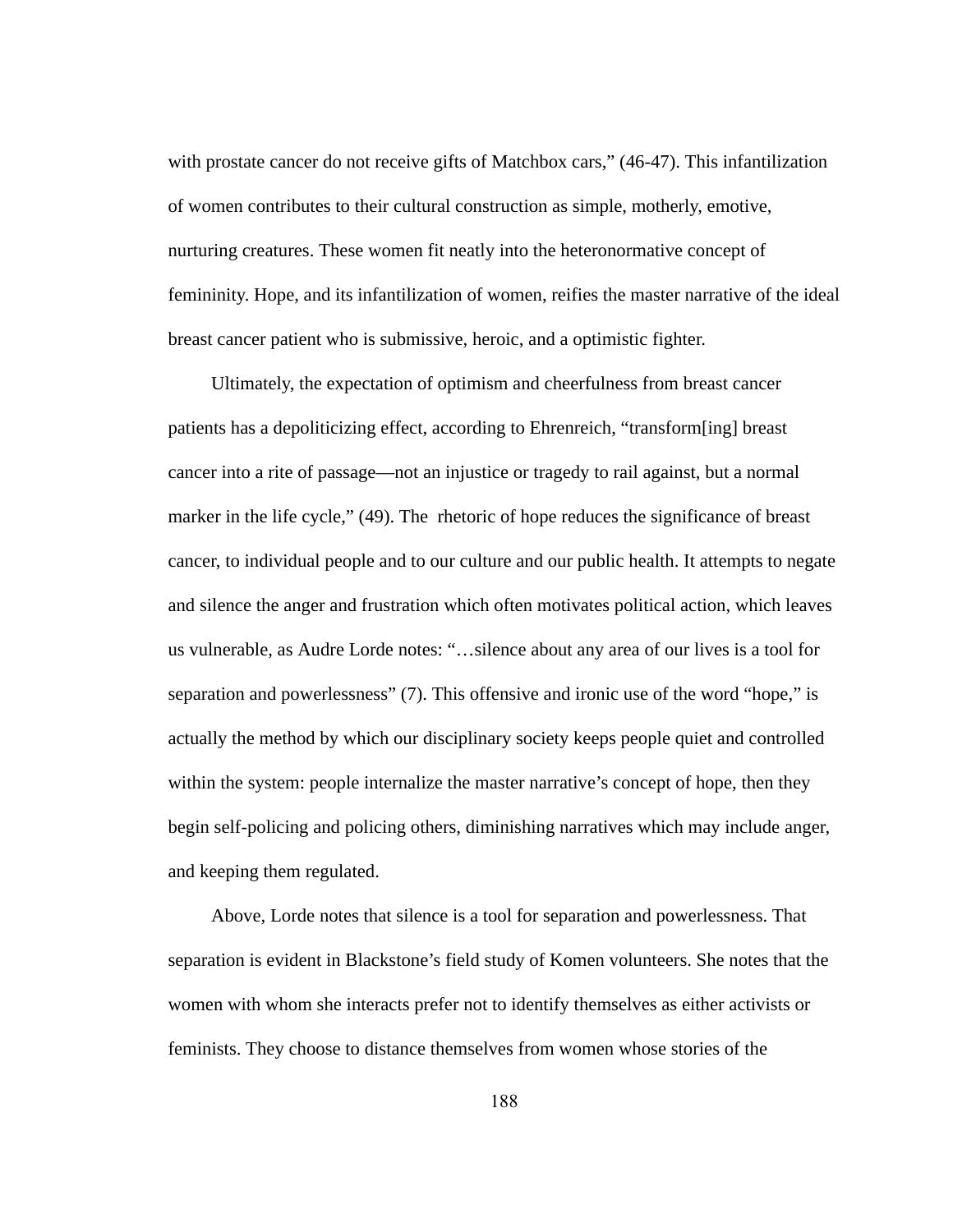experience include anger because, as one member said, "I don't burn the flag or my bra or anything," (361). The women in Blackstone's study are distinctly not interested in actions which might be construed as political. She notes that this sentiment is common among the volunteers: *"* Carla and other women at Komen are reluctant to adopt identities that might make them appear to be too contentious," (361). Blackstone puts this problem succinctly when she notes, "The Komen women's insistence on being perceived as positive is directly linked to the idea that women, especially feminine women, are not supposed to be political or divisive,"  $(362)$ ,  $^{74}$  Komen's rhetoric of hope and optimism is in direct conflict with political activism for breast cancer, as Brenner notes in the documentary, Pink Ribbons, Inc. in the context of criticizing pinkwashing: "People say, anger is not helpful. Actually anger is helpful, depending on what you do with it. And I think if people actually knew what was happening, they would be really pissed off. They should be," (Pool, Dir.). Anger, as Brenner notes, can often motivate people to action. But the rhetoric of hope and optimism often does not leave room for anger and thus may not spur waves of revolutionary changes as readily as language that does encourage what Brenner might label "helpful" anger. The notion of hope and positivity gives these women a way to believe they are working for a cause without having to "rock the boat,"

 $74$  It's worth noting that, with the current political climate in the United States, this notion may be shifting: women who identify as traditionally feminine, like the one quoted in Blackstone's piece, may be becoming more political and/or divisive. That phenomenon is, and should be, subject to further examination and discussion. In the context of the Komen organization specifically, however, this particular participant feels that the Komen organization is not the place in which to enact major political behaviors.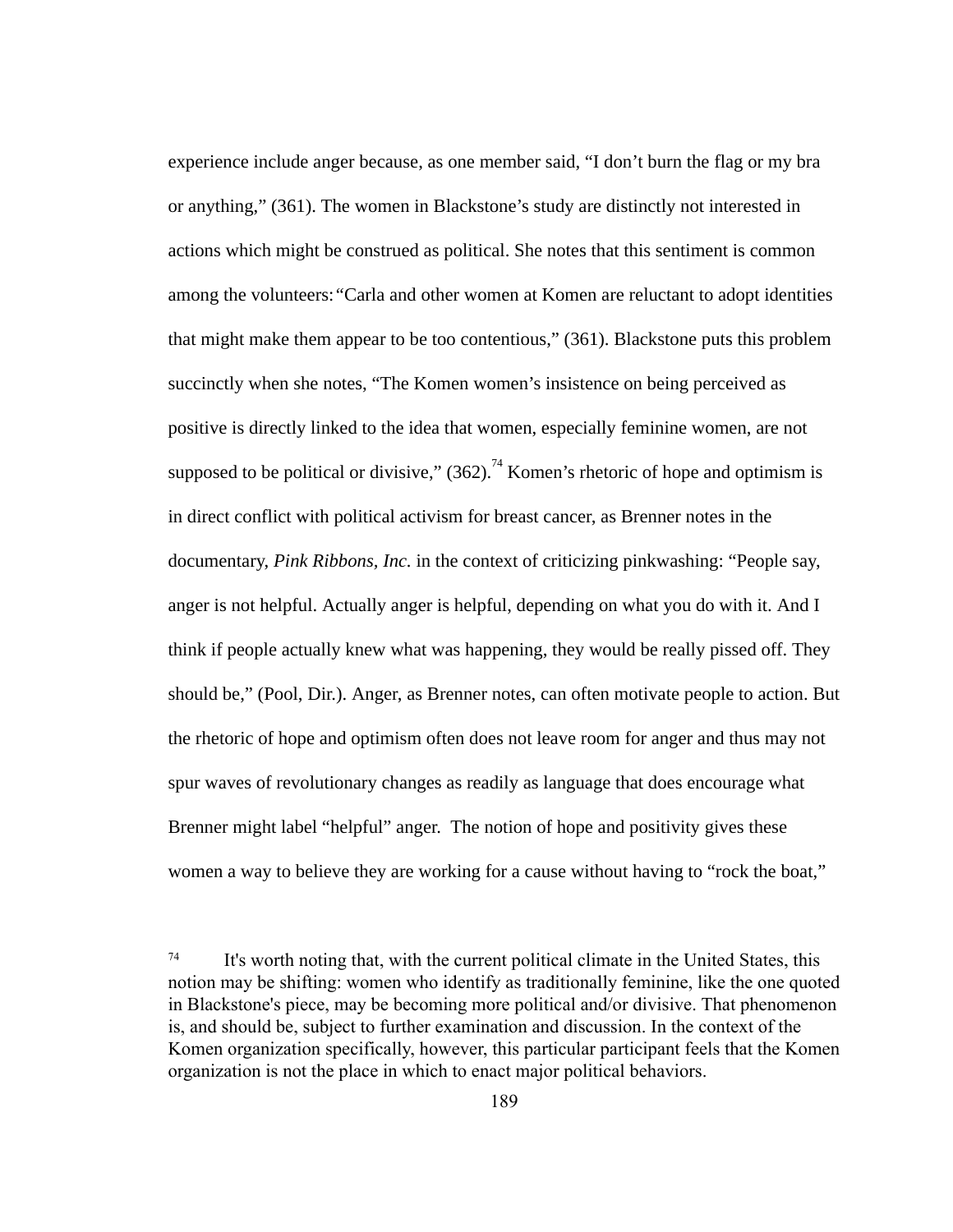but, because of its powerful role in the master narrative, it works in direct opposition to frustration-fueled political action.

The master narrative's notion of hope is what Audre Lord might have called "superficial farce" and, to paraphrase Lorde, it obscures realities which, when considered, might prove threatening to the status quo (76). It polices and disciplines reactions to breast cancer which fall outside the culture of cheerfulness and optimism. It attempts to frustrate political anger and activism which might be necessary in order for our cultural understanding of breast cancer to evolve. It is the pinkwashed notion of hope that actually undermines and obscures the important healing role of realistic hope, joy, and happiness, and Lorde warns us against such phenomena: "I believe it is this love of my life and myself…which has been largely responsible for my strong and healthy recovery from the effects of my mastectomy. But a clear distinction must be made between this affirmation of self and the superficial farce of 'looking on the bright side of things,'" (76). Hope, uncorrupted by cause-based marketing and the master narrative of the breast cancer awareness movement, is a powerful force for healing; however, it is also a philosophical, poetical notion, one of life's great intangibles. It is, as Emily Dickinson once wrote, "the thing with feathers.../[that never] asked a crumb - of me."  $75$  Perhaps, hope, in breast cancer awareness movement, should not demand so much of those who wish to engage in it. Hope which demands so much of people with breast cancer, and shames them for not

<sup>&</sup>lt;sup>75</sup> See Dickinson, Emily. "Hope is the Thing With Feathers." Published online by the Poetry Foundation.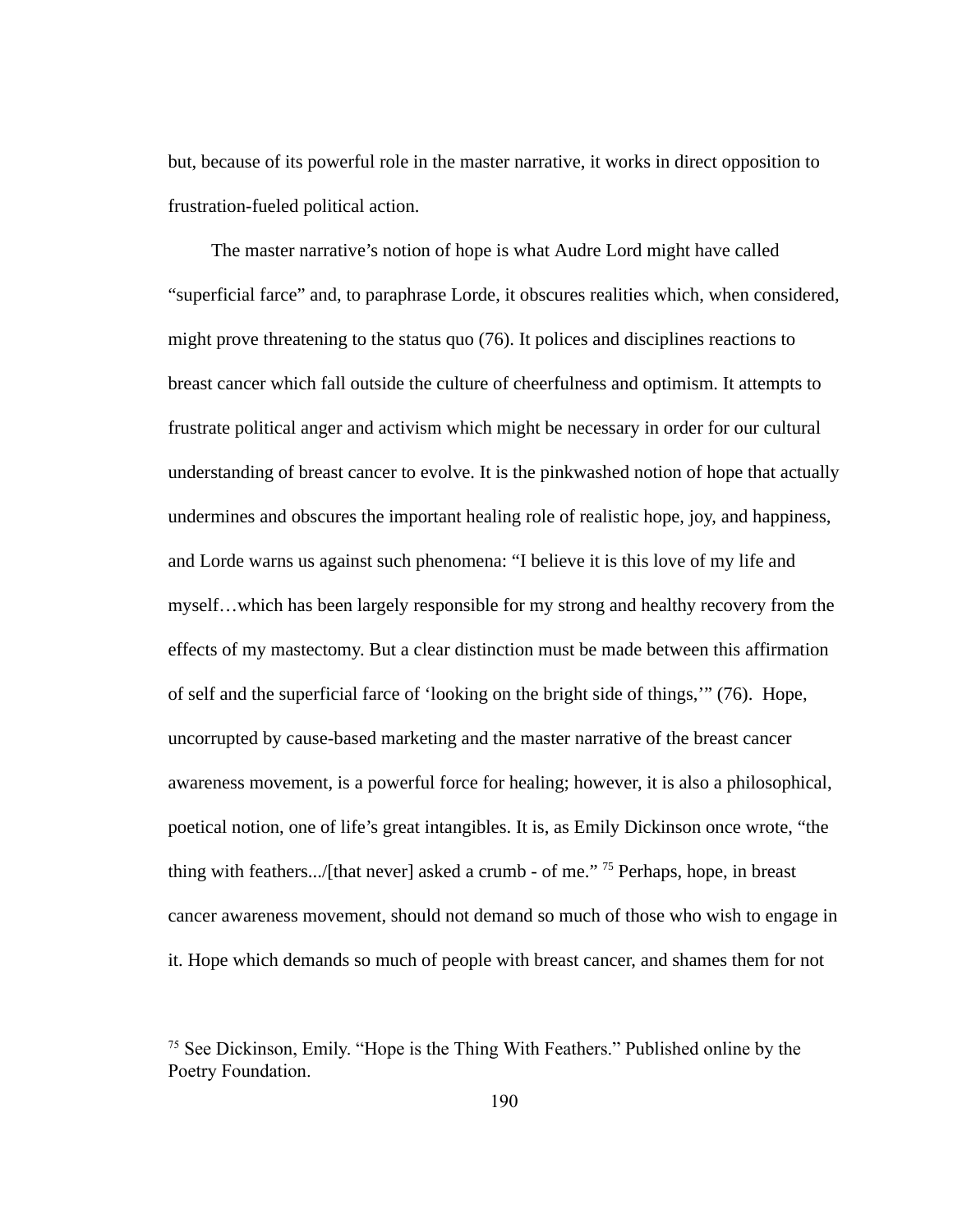measuring up, is not hope at all, but masked discipline meant to keep people in line. This false hope distracts them from witnessing all the compelling alternative narratives of breast cancer which may have the potential to change the status quo (and thus threaten the social order on which the breast cancer awareness movement has come to depend, for its loyal consumers). But realistic and informed hope, hope that has not been made into a commodified falsehood, lies in the pursuit of diverse and subversive narratives of breast cancer which may help restore a person's moral self-worth and allow them to feel comprehensive healing. Hope lies in pluralizing the master narrative to accommodate people whose experiences do not fit neatly within it; it lies in the inclusion of the black and LGBTQ communities, as well as other women who choose not to engage in the master narrative, in our cultural understanding of breast cancer. In the next, final, chapter, we will turn to those narratives.

In this chapter, we've established the ways in which our the contemporary breast cancer awareness movement takes advantage of the master narratives of breast cancer, and supports and perpetuates a disciplinary system which policies and controls those with breast cancer. We now know the master narrative of breast cancer and its main components: the claim that detection equals cure, the imbalance of the authority of medicine and the subjugation of the patient's knowledge, the emphasis on heteronormativity, and the notion of the "ideal" breast cancer patient. We know the aspects of the abject female breast cancer body each of those concepts is meant to control. We also know the urgent compelling need to hear and include counterstories of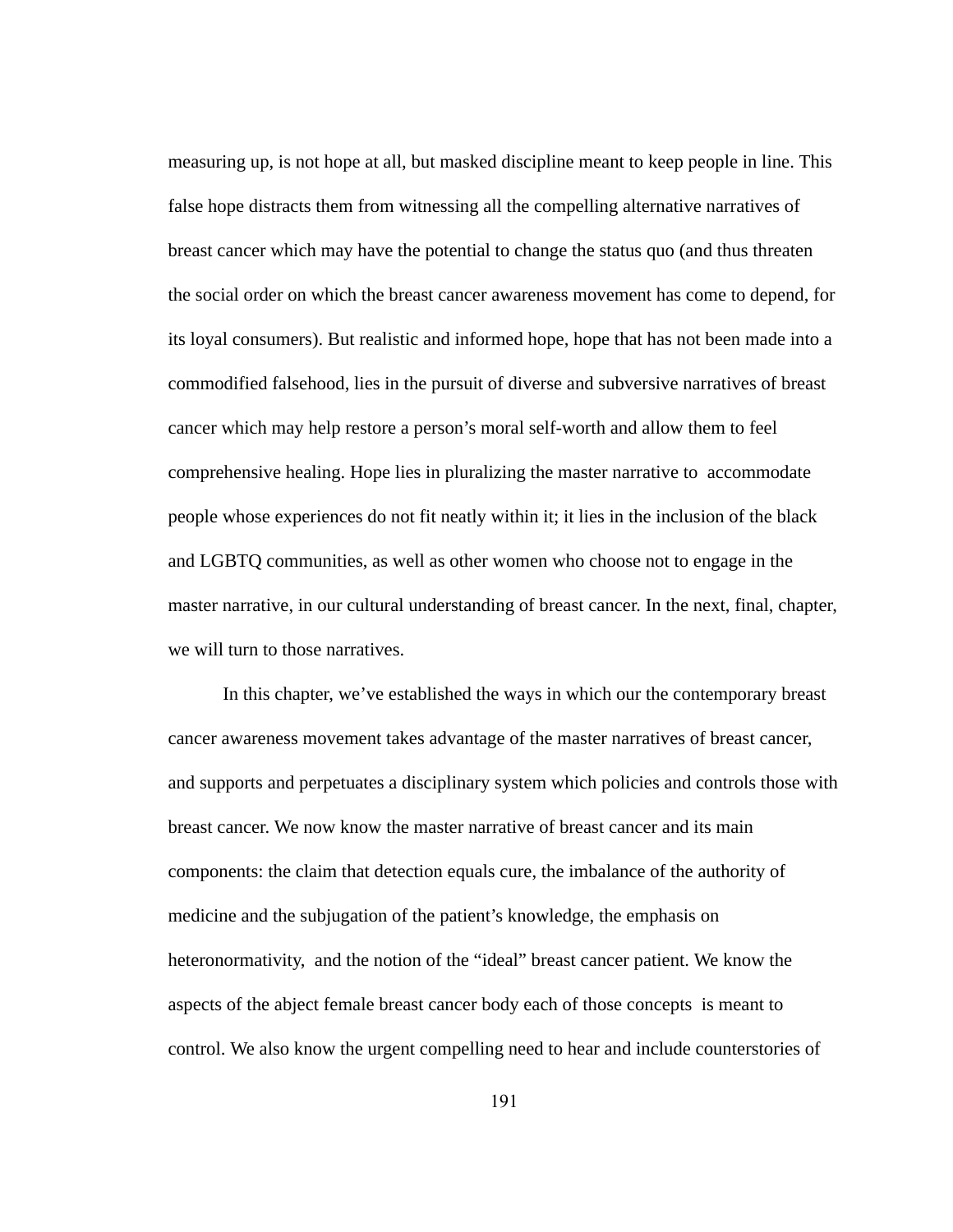breast cancer: that those stories may affect people's moral self-worth and contribute to the reconstruction of their identity in illness. In the final chapter, we'll examine some compelling research that supports the idea that engaging with and helping to construct illness narratives is important for health outcomes. Finally, we'll analyze some examples of counterstories and learn the ways in which they pluralize our understanding of the breast cancer experience, benefit those who write them, and improve our socio-cultural understanding of illness.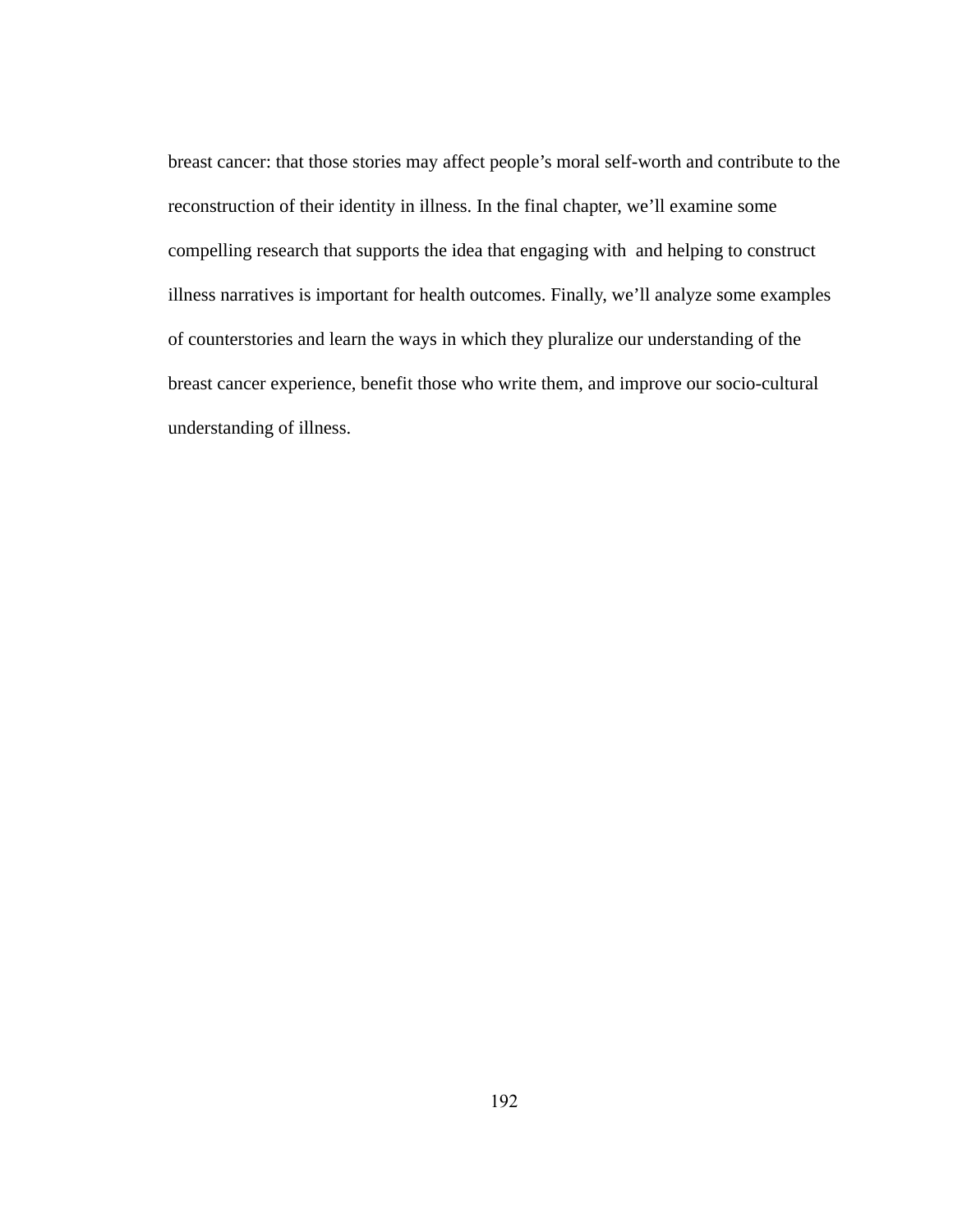## CHAPTER FOUR: COUNTERSTORIES

Now, we have seen the ways in which the master narrative of breast cancer supports a Foucauldian disciplinary system that polices and potentially silences those with breast cancer who do not behave according to the expectation of the master narrative. Pinkwashing, as a major strategy of the breast cancer awareness movement, supports and reifies the oversimplified messages of the master narrative. Because of its powerful and ubiquitous presence in contemporary U.S. culture, the master narrative's use of pinkwashing may therefore may result in epistemic injustice and silencing of a number of people. But what are the compelling reasons for significant portions of the population to engage in stories which resist the master narrative of breast cancer? And how do counterstories help us do that? In this chapter, I will address those questions. First, we will examine some significant psychological research which demonstrates that women whose experiences are witnessed<sup>76</sup> by others may have improved outcomes for quality of life and long-term prognosis. I posit that when these women have their experiences witnessed, they are acknowledged as epistemic peers.<sup> $77$ </sup> That recognition may create an

<sup>76</sup> I will be ascribing mainly to Rita Charon's definition of "witnessing," which I will discuss and augment below.

<sup>77</sup> As we noted from Freeman's work in chapter three, a relationship in which a people are epistemic peers means that their claims can be acknowledged by one another as valid; essentially, it is a relationship in which both people are recognized as knowers.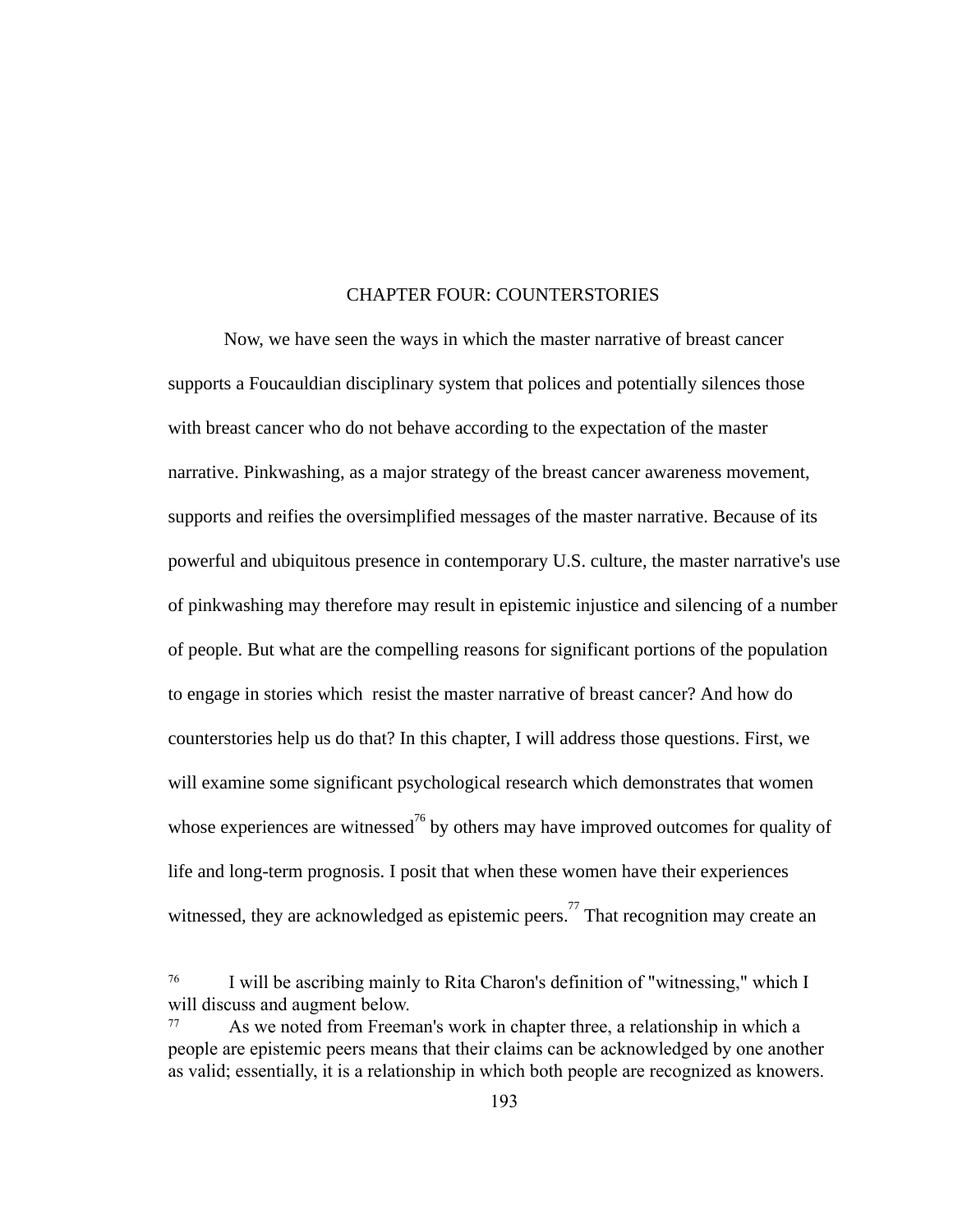intersubjective relationship in which the ill person is supported in efforts to restore a damaged identity, and in which that person's moral worth is reconstituted and moral agency enacted. Next, I will analyze a series of counterstories—stories which resist the master narrative—in order to substantiate the ways in which counterstories can be useful for many of those diagnosed with breast cancer. These stories may aid in the efforts of those people to have their experiences witnessed and and their reconstruction of identity acknowledged.

As I have noted a number of times, we need to pluralize the master narrative in order to acknowledge and engage with these people, but what exactly do we intend when we say that it needs to be pluralized? In order to elaborate on and clarify this notion of pluralization, we should return to Nelson's discussion of the purpose of counterstories. According to Nelson, "counterstories...don't merely *reflect* a shift in understanding. They set out to *cause* a shift," (italics hers) (156). Further, she notes that a counterstory seeks to replace problematic aspects of the master narrative (153); in fact, according to Nelson, "a counterstory could itself be a master narrative, though it never oppresses the individual it identifies. Indeed, optimally successful counterstories must be master narratives, since success consists precisely in the counterstory's becoming...socially shared," (157). So, when I claim that we need to pluralize the master narrative, what I mean is that we need counterstories which can then contribute to a new master narrative which is socially shared, causes a shift in thinking, and is not oppressive. In this chapter, I will use the key points above to endeavor to prove that pluralizing stories of breast cancer beyond the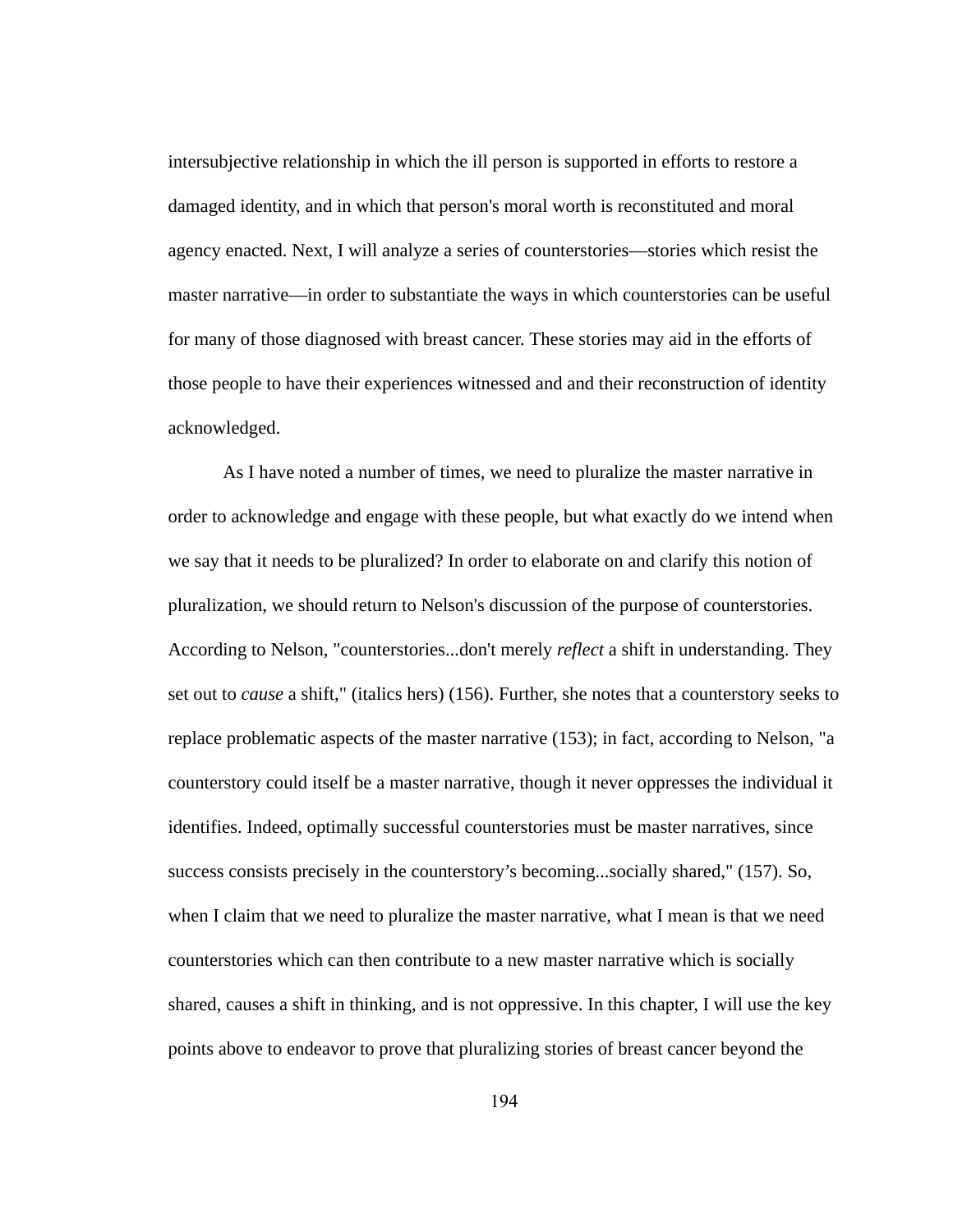current master narrative is vital to our culture's improvement of the ways we understand and treat those with breast cancer.

1. What is Witness?

Before we can discuss the compelling need for counterstories for pluralization of the master narrative, we must understand what exactly is comprised by the act of witnessing a story of illness. As is noted above, I have chosen to ascribe to Charon's concepts of witness, but I will also augment her framework with concepts from Fricker<sup>78</sup> and Carel.<sup>79</sup> First, in addressing witness, Charon notes that sickness opens doors. She claims that "we find our kin through our bodies--not among blood relatives but among those who share our corporeal dispositions," (178). This concept is echoed by Carel's emphasis on intercorporeality: "...the lived body encompasses not only one's experience but also the social aspect of one's experience of one's own and others' bodies, as well as how others' experience of the body might impact on their own experience of the body," ( *Phenomenology of Illness* 54). So, witnessing first involves attentiveness to how our experiences of our bodies and the bodies of others relate to one another. Carel claims that this intercorporeality leads to empathy and intersubjectivity (53). Charon's discussion of witness includes an excerpt from an online discussion group with several healthcare professionals about the fact that sickness opens doors. In his discussion of one patient's experience, one physician noted a response which speaks to the creation of

<sup>78</sup> See Fricker, Miranda. EpistemicInjustice:PowerandtheEthicsofKnowing.

<sup>79</sup> See Carel, Havi. PhenomenologyofIllness.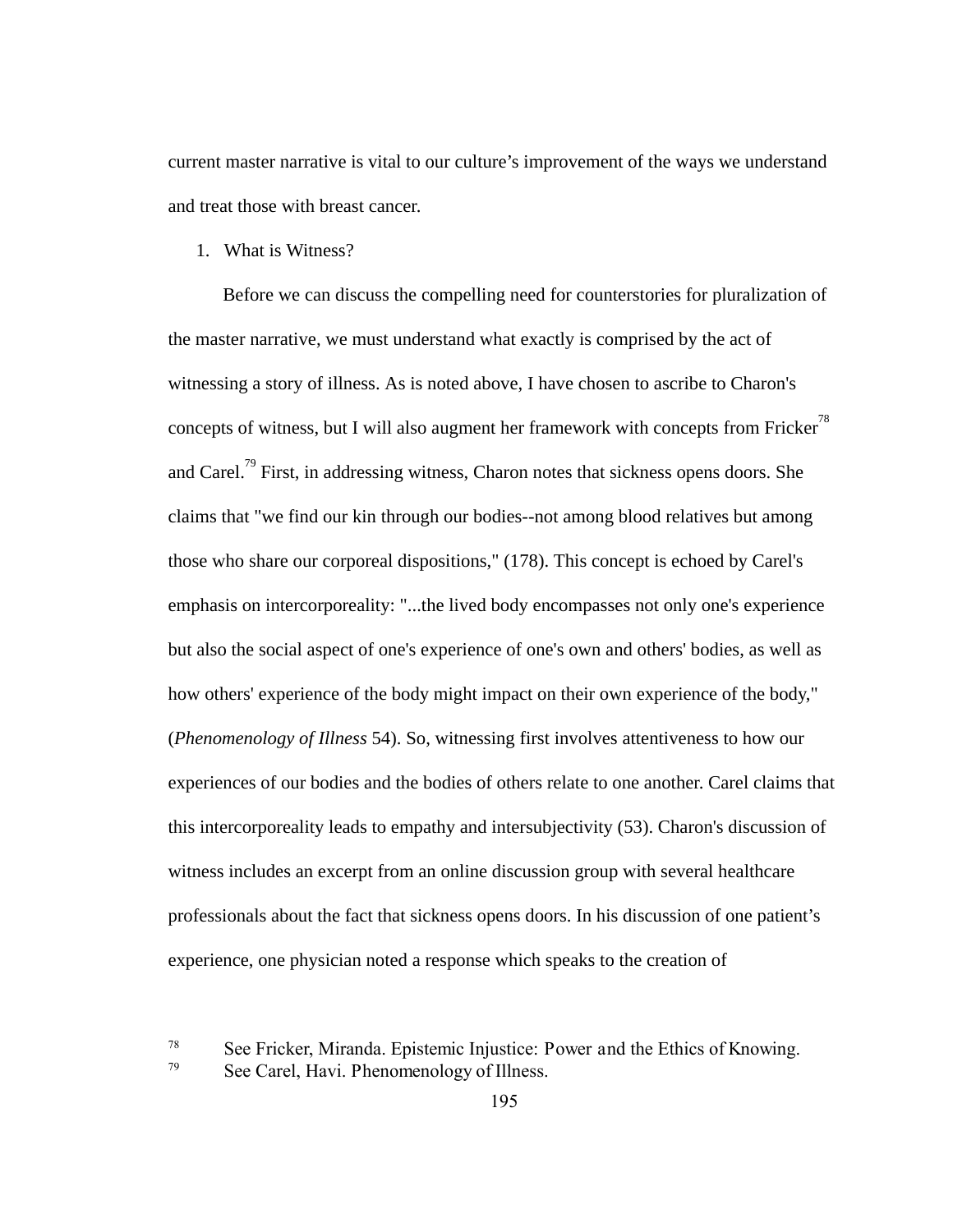intersubjectivity and empathy: "While I displayed empathy (therapeutic validation) little was based on compassion...I was simply...to listen professionally...compassion emerged from the interaction, not caused it," (179). Witnessing also involves engagement in intersubjective relationships,  $80$  which Charon calls the meeting of two authentic selves (51); witnessing means openness to empathy and compassion. Sharing a narrative offers people the opportunity to engage their own subjectivity with another's subjective experience. Finally, Fricker claims that "to be wronged in one's capacity as a knower is to be wronged in a capacity essential to human value...they are degraded *qua* knower, and they are symbolically degraded *qua* human," (italics hers) (20). If we take that to be true, then an important part of bearing witness is the acknowledgement of a person's capacity as a knower, which is an acknowledgement of that person's essential humanness, as one physician notes in Charon's online discussion: "It is true that many people...who are facing death find the need to "narrate" their experiences as a part of the search for meaning that in some ways characterizes the human condition." Because witness means acknowledging a person as a knower, bearing witness to someone's illness story means that a relationship will be created in which the people involved are epistemic peers: the people involved in the relationship are both acknowledged as knowers.<sup>81</sup>

Now, let's examine the concept of witness in the context of the master narrative of breast cancer. The master narrative, as we know, can potentially silence or exclude certain

<sup>&</sup>lt;sup>80</sup> For a more thorough discussion of intersubjectivity, see Chapter 3, pg. 112<br><sup>81</sup> See Freeman Lauren "Confronting Diminished Enistenic Privilege and See Freeman, Lauren. "Confronting Diminished Epistemic Privilege and Epistemic Injustice in Pregnancy by Challenging a 'Panoptics of the Womb.'"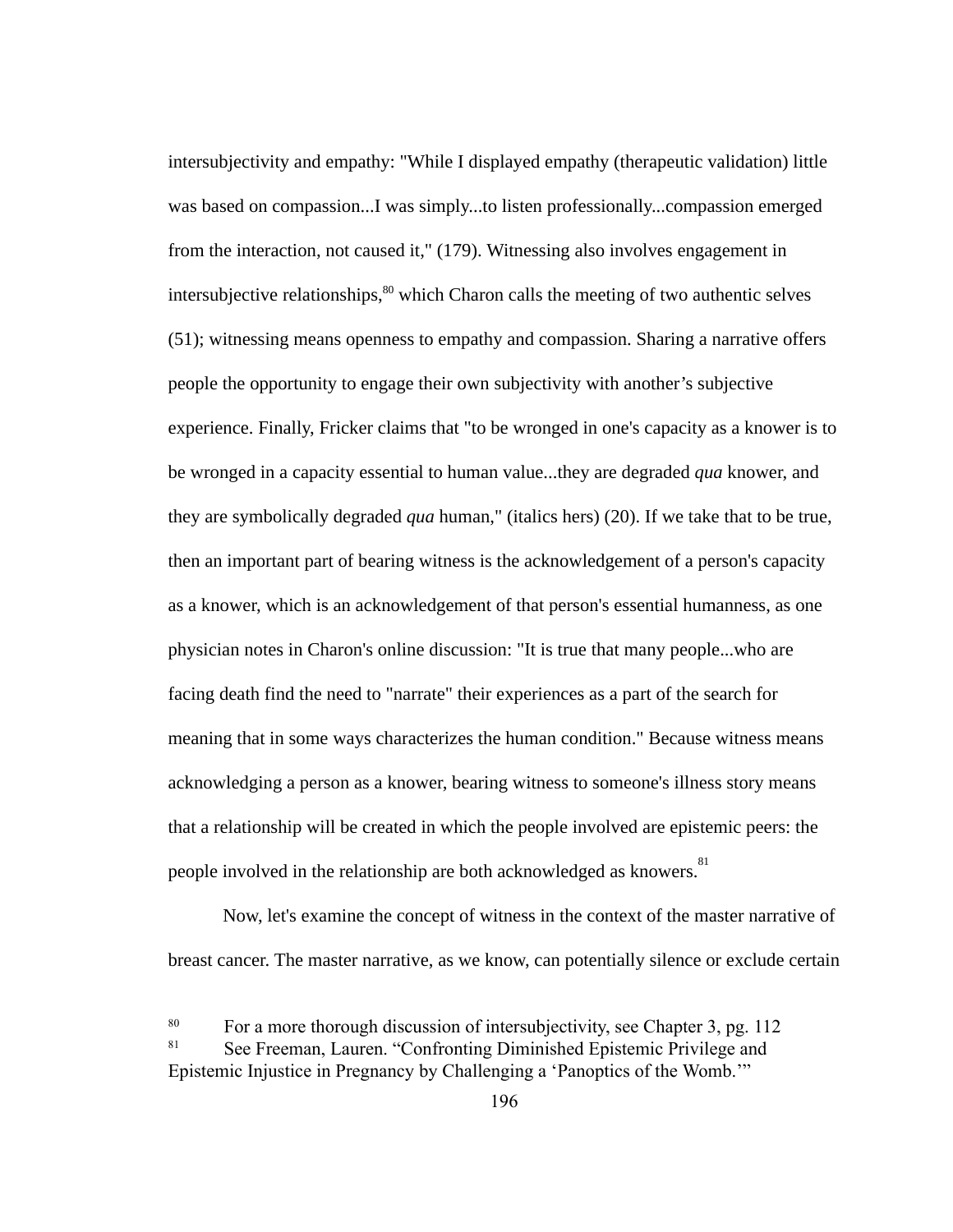people's experiences, implying that their knowledge of their illness experience is somehow inferior. This occurrence qualifies as what Fricker calls a "testimonial injustice": a kind of injustice in which someone is wronged *specifically in her capacity as a knower* ," (20). The master narrative of breast cancer, and the exclusion it causes, has the oppressive power to wrong someone in her capacity as a knower. The master narrative of breast cancer is an oppressive one, but counterstories, as Nelson notes, "aim to alter...an oppressed person's perception of *herself,"* (italics hers) (7). Counterstories, according to Nelson, set out to repair the damage inflicted by the oppressive master narrative, but also to restore moral agency (154-155). Here, we come back to witness. Because the self is not autonomous but rather creates itself in the context of, and in relationship to, other selves, we need others to acknowledge and engage in the reconstruction of identity in illness. That is what witnessing does. Further, witnessing counterstories supports the teller's endeavor to restore moral agency, as Nelson noted above. Charon appears to concur: "Our narrative efforts toward...intersubjectivity enable us...to commit acts of particularized and efficacious recognition that lead beyond empathy to the chance to restore power or control to those who have suffered," (181). In order to ensure that we pluralize the current master narrative of breast cancer to create a new, socially shared understanding of the illness and the identities of those who have it, we must bear witness in the way laid out above. Then, we will be supporting the reconstruction of identity and the restoration of moral agency. This restoration of moral agency may help to catalyze a shift, as Nelson tells us, that good counterstories should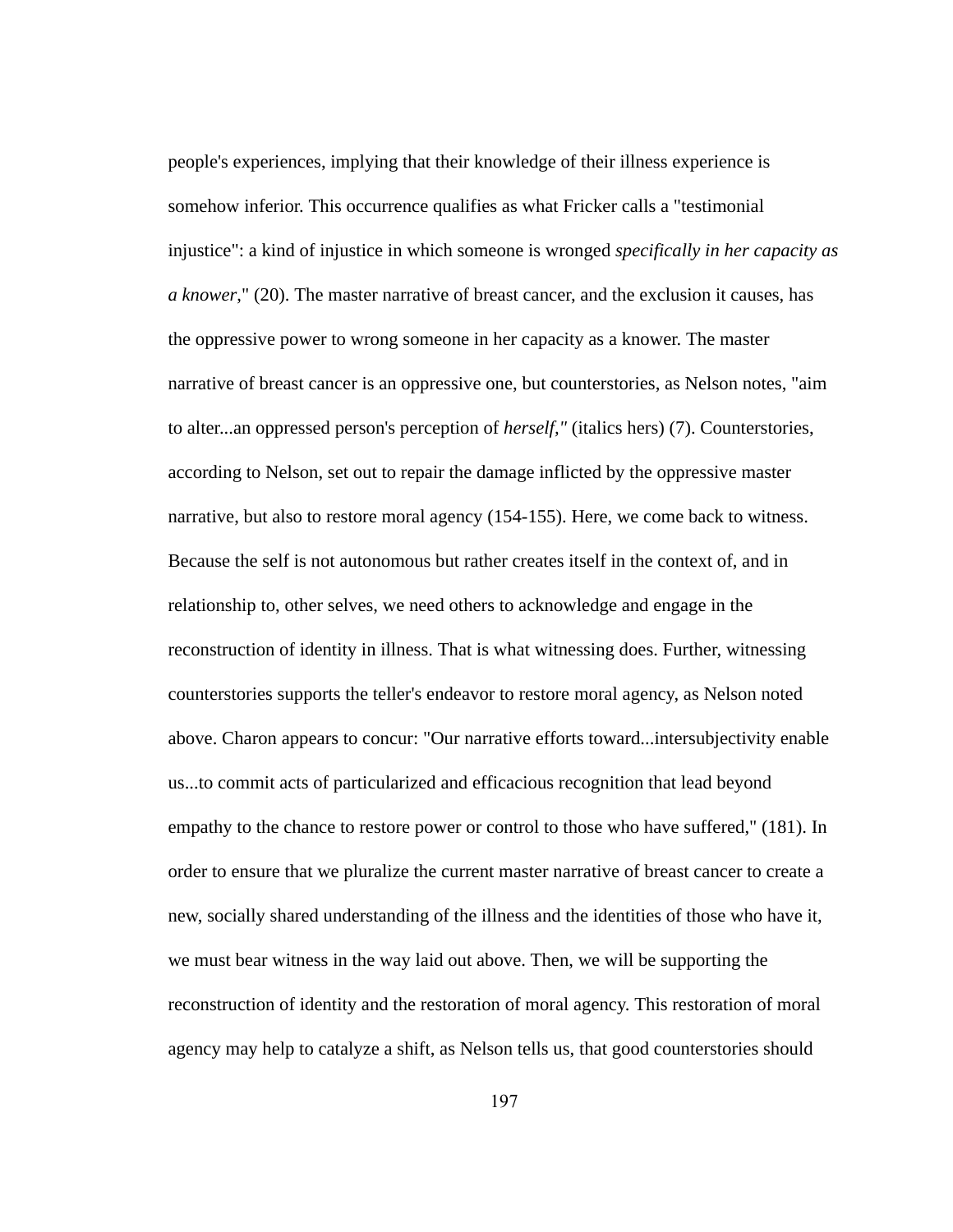do. This is not to say that we, as a culture, are obligated to create the shift in thinking; rather, if we support the restoration of moral agency to those whose moral agency may be somewhat diminished, their increased agency may organically contribute to a shift in cultural thinking about breast cancer.

2. Witness, Community, and Breast Cancer Stories

A survey of published breast cancer narratives reveals that, anecdotally, many find relief through sharing their stories with their communities (whether those stories are in print essays, poetry, or visual art). For example, Ellen Goldsmith writes in her poem "Chemotherapy," "Tired from the inside out/I need new words for tired" (88). In her commentary, she claims that, "taking on the topic of breast cancer in my poetry allowed me to be with and look at my illness. Bringing poems to my poetry group, getting reactions...was healing," (88). Similarly, Betsy Bryant felt compelled to write about her distress, as she exhibits in poems like "Breast Exam":

I am breathing, breathing deeply,

trying to detect alarm in your fingers.

Your faint voice calls me back, 'Fine, everything feels fine.'

Fine as the quicksand I am still sinking in...  $(97)$ 

Bryant, in her commentary, notes that during her treatment, she wrote almost daily: "Writing has been a refuge for me as long as I can remember. The process gave silent witness to my pain, bewilderment, and joyous victories. I expressed myself with ruthless honesty and felt more liberated and whole as a result," (97). While Bryant does claim that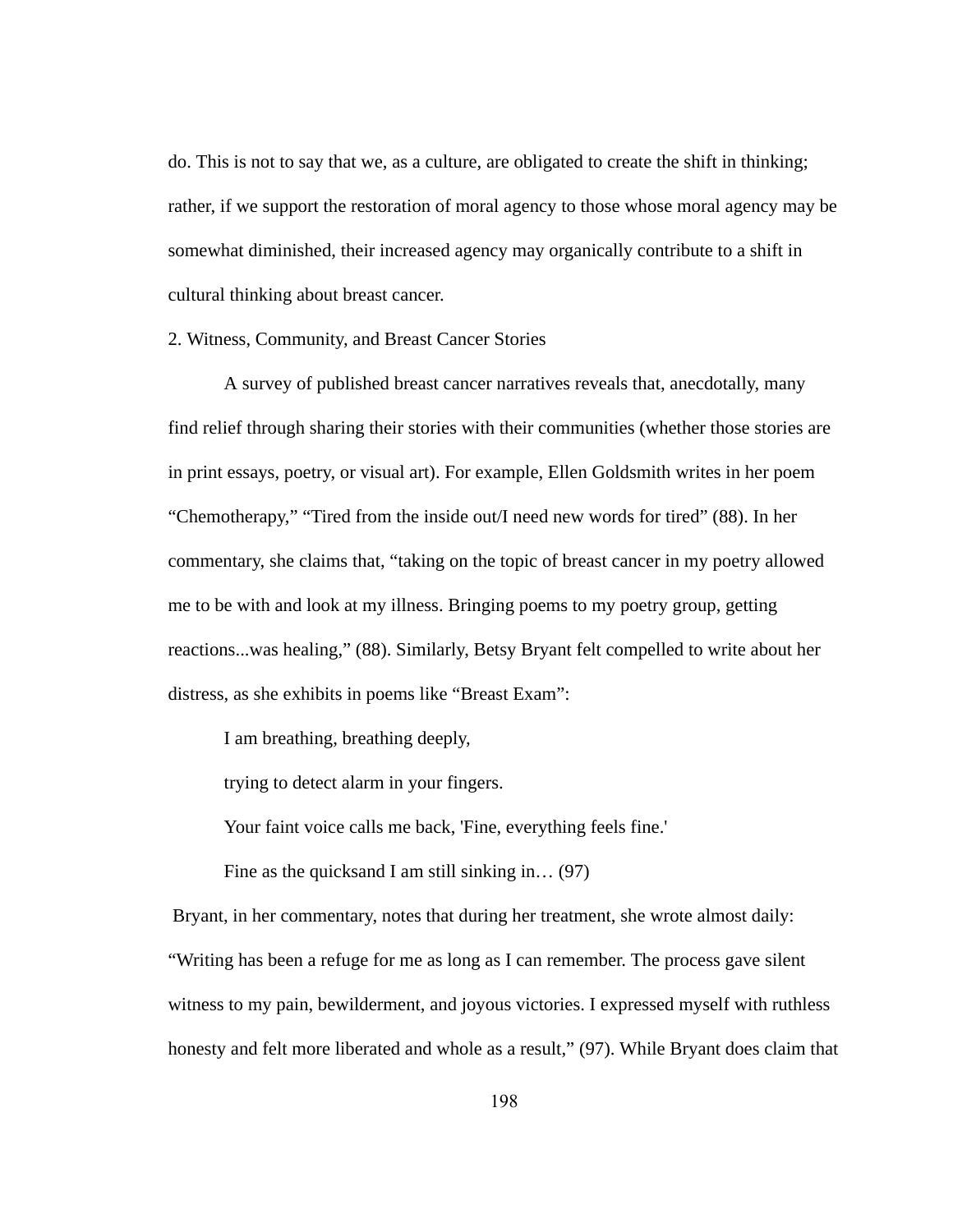her writing bore "silent witness," (italics mine) readers should note that she did place the poem in a widely published anthology of art and writing on breast cancer, so she did seek to share her story with her community as part of her writing experience.

Some find healing in sharing and are able to share and publish their stories readily. Moreover, stories which resist the master narrative of breast cancer (counterstories) $^{82}$  are readily accessible in published versions as well. Those who experience stories which don't readily comply with the master narrative can find the stories of others, through published material and support groups, as well as a variety of online media. Those texts might make them feel as though their experiences are not isolated, and as though they are safe to share their own experiences with others like them. Why is it so important for us, as a culture, to pluralize the master narrative of breast cancer when those living counterstories already have those resources? The answer is twofold: first, we already know from several examples given in Chapter  $3^{83}$  that there are a significant number of people reporting that the material they find, the texts they read, don't adequately speak to their experiences, such as Vonn Jenson, who claims that most of the material found doesn't address Vonn's position as a queer person. Similarly, Marilyn Hacker and Christine Middlebrook, find it necessary to confront the hard questions about breast cancer mortality that the pinkwashed breast cancer awareness movement ignores. We

<sup>82</sup> Below, I will elaborate on Nelson's theory of counterstories, what defines them, and how they work.

<sup>83</sup> See the sections "Early Detection Means a Cure," "The Authority of Medicine and the Subjugation of Female Knowledge," "Heteronormativity," and "The Ideal Breast Cancer Patient."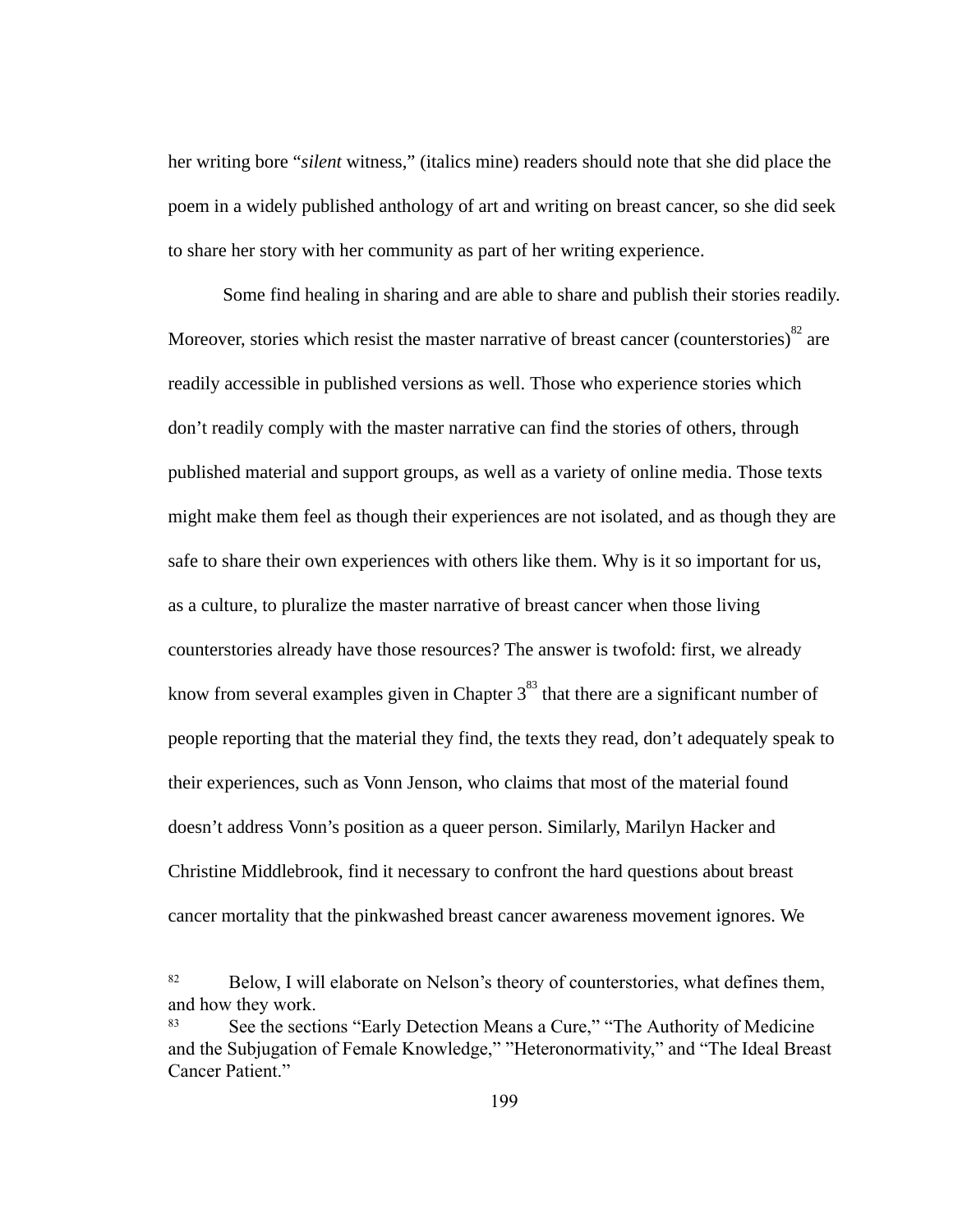know that these people need more from their culture and the breast cancer awareness movement. The second part of my response to that question is that the ill need the acknowledgement of their social world, as Frank notes. People living with breast cancer who clearly feel that their social and cultural communities are not acknowledging and validating their experiences are not getting what they need. Pluralizing the master narrative and pressing American culture to shift to a new mentality about breast cancer may prompt a new awareness of the situations of those living with breast cancer as a chronic condition. Charon notes that concepts of narrative medicine can be drawn from culturally experienced tragedies, such as the Holocaust because "…we can recognize in catastrophic and public suffering that which is always present and needful of attention in local and private suffering," (181). If we can make public the suffering of people living counterstories, instead of enacting the master narrative, we can help those people recover from the damage done by the master narrative and restore their moral agency. Thus, counterstories for the pluralization of the master narrative need to be part of the larger cultural discourse of breast cancer, not just specialized niche experiences.

Herndl, in her analysis of the purposes and effects of mammographies, notes that intersubjectivity generates the critical healing element of illness narratives, and she implies below that that intersubjectivity can occur when the ill person's story is shared, particularly in breast cancer stories:

…we assume the responsibility of telling, but we understand the other as one who can, will, and should respond to us...this constructs a relationship between self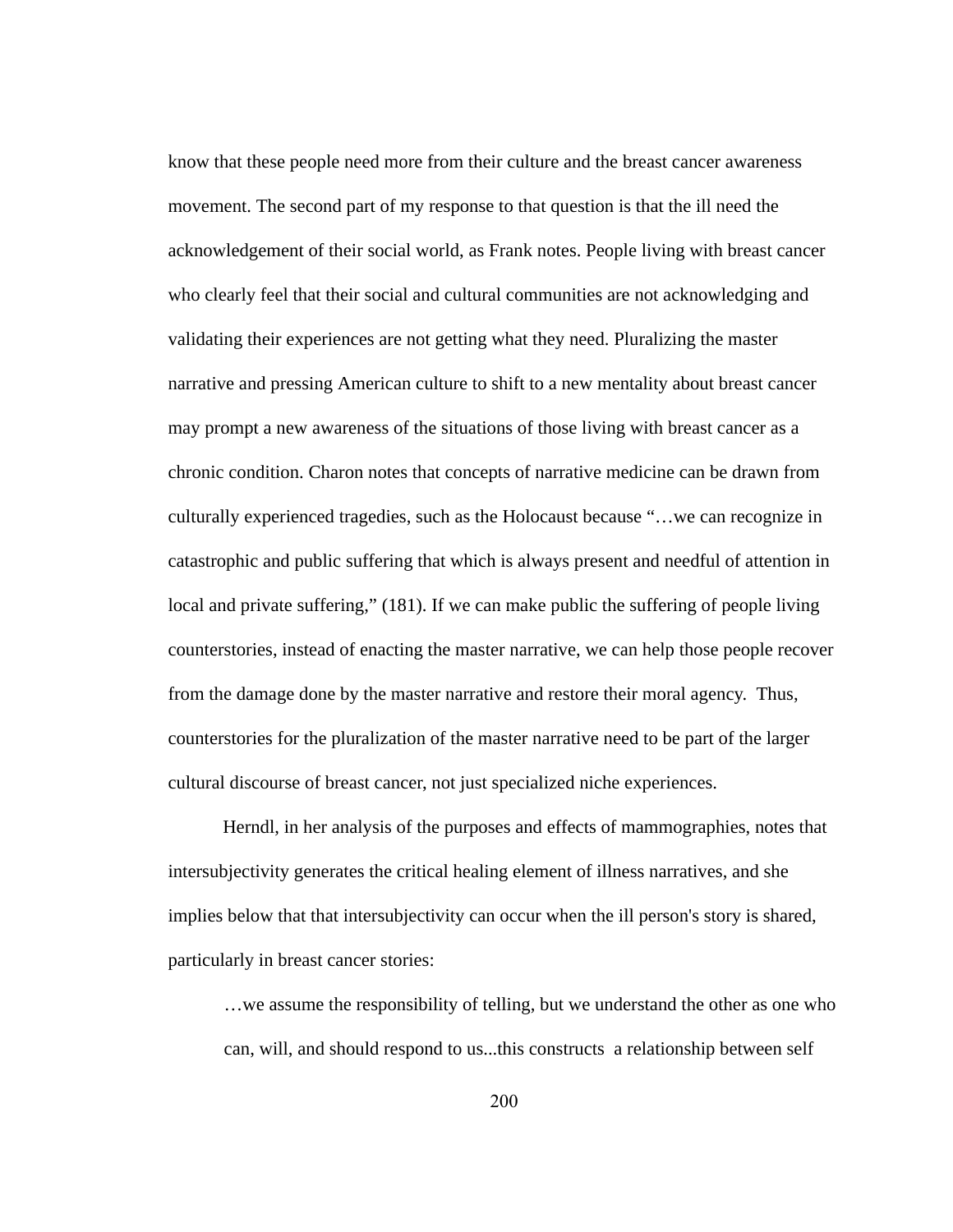and other that is built on connection and reciprocity rather than subordination. When breast cancer autobiographers construct a sense of self, I think they are doing so implicitly with this notion of "response-ability" in mind; their sense of "living out loud" is in part to reconstruct a sense of self, but that relation of self and body becomes a model for a relation between self and other. (225)

The use of the word "reciprocity" by Herndl is interesting here, as well, because it recalls Foucault's notion of the need for "horizontal conjunctions" in order to resist disciplinary mechanisms such as the one we have identified in the master narrative of the breast cancer movement. Additionally, the term "reciprocity" reminds us that intersubjectivity is an experience in which both parties engage with the subjectivity of the other, experiencing the way in which the other lives in the world. The story told by the person with breast cancer is one by which the woman or trans person reconstructs a narrative of self, but also one which calls for response, because it creates the new understanding of how the person will relate to others. In his discussion of the nature of suffering in illness, in which he enumerates the conditions of suffering, Frank appears to concur: "The fifth condition of suffering is its social nature...people tell uniquely personal stories but they neither make up these stories by themselves, nor do they tell them only to themselves. Bodies and selves are...culturally elaborated (171). Stories of breast cancer need cultural engagement and response, in order for those with the illness to reconstruct narratives of self, create new relationships to others, and to create the horizontal relationships which resist the the master narrative. If we don't engage in the stories of those who need us, we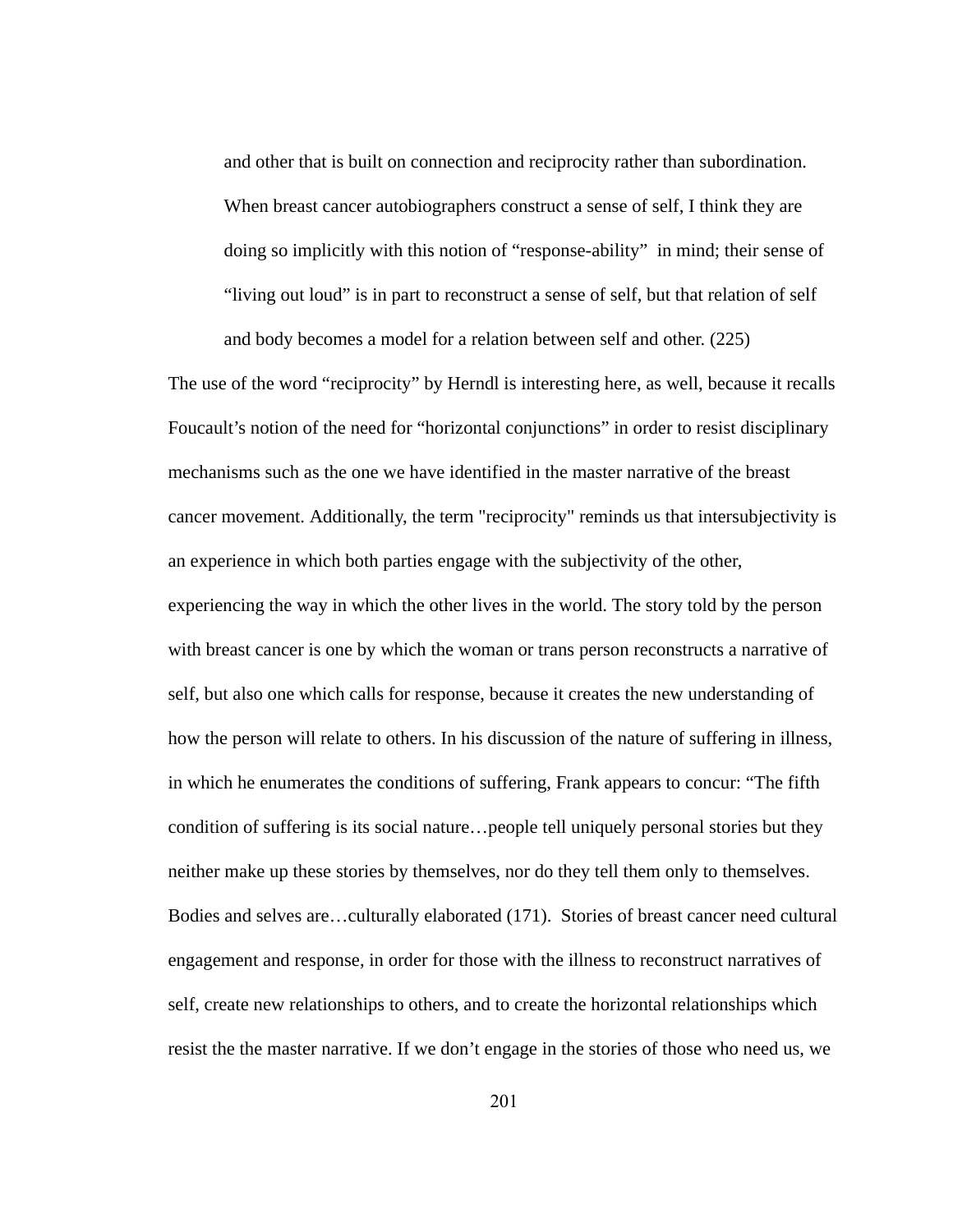risk epistemic injustice,  $84$  but we may also deprive them of opportunities for healing which may impact their health outcomes and even their long-term survival (as we shall discuss further below). Christine Middlebrook notes the need for witness in her autobiographical account of her experience of dying from aggressive breast cancer: "Who *I* am could not endure the torture of that room. Without the periodic witness of James or Jonathan, who knew who I was, I could not know myself. Not to know oneself is to die," (italics Middlebrook's) (62). While Middlebrook was figuratively "dying" during the course of her brutal treatment, her husband and children somehow held and guarded her identity, her sense of self. The sense of self is intersubjective and symbiotic, based on connections to others. Through their connections to her, they knew her deeply, so that during a time so terrible and painful that she could not even get a sense of herself, her family could provide her with one. Middlebrook's family and friends were a community which bore witness to her experience so that she could reconstruct herself. Charon's work best encapsulates the relationships between witness and community: "Bearing witness creates community. Bearing witness to the suffering of individuals creates community...it is in these communities that a return to wholeness or health happens," (196).

3. Breast Cancer as a Chronic Condition: The Compelling Need for Breast Cancer Stories Across the U.S., more and more women live in the wake of breast cancer

<sup>&</sup>lt;sup>84</sup> See Chapter 3. Epistemic injustice occurs when we "[downgrade] certain person's testimonies and interpretations," (PhenomenologyofIllness184).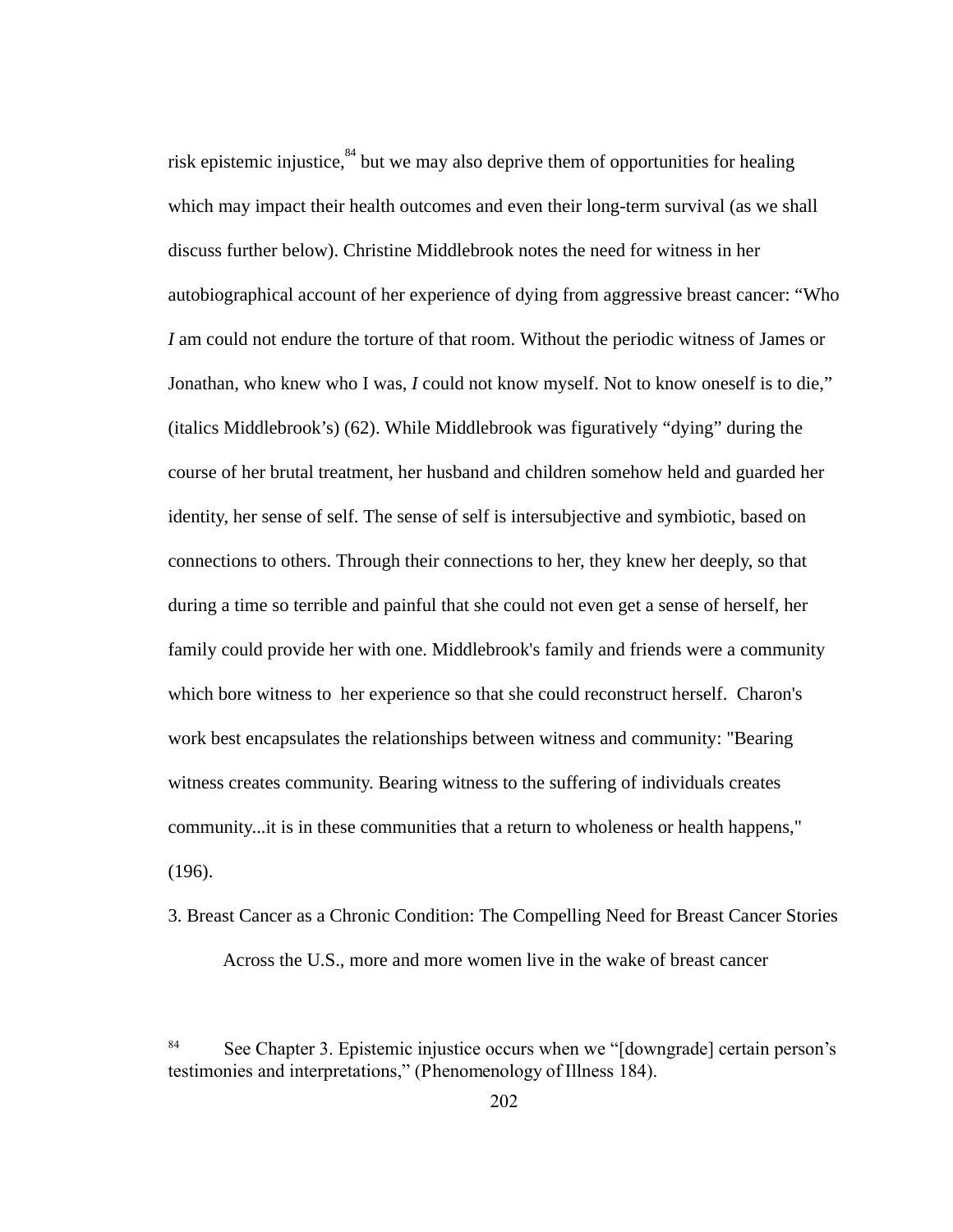diagnosis and treatment. According to Bodai and Tuso, an estimated 3.5 million women were living in the aftermath of breast cancer as of  $2015$ .<sup>85</sup> The word "aftermath" here is key: even after a patient has survived cancer, much more of the ordeal is left to be endured. It's worth noting, however, that many of these issues begin, not in the aftermath of remission or cure, but in the aftermath of diagnosis. While many women suffer from a variety of problems surrounding their breast cancer diagnosis and treatment, a significant number of them specifically suffer from depression, anxiety, or (at the least) clinically significant levels of symptoms for depression and anxiety which, according to the research presented here, can have a detrimental effect on other aspects of their health and treatment. These detrimental effects, as we shall see below, can appear and endure years after treatment is completed, even after remission. In fact, according to Bodai and Tuso, breast cancer is now considered a "chronic condition." As the number of women living in the aftermath of breast cancer increases, it's reasonable to extrapolate that the diversity of these people, of their lives, lifestyles, and cultural experiences of illness, will also expand. More people will experience breast cancer in ways not represented by the master narrative. Therefore, it becomes more pressing for us to turn our attention not only to the lasting effects of diagnosis and treatment on patients and their well-being, but also to the experiences of a variety of people during their breast cancer and treatment. Some

<sup>85</sup> See Bodai, Balazs, and Phillip Tuso. "Breast Cancer Survivorship: A Comprehensive Review of Long-Term Medical Issues and Lifestyle Recommendations."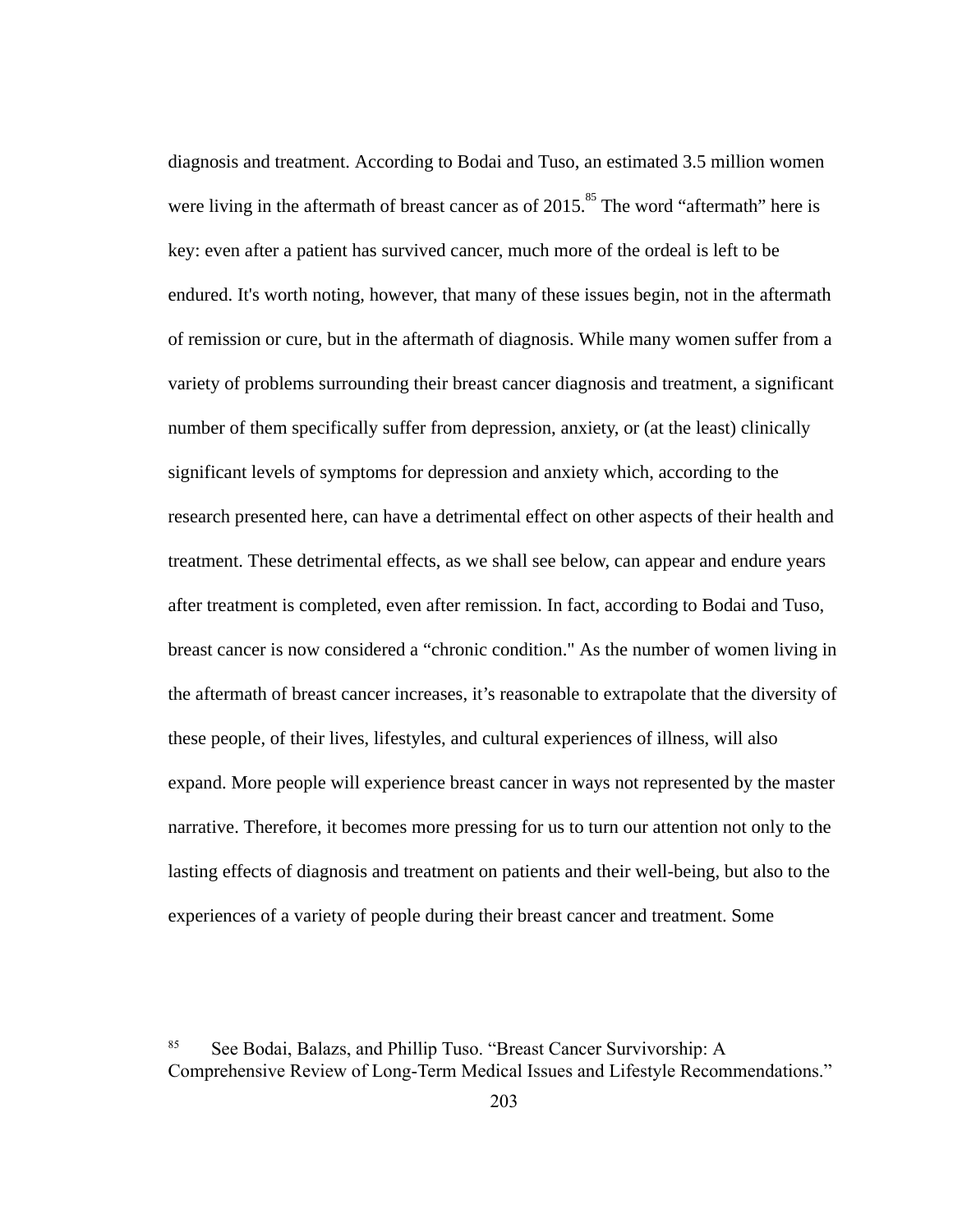research, as we shall see below,  $^{86}$  may indicate that those who feel their experiences are witnessed may be more likely to have more positive outcomes. This phenomenon is one reason why we, as a culture, need to be prepared to hear and acknowledge stories which resist the master narrative: there is a growing population of people whose experiences aren't that of the master narrative, and they need to be acknowledged in order to reconstruct their narratives of self, be supported in the restoration of their moral agency, and possibly acquire improved outcomes related to adherence, mental stress, and long-term survival.

Concerns and insecurities about self-identity often arise in the wake of common treatments for breast cancer, mastectomy and chemotherapy; these treatments often have lasting effects which may lead to distress. People who have had mastectomies (in the literature, these are called, "mastectomies,") often struggle with reconstructing their self-images and reshaping their identities in the wake of their surgical procedures: "Mastectomy causes many changes in women's self perceptions and social interactions. These complex factors require women to reevaluate their self-concept and selfimage...Mastectomies are particularly disturbing to women. The body mutilation affects several aspects of female identity, including lifestyle. Ways of thinking and female attitudes in general are affected after the mastectomy," (Hoga et al. 318-319). In addition to extraordinary physical impacts such as scars, disfigurement, problems with

<sup>86</sup> Studies which support this claim will be discussed in depth in later sections of this chapter.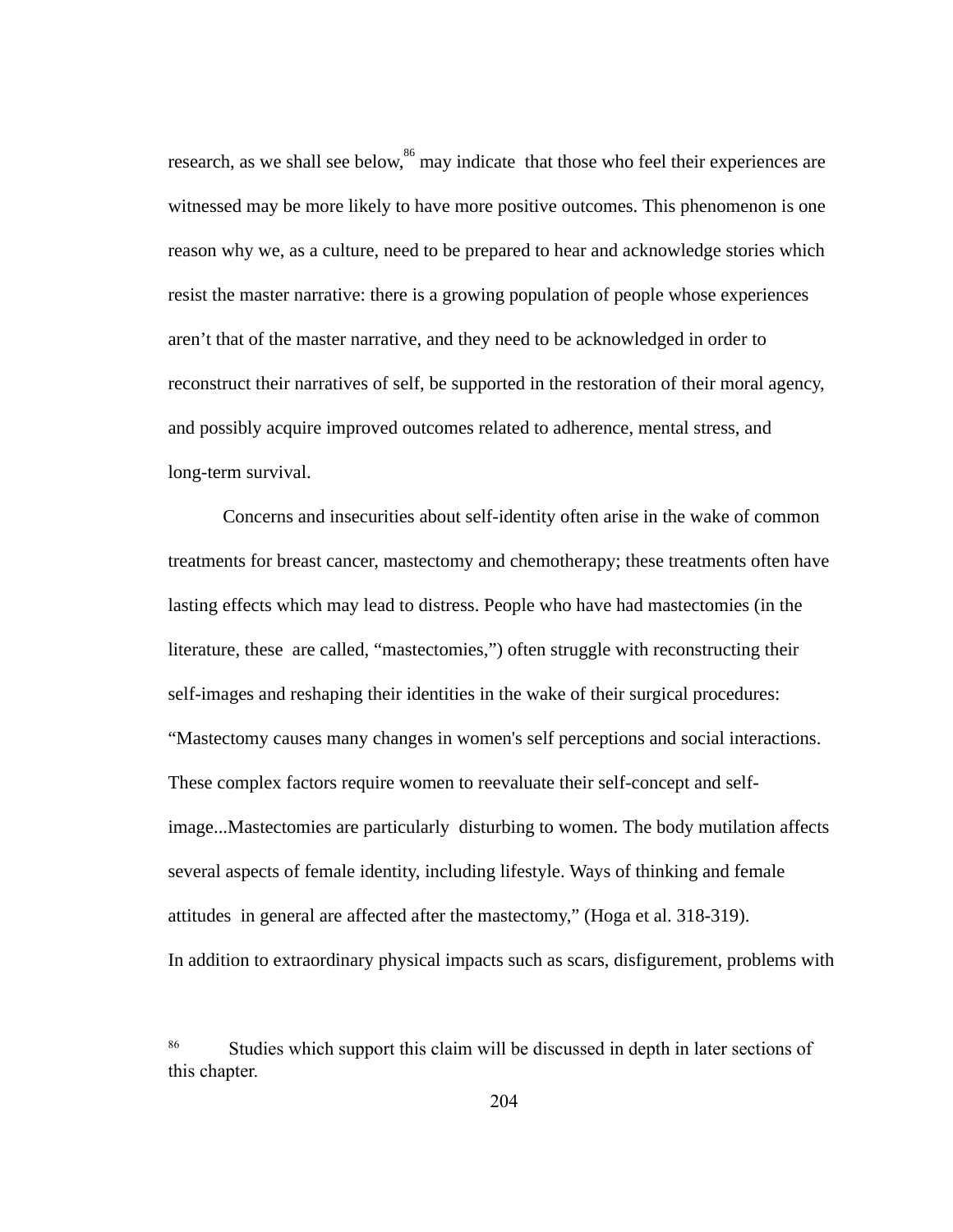fertility or their ability to have children, women who have breast cancer treatment may deal with other significant challenges as well, including sensitive skin, ongoing pain, cognitive impairment, short-term memory problems, emotional difficulties, and overall struggles with their identity (Bahar 1026). Abel and Subramanian note that the vast collection of mammographies share a major theme, the search for a new identity: "Who am I now that I am a person with breast cancer? To some extent, that question derives from the trauma of diagnosis and treatment as well as from the aftereffects...Lingering issues that have received less attention may make identity issues even more urgent," (37). As we know from Chapter 3, when we attempt to recreate the self in illness, we are not autonomous; we look to others. But often, the person's new identity is not simply and easily encapsulated by the master narrative, and friends and family are focused on physical wellness or survival, and overlook struggles with identity. These issues are also frequently overlooked in long-term care for breast cancer patients. Bodai and Tuso observe:

Survivorship care programs provide an important component of the patient treatment pathway but fail in the elaboration and communication to the patient regarding many issues relevant to long-term survival. Most long-term care plans inadequately address the most important medical issues involving the long-term consequences of survivorship.

Here, they refer to a variety of concerns related to ongoing physical wellness, but also include a multitude of other problems, including relationships and communication

205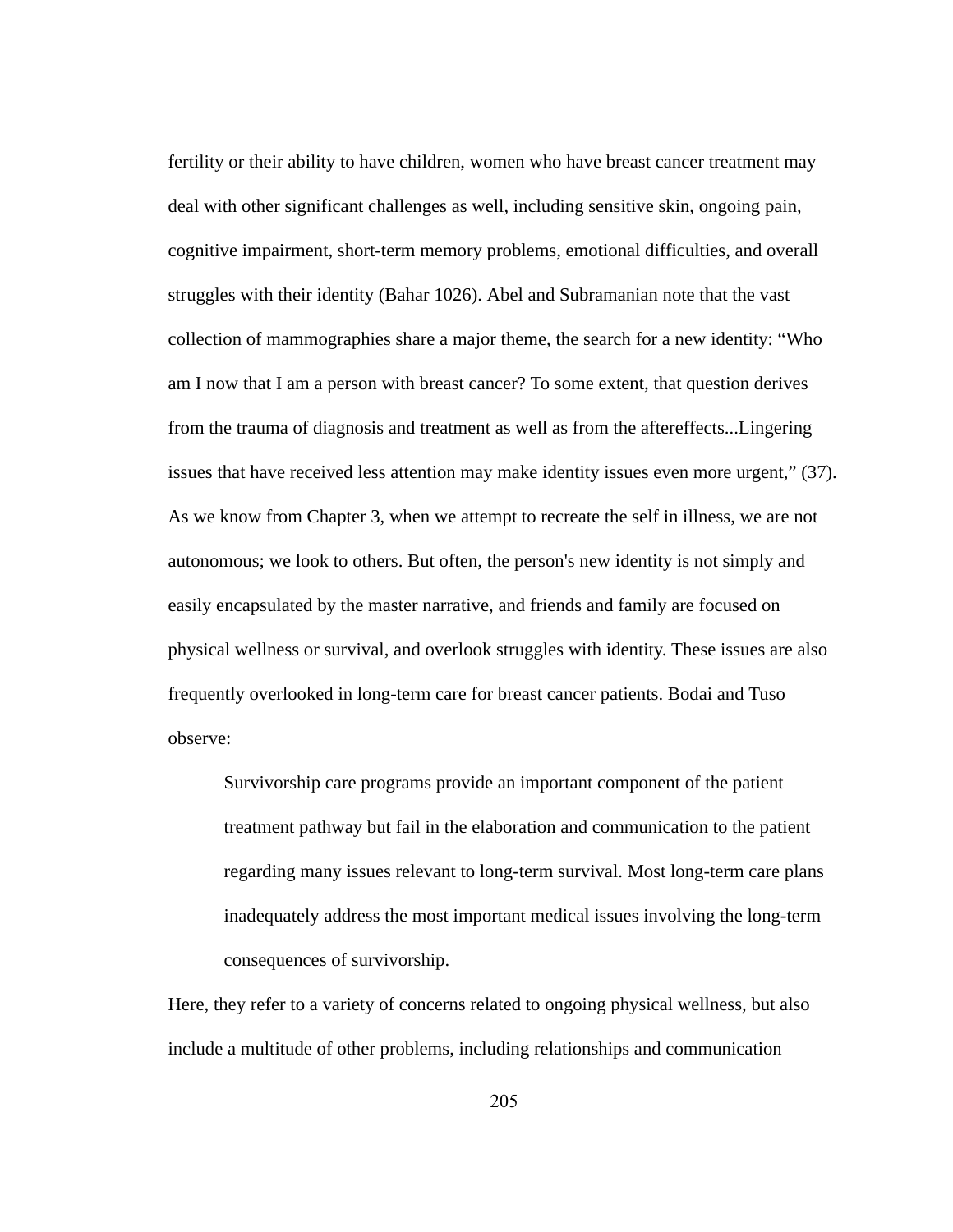between patients, physicians, and families, which may play a role in non-adherence or non-compliance.

Right now, many healthcare strategies focus on simply eradicating the cancer.<sup>87</sup> For example, Pat Garland, after her treatment, discussed with her physician the fact that she was experiencing debilitating cognitive problems and extreme hot flashes, but her doctor seemed focused on her prognosis, whereas Pat was interested in maintaining a quality of life: "The doctors kept saying 'You're going to get better. They said breast cancer was not debilitating. They said it had a good prognosis as far as living was concerned," (42). While Pat was glad to be alive, living in the wake of breast cancer treatment was not simple or easy. Abel and Subramanian note that, "there are many parallels between the experiences of breast cancer survivors and people reporting chronic fatigue syndrome, Gulf War syndrome...like the sufferers of those invisible and often 'contested' diseases, these women…faced widespread skepticism…and watched their social and work lives narrow," (4). Behaviors resulting from struggles with identity may lead to the diminishment of social and work lives, but may also pose significant risks for health outcomes, according to Bower: "Behavioral symptoms cause significant disruption in patients' quality of life and may also have implications for treatment adherence, morbidity, and mortality," (768). As we have seen above, struggles with identity can be

<sup>87</sup> To avoid digression, I have admittedly simplified this notion a bit. Cancer treatment and survival is complex and multifactorial. However, Bodai and Tuso concur that healthcare practitioners need to place more emphasis than they currently do on long-term survivorship problems and concerns.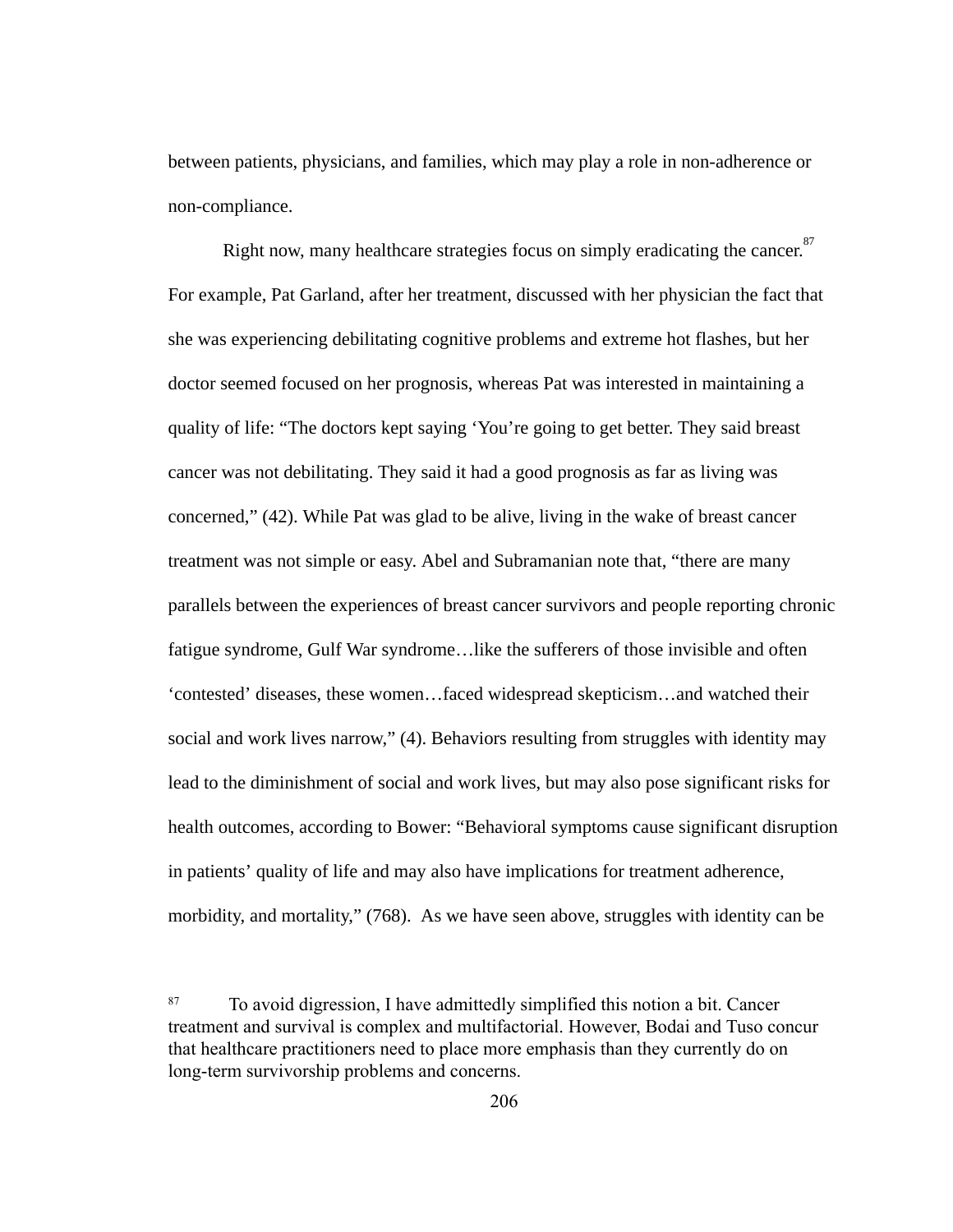side effects of the chronic condition of breast cancer (Hoga et al. 318-319; Abel and Subramanian 37), and relationships to others are critical to re-establishing that identity. We need others to bear witness. If that is the case, is it possible that those who struggle to to have their stories witnessed may suffer from poorer prognosis and treatment outcomes? Below, I will analyze cancer-related depression as one facet of the struggle with identity; my analysis will endeavor to demonstrate that witness which creates empathy may alleviate, to some extent, the struggle with identity and therefore, depression. Breast cancer and treatment, while complex and multifactorial, can involve a variety of problems, only one of which is the struggle with identity: that struggle may impact a person's long-term quality of life and prognosis. Thus, we should attend to that problem, as a culture.

One of the most common (and therefore most widely studied) side effects associated with breast cancer is depression or depressive symptoms (Kyranou et al. 79-80; Bower 774). Additionally, several studies have noted that depression is associated with higher mortality rates (Suppli et al. 3831; Bjonrklett et al. 198; Kyranou et al. 79-80). There is some debate about the amount of women who experience depressive

symptoms of breast cancer, and the extent to which those women experience symptoms (Bower 774: Kyranou et al. 79-80) but it's reasonable to conclude from the research examined here that anywhere from 18-30% of women with breast cancer may have some expression of depression or depressive symptoms, while also acknowledging that women

#### 88

These studies will be discussed further below.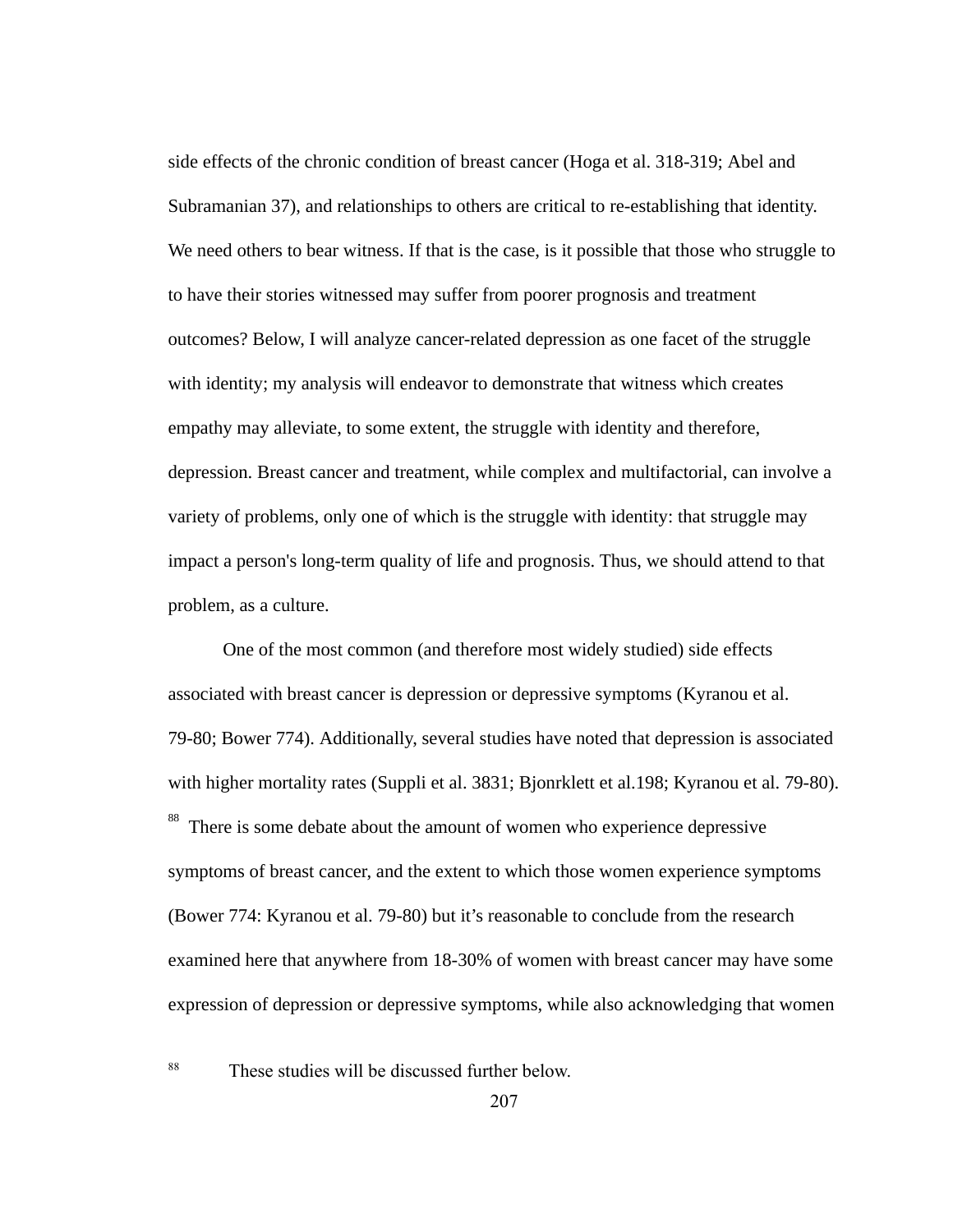who have been diagnosed with breast cancer have a higher likelihood of experiencing symptoms of depression. Additionally, clinical depression or depressive symptoms may be even more common than statistics demonstrate, as a few studies noted (Kyranou et al. 97). Other women, by virtue of the fact that cancer and its treatments often bear some of the same symptoms of depression, may not be diagnosed (Suppli et al. 3837). While current studies indicate that levels of depression or depressive symptoms in women dealing with breast cancer are already significant, further work may demonstrate that the numbers of women suffering from cancer-related depression are even higher than we currently estimate. In any case, a significant number of women deal with depression or depressive symptoms during or after breast cancer treatment.

While women who have breast cancer are much more likely to demonstrate depressive symptoms than women who do not, the risk for depressive symptoms is not necessarily reduced as time passes after the experience. While one study claimed that "depressive symptoms are most pronounced during the first year after diagnosis," (Bjorneklett et al. 198), another study showed that cancer-related depression could appear in significant amounts of breast cancer survivors for years afterwards: "...the prevalence of clinical depression is reported to be between 10% and 30% within the first five years after diagnosis," (Suppli et al. 3831). By examining the rate at which breast cancer patients and survivors received antidepressants and noting their hospital interactions with staff, Suppli et al. found that women still had a significantly increased risk of depression diagnosis up to eight years after treatment (3834). All of these women are, therefore, also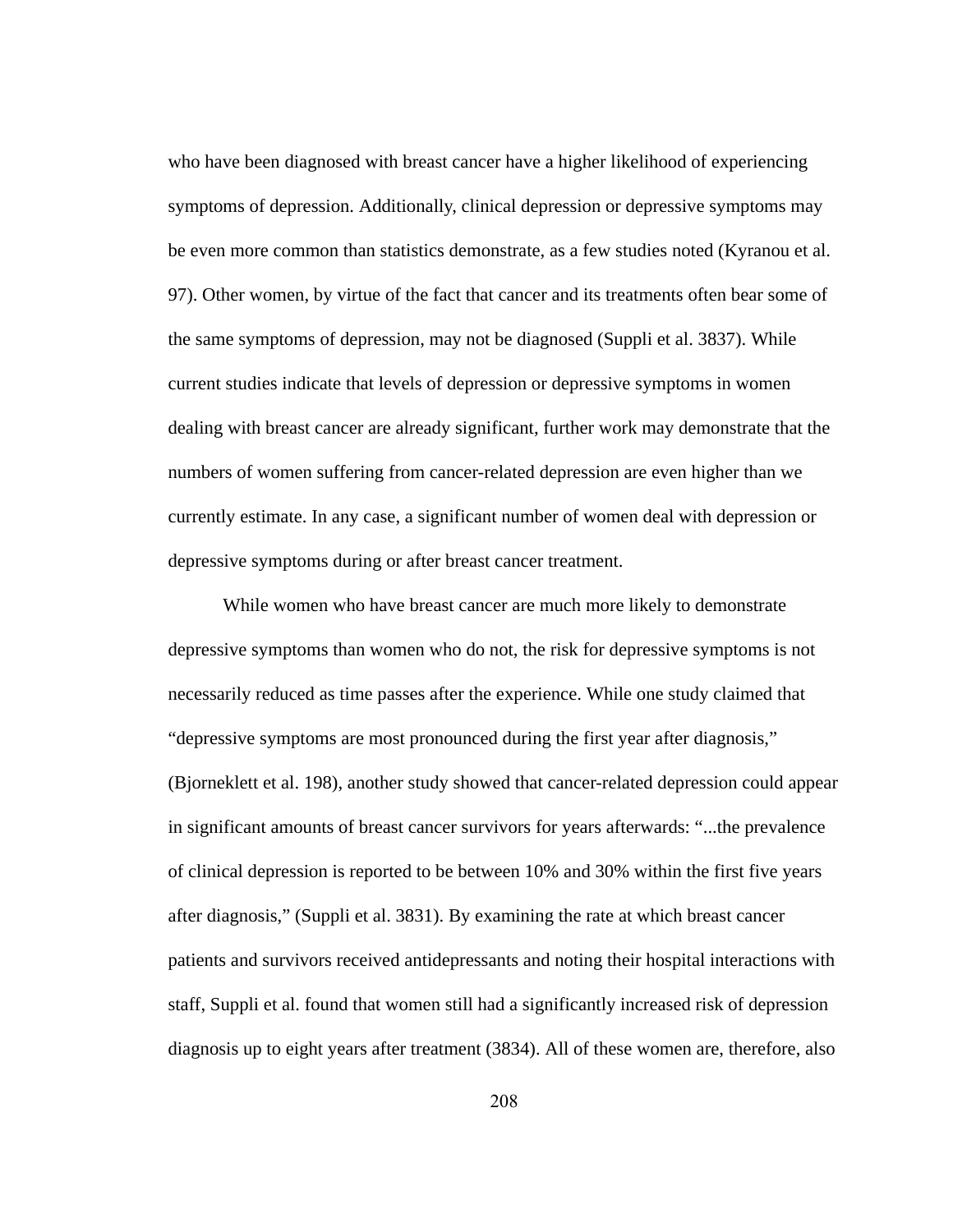at risk for poorer survival rates and poorer health outcomes. Depression also impacts compliance, recurrence, and recovery (Bjorneklett et al. 198). Kyranou et al. concurred, also finding that depression was related to poorer quality of life and, additionally, longer hospital stays (79-80). Finally, depression has been associated with higher mortality rates (Suppli et al. 3831; Bjonrklett et al.198; Kyranou et al. 79-80). Cancer-related depression has potentially grave impacts on the patient's long-term prognosis.

# 4. Communication, Support, and Improved Outcomes

It may be tempting for some to assume that the simple prescription of an antidepressant or antianxiety medications is in order; however, for a variety of reasons, medication may not be the best option. In fact, in some cases, certain types of antidepressants cannot be used because they may be contraindicated with cancer treatment medications. Medical scholars are still debating whether certain selective serotonin re-uptake inhibitors can inhibit the conversion of Tamoxifen (a drug used almost universally, which inhibits the recurrence of cancer) to its active metabolite, thereby negating some (or all) of the Tamoxifen's usefulness (Suppli et al. 3837). Additionally, a study performed by Vega et al. notes that pharmacological intervention coupled with other forms of intervention may have more impact than any one intervention alone. Additionally, medicinal routes may simply not appeal to all patients, or may not be feasible options for a number of other reasons. In any case, the purpose of the current discussion is to explore the possibility that witness may be a way to potentially address issues of identity; in this case, I am particularly examining depression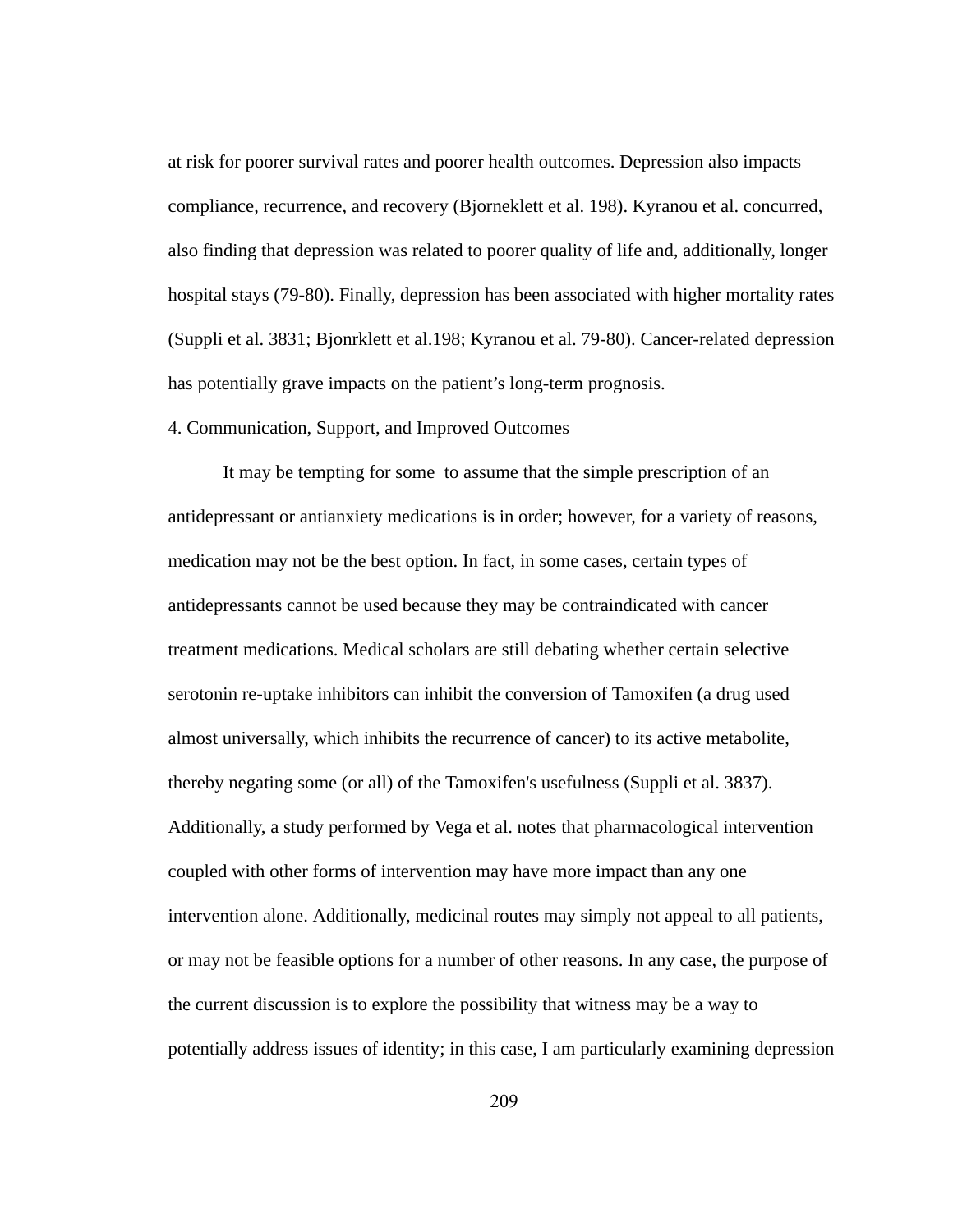as a side-effect of breast cancer which affects identity. We now know that counterstories are a way in which women can attempt to repair the identity damaged by the master narrative and regain moral agency; bearing witness to those counterstories supports the attempt to regain identity and moral agency. Can witness potentially improve treatment outcomes as well? I posit that, because witness has the power to repair the damage of an oppressive identity of the master narrative and restore moral worth, it can potentially improve some of the problems which result from the struggle with identity (such as depression). Many of the studies below examine open communication and support as a method for improved outcomes; I contend that, while these studies don't specifically use the term "witness," as I have defined it above, this communication and support from physicians and family may qualify as a form of witness or, at the very least, the beginnings of witness. While more work needs to be done to specifically study the impact of witness on people with breast cancer, what we see below is enough to indicate that my theory is potentially valid and worth pursuing.

Many studies examine possible interventions—support groups, narrative therapy, relaxation techniques—to treat emotional distress resulting from breast cancer. Of those, many collectively emphasize the need for cancer patients to have open communication and support, as Bower notes: "interventions that emphasize support and emotional expression may be more useful for women with advanced stage disease," (775). Further, emotional support and open communication may offer improved outcomes. Mallinger et al. note: "In studies with cancer patients and cancer survivors, increased emotional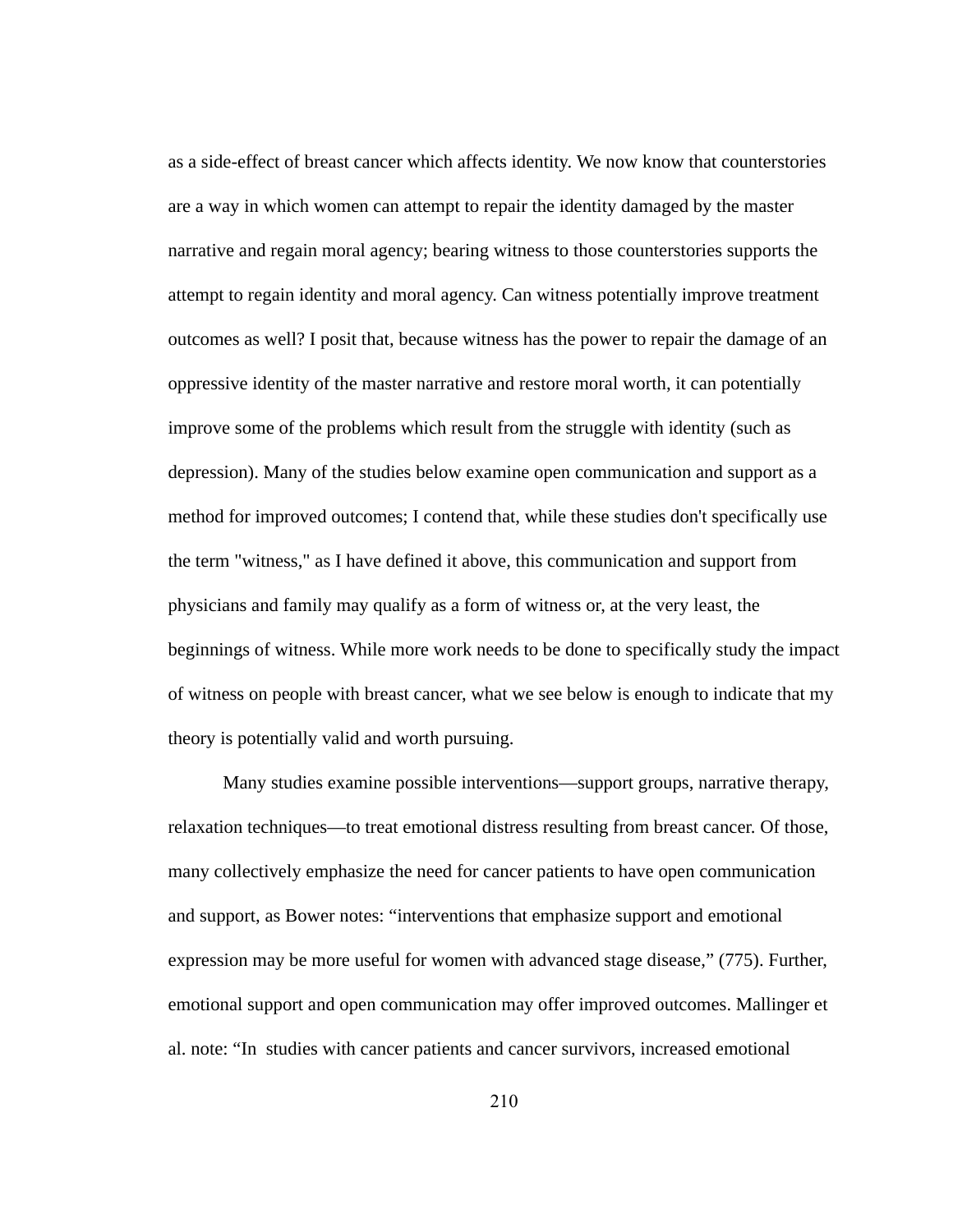support and more open communication have been associated with better psychological outcomes," (359). Finally, Mallinger et al. concluded that, "efforts to enhance productive communication between patients and their family members may help women cope with and overcome the challenges of breast cancer survivorship," (355). We already know from the information presented in studies above that women who feel psychological distress such as depression and anxiety have overall poorer health outcomes, including a potentially higher risk or mortality. If that is the case, and it is also the case that people who have open communication and support have better psychological outcomes, it stands to reason that, at least for some, communicating openly and feeling supported may indirectly lead to improved general health outcomes, perhaps even improved mortality rates.

Malligner et al. note that the desire to cope with any stressful life experience through discussion is common and healthy:

Sharing and talking about one's experiences, thoughts, ideas, and emotions is a positive adjustment behavior, and discussion of traumatic life events has been identified as a key component of successful coping. Talking about a traumatic event may help the individual make sense of the experience, find meaning, and achieve emotional resolution. (55)

Open communication and support such as this may be helpful in alleviating psychological problems because it is in this way that patients are encouraged to engage in intersubjective relationships to others. Through these intersubjective relationships in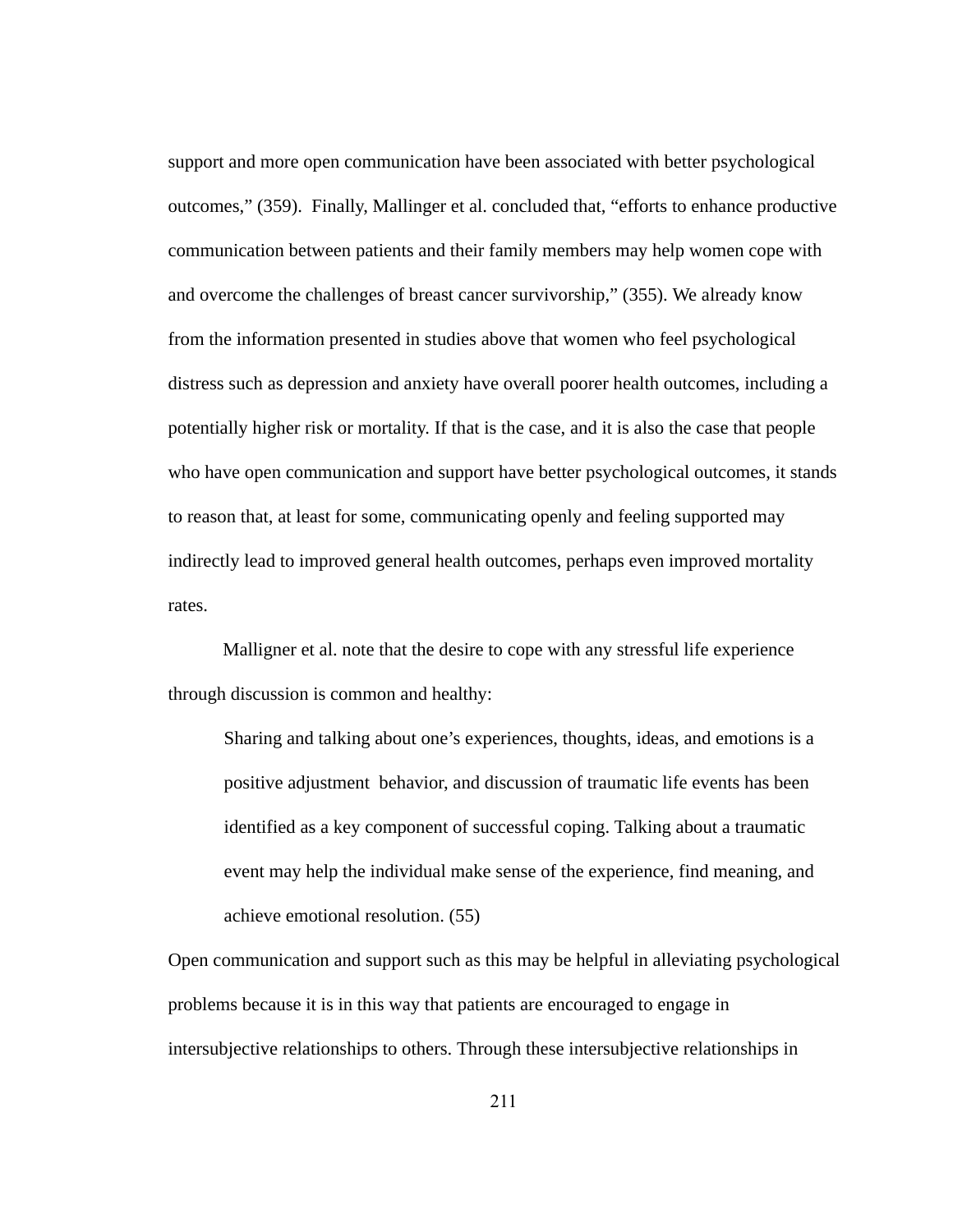which they tell the stories of their experiences, they reconstruct their narratives of self.

The hypothesis that open communication and support allows a patient to reconstruct a narrative of self through intersubjectivity is supported by a Spanish study which examined the effects of mindfulness-based narrative therapy (MBNT) (paired with pharmacological intervention) on cancer-related depression. Narrative therapy, according to Vega et al., is defined as "a psychosocial form of therapeutic intervention [based on the premise that] reality is constructed through language and narrative description in the intersubjective field between human beings." The word "intersubjective" is key to our discussion. The practice of MBNT is focused on, to some extent, recreating reality, but that venture can only be undertaken when the patient has a willing other to engage with. Vega et al. explain that, in this type of therapy, "...the therapist serves as a witness to the client's storytelling and a coeditor of the unfolding narrative." The therapist becomes the patient's necessary witness to the reconstruction of the narrative self, and the researchers found that strategy to be somewhat effective. Vega et al. found that medication along with MBNT resulted in "greater compliance and improvement in functional dimensions of QOL [quality of life]." This study would seem to support the idea that, not only does intersubjectively shared narrative have the power to alleviate depression, it does so in a way which also resolves physical health risks (lowered adherence to treatment, lower quality of life). Additionally, Vega et al. demonstrates that the effective application of narrative techniques to depression must involve an intersubjective relationship to others: reality cannot be reconstructed by the patient without the manipulation of the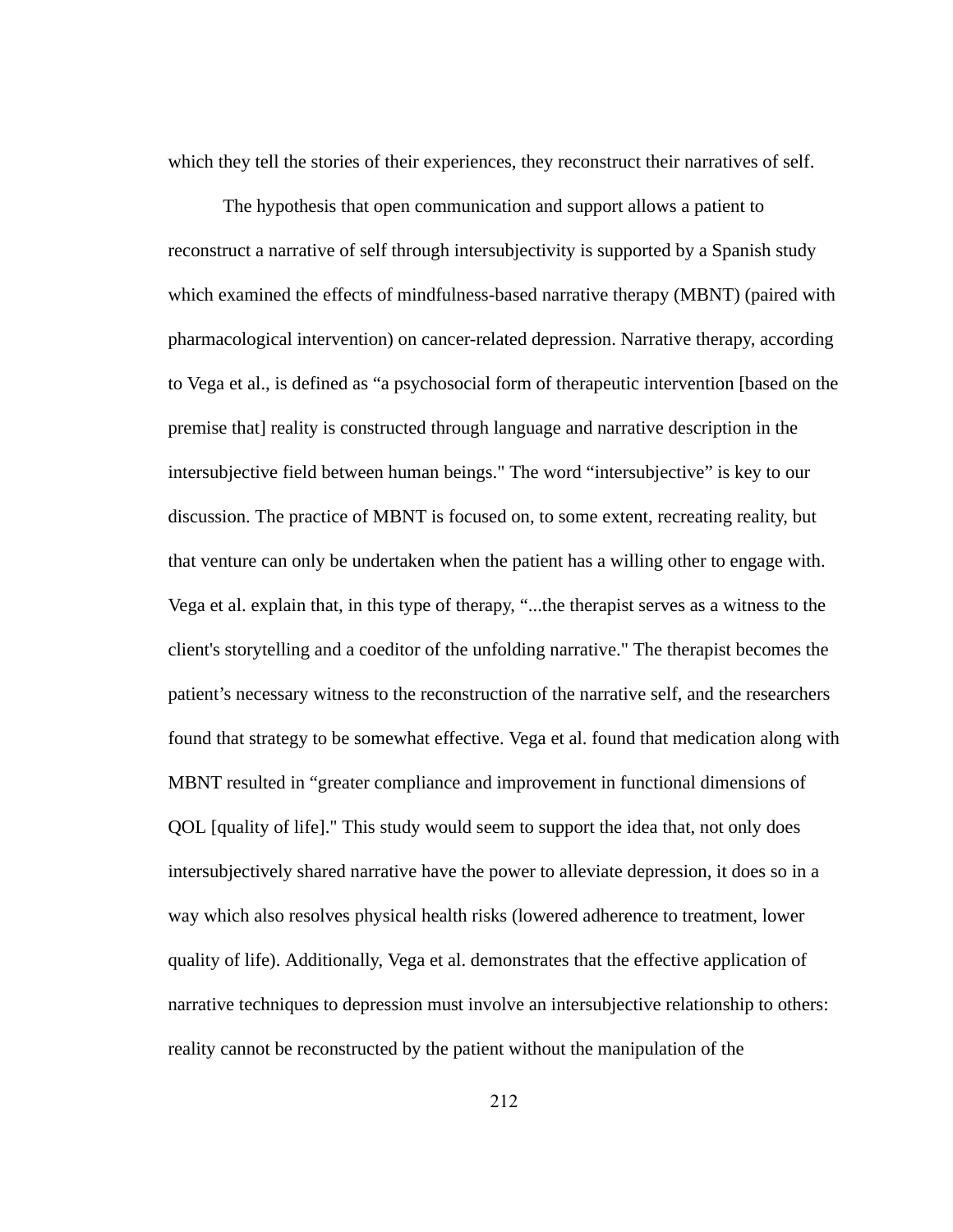intersubjective field "between human beings." The research noted here, as well as that above, would seem to collectively indicate that witness, in the form of open communication and support, may allow for the creation of the intersubjective relationship which is necessary to reconstruct the patient's narrative of self, and the subsequent relief of some aspects of psychological distress such as depression.

### 5. Counterstories

Now that we have established the importance of witness and its potential impacts on breast cancer patients, their reconstructions of self, their moral agency, and some aspects of their long-term outcomes, we turn to counterstories. In order to engage in witness for many of the people who need us, we must understand counterstories and their purpose in resisting the master narrative.

Nelson claims that counterstories are the method by which a person resists degrading representation and restores worth and agency (150). Counterstories have the specific mission of undermining the master narrative: "They ordinarily proceed by filling in details that the master narrative has ignored or underplayed...they are...narrative acts of insubordination," (8). Those who tell counterstories seek to repair the damage done to their identities by the master narrative (154), and to regain moral agency that has been constricted by the master narrative (155). It should be noted, here, that moral agency, according to Williams, is generally defined as the human capability to be held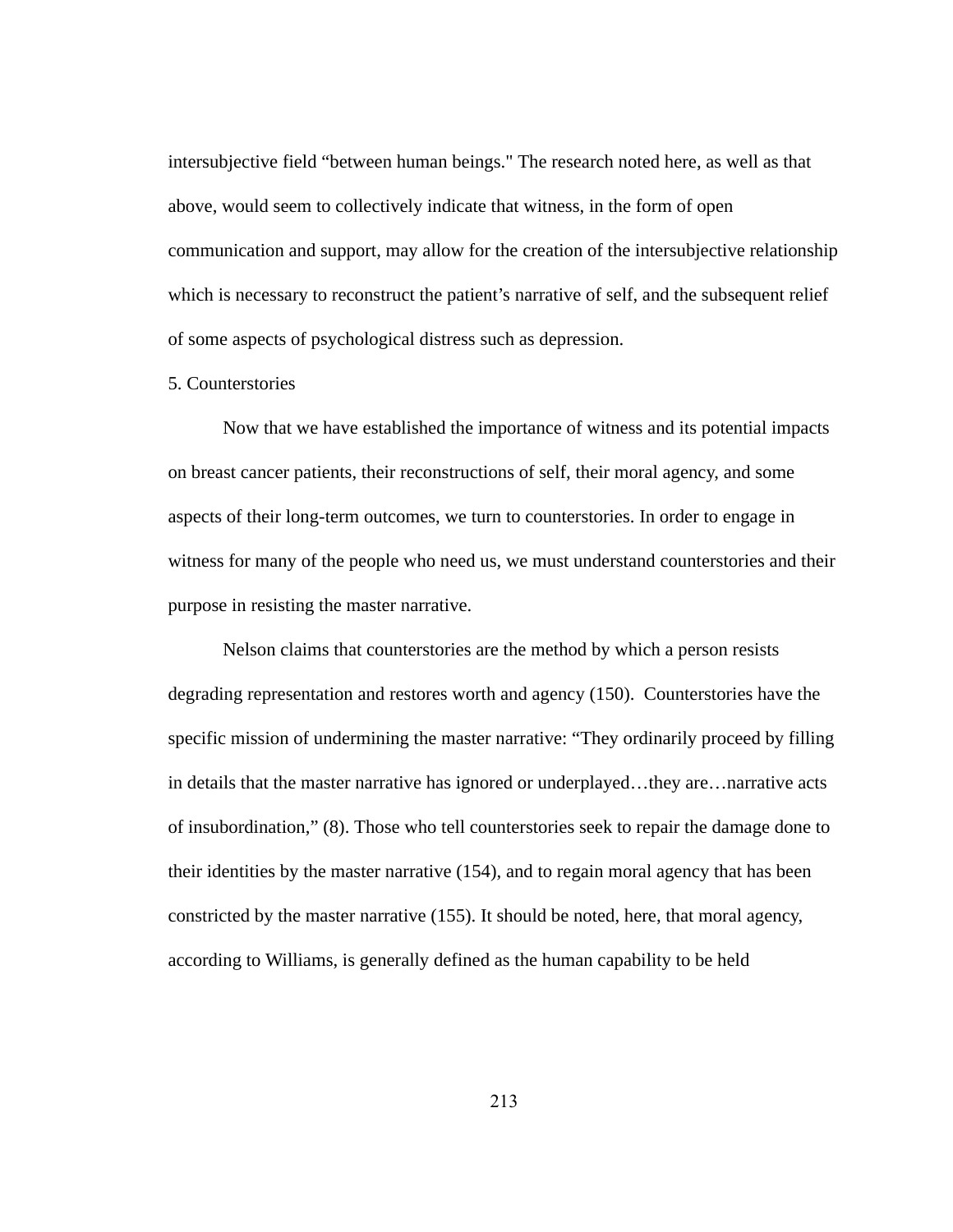accountable for actions based on reasoned knowledge, to some extent.<sup>89</sup> Master narratives which are oppressive, then, can be understood as depriving those whom they oppress of the ability to act on, or be accountable for, decisions related to their reasoned knowledge of a given situation. Counterstories, by resisting and replacing the oppressive aspect of the master narrative, change the depiction of the subject of the master narrative from one who has diminished ability to act on reasoned knowledge, to one who has increased or complete ability to do so.

Counterstories, Nelson claims, are constructed in two key steps: the first is that the oppressive aspects of the master narrative are identified and noted as misrepresentations; the second is that the counterstory alters "the oppressed person's version of herself," (7). Nelson claims that these steps help to repair the narrative self (150). She also notes that there are several things a counterstory must do in order to be successful. These aspects of the counterstories' potential success cast some light on our discussion of the need for cultural acknowledgement and integration of counterstories. First, Nelson claims that counterstories cannot merely exist: they must be embraced by the wider culture (in much the same way the master narrative is) (151). Counterstories must also be acknowledged and embraced not only by those who write them, but by those who have benefitted from the oppressive master narrative as well (151). Nelson tells us that those who have benefitted from the master narrative must be moved by

<sup>&</sup>lt;sup>89</sup> The concept of moral agency, and its definition, is debated by philosophical scholars. For a more comprehensive overview, see Williams, Garreth. "Responsibility."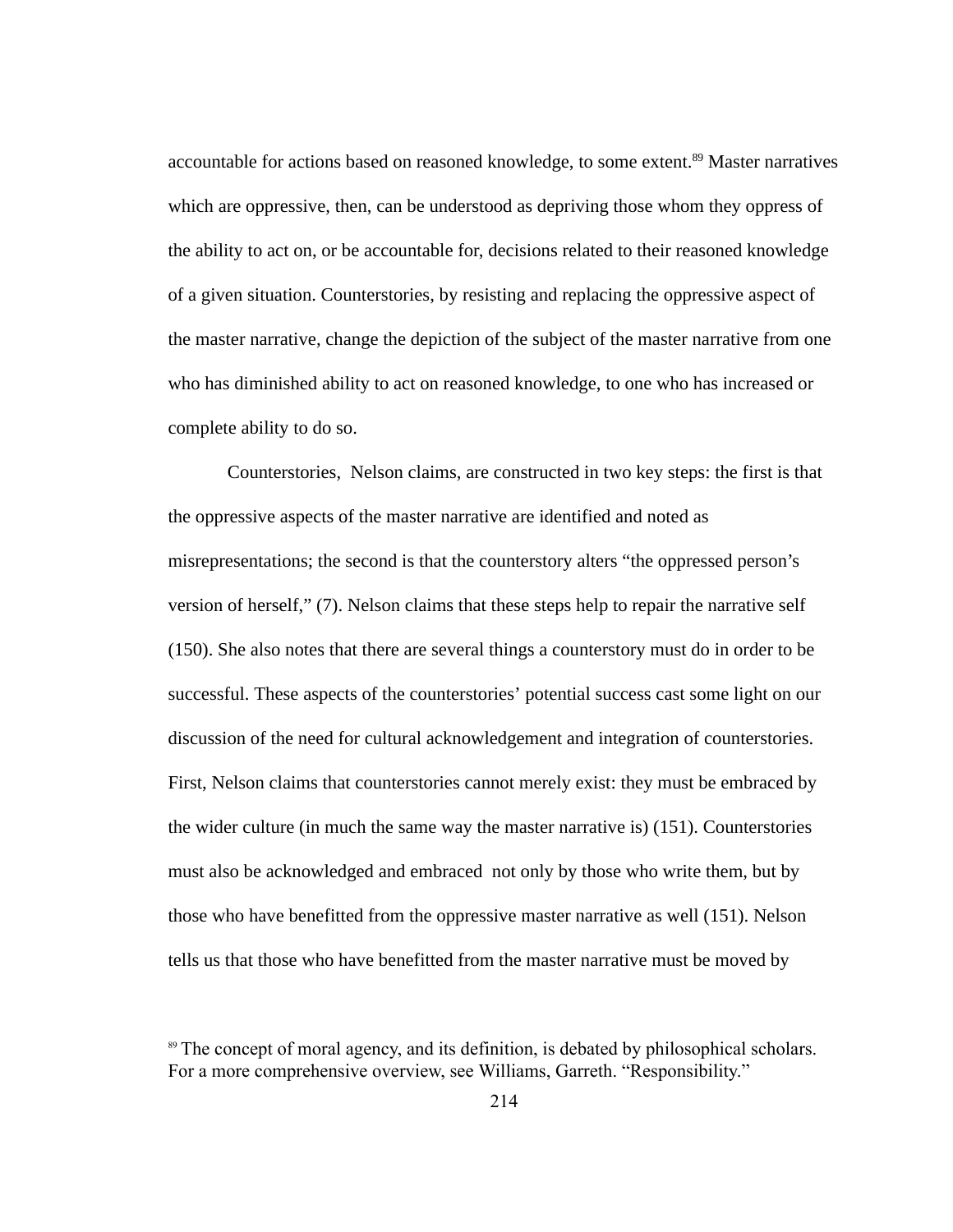counterstories to understand that the master narrative is "morally degrading" to those who are oppressed by it, and give up their position of privilege (151). In the context of the definition of moral agency established above, we can understand Nelson's notion of moral degradation to mean that one who is subject to being morally degraded means that they have reduced moral agency; their capacity as moral agent is less respected, in this case, than those who have the privilege of working within the master narrative. Finally, Nelson notes that, in order for counterstories to be effective, those who write them must come to accept them as constitutive of their identity (151). From Nelson's description of effective counterstories, we can see that the resistance of the master narrative is imperative; moreover, it is work that must be done not just by those writing counterstories. It is work that must be done by our culture as well.

From Nelson's framework, I will proceed below to give examples of counterstories which resist the master narrative and seek to provide altered versions of selves; specifically, altered versions of selves which resist and re-write a given aspect of the master narrative. Because, in Chapter 3, I systematically proceeded through the problematic concepts of the master narrative—that early detection means a cure, that biomedicine is the authority and treatment guarantees survival, that having breast cancer means performing heteronormativity, and that people are expected to be ideal breast cancer patients—I will proceed in the same manner below. For each concept, readers will see examples of counterstories which fit Nelson's description, demonstrating the compelling nature of counterstories and the powerful need for the pluralization of the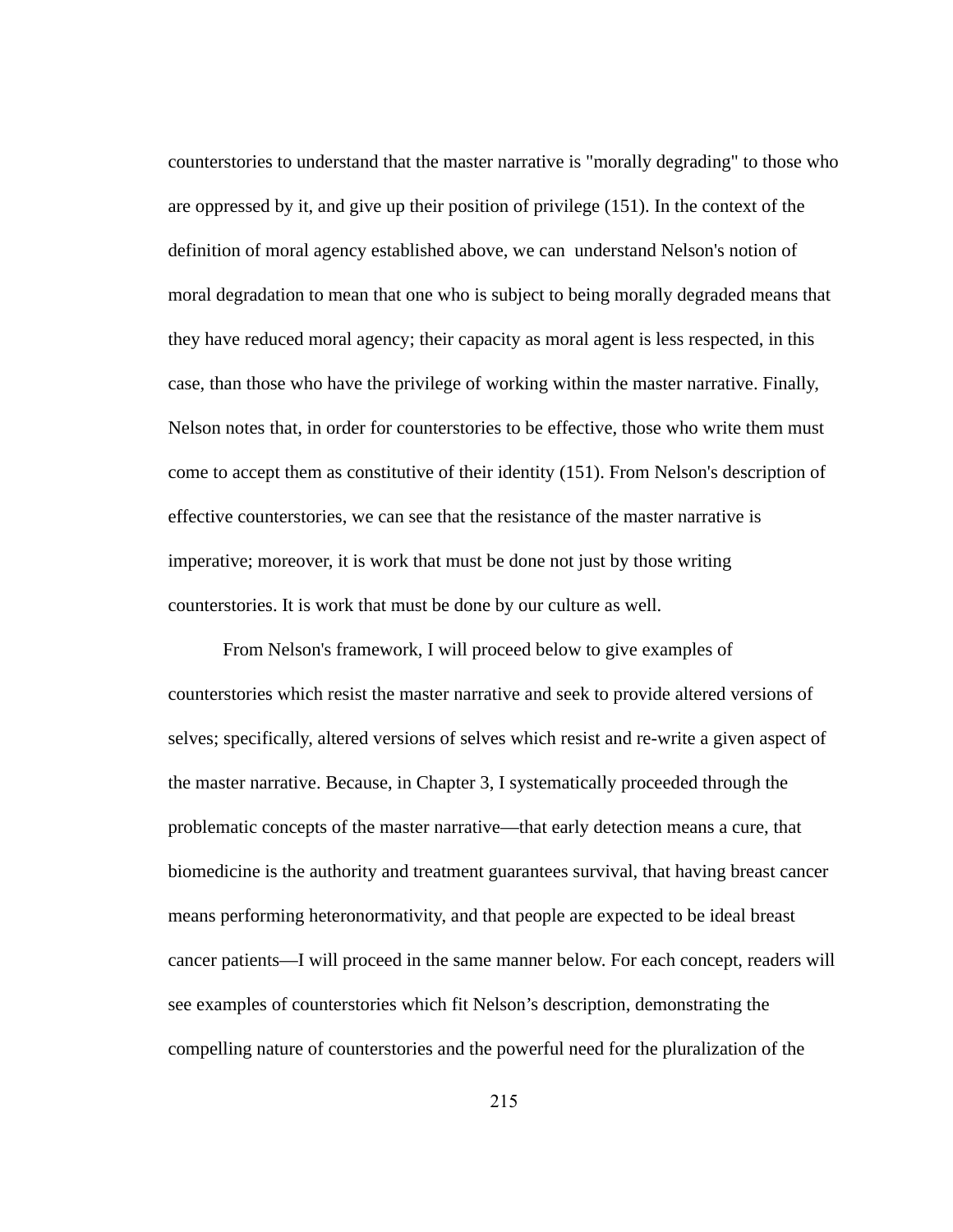master narrative. The texts used below are narratives from diverse people, including black women and those who identify as members of the LGBTQ community. I have deliberately avoided older, more well-known counterstories, such as that of the beloved Audre Lorde. Lorde and her ilk, our predecessors in breast cancer narratives, have left a tremendous and powerful legacy. However, works like those of Lorde and Carson have been examined and discussed at length, in deeper contexts, and by a multitude of established scholars; here, I think it's especially important to explore counterstories which can offer the freshest expressions of what it feels like to live with breast cancer in a pinkwashed world.

# 6. Early Detection Still Means You Have Cancer

In previous chapters, we saw that the abject breast cancer body is a body perceived to be out of control and subject to medical management of its excess. In the context of the breast cancer awareness movement, the "early detection leads to a cure" message is the way in which the abject female body is subject to policing and discipline through medical management of illness. Promotion of regular mammograms, for example, is one way in which this message is spread. Ehrenreich notes the presentation of the message in breast cancer walks: "Beaming survivors, proudly displaying their athletic prowess, are the best possible advertisement for routine screening mammograms, early detection, and the ensuing round of treatments," (51). The idea that, "early detection means a cure," (particularly if a person gets regular mammograms) is an oversimplified notion that the writers of some counterstories seek to dispel. Christine Middlebrook is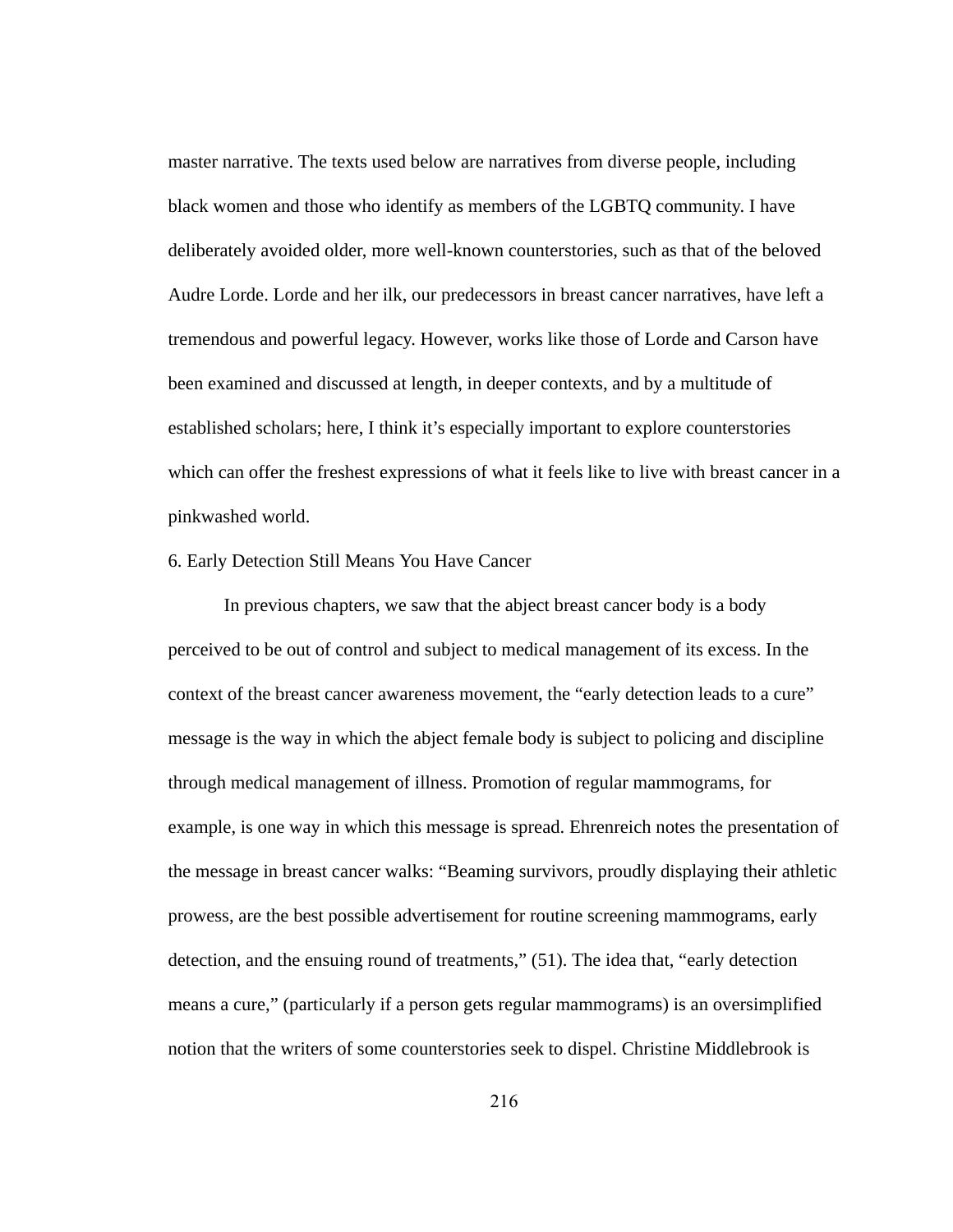one of those women. In her story, she documents her aggressive pre-menopausal breast cancer, even as she is dying from it. Her story resists the oversimplification of the early detection message, and replaces it with the idea that breast cancer can be fatal, even when we've had our mammograms: "I didn't know, as I believe the world does not know, about the virulence of premenopausal breast cancer. I didn't understand the intentional vagaries of the words *early detection,* which imply that finding a potentially lethal disease early is the same as discovering its cause and curing it," (2). In this passage, Middlebrook fulfills the first condition for a counterstory by correcting the notion that early detection is a near-guarantee for those with breast cancer to be cured. As we discussed in the previous chapter, the notion that people should get regular mammograms, and that those who don't are somehow accountable for their illness, creates a situation in which people are victim-blamed for their breast cancer, and that is the oppressive aspect of the master narrative. Middlebrook fulfills the second condition for counterstory by pointing out the "intentional vagaries" of the message. By noting that it's the message which is problematic, not the patient's behavior or choices, she reverses the notion of victim-blaming implicit in this master narrative concept. Winnow reclaims the same notion on behalf of lesbians: "When they talk about prevention, they are talking about early detection...and then they pass it off as prevention...We don't control our environment. We know that as lesbians we don't control the society," (24). Here, Winnow also corrects the oversimplified idea that "early detection means a cure." Further, by claiming that lesbians have a stronger sense of the things beyond their control, she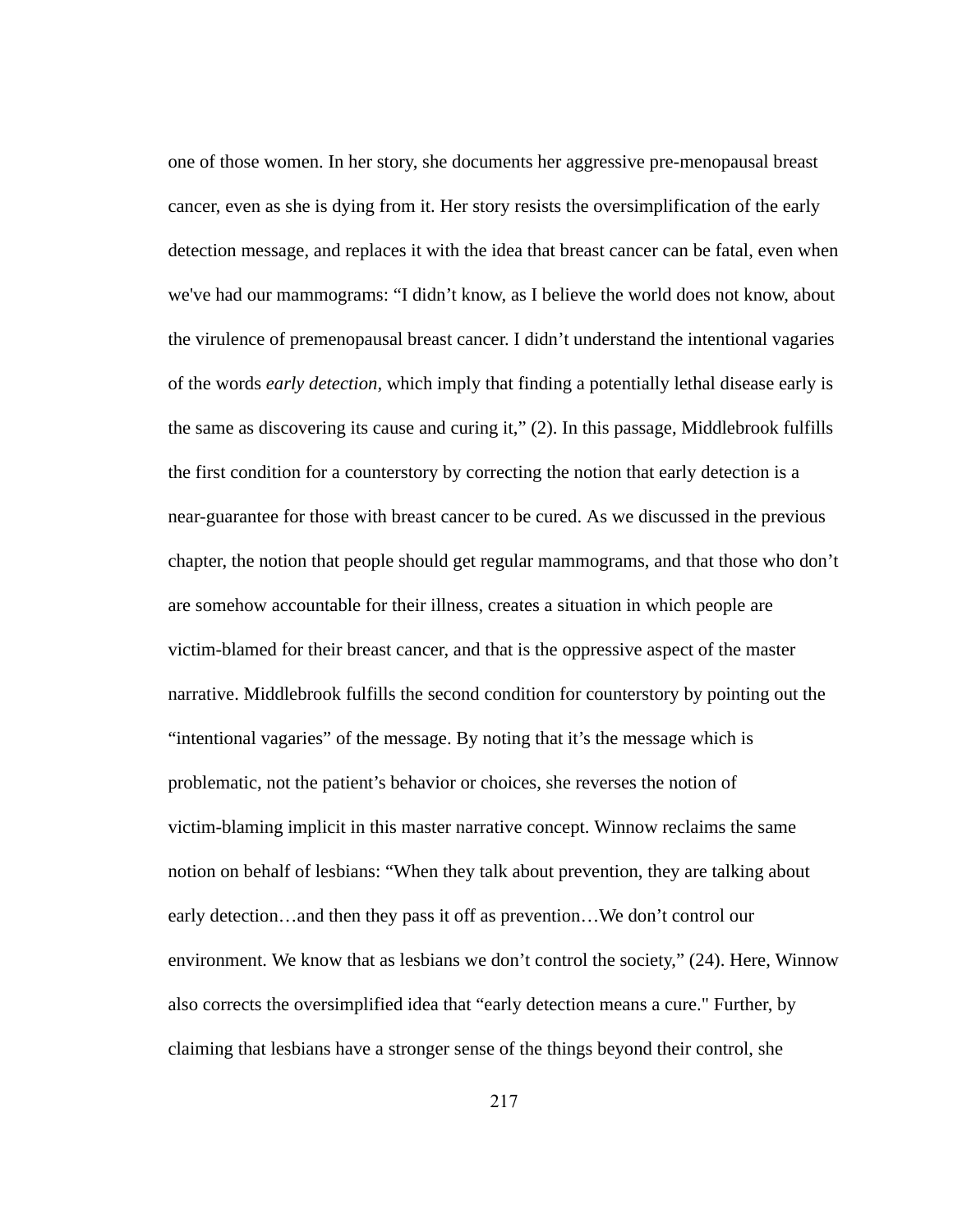removes the capacity for victim-blaming: one cannot accept or feel blame for something one already knows and acknowledges is beyond control.

Winnow is not alone in acknowledging that breast cancer may be beyond the control of early detection, that it might even be fatal. Comic Tig Notaro gave a historic performance at The Largo in 2012, in which she revealed her recent diagnosis of potentially fatal bilateral breast cancer to the audience (Notaro). Early in the show, she hears a woman sympathetically exclaiming, "Awwww," as Notaro recounts aspects of her diagnosis (Notaro). After a few off-the-cuff cracks to the audience, Notaro chuckles, looking at the woman but speaking to the broader audience: "It's Ok. It's OK. It's OK," (Notaro). The audience laughs at the irony of the role reversal: the woman with cancer is comforting the ostensibly healthy woman. Then Notaro goes deadpan: "It *might not* be OK. I'm just sayin," (Notaro). The audience laughs again then goes silent, save for a few nervous chuckles, confronted with the reality of Notaro's admission (Notaro). The counterstory to the oversimplified message that, "early detection equals a cure" is that even when it's detected, it's still cancer, and that might not "be OK." The major subtext, of course, implied by the idea that it might not be OK, is that the possibility exists that you might die. In just these two sentences, Notaro tells a counterstory: she resists the idea that early detection always means a cure, and she replaces it with the idea that even, with early detection, breast cancer is potentially life-threatening. Notably, just a few moments later, Notaro suggests to the audience that she transition away from the dark material and tell more lighthearted jokes. A man from the audience yells, "No! This is fucking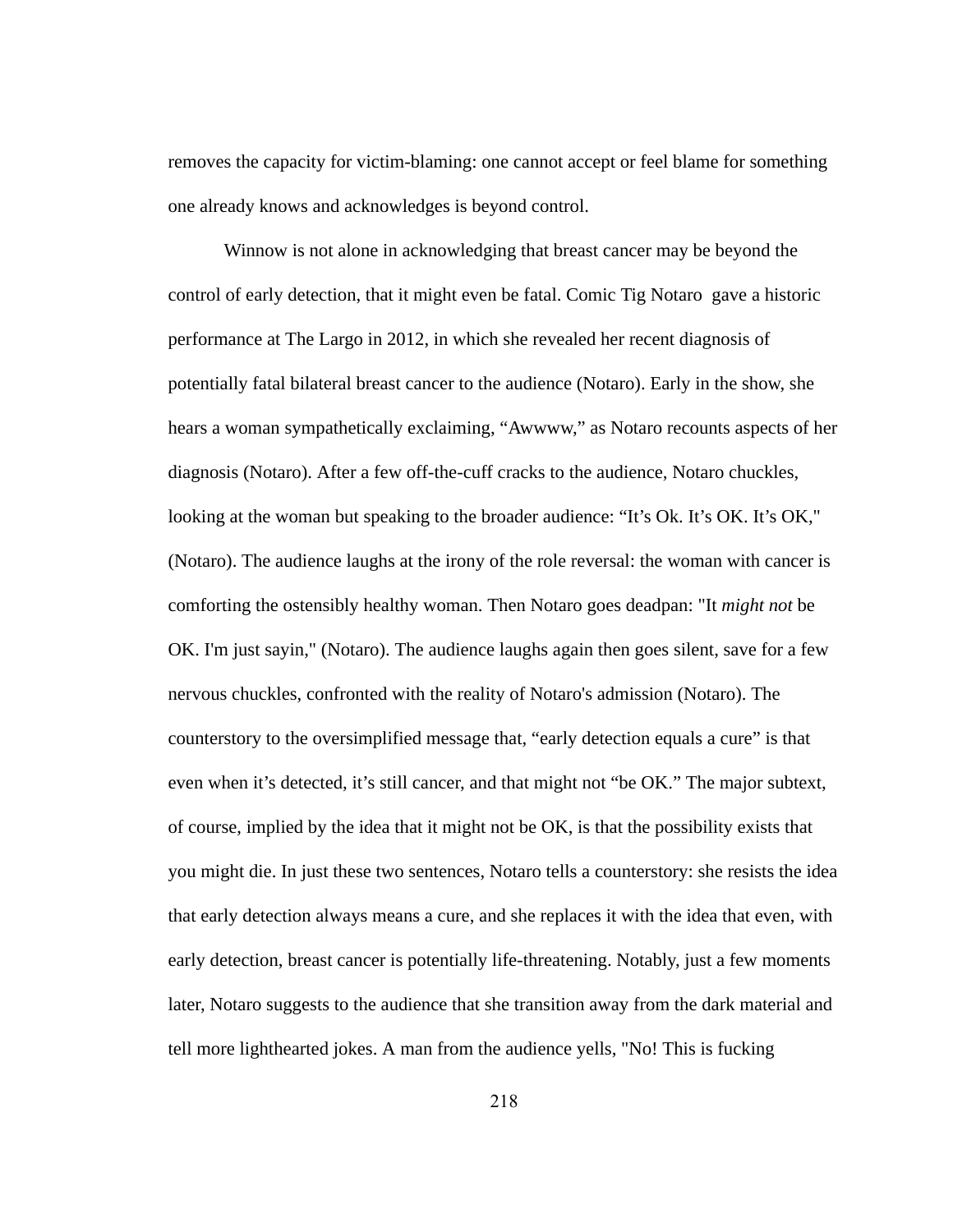amazing." (Goolsby and York, Dirs.). Notaro, chuckles and pauses. The audience cheers uproariously, so loudly that, for a moment, she can't go on with the set. In a subsequent documentary about the groundbreaking set, Notaro comments on this moment by noting that when the audience member yelled that comment, that was when she knew she'd done the right thing in making her diagnosis part of her set (Goolsby and York, Dirs.). Crude as his comment is, it (along with the audience's subsequent response) indicates that Notaro and the audience entered an intersubjective space which resulted in her feeling like her counterstory was witnessed.

The notion that people die of breast cancer, that it can't always be controlled by early detection via mammograms, is not one that's included in the "early detection means a cure" concept, which is problematic because it excludes from the movement the people who in fact, do die of breast cancer. The exclusion of acknowledgement of death from the popular breast cancer awareness movement creates a silence in which many find it hard to break, for fear that they may somehow "jinx" their outcome, as Middlebrook observes in her daughter's reticence to discuss her poor prognosis: "Talking about my dying, Maggie... is not going to kill me. Not talking about it will not save my life," (31). Here again, Middlebrook's counterstory corrects the master narrative by noting that she may die. The oppressive aspect of this part of the master narrative is that it potentially silences dying patients; Middlebrook resists that notion by talking about her illness, and refusing to let others be silent about her illness. She replaces that aspect of the master narrative by reclaiming the silence which has affected her life and the life of her daughter, not only in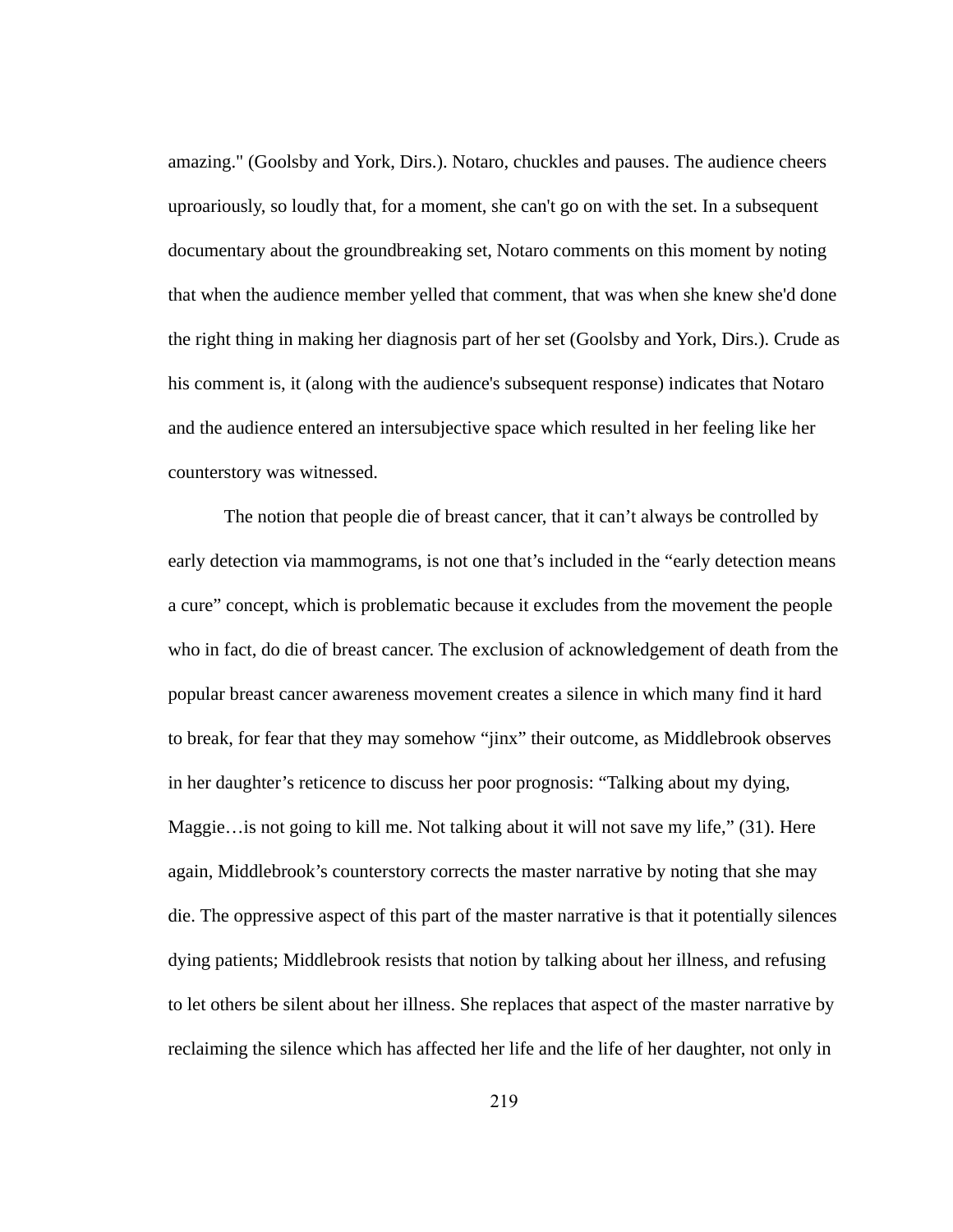their conversation, but by documenting her dying and publishing her story. She also reclaims the silence around death by acknowledging its inevitability, controverting our culture's death denial: "But what is a cure, I ask myself? If we have drummed away cancer, what then? Will I live forever? Of course not," (51). When faced with her own death by a rare and aggressive breast cancer, Ruthann Robson finds that her oncologist predicts she will not survive, and that her editor does not find her story "good copy," (53). She vows to tell her story anyway. Robson aligns her rebelliousness in confronting death with her rebelliousness in becoming a writer, and in coming out: "I remind myself that my Sunday school teacher told me I couldn't be a dyke and my high school English teacher told me I couldn't be a writer…I grew up to be a dyke writer…I will live to tell the tale…If only for today, this bald dyke lives," (53). Robson seeks not to resist physical death but rather to resist the figurative death caused by the silencing of her voice, of her narrative of self. The message that, "early detection means a cure" creates a silence around death, a silence in which some people may be excluded. Notably, they both indicate that narrative is the method by which they intend to go on living: silence destroys the narrative of self, which is its own figurative death. By complicating the idea that "early detection means a cure," Middlebrook and Robson tell counterstories: they break down this problematic concept of the master narrative, and replace it with the idea that breast cancer still means a confrontation with one's own mortality.

# 7. Biomedicine as Fallible and the Epistemic Authority of the Patient

The idea that breast cancer is easily curable, combined with the concept of early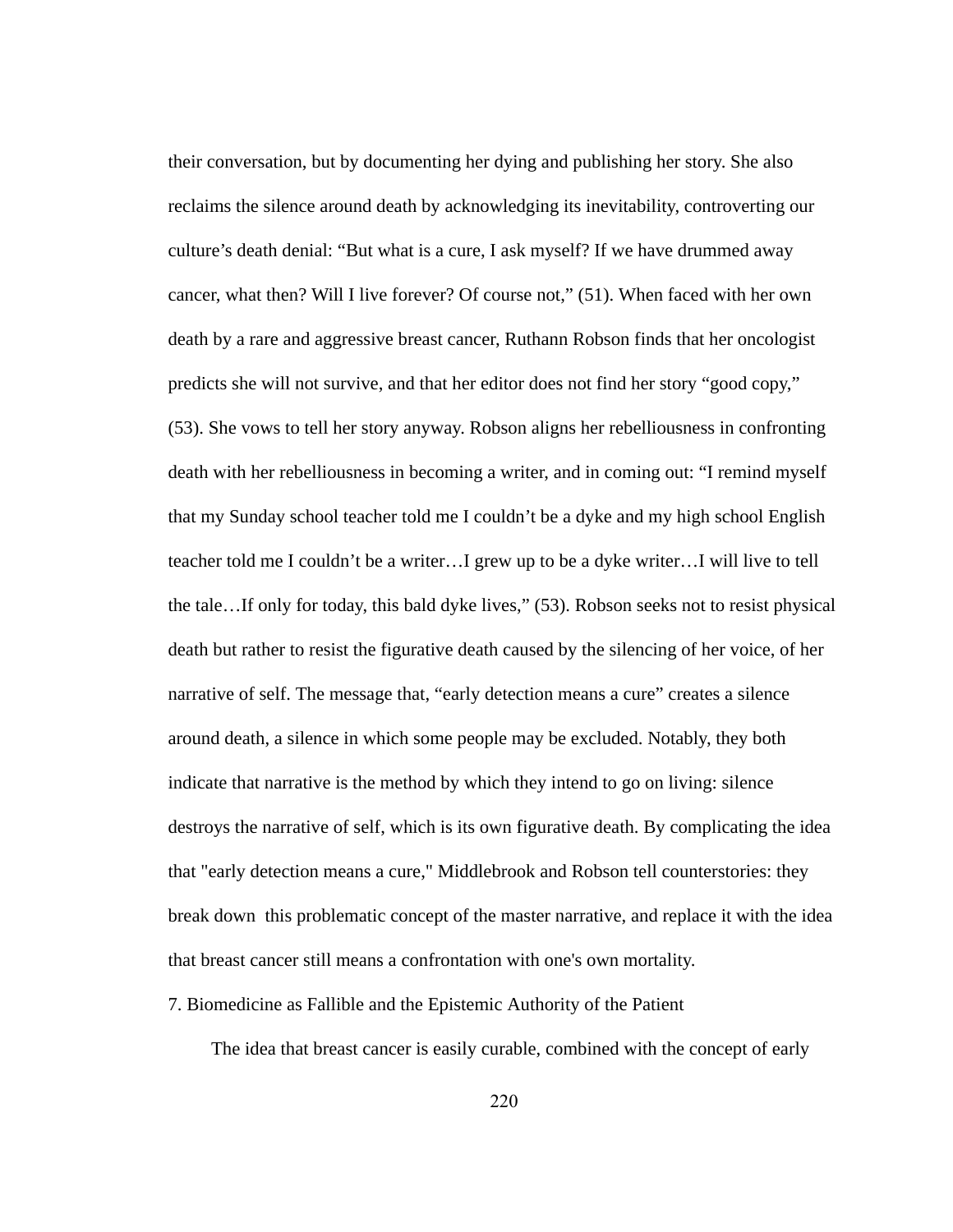detection which put people in a position to be held accountable for their illness, contributed to two other elements of the breast cancer master narrative: the imbalance of knowledge and power between physicians and patients, and the idea that people with breast cancer assumed some responsibility for the outcome of their diagnosis. These problematic concepts of the master narrative allowed the abject breast cancer body to be policed and disciplined, as Ehrenreich observes: "…I can tell you from a few hours of investigation that the career of a breast cancer patient has been pretty well mapped out in advance for me: You may get to negotiate the choice between mastectomy and lumpectomy but…you're doomed to chemotherapy, meaning baldness, nausea, mouth sores, immunosuppression, and possible anemia," (44). Her use of language around the relatively limited options for breast cancer treatment, and her feeling of being "doomed" to chemotherapy, indicates the authority with which medicine has constructed the breast cancer "career." Robson indicates the way in which the medical authority, like that noted by Ehrenreich, puts responsibility for outcomes of treatment onto the patient. She notes this in an observation her doctor, who she finds comforting by the way in which she confronts the grim reality of Robson's illness: "She certainly isn't like the doctors who write those popular healing books...These doctors are always positive... "Personal responsibility" is their mantra. Which is pretty close to blame if you ask me," (48). In this case, Robson appreciates the fact that her doctor simply acknowledges the possibility of death that comes from Robson's illness, and does not presume an authority which deflects the blame for the outcome back onto Robson. She and Robson both know that she is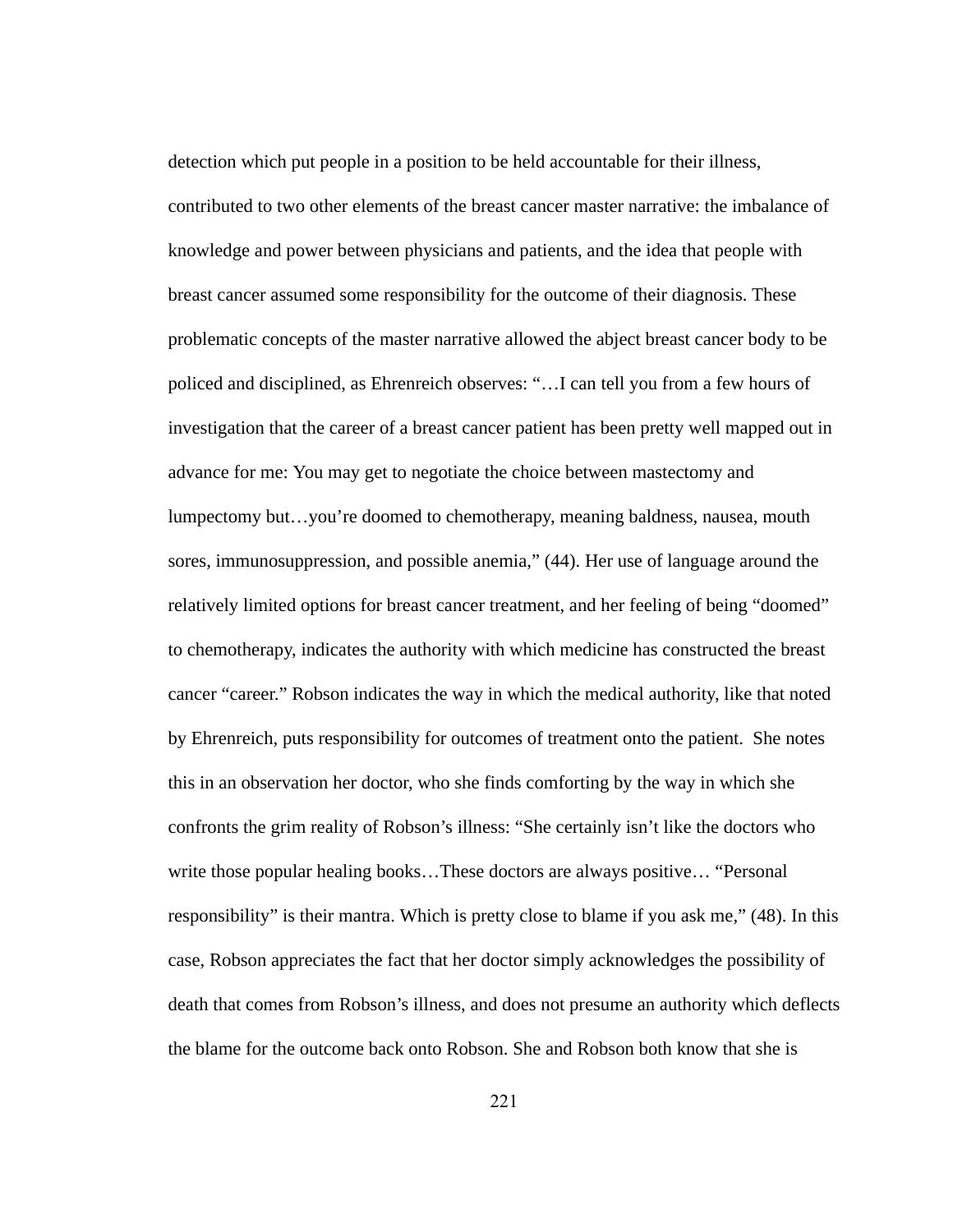likely to die. Therefore, the doctor does not exclude Robson from being a knower in this situation. She does not subjugate Robson's knowledge of what is happening to Robson's own body. The authority of medicine in illness sometimes does result in the subjugation of knowledge of the ill person, as Carel notes: "It seems to us that it is frequently the ill person's ability to offer relevant assertions that is being questioned, rather than their ability to make assertions at all. The patient in such cases is 'recognized as unable to participate in activities whose content is intrinsically epistemic'," ( *Phenomenology of Illness* 199). As noted in Chapter 3, women are particularly subject to having their knowledge subjugated to biomedical science.<sup>90</sup> In the case of breast cancer narratives, this subjugation may result in epistemic injustice. Further, it supports cultural norms by which people with breast cancer are somehow viewed as responsible for their diagnosis or poor outcomes if they do not subject themselves to the authority of biomedicine.

In her memoir, *Seeing the Crab,* Christina Middlebrook also constructs a counterstory against the power of medicine and the inevitability of a cure. In reflecting on her worst moments of treatment, in the wake of high-dose chemotherapy, Middlebrook mediates the power of medical language by equating the experience to the physical death of her body (rather than using the word "treatment"). In the opening line of the chapter, "Witness," she tells the reader, "It is difficult to remember being killed, " (57) and then later in the chapter she elaborates: "They had thought all of me, body *and* soul, was going to die. But I had known that if my body was going to die, *I* was not going to accompany

# <sup>90</sup> See chapter three, page 36.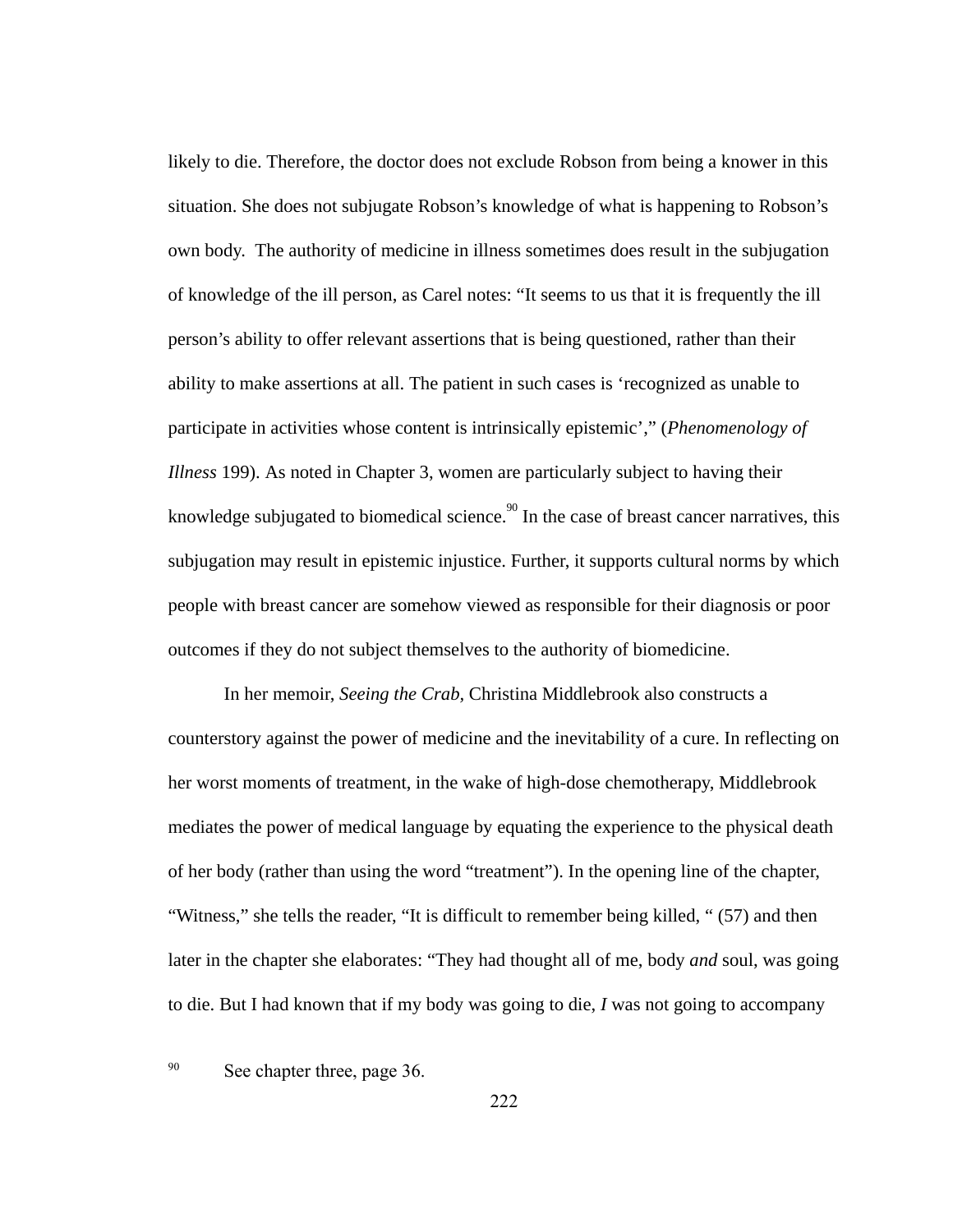it," (61). By acknowledging the physical difficulty of her treatment, and calling it a physical death (though, not a death of the soul), Middlebrook focuses on how the experience feels to her. The irony here is that the treatment, while aggressive and painful, is meant to keep her alive. Middlebrook, though, seeks to complicate our socio-cultural notions of the experience. She wants readers to understand that, while the therapy may actually keep her physical being alive for the time being, her body as she has previously known it will never be the same—it will die.

Furthermore, Middlebrook shirks the oppressive identity of herself as one who does not have epistemic power by indicating that she knew how to preserve her narrative of self, even in the face of the "death" of aggressive treatment. Many have felt the social pressure to endure chemo with stoicism and bravery, or to keep secret the brutal and often disturbing details of what actually happens to the body. The message of these counterstories is that the authority of medicine is fallible; treatment is often a difficult and painful series of efforts which does not always cure breast cancer (and can even feel like it's killing the patient, rather than helping her survive). Moreover, and more importantly, they demonstrate that those with breast cancer should be encouraged to use their epistemic power as knowers, and that medical professionals should engage in relationships to their patients as epistemic peers. They will also empower patients in the construction of their narratives of self, and form Foucault's "horizontal conjunctions," and resist the disciplinary mechanism at work in the master narrative.

8. Breast Cancer Beyond Heteronormativity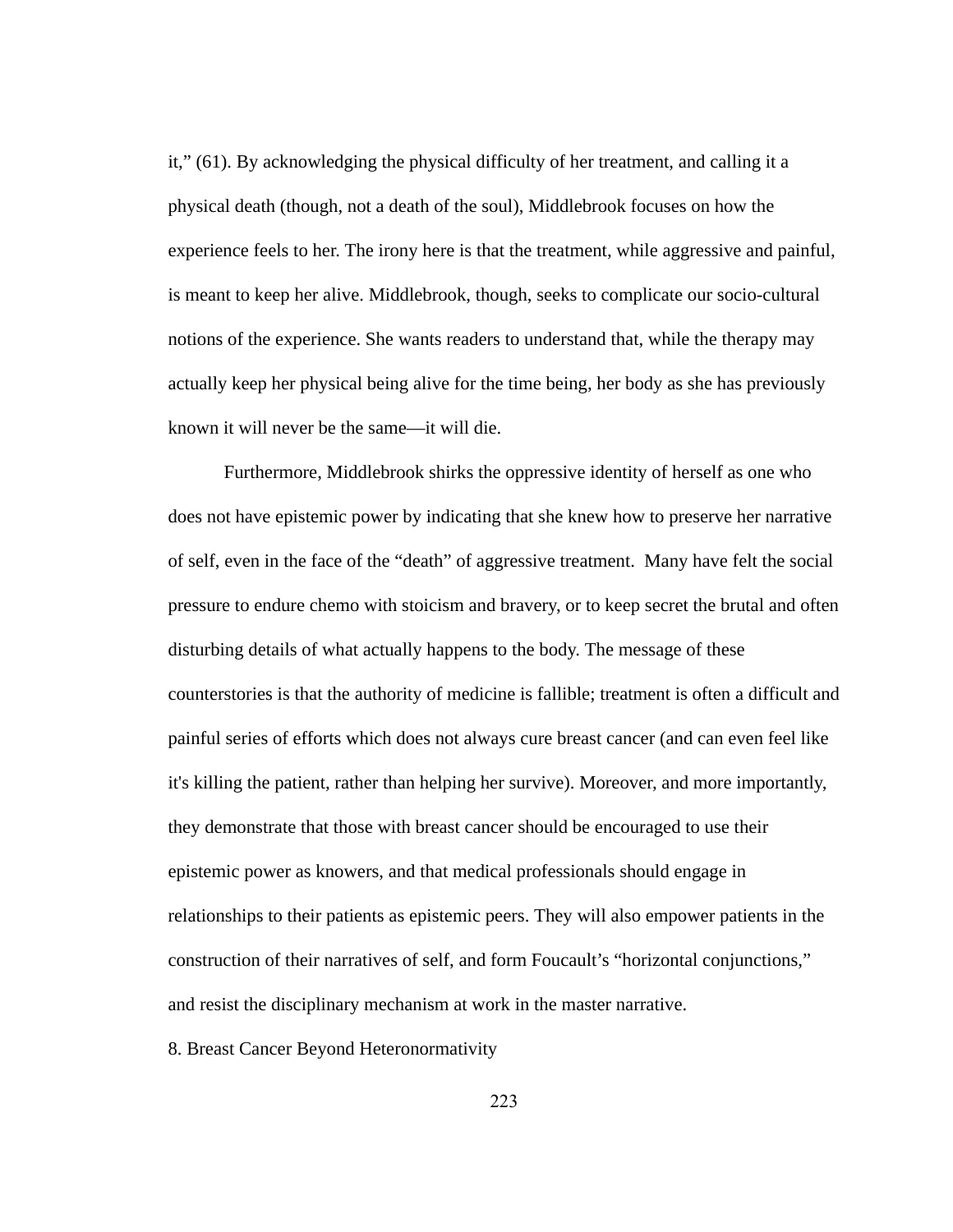As we noted in the previous chapter, one concept of the master narrative of breast cancer is that it expects people with breast cancer to perform heteronormative femininity. It seeks to delimit the female body safely within the confines of the male/female gender binary. The master narrative enforced by pinkwashing and all its overtly traditionally effeminate accoutrements, allows for policing and discipline of those who do not fit comfortably within the realm of heteronormative femininity. Counterstories of this section note the need to acknowledge people whose notions of femininity do not necessarily match the master narrative and its expectation for the heteronormatively feminine. Instead, these stories acknowledge the voices of those who struggle with the idea of reconstructive surgery or the wearing of a prosthesis as normalized and expected, as something people do so as to make others more comfortable. Middlebrook notes the phenomenon: "A friend says that, because of a prosthesis, no one ever thinks about her mother-in-law's mastectomy. ('Except your mother-in-law,' I think to myself, picturing my own empty chest in the mirror. 'What do you think your mother-in-law thinks when she gets dressed each morning?') (7-8). These are the counterstories of those who seek to complicate or alter concepts of the female breast as a cultural signifier of the feminine, and people who complicate traditional notions of femininity altogether.

Counterstory tellers attempt to loosen the ties between breasts and concepts of female beauty, such as Carol Bonicelli does in her painting, *Venus Revisited*  (143). In this painting, the artist has capitalized on the traditional vision of Venus, icon of feminine beauty, but the painting has been altered to incorporate the counterstory. First, it is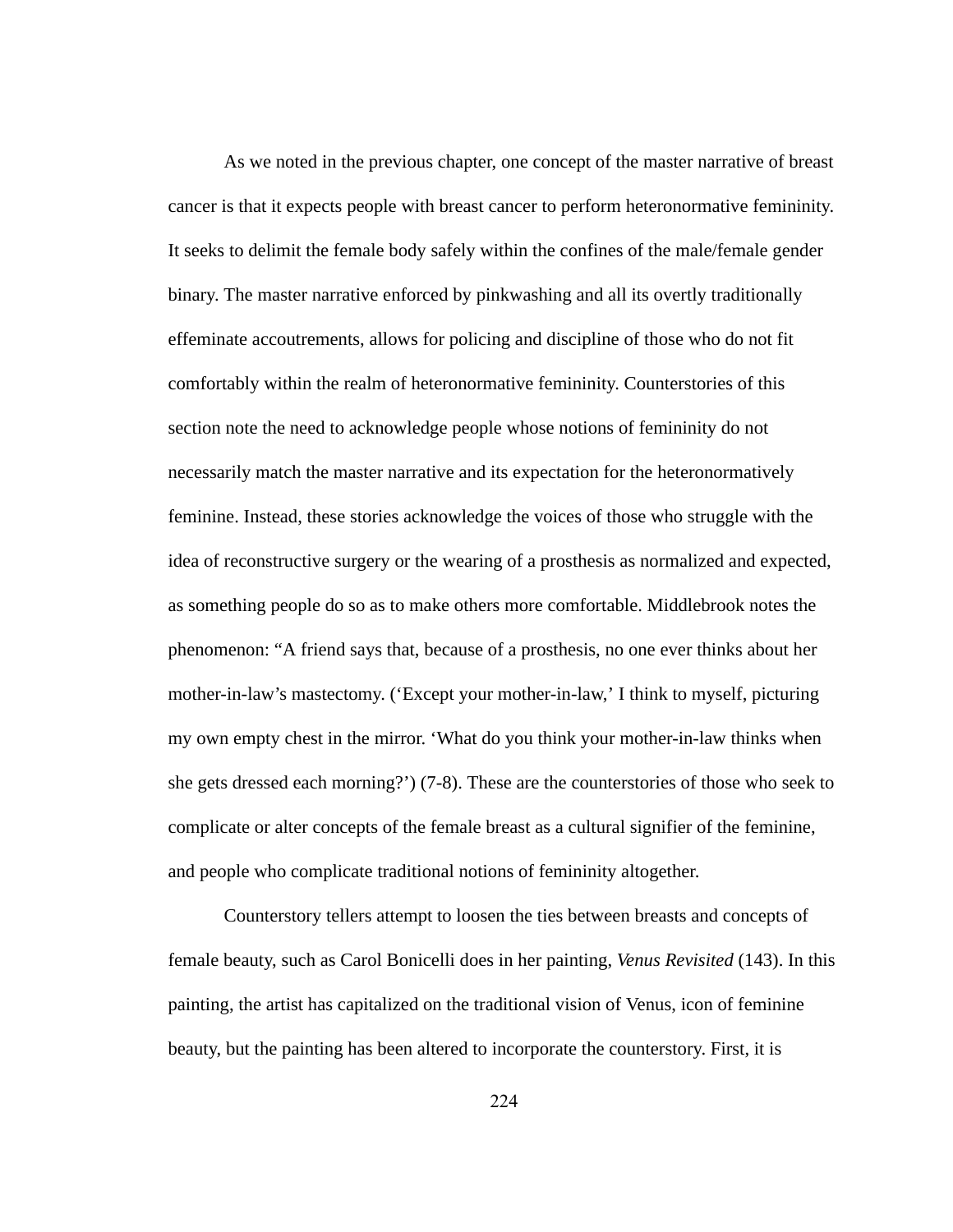painted with rather flat dimensions and simplified colors, with fewer detailed brushstrokes than the original, which indicates its contemporaneity. This choice is important because viewers must understand that the woman pictured is a contemporary woman in order to get the point. Second, the view of our modern Venus is much closer up, from just below her navel to just above her head, which forces the reader to focus directly on her torso and very little else. Third, and most critically, Venus is surrounded by a frame of very delicate, feminine, vines, one of which has crept across the left side of her chest, forming a tendril-like scar where her left breast should be. Her right hand, as in the original painting, rests on her chest, but in this case it rests just above the vine/scar, her pinkie finger serving as a pointer to draw the viewer's attention directly to the scar. By using the image of Venus, but redefining her as a contemporary woman with a mastectomy scar, Bonicelli seeks to redefine how we consider contemporary feminine beauty; this is the aspect of the painting which resists the master narrative. Bonicelli replaces the master narrative's concept of heteronormative femininity by focusing the viewer's attention on the notion that the loss of a breast does not make her less whole, or less beautiful or even less feminine; simply a different version of femininity from the original. This painting is a counterstory in that it deconstructs the master narrative's accusation that mastectomy scars are ugly or unfeminine; it alters the self-perception of the oppressed by using one of the world's most famous icons of beauty to demonstrate the way in which mastectomy scars can be reclaimed within the realm of beauty.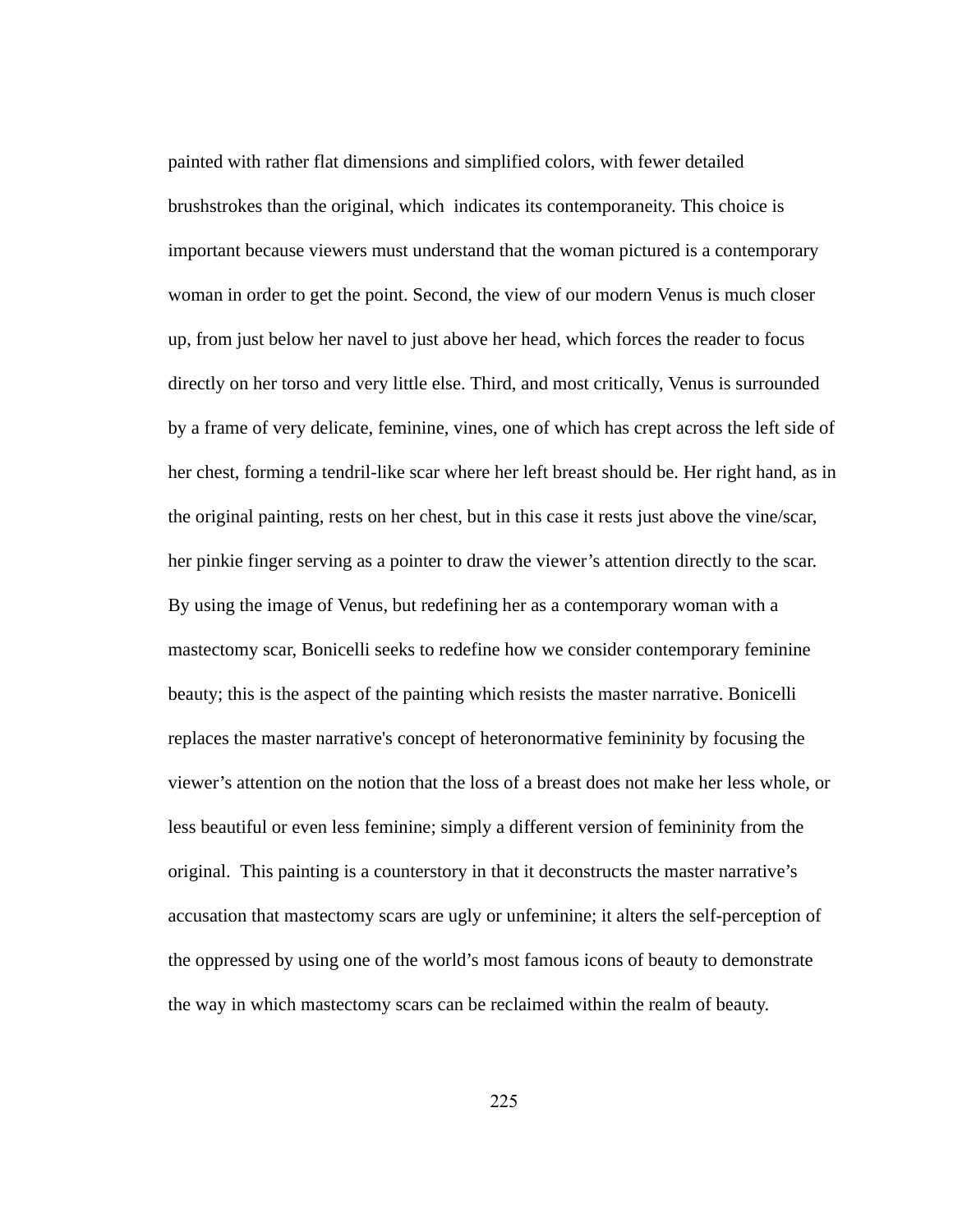Other counterstories of breast cancer by members of the LGBTQ community complicate our cultural concepts of the feminine. Two writers of breast cancer narratives liken the experience of reconstructing their identities in the wake of breast cancer to the process of coming out. Lord says that, "It's like coming out of the closet. You don't do it just once, and once you've done it you can never stop...cancer... is an identity I must state, or choose not to state, at every encounter," (18). This observation notes the way in which these women are doubly marginalized by the experience of cancer. Even before her illness, cultural heteronormativity put Lord in a position in which she had to constantly acknowledge her sexual identity as a lesbian. She came out, but she often needed to remind others around her, those who assumed heteronormativity, that she did not fit that mode. Further she had to do it again and again. Now that she has cancer, she is doubly non-normative. This counterstory resists the master narrative's association of breast cancer with heteronormative femininity; it replaces the master narrative's emphasis on heteronormativity by instead aligning breast cancer with homosexuality.

Robson, too, tells a counterstory in which she resists notions of traditional heteronormativity, and instead aligns her experience of breast cancer with homosexuality: "I guess I somehow believe that I can write my way out of this mess. The way I've written myself out of other messes, like heterosexuality for instance," (50). Here, Robson indicates that the same narrative inclinations which helped her construct her sexual identity will be extended to reconstruct her identity during cancer. This identity, of course, is also bound up with her sexual identity, as she observes when she discusses her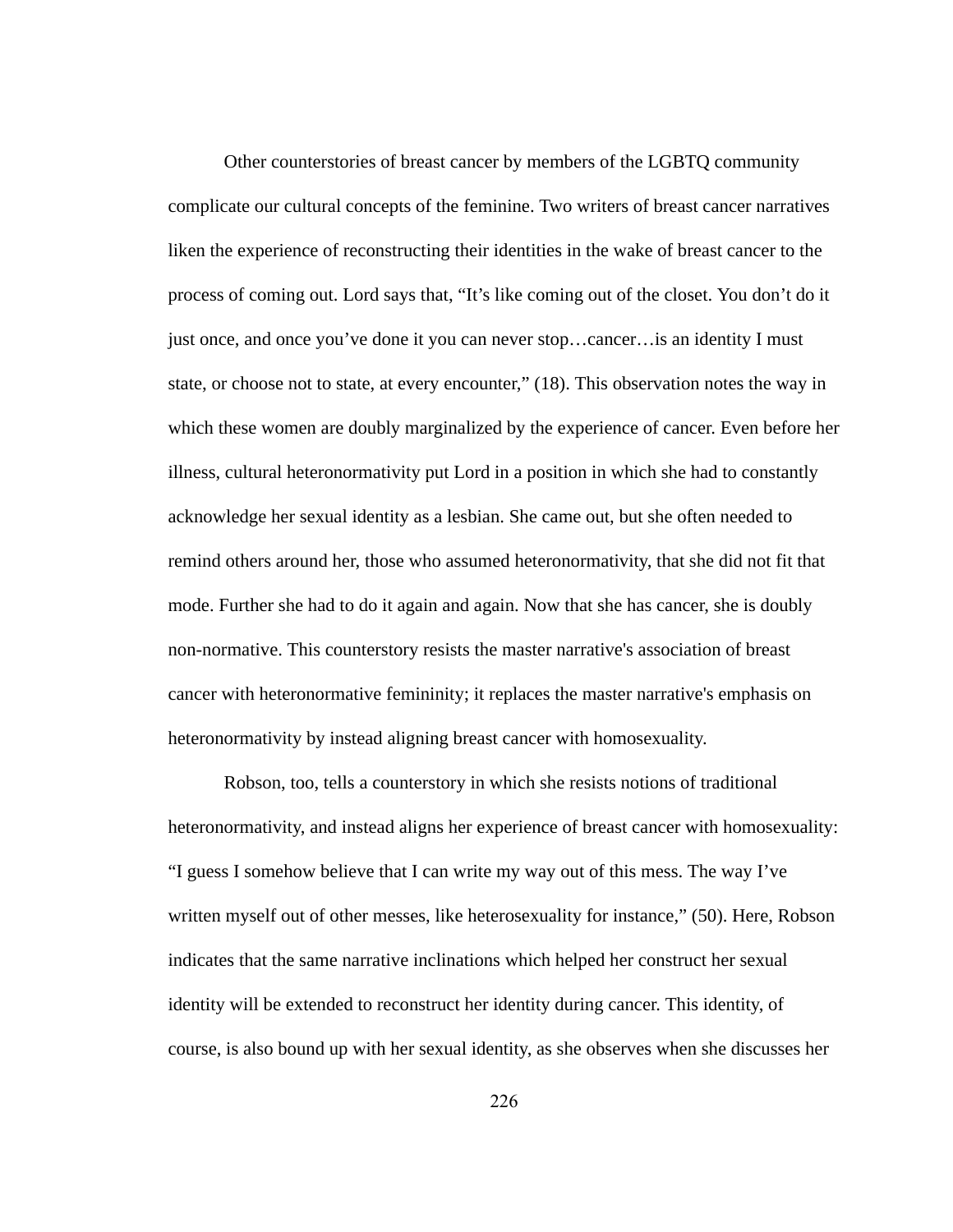love of hair, and her sadness at losing hers: "I loved hair, including my own. Especially my own…At night, I fanned it across my lovers' fantasy breasts," (50). Long hair, of course, is culturally signified as feminine, and having it splayed across one's body is a common male fantasy. She will not miss her hair because it makes her feel feminine, which is the common heteronormative connotation of hair loss during breast cancer and treatment. Robson uses her counterstory to replace this aspect of the master narrative's concept of heteronormativity: she will miss her hair but because it has connotations of connection with other women to whom she is attracted. This, coupled with her initial comment above about feeling the need to constantly "come out," demonstrates the ways in which her subject position as a lesbian and her subject position as a person with cancer overlap: both require the personal and sexual reconstruction of her identity through counterstory. Like Lord, she is marginalized by what Jain calls the "redoubled" femininity of the breast cancer awareness movement. She has to reconstruct her narrative of self and body, but she also may have to reconstruct her sexuality (after having already done so) in the context of a heteronormative world. Just like normative women, Lord will have to create a new narrative of self in which she understands her body and how it relates to other bodies. Because the master narrative operates on the assumption that all people rewrite their narratives of self in a heteronormative way, Lord creates a counterstory by resisting that idea, and replacing it with the concept that she will have to re-write her narrative of self as a lesbian. She seems to indicate for her readers that the experience of breast cancer, because it requires "coming out," may be more closely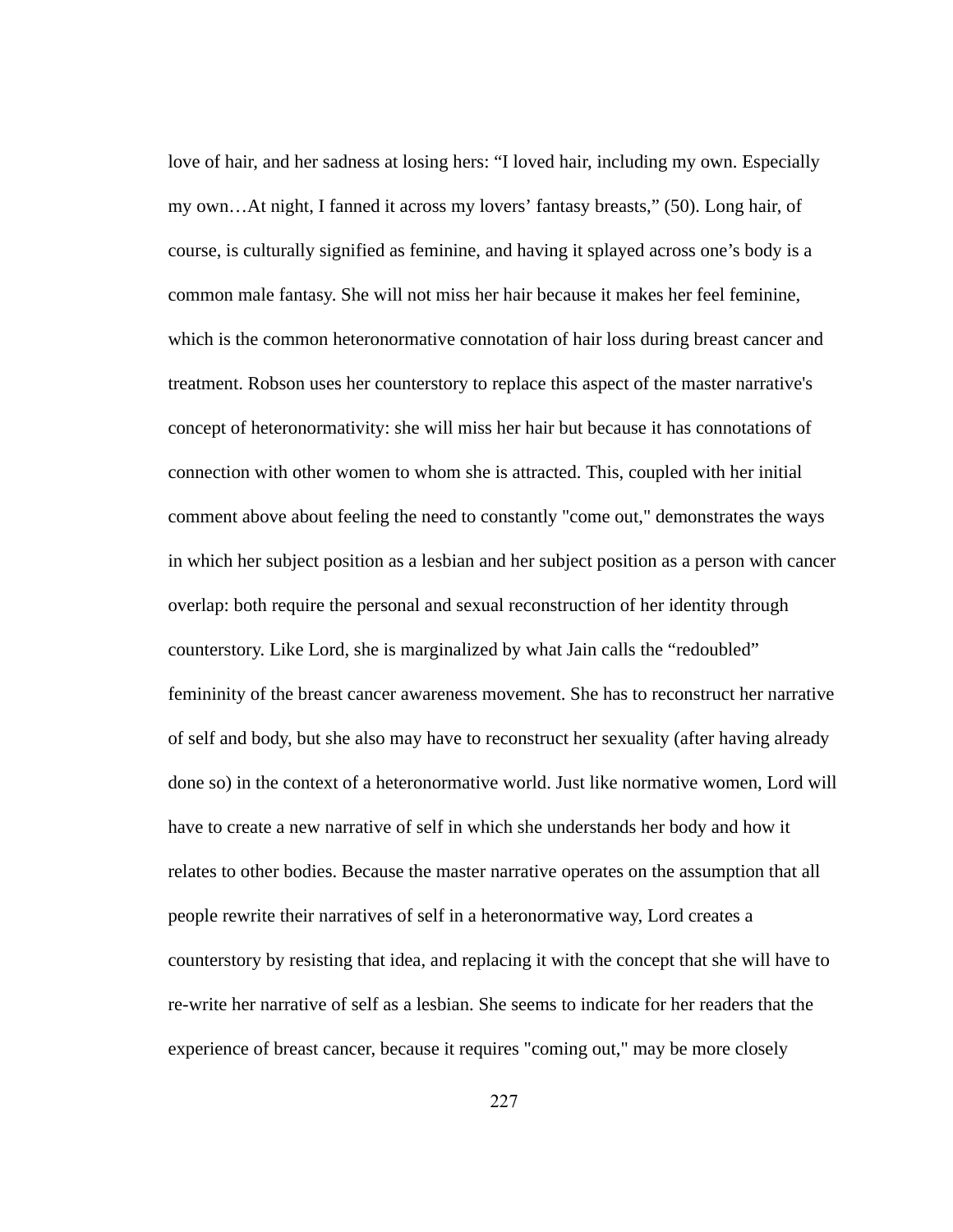aligned with the experience of homosexuality rather than heteronormativity, which echoes Jain's comment from the previous chapter that breast cancer "queers" a woman. (Notably, in order to tell her counterstory, Lord queers the breast cancer experience as well.) This phenomenon is one of the many compelling reasons why the master narrative should be pluralized in order to acknowledge non-normative people: if we do not do so, we doubly marginalize them, twice subjecting them to the inability to have their narratives of self heard and acknowledged. We are doubly depriving them of the cultural and community witness of their counterstories, putting them at risk.

# 9. The Less-Than-Ideal Breast Cancer Patient

 As we noted in the previous chapter, the expectation of the "ideal" breast cancer patient assures that the female character and mannerisms also fit the proper binary mode. The expectation of women and trans\* people to perform heteronormative femininity during and after breast cancer and treatment means that they are expected to be demure, strong, and enduring. The heroic idealized patient is characterized by the ability to submit to the authoritative knowledge of allopathic medicine and remain positive throughout treatment. She is, quite literally, the embodiment of mind over matter, because she overcomes cancer through sheer force of will. This aspect of the master narrative requires that people engage in commodified notions of "hope," and endless optimism as characterized by the movement, as Barbara Ehrenreich observes: "…a collection of brief narratives with a foreword by Nancy Brinker and a share of the royalties going to the Komen Foundation, is filled with such testimonies to the redemptive powers of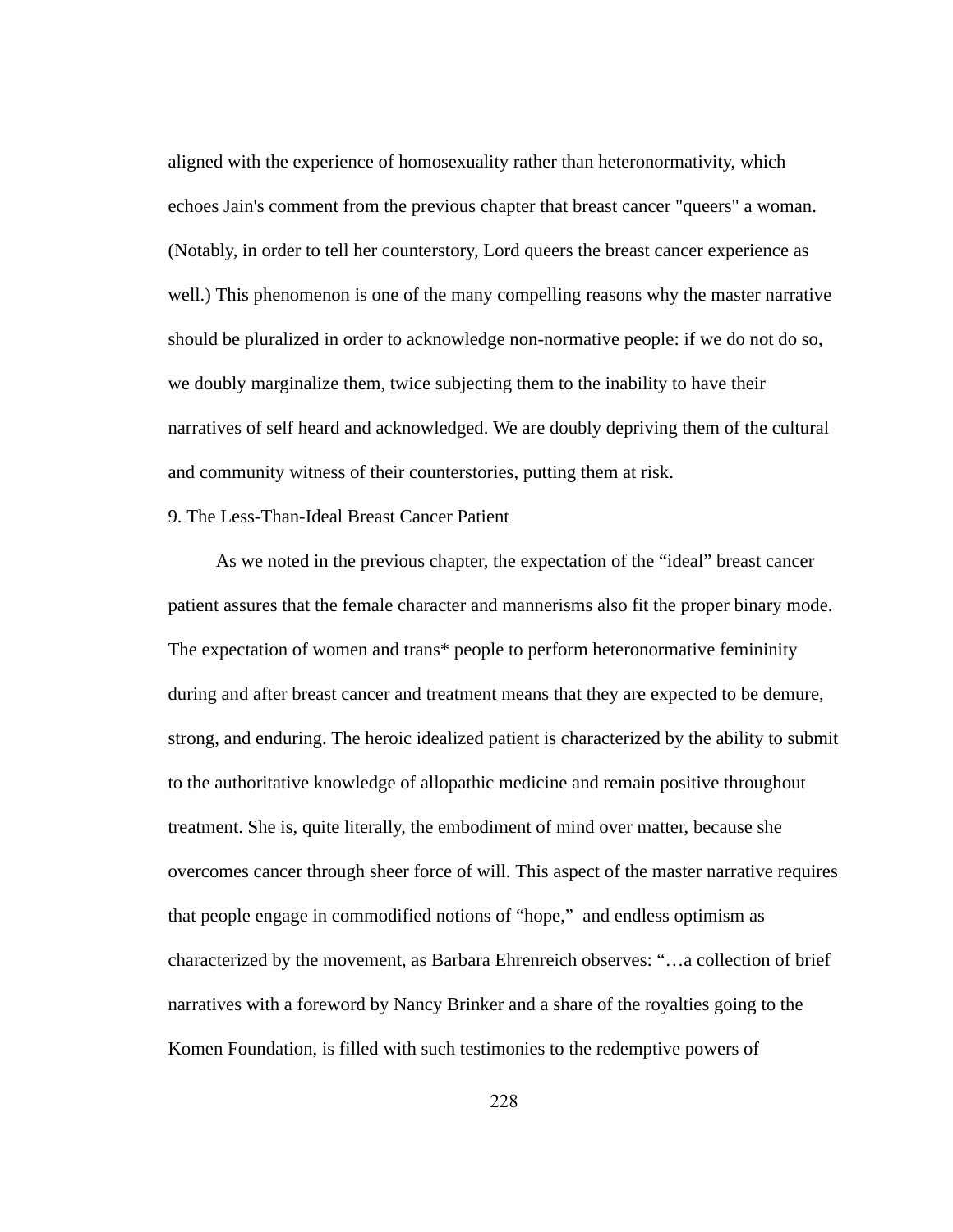disease...What does not destroy you...to paraphrase Nietzsche, makes you a spunkier, more evolved, sort of person," (49). The mention of Nietzche here offers us the opportunity to return to some of the pathologized notions of the female body which we have inherited from previous centuries. The female body was (and in many ways, still is) considered a deformed version of a male body; male bodies are the ideal or the standard. The body with breast cancer, already deformed, becomes abject and marginalized from the ideal even further. Ironically, it can never be ideal. The spunky, evolved hero is the "ideal" breast cancer patient, but can never be the ideal body. The archetype of the ideal breast cancer patient is merely a way of socio-culturally managing the abject body, which is why, if a person with breast cancer does not behave as the ideal breast cancer patient, that person risks being scapegoated or marginalized. Ehrenreich's sarcasm in the above passage is evident. Here, she expresses a brief but compelling counterstory in which she deconstructs the idea of the ideal breast cancer patient, and replaces it with a breast cancer patient more like herself: cynical, snarky, and annoyed.

Additionally, the pinkwashed role of the ideal breast cancer patient is one which strongly affects the experiences of women of color, and in specific ways, as Gatison notes:

Being stoic and never complaining means simply being that infamous strong Black woman who lives through some of the "what if" scenarios that come to pass and just deals with them. By falling in line with the march of the pink ribbon as a (s) hero, a warrior, a breast cancer survivor, and a strong Black woman of faith,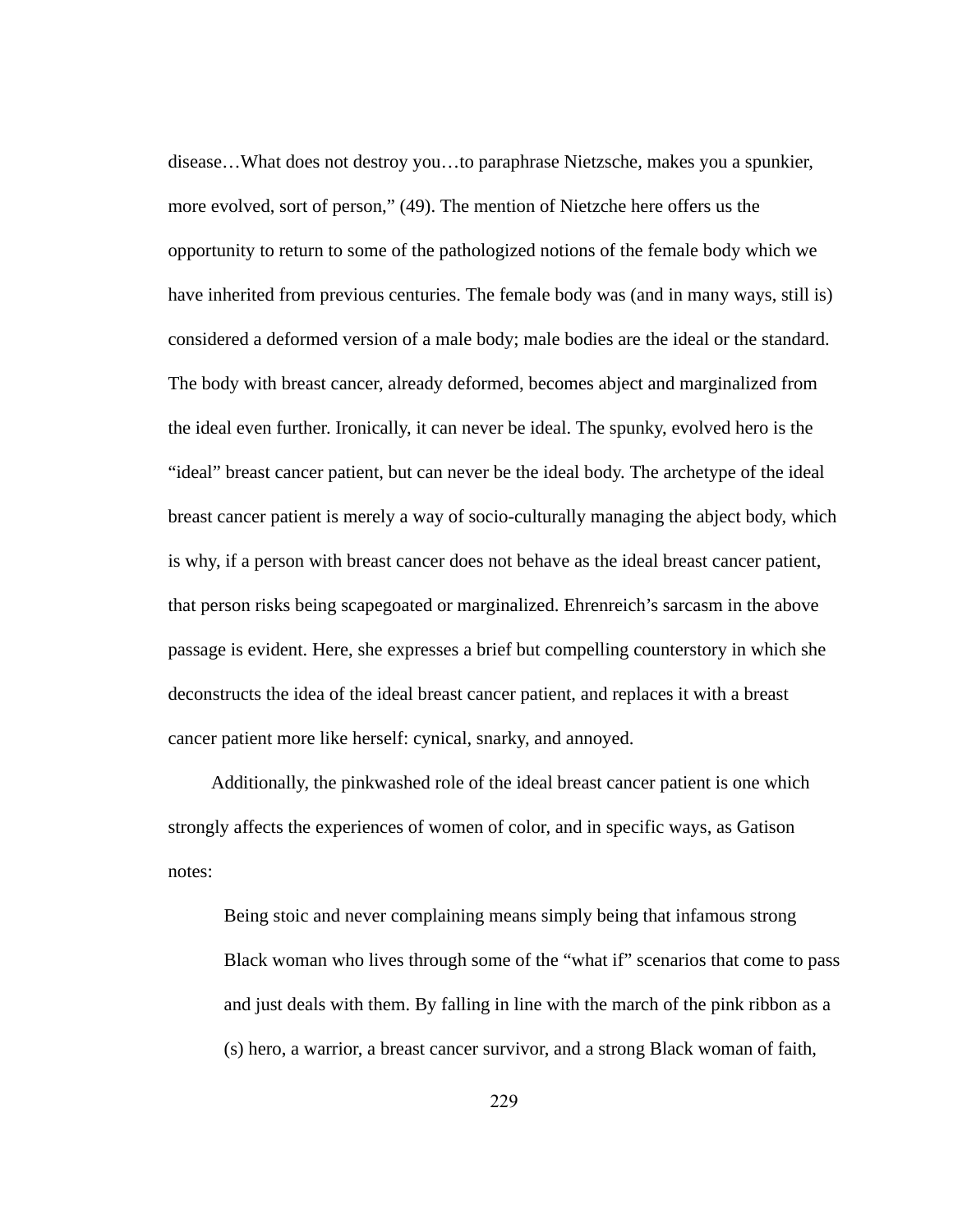one is in a way, being forced into a type of silence. ("Cancer Journals of Inspiration and Courage")

Black women's experiences are also silenced by the idea that the ideal breast cancer patient of the master narrative should be strong, heroic, and warrior-like. However, black women must also operate within the inherited cultural legacy of the strong black woman of faith, as we noted in Chapter 3, and therefore their potential for marginalization is increased exponentially: if they refuse to perform as ideal breast cancer patients, they may be scapegoated; if they refuse to perform the role of the strong Black woman of faith, they may be distancing themselves from their cultural community and their cultural legacy. Interestingly, Gatison's remarks only partially fulfill the requirements for a counterstory. By pointing out the potential for silencing, she has deconstructed the oppressive aspect of the master narrative. However, she doesn't offer an alternative to it. Perhaps that was simply not her intention for that text. Or perhaps it is more difficult for her to do given her position as a black woman who is subject to the master narrative of breast cancer and its specific reverberations within her cultural community. This is why the pluralization of the master narrative of breast cancer may be especially important to women of color: if we can create and socially share a counterstory in which women are not expected to be idealized, enduring, warrior-heroes, we may create more support for the moral agency of women of color, and their ability to re-create an identity without feeling marginalized by their communities or our culture.

King notes the problematic expectation that those with breast cancer act cheerful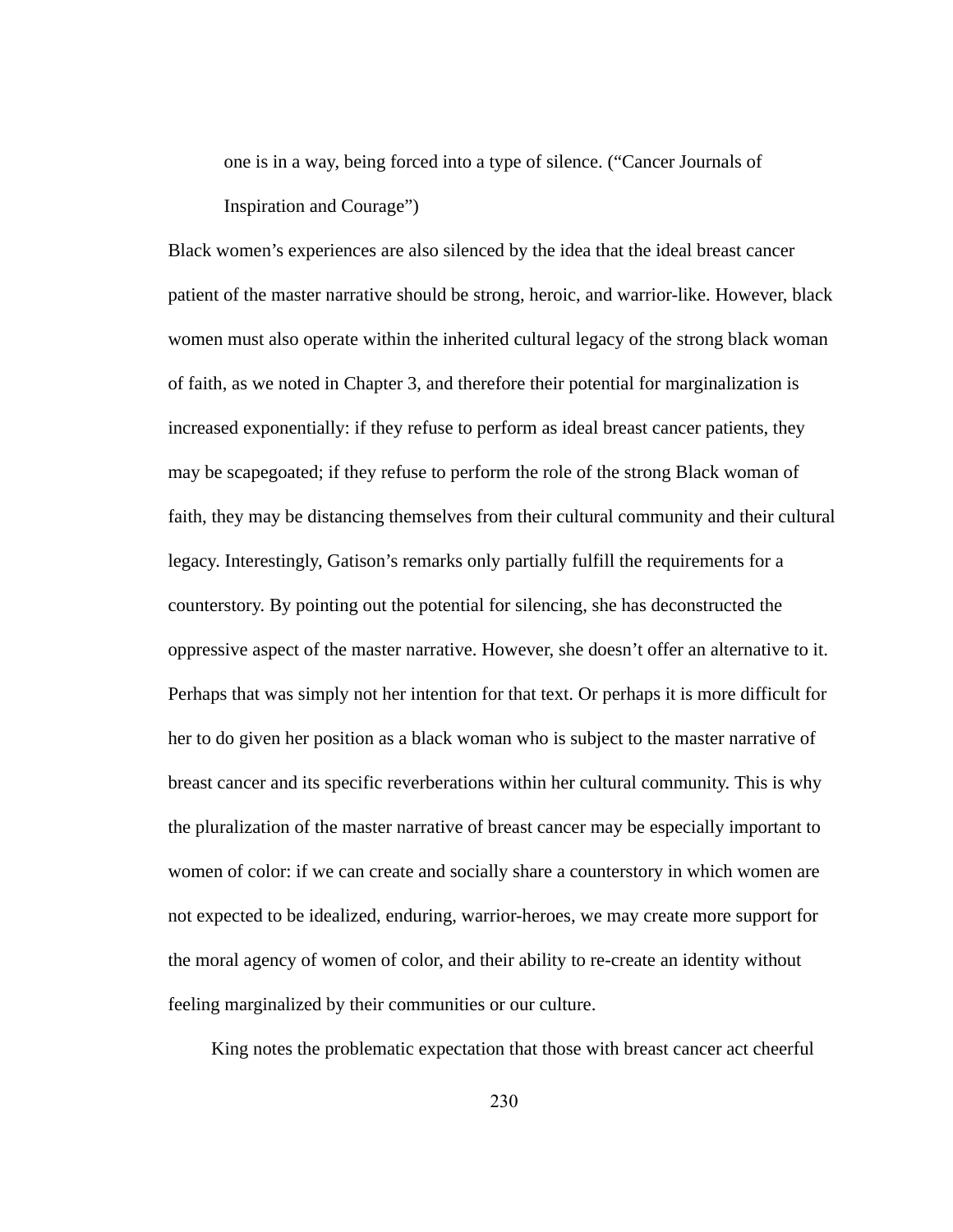and demure, and not show their anger about the illness:

She was mad, real mad,

but she had been taught

to be good

and couldn't show it. (33)

Here, King claims that the woman to whom she refers in the poem "could not show" her anger, because she had been taught that it was unacceptable to do so. This statement implies that this woman is subject to the concept of the master narrative that ideal breast cancer patients are relentlessly positive and do not show negative emotions such as sadness or anger; otherwise, they risk being scapegoated. Again, King calls out the problem with this concept and also alters the notion of the ideal breast cancer patient simply by publicly decrying that this woman could to be free to express her experience, to expect others to engage with her reconstruction of self.

Middlebrook highlights the fact that the ideal breast cancer patient is expected to be enduring and positive: "I think dying is difficult enough without having to achieve a pleasant attitude about it," (198). Middlebrook resists the pinkwashed idea that breast cancer patients constantly be full of hope and cheer. Furthermore, she replaces that aspect of the master narrative by refusing to "achieve" a pleasant attitude. The word "achieving" is significant here: in the world of ideal breast cancer patient-hood, having a pleasant attitude is an accomplishment, something one is publicly lauded for, considered a hero for, and given figurative gold stars. Refusing to do so, on the other hand, risks getting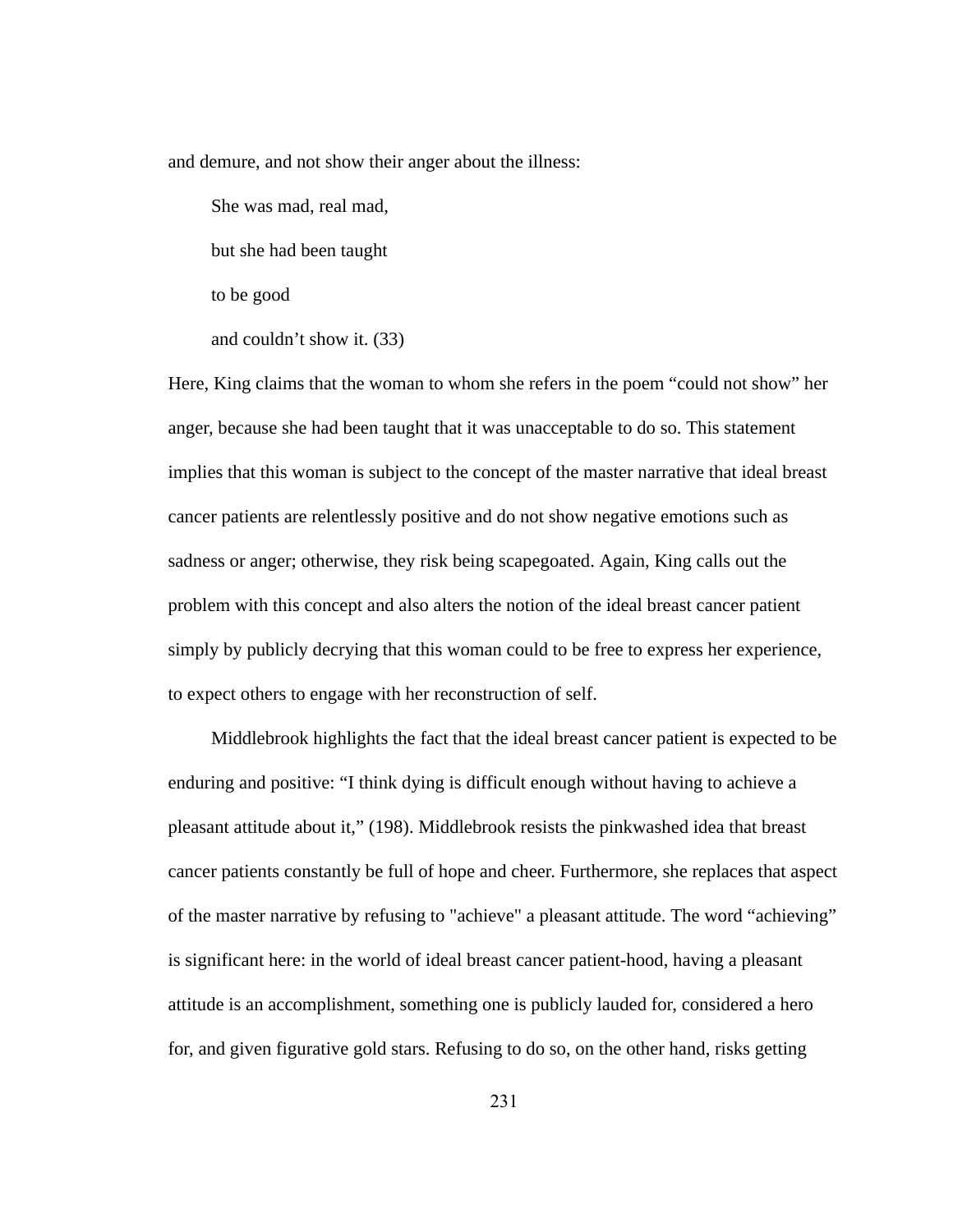identified as a scapegoat. Here, Middlebrook tells a counterstory in which she deconstructs the master narrative's concept that women dying from breast cancer should be stalwart and enduring, replacing it with the idea that she, like Ehrenreich, is allowed to be unpleasant.

Potentially being subject to blame is one fate which often backs women and trans people with breast cancer into the position of feeling like they have to be demure about their illness, that they should not speak too openly about the struggles, pain, and reality of it (like Betty Ford tossing her husband the football, fooling all of America into believing that a Halsted mastectomy is nothing at all). DeShazer notes that blunt comedy is one strategy by which people disengage from roles that define them as sweet and demure. She claims that, "Humorous breast cancer [memoirists]…prefer a postmodern sense of contingency that deflects rather than embraces sentimental discourses. Middlebrook's darkly crude but humorous story of her cancer support group illustrates the point: "Elimination, that's another secret the nasty creature keeps. In the support group, Jay asks, 'Can we talk shit here?' Yes. We can. Cancer support groups are the only place where we can talk shit, for real. Black, bloody stools, we agree, are not good," (184). Sweet, strong, demure breast cancer patients are most definitely not supposed to talk about shit, and yet, Middlebrook does. In this passage, she uses dark but forthright humor to expose the nastiness of cancer for what it is, rather than try to hide it for the sake of presenting herself as a hero. Instead, she reclaims the identity of the breast cancer patient by showing that breast patients talk about shit, and that they do so with other cancer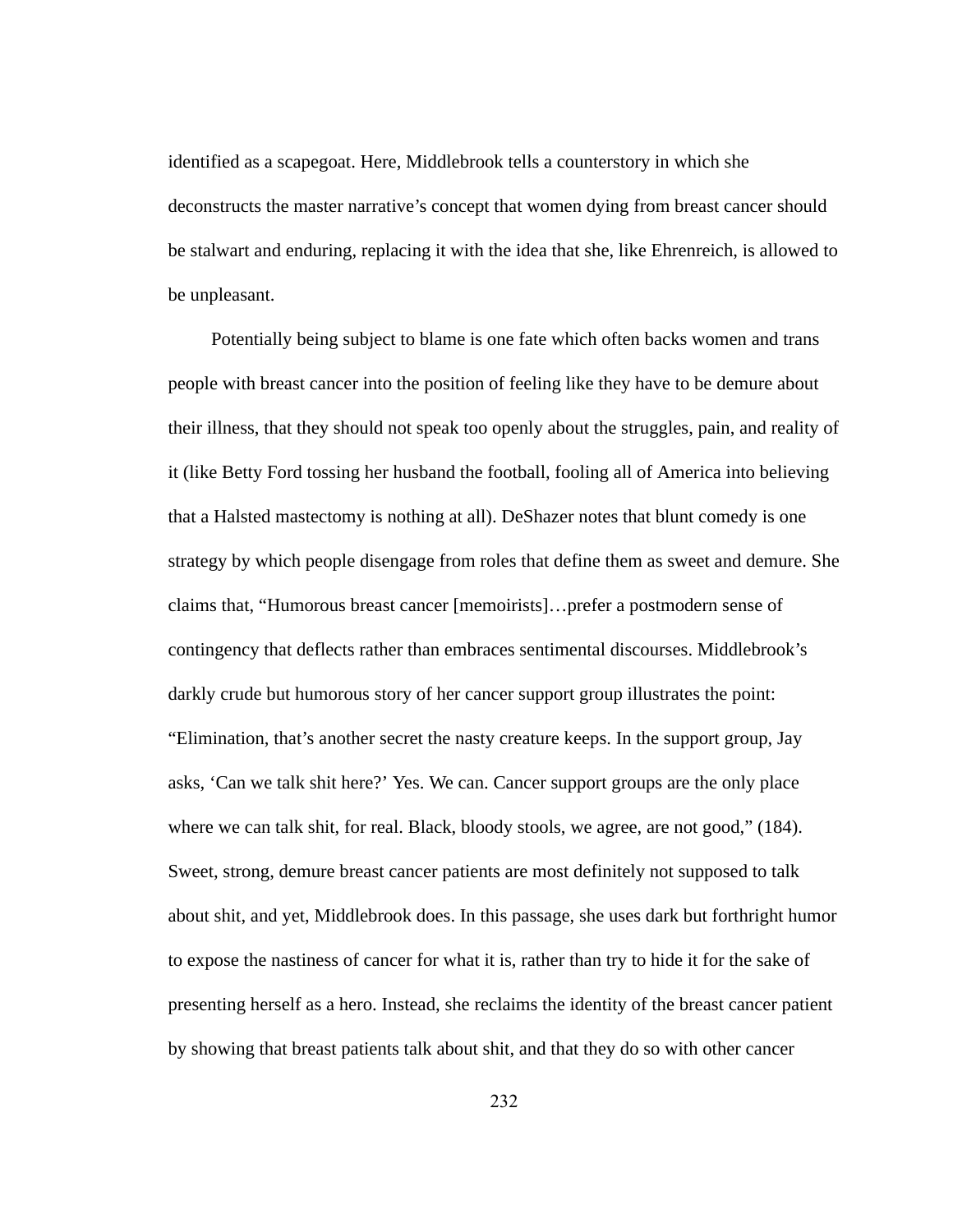patients, and that it's OK, even necessary, for them to do.

Similarly, Notaro refuses to abide the pat, sweet, sentimentalities which breast cancer patients are often told to abide, to turn to for hope, in the discourse of the illness. The one platitude Notaro chooses to deconstruct is the well-known phrase, "God doesn't give us more than we can handle." For her stand-up audience, she breaks down the ridiculousness of this expression from her perspective as a woman who has nearly died from C-diff, then lost her mother to sudden accidental death, then been diagnosed with breast cancer, all in a few months: "You can always rest assured that God never gives you more than you can handle. And you just picture God going, 'I think she can take a little more.' And the angels are just standing back like , 'God, *what are you doing* ?!'"(italics mine) (Notaro). Again, Notaro uses ironic humor to demonstrate the ways in which such an expression seems totally unable to encompass the tragedy of what she's experienced. She resists the master narrative by refusing to have her story defined by generic concepts of hope. She seeks to replace the image of the enduring hero with the dark humorist, as she notes when she says, "The good Lord giveth and the good Lord taketh away. But sometimes the good Lord taketh and just keep taking--it-eth. It's kind of like tit for tat. That's kind of what's going on right now," (Notaro). She does not try to perpetuate sentimental notions of the hero; she counters the master narrative of the enduring, ideal breast cancer patient, and replaces that image with dark but humorous truth about breast cancer.

Counterstories like these create a new concept of what it means to have breast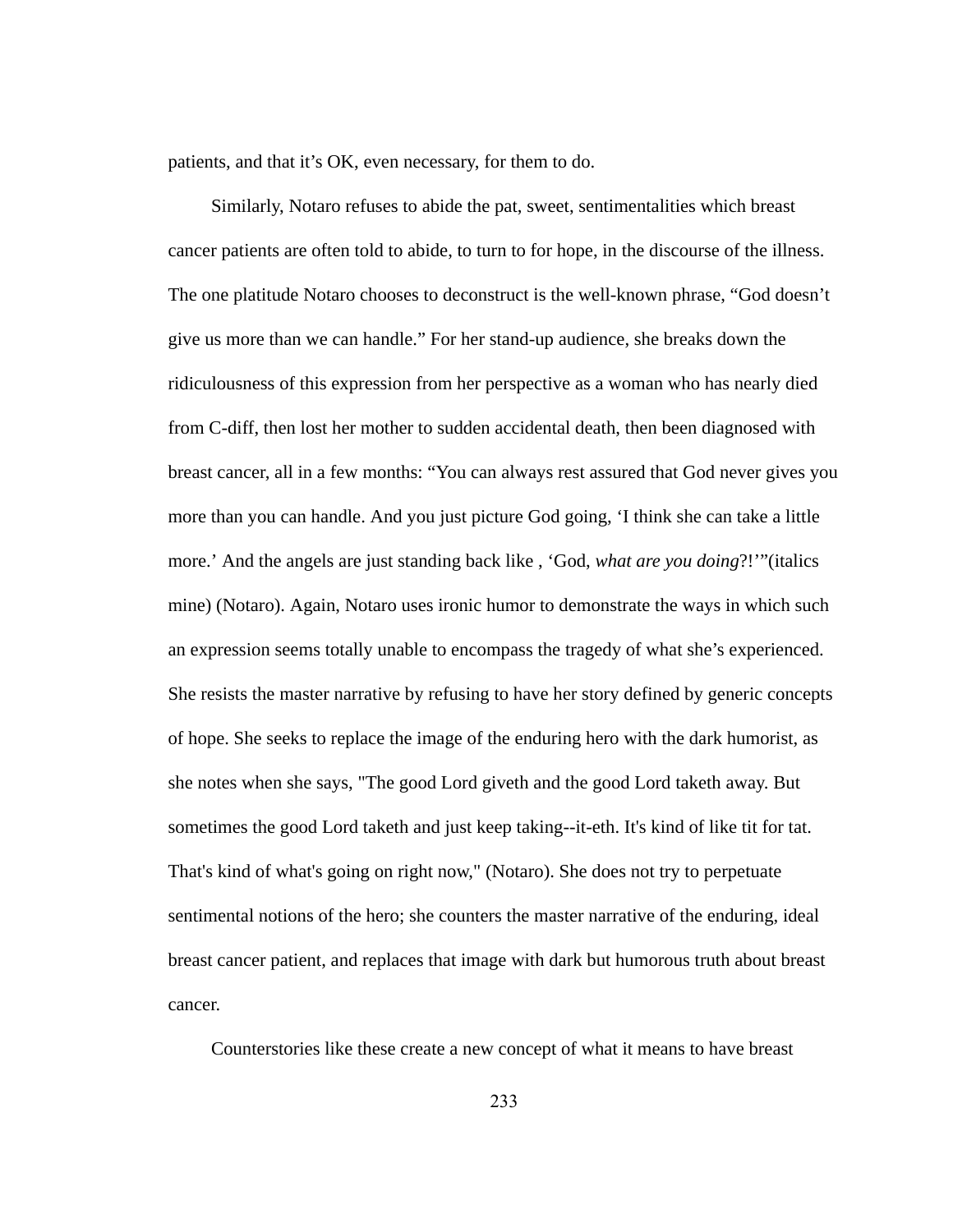cancer, but the mere fact that they exist is not enough. As a culture, we must be willing to bear witness to these counterstories, which means acknowledging the imbalance of power and the privilege which comes with the current master narrative perpetuated by the contemporary breast cancer awareness movement and pinkwashing. Only when we are willing to embrace these counterstories, bearing witness to them as a cultural community, can we remedy the injustice created by the current master narrative, engage in the recreation of identity for many more women and trans people, and encourage their moral agency in their experience of illness. Moreover, in witnessing counterstories, we may be offering chances for improved outcomes and prognosis for some people struggling with identity. Therefore, counterstories are not just one aspect of the breast cancer experience that apply to some women and trans people; they are a cultural imperative, telling us the ways in which the current movement must change if we truly want to do better for all people with breast cancer, and not just those whose stories make fundraising easy or convenient.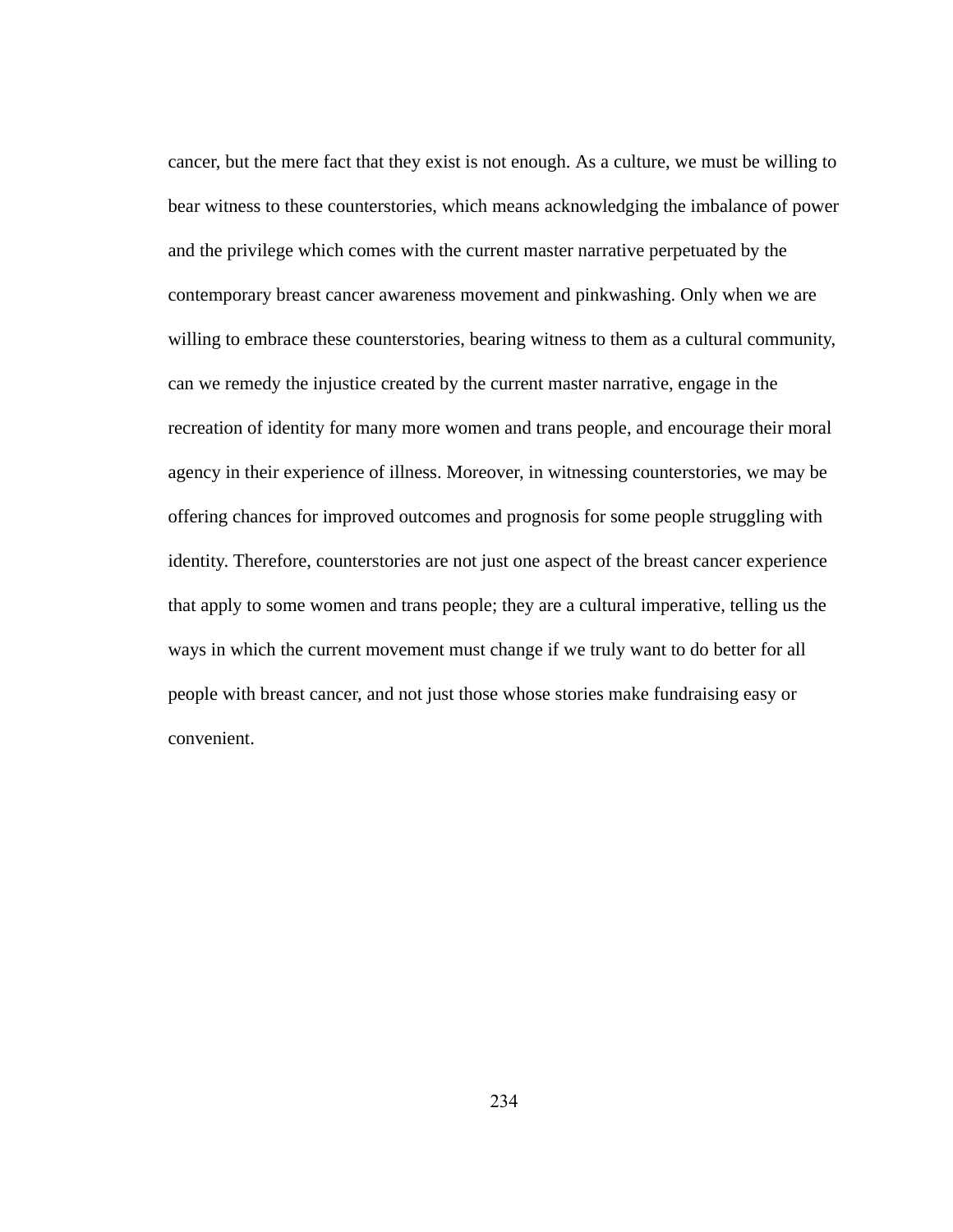### **CONCLUSION**

In this text, we have seen the ways in which antiquated, problematic constructions of the female body have historically caused it to be construed as pathologized, and the ways in which those constructions of the female body were integrated into the early breast cancer awareness movement. The movement, along with public discourse around breast cancer in the 20th century, took up these notions and used them to its advantage in order to discipline, police, and regulate abject breast cancer bodies. In the latter part of the 20th century, breast cancer awareness organizations which utilized the practice of pinkwashing, codified these concepts into a master narrative of the breast cancer experience which we still see today. This master narrative expresses distinct messages which are exclusive of the unique experiences of many women and trans\* people diagnosed with breast cancer. Those experiencing breast cancer are struggling to recreate their own identities in the wake of illness and treatment; this recreation of self necessarily calls for relationships between the self and other, and between self and community. Thus, the exclusion caused by the master narrative can be detrimental to the recreation of identity which is vital to the person with breast cancer. Further, we know that having some community to bear witness to a breast cancer experience can potentially lead to improved prognosis and long-term outcomes. The fact that our cultural community may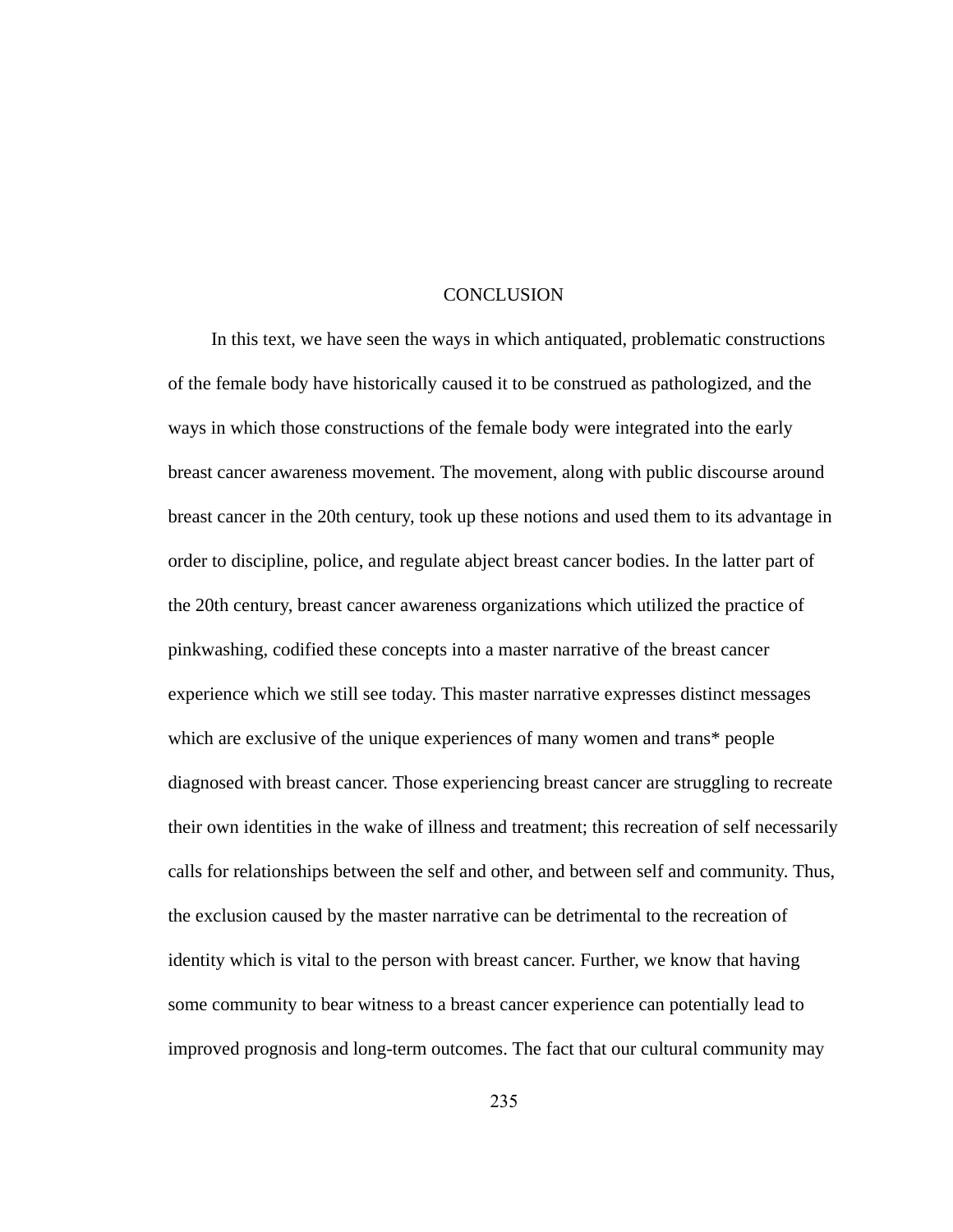not be fully bearing witness to the experiences of a variety of women and trans\* people with breast cancer, may mean that those people are subject to poorer health outcomes than those whose experiences are easily and readily witnessed through the master narrative. Because of this compelling need to bear witness to stories more diverse than the master narrative currently allows, we must engage in, and embrace counterstories of breast cancer. We must make these counterstories a more integrated part of cultural discourse around breast cancer in order to do justice to the people experiencing the illness, and attempt to create new master narratives which are not oppressive to those with breast cancer. If we do not, we risk subjecting many people diagnosed with, or dying from, breast cancer to further exclusion and/or injustice.

Willingness to hear and acknowledge narratives of self about the experience of breast cancer can impact the identity and health outcomes of a person diagnosed with breast cancer. Because of its implications regarding identity, epistemic injustice, and long-term health outcomes, this research is compelling for both lay-caregivers and clinicians. Not all women and trans\* people diagnosed with breast cancer fit the story told by the pinkwashed master narrative. In order to facilitate the construction of a more genuine (less profit-oriented) understanding of the experience of breast cancer, and fully support those who are diagnosed, we must be willing to first resist the master narrative perpetuated by pinkwashing. Second, we must support and engage with counterstories which may replace our current, oversimplified master narrative.

In order for us to continue this work, much is left to be done. First, there is a

236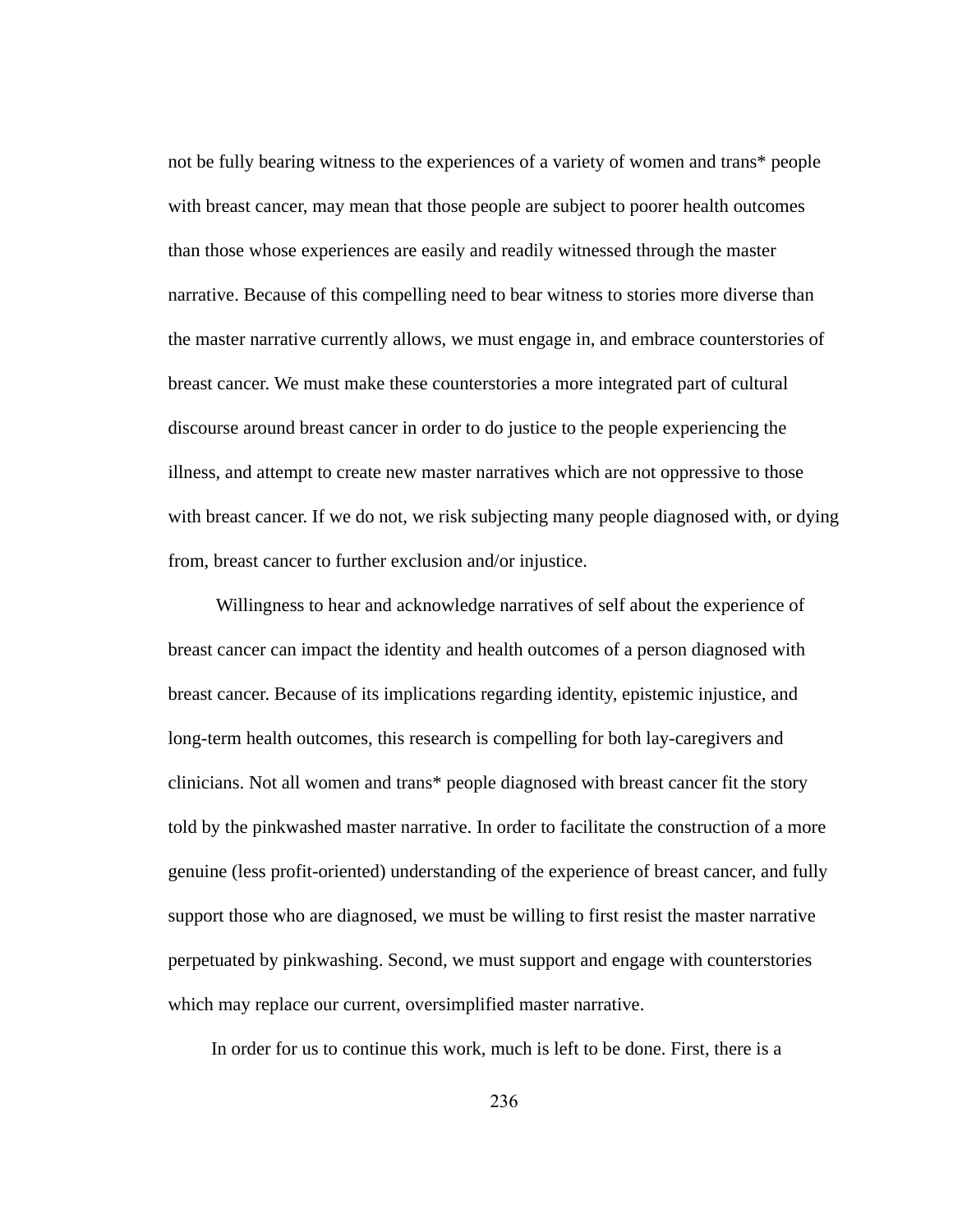compelling need to understand the cultural experience of women of color when diagnosed with breast cancer. In order to do so, we need to fully examine the history of black women's bodies in the context of medical history in the United States, and analyze how that relationship might affect perceptions of, and adherence to, medical treatment for breast cancer. This analysis is extremely complex and requires the incorporation of many factors related to racial disparities in healthcare, generally. Additionally, we need to analyze the ways in which the contemporary breast cancer awareness movement has excluded or silenced the experiences of women of color in the U.S., and make a further effort to create a breast cancer awareness movement which operates from the premise of intersectional feminism, embracing women of color and the LGBTQ community.

Very little is known about the experiences of lesbian and bisexual women with breast cancer and, as of this writing, the narratives of those women are not widely included as part of our cultural understanding of the breast cancer experience. We need to begin to understand the legacy Audre Lorde left, not only for women with breast cancer, but for people who are not heteronormative who have breast cancer. There is an extraordinary dearth of knowledge about the experiences of trans\* people with breast cancer, even though their exposure to hormones may make them more susceptible to the illness. At the time of this writing, publicly accessible narratives of trans\* and queer people with breast cancer are still very rare. Perhaps it is necessary for a cultural shift away from our current master narrative in order for members of the trans\* and queer community to share their experiences in a more public venue, or to have them made more

237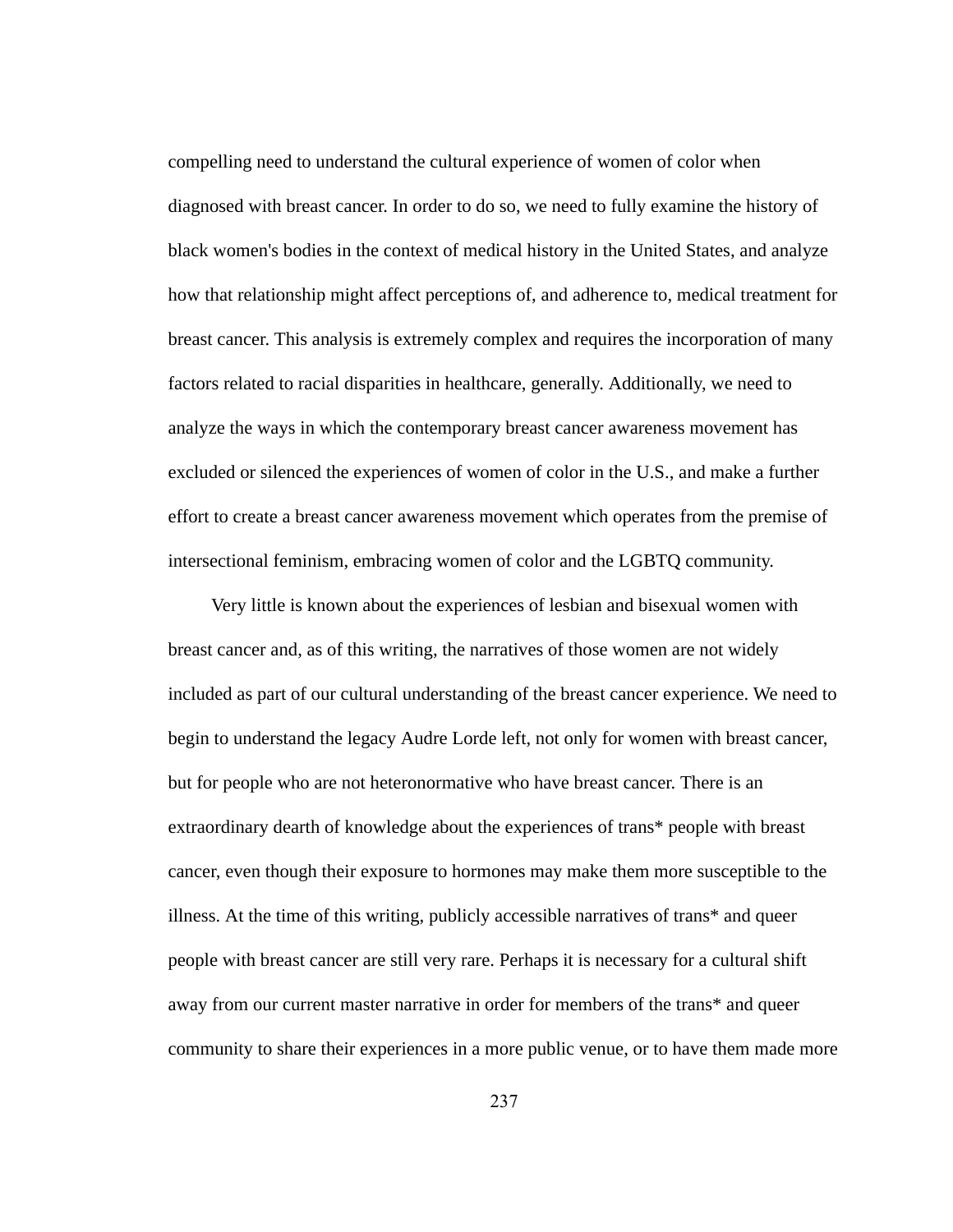available to the public; all the more reason for us to open ourselves to understandings of the breast cancer experience beyond the master narrative.

How do we proceed from this new understanding of breast cancer in our culture? Clinicians and caregivers alike must bear in mind that the pinkwashed master narrative to which we are constantly exposed is not, by far, the experience of all people with breast cancer. But they must also bear in mind the reality that many people do identify with the master narrative, and their lives are enriched by the activities of organizations like the Susan G. Komen Foundation. Breast cancer is an extraordinarily complex illness which brings to light not only questions of mortality, but questions of gender identity and sexuality, as well as questions of social, political, cultural, and epistemic power. Additionally, breast cancer research has not advanced to the extent that it is an illness that we might label as "curable." In fact, as we know from the final chapter of this work, it is now considered a "chronic illness." If that is the case, while we continue the efforts to find a cure (as we do with many types of cancer), we must also take into account, and bear witness to, the lived experiences of those diagnosed with breast cancer, in order to offer them the highest possible level of support.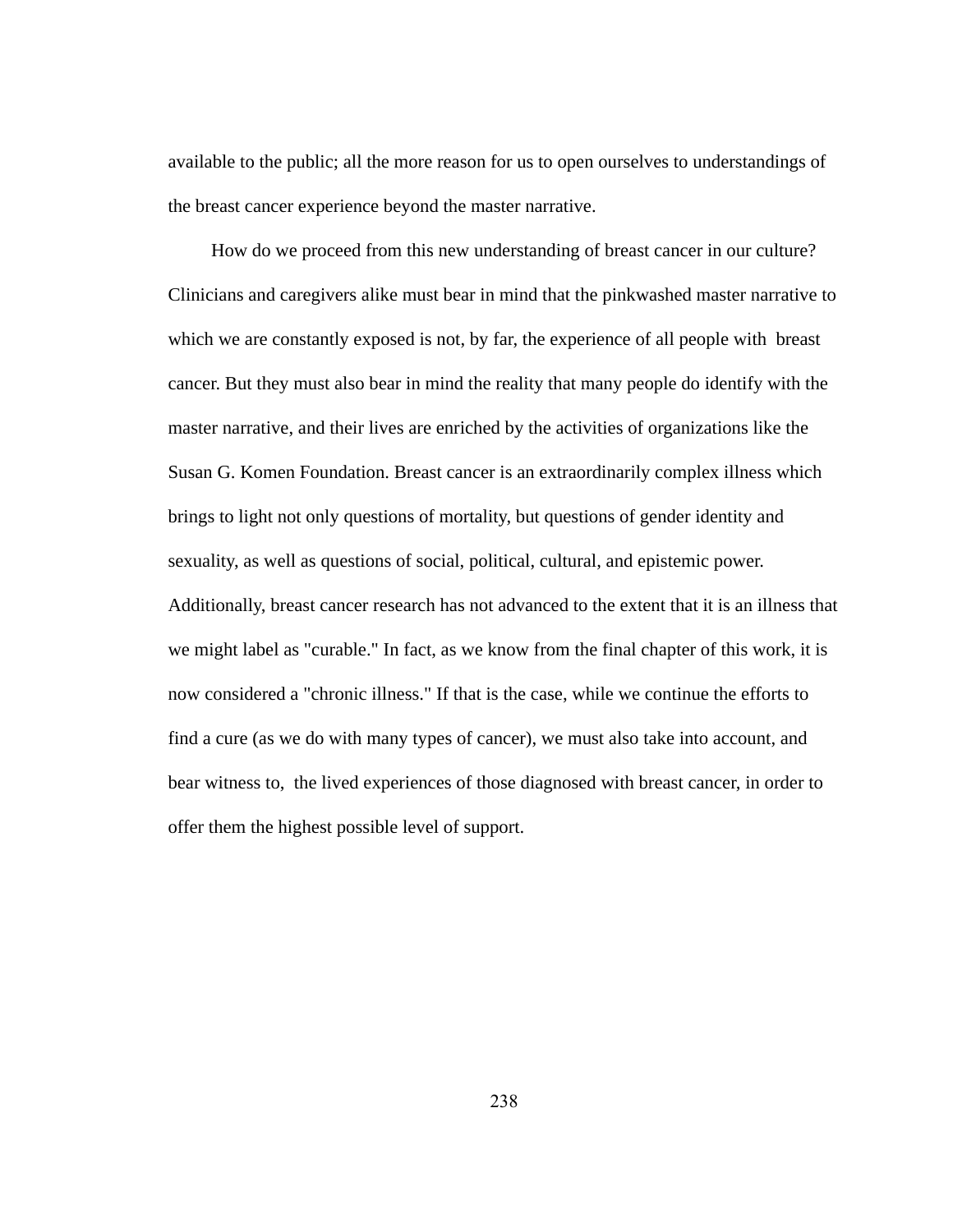# REFERENCES

# Works Cited

After the Cure: The Untold Stories of Breast Cancer Survivors. New York UP, 2008.

"American Cancer Society Guidelines for the Early Detection of Cancer." *American* 

*Cancer Society.* 26 July

2016.https://www.cancer.org/healthy/find-cancer-early/cancer-screening-guidelin es/american-cancer-society-guidelines-for-the-early-detection-of-cancer.html. Accessed Mar. 2017.

Aronowitz, Robert A. *Unnatural History:Breast Cancer and American Society.*

Cambridge University Press, 2007.

- Art, Rage, Us: Art and Writing by Women with Breast Cancer. Edited by Jaqueline A. Tasch. Chronicle, 1998.
- Asher, Gena. "Pinkwashing Obscures Breast Cancer Message." The Herald-Times. [Bloomington, IN]. 25 Oct. 2011. *Proquest.*  Proquest document ID: 900332967. Accessed Dec. 2014.
- Bahar, Saba. "'If I Am One of the Victims Who Survives': Marilyn Hacker's Breast Cancer Texts." Signs: Journal of Women in Culture and Society, vol. 28, no. 4, 2003, pp. 1025–1052., doi:10.1086/368327. Accessed 7 Mar. 2017.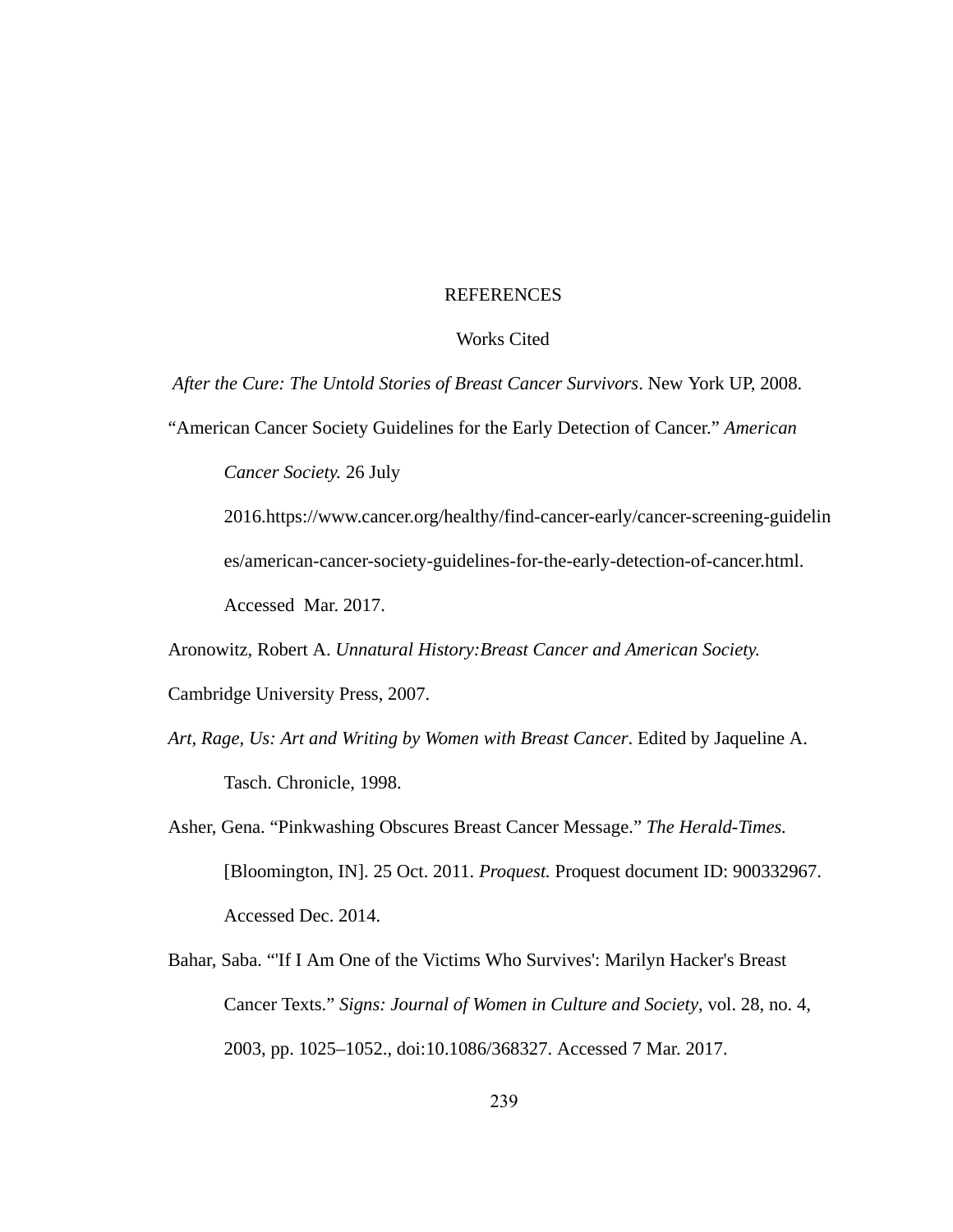Barker, Melanie. "Living Beyond Breast Cancer As LGBT." *Curve Magazine* , 7 Oct. 2015, www.curvemag.com/Lifestyle/Living-Beyond-Breast-Cancer-As-LGBT-666/. Accessed 7 Mar. 2017.

Bjorneklett, Helena, et al. "A Randomised Controlled Trial of Support Group Intervention After Breast Cancer Treatment: Results on Anxiety and Depression." *Acta Ontologica* , vol. 51, 2012, pp. 198–207.,

www.ncbi.nlm.nih.gov/pubmed/21923569. Accessed 7 Mar. 2017.

Blackstone, Amy. "'It's Just About Being Fair: Activism and the Politics of Volunteering In the Breast Cancer Movement." *Gender and Society. v* ol.18, no.3, 2004, pp. 350368. *JSTOR.*  http://journals.sagepub.com.libproxy.bellarmine.edu/doi/abs/10.1177/089124320

4264092?journalCode=gasa&volume=18&year=2004&issue=3 *.* Accessed Dec. 2014

- Bodai, Balazs, and Phillip Tuso. "Breast Cancer Survivorship: A Comprehensive Review of LongTerm Medical Issues and Lifestyle Recommendations." *The Permanente Journal*, vol. 19, no. 2, 2015, doi:10.7812/tpp/14-241. Accessed 7 Mar. 2017.
- Bonicelli, Carol. "Venus Revisited." Tasch, 143.

Bordo, Susan. "The Body and the Reproduction of Femininity: A Feminist Appropriation of Foucault. *Gender/body/knowledge: Feminist Reconstructions of Being and Knowing.* Edited by Allison Jaggar and Susan Bordo. Rutgers UP, 1989. 13-33. Bower, Julianne. "Behavioral Symptoms in Breast Cancer Patients and Survivors."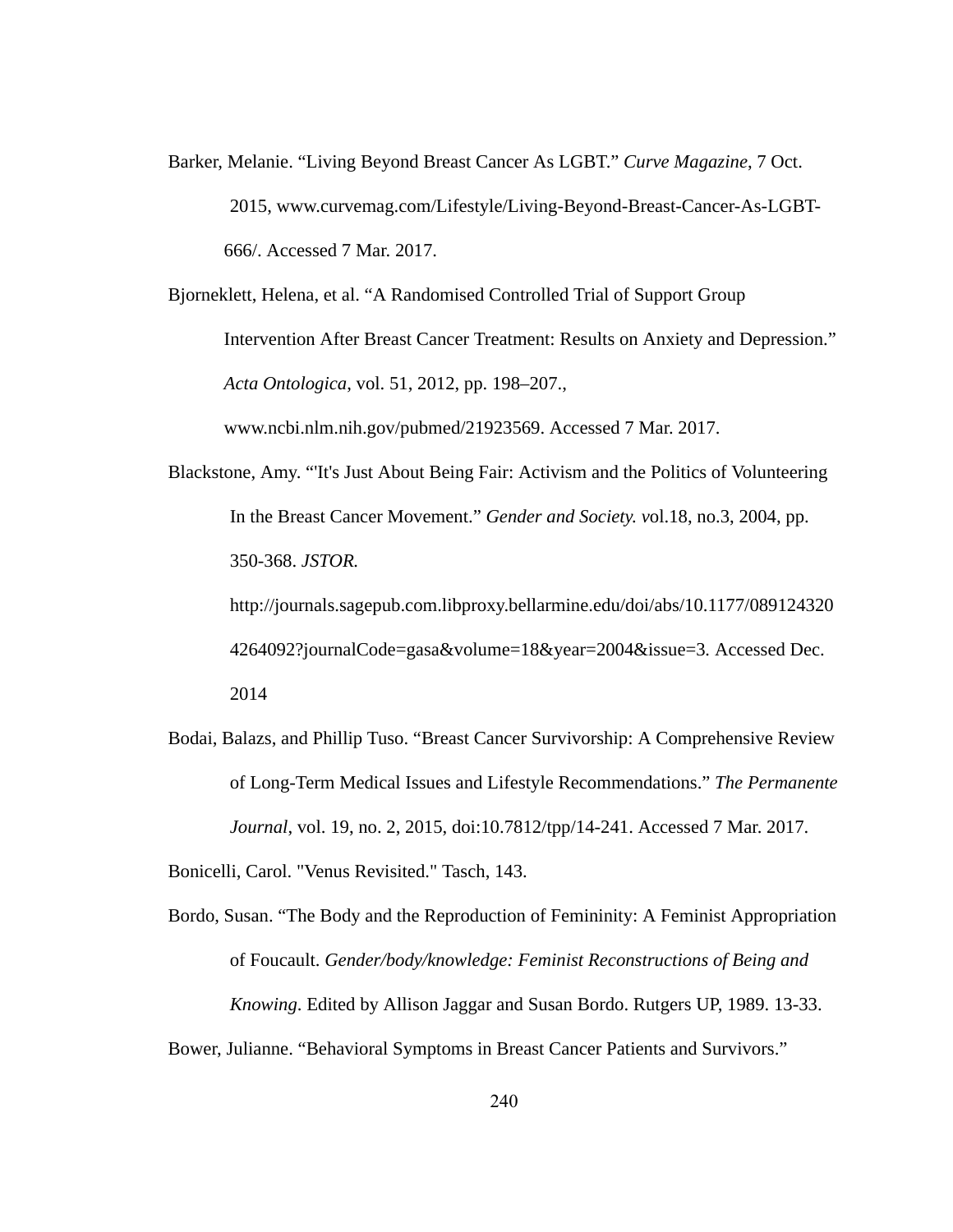*Journal of Clinical Oncology. vol., 26, no. 5, 2008, pp. 768-777.* 

doi:10.1200/JCO.2007.14.324. Accessed Apr. 2015.

Brison, Susan J. *Aftermath: Violence and the Remaking of a Self.* Princeton University Press, 2002.

Brooks, James L., et al. *Terms of Endearment* . Paramount Pictures, 1983.

Brownworth, Victoria, editor. *Coming Out of Cancer: Writings from the Lesbian Cancer Epidemic.* Seal Press, 200.

Bryant, Betsey. "Breast Exam." Tasch, p. 97.

Burney, Frances. Manuscript letter in the Henry W. and Albert A. Berg Collection, New York Public Library.

http://newjacksonianblog.blogspot.com/2010/12/breast-cancer-in-1811-fanny burneys.html. Accessed April 2016.

"Cancer of the Breast (female): Cancer Stat Facts." National Cancer Institute, 2016,

https://seer.cancer.gov/statfacts/html/breast.html. Accessed 6 Mar. 2017.

Carel, Havi. *Illness The Cry of the Flesh* . Taylor and Francis, 2008.

*Phenomenology of Illness* . New York, Oxford University Press, 2016.

Cerankowski, Karli Jane. "The Trouble with Surviving Cancer Against All Odds." *The Clayman Institute for Gender Research, Stanford University.* 3 Jun. 2013. http://gender.stanford.edu/news/2013/trouble-surviving-cancer-against-all-odds. Accessed Dec. 2016

Charon, Rita. *Narrative Medicine: Honoring the Stories of Illness* . Oxford UP, 2006.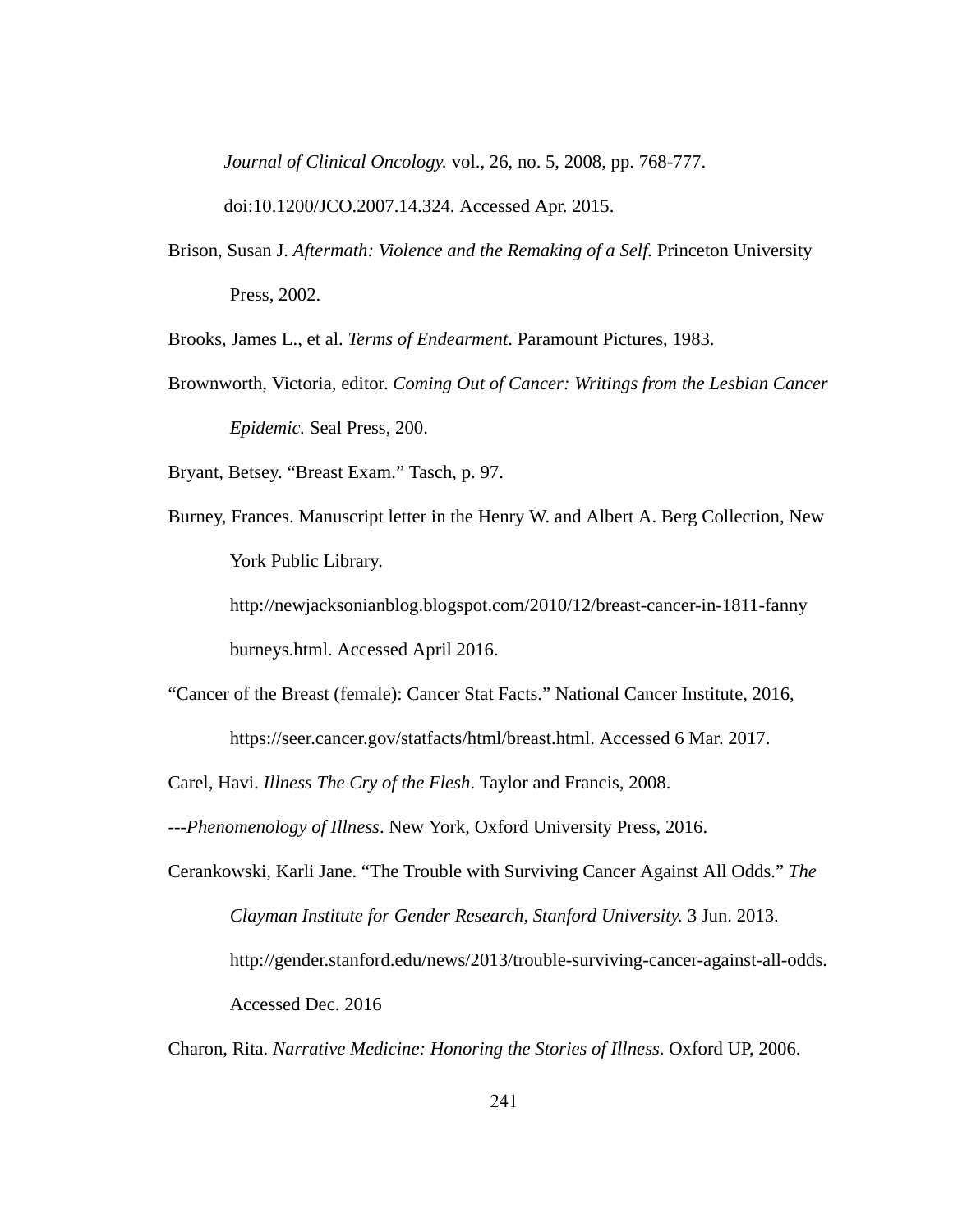Chesler, Phyllis. *Women and Madness.*  Doubleday, 1972.

"Companies Adopting 'Pinkwashing' for Profit Commit Social Injustice to Women."

*Asian News International* . 8 Jul. 2011.

http://www.sify.com/news/companies-adopting-pinkwashing-for-profit-commit-s ocial-injustice-to-women-news-international-lhiq4hefjgfsi.html. Accessed 6 Mar. 2017.

- Committee on Breast Cancer and the Environment: The Scientific Evidence, Research Methodology, and Future Directions; Institute of Medicine. *Breast Cancer and the Environment: A Life Course Approach.* Washington, D.C.: National Academies Press, 2012.
- Couser, G. Thomas. *Recovering Bodies: Illness, Disability, and Life-writing*. University of Wisconsin, 1997.
- DeShazer, Mary K. *Mammographies: the Cultural Discourses of Breast Cancer Narratives* . The University of Michigan Press, 2015.
- Dickinson, Emily. "'Hope' Is the Thing with Feathers (314)." Manuscript in the Houghton Library, Harvard University. Republished by *Poetry Foundation* , www.poetryfoundation.org/poems-and-poets/poems/detail/42889. Accessed 7 Mar. 2017.
- Ehrenreich, Barbara. "Welcome to Cancerland." *Harper's Magazine* , 1 Nov. 2001.pp. 4353. http://archive.bcaction.org/uploads/PDF/Harpers.pdf. Accessed Dec. 2014.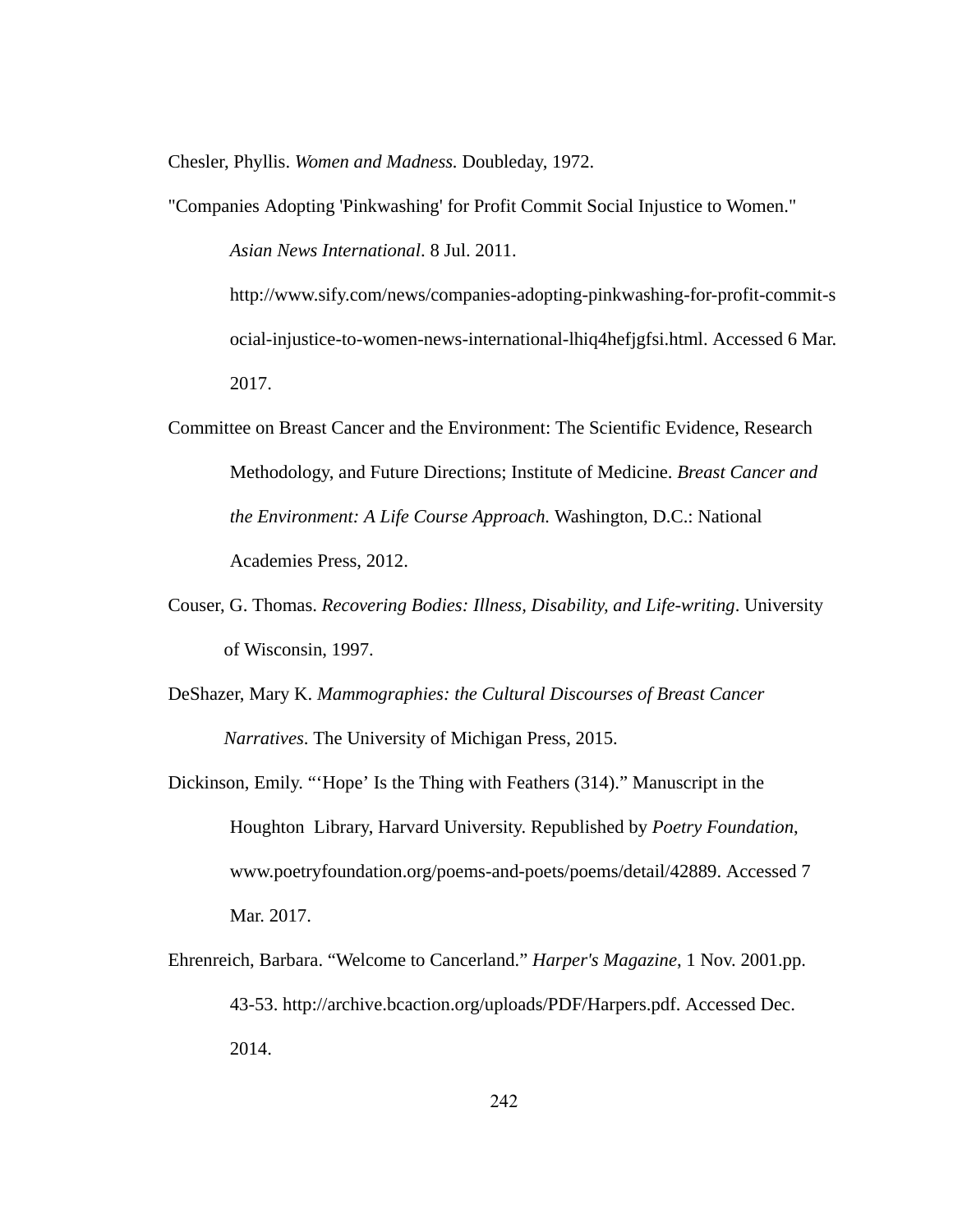Eisenstein, Zillah. *Manmade Breast Cancers.*  Cornell University Press, 2001.

"Facts for Life." *Susan G. Komen.*  http://ww5.komen.org/BreastCancer/Statistics.html. Access 7 Mar. 2017.

Fernandez, Sandy M. "The History of the Pink Ribbon." *Think Before You Pink.* Breast Cancer Action. Reprinted from *MAMM* . June/July 1998. http://thinkbeforeyoupink.org/resources/history-of-the-pink-ribbon/. Accessed spring 2015.

"Final Recommendation Statement: Breast Cancer Screening." United States Preventative Services Task Force. Nov. 2016.

https://www.uspreventiveservicestaskforce.org/Page/Document/Recommendation StatementFinal/breast-cancer-screening1. Accessed Dec. 2016

- Fosket, Jennifer. "Problematizing Biomedicine: Women's Constructions of Breast Cancer Knowledge." *Ideologies of Breast Cancer: Feminist Perspectives* , edited by Laura Potts. St. Martin's Press, 2000, pp. 15-36.
- Foucault, Michel. *Discipline and Punish* . Vintage Books, 1979.
- —"Je suis un artificier." *Michel Foucault, entretiens.*  Translated by Clare O'Farrell. Edited by Roger-Pol Droit. Paris: Odile Jacob, 1975.

— *The Birth of the Clinic; an Archaeology of Medical Perception. Pantheon, 1973.* 

— *The History of Sexuality: The Will to Knowledge*. Translated by Robert Hurley. Penguin Books, 1974.

Frank, Arthur W. *The Wounded Storyteller: Body, Illness, and Ethics* . University of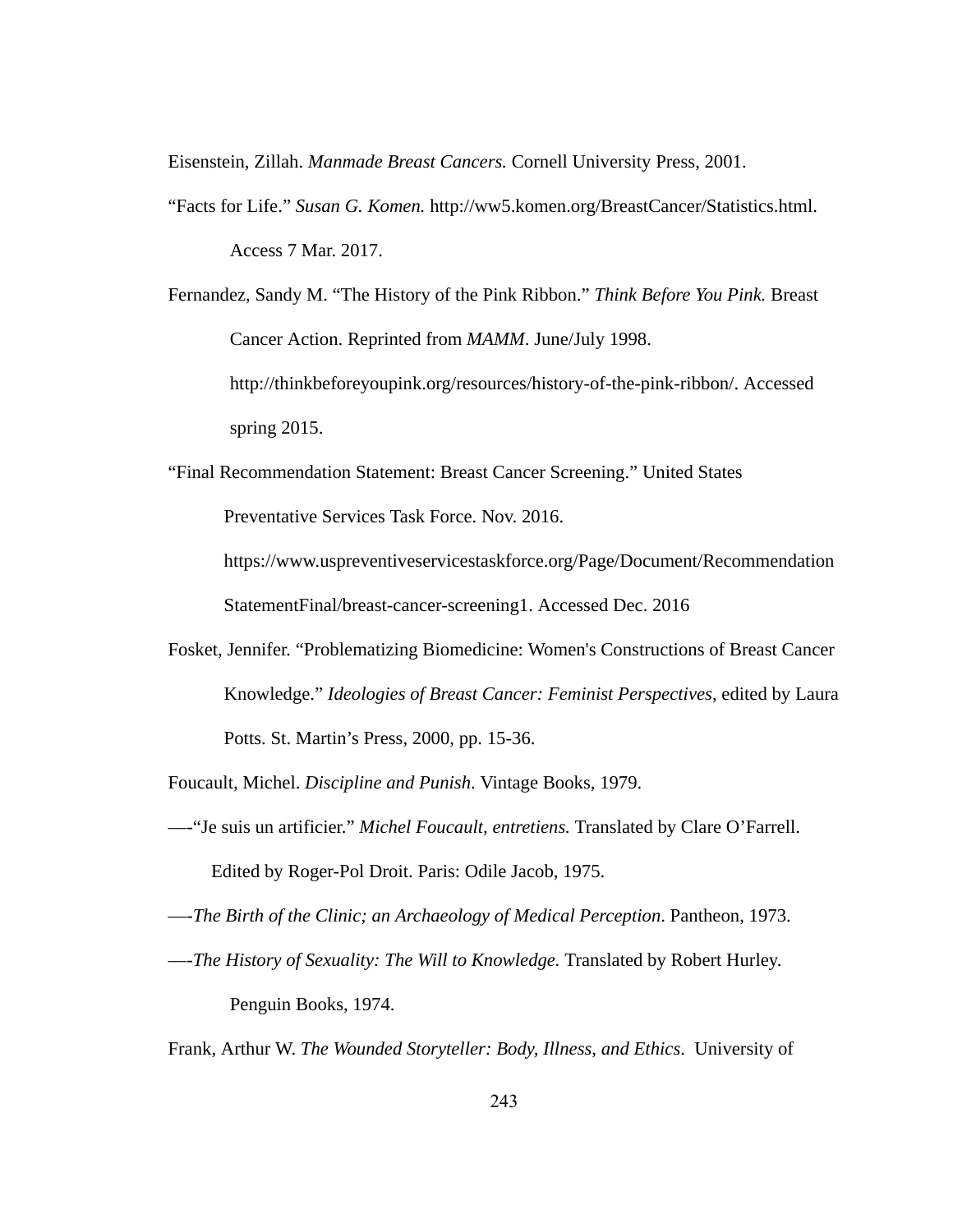Chicago, 1995.

- Freeman, Lauren. "Confronting Diminished Epistemic Privilege and Epistemic Injustice in Pregnancy by Challenging a 'Panoptics of the Womb.'" *Journal of Medicine and Philosophy* , vol. 40, no. 1, 12 Dec. 2014, pp. 44–68., doi:https://doi.org/10.1093/jmp/jhu 046.
- Fricker, Miranda. *Epistemic Injustice: Power and the Ethics of Knowing*. Oxford University Press, 2011.
- Frith, Susan. "Searching for Sarah Baartman." *Johns Hopkins Magazine.* June 2009. http://pages.jh.edu/jhumag/0609web/sara.html. Accessed Fall 2016.

Gale, Zona. "Does It Eat, Too?" Lifshitz, p. 35

- Gardner, Kirsten E. "Disruption and Cancer Narratives: From Awareness to Advocacy." *Literature and Medicine.* vol. 28. no. 2, 2009, pp. 333350. *Proquest.* http:// muse.jhu.edu.libproxy.bellarmine.edu/article/402252
- Gattison, Annette D. Madlock. *Health Communication and Breast Cancer among Black Women Culture, Identity, Spirituality, and Strength* . Kindle ed. Lexington Books, 2016.
- Gehres, Sylvia Colette. "Reflection." 1995. Pastel. Tasch, p. 54.
- Gramsci, Antonio. *Selections from the Prison Notebooks.* Edited and translated by
	- Quintin Hoare and Geoffrey Nowell Smith. International Publishers, 1971.
- Grigoriadis, Vanessa. "Survival of the Funniest." *Vanity Fair* , 18 Dec. 2012, www.vanityfair.com/culture/2013/01/tig-notaro-breast-cancer-dont-connect-with-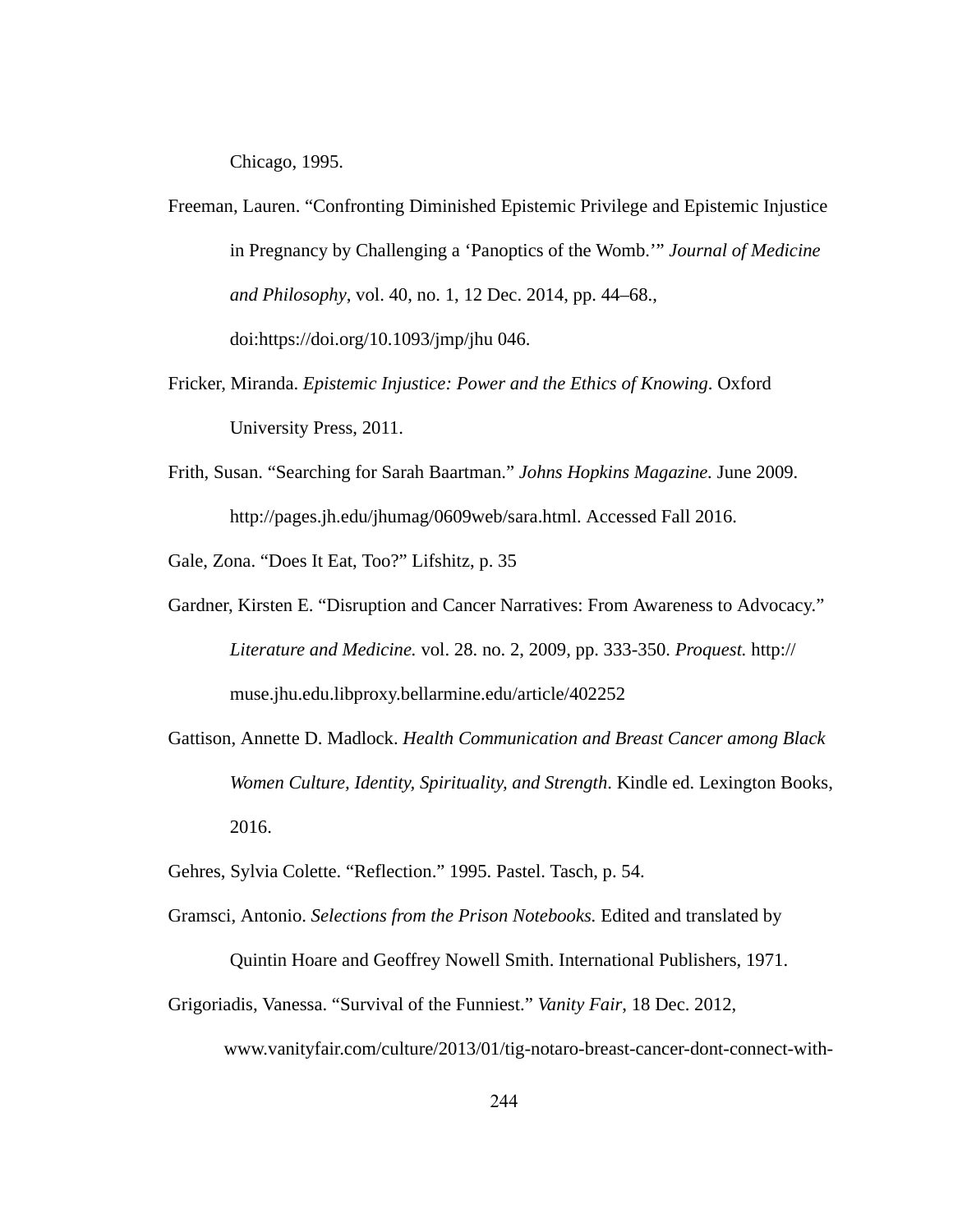jokes. Accessed 6 Mar. 2017.

Goedicke, Patricia. "100,000 Upon 100,000." Lifshitz, p. 61.

Goldsmith, Ellen. "Chemotherapy." Tasch, p. 88.

Goodman, Jerilyn. "A Scar I Did Not Want to Hide." Brownworth, pp.138-141.

Goolsby, Kristina and Ashley York, directors. *Tig* . Netflix, 2015.

Hacker, Marilyn. "August Journal." Prairie Schooner, vol. 68, no. 1, 1994, pp. 24–28,

http://www.jstor.org/stable/40633511, 10.2307/40633511. Accessed 6 Mar. 2017.

Halpern, Joan. "Diagnosis." Lifshitz, p. 7

Herndl, Diane Price. "Our Breasts, Our Selves: Identity, Community, and Ethics in Cancer Autobiographies." *Signs: Journal of Women in Culture and Society*, vol. 32, no. 1, 2006, pp. 221–245. *JSTOR* , doi:10.1086/505542. Accessed Dec. 2014.

Hjelmstad, Lois Tshetter. "Bio." Tasch, p. 55

—"Double Amputee." Tasch, p. 55

- Hoga, Luiza Akiko Komura, et al. "Psychosocial Perspectives of the Partners of Breast Cancer Patients Treated With a Mastectomy." Cancer Nursing, vol. 31, no. 4, 2008, pp. 318–325., doi:10.1097/01.ncc.0000305748.43367.1b. Accessed 13 Mar. 2017.
- Hunter, M. "Ford's Wife Undergoes Breast Cancer Surgery." *New York Times.* 29 Sept. 1974, pp.1 and 22.

Hurst, Elizabeth. "For the Time Being." Tasch, p. 80

Imber, Gerald. *Genius on the Edge: The Bizarre Double Life of Dr. William Stewart*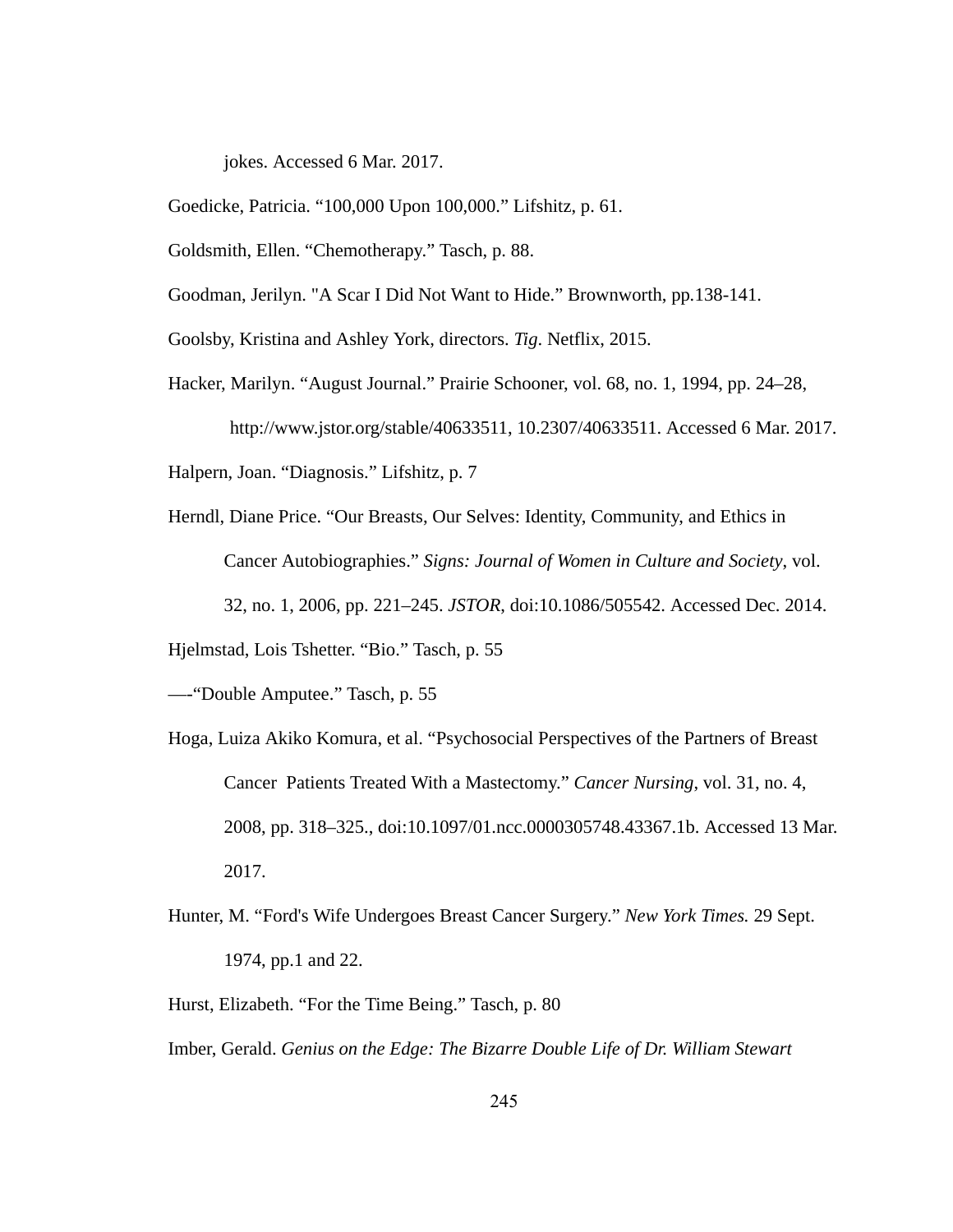*Halsted.* Kaplan Pub, 2010.

Irwin, Marian S. "Post-mastectomy, Week One." Lifshitz, p. 23.

- Jackson, S. "Interchanges: Gender, Sexuality and Heterosexuality: The Complexity (and Limits) of Heteronormativity." *Feminist Theory*, vol. 7, no. 1, Jan. 2006, pp. 105–121., doi:10.1177/1464700106061462. Accessed Nov. 2016.
- Jaggar, Karuna. "The NFL's Breast Cancer Scam Sells Bunk Science to Profit Off Pink Clothes." *The Guardian* , 28 Feb.2017,

https://www.theguardian.com/commentisfree/2014/oct/05/nfl-breast-cancer-pinkwomen. Accessed 7 Mar. 2017.

Jenkinson, Stephen. Die Wise: A Manifesto for Sanity and Soul. North Atlantic, 2015.

Kennedy, Terry. "Mammogram." Lifshitz, p. 4.

- King, Samantha. *Pink Ribbons, Inc.: Breast Cancer and the Politics of Philanthropy.* University of Minnesota Press, 2006. Print.
- Kinsman, Kat. "Activists Call Foul on KFC Bucket Campaign." *CNN* , 28 Apr. 2010, [http://www.cnn .](http://www.cnn/) com/2010/LIVING/homestyle/04/28/kfc.pink.bucket.campaign/. Accessed 6 Mar. 2017.

Klawiter, Maren. "Racing for the Cure, Walking Women, and Toxic Touring: Mapping Cultures of Action within the Bay Area Terrain of Breast Cancer." *Social Problems, vol.* 46, no. 1, 1999, pp. 104–126., doi:10.1525/sp.1999.46.1.03x0244j. Accessed 7 Mar. 2017.

*The Biopolitics of Breast Cancer: Changing Cultures of Disease and Activism* .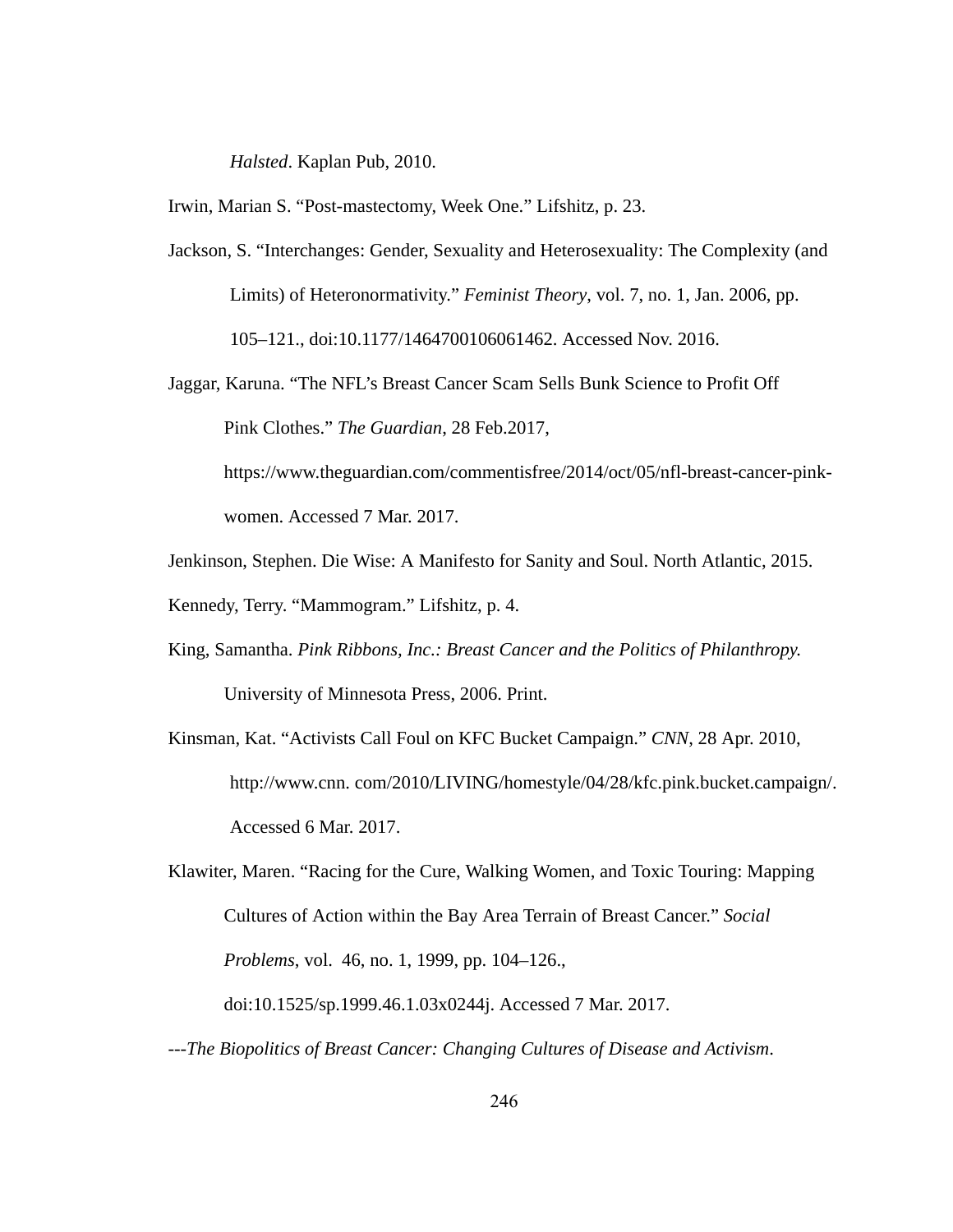University of Minnesota Press, 2008.

- Kleinman, Arthur. *The Illness Narratives: Suffering, Healing, and the Human Condition* . Basic, 1988.
- Klemesrud, Judy. "After Breast Cancer Operations, A Difficult Emotional Adjustment." *New York Times* . 1 Oct. 1974. 46.

https://mobile.nytimes.com/1974/10/01/archives/after-breast-cancer-operations-a -difficult-emotional-adjustment.html. Accessed Dec. 2016.

- Knopf-Newman, Marcy Jane. *Beyond Slash, Burn, and Poison: Transforming Breast Cancer Stories into Action* . Rutgers UP, 2004.
- Kristeva, Julia. Powers of Horror: An Essay on Abjection. Translated by Leon S. Roudiez. Columbia University Press, 1982.
- Kucinich, Elizabeth. "Letter to Ambassador Nancy G. Brinker." 15 Apr. 2010. *Media Cleveland. http://media.cleveland.com/healthy-eating/other/kucinich.pdf.* Accessed on 6 Mar. 2017.
- Kukla, Rebecca. *Mass Hysteria: Medicine, Culture, and Mothers' Bodies* . Rowman & Littlefield Publishers, Inc. 2005.
- Kumin, Maxine. "Off." Raz, p. 18
- Kushner, Rose. *Breast Cancer: A Personal History and an Investigative Report*. Harcourt Brace Jovanovich, 1977.
- Kyranou, Marianna, et al. "Trajectories of Depressive Symptoms in Women Prior to and for 6 Months After Breast Cancer Surgery." *Journal of Applied Biobehavioral*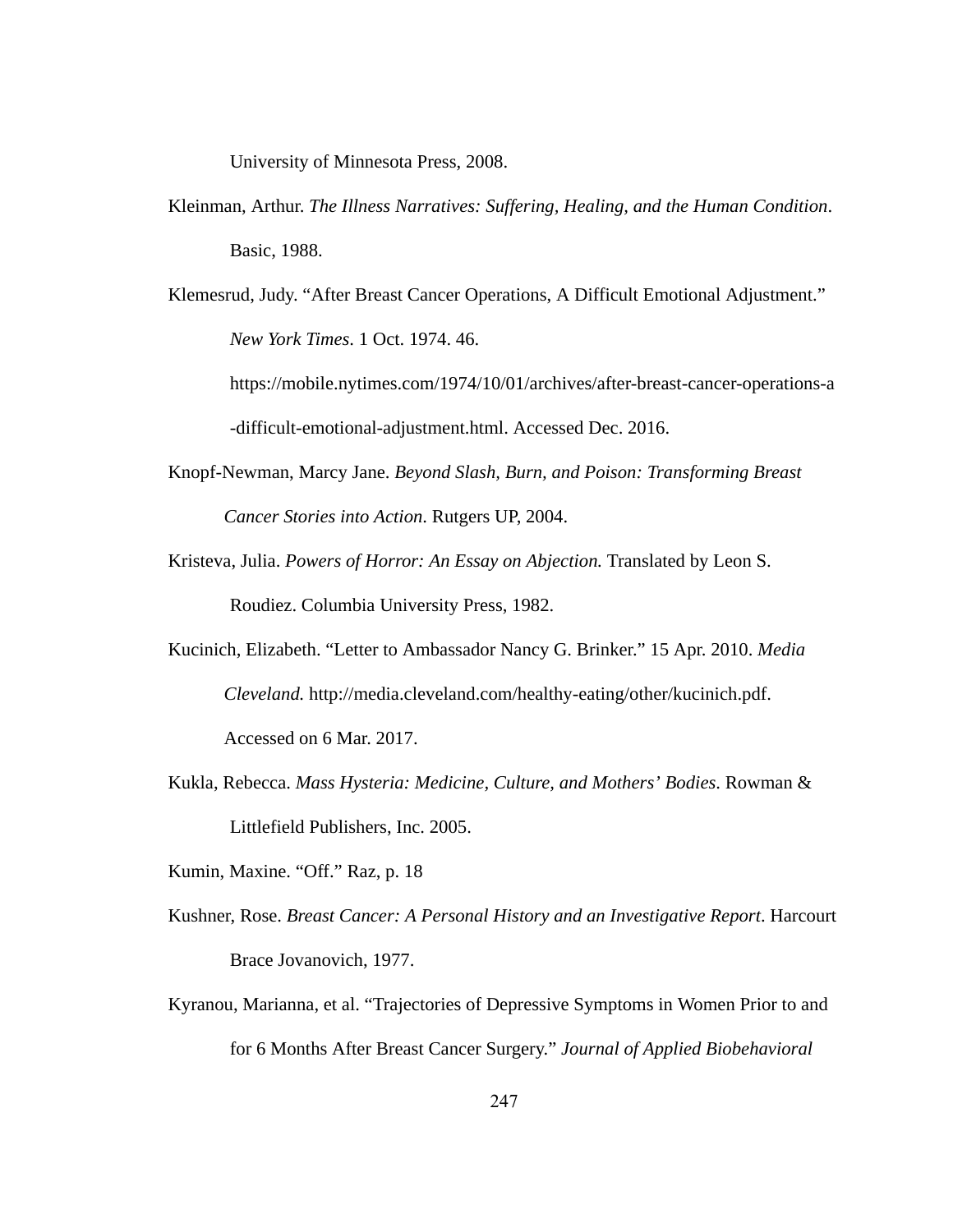*Research* , vol. 19, no. 2, 2014, pp. 79–105., doi:10.1111/jabr.12017.

- Leopold, Ellen. *A Darker Ribbon:Breast Cancer, Women, and Their Doctors in the*  **Twentieth Century. Beacon Press. 1999.**
- Leopold, Ellen. My Soul Is Among Lions: Pages from the Breast Cancer Archives. Valley Green Press, 2014.
- Lerner, B. H. "No Shrinking Violet: Rose Kushner and the Rise of American Breast Cancer Activism." Western Journal of Medicine, vol. 174, no. 5, Jan. 2001, pp. 362–365., doi:10.1136/ewjm.174.5.362.
- *The Breast Cancer Wars: Hope, Fear, and the Pursuit of a Cure in Twentieth Century*  America. Oxford UP, 2001.
- Libbon, Stephanie E. "Pathologizing the Female Body: Phallocentrism in Western Science." Journal of International Women's Studies, vol. 8, no. 4, 2007 pp.79-92. http://vc.bridgew.edu/cgi/viewcontent.cgi?article=1401&context=jiws. Accessed Sept. 2016.
- Lifshitz, Leatrice H. Her Soul Beneath the Bone: Women's Poetry on Breast Cancer. U of Illinois, 1988.
- "Lifestyle-Related Breast Cancer Risk Factors." American Cancer Society., 2017, https://www.cancer.org/cancer/breast-cancer/risk-and-prevention/lifestyle-related -breast-cancer-risk-factors.html. Accessed 6 Mar. 2017.

Linder, Arlene and Michelle Linder. "Don't Touch Me." 1996. Pen and ink. Tasch, p. 86. Linderman, Marlene Gharbo. "My Surgery." Tasch, p. 27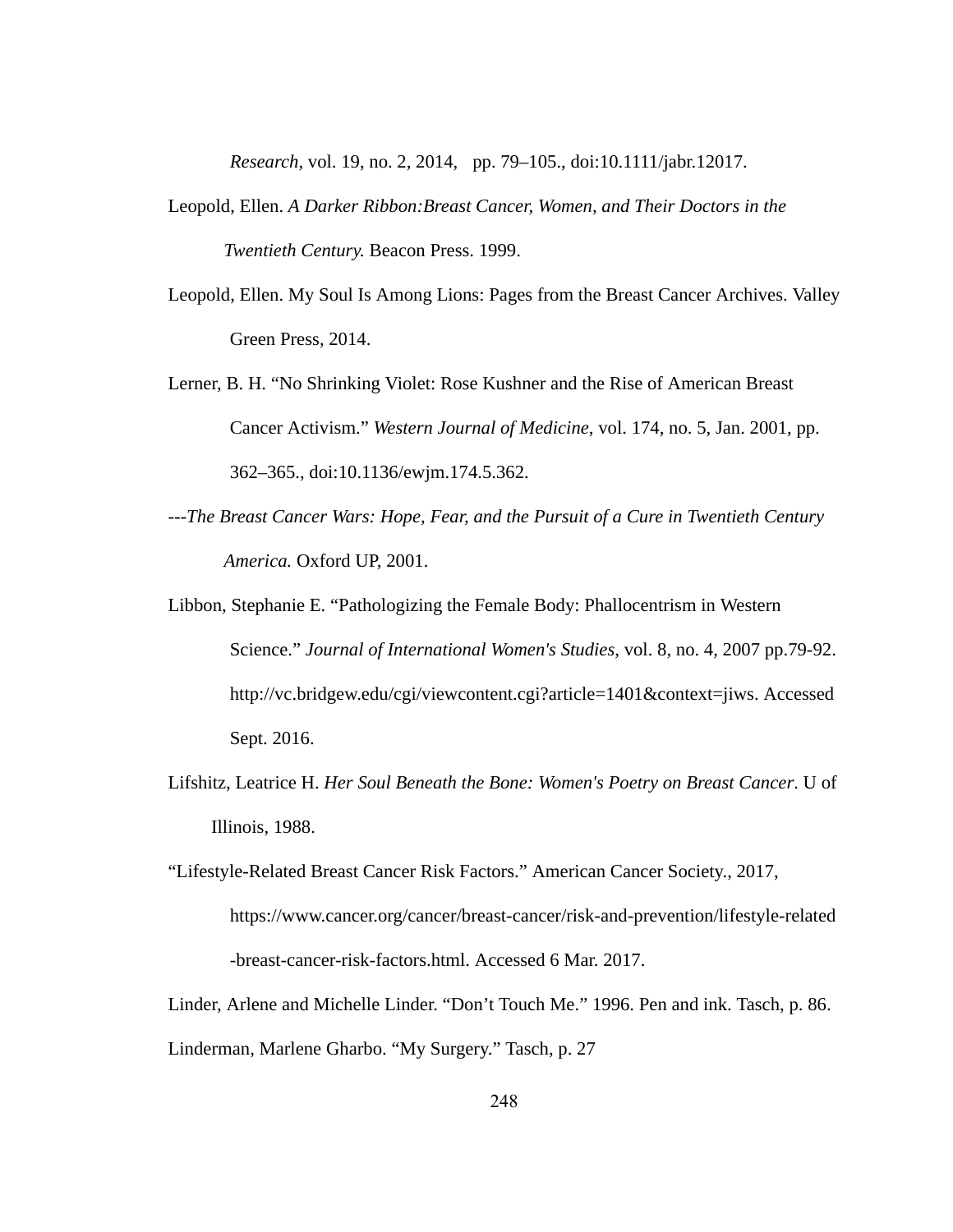"Loraine Hutchinson." *Susan G. Komen,* 7 Mar. 2017.

http://ww5.komen.org/Breast-Cancer-Stories/Lorraine-Hutchinson.html Lord, Catherine. *The Summer of Her Baldness.* University of Texas Press, 2004. Lorde, Audre. *The Cancer Journals* . Aunt Lute, 1997.

- MacDonald, Helen. *Human Remains: Dissection and its Histories.*  Yale University Press, 2006.
- MacIntyre, David. *After Virtue: A Study in Moral Theory.*  2nd ed. Oxford University Press, 1984.
- Mallinger, J.b., et al. "Family Communication and Mental Health after Breast Cancer." *European Journal of Cancer Care* , vol. 15, no. 4, 2006, pp. 355–361., doi:10.1111/j.1365-2354.2006.00666.x. Accessed Mar. 2015.

Marchetto, Marisa Acocella. *Cancer Vixen: A True Story* . Alfred A. Knopf, 2006.

Martin, Leslie R., et al. "The Challenge of Patient Adherence." *Therapeutics and Clinical Risk Management* , vol. 1, no. 3, 2005, pp. 189–199.,

https://core.ac.uk/download/pdf/4131473.pdf. Accessed Mar. 2015.

- Miller, Anthony B, et al. "Twenty Five Year Follow-up for Breast Cancer Incidence and Mortality of the Canadian National Breast Screening Study: Randomised Screening Trial." *BMJ*, vol. 348, 16 Jan. 2014, doi: doi: https://doi.org/10.1136/bmj.g366 . Accessed Sept. 2015.
- O'Toole, Marie T. "Constitution." Miller-Keane Encyclopedia and Dictionary of *Medicine, Nursing, and Allied Health,* 7th ed., Saunders, an Imprint of Elsevier,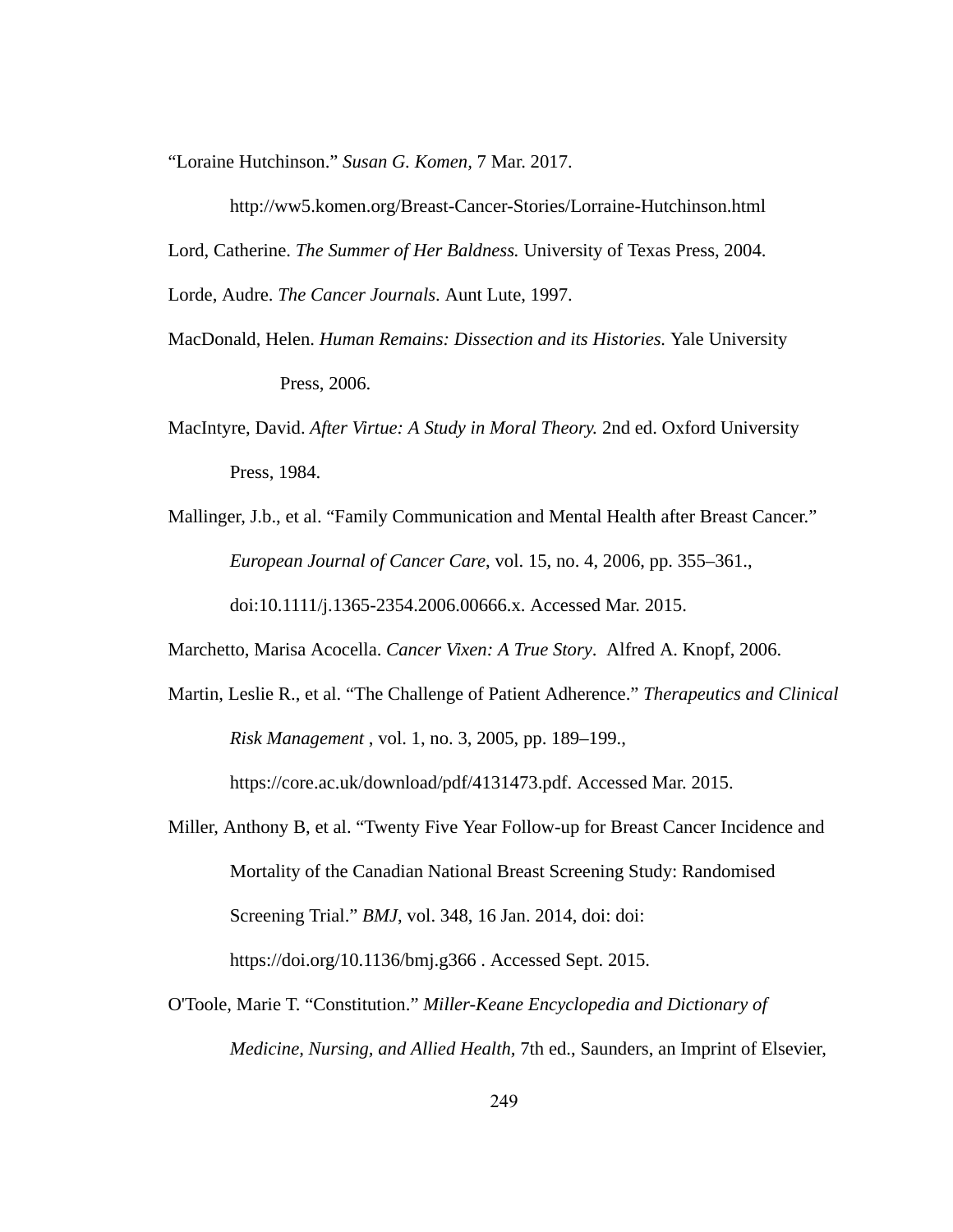dictionary.thefreedictionary.com/constitution . Accessed Dec. 2016.

- Morrow M., et al. "Access to Breast Reconstruction After Mastectomy and Patient Perspectives on Reconstruction Decision Making." *JAMA Surgery*  vol.149, no.10, 2014, 1015-1021.https://www.ncbi.nlm.nih.gov/pubmed/25141939 Accessed Dec. 2016
- Murakami, Violet. "Physician's Report II." Tasch, p. 73.
- Mukherjee, Siddhartha. The Emperor of All Maladies: A Biography of Cancer. Scribner, 2010.
- National Cancer Institute, 2016, https://seer.cancer.gov/statfacts/html/breast.html. Accessed 6 Mar. 2017.
- Neighmond, Patti. "The Hidden Cost Of Mammograms: More Testing And Overtreatment." *NPR* , 13 Apr. 2015,

www.npr.org/sections/health-shots/2015/04/13/398818949/the-hidden-cost-of-m ammograms-more-testing-and-overtreatment. Accessed 14 Mar. 2017.

- Nelson, Hilde Lindemann. *Damaged Identities, Narrative Repair* . Cornell UP, 2001.
- . *Stories and Their Limits: Narrative Approaches to Bioethics* . Routledge, 1997.
- Nisbett, Richard, and Lee Ross. "Judgmental Heuristics and Knowledge Structures." *Human Inference: Strategies and Shortcomings of Social Judgement.*  Prentice-Hall. Reprinted in *Naturalizing Epistemology*. Edited by Hilary Kornblith. 2nd ed. MIT Press, 1994.

Notaro, Tig. "Tig Notaro: Live." The Largo, Los Angeles, CA, Aug. 2012.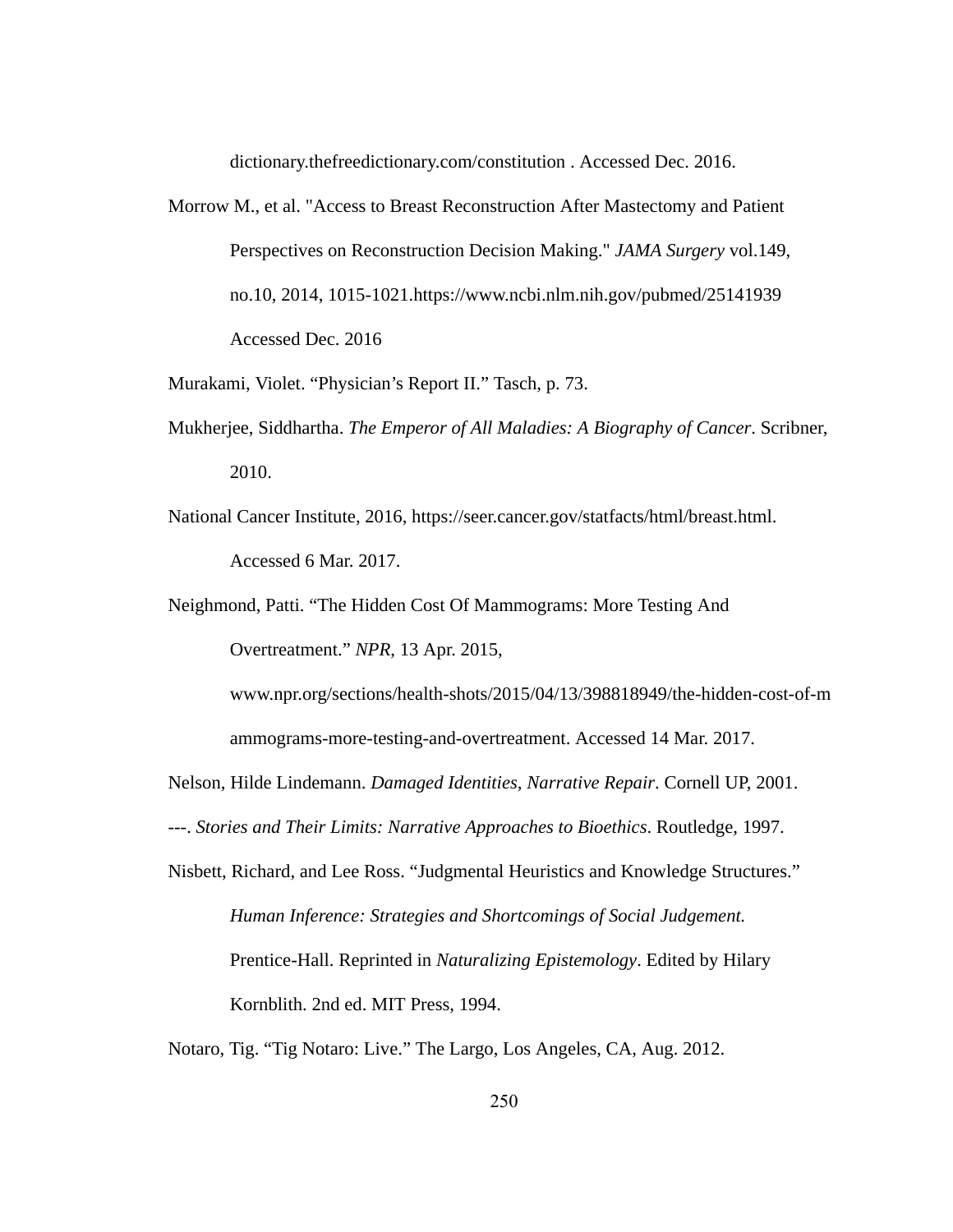Nuland, Sherwin B. How We Die: Reflections on Life's Final Chapter. A.A. Knopf, 1994.

Ofri, Danielle. "When the Patient Is "noncompliant."" *The New York Times* , 15 Nov. 2012, https://well.blogs.nytimes.com/2012/11/15/when-the-patient-is-noncompliant/.

Accessed 7 Mar. 2017.

- Pickett, Brent L. "Foucault and the Politics of Resistance." *Polity* , vol. 28, no. 4, 1996, pp. 445–466., doi:10.2307/3235341. Accessed Oct. 2016.
- "Pinkwashing—Breast Cancer Awareness Month Inspires Crass Marketing Pitches." *The Post-Standard., 17 Oct. 2011, p. A10. Proquest,*

blog.syracuse.com/opinion/2011/10/

pinkwashing\_breast\_cancer\_awar.html. Accessed Mar. 2016.

- "Pinkwashing Depicts Ideal Patient in Breast Cancer Awareness." *US Federal News Service.* 21 Oct. 2010. *Proquest.* doi: 759297554. Accessed Mar. 2016.
- Pantsios, Anastasia. "Outrage Continues at Susan G. Komen's 'Frack for the Cure' Pinkwashing Campaign." *Ecowatch: Transforming Green* , 24 Oct. 2014, www.ecowatch.com/outrage-continues-at-susan-g-komens-frack-for-the-cure-pin kwashing-cam-1881963209.html. Accessed Mar. 2016.
- Parker-pope, Tara. "A Grim Breast Cancer Milestone for Black Women." The New York *Times, 29 Oct. 2015, https://well.blogs.nytimes.com/2015/10/29/a-grim*breast-cancer-milestone-for-blak-women/. Accessed 6 Mar. 2017.
- Parton, C. M., et al. "Womens Construction of Embodiment and the Abject Sexual Body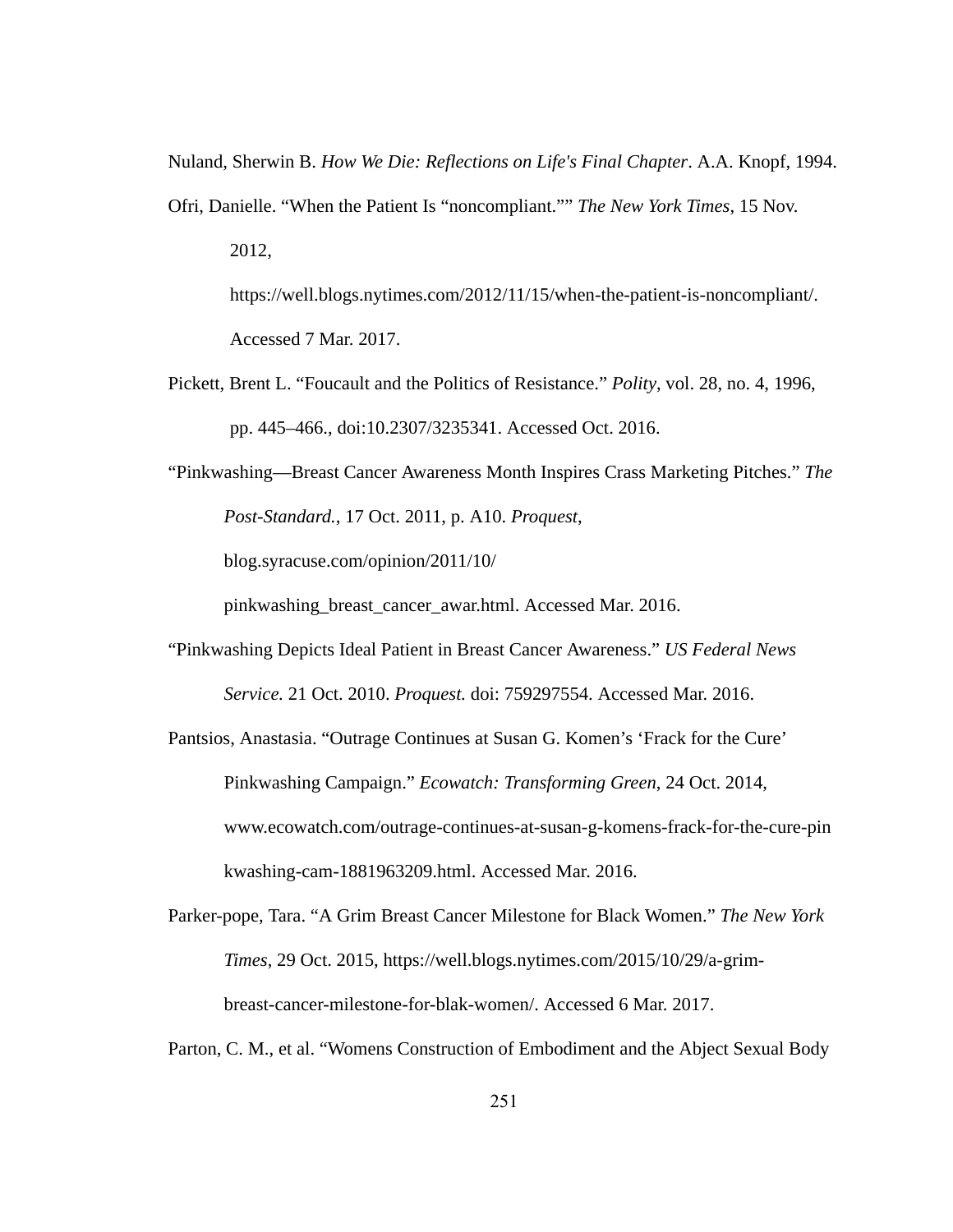After Cancer." *Qualitative Health Research*, vol. 26, no. 4, Apr. 2015, pp. 490–503., doi:10.1177/1049732315570130.

Parvin, Paige. "Fitting Lesbians into Breast Cancer Activism: An Interview with Dr. Susan Love." Brownworth. pp. 90-94.

Post, Pamela. "Cancer Says." Raz, p. 4.

Pool, Lea. Dir. *Pink Ribbons, Inc. First Run Features, 2011.* 

Rabin, Roni Caryn. "You're on the Clock: Doctors Rush Patients out the Door."  *U.S.A Today & Kaiser Health News* , 20 Apr. 2014,

http://www.usatoday.com/story/news/nation/2014/04/20/doctor-

visits-time-crunch-health-care/7822161/. Accessed 7 Mar. 2017.

- Raz, Hilda. *Living on the Margins: Women Writers on Breast Cancer*. Persea, 1999.
- Rich, Adrienne. "A Woman Dead in Her Forties." *The Dream of a Common Language.*  W.W. Norton, 1978.

Robson, Ruthann. "not//a story. *Coming out of Cancer*. Brownworth. pp. 47-54.

- Russo, Mary. "Female Grotesques: Carnival and Theory." *Feminist Studies/Critical Studies*, 1986, pp. 213–229., doi:10.1007/978-1-349-18997-7\_13.
- Showalter, Elaine. *The Female Malady: Women, Madness, and English Culture.*  Pantheon, 1985.

Skloot, Rebecca. The Immortal Life of Henrietta Lacks. Crown Publishing Group, 2010.

Smith, David Woodruff. "Phenomenology." *The Stanford Encyclopedia of Philosophy.*  Edward N. Zalta, ed. Dec. 2016,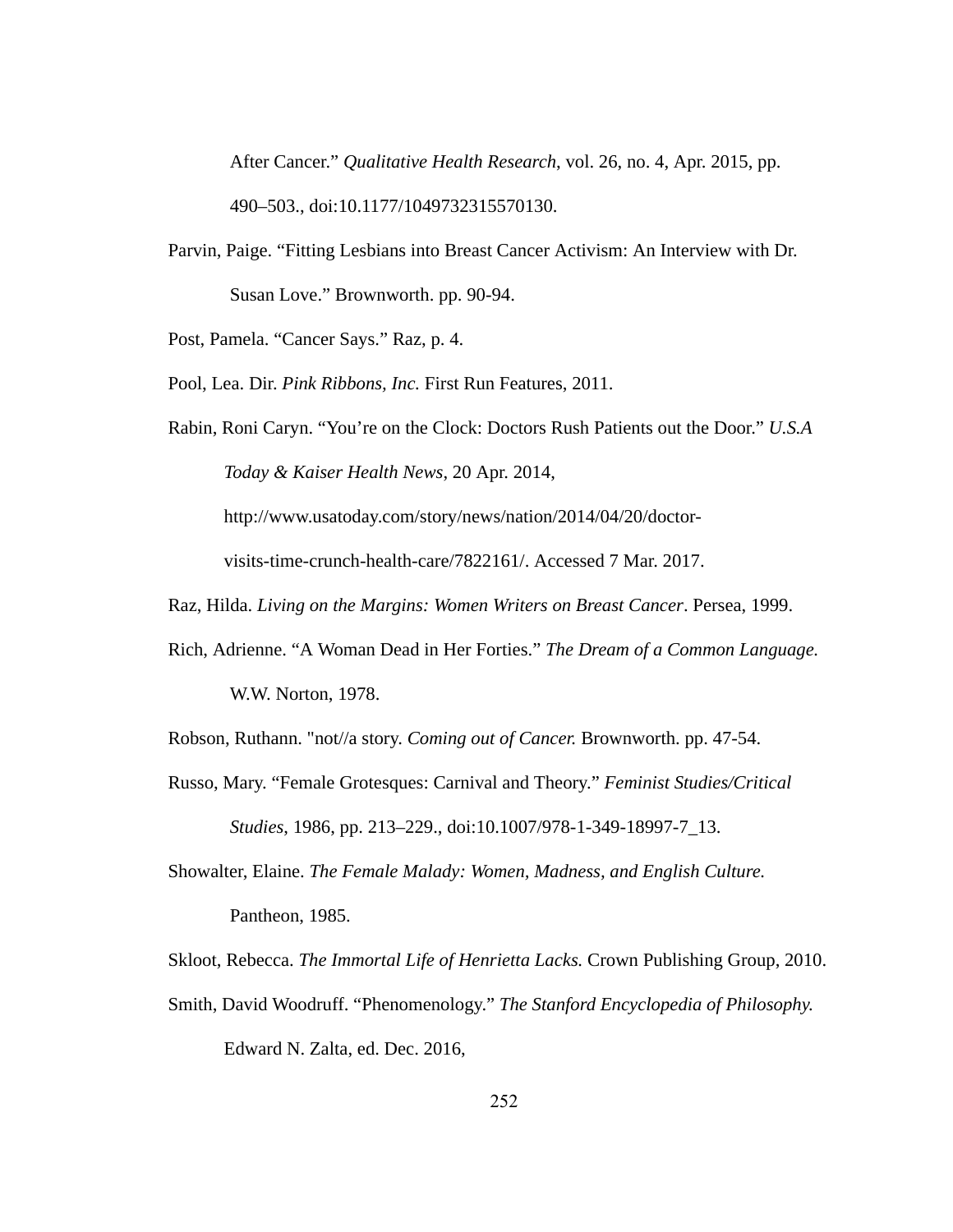plato.stanford.edu/archives/win2016/entries/phenomenology/.

Accessed Dec. 2016.

Soerjomataram, Isabelle, et al. "An Overview of Prognostic Factors for Long-Term Survivors of Breast Cancer." *Breast Cancer Research and Treatment* , vol. 107, no. 3, 22 Mar. 2007, pp. 309–330,

https://www.ncbi.nlm.nih.gov/pmc/articles/PMC2217620/. Accessed 6 Mar. 2017.

Sugg, Richard. *Murder After Death: Literature and Anatomy in Early Modern England* . Cornell University Press, 2007.

Suppli, Nis P., et al. "Increased Risk for Depression After Breast Cancer: A Nationwide Population-Based Cohort Study of Associated Factors in Denmark, 19982011." *Journal of Clinical Oncology* , vol. 32, no. 34, 2014, pp. 3831–3839., doi:10.1200/jco.2013.54.0419. Accessed Apr. 2015.

- Theriot, Nancy M. "Negotiating Illness: Doctors, Patients, and Families in the Nineteenth Century." *Journal of the History of the Behavioral Sciences* , vol. 37, no. 4, 2001, pp. 349–368., doi:10.1002/jhbs.1065.
- —-"Women's Voices in Nineteenth-Century Medical Discourse: A Step toward Deconstructing Science." Signs: Journal of Women in Culture and Society, vol. 19, no. 1, 1993, pp.1–31., doi:10.1086/494860.

"Think Before You Pink." *Breast Cancer Action* ,

thinkbeforeyoupink.org/resources/before-you-buy/. Accessed 14 Mar. 2017. "Topic: Is There Any Hope for Long Term Survival?" *Breast Cancer Topic: Is There Any*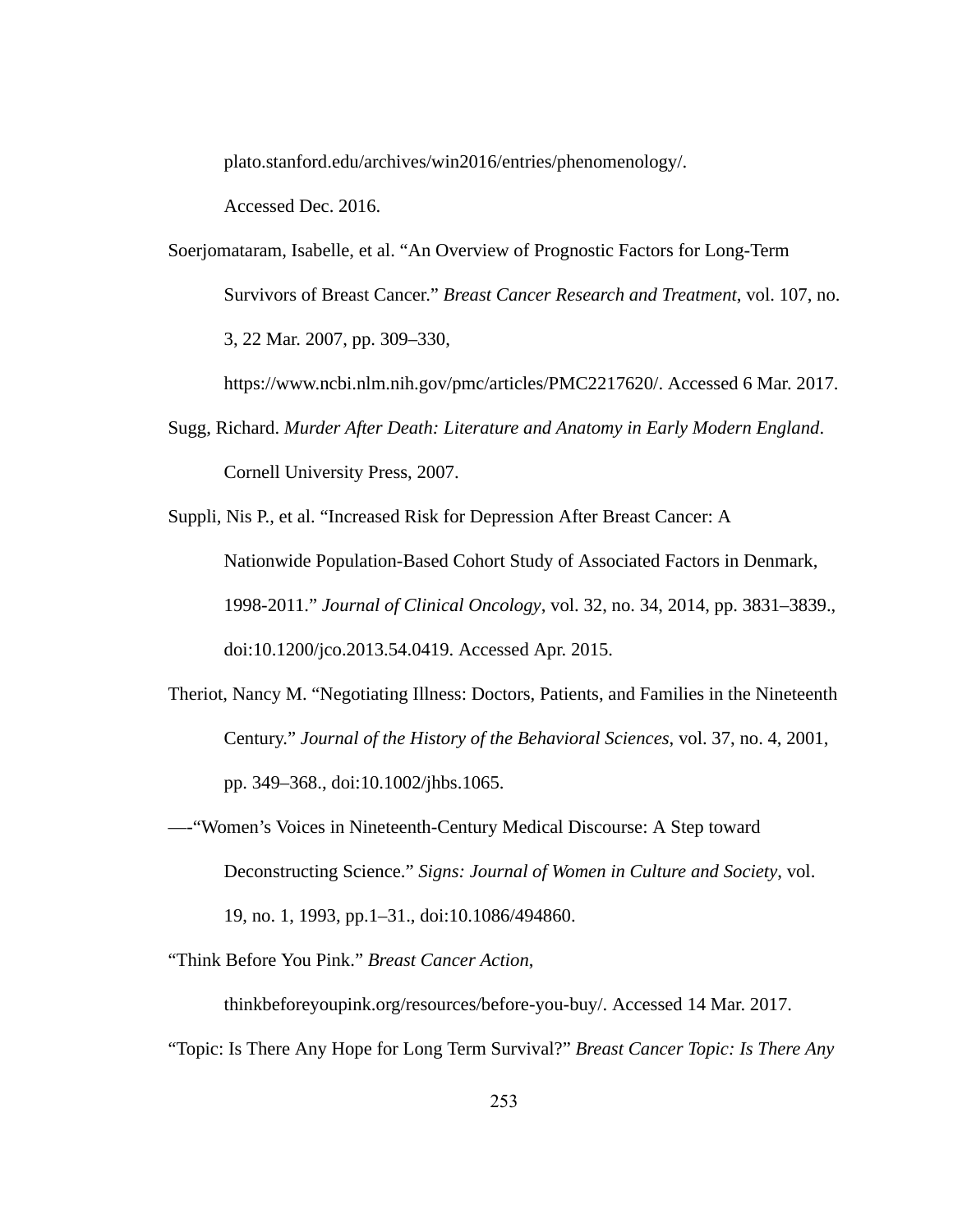*Hope for Long Term Survival?* ,

community.breastcancer.org/forum/5/topics/796302. Accessed 14 Mar. 2017.

- Ussher, Jane M. *Managing the Monstrous Feminine: Regulating the Reproductive Body* . Routledge, 2006.
- Vega, B. Rodriguez, et al. "Mindfulness-Based Narrative Therapy for Depression in Cancer Patients." *Clinical Psychology & Psychotherapy*, vol. 21, no. 5, 2013, pp. 411–419., doi:10.1002/cpp.1847.
- Vernon, Lorraine. "Slant." Lifshitz, p. 34.
- Williams, Garreth. "Responsibility." Internet Encyclopedia of Philosophy,

www.iep.utm.edu/responsi/#SH2a. Accessed 14 Mar. 2017.

Williams, Terry Tempest. *Refuge: An Unnatural History of Family and Place* . Vintage, 1992.

Winnow, Jackie. "The Politics of Cancer." Brownworth, pp. 20-29.

#### Works Consulted

Abrams, Lindsay. "Fracking Company Teams up with Susan G. Komen, Introduces Pink Drill Bits 'for the Cure." *Salon.com* , Oct. 2014, www.salon.com/2014/10/08/ susan\_g\_komen\_teams\_up\_with\_fracking\_company\_introduces\_pink\_drill\_bits\_f or\_the\_cure/. Accessed 6 Mar. 2017.

Anniston, Jennifer, Dir. *Five.*  Echo Films, 2011.

Avrahami, Einat. *The Invading Body: Reading Illness Autobiographies*  University of Virginia, 2007.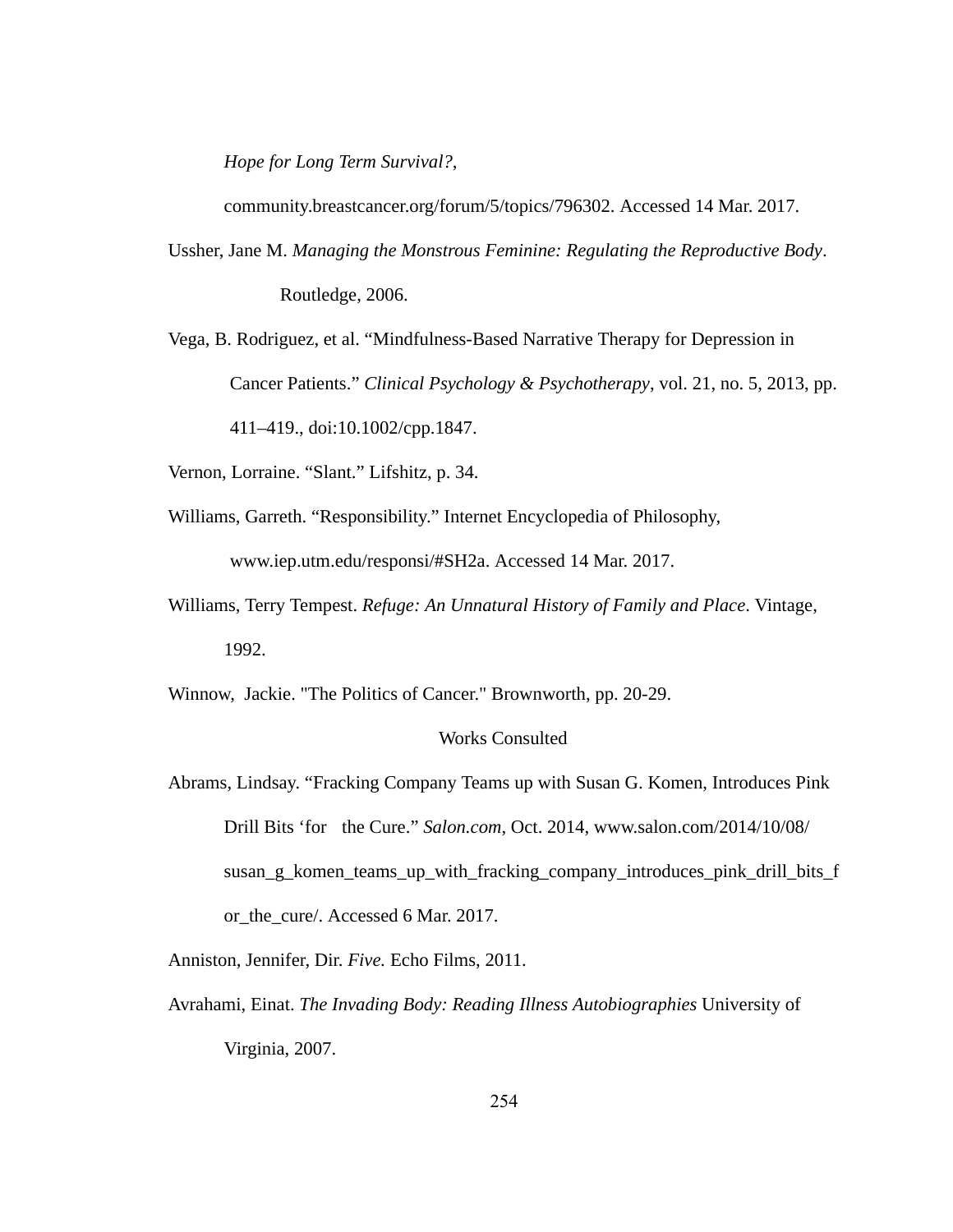- Bal, Mieke. Narratology: Introduction to the Theory of Narrative. University of Toronto, 1985.
- Barnett, Richard. *The Sick Rose, Or, Disease and the Art of Medical Illustration* . Thames & Hudson Ltd., 2014.
- Barr, Donald A. Health Disparities in the United States: Social Class, Race, Ethnicity, and Health. Johns Hopkins University Press, 2008.

Bernstein, Steven, director. *Annie Parker* . Koch Media, 2015.

- "Breast Cancer Trends." *Centers for Disease Control and Prevention* , 24 May 2016, www.cdc.gov/cancer/breast/statistics/trends.htm. Accessed 14 Mar. 2017.
- Broyard, Anatole. *Intoxicated by My Illness: And Other Writings on Life and Death. C.* Potter, 1992.
- Campo, Rafael. *The Desire to Heal: A Doctor's Education in Empathy, Identity, and Poetry. W.W. Norton, 1997.*
- Charon, Rita. "Narrative Medicine: Form, Function, and Ethics." *Annals of Internal Medicine* , vol. 134, no. 1, Feb. 2001, p. 83.,

doi:10.7326/0003-4819-134-1-200101020-00024.

Charon, Rita, and Martha Montello. *Stories Matter: The Role of Narrative in Medical Ethics.*  Routledge, 2002.

Chertok, Karen M. *Teosinte* . Publish on Demand Global LLC, 2014.

Eakins, Thomas. *The Agnew Clinic* . Oil on canvas. University of Pennsylvania, Philadelphia, 1889.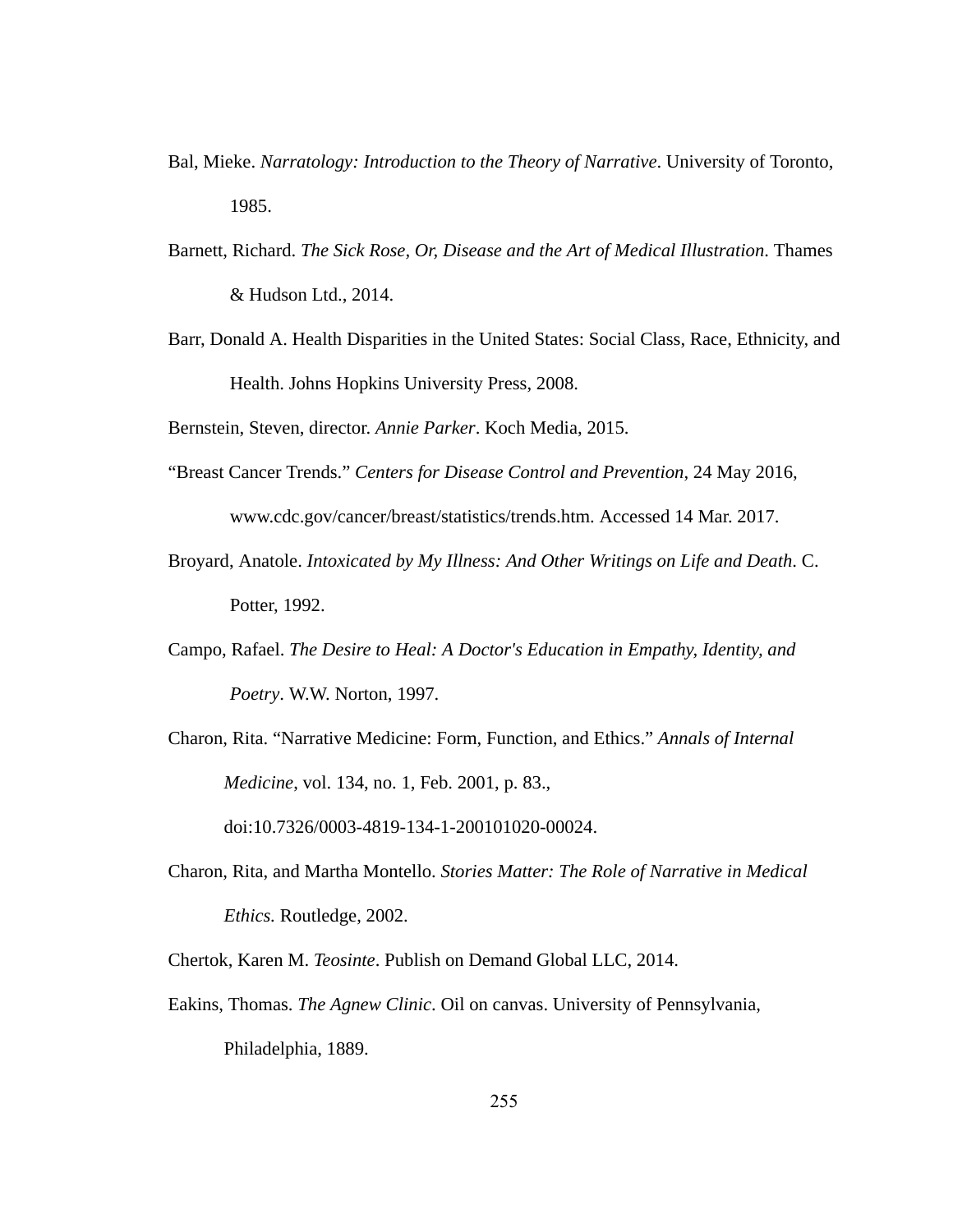Davies, Douglas James. *A Brief History of Death* . Blackwell Pub., 2005.

- DeShazer, Mary K. *Fractured Borders: Reading Women's Cancer Literature* . University of Michigan, 2005.
- Greenfield, Susan C., and Carol Barash. *Inventing Maternity: Politics, Science, and*  Literature, 1650-1865. University of Kentucky, 1999.
- Jensen-Johansen, M. B., et al. "Effects of an Expressive Writing Intervention on Cancer-Related Distress in Danish Breast Cancer Survivors - Results from a Nationwide Randomized Clinical Trial." *Psycho-Oncology*, vol. 22, no. 7, 2012, pp. 1492–1500., doi:10.1002/pon.3193.

King, Susan Deborah. *Onebreasted Woman: Poems* . Holy Cow!, 2007.

- Kleinman, Arthur, Veena Das, and Margaret M. Lock. *Social Suffering* . University of California, 1997.
- Kawase, Eri, et al. "Estimation of Anxiety and Depression in Patients with Early Stage Breast Cancer Before and After Radiation Therapy." *Breast Cancer* , vol. 19, no. 2, Mar. 2010, pp. 147-152., doi: 0.1007/s12282-010-0220-y
- Mishler, Elliot George. *The Discourse of Medicine: Dialectics of Medical Interviews* . Ablex Pub., 1984.
- Parker, Anne. Annie Parker Decoded: The Story That Inspired the Film. Annie Parker Books, 2014.
- Porter, Roy. Blood and Guts: A Short History of Medicine. W.W. Norton, 2003.
- Potts, Laura. *Ideologies of Breast Cancer: Feminist Perspectives* . St. Martin's, 2000.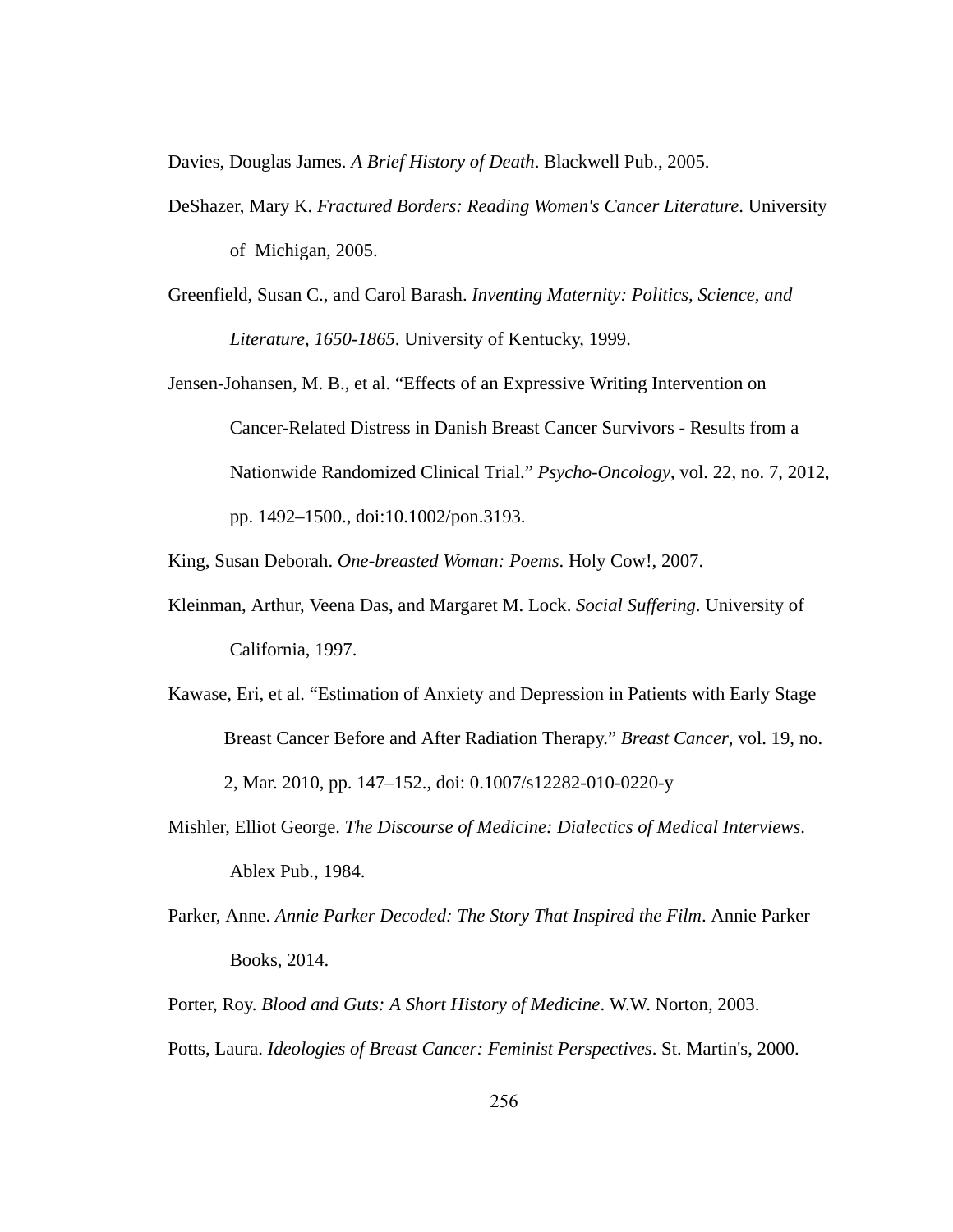- Price, Janet, and Margrit Shildrick. Feminist Theory and the Body: A Reader Routledge, 1999.
- Rollins, Betty. *First, You Cry* . Lippincott, 1976.
- Sargent, John Singer. *The Big Four* . The Alan Mason Chesney Medical Archives of The Johns Hopkins Medical Institutions, Baltimore, 1906.

Sontag, Susan. *Illness as Metaphor* . Farrar, Straus and Giroux, 1978.

- Ussher, Jane M. *Women's Madness: Misogyny or Mental Illness?*  University of Massachusetts, 1992.
- Ussher, Jane M. *Body Talk: The Material and Discursive Regulation of Sexuality, Madness, and Reproduction* . Routledge, 1997.

Weise, Jillian Marie. *The Amputee's Guide to Sex* . Soft Skull, 2007

- Woodward, Ashley. "Jean Francois Lyotard." Internet Encyclopedia of Philosophy. http:// www.iep.utm.edu/lyotard/. Accessed Dec. 2014.
- Zaner, Richard M. *Conversations on the Edge: Narratives of Ethics and Illness* . Georgetown UP, 2004.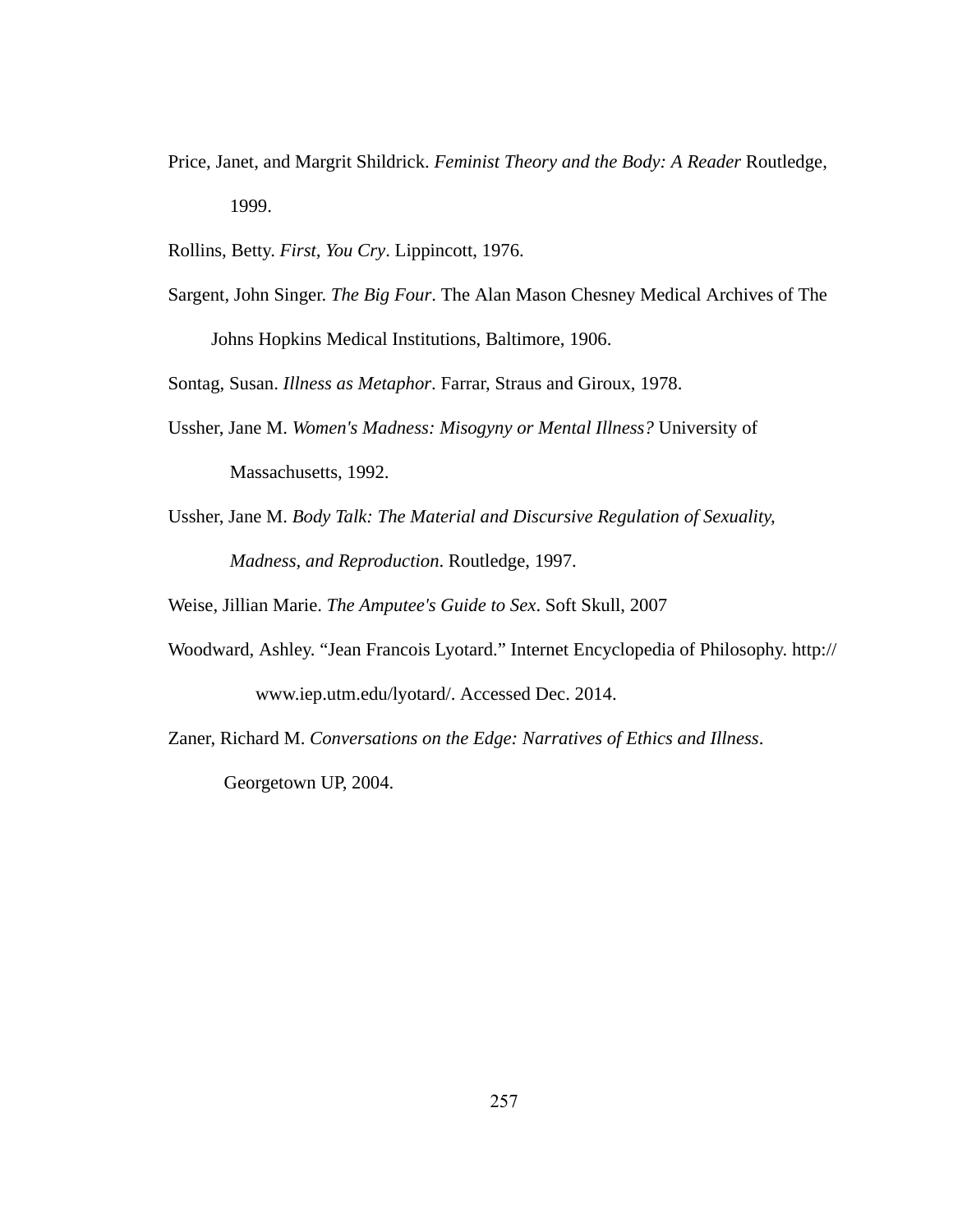### CURRICULUM VITAE

Jessica C. Hume 1280 Springdale Dr. Louisville, KY 40213 (502) 552-2297 jhume@bellarmine.edu

# **Education**

PhD in Interdisciplinary Humanities (in progress), University of Louisville, Aug., 2013-present (anticipate completion in May, 2017)

Dissertation (in-progress): "Unthink Pink:Master Narratives and Counterstories of Breast Cancer"

Interest areas: Health humanities; history of anatomy/medicine; medicine and the body in literature; female bodies in culture, health, and health care; illness narratives, specifically those of breast cancer (mammographies); the history of medicine and anatomy in literature; and the body in fairy tales.

### MFA in Writing, Spalding University, 2007

Concentration: Poetry Extended Critical Essay: "Turning the Key: Changes Induced by Anne Sexton's *Transformations"*  Graduation Lecture: "Red-Winged Words: Adjectival Appositives in Greek Poetry' Small Group Discussion: "The Eyes Have It: Symbolic Representation of the Eye in Anne Sexton's *Live or Die"*  Creative Thesis:  *Burning Daylight,* A Collection of Poems Interest areas: gender and the body in fairy tales, feminist revisions of fairy tales, Anne Sexton, Grimm's fairy tales

BA in English, Cum Laude, Bellarmine University, 2005 Minor: Theatre Creative Writing Track Undergraduate studies at the University of Cincinnati, College Conservatory of Music, 2000-2001 Major: Theatre Design and Production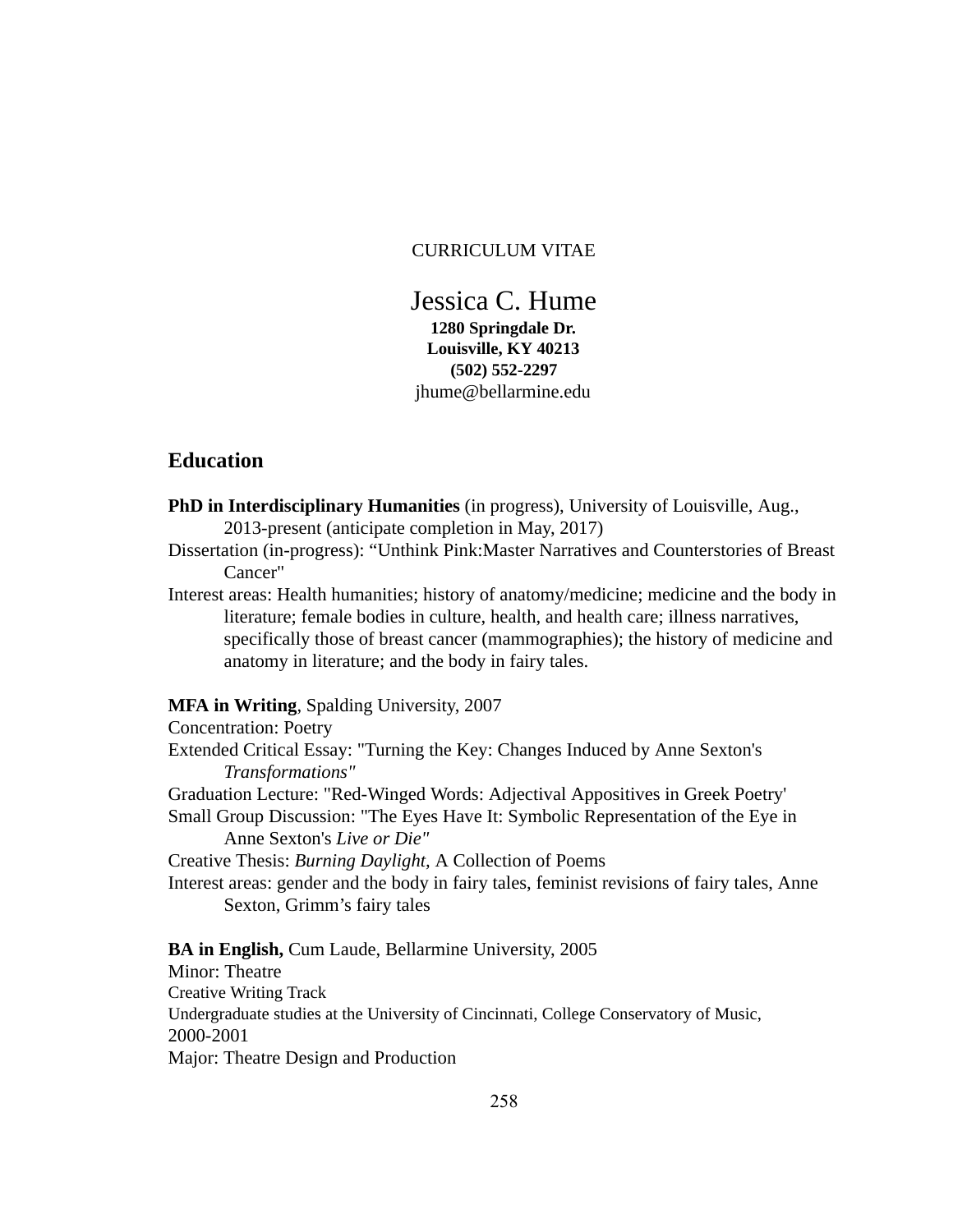Focus: Stage Management

Presentation Academy, College-prep, 2000

# Skills & Qualifications

- Experience as a published writer spanning thirteen years and several genres.
- Teaching experience spanning ten years and a wide variety of arenas from one-on-one work, to small groups, to a college setting (including study abroad).
- Excellent research skills.
- Proficiency in many arenas of verbal and written communications, including grammar, proofreading, public speaking, and composition skills.
- Familiarity with MLA and APA format.
- Basic reading proficiency in Spanish.
- Basic reading proficiency in French.
- Training, certification and two years of experience teaching GRE preparation workshops
- Training and two years experience in Lindamood-Bell cognitive learning progams for reading, spelling, and comprehension.
- Training and one year experience in administering, scoring, and analyzing educational assessments.
- Over thirteen years experience in an office environment.
- Computer skills: proficient with Microsoft Word, Outlook, Moodle, Powerpoint, Prezi, iMovie, Audacity, and the internet. Some experience with Excel.

# Work History & Experience:

\* Any gaps in work history were filled by temporary, non-field experience.

# English Instructor, Galileo Learning Community (GLC), Bellarmine University, August 2012-Present

- Collaborate with partner teacher to create new English 101 curriculum designed for health sciences majors in the GC
- Teach three sections of English 101 (fall)
- Teach one section of Freshman Focus (a one-credit-hour, "introduction to college life" course for freshmen) (fall)
- Teach three sections of IDC 101 (an interdisciplinary, writing intensive general education course) (spring)
- Teach English 200: reading Literature as necessary Serve as academic advisor for freshmen
- Maintain office hours in the residence hall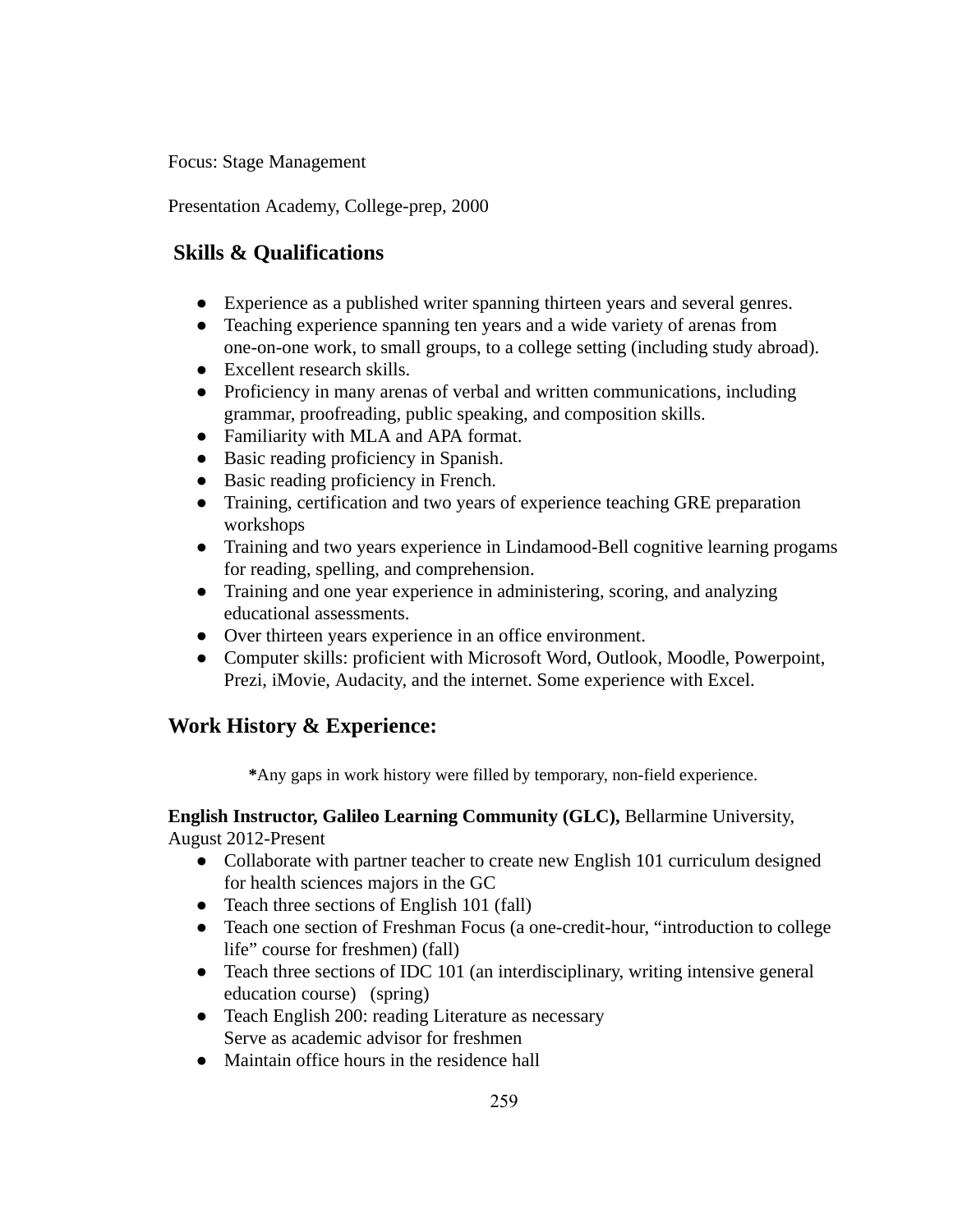● Collaborate with GC coordinator and partner teacher to plan and execute educational events and gatherings for students in the GLC

Director of Writing & Parent Communications, Bellarmine University, June 2009-July 2012

- Manage BU Writing center and 5-6 undergraduate employees
- Teach English 251, "Writing Center Theory and Practice"
- Teach English 101
- Write, compile, edit and distribute two parent e-newsletters monthly
- Write, compile, edit and distribute two printed parent newsletters per year
- Supervise newsletter video intern in monthly creation of video for parents of freshmen
- Create short videos for parents and students
- Assist in planning programming for parents including Parent Orientation, parent events for move-in day, a wine tasting, and Parents' Homecoming Bash
- Write/maintain an academic advising blog for parents and contribute to BU Parent Programs facebook page
- Assist academic advisors in various other duties such as restructuring/maintaining Blackboard pages for Freshman Focus classes, meeting with a "Refocus" group (students on academic probation)

# **Lead Instructor/Assessment Specialist Langsford Learning Center, Mar. 2007-June** 2009

- Coordinated and administered several types of academic assessments related to phonemic awareness, comprehension, composition, and visual-motor skills.
- Scored tests, prepared all paperwork and research regarding client educational profile, and assisted in diagnosis and treatment plan.
- Wrote formal reports detailing assessment results and client profiles.
- Worked one-on-one and in small groups with students to teach basics of phonemic awareness, comprehension, and composition.
- Worked in conjunction with Learning Coordinator to assure tailor-made learning plans are executed for students.
- Participated in Leadership Team meetings and contribute to decisions and activities regarding direction and guidance of the company.
- Attended extended training sessions and continual training in order to master Lindamood-Bell reading, spelling, comprehension, and visual motor teaching programs.
- Managed general administrative responsibilities related to scheduling and coordinating client information.
- Taught small groups at an offsite location (Lincoln Elementary School) as part of a literacy program in coordination with the National Center for Family Literacy (fall of 2007).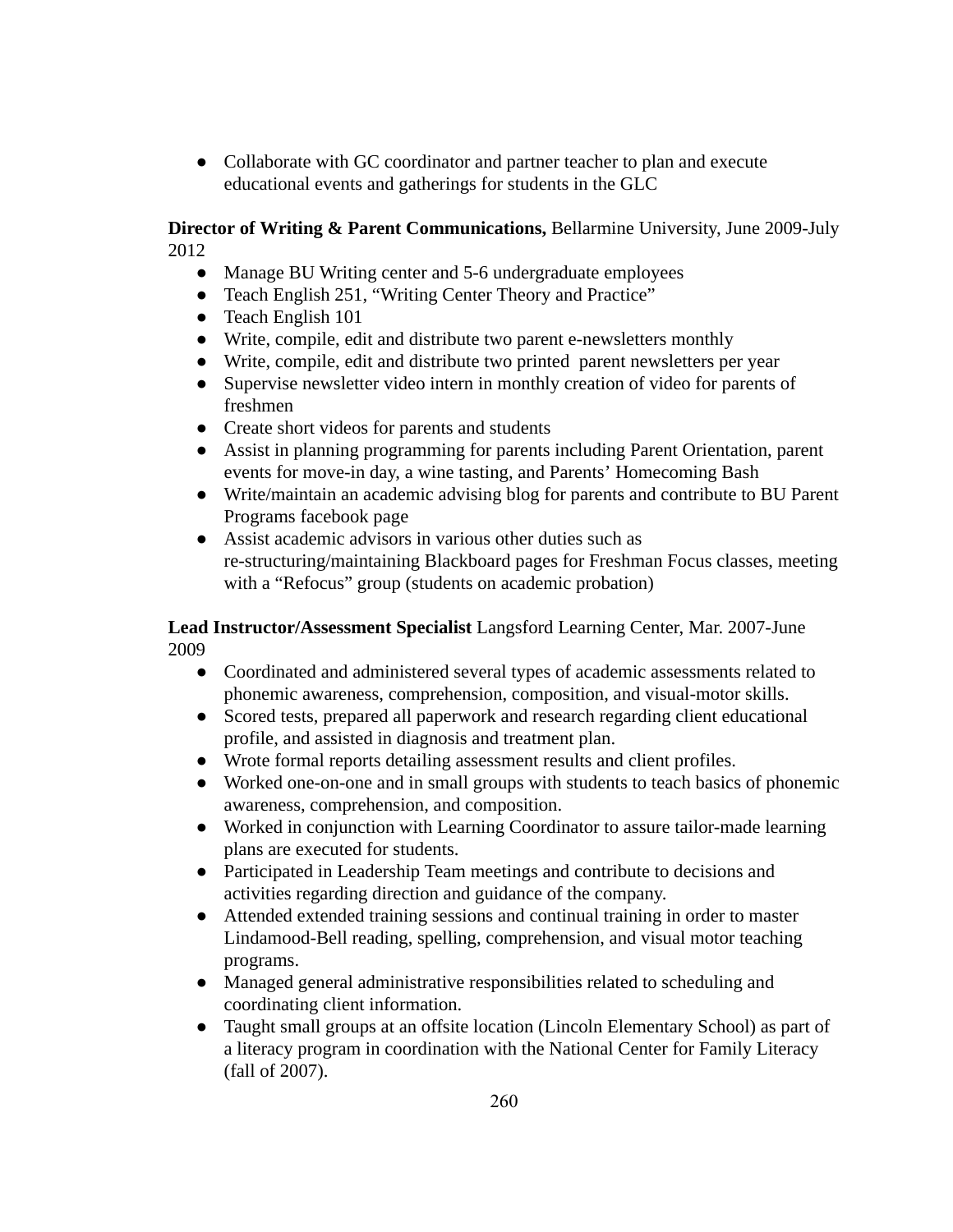Adjunct Expository Writing Professor, Bellarmine University, Aug. 2008-Dec.2008

- Created syllabus and lesson plans including homework and project assignments.
- Maintained grade book and other necessary paperwork.
- Planned lectures and conducted classes around course requirements outlined by the college.

\*

Freelance Writer, *First Draft* literary magazine (Montgomery, AL), Aug. 2007-Aug. 2008

- Generate ideas and receive book review assignments from editor.
- Read, annotate, and evaluate assigned books in preparation for reviewing them.

\*

● Research, complete, and submit pieces to editor according to deadline.

Graduate Assistant, Spalding University MFA office, June 2007-Nov. 2007

- Assisted administrators in preparation for student residencies.
- Independently conducted and organized major research projects for administrators.
- General office work.

Interim Secretary/ English Coordinator, Bellarmine University, Academic Resource Center Nov. 2006-Dec. 2006

\*

- Coordinated scheduling for faculty and staff of Academic Resource Center.
- Managed ordering supplies, purchasing and payroll.
- Proctored student examinations.
- Helped students improve academic papers and writing skills.
- Provided general assistance to the Dean of Academic Advising and Developmental Advisor.

Adjunct Composition Instructor, Brown-Mackie College Aug. 2006-Sept. 2006 (one student term)

\*

- Created syllabus and lesson plans including homework and project assignments.
- Maintained grade book and other necessary paperwork.
- Planned lectures and conducted classes around course requirements outlined by

the college.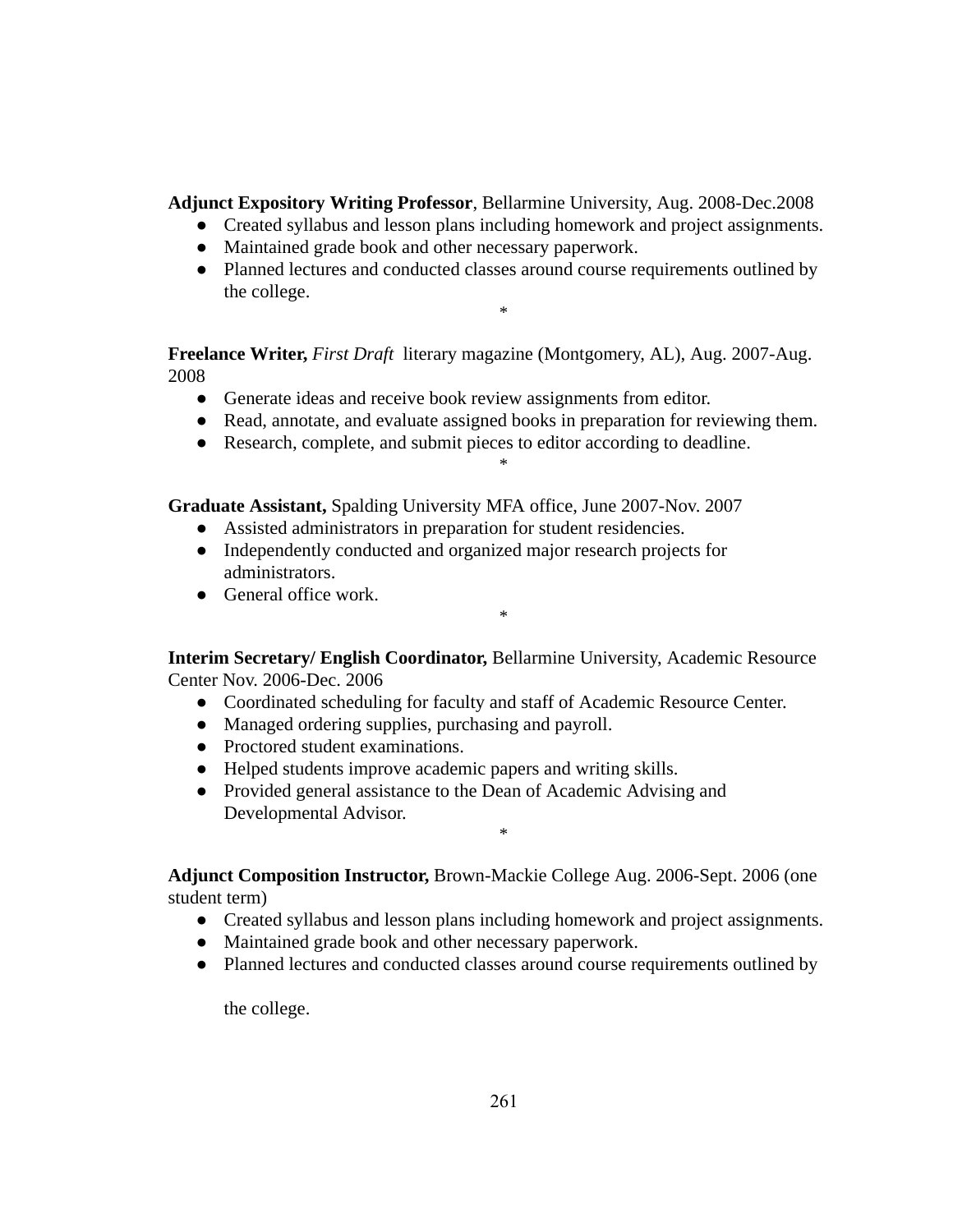# Freelance Writer, St. Matthews Voice-Tribune, Mar. 2006-Mar. 2007

Generated story ideas and received regular assignments from managing editor. Scheduled and conducted interviews.

Researched, completed, and submitted features pieces to editor according to deadline.

\*

# \*

# Publications and Presentations

### Book Chapters

Chapter proposal accepted for *Still There: Memoirs of Illness and Trauma ,* edited by Fiona Giles Ph.D, University of Sydney

"Dining Room & Kitchen: Food-Related Spaces and Their Interfaces with the Female Body in Adichie's *Purple Hibiscus*," which will appear in the peer-reviewed anthology, A *Companion to Chimamanda Ngozi Adichie,* from Boydell & Brewer Publishers in 2017

### Paper Presentations

"The Problematics of Hope: Hope as a Commodity in the Breast Cancer Awareness Movement," International Health Humanities Symposium, 2017

 "Thinking Pink: Problematic Cultural Representations of Breast Cancer in the United States" International health Humanities Conference in Seville, Spain 2016

"Depression as Vogue: *The Sorrows of Young Werther* as Illness Narrative," Fashionable Diseases Conference, Newcastle, England, 2015

"Depression as Vogue: *The Sorrows of Young Werther* as Illness Narrative," Postgraduate Medical Humanities Conference, Exeter, England, 2015

Presenter of "James Joyce's 'Aqueous Epiphanies," Louisville Conference on Literature and Culture Since 1900, 2014

"Penelope Panel" at the International Joyce Symposium, Utrecht, Amsterdam, 2014 (round table panelist)

# Workshops

"Poetry and Identity: How to Lead a Poetry Workshop for Those with Cancer," at the International Health Humanities Conference in Seville, Spain, 2016 "Poetry and Identity: How to Lead a Poetry Workshop for Those with Cancer," at the Emerging Diversities in Health Humanities Seminar at Hiram College, June 2016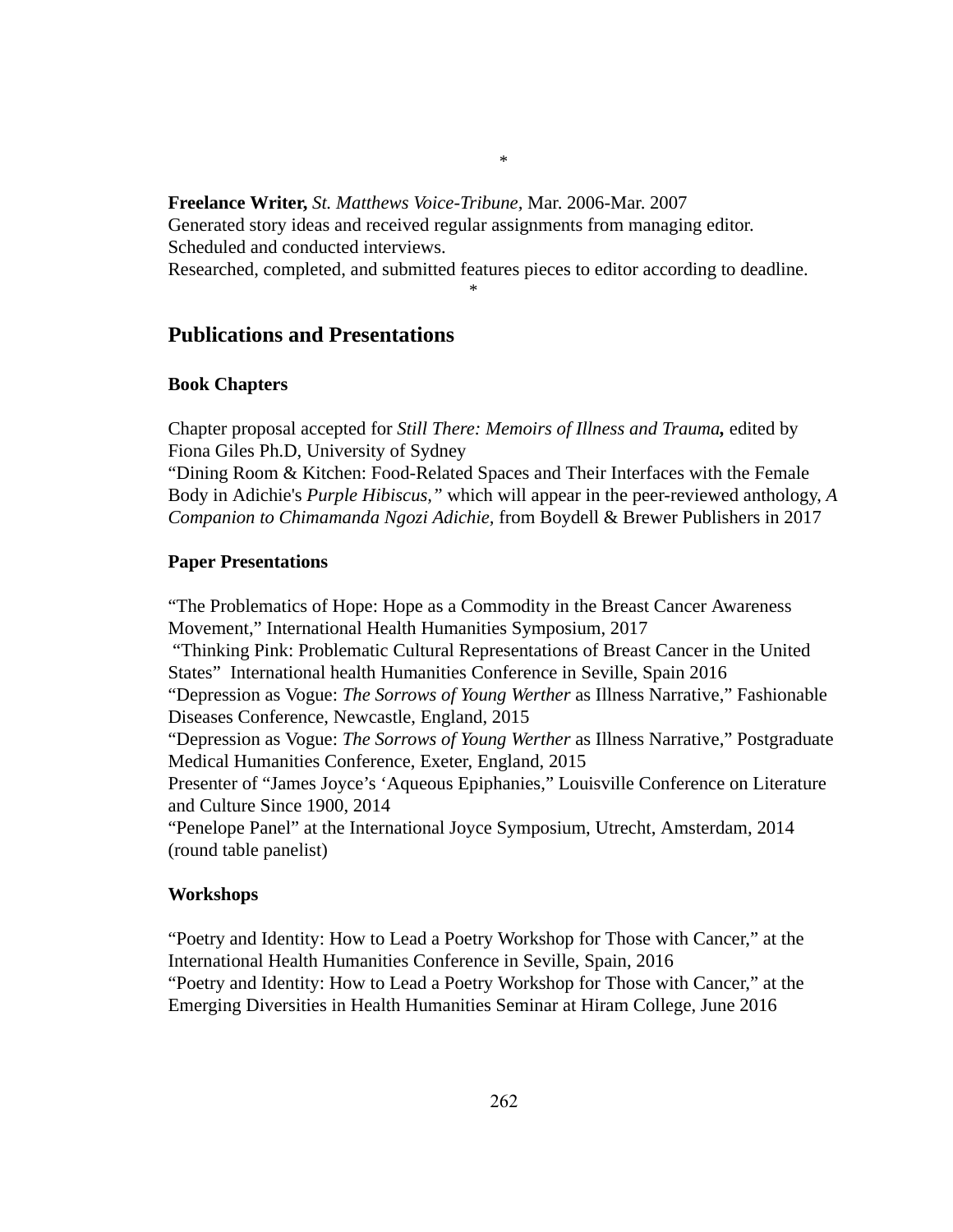#### **Presentations**

"College Would Be Great if Not for Those Pesky Classes: Engaging 21<sup>st</sup> Century Students," Student Success Conference at Bellarmine University, 2015 "Face-to-Face: Co-Curricular Events in the Galileo Learning Community," Student Success Conference at Bellarmine University, 2015 "Copters, and Knights, and Hawks, Oh My!, 2011 (co-presenter) "Using Developmental Information and Resources to Engage Parents without Stereotyping" at the Kentucky Academic Advising Association conference (KACADA), 2011 (co-presenter) "Successful Parent Programs-The Importance of an Institutional Philosophy And Interdivisional Partnerships," at the Association of Higher Education Parent Programs Professionals (AHEPPP) conference, 2010 and the ACT Summit, 2010 (co-presenter)

### Poems

"Living in the Sideways House," forthcoming in the Spring 2017 issue of the *Bellarmine Magazine* 

"Sonnet for My Mother's Garden," Oct. 2006, *Today's Woman* magazine.

### Articles

"The Ringing Ear: Black Poets Lean South," (book review) Nov. 2007, *First Draft* (literary magazine of the Alabama Writer's Forum). "Bleeding Blue: The Kentucky Anthology," (book review), Oct. 2007, *First Draft. "* Test Tube Derby," (reportage), May 2006, *St. Matthews Voice Tribune.* 

### Memberships & Associations

International Health Humanities Network, 2016-present British Society for Literature and Science, 2015-present International James Joyce Society, 2013-2015 Association of Higher Education Parent Programs Professionals, 2010-2011 Association of Writing Programs Professionals (AWP) 2006-2009 & 2012-2013 Kentucky Academic Advising Association, 2010-2011 Kentuckiana Beekeepers Association, 2011

#### Service and Other Notable Achievements

Graduate Dean's Citation, 2017 Reviewer for Prize in Ethics essays, 2017